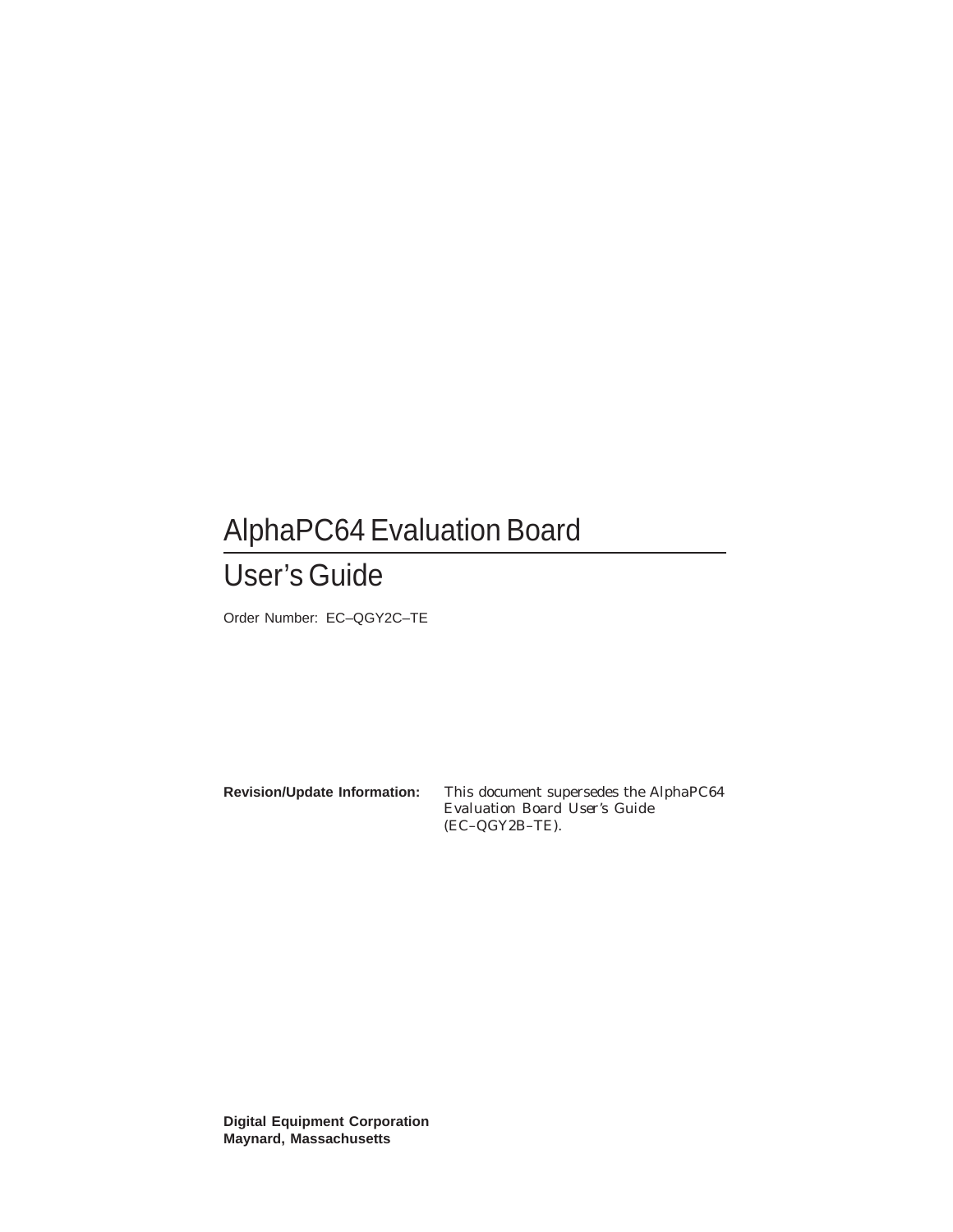#### **July 1995**

While Digital believes the information included in this document is correct as of the date of publication, it is subject to change without notice.

Digital Equipment Corporation makes no representations that the use of its products in the manner described in this publication will not infringe on existing or future patent rights, nor do the descriptions contained in this publication imply granting of licenses to make, use, or sell equipment or software in accordance with the description.

© Digital Equipment Corporation 1995. All rights reserved. Printed in U.S.A.

DEC, DECchip, DECladebug, OpenVMS, the AlphaGeneration design mark, and the DIGITAL logo are trademarks of Digital Equipment Corporation.

Digital Semiconductor is a Digital Equipment Corporation business.

Digital UNIX Version 3.2 for Alpha is a UNIX 93 branded product.

ABT is a registered trademark of Applied Business Technologies, Inc. AMD and MACH are registered trademarks of Advanced Micro Devices, Inc. Intel is a trademark of Intel Corporation. National is a registered trademark of National Semiconductor Corporation. NEC is a registered trademark of NEC Corporation. OSF/1 is a registered trademark of Open Software Foundation, Inc. PHOENIX is a registered trademark of Phoenix Technologies, Ltd. TriQuint is a trademark of TriQuint Semiconductor, Inc. Windows NT is a trademark of Microsoft Corporation. Xilinx is a trademark of Xilinx, Incorporated. UNIX is a registered trademark in the United States and other countries licensed exclusively through X/Open Limited.

All other trademarks and registered trademarks are the property of their respective owners.

This document was prepared using VAX DOCUMENT Version 2.1.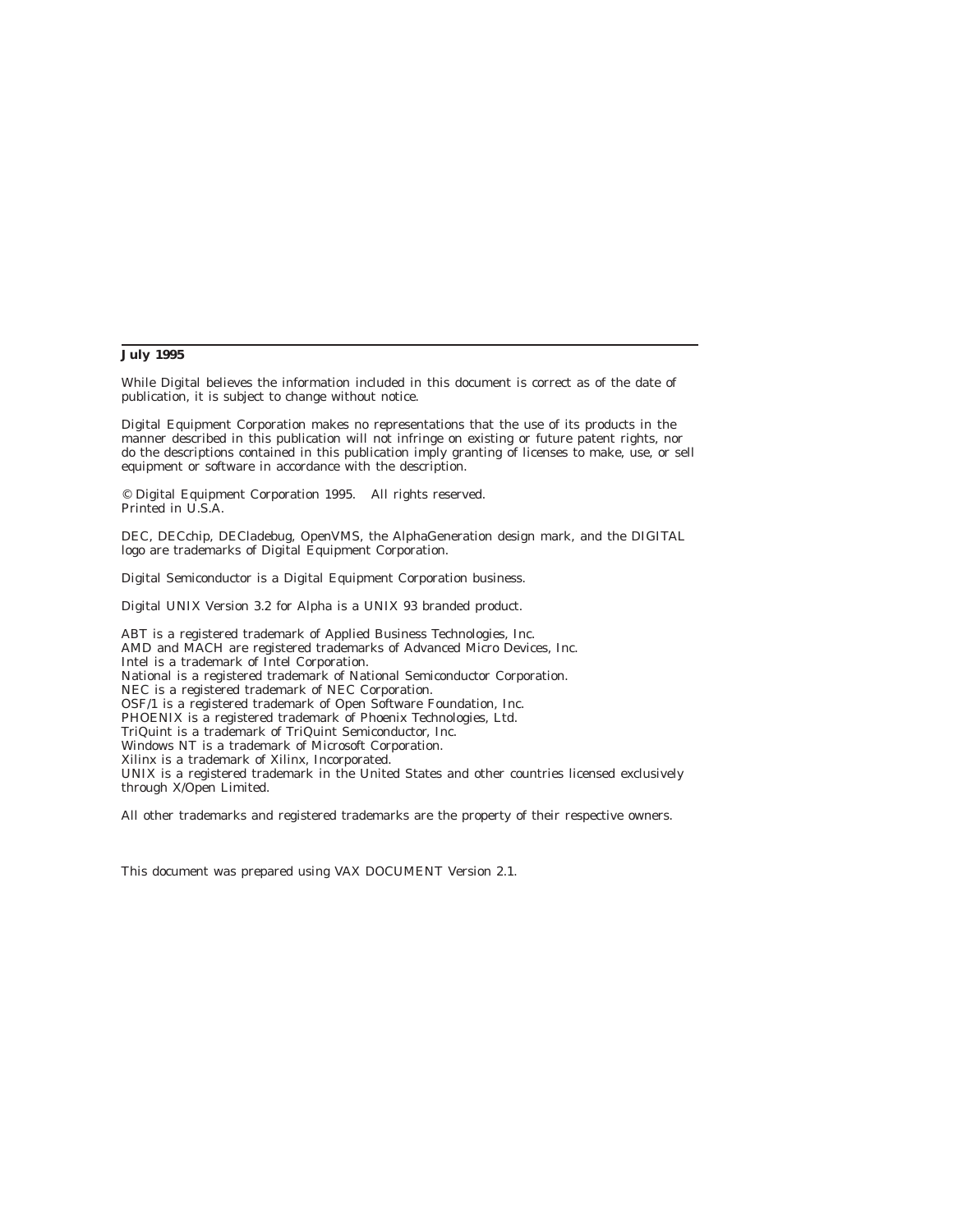# **Contents**

|              |       |                                      | xiii    |
|--------------|-------|--------------------------------------|---------|
| 1            |       | <b>AlphaPC64 Introduction</b>        |         |
|              | 1.1   |                                      | $1 - 1$ |
|              | 1.1.1 |                                      | $1 - 2$ |
|              | 1.1.2 | DECchip 21072 Support Chipset        | $1 - 2$ |
|              | 1.1.3 |                                      | $1 - 2$ |
|              | 1.1.4 |                                      | $1 - 4$ |
|              | 1.1.5 | Clock Subsystem Overview             | $1 - 4$ |
|              | 1.1.6 | PCI Interface Overview               | $1 - 4$ |
|              | 1.1.7 | ISA Interface Overview               | $1 - 4$ |
|              | 1.1.8 |                                      | $1 - 5$ |
|              | 1.1.9 |                                      | $1 - 6$ |
|              | 1.2   |                                      | $1 - 6$ |
| $\mathbf{2}$ |       | <b>System Jumpers and Connectors</b> |         |
|              | 2.1   |                                      | $2 - 1$ |
|              | 2.1.1 | Software Configuration Jumpers       | $2 - 1$ |
|              | 2.1.2 | Hardware Configuration Jumpers       | $2 - 5$ |
|              | 2.2   | AlphaPC64 Board Connectors           | $2 - 6$ |
|              |       |                                      |         |
| 3            |       | <b>Functional Description</b>        |         |
|              | 3.1   |                                      | $3 - 1$ |
|              | 3.1.1 |                                      | $3 - 2$ |
|              | 3.1.2 |                                      | $3 - 4$ |
|              | 3.1.3 |                                      | $3 - 7$ |
|              | 3.2   | 21071-CA Functional Overview         | $3 - 8$ |
|              |       |                                      |         |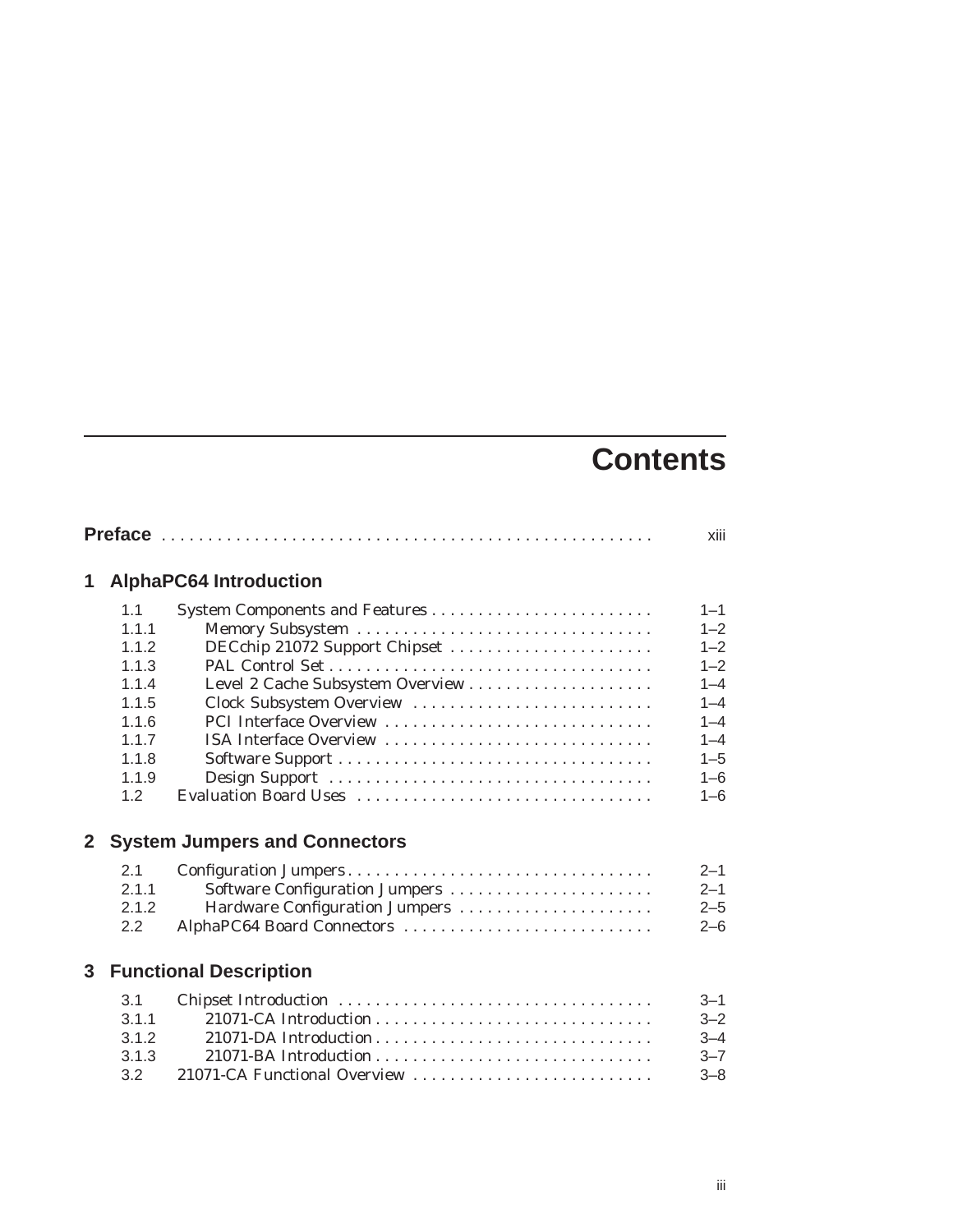| 3.2.1    |                                          | $3 - 8$  |
|----------|------------------------------------------|----------|
| 3.2.1.1  |                                          | $3 - 9$  |
| 3.2.1.2  |                                          | $3 - 9$  |
| 3.2.1.3  |                                          | $3 - 10$ |
| 3.2.1.4  | Address Decoding                         | $3 - 10$ |
| 3.2.1.5  | Error Handling                           | $3 - 10$ |
| 3.2.2    |                                          | $3 - 11$ |
| 3.2.2.1  | Memory Organization                      | $3 - 11$ |
| 3.2.2.2  | Memory Address Generation                | $3 - 11$ |
| 3.2.2.3  | Memory Page Mode Support                 | $3 - 11$ |
| 3.2.2.4  |                                          | $3 - 11$ |
| 3.2.2.5  | Transaction Scheduler                    | $3 - 12$ |
| 3.2.2.6  | Programmable Memory Timing               | $3 - 12$ |
| 3.2.2.7  | Presence Detect Logic                    | $3 - 12$ |
| 3.3      | 21071-DA Functional Overview             | $3 - 13$ |
| 3.3.1    |                                          | $3 - 14$ |
| 3.3.1.1  | Address Decode                           | $3 - 14$ |
| 3.3.1.2  | I/O Write Transaction Buffering          | $3 - 14$ |
| 3.3.1.3  | I/O Read Data Buffering                  | $3 - 14$ |
| 3.3.1.4  |                                          | $3 - 14$ |
| 3.3.2    |                                          | $3 - 14$ |
| 3.3.2.1  | DMA Address Translation                  | $3 - 14$ |
| 3.3.2.2  |                                          | $3 - 15$ |
| 3.3.2.3  | DMA Read Buffer                          | $3 - 15$ |
| 3.3.2.4  | PCI Burst Length and Prefetching         | $3 - 15$ |
| 3.3.2.5  | PCI Burst Order                          | $3 - 16$ |
| 3.3.2.6  | PCI Parity Support                       | $3 - 16$ |
| 3.3.2.7  |                                          | $3 - 16$ |
| 3.3.2.8  | PCI Bus Parking                          | $3 - 16$ |
| 3.3.2.9  |                                          | $3 - 17$ |
| 3.3.2.10 | PCI Master Timeout                       | $3 - 17$ |
| 3.3.2.11 | Address Stepping in Configuration Cycles | $3 - 17$ |
| 3.3.2.12 |                                          | $3 - 17$ |
| 3.3.2.13 |                                          | $3 - 18$ |
| 3.3.2.14 | Guaranteed Access-Time Mode              | $3 - 19$ |
| 3.3.2.15 |                                          | $3 - 19$ |
| 3.4      | 21071-BA Functional Overview             | $3 - 20$ |
| 3.4.1    |                                          | $3 - 20$ |
| 3.4.2    |                                          | $3 - 21$ |
| 3.4.3    |                                          | $3 - 21$ |
| 3.4.4    | Memory Read Buffer                       | $3 - 21$ |
| 3.4.5    |                                          | $3 - 21$ |
| 3.4.6    | I/O Write Buffer and DMA Read Buffer     | $3 - 21$ |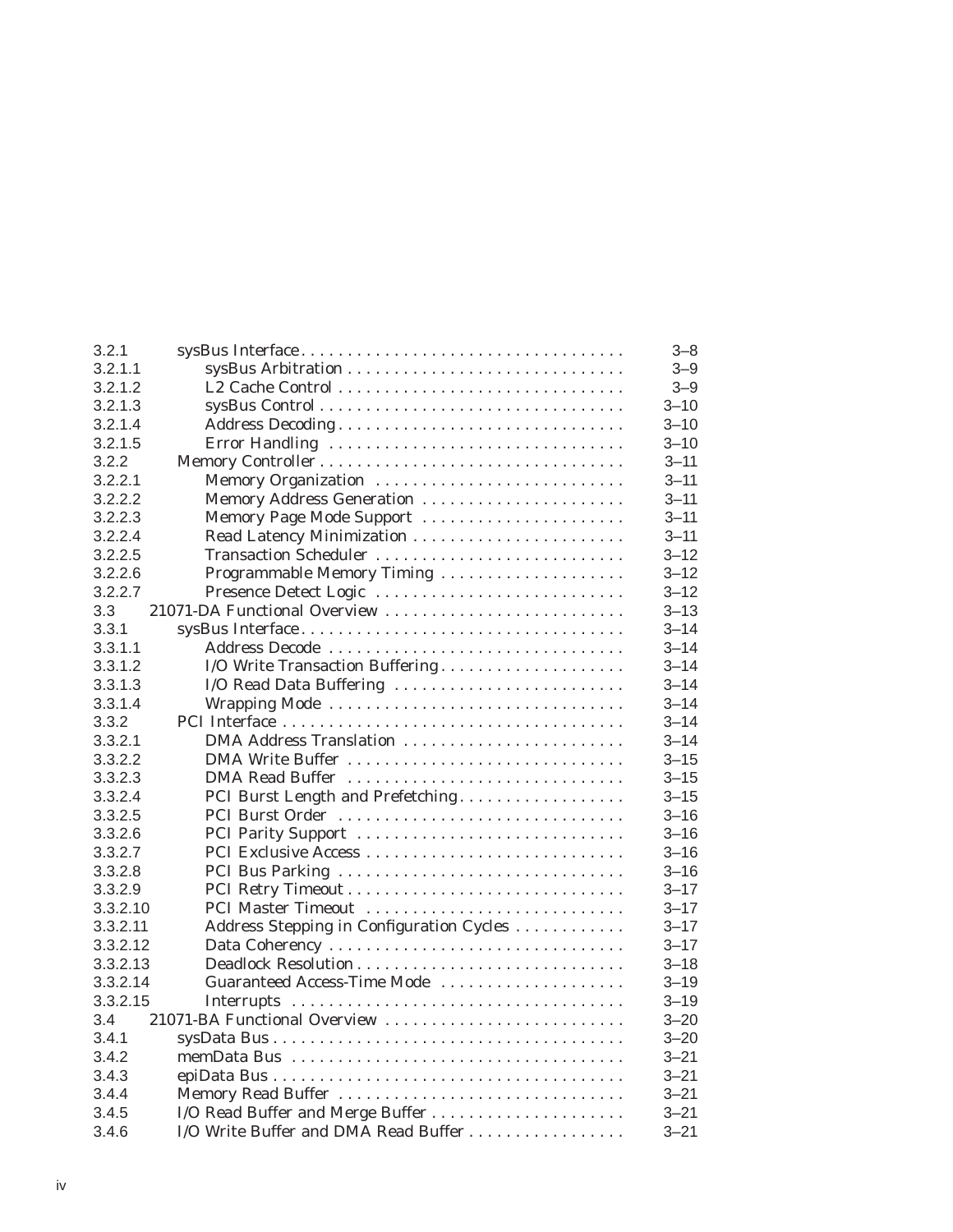|   | 3.4.7  |                                                     | $3 - 22$ |
|---|--------|-----------------------------------------------------|----------|
|   | 3.4.8  |                                                     | $3 - 22$ |
|   | 3.4.9  |                                                     | $3 - 22$ |
|   | 3.4.10 |                                                     | $3 - 22$ |
|   | 3.4.11 | sysBus Output Selectors                             | $3 - 22$ |
|   | 3.5    |                                                     | $3 - 23$ |
|   | 3.6    |                                                     | $3 - 24$ |
|   | 3.6.1  | TriQuint PLL Clock Oscillator                       | $3 - 24$ |
|   | 3.6.2  |                                                     | $3 - 26$ |
|   | 3.7    |                                                     | $3 - 30$ |
|   | 3.7.1  |                                                     | $3 - 30$ |
|   | 3.7.2  |                                                     | $3 - 33$ |
|   | 3.8    |                                                     | $3 - 34$ |
|   | 3.8.1  | Intel Saturn IO Chip                                | $3 - 34$ |
|   | 3.8.2  |                                                     | $3 - 34$ |
|   | 3.8.3  | PCI Graphics Interface                              | $3 - 34$ |
|   | 3.9    |                                                     | $3 - 35$ |
|   | 3.9.1  | Keyboard and Mouse Controller                       | $3 - 35$ |
|   | 3.9.2  | Combination Controller                              | $3 - 36$ |
|   | 3.9.3  |                                                     | $3 - 37$ |
|   | 3.9.4  | Utility Bus Memory Devices                          | $3 - 37$ |
|   | 3.9.5  | ISA Expansion Slots                                 | $3 - 38$ |
|   | 3.10   |                                                     | $3 - 38$ |
|   | 3.11   | dc Power Distribution                               | $3 - 39$ |
|   | 3.12   |                                                     | $3 - 41$ |
|   | 3.13   |                                                     | $3 - 41$ |
|   | 3.13.1 | Serial ROM Code                                     | $3 - 41$ |
|   | 3.13.2 | Flash ROM Code                                      | $3 - 43$ |
|   | 3.13.3 |                                                     | $3 - 43$ |
|   |        |                                                     |          |
| 4 |        | <b>System Address Mapping</b>                       |          |
|   | 4.1    | CPU Address Mapping to PCI Space                    | $4 - 1$  |
|   | 4.1.1  | Cacheable Memory Space (0 0000 0000 to 0 FFFF FFFF) | $4 - 4$  |
|   | 4.1.2  | Noncacheable Memory Space (1 0000 0000 to           |          |
|   |        |                                                     | 4–4      |
|   | 4.1.3  | DECchip 21071-CA CSR Space (1 8000 0000 to          |          |
|   |        |                                                     | $4 - 5$  |
|   | 4.1.4  | DECchip 21071-DA CSR Space (1 A000 0000 to          |          |
|   |        |                                                     | $4 - 7$  |
|   | 4.1.5  | PCI Interrupt Acknowledge/Special Cycle Space       |          |
|   |        | (1 B000 0000 to 1 BFFF FFFF)                        | $4 - 8$  |
|   | 4.1.6  | PCI Sparse I/O Space (1 C000 0000 to 1 DFFF FFFF)   | $4 - 9$  |
|   |        |                                                     |          |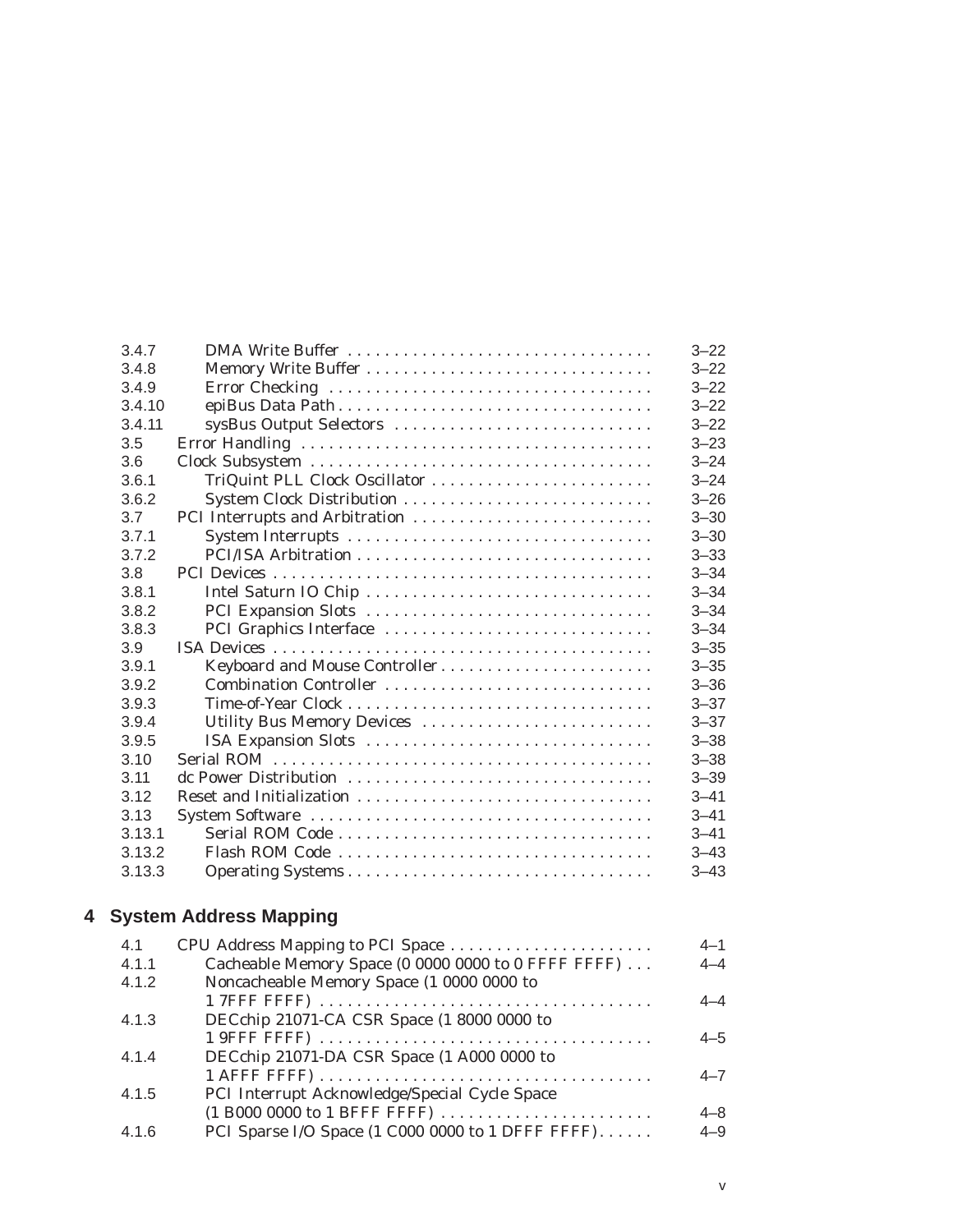| 4.1.7   | PCI Configuration Space (1 E000 0000 to 1 FFFF FFFF) | $4 - 12$ |
|---------|------------------------------------------------------|----------|
| 4.1.7.1 | PCI Configuration Cycles to Primary Bus Targets      | $4 - 14$ |
| 4.1.7.2 | PCI Configuration Cycles to Secondary Bus Targets    | $4 - 14$ |
| 4.1.8   | PCI Sparse Memory Space (2 0000 0000 to              |          |
|         |                                                      | $4 - 15$ |
| 4.1.9   | PCI Dense Memory Space (3 0000 0000 to 3 FFFF FFFF)  | $4 - 18$ |
| 4.2     | PCI-to-Physical Memory Addressing                    | $4 - 19$ |
|         |                                                      |          |

# **5 Board Requirements and Parameters**

|  | $5 - 1$ |
|--|---------|
|  | $5 - 2$ |
|  | $5 - 2$ |

# **A System Register Descriptions**

| A.1     | DECchip 21071-CA CSR Descriptions      | $A-1$    |
|---------|----------------------------------------|----------|
| A.1.1   | General Control Register               | $A-1$    |
| A.1.2   | Error and Diagnostic Status Register   | $A-4$    |
| A.1.3   |                                        | $A - 6$  |
| A.1.4   |                                        | $A - 8$  |
| A.1.5   | Error High Address Register            | $A - 8$  |
| A.1.6   |                                        | $A-9$    |
| A.1.7   | LDx_L High Address Register            | $A-9$    |
| A.1.8   | Memory Control Registers               | $A-10$   |
| A.1.8.1 | Video Frame Pointer Register           | $A-10$   |
| A.1.8.2 | Presence Detect Low-Data Register      | $A - 11$ |
| A.1.8.3 | Presence Detect High-Data Register     | $A-12$   |
| A.1.8.4 | Base Address Registers                 | $A-12$   |
| A.1.8.5 | Configuration Registers                | $A-13$   |
| A.1.8.6 | Bank Set Timing Registers A and B      | $A - 17$ |
| A.1.8.7 | Global Timing Register                 | $A-22$   |
| A.1.8.8 | Refresh Timing Register                | $A - 23$ |
| A.2     | DECchip 21071-DA CSR Descriptions      | $A - 24$ |
| A.2.1   | Dummy Registers 1 Through 3            | $A - 24$ |
| A.2.2   | Diagnostic Control and Status Register | $A-25$   |
| A.2.3   | sysBus Error Address Register          | $A-29$   |
| A.2.4   | PCI Error Address Register             | $A - 30$ |
| A.2.5   |                                        | $A - 31$ |
| A.2.6   | PCI Base Registers 1 and 2             | $A-32$   |
| A.2.7   | PCI Mask Registers 1 and 2             | $A - 33$ |
| A.2.8   | Host Address Extension Register 0      | $A - 34$ |
| A.2.9   | Host Address Extension Register 1      | $A - 34$ |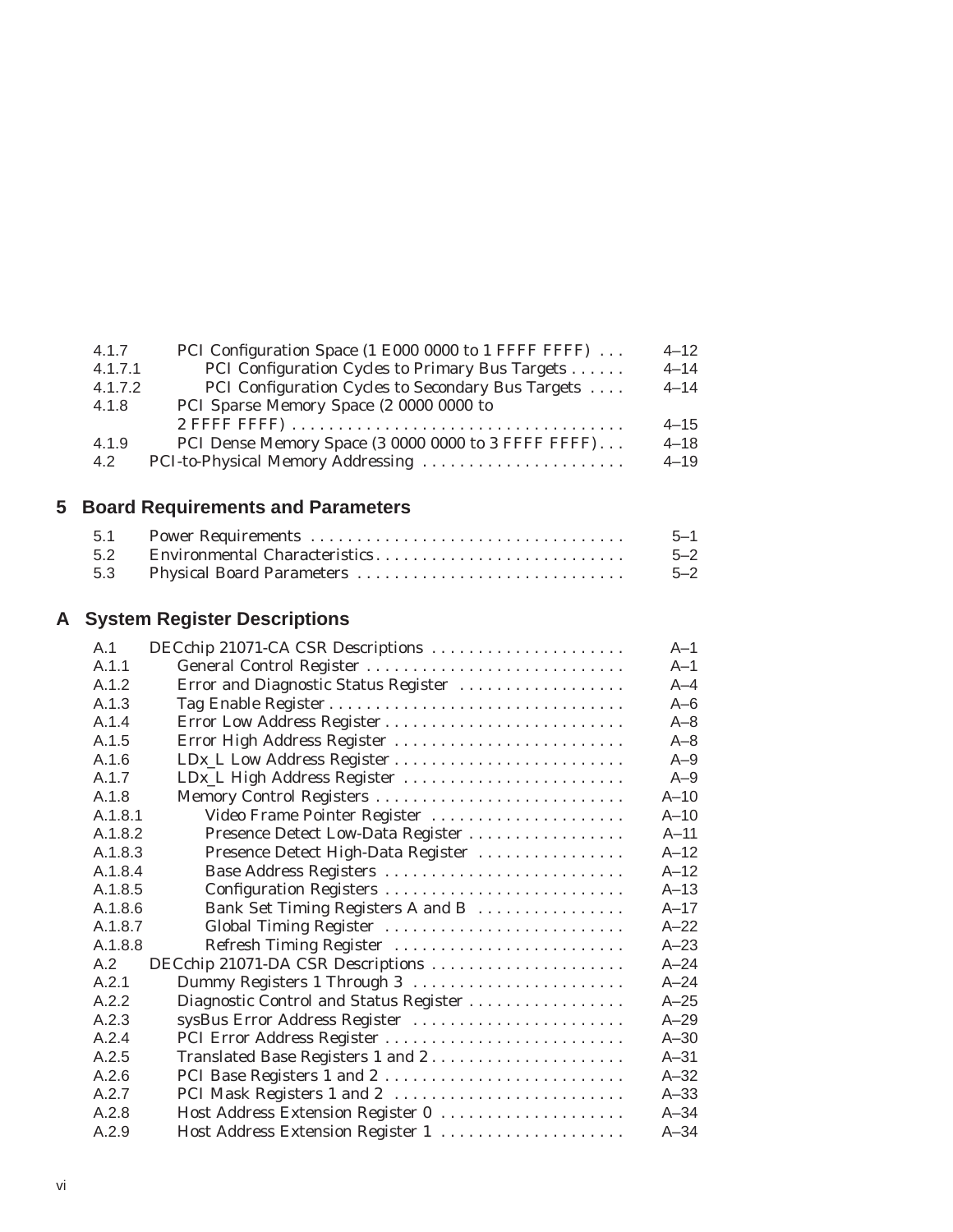| A.2.10 | Host Address Extension Register 2          | $A - 35$ |
|--------|--------------------------------------------|----------|
| A.2.11 | PCI Master Latency Timer Register          | $A - 36$ |
| A.2.12 | TLB Tag Registers 0 Through 7              | $A - 37$ |
| A.2.13 | TLB Data Registers 0 Through 7             | $A - 38$ |
| A 2.14 | Translation Buffer Invalidate All Register | $A - 38$ |

## **B SROM Initialization**

| <b>B</b> 1   |                                      | $B-1$  |
|--------------|--------------------------------------|--------|
| <b>B.1.1</b> | Firmware Interface                   | $B-2$  |
| B.1.2        | Automatic CPU Speed Detection        | $B-4$  |
| B.1.3        |                                      | $B-4$  |
| <b>B.1.4</b> | L2 Cache Read and Write Calculations | $B-6$  |
| B.1.5        | Memory Initialization                | $B-8$  |
| B.1.6        |                                      | $B-9$  |
| <b>B.1.7</b> | Flash ROM (System ROM)               | $B-10$ |
| B.1.7.1      | Special Flash ROM Headers            | $B-10$ |
| B.1.7.2      | Flash ROM Structure                  | $B-12$ |
| B.1.7.3      |                                      | $B-15$ |
| <b>B.1.8</b> | Icache Flush Code                    | $B-16$ |
| B.1.9        | AlphaPC64 Configuration Jumpers      | $B-16$ |
|              |                                      |        |

# **C PCI Address Maps**

| C.1    | PCI Interrupt Acknowledge/Special Cycle Address Space  | $C-1$    |
|--------|--------------------------------------------------------|----------|
| C.2    |                                                        | $C-1$    |
| C.3    | SIO PCI-to-ISA Bridge Operating Register Address Space | $C-1$    |
| C.4    | PCI Configuration Address Space                        | C–5      |
| C.5    | SIO PCI-to-ISA Bridge Configuration Address Space      | $C - 6$  |
| C.6    | PCI Sparse Memory Address Space                        | $C - 7$  |
| C.7    | PCI Dense Memory Address Space                         | $C - 7$  |
| C.8    | PC87312 Combination Controller Register Address Space  | $C - 7$  |
| C.9    | Utility Bus Device Address                             | $C-10$   |
| C.10   | Interrupt Control PLD Addresses                        | $C - 12$ |
| C.11   | 8242PC Keyboard and Mouse Controller Addresses         | $C-12$   |
| C.12   |                                                        | $C-12$   |
| C.13   |                                                        | $C-13$   |
| C.13.1 | Flash Memory Segment Select Register                   | $C-14$   |
| C.13.2 |                                                        | $C-14$   |
| C.13.3 | Flash ROM Configuration Registers                      | $C-14$   |
| C.13.4 |                                                        | $C-15$   |
|        |                                                        |          |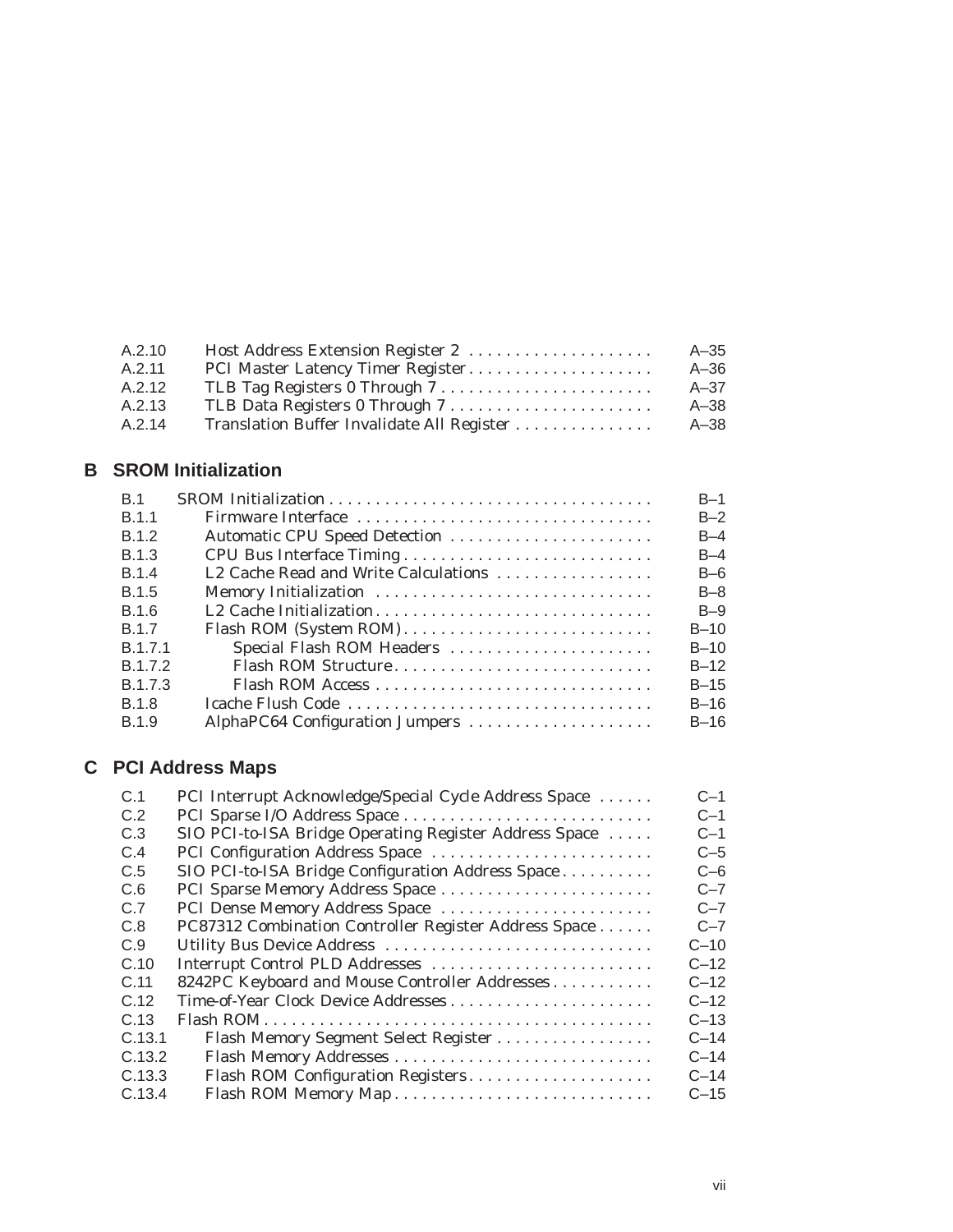# **D Technical Support and Ordering Information**

| D.1 |                                           | $D-1$ |
|-----|-------------------------------------------|-------|
| D.2 | Ordering Alpha Microprocessor Sample Kits | $D-1$ |
| D.3 | Ordering Digital Semiconductor Products   | $D-2$ |
| D.4 | Ordering Associated Literature            | $D-3$ |
| D.5 | Ordering Third-Party Documentation        | $D-4$ |

# **Index**

# **Figures**

| $1 - 1$  | AlphaPC64 Functional Block Diagram                | $1 - 3$  |
|----------|---------------------------------------------------|----------|
| $1 - 2$  | AlphaPC64 Component Layout and Board Dimensions   | $1 - 7$  |
| $2 - 1$  | AlphaPC64 Board Jumpers                           | $2 - 2$  |
| $2 - 2$  |                                                   | $2 - 3$  |
| $2 - 3$  | AlphaPC64 Board Connectors                        | $2 - 7$  |
| $3 - 1$  | Maximum and Minimum SIMM Bank Layouts             | $3 - 3$  |
| $3 - 2$  | Basic Cache and Memory Subsystem Address and Data |          |
|          |                                                   | $3 - 4$  |
| $3 - 3$  | Basic I/O Subsystem Address and Data Paths        | $3 - 5$  |
| $3 - 4$  |                                                   | $3 - 8$  |
| $3 - 5$  | Cache Subsystem for an 8MB Cache                  | $3 - 9$  |
| $3 - 6$  | DECchip 21071-DA Block Diagram                    | $3 - 13$ |
| $3 - 7$  | DECchip 21071-BA Block Diagram                    | $3 - 20$ |
| $3 - 8$  | TriQuint Clock Generator                          | $3 - 24$ |
| $3 - 9$  | Primary Clock Distribution Network                | $3 - 27$ |
| $3 - 10$ | Buffered Clock Distribution Network               | $3 - 29$ |
| $3 - 11$ | Interrupt Control and PCI Arbitration             | $3 - 31$ |
| $3 - 12$ | Interrupt and Interrupt Mask Registers            | $3 - 33$ |
| $3 - 13$ |                                                   | $3 - 35$ |
| $3 - 14$ | SROM Serial Port                                  | $3 - 39$ |
| $3 - 15$ | de Power Distribution                             | $3 - 40$ |
| $3 - 16$ |                                                   | $3 - 42$ |
| $4 - 1$  | sysBus Address Map                                | $4 - 2$  |
| $4 - 2$  | PCI Sparse I/O Space Address Translation          | $4 - 10$ |
| $4 - 3$  | PCI Memory Space Address Translation              | $4 - 16$ |
| $4 - 4$  | PCI Target Window Compare Scheme                  | $4 - 21$ |
|          |                                                   |          |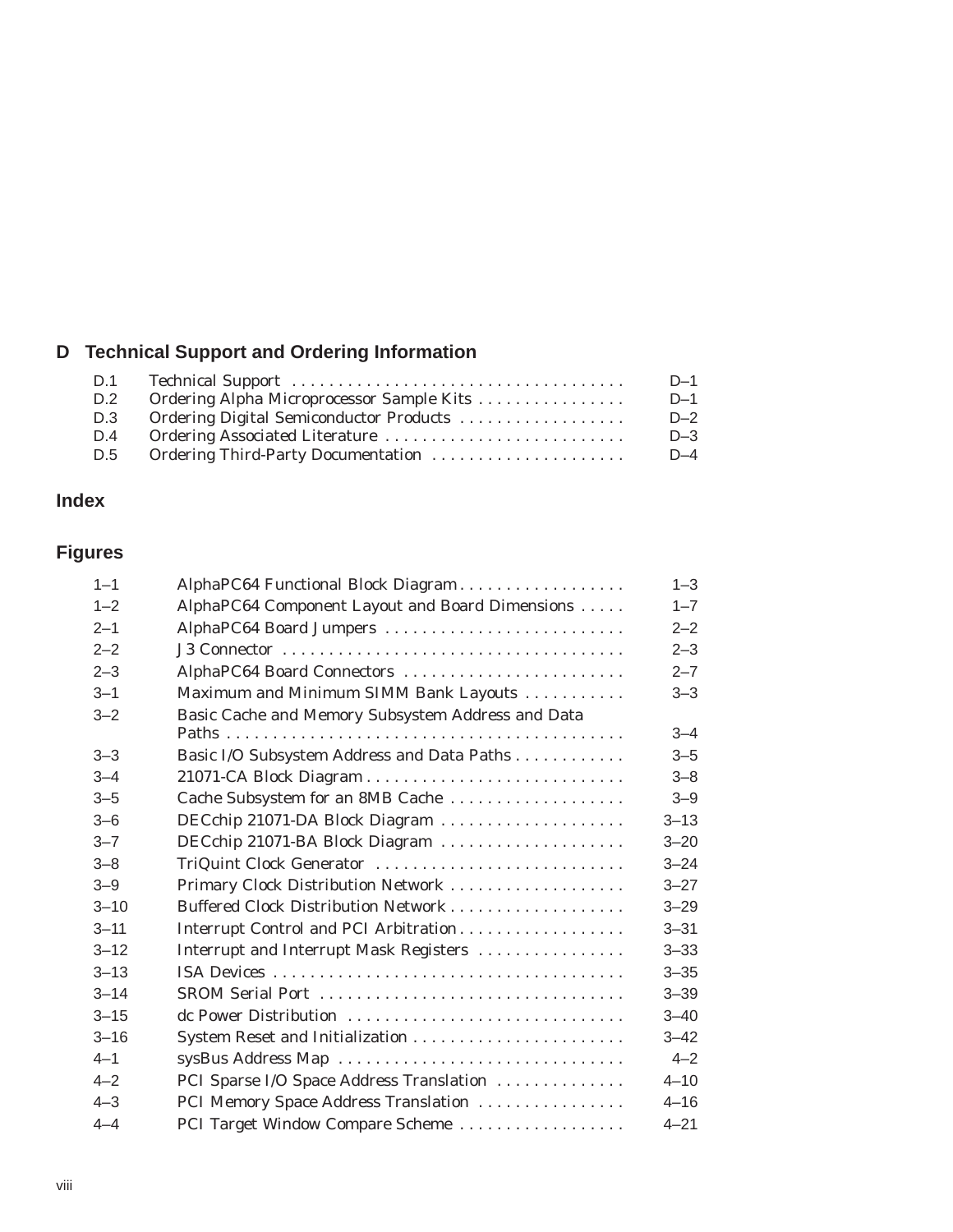| $4 - 5$  | SG Map Page Table Entry in Memory           | $4 - 23$ |
|----------|---------------------------------------------|----------|
| $4 - 6$  | SG Map Translation of PCI to SysBus Address | $4 - 25$ |
| $5 - 1$  | Major Board Component Layout                | $5 - 3$  |
| $A-1$    | General Control Register                    | $A - 2$  |
| $A-2$    | Error and Diagnostic Status Register        | $A - 4$  |
| $A-3$    |                                             | $A-6$    |
| $A - 4$  |                                             | $A - 8$  |
| $A-5$    | Error High Address Register                 | $A-9$    |
| $A - 6$  |                                             | $A-9$    |
| $A - 7$  | LDx_L High Address Register                 | $A-9$    |
| $A - 8$  | Video Frame Pointer Register                | $A-10$   |
| $A-9$    | Presence Detect Low-Data Register           | $A-11$   |
| $A-10$   | Presence Detect High-Data Register          | $A-12$   |
| $A-11$   |                                             | $A-12$   |
| $A-12$   | Bank Set 0 to 7 Configuration Register      | $A-14$   |
| $A-13$   | Bank Set 8 Configuration Register           | $A-16$   |
| $A-14$   | Bank Set Timing Register A                  | $A-18$   |
| $A-15$   | Bank Set Timing Register B                  | $A - 20$ |
| $A-16$   | Global Timing Register                      | $A-22$   |
| $A-17$   | Refresh Timing Register                     | $A - 23$ |
| $A-18$   | Diagnostic Control and Status Register      | $A-25$   |
| $A-19$   | sysBus Error Address Register               | $A-29$   |
| $A - 20$ | PCI Error Address Register                  | $A - 30$ |
| $A-21$   | Translated Base Registers 1 and 2           | $A - 31$ |
| $A-22$   |                                             | $A-32$   |
| $A-23$   | PCI Mask Registers 1 and 2                  | $A-33$   |
| $A - 24$ | Host Address Extension Register 0           | $A-34$   |
| $A-25$   | Host Address Extension Register 1           | $A-34$   |
| $A-26$   | Host Address Extension Register 2           | $A-35$   |
| $A-27$   | PCI Master Latency Timer Register           | $A - 36$ |
| $A-28$   | TLB Tag Registers 0 Through 7               | $A-37$   |
| $A-29$   | TLB Data Registers 0 Through 7              | $A - 38$ |
| $B-1$    | Write Cycle Timing                          | $B-7$    |
| $B-2$    | Special Header Content                      | $B-10$   |
| $B-3$    | J3 Connector (Repeated)                     | $B-17$   |
|          |                                             |          |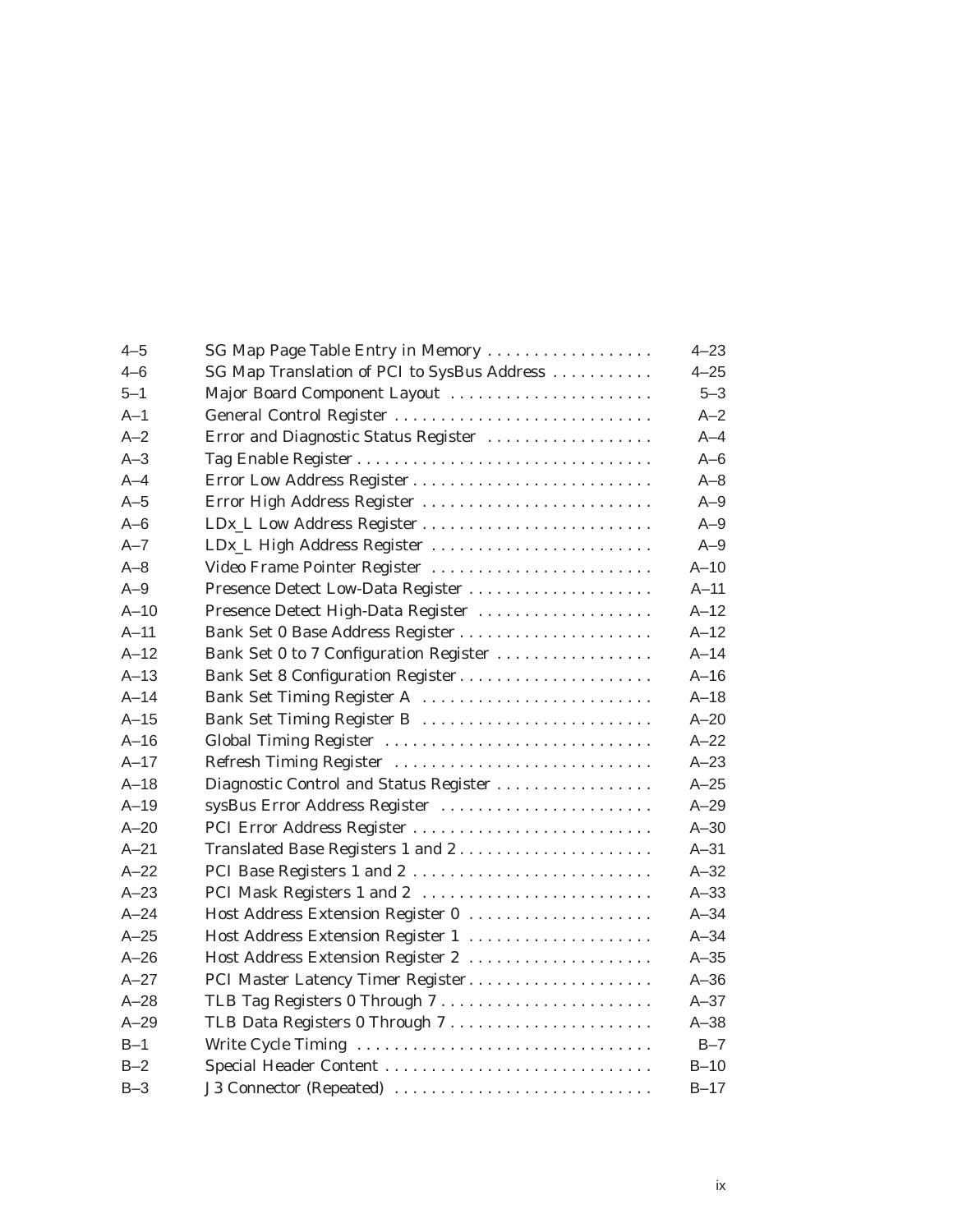## **Tables**

| 1              | Register Field Type Notation                       | xvi      |
|----------------|----------------------------------------------------|----------|
| $\overline{2}$ | Unnamed Register Field Notation                    | xvii     |
| 3              |                                                    | xvii     |
| $\overline{4}$ |                                                    | xviii    |
| $1 - 1$        | L2 Cache SIMM Sizes                                | $1 - 4$  |
| $2 - 1$        | Jumper Position Descriptions                       | $2 - 3$  |
| $2 - 2$        | AlphaPC64 Board Jumpers                            | $2 - 5$  |
| $2 - 3$        | Module Connector Descriptions                      | $2 - 8$  |
| $3 - 1$        | TriQuint Operating Frequencies                     | $3 - 24$ |
| $3 - 2$        | Clock Divisor Range (21064A)                       | $3 - 25$ |
| $3 - 3$        | Distribution of 66-MHz Clock Signals               | $3 - 28$ |
| $3 - 4$        | Distribution of 33-MHz Shifted Clock Signals       | $3 - 28$ |
| $3 - 5$        | Distribution of 33-MHz Clock Signals               | $3 - 29$ |
| $3 - 6$        | CPU Interrupt Assignment                           | $3 - 30$ |
| $4 - 1$        |                                                    | $4 - 3$  |
| $4 - 2$        | DECchip 21071-CA CSR Register Addresses            | $4 - 5$  |
| $4 - 3$        | DECchip 21071-DA CSR Register Addresses            | $4 - 7$  |
| $4 - 4$        | PCI Sparse I/O Space Byte Enable Generation        | $4 - 11$ |
| $4 - 5$        |                                                    | $4 - 12$ |
| $4 - 6$        | PCI Address Decoding for Primary Bus Configuration |          |
|                |                                                    | $4 - 13$ |
| $4 - 7$        | PCI Sparse Memory Space Byte Enable Generation     | $4 - 17$ |
| $4 - 8$        | PCI Target Window Enables                          | $4 - 20$ |
| $4 - 9$        | PCI Target Address Translation-Direct Mapped       | $4 - 22$ |
| $4 - 10$       | Scatter-Gather Map Address                         | $4 - 24$ |
| $5 - 1$        | Power Supply dc Current Requirements (275 MHz)     | $5 - 1$  |
| $5 - 2$        | Major Board Component Descriptions                 | $5 - 4$  |
| $A-1$          | General Control Register                           | $A-2$    |
| $A - 2$        | Error and Diagnostic Status Register               | $A-4$    |
| $A-3$          | Cache Size Tag Enable Values                       | $A - 7$  |
| $A - 4$        | Maximum Memory Tag Enable Values                   | $A - 7$  |
| $A-5$          | Video Frame Pointer Register                       | $A-10$   |
| $A-6$          | Bank Set 0 to 7 Configuration Register             | $A-14$   |
| $A - 7$        | Bank Set 8 Configuration Register                  | $A-16$   |
| $A - 8$        | Bank Set Timing Register A                         | $A-18$   |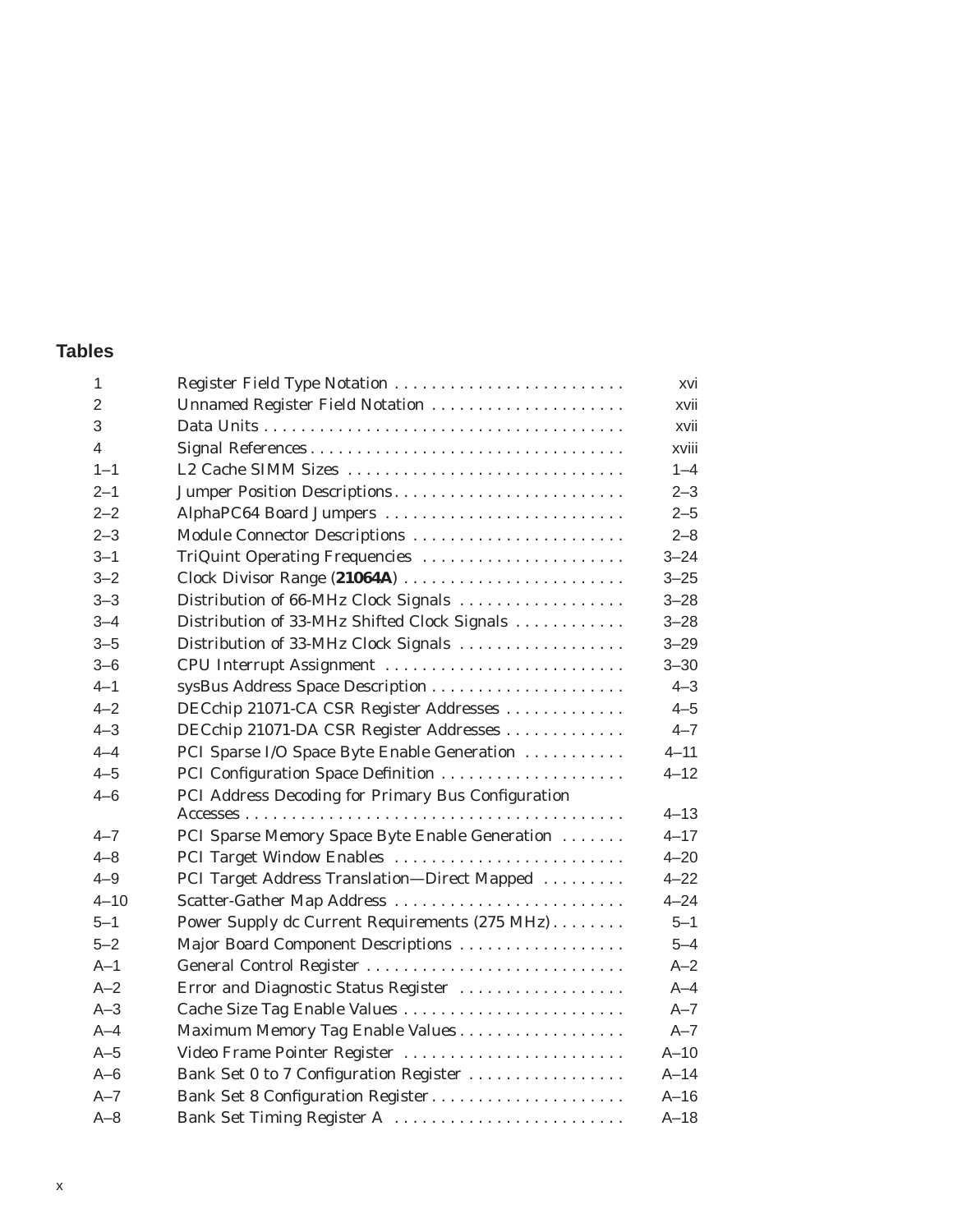| $A-9$    | Bank Set Timing Register B                             | $A - 21$ |
|----------|--------------------------------------------------------|----------|
| $A-10$   | Global Timing Register                                 | $A-22$   |
| $A-11$   | Refresh Timing Register                                | $A - 23$ |
| $A-12$   | Diagnostic Control and Status Register                 | $A - 26$ |
| $A - 13$ | Diagnostic Control and Status Register Field           | $A-28$   |
| $A - 14$ | sysBus Error Address Register                          | $A - 29$ |
| $A-15$   | PCI Error Address Register                             | $A - 30$ |
| $A-16$   | Translated Base Registers 1 and 2                      | $A - 31$ |
| $A - 17$ | PCI Base Registers 1 and 2                             | $A-32$   |
| A-18     | PCI Mask Registers 1 and 2                             | $A-33$   |
| $A-19$   | Host Address Extension Register 1                      | $A - 34$ |
| $A - 20$ | Host Address Extension Register 2                      | $A - 35$ |
| $A-21$   | PCI Master Latency Timer Register                      | $A - 36$ |
| $A - 22$ |                                                        | $A-37$   |
| $A - 23$ |                                                        | $A - 38$ |
| $B-1$    |                                                        | $B-2$    |
| $B-2$    | Cache Loop Delay Characteristics                       | $B-5$    |
| $B-3$    | SRAM Timing Specification Definitions                  | $B-5$    |
| $B-4$    | Worst-Case SRAM Timing Specifications                  | $B-6$    |
| $B-5$    |                                                        | $B-6$    |
| $B-6$    | Special Header Entry Descriptions                      | $B-11$   |
| $B-7$    | Higher 512KB Flash ROM Image Selection                 | $B-13$   |
| $B-8$    | Jumper Position Descriptions (Repeated)                | $B-17$   |
| $C-1$    | SIO PCI-to-ISA Bridge Operating Register Address Space |          |
|          |                                                        | $C-1$    |
| $C-2$    | Address Bits and PCI Device idsel Pins                 | $C-5$    |
| $C-3$    | SIO PCI-to-ISA Bridge Configuration Address Space Map  | $C-6$    |
| $C-4$    | PC87312 Combination Controller Register Address Space  |          |
|          |                                                        | $C-8$    |
| $C-5$    | Integrated Device Electronics (IDE) Register Addresses | $C-10$   |
| $C-6$    | Utility Bus Device Decode                              | $C-11$   |
| $C-7$    | Interrupt Control PLD Addresses                        | $C-12$   |
| $C-8$    | Keyboard and Mouse Controller Addresses                | $C-12$   |
| $C-9$    |                                                        | $C-13$   |
| $C-10$   | Flash Memory Segment Select Register                   | $C-14$   |
| $C-11$   | Flash Memory Addresses (Within Segment)                | $C-14$   |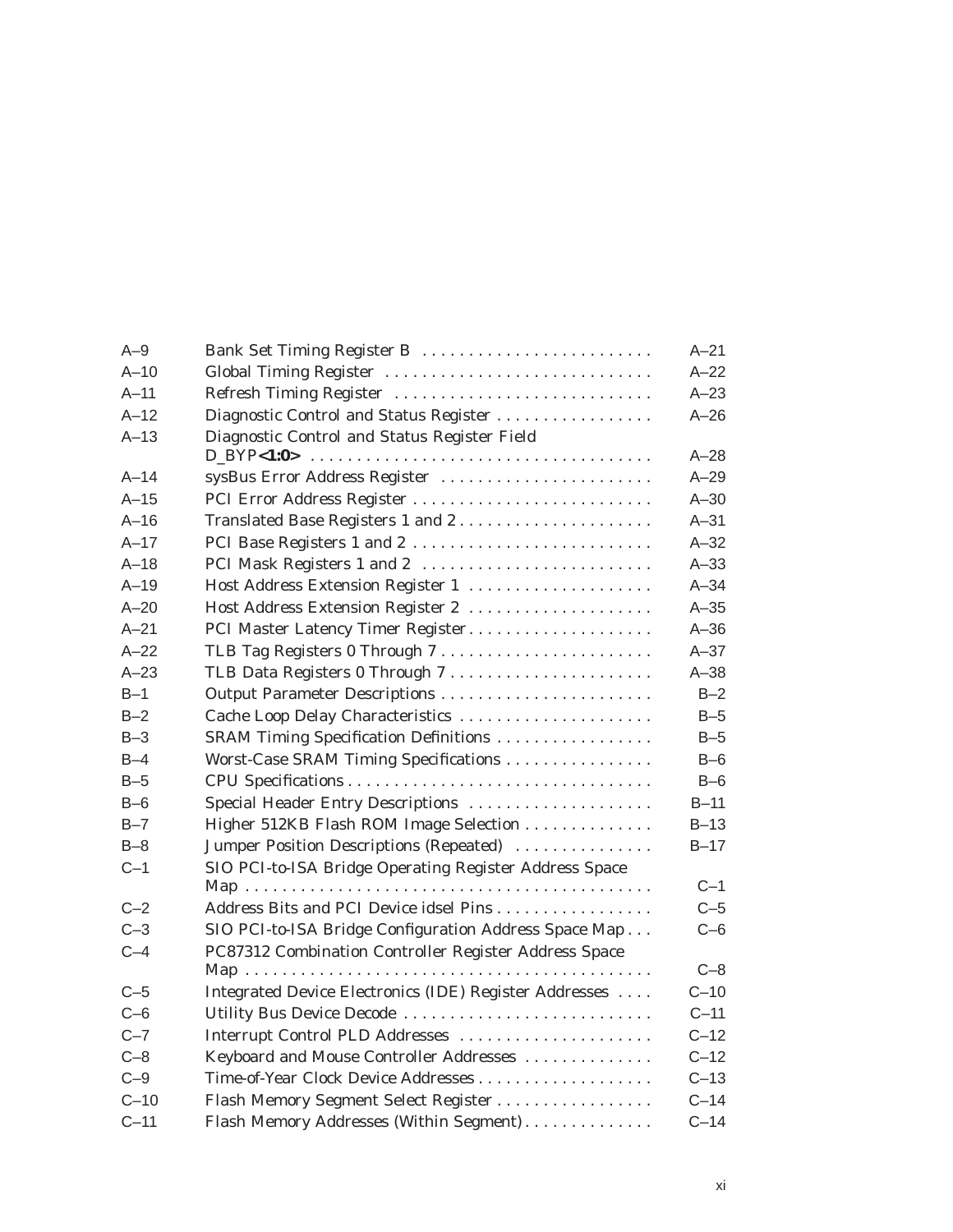| $C-12$ | Flash ROM Configuration Registers | $C - 15$ |
|--------|-----------------------------------|----------|
| $C-13$ | Memory Map of Flash Memory        | $C-16$   |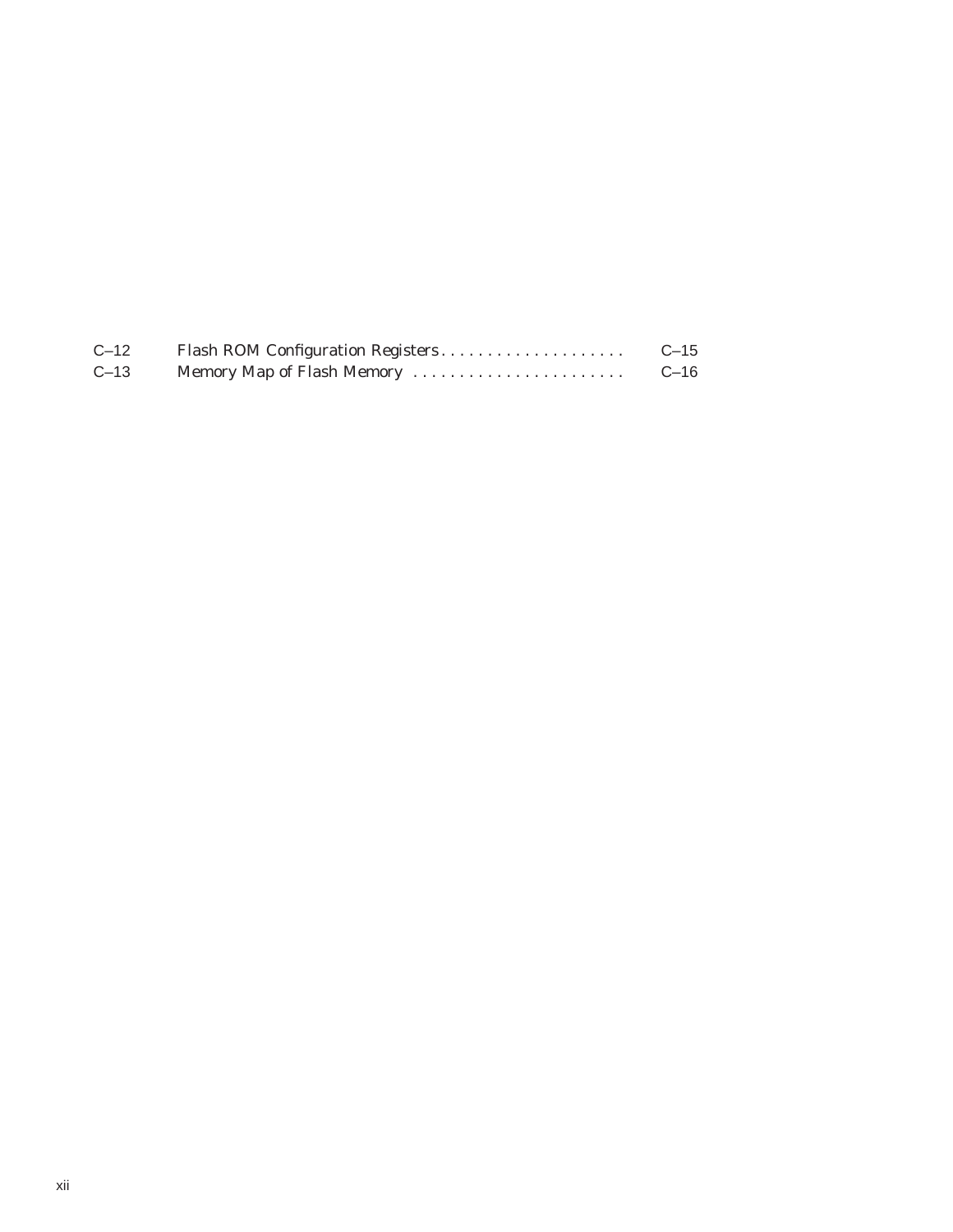# **Preface**

This guide describes the AlphaPC64 Evaluation Board. The board is an evaluation and development module for computing systems based on the Alpha 21064A microprocessor.

#### **Audience**

This guide is written for system designers and others who use the AlphaPC64 to design or evaluate computer systems based on the Alpha 21064A microprocessor.

#### **Scope**

This guide describes the features, configuration, functional operation, and interfaces of the AlphaPC64. Additional information is available in the AlphaPC64 schematics and program source files. Appendix D provides a list of related documentation and technical support information.

## **Document Content**

This guide contains the following chapters and appendixes:

- Chapter 1, AlphaPC64 Introduction, introduces the AlphaPC64, including its components, uses, and features.
- Chapter 2, System Jumpers and Connectors, describes the user environment configuration, board connectors and functions, jumper functions and logic states; and identifies jumper and connector locations.
- Chapter 3, Functional Description, provides a functional description of the board, including the DECchip 21072 chipset, Level 2 (L2) cache and memory subsystems, systems interrupts, clock and power subsystems, and PCI and ISA devices.
- Chapter 4, System Address Mapping, describes the mapping of the 34-bit processor address space into memory and I/O space addresses.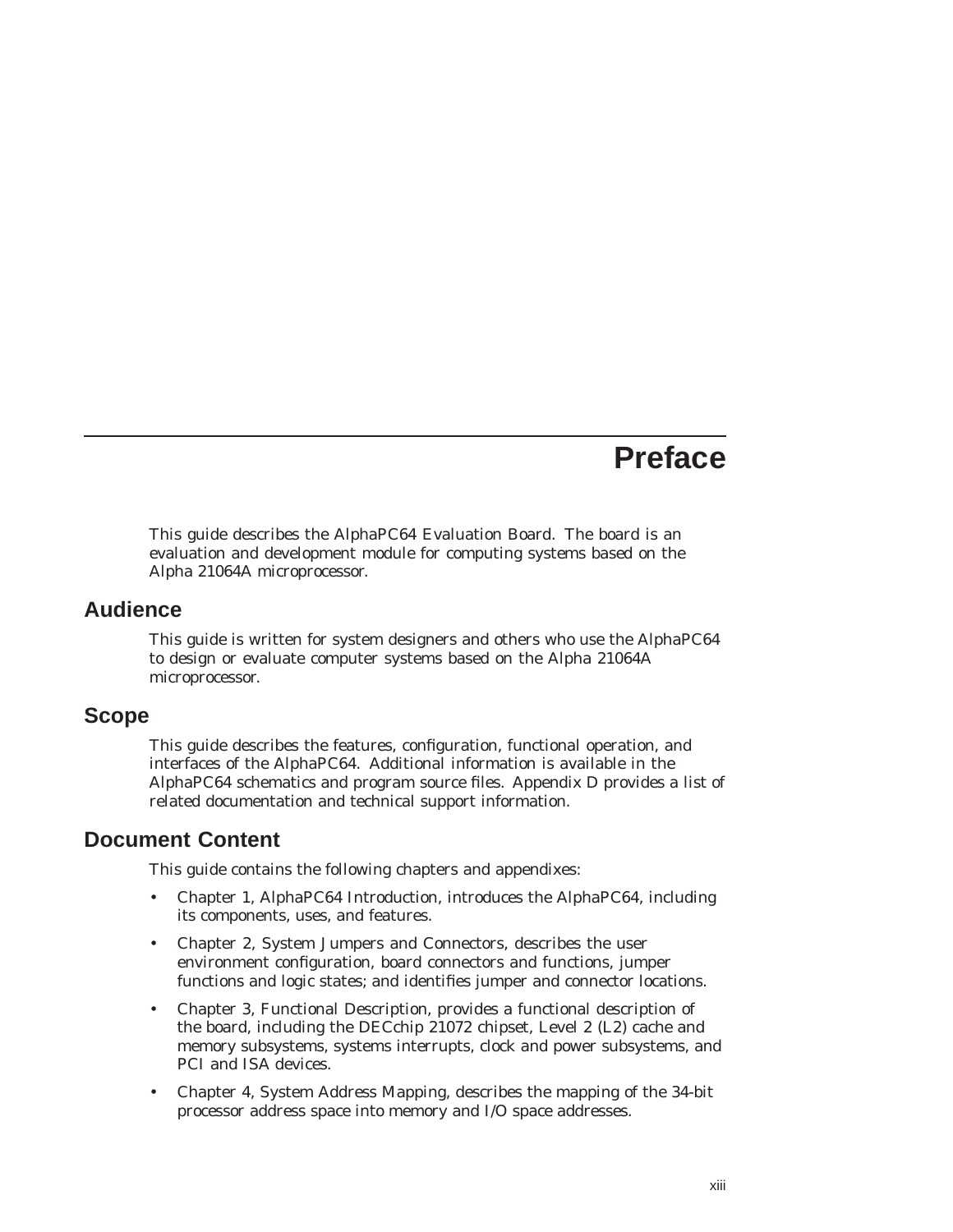- Chapter 5, Board Requirements and Parameters, describes the board power and environmental requirements, and identifies major board components.
- Appendix A, System Register Descriptions, describes the control and status registers of the DECchip 21071-CA and DECchip 21071-DA.
- Appendix B, SROM Initialization, describes the general SROM, Level 2 (L2) cache, and memory initialization steps and associated parameters. It also includes information about the firmware interface, timing considerations, SROM header, and configuration jumpers.
- Appendix C, PCI Address Maps, provides the AlphaPC64 operating register address space maps.
- Appendix D, Technical Support and Ordering Information, describes how to obtain information and technical support, and how to order Digital Semiconductor products and associated literature.

## **Document Conventions**

This section describes the abbreviation and notation conventions used throughout this guide.

#### **Numbering**

All numbers are decimal or hexadecimal unless otherwise specified. In cases of ambiguity, a subscript indicates the radix of nondecimal numbers. For example, 19 is decimal, but  $19_{16}$  and 19A are hexadecimal.

#### **UNPREDICTABLE and UNDEFINED Definitions**

Results specified as UNPREDICTABLE may vary from moment to moment, implementation to implementation, and instruction to instruction within implementations. Software can never depend on results specified as UNPREDICTABLE.

Operations specified as UNDEFINED may vary from moment to moment, implementation to implementation, and instruction to instruction within implementations. The operation may vary from nothing to stopping system operation. UNDEFINED operations must not cause the processor to hang, that is, reach a state from which there is no transition to a normal state where the machine can execute instructions.

Note the distinction between results and operations. Nonprivileged software cannot invoke UNDEFINED operations.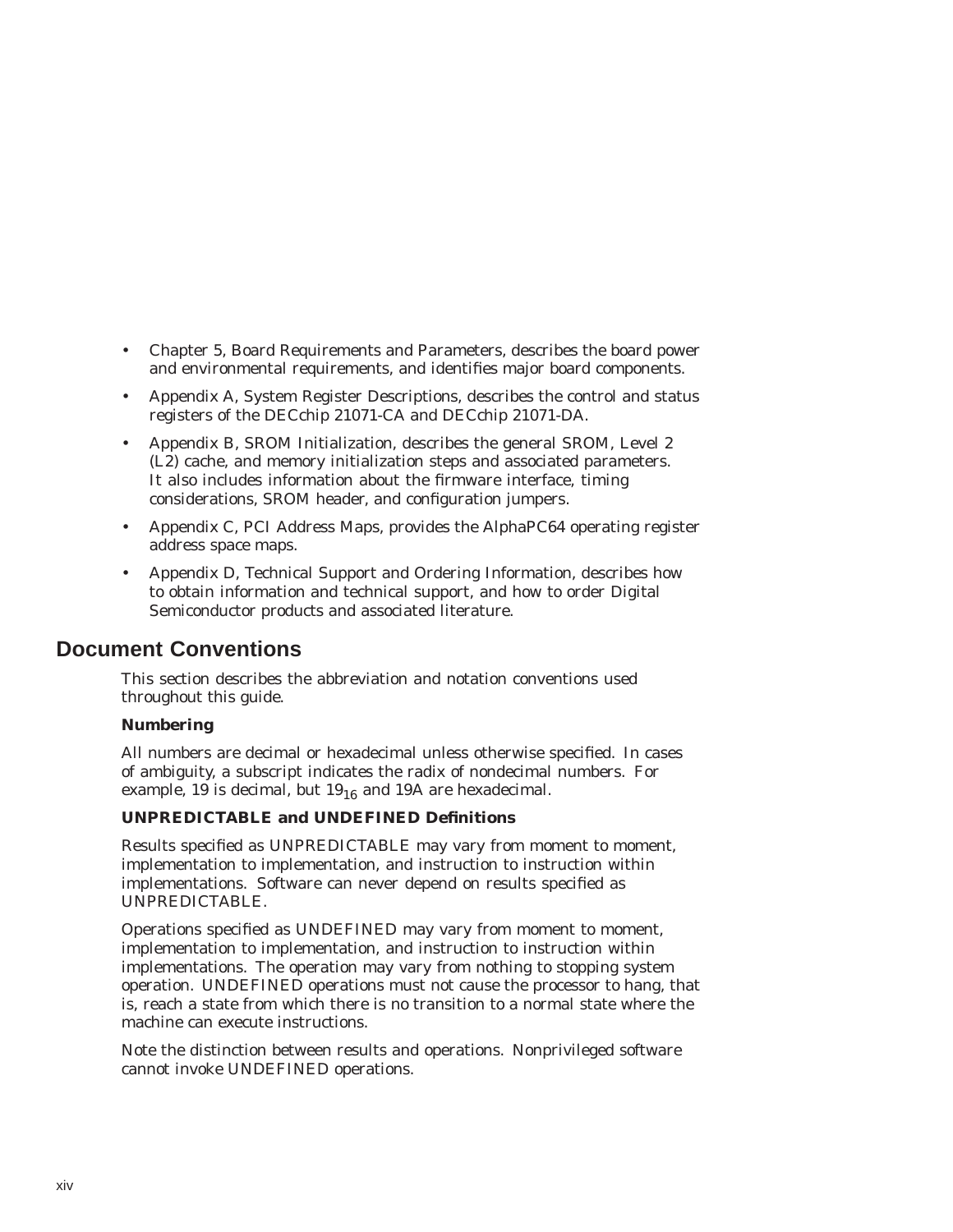#### **Ranges and Extents**

Ranges are specified by a pair of numbers separated by two periods (..) and are inclusive. For example, a range of integers 0..4 includes the integers 0, 1, 2, 3, and 4.

Extents are specified by a pair of numbers in angle brackets (<>) separated by a colon  $(:)$  and are inclusive. For example, bits <7:3> specifies an extent including bits 7, 6, 5, 4, and 3.

#### **Address Radix**

All memory addresses, register addresses, and address offset values are in hexadecimal notation unless specified otherwise.

#### **Memory and Register Contents Radix**

All data associated with read and write transactions to and from memory locations and registers are in hexadecimal notation unless specified otherwise.

#### **Must Be Zero**

Fields specified as must be zero (MBZ) must never be filled by software with a nonzero value. If the processor encounters a nonzero value in a field specified as MBZ, a reserved operand exception occurs.

#### **Should Be Zero**

Fields specified as should be zero (SBZ) should be filled by software with a zero value. These fields may be used at some future time. Nonzero values in SBZ fields produce UNPREDICTABLE results.

#### **Register and Memory Figures**

Register figures have bit and field position numbering starting at the right (low-order) and increasing to the left (high-order).

Memory figures have addresses starting at the top and increasing toward the bottom.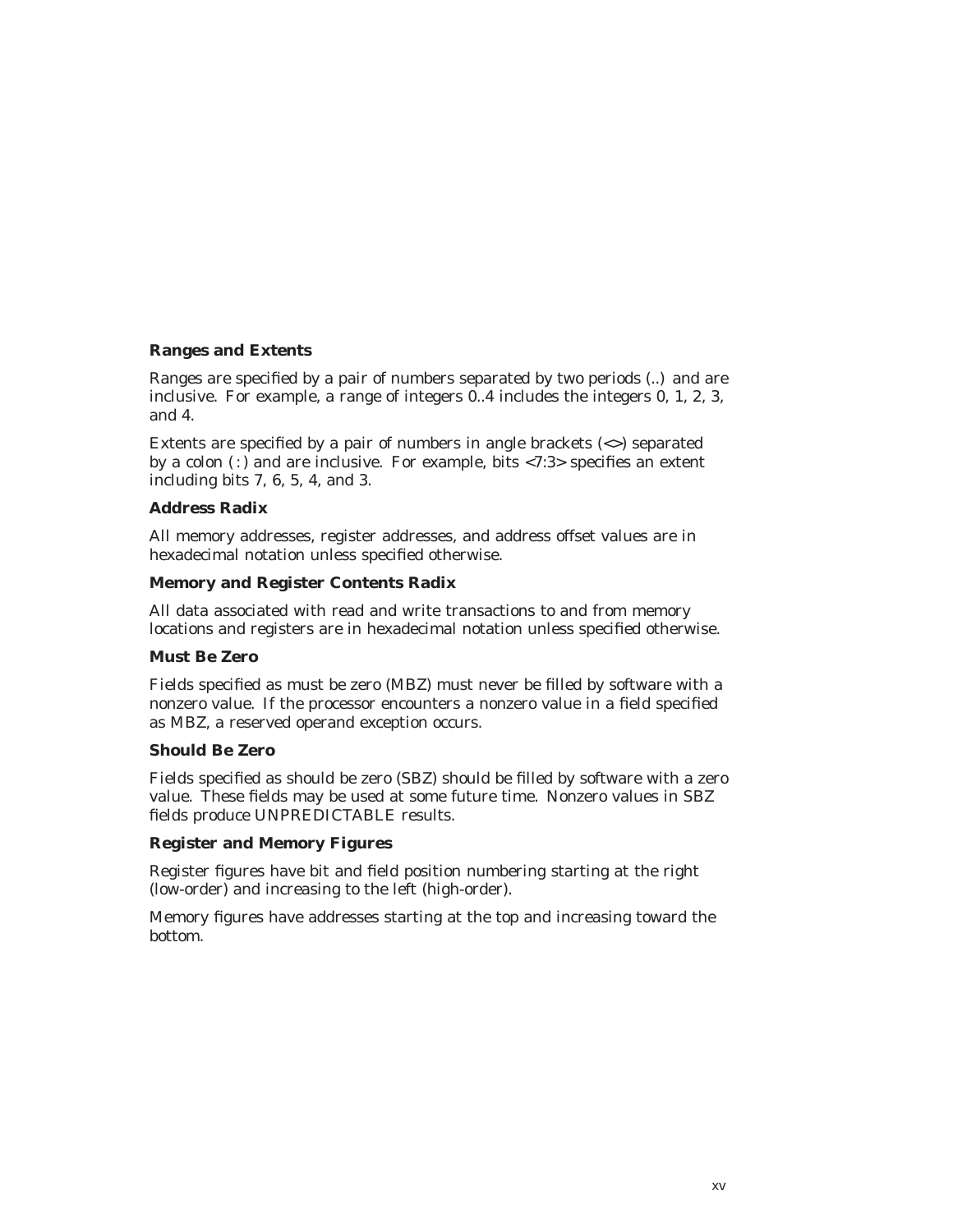#### **Register Field Notation**

Register figures and tabulated descriptions have a mnemonic that indicates the bit or field as described in Table 1.

| <b>Notation</b> | <b>Description</b>                                                                                                                                                                                                                                                   |
|-----------------|----------------------------------------------------------------------------------------------------------------------------------------------------------------------------------------------------------------------------------------------------------------------|
| <b>RW</b>       | A read/write bit or field. The value may be read and written by<br>software, microcode, or hardware.                                                                                                                                                                 |
| R <sub>O</sub>  | A read-only bit or field. The value may be read by software, microcode,<br>or hardware. It is written by hardware; software or microcode write<br>transactions are ignored.                                                                                          |
| <b>WO</b>       | A write-only bit or field. The value may be written by software and<br>microcode. It is read by hardware. Read transactions by software or<br>microcode return an UNPREDICTABLE result.                                                                              |
| WZ.             | A write-only bit or field. The value may be written by software or<br>microcode. It is read by hardware, and read transactions by software or<br>microcode return a zero.                                                                                            |
| <b>WC</b>       | A write-to-clear bit or field. The value may be read by software or<br>microcode. Software or microcode write transactions of a 1 cause the bit<br>to be cleared by hardware. Software or microcode write transactions of<br>a 0 do not modify the state of the bit. |
| <b>RC</b>       | A read-to-clear bit or field. The value is written by hardware and<br>remains unchanged until read. The value may be read by software or<br>microcode, at which point hardware may write a new value into the<br>field.                                              |
| RW1C            | A read/write one-to-clear bit or field. The value may be read. Software,<br>microcode, or hardware writes a 1 to clear the bit or field.                                                                                                                             |

**Table 1 Register Field Type Notation**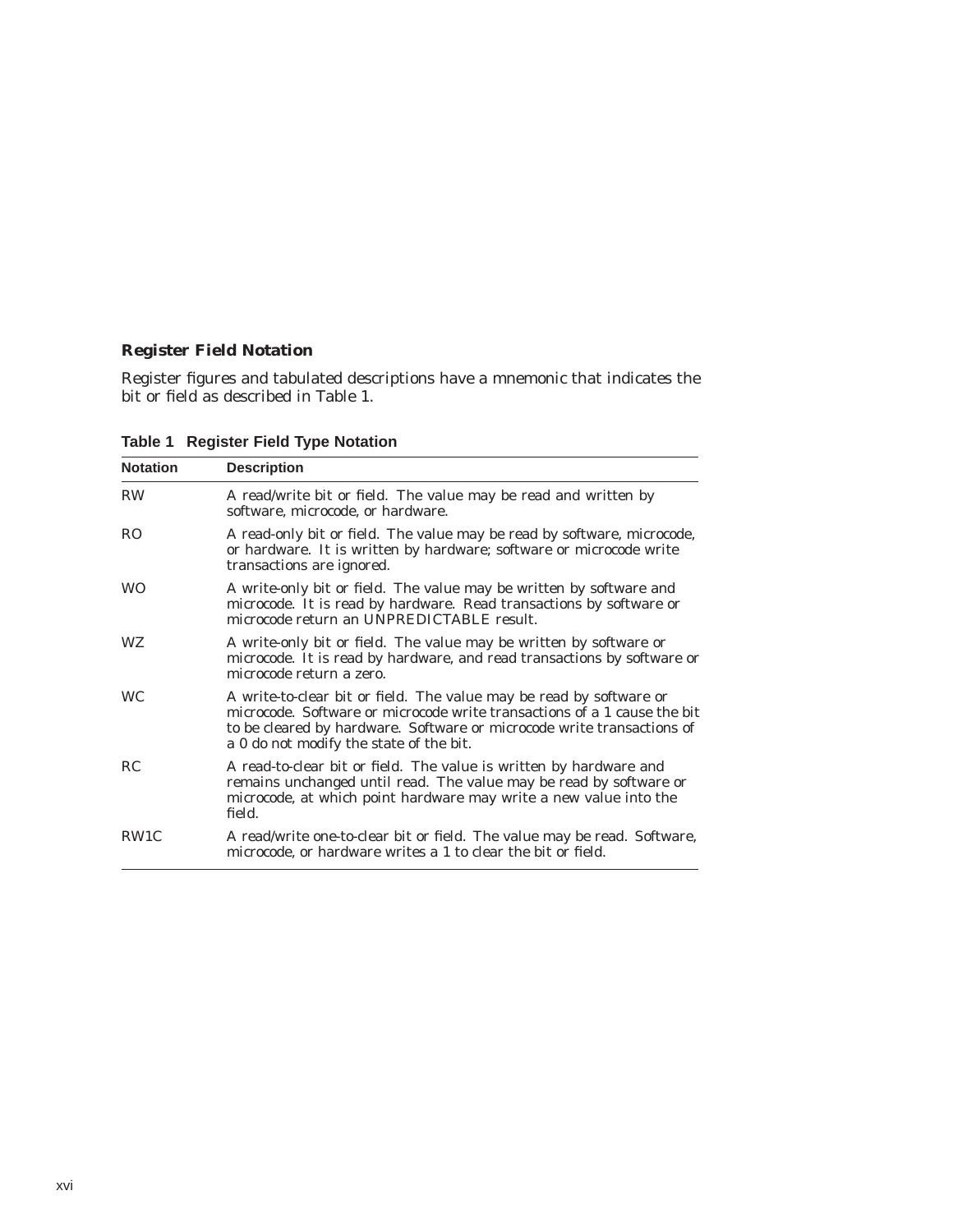Other register fields that are unnamed may be labeled as specified in Table 2.

**Table 2 Unnamed Register Field Notation**

| <b>Notation</b> | <b>Description</b>                                                                                                                                                  |
|-----------------|---------------------------------------------------------------------------------------------------------------------------------------------------------------------|
| $\mathbf{0}$    | A 0 in a bit position indicates a register bit that is read as a 0 and is<br>ignored on a write transaction.                                                        |
| $\mathbf{1}$    | A 1 in a bit position indicates a register bit that is read as a 1 and is<br>ignored on a write transaction.                                                        |
| $\mathbf{x}$    | An x in a bit position indicates a register bit that does not exist in<br>hardware. The value is UNPREDICTABLE when read, and is ignored<br>on a write transaction. |

#### **Bit Notation**

Multiple bit fields are shown as extents (see Ranges and Extents).

#### **Cautions**

Cautions indicate potential damage to equipment or data.

#### **Data Units**

Table 3 defines the data unit terminology used in this guide.

| Term           | Words | <b>Bytes</b> | <b>Bits</b> | <b>Other</b>                                                                                                                                                        |
|----------------|-------|--------------|-------------|---------------------------------------------------------------------------------------------------------------------------------------------------------------------|
| Word           |       | 2            | 16          |                                                                                                                                                                     |
| Longword       | 2     | 4            | 32          |                                                                                                                                                                     |
| Quadword       | 4     | 8            | 64          |                                                                                                                                                                     |
| Octaword       | 8     | 16           | 128         | Single read fill; that is, the cache space<br>that can be filled in a single read access.<br>It takes two read accesses to fill one L2<br>cache line (see Hexword). |
| <b>Hexword</b> | 16    | 32           | 256         | Cache block, cache line. The space<br>allocated to a single cache block.                                                                                            |

**Table 3 Data Units**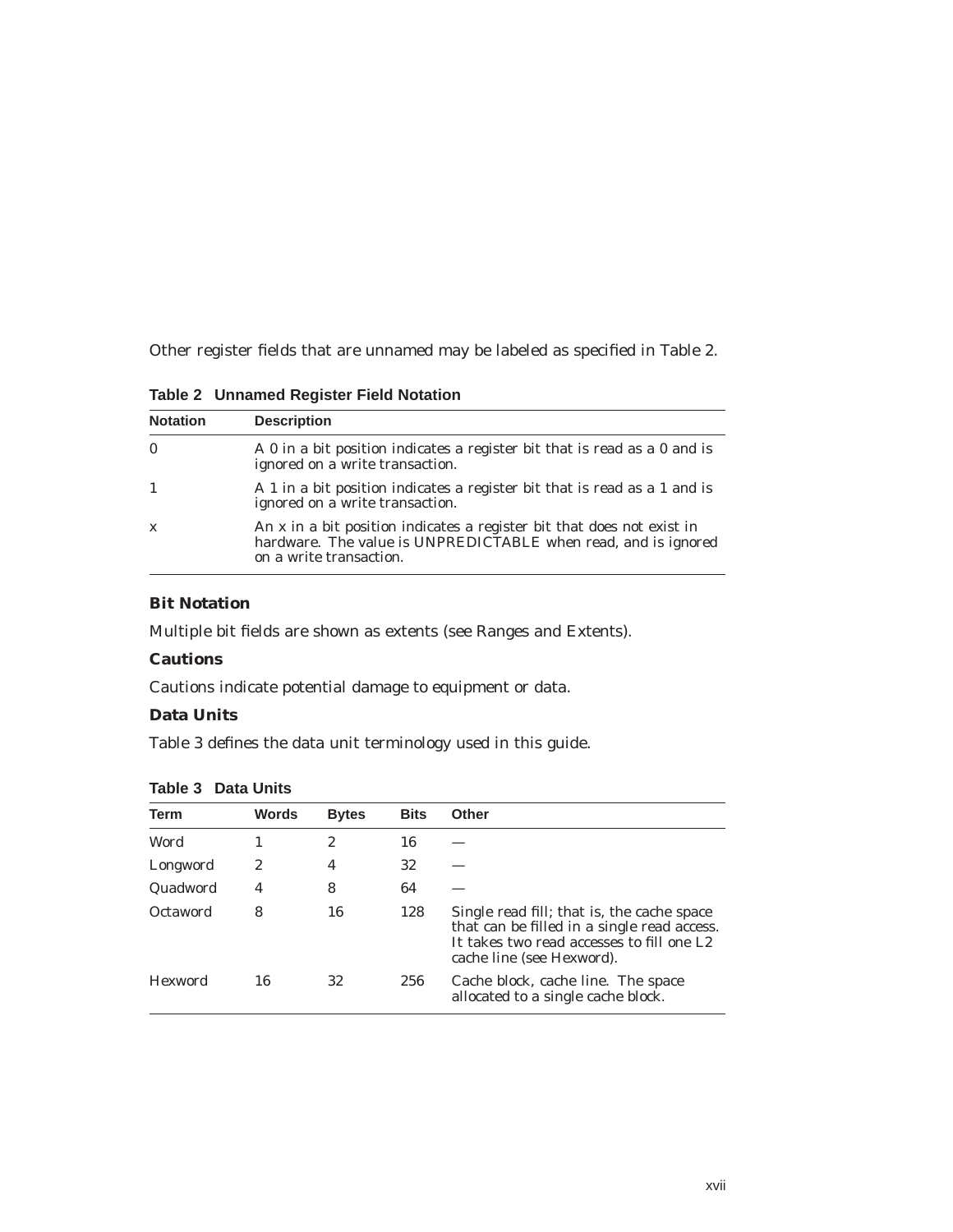#### **Schematic References**

Logic schematics are included in the AlphaPC64 design package. In this guide, references to schematic pages are printed in italics. For example, the following specifies schematic page 3:

''. . . the 300-MHz oscillator (*AlphaPC64.3*) supplies . . .''

In some cases, more than one schematic page is referenced. For example, the following specifies schematic pages 17 through 20:

''. . . the DRAM buffers (*AlphaPC64.17–20*) . . .''

#### **Signal Names**

Signal names in text are printed in boldface lowercase type. As Table 4 shows, mixed-case and uppercase signal naming conventions are ignored.

|  | <b>Table 4 Signal References</b> |  |
|--|----------------------------------|--|
|  |                                  |  |

| <b>This Guide</b> | <b>Other Documentation</b> |
|-------------------|----------------------------|
| cwmask7           | cWMask7, CWMASK7           |

In addition, where a group of signals are referenced, the signal names are combined. For example, the following would be combined as **b0\_l<2:0>\_we\_l**:

**b0\_l0\_we\_l b0\_l1\_we\_l b0\_l2\_we\_l**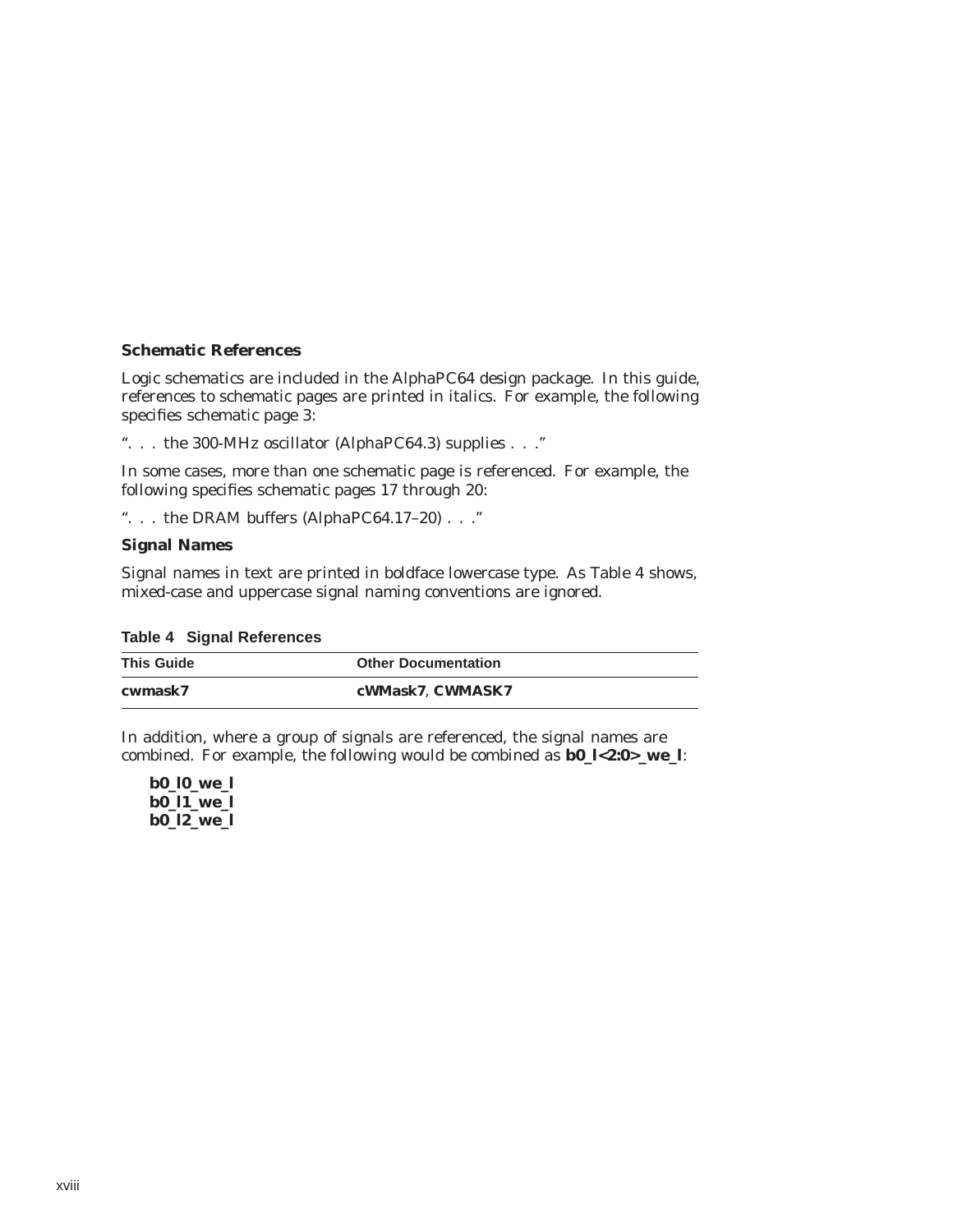# **1**

# **AlphaPC64 Introduction**

The AlphaPC64 Evaluation Board (AlphaPC64) is an evaluation and development module for computing systems based on the Alpha 21064A microprocessor.

The AlphaPC64 provides a single-board hardware and software development platform for the design, integration, and analysis of supporting logic and subsystems. The board also provides a platform for peripheral component interconnect (PCI) I/O device hardware and software development.

**Note**

If you are not familiar with the 21064A, please read the following system and memory/cache design application notes:

- *Designing a System with the DECchip 21064 Microprocessor: An Application Note*
- *Designing a Memory/Cache Subsystem for the DECchip 21064 Microprocessor: An Application Note*

Appendix D provides ordering information and a list of related documentation.

## **1.1 System Components and Features**

The AlphaPC64 is implemented in industry-standard parts and uses a 21064A CPU running at 150 MHz to 275 MHz. The functional components are shown in Figure 1–1 and are introduced in the following subsections.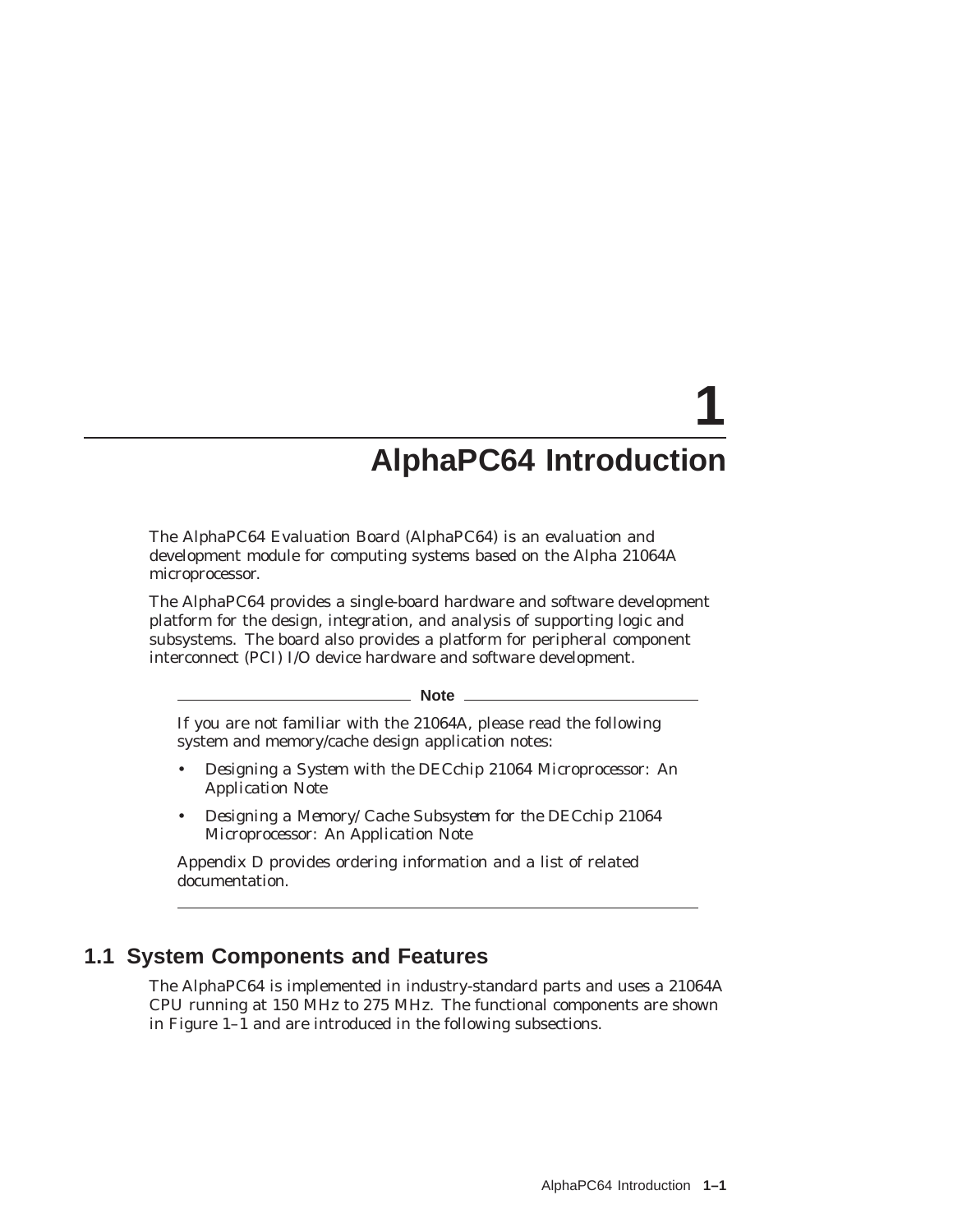#### **1.1.1 Memory Subsystem**

The DRAM memory can provide 16MB to 512MB with a 128-bit data bus. The memory is contained in two banks of four commodity single inline memory modules (SIMMs). Each SIMM is 36 bits wide, with 32 data bits, 1 parity bit, and 3 unused bits with 70-ns or less access. The following SIMM sizes are supported:

1M x 36 2M x 36 4M x 36 8M x 36 16M x 36

#### **1.1.2 DECchip 21072 Support Chipset**

The 21064A is supported by a DECchip 21072 ASIC chipset (21072), with a 128-bit memory interface. The chipset consists of the following three chips:

- DECchip 21071-CA (21071-CA) provides the interface from the CPU to cache and main memory, and includes the cache and memory controller.
- DECchip 21071-BA (21071-BA) provides a 32-bit data path from the CPU to memory and I/O. Four chips provide the 128-bit interface.
- DECchip 21071-DA (21071-DA) provides an interface from the CPU to the PCI.

The chipset includes the majority of functions required to develop a highperformance PC or workstation, requiring minimum discrete logic on the module. It provides flexible and generic functions to allow its use in a wide range of systems.

#### **1.1.3 PAL Control Set**

The AlphaPC64 contains a 4-PAL control set and includes the following:

- Two 16V8-5 PALs provide L2 cache output-enable and write-enable functions.
- One 22V10-25 PAL provides interrupt address decode functions and utility bus (Ubus) control.
- One MACH210-20 PAL provides the PCI and ISA interrupts.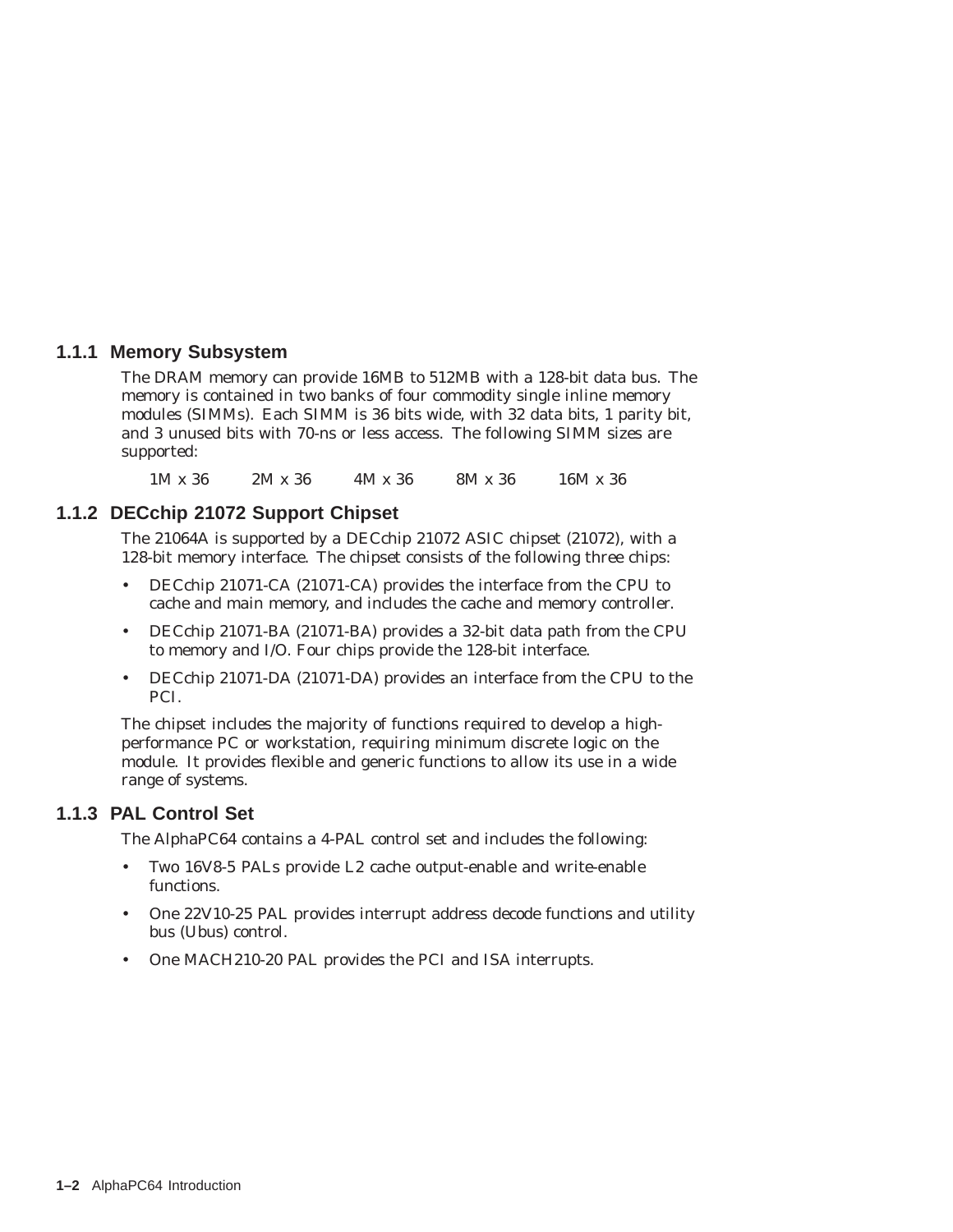

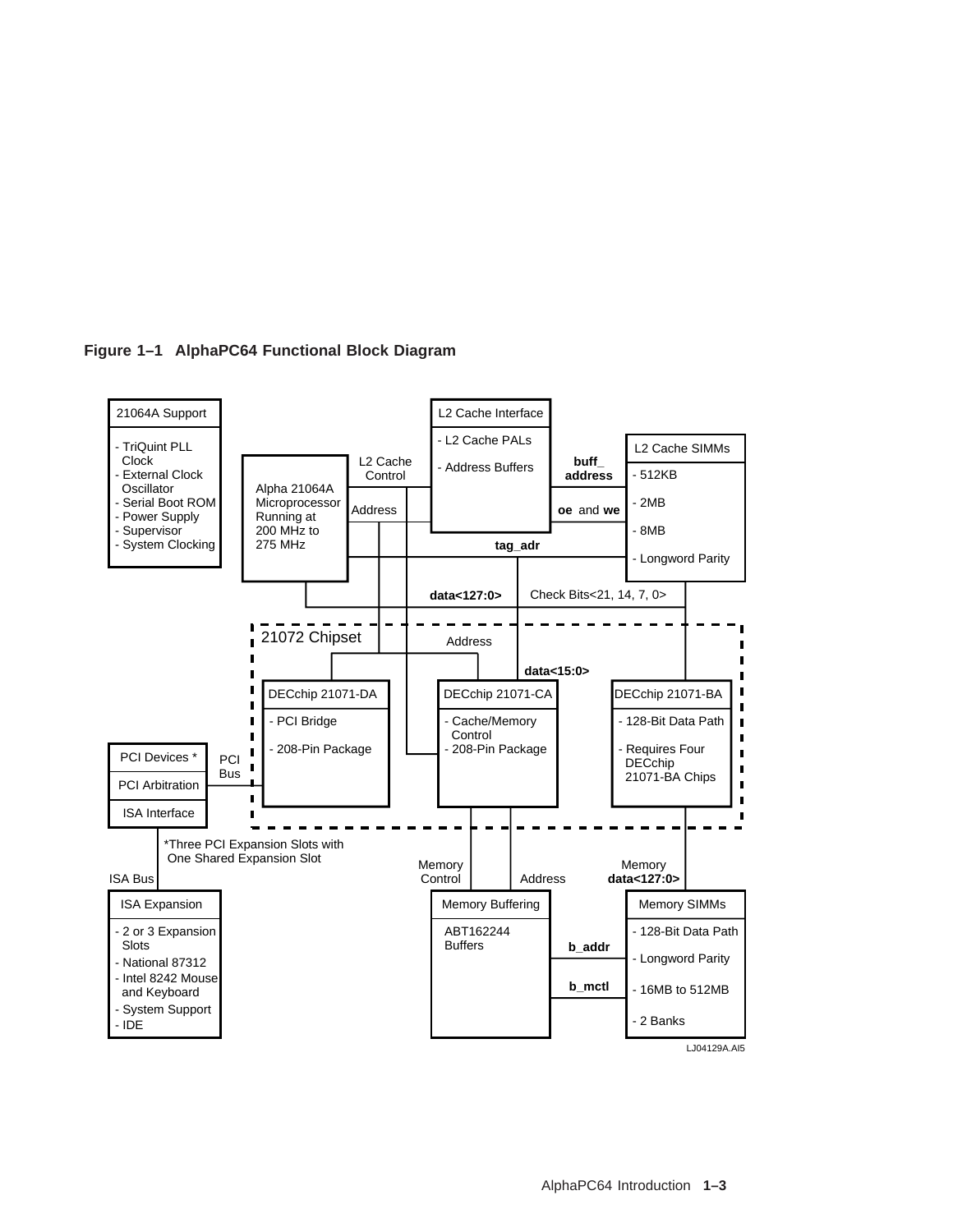#### **1.1.4 Level 2 Cache Subsystem Overview**

The external Level 2 (L2) cache subsystem supports 512KB, 1MB, 2MB, 4MB, or 8MB cache sizes by using a 128-bit data bus. The L2 cache size can be reconfigured through onboard hardware and software jumpers.

The AlphaPC64 supports the L2 cache SIMM sizes shown in Table 1–1. Two SIMMs are required per system. The AlphaPC64 comes with a 2MB, 12-ns L2 cache.

| L <sub>2</sub> Cache Size | <b>Static RAM (SRAM) Access Times</b> |
|---------------------------|---------------------------------------|
| 512KB                     | 6 ns, 8 ns, 10 ns, 12 ns, 15 ns       |
| $1MB1$ , $2MB$            | 6 ns, 8 ns, 10 ns, 12 ns, 15 ns       |
| $4MB1$ , $8MB$            | 6 ns, 8 ns, 10 ns, 12 ns, 15 ns       |

**Table 1–1 L2 Cache SIMM Sizes**

Cache size can be reduced with jumpers.

#### **1.1.5 Clock Subsystem Overview**

The clock subsystem provides clocks to the 21072 chipset and PCI devices. Two oscillators provide clocks for the ISA and combination chip functions.

#### **1.1.6 PCI Interface Overview**

The PCI interface provides a selectable PCI speed between 25 MHz and 33 MHz (based on 21064A clock divisors). An Intel 82378ZB Saturn IO (SIO) chip provides a PCI-to-ISA bridge.

The PCI has three dedicated slots and one shared slot with the ISA.

#### **1.1.7 ISA Interface Overview**

The ISA provides an expansion bus and the following system support functions:

- Mouse and keyboard controller functions provided through an Intel 8242 chip
- National 87312 chip used as the combination chip providing a diskette controller; two universal, asynchronous receiver/transmitters (UARTs); an integrated device electronics (IDE) controller; a bidirectional parallel port; and an interface to the utility bus (Ubus) for ISA interrupts and jumper status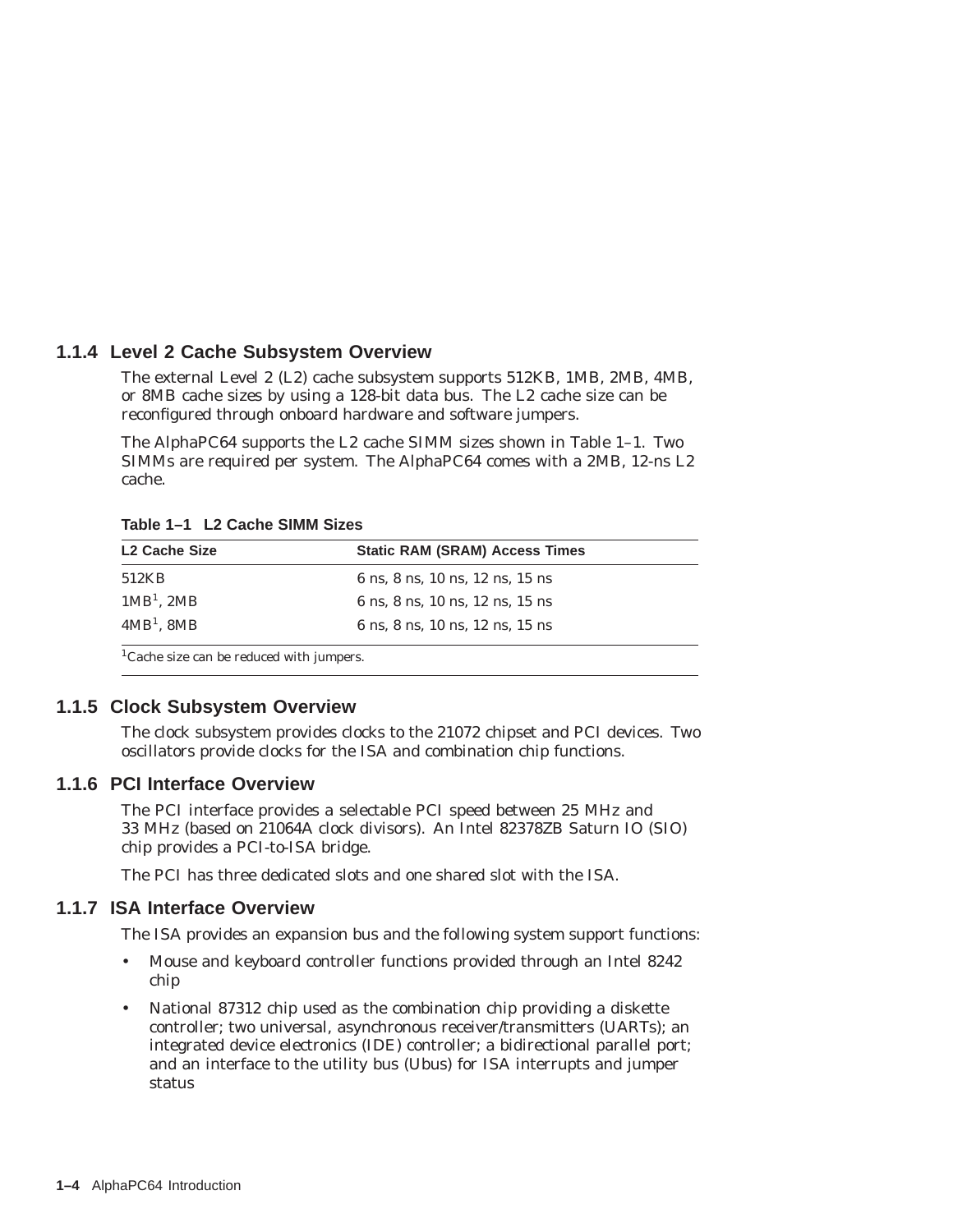- Time-of-year (TOY) function provided by a Dallas DS1287 chip
- 1MB flash ROM memory using the Intel 28F008SA chip

The ISA has two dedicated expansion slots and one shared expansion slot with the PCI.

#### **1.1.8 Software Support**

Software support includes an industry-standard, 1MB flash ROM containing debug monitor code and a console interface. Source code listings for all software (including boot code and diagnostic ROM monitor) are provided. The debug monitor provides the ability to do the following:

- Download files through serial port, I/O diskette, and optional Ethernet port.
- Load data from the flash ROM through the debug monitor.
- Examine and deposit the AlphaPC64 system register, 21064A internal processor registers (IPRs), and I/O mapped registers.
- Examine and modify DRAM and I/O mapped memory.
- Disassemble CPU instructions in memory.
- Transfer control to programs in memory.
- Perform native debugging, including breakpoints and single stepping.
- Perform full source-level debugging by using DECladebug software running on a host communicating through an Ethernet connection.

Development code can be generated on a host system and loaded into the AlphaPC64 through the serial line, optional Ethernet port, diskette, or flash ROM. Full design database and user documentation are provided.

A serial ROM (SROM) contains the 21064A initialization code. When **reset** is deasserted, the contents of the SROM are read into the instruction cache (Icache) and are executed to perform initialization. During initialization, code is loaded from the flash ROM. Following initialization, control is transferred to the code in the flash ROM.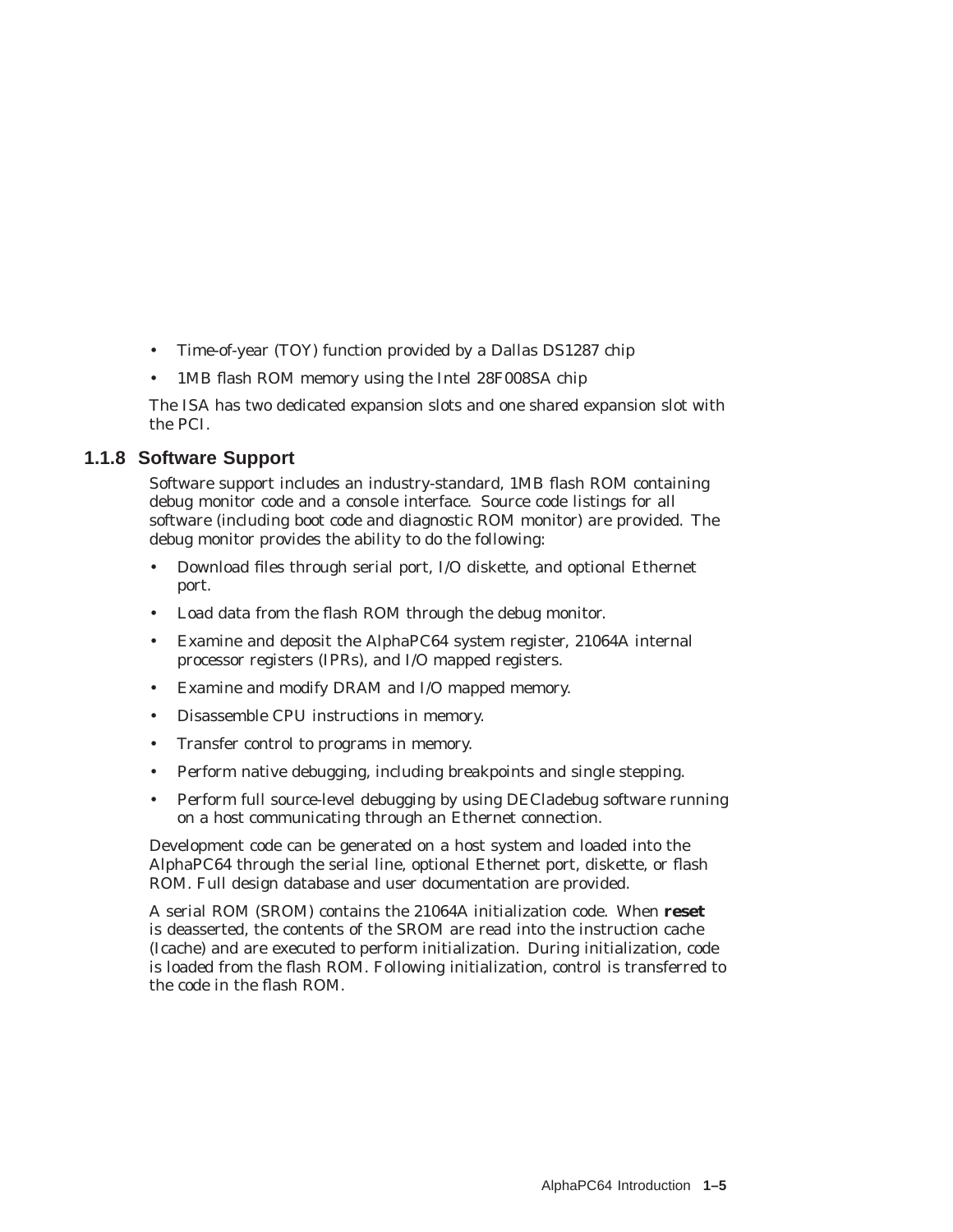#### **1.1.9 Design Support**

The full database, including schematics and source files, is supplied. User documentation is also included. The database allows designers with no previous Alpha architecture experience to successfully develop a working Alpha system with minimal help.

## **1.2 Evaluation Board Uses**

The AlphaPC64 has a remote debug capability and a software debug monitor for loading code into the system and for performing other software debug functions such as memory read, memory write, and instruction breakpoint.

When combined with a hardware interface, the debug monitor can be used to write and debug software (for example, device drivers) for workstation and PC products. The monitor can also be used for embedded control products such as laser printers, communications engines (such as bridges and routers), and video products.

The AlphaPC64 has user-configurable flexibility in L2 cache size and DRAM access time. Performance benchmarks can be run to determine the effects of these characteristics on actual programs.

Different coding techniques can be tested and combined with the hardware trade-offs available to optimize system performance.

The AlphaPC64 provides a basis for a high-performance, low-cost PC or workstation.

Figure 1–2 shows the AlphaPC64 board component layout and dimensions.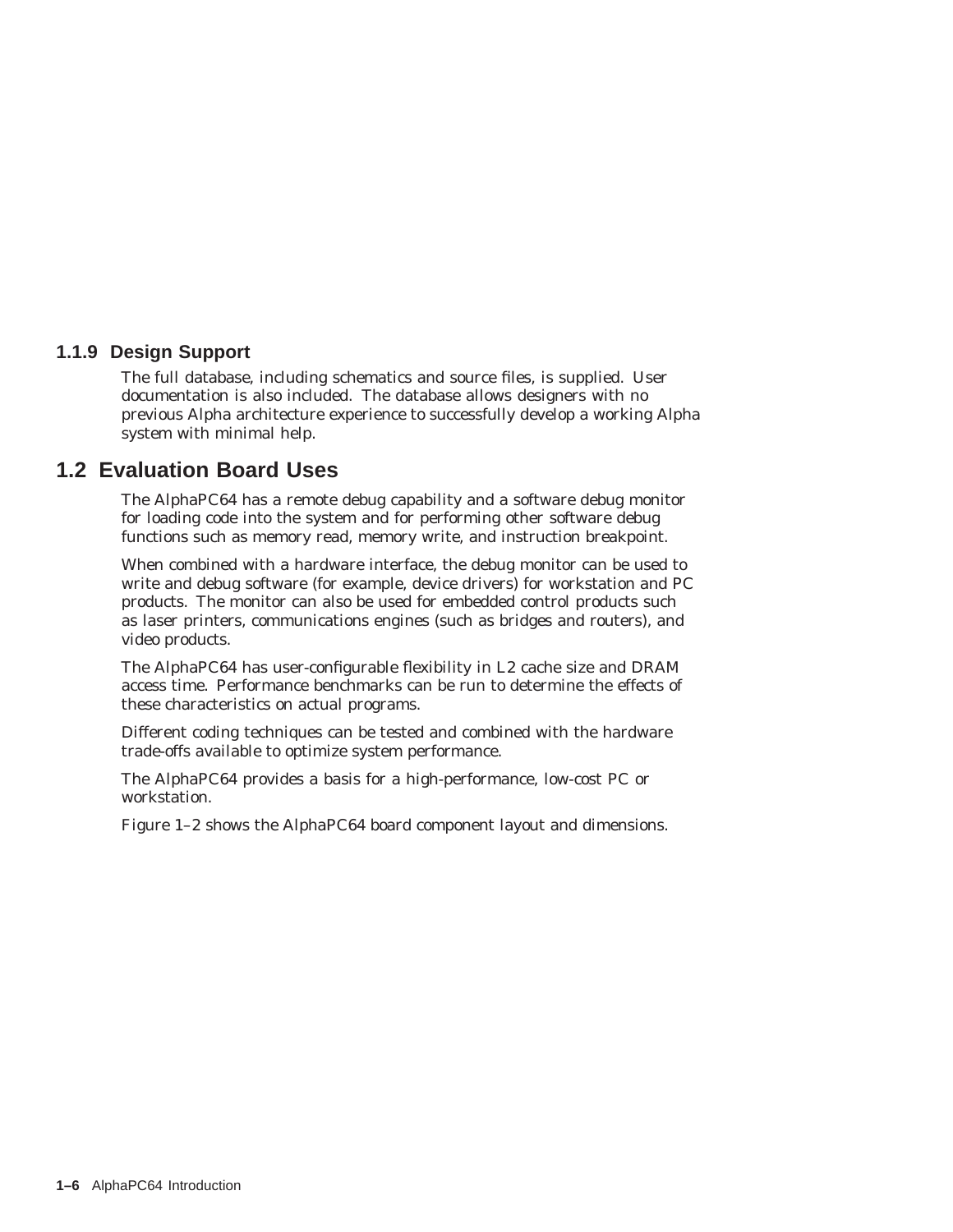

**Figure 1–2 AlphaPC64 Component Layout and Board Dimensions**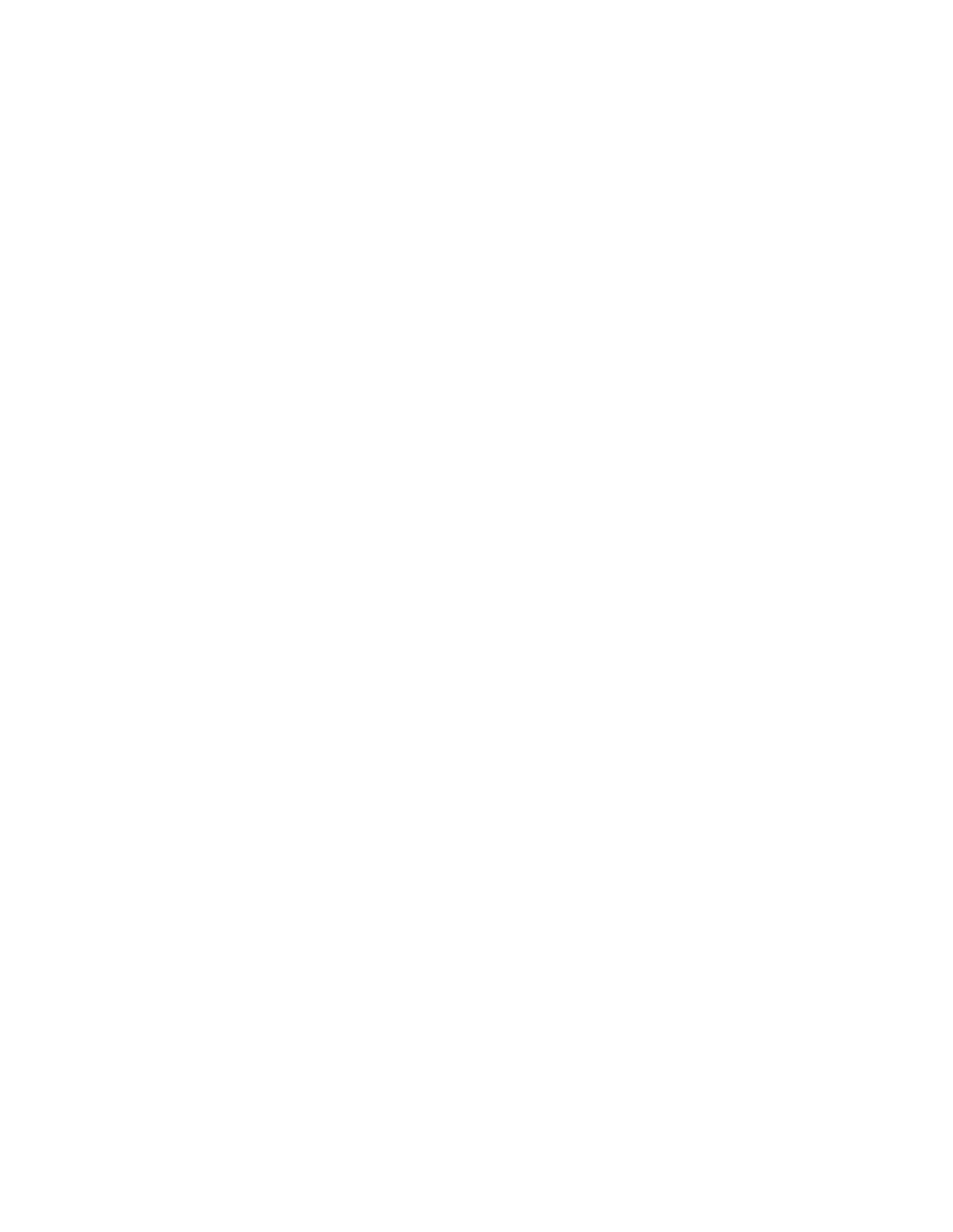# **2**

# **System Jumpers and Connectors**

The AlphaPC64 uses jumpers to implement variations in clock frequency and L2 cache size and speed. These jumpers must be configured for the user's environment. Onboard connectors are provided for the I/O, memory SIMMs, serial and parallel peripherals, integrated device electronics (IDE) devices, and L2 cache SIMMs.

After the module is configured, you can apply power and run the debug monitor. The debug monitor and its commands are described in the *Alpha Microprocessors Evaluation Board Debug Monitor User's Guide*. Appendix D provides information about other software design tools.

## **2.1 Configuration Jumpers**

The software and hardware configuration jumpers are identified in Figures 2–1 and 2–2, and are described in Tables 2–1 and 2–2.

#### **2.1.1 Software Configuration Jumpers**

The software configuration jumpers are completely programmable. Table 2–1 describes each jumper position.

The SROM code defines the software configuration jumpers **sp\_bit<7:0>**, as shown in Figure 2–2 (see Appendix B).

The board is shipped with the jumpers described in Tables 2–1 and 2–2 in the default position.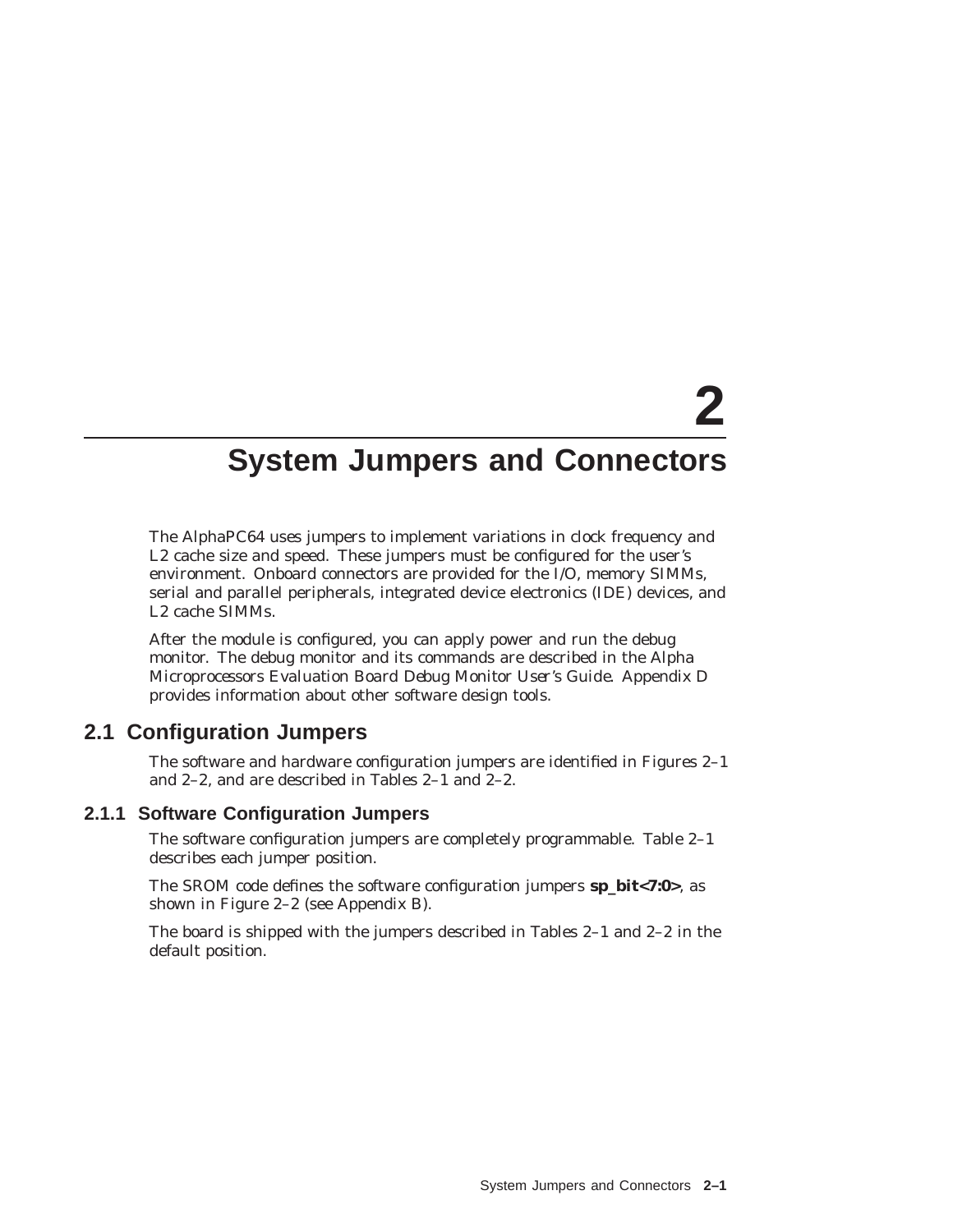



LJ-04459.AI5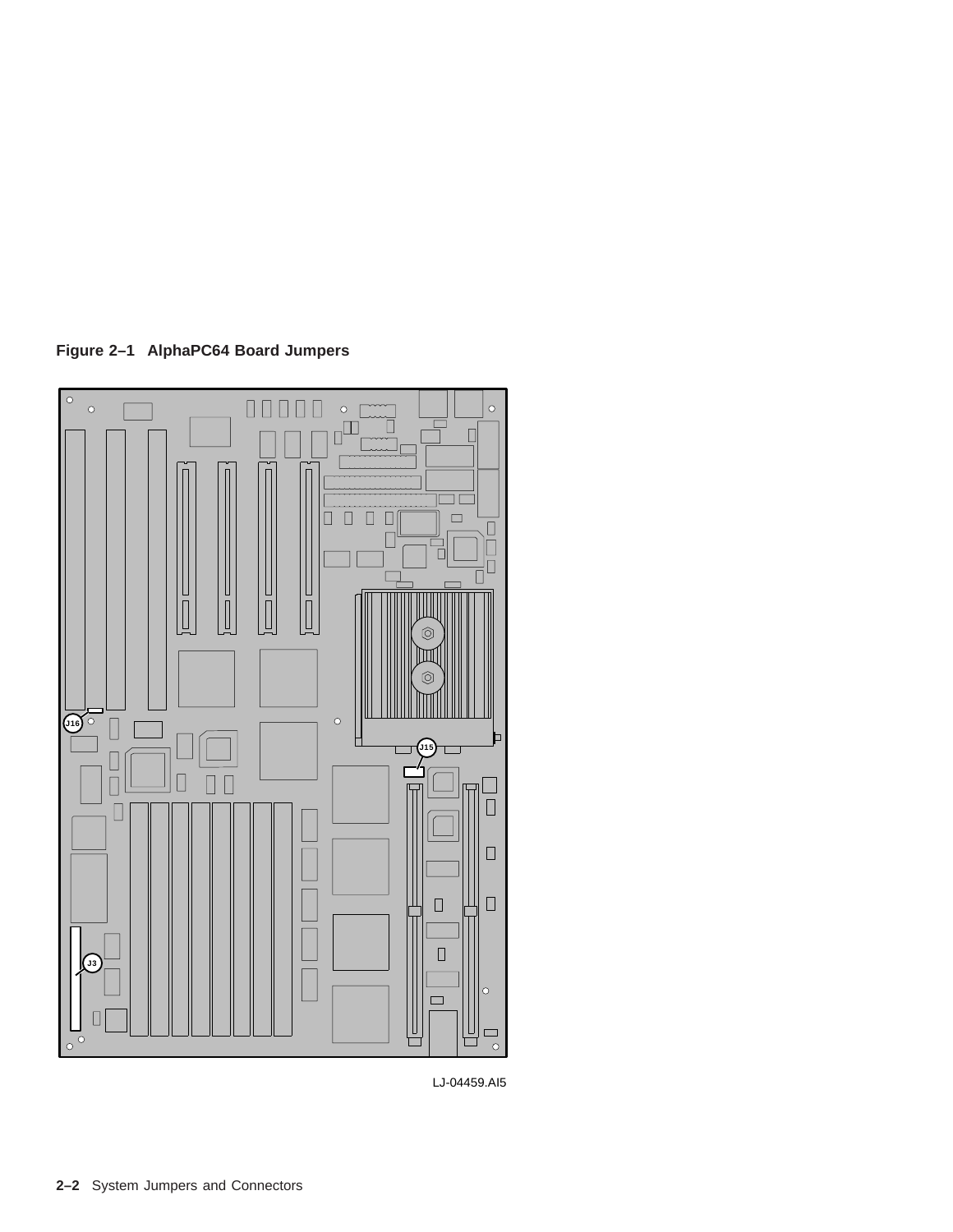



**Table 2–1 Jumper Position Descriptions**

| <b>Select Bit</b>   | <b>Register Bit</b><br><b>Name</b> | <b>Function</b>                                                                                                                                                                         |  |  |  |
|---------------------|------------------------------------|-----------------------------------------------------------------------------------------------------------------------------------------------------------------------------------------|--|--|--|
| sp_bit7             | <b>BOOT OPTION</b>                 | Jumper out—Boot first image in flash ROM.<br>Jumper in (default)-Boot one of several<br>alternate images in flash ROM as specified by<br>RAM location 3F in TOY RAM. See Section B.1.7. |  |  |  |
| sp_bit <sub>6</sub> | <b>MINI DEBUG</b>                  | Jumper out (default)—Boot selected image in<br>flash ROM.<br>Jumper in-Trap to SROM debug port (J1).                                                                                    |  |  |  |

(continued on next page)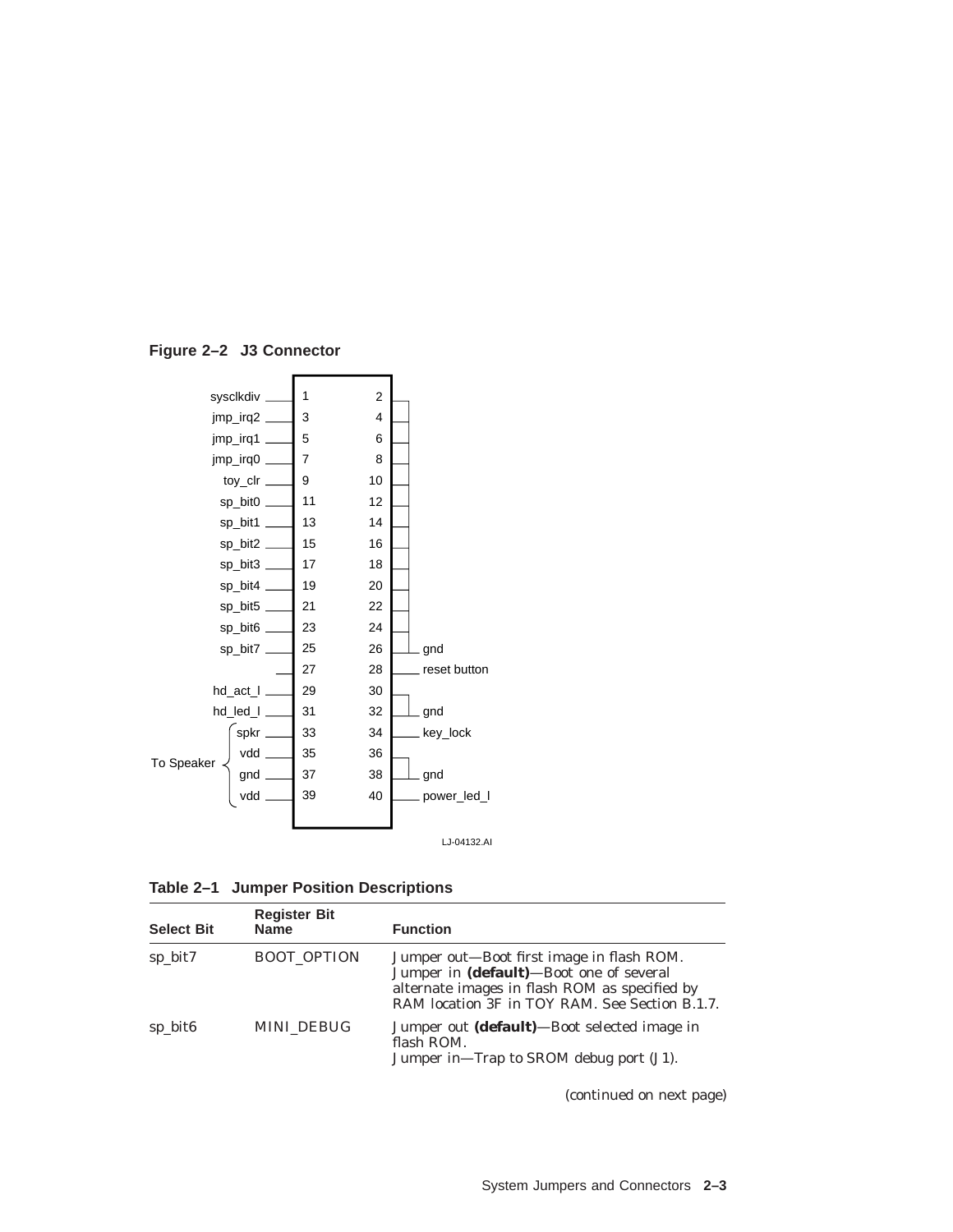| <b>Select Bit</b> | <b>Register Bit</b><br><b>Name</b> | <b>Function</b>                         |                                |                  |                        |  |  |
|-------------------|------------------------------------|-----------------------------------------|--------------------------------|------------------|------------------------|--|--|
| sp_bit<5:3>       | BC_SPEED<2:0>                      | L2 cache speed selection is shown here. |                                |                  |                        |  |  |
|                   |                                    |                                         | <b>BC_SPEED</b>                |                  |                        |  |  |
|                   |                                    | <2><br>$J3-21$                          | 1><br>$J3-19$                  | < 0<br>$J3-17$   | <b>L2 Cache Period</b> |  |  |
|                   |                                    | In <sup>1</sup>                         | In                             | In               | Reserved               |  |  |
|                   |                                    | In                                      | In                             | Out <sup>2</sup> | 6 <sub>ns</sub>        |  |  |
|                   |                                    | In                                      | Out                            | In               | 8 <sub>ns</sub>        |  |  |
|                   |                                    | In                                      | Out                            | Out              | $10$ ns                |  |  |
|                   |                                    | Out                                     | In                             | In               | 12 ns (default)        |  |  |
|                   |                                    | Out                                     | In                             | Out              | $15$ ns                |  |  |
|                   |                                    | Out                                     | Out                            | In               | Reserved               |  |  |
|                   |                                    | Out                                     | Out                            | Out              | Reserved               |  |  |
|                   |                                    | L2 cache size selection is shown here.  |                                |                  |                        |  |  |
|                   | BC_SIZE<2:0>                       |                                         |                                |                  |                        |  |  |
|                   |                                    | <2><br>$J3-15$                          | <b>BC_SIZE</b><br>1<br>$J3-13$ | < 0<br>$J3-11$   | <b>L2 Cache Size</b>   |  |  |
|                   |                                    | In <sup>1</sup>                         | In                             | In               | Disables L2 cache      |  |  |
|                   |                                    | In                                      | In                             | Out <sup>2</sup> | 512KB                  |  |  |
|                   |                                    | In                                      | Out                            | In               | 1MB                    |  |  |
|                   |                                    | In                                      | Out                            | Out              | 2MB (default)          |  |  |
|                   |                                    | Out                                     | In                             | In               | 4MB                    |  |  |
|                   |                                    | Out                                     | In                             | Out              | 8MB                    |  |  |
| $sp\_bit < 2:0 >$ |                                    | Out                                     | Out                            | In               | Reserved               |  |  |

### **Table 2–1 (Cont.) Jumper Position Descriptions**

 $1$ Jumper in (logical 0)

 $^2\rm{Jummer}$  out (logical 1)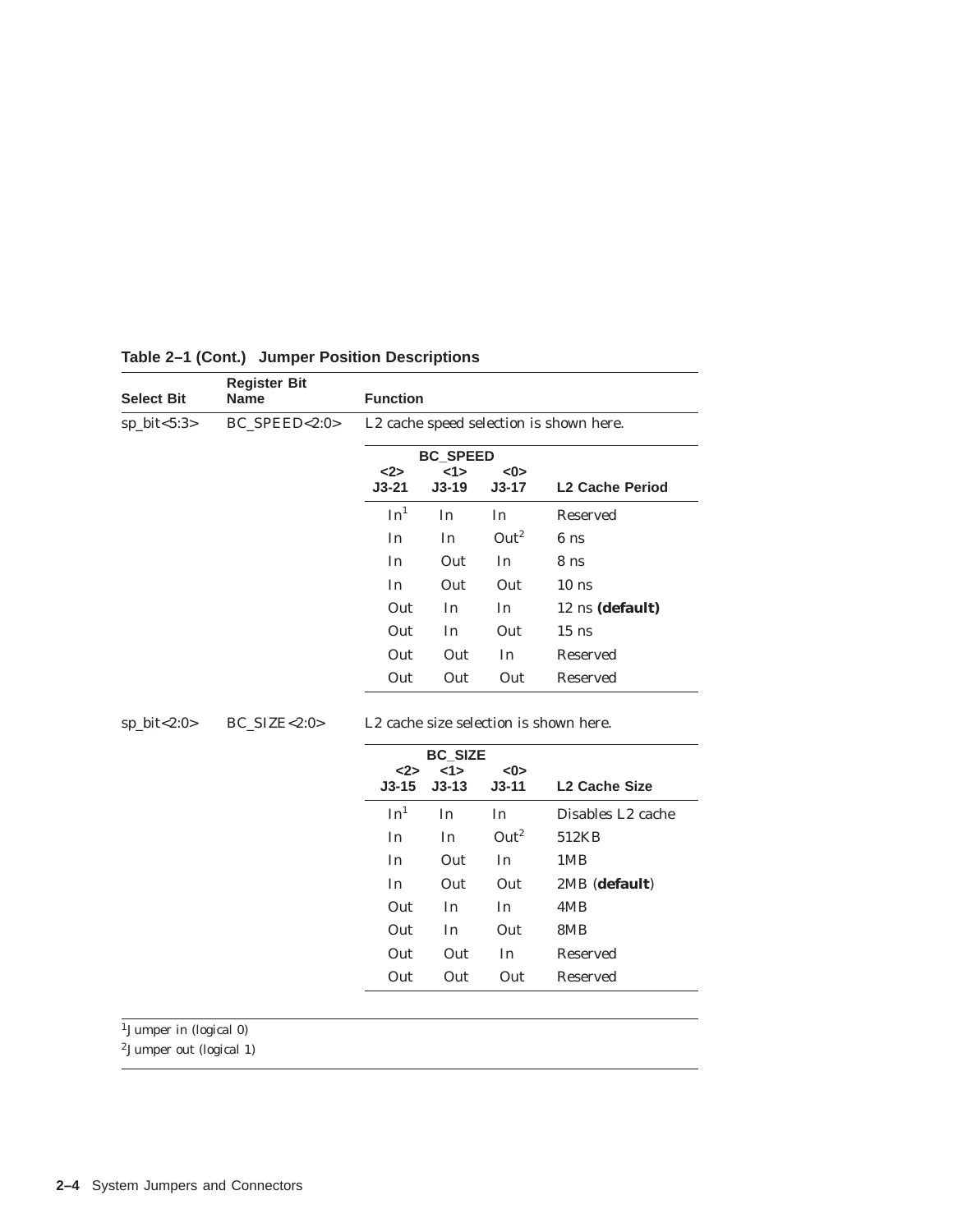## **2.1.2 Hardware Configuration Jumpers**

Hardware configuration jumpers are shown in Figure 2–1 and are described in Table 2–2.

| <b>Connector</b> | <b>Pins</b>                                                                        | <b>Description</b>                |                  |                  |                    |               |  |  |
|------------------|------------------------------------------------------------------------------------|-----------------------------------|------------------|------------------|--------------------|---------------|--|--|
|                  | <b>Note:</b> All other combinations are reserved.<br><b>L2 Cache Address Lines</b> |                                   |                  |                  |                    |               |  |  |
| J15              | 4                                                                                  | Adr<22:19> L2 cache (AlphaPC64.8) |                  |                  |                    |               |  |  |
|                  |                                                                                    | $J15-1$<br>Adr19                  | $J15-2$<br>Adr20 | $J15-3$<br>Adr21 | $J15 - 4$<br>Adr22 | <b>Size</b>   |  |  |
|                  |                                                                                    | In <sup>1</sup>                   | In               | In               | In.                | 8MB           |  |  |
|                  |                                                                                    | In.                               | In               | In               | Out <sup>2</sup>   | 4MB           |  |  |
|                  |                                                                                    | In.                               | In               | Out              | Out                | 2MB (default) |  |  |
|                  |                                                                                    | In                                | Out              | Out              | Out                | 1MB           |  |  |
|                  |                                                                                    | Out                               | Out              | Out              | Out                | 512KB         |  |  |

**Table 2–2 AlphaPC64 Board Jumpers**

 $1$ Jumper in (logical 0)

2Jumper out (logical 1)

(continued on next page)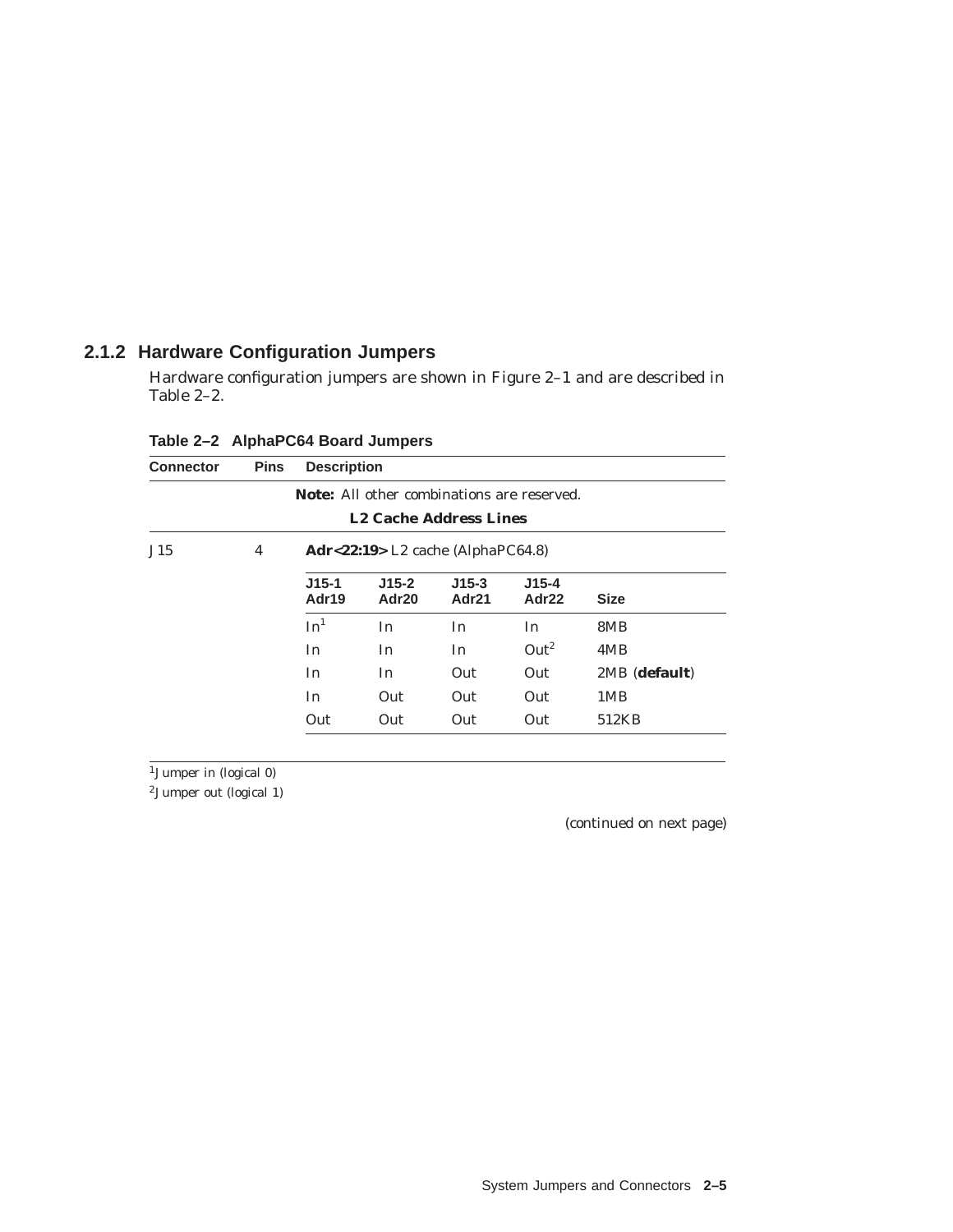| <b>Connector</b> | <b>Pins</b>    | <b>Description</b>                                                                                                                                                                  |                               |                    |                    |                  |  |
|------------------|----------------|-------------------------------------------------------------------------------------------------------------------------------------------------------------------------------------|-------------------------------|--------------------|--------------------|------------------|--|
|                  |                |                                                                                                                                                                                     | <b>System Clock Functions</b> |                    |                    |                  |  |
| J3               | $\overline{4}$ | 21064A CPU clock divisor selection (AlphaPC64.4)                                                                                                                                    |                               |                    |                    |                  |  |
|                  |                | $J3-1$<br>syscikdiv_h                                                                                                                                                               | $J3-3$<br>jmp_irq2            | $J3-5$<br>jmp_irq1 | $J3-7$<br>jmp_irq0 | <b>Divisor</b>   |  |
|                  |                | In                                                                                                                                                                                  | In                            | In                 | In                 | $\boldsymbol{2}$ |  |
|                  |                | In                                                                                                                                                                                  | In                            | In                 | Out                | 3                |  |
|                  |                | In                                                                                                                                                                                  | In                            | Out                | In                 | 4                |  |
|                  |                | In                                                                                                                                                                                  | In                            | Out                | Out                | $\overline{5}$   |  |
|                  |                | In                                                                                                                                                                                  | Out                           | In                 | In                 | 6                |  |
|                  |                | In                                                                                                                                                                                  | Out                           | In                 | Out                | 7                |  |
|                  |                | In                                                                                                                                                                                  | Out                           | Out                | In                 | 8                |  |
|                  |                | In                                                                                                                                                                                  | Out                           | Out                | Out                | 9<br>(default)   |  |
|                  |                | Out                                                                                                                                                                                 | In                            | In                 | In                 | 10               |  |
|                  |                | Out                                                                                                                                                                                 | In                            | In                 | Out                | 11               |  |
|                  |                | Out                                                                                                                                                                                 | In                            | Out                | In                 | 12               |  |
|                  |                | Out                                                                                                                                                                                 | In                            | Out                | Out                | 13               |  |
|                  |                | Out                                                                                                                                                                                 | Out                           | In                 | In                 | 14               |  |
|                  |                | Out                                                                                                                                                                                 | Out                           | In                 | Out                | 15               |  |
|                  |                | Out                                                                                                                                                                                 | Out                           | Out                | In                 | 16               |  |
|                  |                | Out                                                                                                                                                                                 | Out                           | Out                | Out                | 17               |  |
|                  |                |                                                                                                                                                                                     | <b>Flash ROM</b>              |                    |                    |                  |  |
| J16              | $\sqrt{3}$     | Flash ROM update enable/disable connector (AlphaPC64.35)<br>Jumper from pin 1 to pin 2 disables flash ROM update.<br>Jumper from pin 2 to pin 3 enables flash ROM update (default). |                               |                    |                    |                  |  |

#### **Table 2–2 (Cont.) AlphaPC64 Board Jumpers**

# **2.2 AlphaPC64 Board Connectors**

The module connectors are shown in Figure 2–3 and are described in Table 2–3.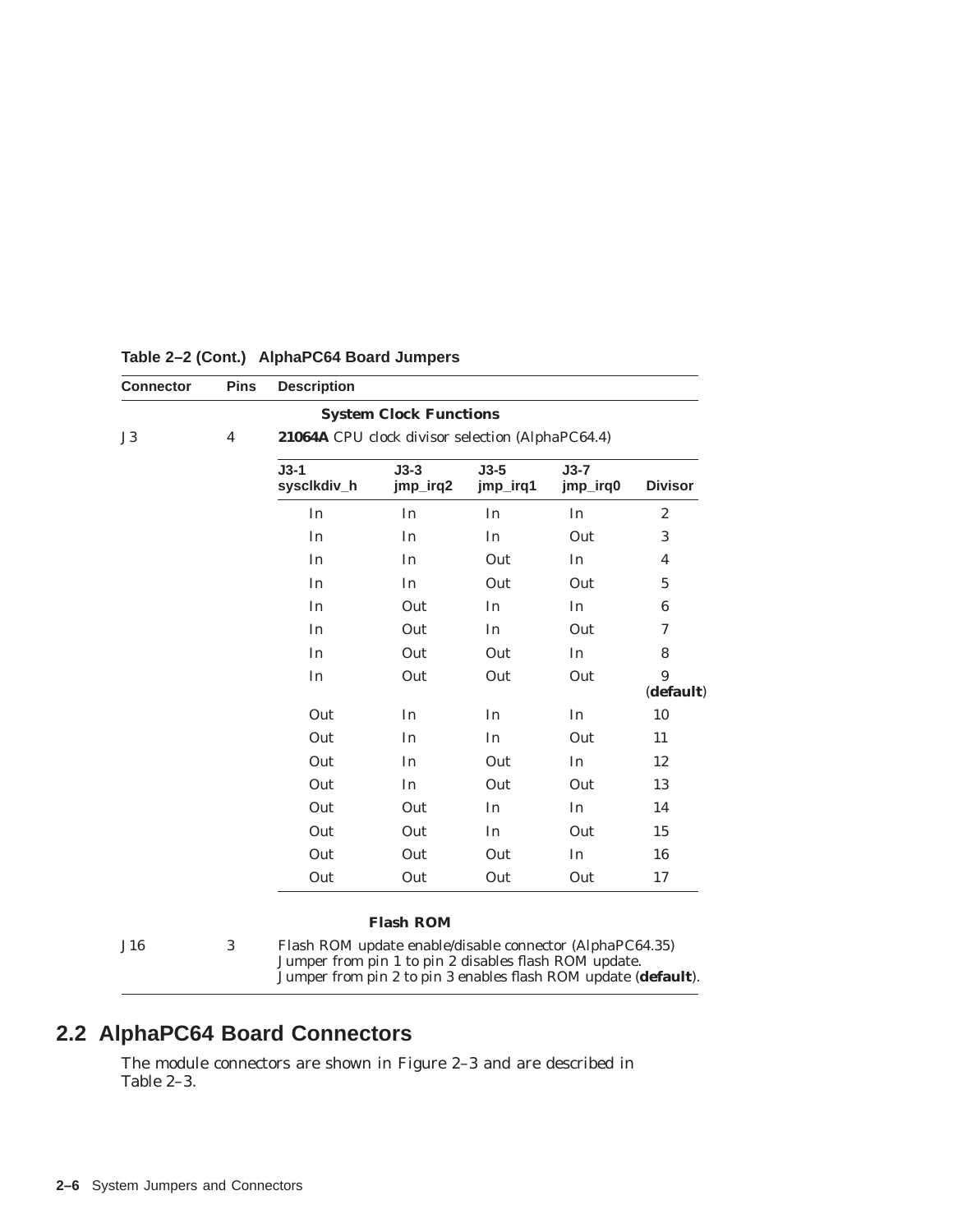

**Figure 2–3 AlphaPC64 Board Connectors**

LJ-04457.AI5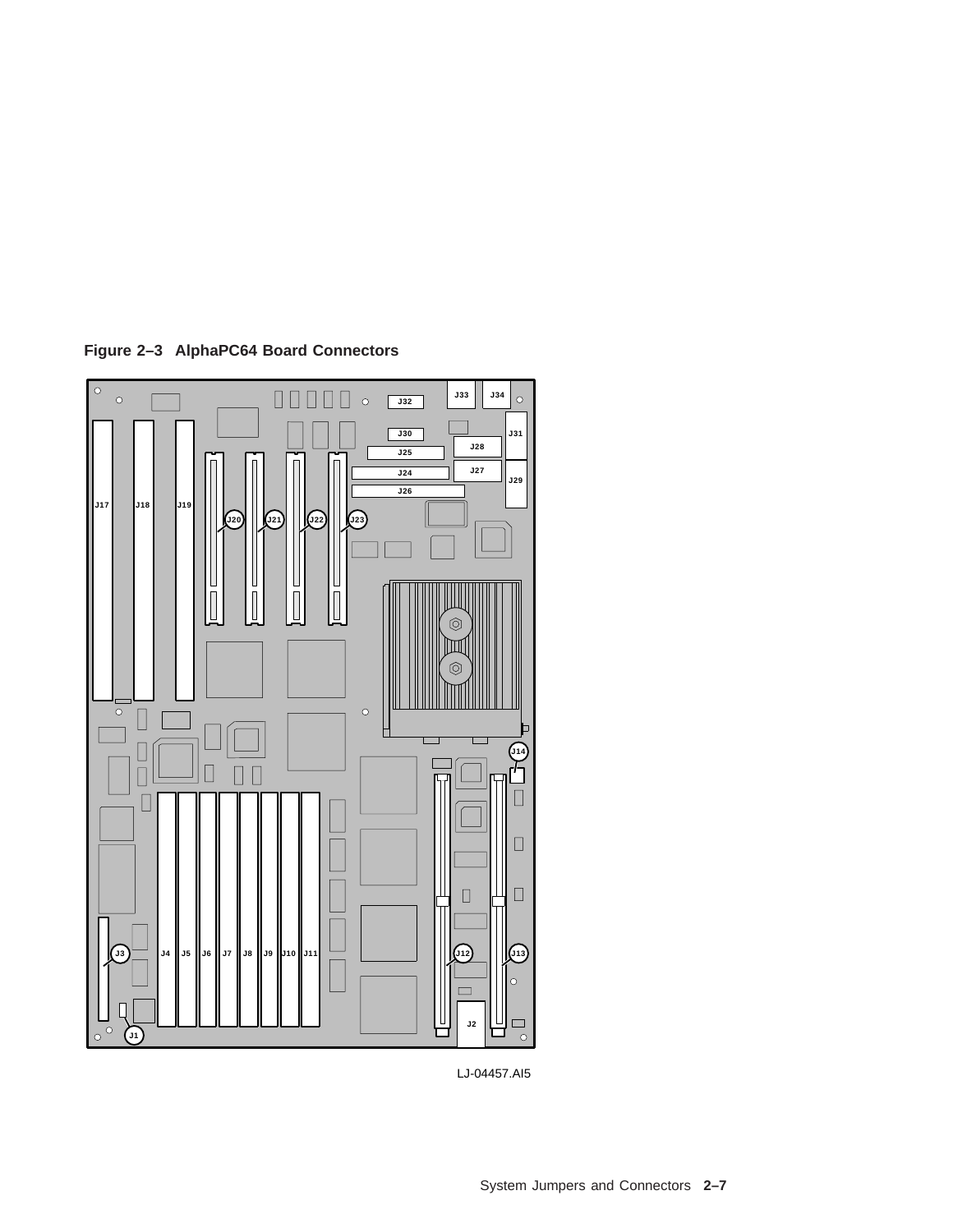| <b>Connector</b> | <b>Pins</b> | <b>Description</b>                                                     |  |
|------------------|-------------|------------------------------------------------------------------------|--|
|                  |             | <b>PCI Connectors</b>                                                  |  |
| J23              | 124         | PCI expansion connector 3 (AlphaPC64.24)                               |  |
| J22              | 124         | PCI expansion connector 2 (AlphaPC64.24)                               |  |
| J21              | 124         | PCI expansion connector 1 (AlphaPC64.25)                               |  |
| J20              | 124         | PCI expansion connector 0 (AlphaPC64.25)                               |  |
|                  |             | <b>ISA Connectors</b>                                                  |  |
| J19              | 98          | ISA expansion connector 2 (AlphaPC64.27)                               |  |
| J18              | 98          | ISA expansion connector 1 (AlphaPC64.27)                               |  |
| J17              | 98          | ISA expansion connector 0 (AlphaPC64.27)                               |  |
|                  |             | <b>L2 Cache SIMMs Connectors</b>                                       |  |
| J13              | 160         | L2 cache SIMMs connector 1, data<127:64><br>(AIphaPC64.10)             |  |
| J12              | 160         | L2 cache SIMMs connector 0, data<63:00><br>(A <sub>1</sub> phaPC64.10) |  |
|                  |             | <b>Keyboard and Mouse Connectors</b>                                   |  |
| J33              | 6           | Keyboard connector (AlphaPC64.31)                                      |  |
| J34              | 6           | Mouse connector (AlphaPC64.31)                                         |  |
|                  |             |                                                                        |  |

#### **Table 2–3 Module Connector Descriptions**

(continued on next page)

 $\overline{\phantom{a}}$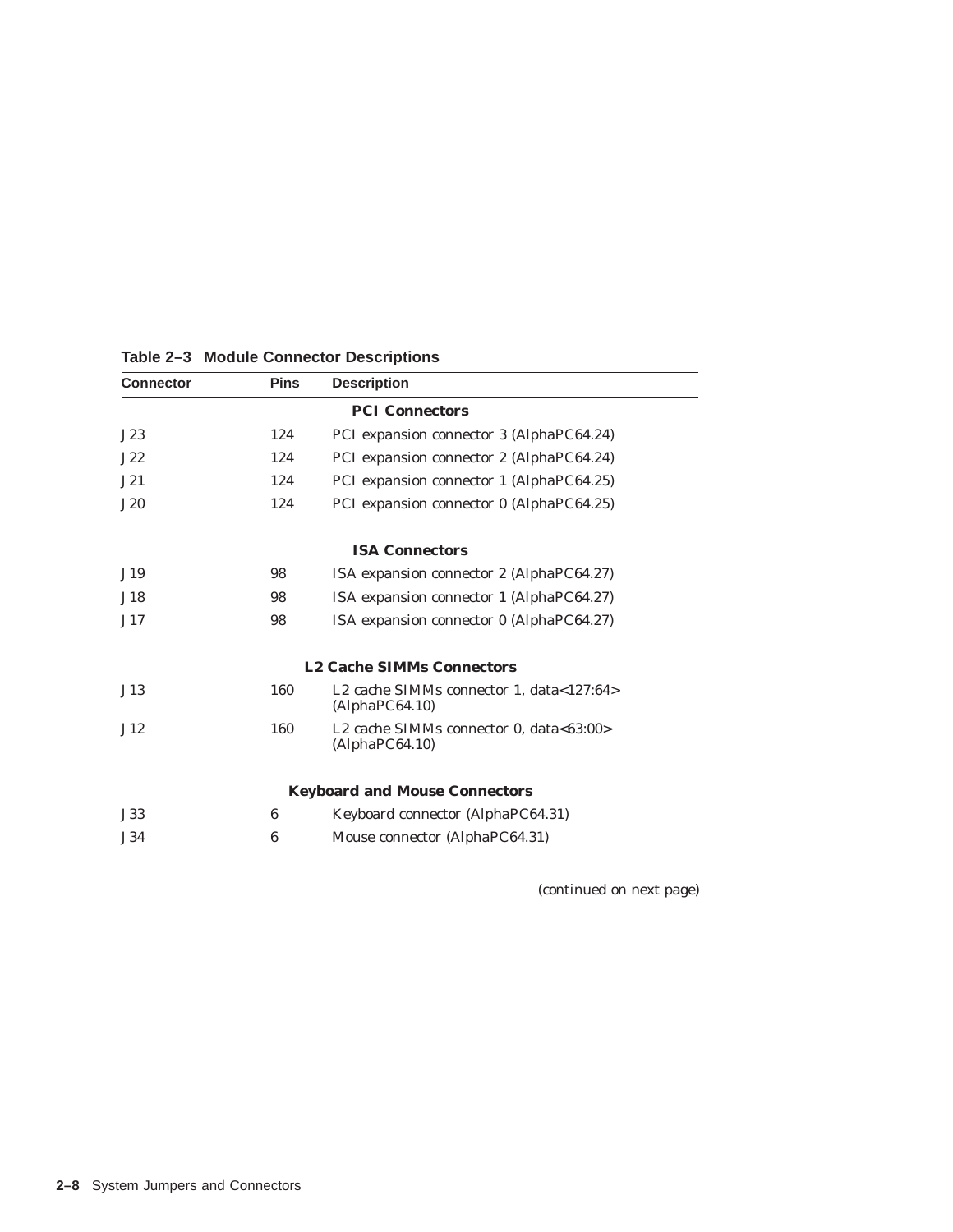| <b>Pins</b> | <b>Description</b>                                                                   |  |
|-------------|--------------------------------------------------------------------------------------|--|
|             | <b>Memory SIMMs</b>                                                                  |  |
| 72          | Bank 0, DRAM 0 SIMM (AlphaPC64.16)                                                   |  |
| 72          | Bank 0, DRAM 1 SIMM (AlphaPC64.16)                                                   |  |
| 72          | Bank 0, DRAM 2 SIMM (AlphaPC64.17)                                                   |  |
| 72          | Bank 0, DRAM 3 SIMM (AlphaPC64.17)                                                   |  |
| 72          | Bank 1, DRAM 0 SIMM (AlphaPC64.18)                                                   |  |
| 72          | Bank 1, DRAM 1 SIMM (AlphaPC64.18)                                                   |  |
| 72          | Bank 1, DRAM 2 SIMM (AlphaPC64.19)                                                   |  |
| 72          | Bank 1, DRAM 3 SIMM (AlphaPC64.19)                                                   |  |
|             | <b>SROM Test</b>                                                                     |  |
| 6           | SROM test data serial port input connector<br>(AIphaPC64.3)                          |  |
|             | <b>Note:</b> This connector can be used as a terminal port for<br>the Mini-Debugger. |  |
|             | <b>National 87312 Connectors</b>                                                     |  |
| 26          | Combination chip parallel port connector<br>(AlphaPC64.29)                           |  |
| 40          | IDE supports two devices. (AlphaPC64.32)                                             |  |
| 10          | Combination chip serial communication port 1<br>connector (AlphaPC64.30)             |  |
|             | Note: This connector can be used as a terminal port for<br>the Debug Monitor.        |  |
| 10          | Combination chip serial communication port 2<br>connector (AlphaPC64.30)             |  |
| 34          | Combination chip diskette drive connector<br>(AIphaPC64.30)                          |  |
|             |                                                                                      |  |

**Table 2–3 (Cont.) Module Connector Descriptions**

(continued on next page)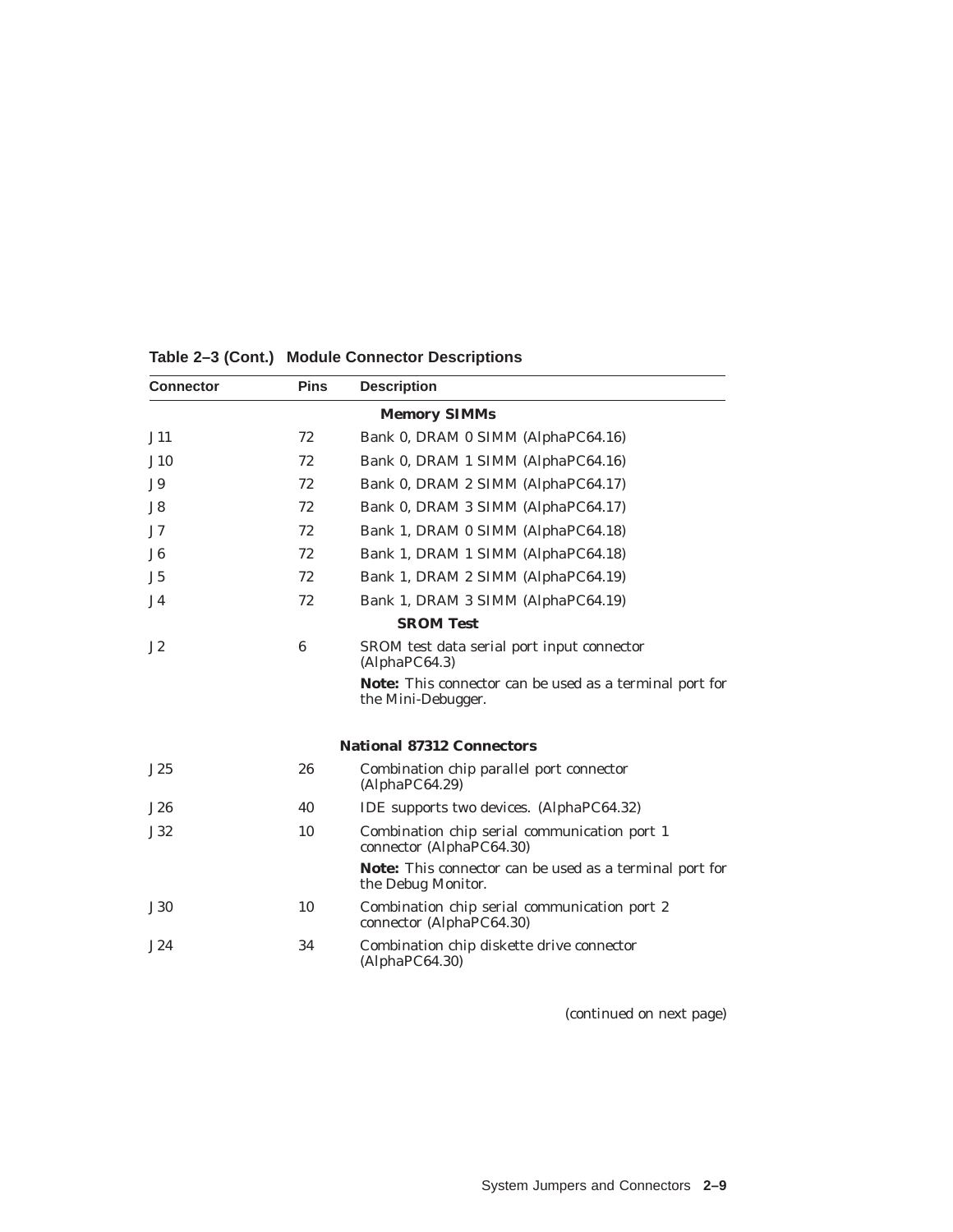| <b>Connector</b>            | <b>Pins</b>    | <b>Description</b>                                                                                                                                                                             |  |
|-----------------------------|----------------|------------------------------------------------------------------------------------------------------------------------------------------------------------------------------------------------|--|
|                             |                |                                                                                                                                                                                                |  |
|                             |                | <b>Power Connectors</b>                                                                                                                                                                        |  |
| J29                         | 6              | Module power connector (GND, $-5$ V, $+5$ V (Vdd))<br>(AIphaPC64.38)                                                                                                                           |  |
| J31                         | 6              | Module power connector (GND, $+12$ V, $-12$ V, $+5$ V<br>(Vdd), p_dcok) (AlphaPC64.38)                                                                                                         |  |
| J28                         | 6              | Module power connector (+3.3 V, GND) (AlphaPC64.38)                                                                                                                                            |  |
| J27                         | 6              | Module power connector (GND, +3.3 V) (AlphaPC64.38)                                                                                                                                            |  |
|                             |                | Note: Power for the AlphaPC64 is provided by a user-<br>supplied, standard PC power supply which includes<br>3.3 V dc. Digital does not provide this power supply.                             |  |
| J14                         | 3              | CPU fan power and sensor (AlphaPC64.38)                                                                                                                                                        |  |
|                             |                | <b>Caution: Fan sensor required</b>                                                                                                                                                            |  |
|                             |                | The fan <i>must</i> have a built-in sensor that drives a signal<br>if the airflow stops. The sensor is connected to J13. The<br>fan supplied with the AlphaPC64 includes an airflow<br>sensor. |  |
| J <sub>1</sub>              | 3              | Enclosure fan connector $(GND, +12, V, GND)$<br>(AIphaPC64.38)                                                                                                                                 |  |
|                             |                | <b>System Reset</b>                                                                                                                                                                            |  |
| J3 (Pins 28, 30)            | $\overline{2}$ | System reset switch connector (AlphaPC64.4)                                                                                                                                                    |  |
|                             |                | <b>Speaker Connector</b>                                                                                                                                                                       |  |
| J3 (Pins 33, 35,<br>37, 39) | 4              | Speaker should be connected to pins 33, 35, 37, and 39.<br>(AIphaPC64.4)                                                                                                                       |  |

#### **Table 2–3 (Cont.) Module Connector Descriptions**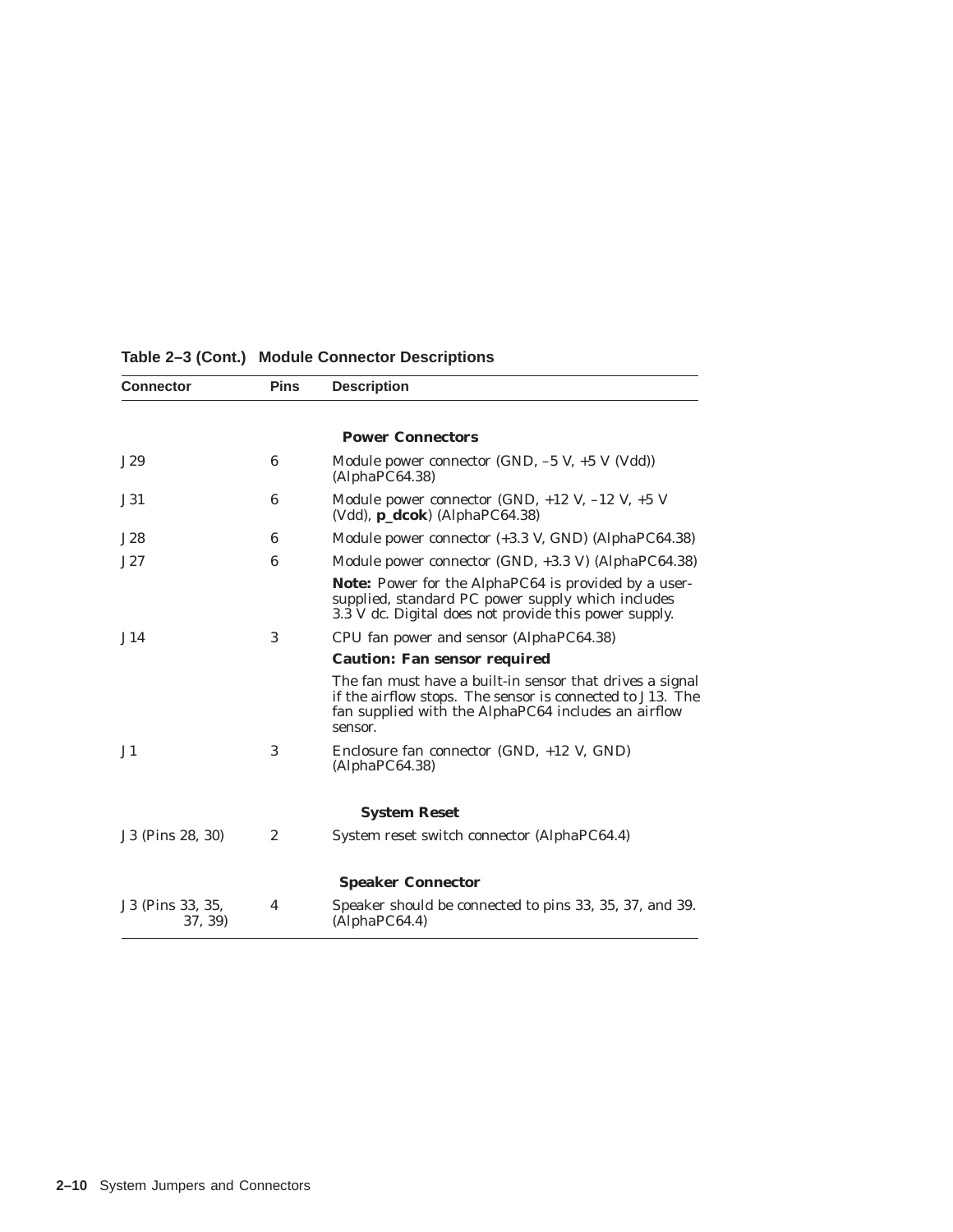# **3 Functional Description**

This chapter describes the functional operation of the AlphaPC64. The description introduces the ASIC support chipset and describes its implementation with the 21064A microprocessor and its supporting memory and I/O devices.

Information, such as bus timing and protocol, found in other specifications, data sheets, and reference documentation is not duplicated. Appendix D provides a list of supporting documents and order numbers.

**Note**

For detailed descriptions of chipset logic, operations, and transactions, refer to the *DECchip 21071 and DECchip 21072 Core Logic Chipsets Data Sheet*.

For details of the PCI interface, refer to the *PCI System Design Guide* and the *PCI Local Bus Specification*.

# **3.1 Chipset Introduction**

The DECchip 21072 chipset provides a cost-competitive solution for designers developing uniprocessor systems using the 21064A microprocessor. The chipset provides a 128-bit memory interface and includes the following three gate arrays:

- DECchip 21071-CA (21071-CA): cache and memory controller—208-pin plastic quad flat pack (PQFP)
- DECchip 21071-DA (21071-DA): PCI interface—208-pin PQFP
- DECchip 21071-BA (21071-BA): data path—208-pin PQFP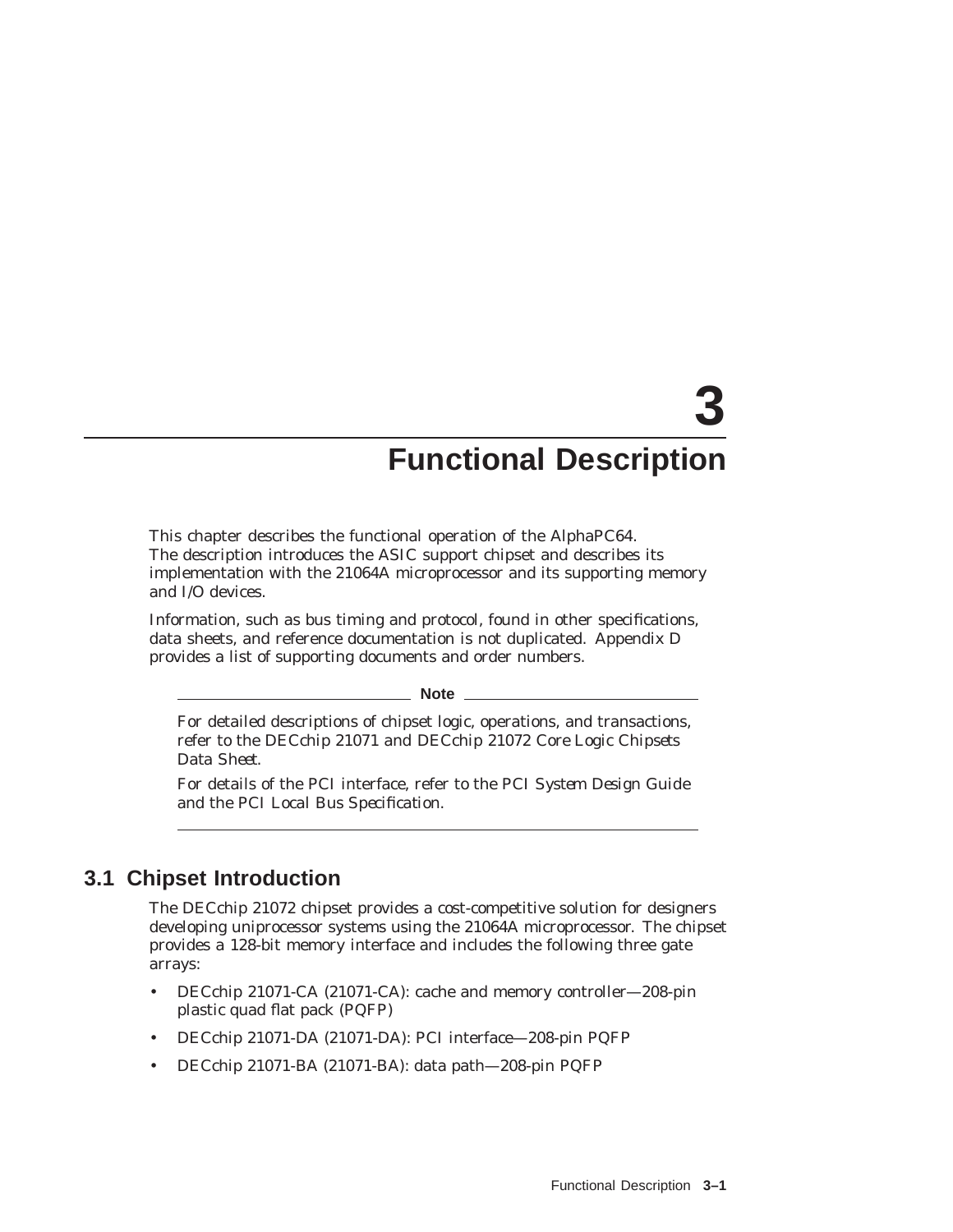# **3.1.1 21071-CA Introduction**

The 21071-CA chip provides the interface between the 21064A and main memory. It provides the system interface to the cache. The chip controls and moves data to and from banks of main memory. It responds to commands from the CPU and 21071-DA and arbitrates between them. It also supports control of the L2 cache RAMs during a CPU cache miss and direct memory access (DMA) transactions.

On the AlphaPC64, the 21071-CA controls two banks of DRAM SIMMs. The SIMMs can range in size from 1M x 36 to 16M x 36. Each bank can accommodate four 36-bit SIMMs to support a 128-bit data path with longword parity. Figure 3–1 shows the maximum and minimum SIMM bank layouts.

The chip provides support for a single video bank of dual-port RAM (VRAM). This bank may have 128K, 256K, 512K, or 1M locations. Each location consists of octaword data for the 128-bit interface. VRAM capacity can vary from 1MB to 16MB.

The components of the cache and memory subsystem are distributed between the 21071-CA and the 21071-BA. Together, the chips serve as an interface between the sysBus and memory subsystem (see Figure 3–2).

The CPU, 21071-DA, cache, and memory communicate with each other through the sysBus. The sysBus is essentially the processor pin bus with additional signals for DMA transaction control, arbitration, and cache control. The 21071-CA chip controls the L2 cache and memory. The following list summarizes the major features of the 21071-CA:

- Provides control for filling the L2 cache and extracting victims on CPUinitiated transactions.
- Provides control for probing the L2 cache on DMA transactions and invalidating the L2 cache on DMA write hits.
- Arbitrates between the CPU and the 21071-DA for control of the sysBus.
- Stores addresses for the four-cache-line memory write buffer.
- Controls the loading of the I/O write buffer and the DMA read buffer.
- Uses fast-page mode on the DRAMs to improve performance on DMA burst reads and memory write transactions.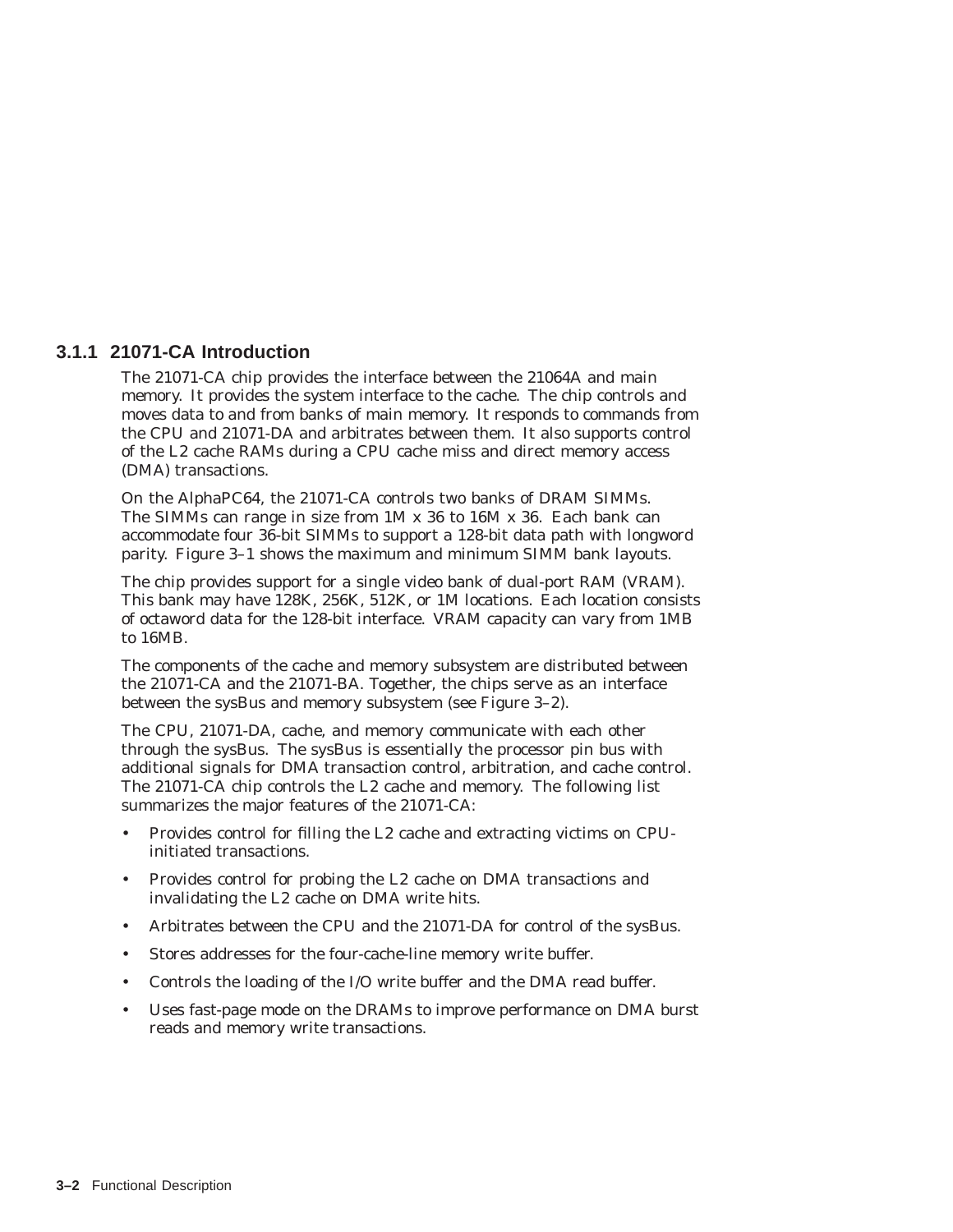#### **Figure 3–1 Maximum and Minimum SIMM Bank Layouts**

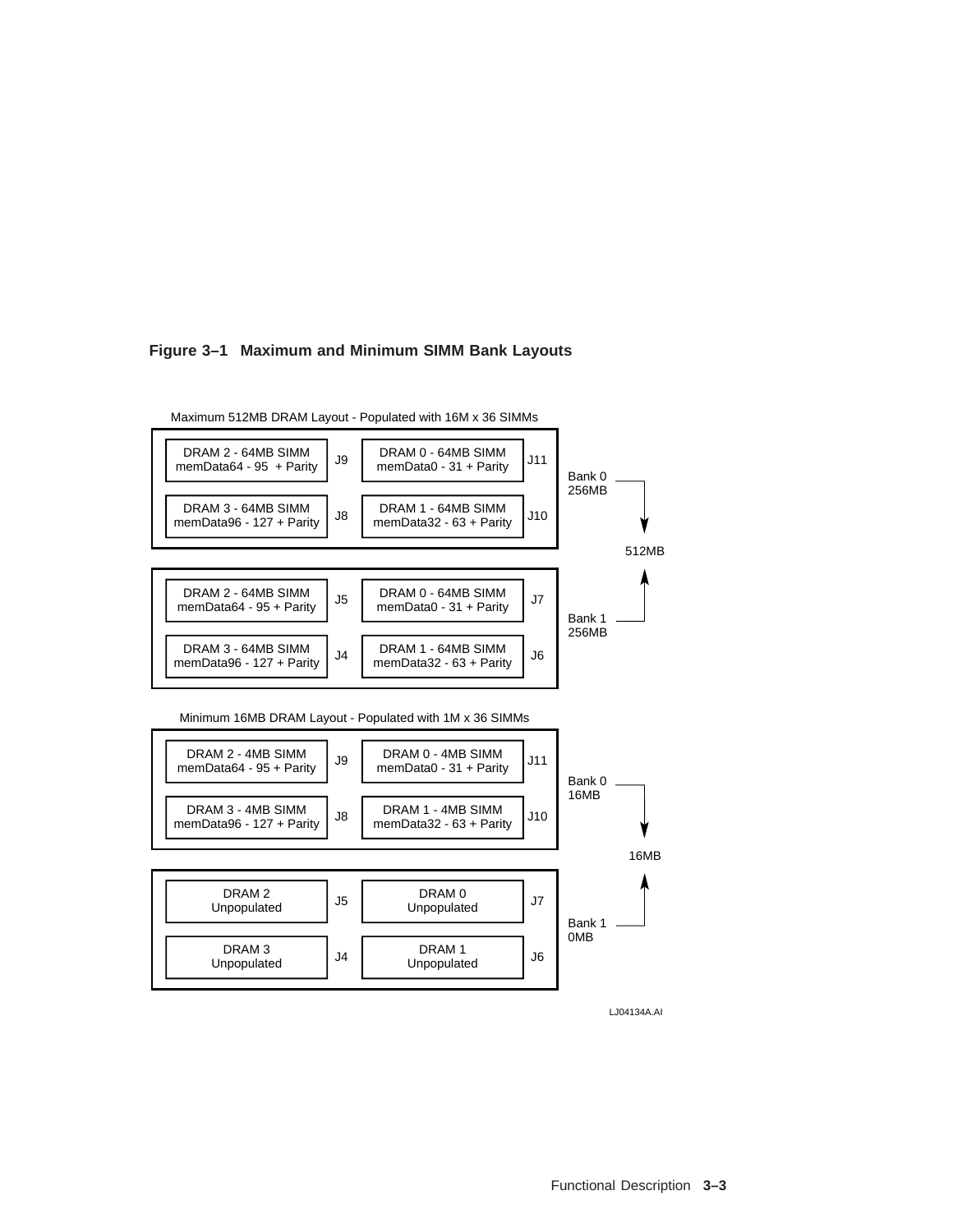

#### **Figure 3–2 Basic Cache and Memory Subsystem Address and Data Paths**

21071-BA0 <31:0> memData <31:0> 21071-BA1 <63:32> memData <63:32> 21071-BA2 <95:64> memData <95:64> 21071-BA3 <127:96>

LJ03944A.AI

# **3.1.2 21071-DA Introduction**

The 21071-DA chip functions as the bridge between the PCI and the CPU and its L2 cache and memory (see Figure 3–3). The chip interface protocol is compliant with the PCI local bus. With the exception of a few pipeline registers and the parity tree, all the data path functions required to support the PCI reside in the chip.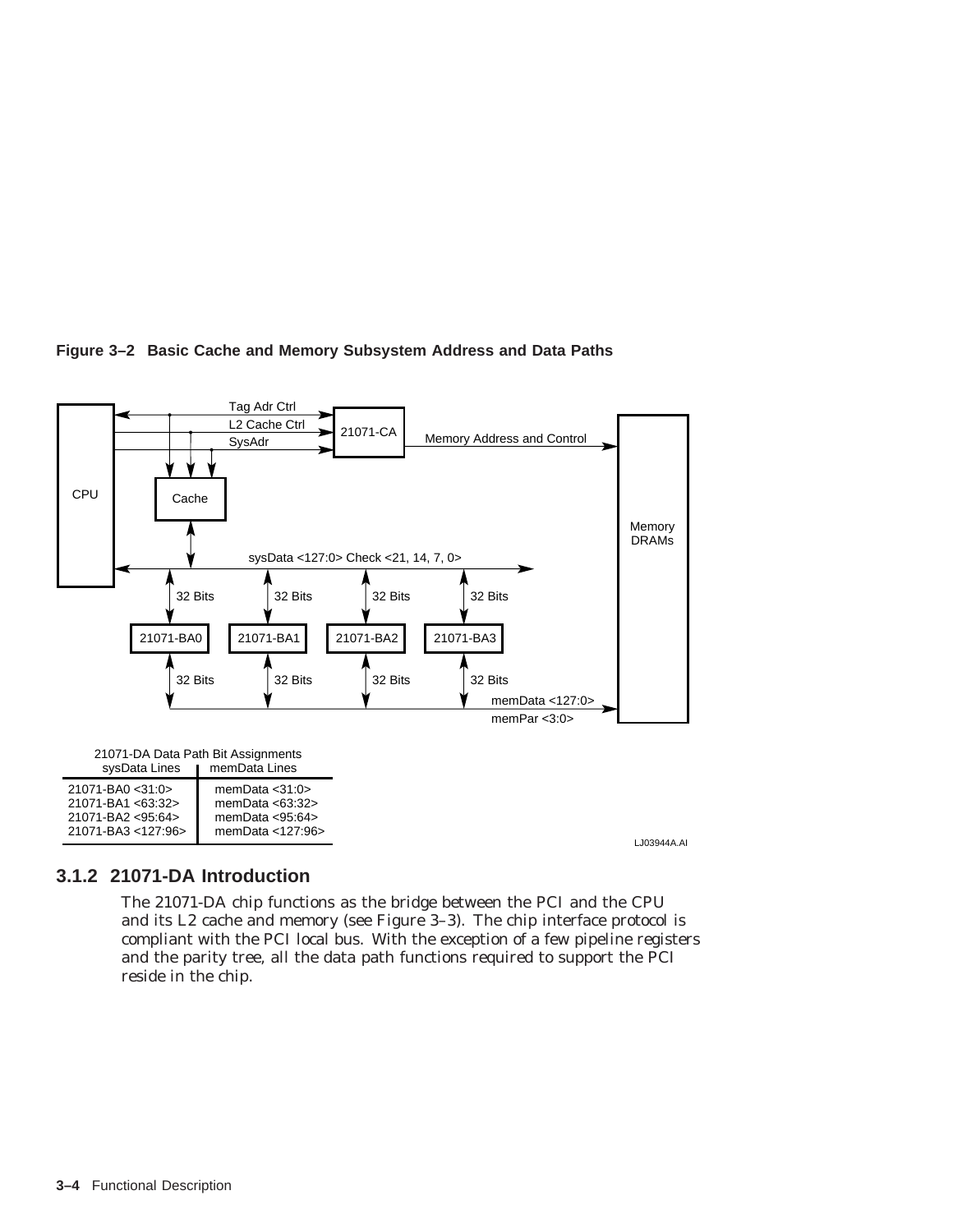The 21071-DA provides all controls and interfaces to the PCI and sysBus and contains the following components and functions:

- sysBus interface state machine
- sysBus address decoder and translator
- epiBus arbitration and control
- PCI interface, state machines, and parity generation
- PCI address decoder and translator



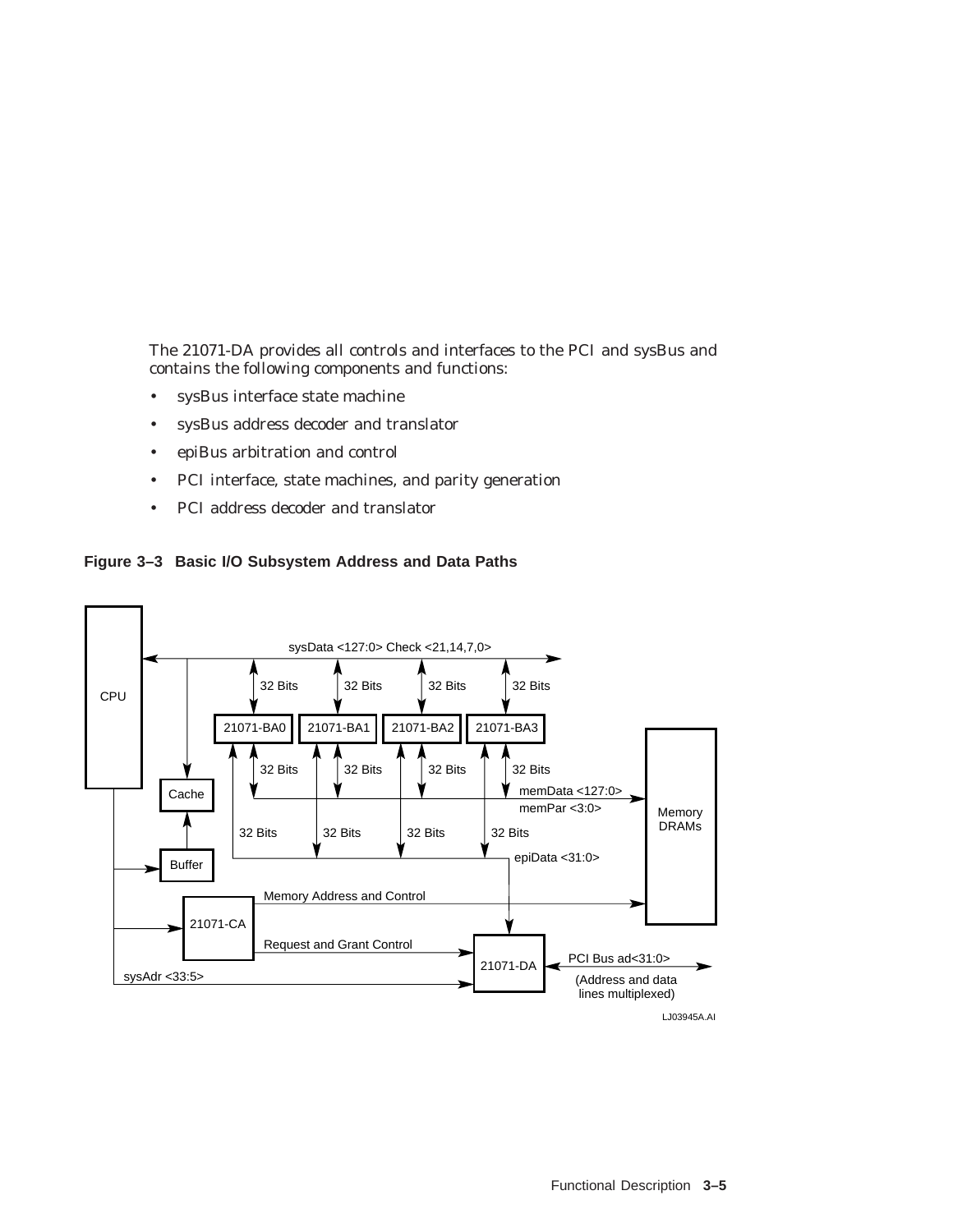The following list summarizes the major features of the 21071-DA:

- Scatter-gather mapping from the 32-bit PCI address to the 34-bit physical address, with an onchip, 8-entry translation lookaside buffer (TLB) for fast address translations. To reduce cost, the scatter-gather tables are stored in memory and are automatically read by the 21071-DA when a translation misses in the TLB.
- Supports a maximum PCI burst length of 16 longwords on PCI memory read and write transactions.
- Supports two types of addressing regions on CPU-initiated transactions to PCI space.
	- $\frac{1}{2}$ Sparse space for accesses with byte and word granularities, and a maximum burst length of two.
	- Dense space for burst lengths from one to eight write transactions and a burst length of two on read transactions. This region can be used for memory-like structures, such as frame buffers, which require high bandwidth accesses.
- Stores address information for the DMA write buffer and controls the loading of the DMA write buffer and I/O read buffer.
- Stores address information for the I/O write buffer and controls the unloading of the I/O write buffer and DMA read buffer.

**Note**

The 21071-DA is not a PCI peripheral; it is a bridge between the PCI peripherals and the CPU/system memory. The chip implements functions of a host bridge that are not sufficient to interface the chip as a PCI peripheral component.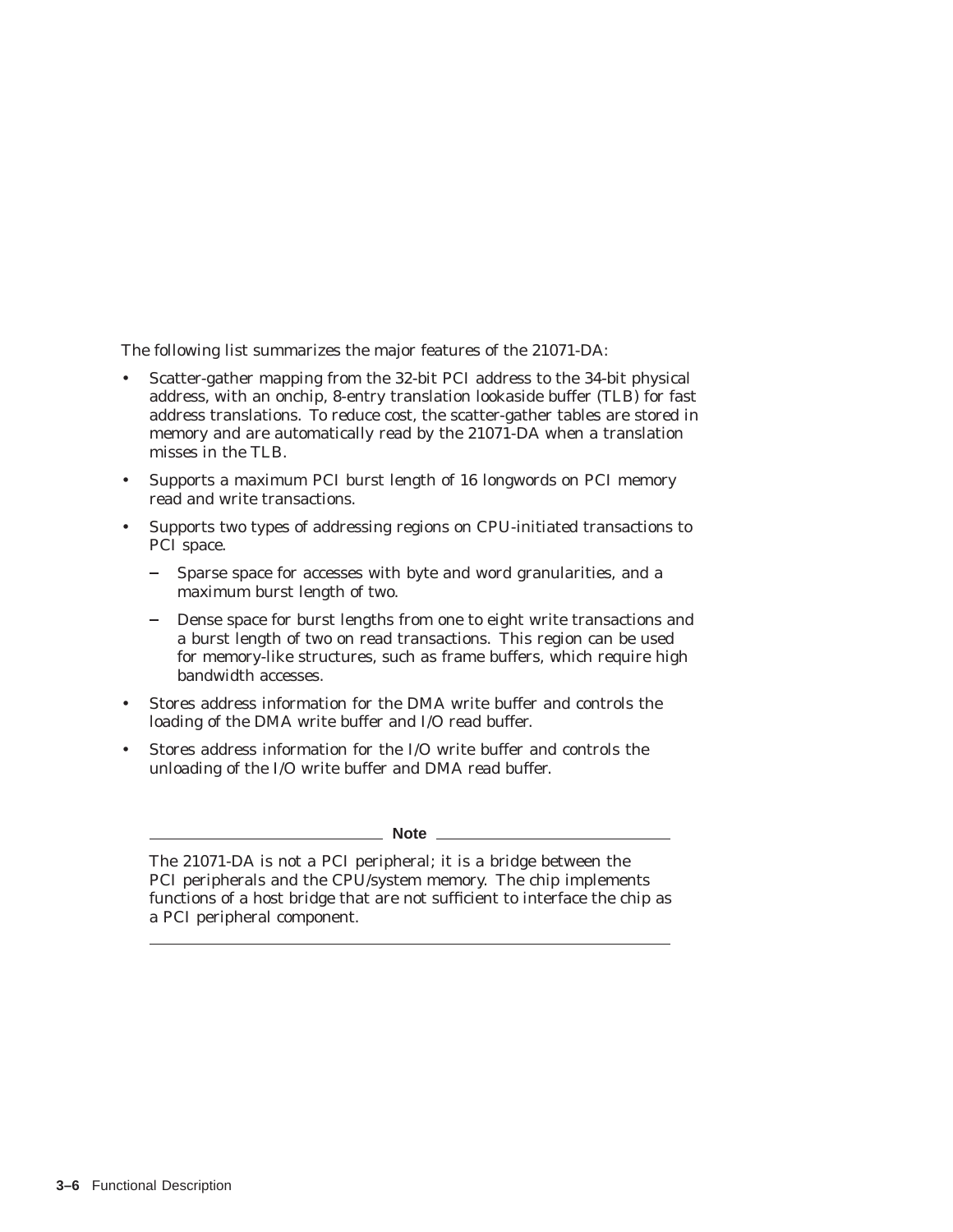# **3.1.3 21071-BA Introduction**

The 21071-BA chip provides a 32-bit data path from the 21064A to main memory and I/O. Four chips are required for the 128-bit interface.

The chip contains the cache and memory interface data path, which includes buffers for victim, noncacheable write, and DMA write operations. It also contains the I/O subsystem data path, which provides buffering for DMA read and write data, and I/O read and write data.

The chip interfaces to the cache and CPU by using the CPU sysBus (pin bus). It interfaces with the 21071-DA through the 32-bit epiBus (communications path between the 21071-DA and 21071-BA). The 21071-BA functions as the data path for the cache, memory, and I/O subsystem, and contains the following data path functions:

**Error Detection Logic**—The 21071-BA supports longword parity on the 128-bit memory interface. Error checking and generation is performed only on DMA-initiated transactions; error checking and generation on CPU-initiated transactions is performed by the CPU.

**Memory Write Buffer**—The memory write buffer has four entries; each entry is a cache line (32B). The buffer is distributed across the four 21071-BA chips in the system. Data stored in this buffer has passed all cache coherency checks and is written to memory in the order it was received on the sysBus.

**Memory Read Buffer**—The memory read buffer is a one-cache-line temporary holding buffer used to store data written by the CPU on memory write transactions, or to store data read from the PCI bus on CPU read transactions.

**I/O Write Buffer**—The I/O write buffer has two entries. One entry acts as a write buffer for CPU I/O write transactions to the 21071-BA or PCI bus; the other acts as a holding buffer.

**DMA Read Buffer**—The DMA read buffer stores data that is being read from the memory by a device on the PCI bus. This buffer consists of two cache lines and is distributed across the 21071-BA chips.

**DMA Write Buffer**—The DMA write buffer stores four cache lines of PCI memory write data. Each entry is unloaded after the necessary cache coherency checks have been performed.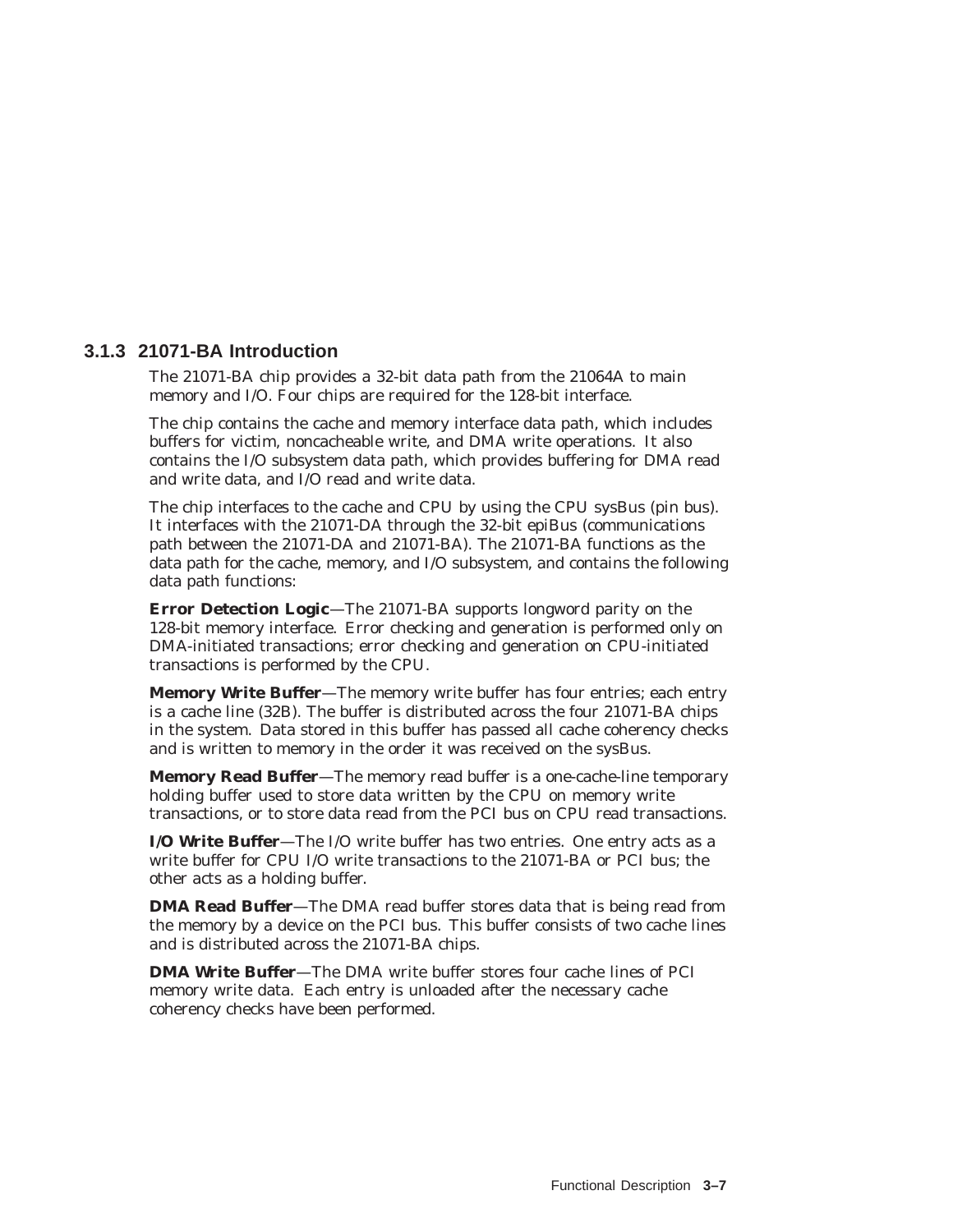# **3.2 21071-CA Functional Overview**

The 21071-CA (*AlphaPC64.6*) provides second-level cache and memory control functions. It also controls the cache and memory data path located on the 21071-BA. Figure 3–4 shows a block diagram of the 21071-CA.



#### **Figure 3–4 21071-CA Block Diagram**

# **3.2.1 sysBus Interface**

The CPU, 21071-DA (*AlphaPC64.26*), cache, and 21071-CA communicate with each other through the sysBus. The sysBus is essentially the processor pin bus with additional signals for DMA transaction control, arbitration, and cache control.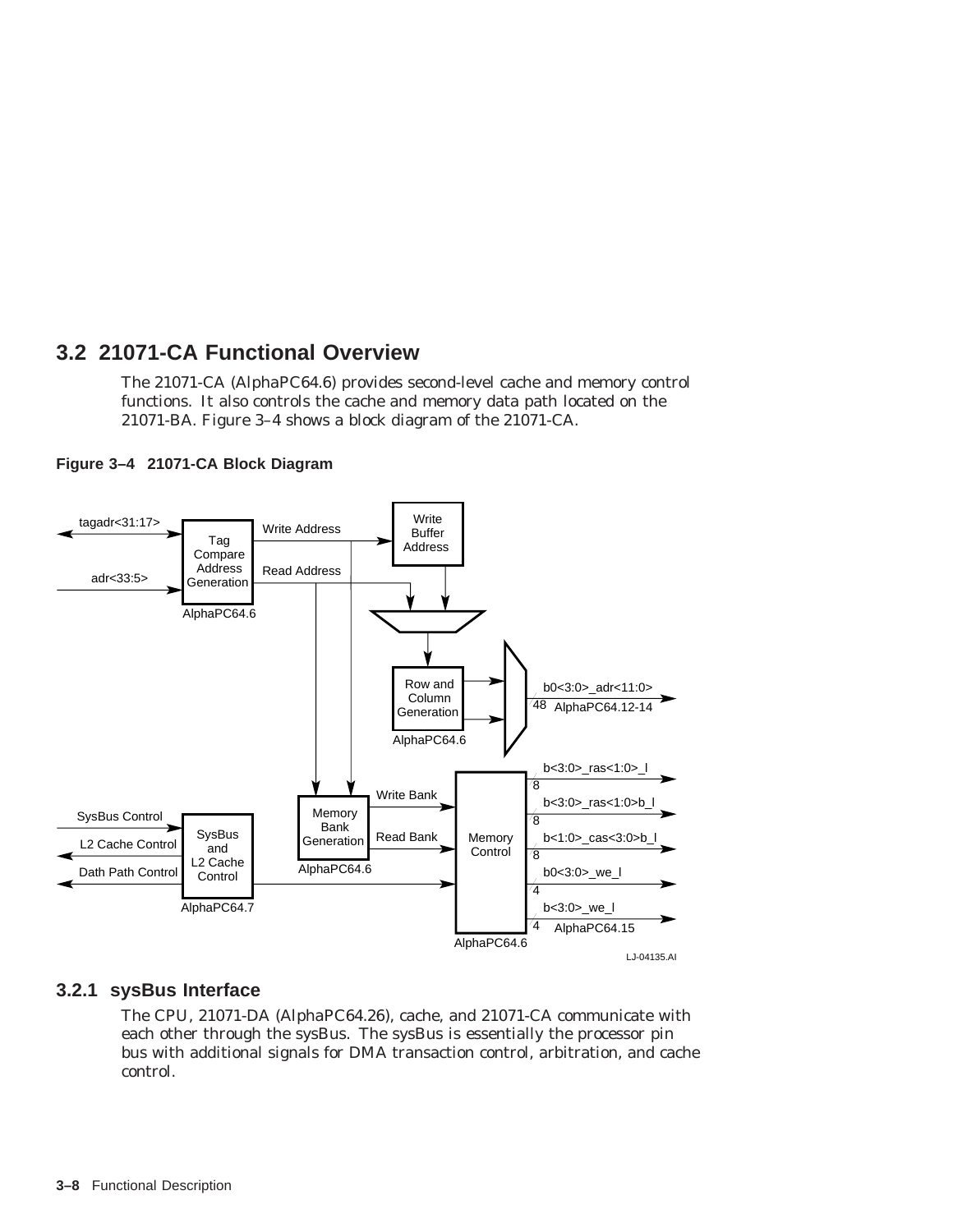#### **3.2.1.1 sysBus Arbitration**

The 21071-CA arbitrates between the CPU and 21071-DA, which requests use of the sysBus and the L2 cache when they have a transaction to perform. The CPU has default ownership of the sysBus so that it can access the L2 cache whenever the 21071-DA is not requesting the bus.

#### **3.2.1.2 L2 Cache Control**

Figure 3–5 shows the implementation of a cache subsystem with an 8MB cache. Note that the 21071-CA supports a 128-bit secondary cache interface.





The L2 cache controller provides control for the secondary cache on CPUinitiated memory read and write transactions that miss, and on all CPUinitiated memory LD*x*\_L and ST*x*\_C transactions (hits and misses).

On DMA-initiated transactions, the L2 cache controller provides control for probing the cache and extracting or invalidating the cache line when required. The 21071-CA supports a write-back cache.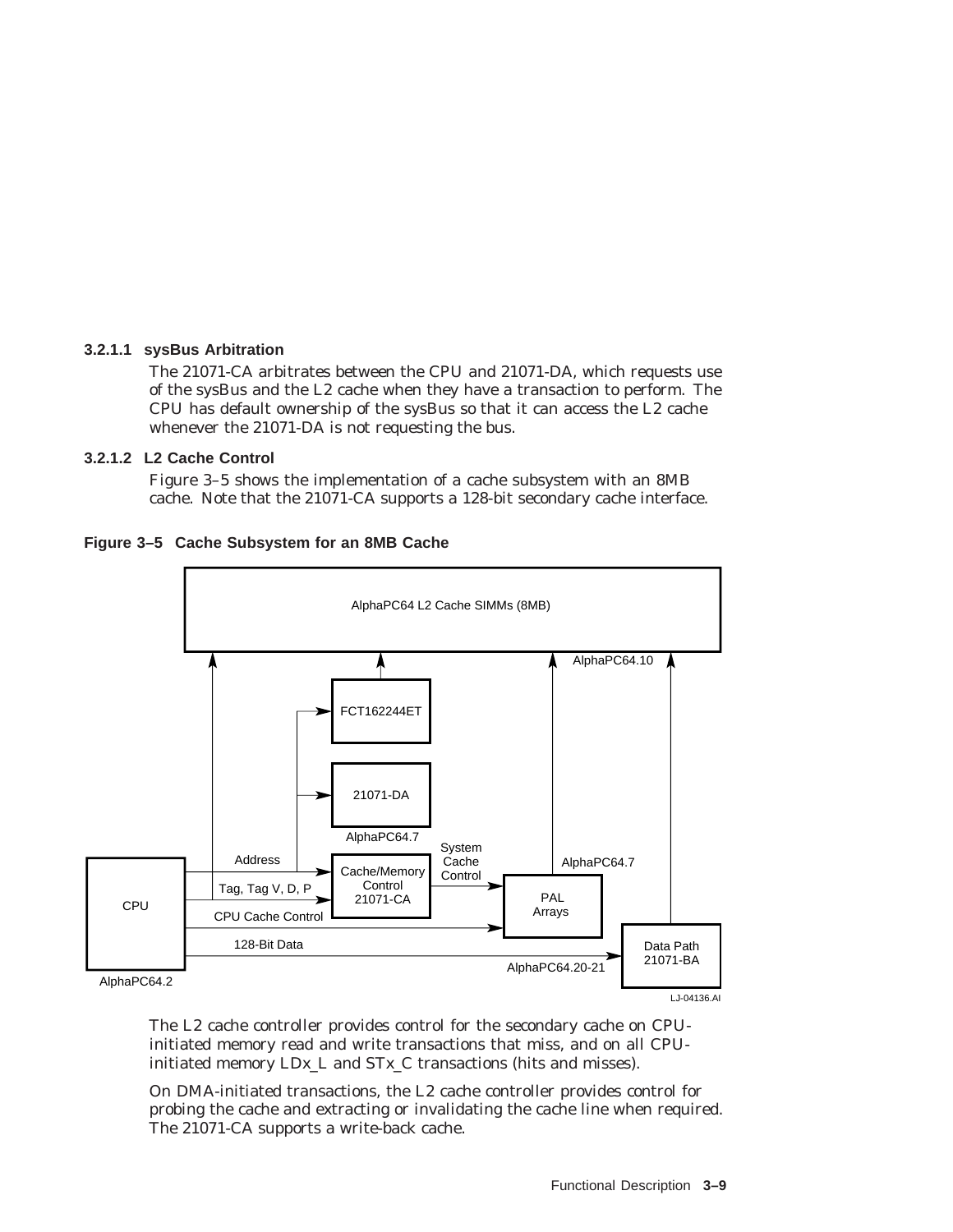#### **3.2.1.3 sysBus Control**

The sysBus controller consists of a sequencer that receives CPU and DMA command fields for decode, results from the sysBus arbiter logic, and status from the memory controller logic. The sequencer supplies machine state signals that are used to generate L2 cache control and read requests to the memory controller; to load data from the sysBus into the read, merge, and write buffers; and to acknowledge cycles to the CPU and 21071-DA. The sysBus controller supports wrapping on the sysBus.

#### **3.2.1.4 Address Decoding**

The 21071-CA sysBus interface logic decodes the sysBus address for both CPU and DMA requests to determine the action to take. It supports cacheable and noncacheable memory accesses, as well as accesses to its CSR space. (See Chapter 4 for information about address space mapping.)

#### **3.2.1.5 Error Handling**

During CPU and DMA transactions, the 21071-CA detects the following errors:

- L<sub>2</sub> cache tag address parity error
- L2 cache tag control parity error
- Nonexistent memory error

When one or more errors are detected on a transaction, the 21071-CA signals the errors to the CPU or the 21071-DA at the end of the transaction by acknowledging a hard error condition on the **cack<2:0>** or **iocack<1:0>** signal lines. The current **sysadr<33:5>** is logged in the error address register, and error status logged in the CPU clears all the error status bits by writing the control and status register (CSR).

If errors occur on a transaction while the error address and status are locked, the transaction is acknowledged with a hard error condition on the **cack<2:0>** or **iocack<1:0>** fields. The **LOSTERR** bit in the error and diagnostics status register is set, and the lost error address and status are not recorded.

The hard error condition overrides ST*x*\_C transaction fail. The lock bit is UNPREDICTABLE after LD*x*\_L transactions with errors.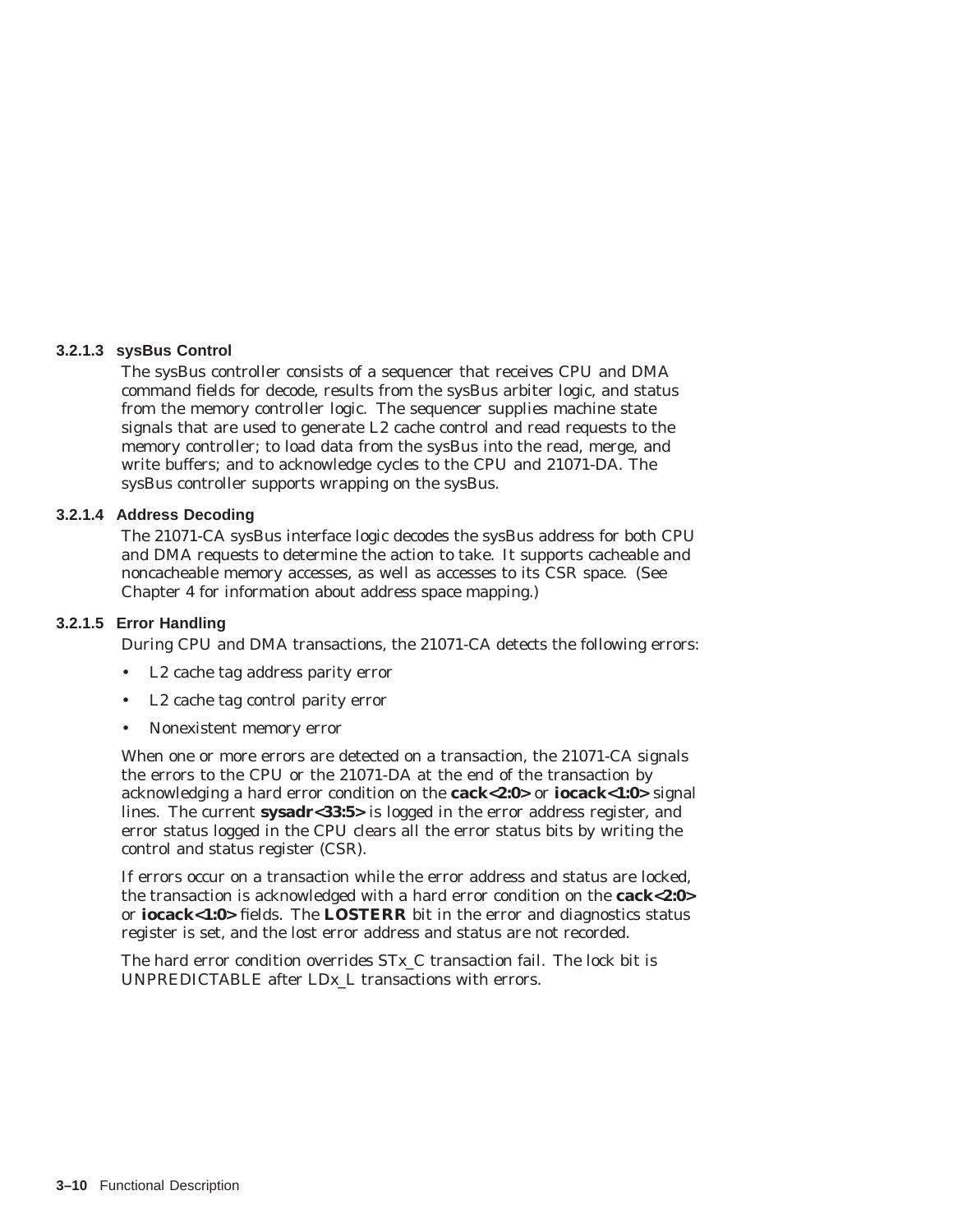# **3.2.2 Memory Controller**

This section summarizes memory organization and memory controller features.

#### **3.2.2.1 Memory Organization**

The 21071-CA supports up to:

- Eight bank sets of DRAM (bank sets 0..7), where one bank set equals four SIMMs
- One bank set (bank set 8) of VRAM

Each bank set can be made up of one or two banks. A bank of memory refers to one width of DRAMs, implemented with SIMMs. The SIMM implementation requires more than one SIMM to form one memory bank. For example, four 33-bit SIMMs are required to form the 128-bit bank width. On the AlphaPC64, the 21071-CA supports 16MB to 512MB of DRAM.

Memory is accessed at 128 bits. Because the AlphaPC64 uses longword parity, 132 bits are required.

#### **3.2.2.2 Memory Address Generation**

The programmable base address of a bank set must be aligned to the natural size boundary. For example, an 8MB bank set must start on an 8MB boundary. The hardware allows for holes in memory with badly programmed addresses.

Each bank set has a programmable base address and size. The incoming physical address is compared in parallel with the memory ranges of all bank sets present. Depending on the size of the bank set, a variable number of physical address and base address bits from the CSR are compared.

#### **3.2.2.3 Memory Page Mode Support**

The 21071-CA supports page mode optimization on the memory banks within a transaction. Page mode between transactions is supported on DMA read burst transactions and on memory write transactions.

#### **3.2.2.4 Read Latency Minimization**

To minimize the read latency seen by devices on the sysBus, the memory controller performs certain optimizations in the way transactions are selected. In general, because write transactions can go into a deep write buffer, read transactions are given priority over write transactions (that is, to the extent that in some cases the memory controller waits for a read transaction to execute even if there are write transactions queued in the write buffer).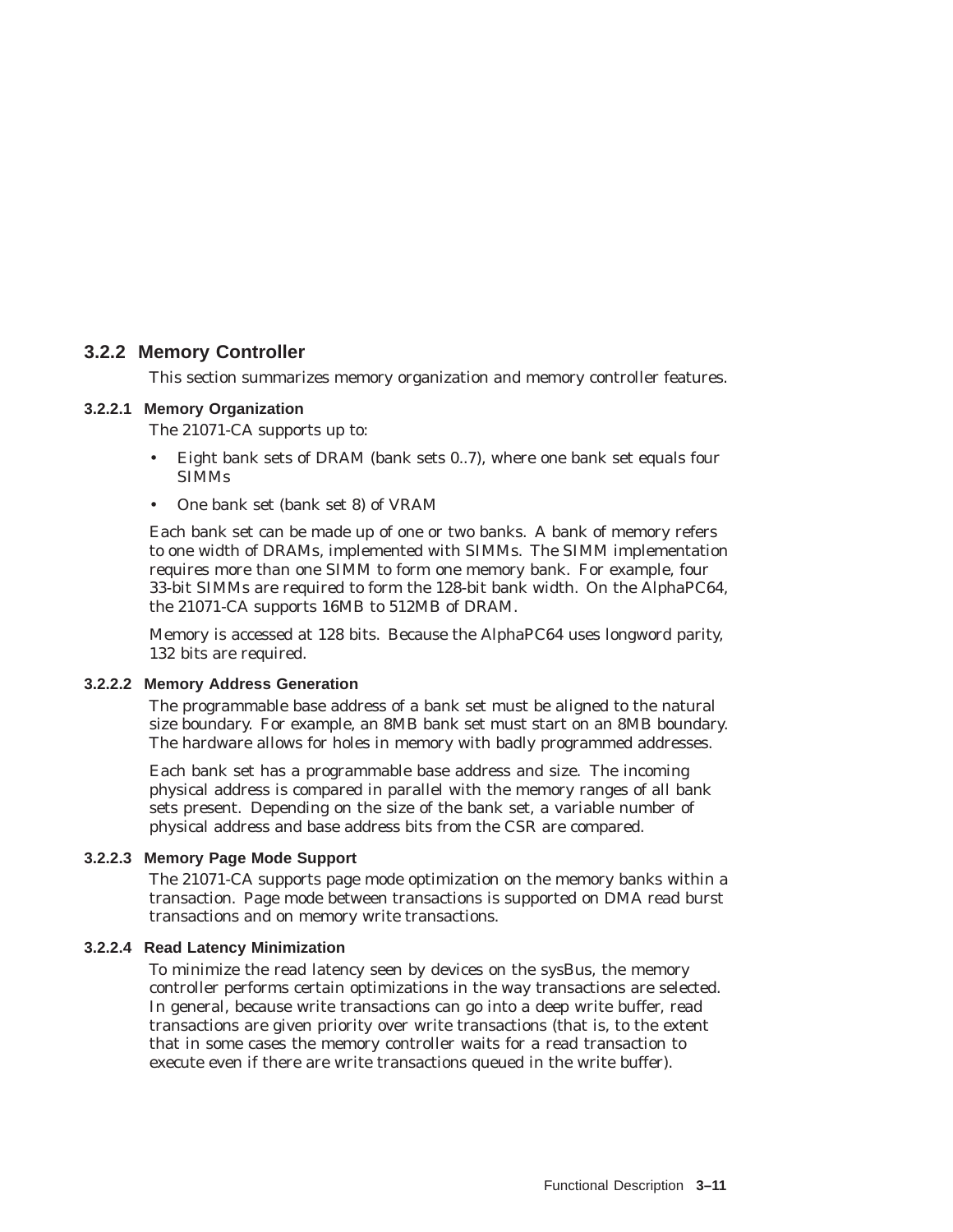#### **3.2.2.5 Transaction Scheduler**

The memory interface does memory refresh, cache-line read and write transactions, and shift register loads to VRAM bank set 8. The memory controller has a scheduler that prioritizes transactions and selects one to be serviced. If the selected transaction is waiting for row address strobe (RAS) precharge, and another higher priority transaction is initiated, the scheduler deselects the previously chosen transaction and selects the higher priority transaction.

#### **3.2.2.6 Programmable Memory Timing**

The memory control state machine performs its sequence of steps through all memory transactions. On memory read and write transactions, it communicates with the 21071-BA chips so that data may be latched from the memData bus or driven onto the memData bus respectively.

The memory control state machine is actually two state machines (master, and read and write). The master state machine performs the RAS and column address strobe (CAS) assertions, and controls when the other state machine starts. The read and write state machine performs the sequencing for generating the **memcmd** to read or write memory data. The read and write state machine is started by the master and runs through its sequence independently.

#### **3.2.2.7 Presence Detect Logic**

The 21071-CA supports loading the status of 32 presence pins into a register after reset. The 32 bits are loaded into a shift register on the module and then are shifted 1 bit at a time into the 21071-CA.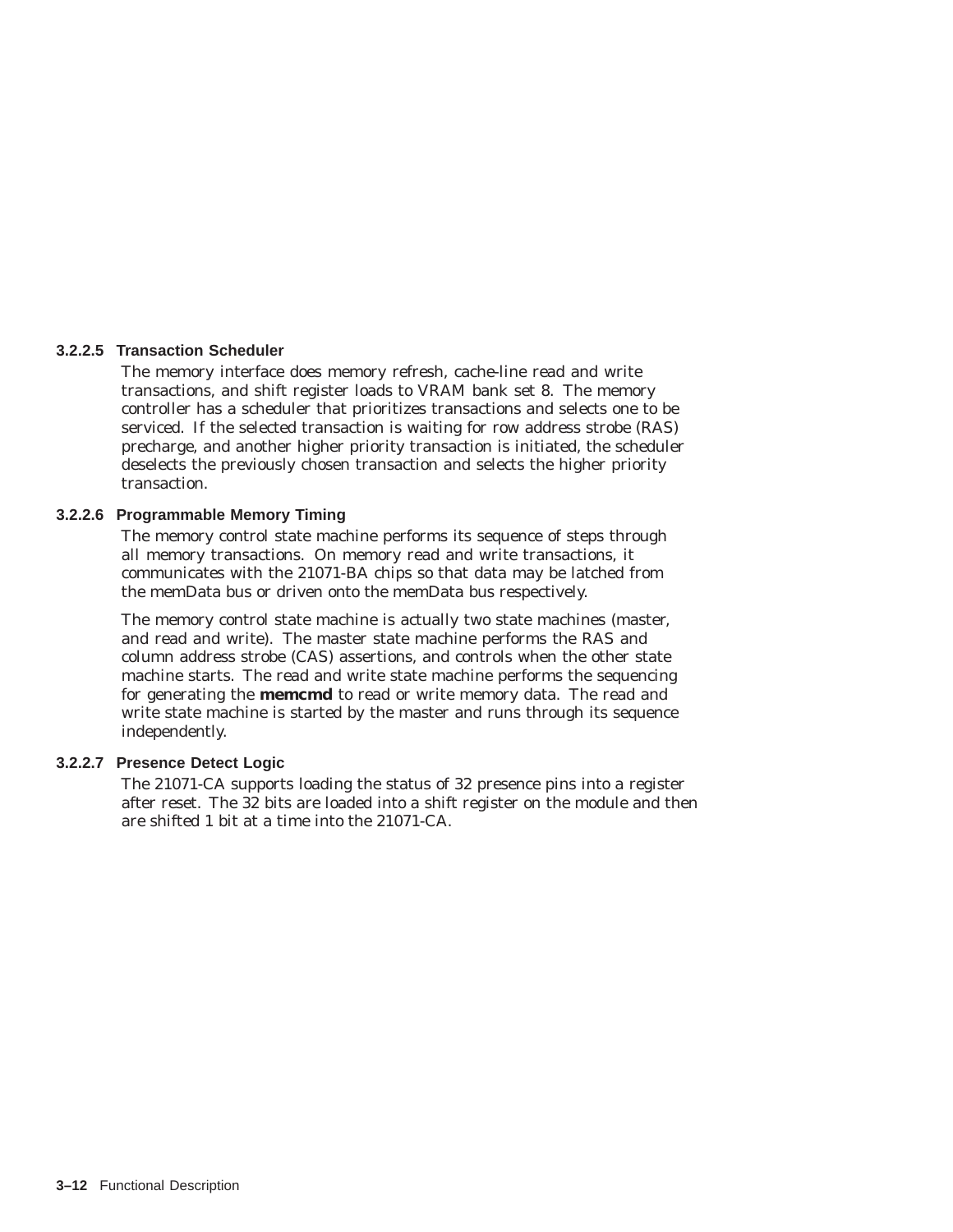# **3.3 21071-DA Functional Overview**

The 21071-DA is a bridge between the PCI local bus and the 21064A microprocessor and its L2 cache and memory. The 21071-DA contains all control functions of the bridge and some data path functions. Other data path functions reside in the 21071-BA.

The 21071-DA can be divided into two major sections: the sysBus (processor, memory) interface and the PCI interface. The following sections describe the sysBus and PCI interface features. Figure 3–6 shows a block diagram of the 21071-DA.





LJ03949A.AI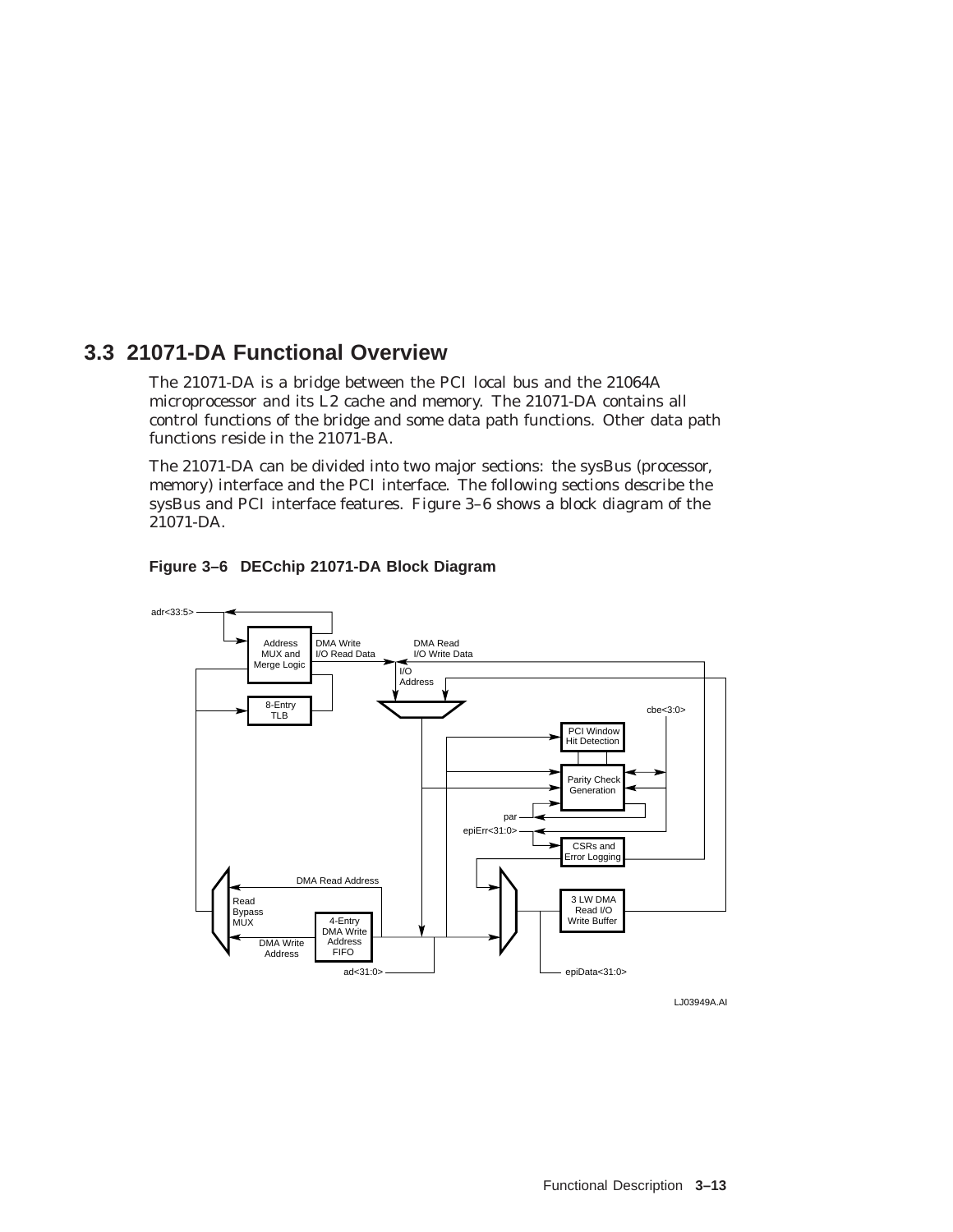# **3.3.1 sysBus Interface**

The sysBus interface includes the sysBus control state machine, the address decode for CPU-initiated transactions, buffering for CPU-initiated transactions, and the 21071-DA control and status registers.

# **3.3.1.1 Address Decode**

The 21071-DA provides logic for translating and extending between the 21064A 34-bit physical address space and the 32-bit PCI address space. The address decode in the 21071-DA uses the address mapping and translation scheme described in Chapter 4 to generate PCI addresses on CPU-initiated transactions. All systems using the 21071-DA are required to follow this address mapping scheme.

#### **3.3.1.2 I/O Write Transaction Buffering**

The 21071-DA supports *write-and-run* I/O write transactions (see the *PCI Local Bus Specification*) and implements a 1-entry write buffer. The address and control mechanism is in the 21071-DA; the corresponding data is stored in the 21071-BA.

#### **3.3.1.3 I/O Read Data Buffering**

The 21071-DA provides data buffering for one I/O read transaction initiated by the CPU. The I/O read buffer resides in the 21071-BA, but is controlled by the 21071-DA. The I/O read buffer is a temporary holding buffer and is invalidated at the end of each I/O read transaction.

# **3.3.1.4 Wrapping Mode**

The 21071-DA supports wrapped mode only on transactions initiated by the 21064A. The requested quadword is the only one that is returned on I/O read transactions. To function correctly, the CPU must be configured in wrap mode.

# **3.3.2 PCI Interface**

The PCI interface of the 21071-DA is a fully compliant PCI host bridge. It acts as a master on the PCI on CPU-initiated transactions and is a target on memory space transactions initiated by PCI masters.

# **3.3.2.1 DMA Address Translation**

The PCI interface supports direct and scatter-gather mapping from the 32-bit PCI address to the 34-bit physical address space. It provides two windows that can be mapped to regions within the PCI address space. Each address region can be independently programmed to be direct mapped or scatter-gather mapped.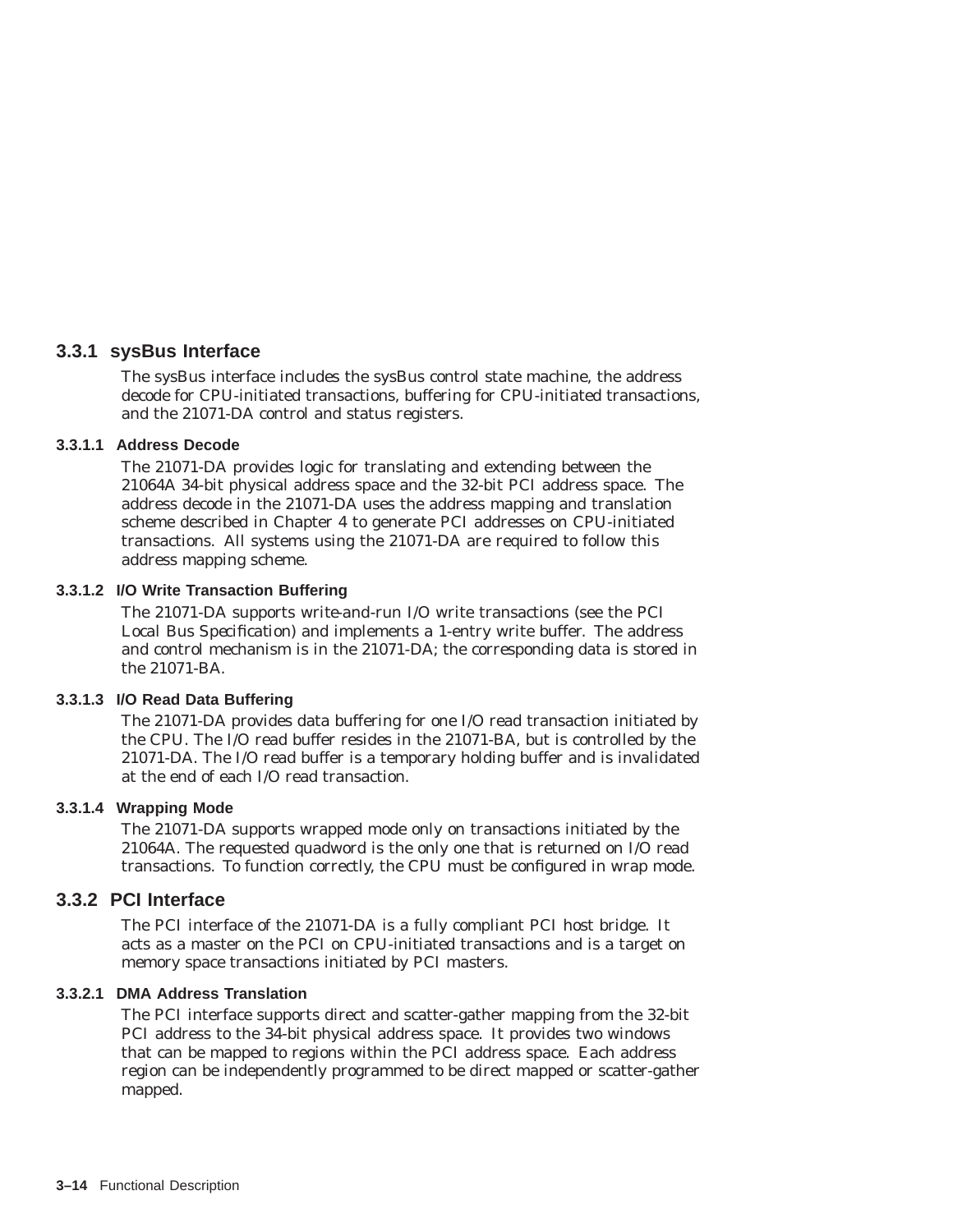#### **3.3.2.2 DMA Write Buffer**

The PCI interface has a write buffer for buffering DMA write data. The DMA write buffer is made up of four entries. Each entry contains the cache-line address, eight longwords of data, the byte enables corresponding to each longword, and a valid bit for the entry. The untranslated PCI address is stored in the DMA write buffer. Address translation is performed when the particular entry is unloaded from the DMA write buffer. The address and valid bits are stored in the 21071-DA, and corresponding data and byte enables are stored in the 21071-BA.

### **3.3.2.3 DMA Read Buffer**

The 21071-DA controls the DMA read buffer located in the 21071-BA. The buffer stores up to 16 longwords of data organized as two cache lines. A valid bit is implemented with each longword. Data received from the sysBus (memory or cache) is loaded into the DMA read buffer by the sysBus interface, and the corresponding valid bit is set. The data is unloaded by the PCI interface.

#### **3.3.2.4 PCI Burst Length and Prefetching**

The PCI interface supports a maximum burst length of 16 longwords on PCI write transactions directed toward main memory. If the PCI write transaction starts on an even cache-line boundary with PCI (**ad<5>** = 0 and PCI  $ad < 4:2> = 0$ , a full burst of 16 longwords is supported. The transaction will be terminated using a PCI disconnect after the sixteenth longword has been received. In all other cases, the actual burst will be less than 16 longwords.

On DMA read transactions, a maximum burst length of eight longwords is supported if DMA prefetching is not enabled in the 21071-DA and if a PCI read multiple command was not used by the requesting device. A maximum burst length of 16 longwords is supported if DMA prefetching is enabled in the 21071-DA or if a PCI read multiple command was used by the requesting device.

On CPU-initiated read transactions, when the 21071-DA is a master on the PCI, a maximum burst length of two is supported.

On CPU-initiated write transactions, when the 21071-DA is a master on the PCI, a maximum burst length of two is supported in sparse memory and I/O spaces, and a maximum burst length of eight is supported in dense memory space.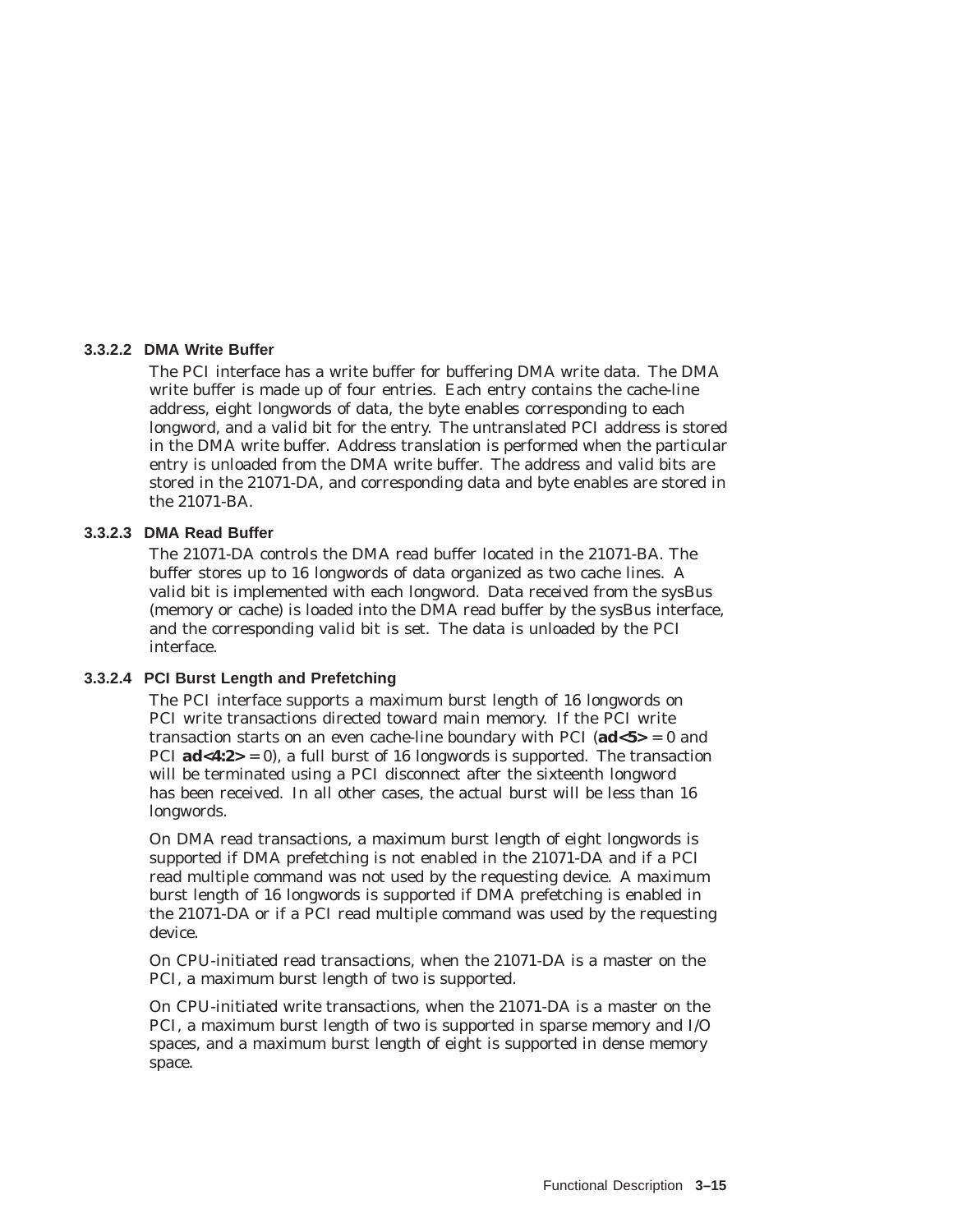#### **3.3.2.5 PCI Burst Order**

PCI address bits **ad<1:0>** specify the burst ordering requested by the master during memory transactions. When the 21071-DA is a master of the PCI, it will always indicate a linear incrementing burst order (**ad<1:0>** = 0) on read and write transactions.

On DMA transactions, the 21071-DA supports burst transfers only when a linear-incrementing burst order is specified. If the master specifies a different burst order (**ad<1:0>** is nonzero), the PCI interface disconnects the transaction after one data transfer.

#### **3.3.2.6 PCI Parity Support**

The 21071-DA complies with the specification that all PCI devices generate parity across PCI **ad<31:0>** (data and address lines) and **cbe#<3:0>** (command and byte enables). When it is master of the PCI, it also checks the incoming parity on I/O read transactions, interrupt vector read transactions, and configuration read transactions during data phases. When the 21071-DA is a target on the PCI, it checks parity during the address phase and during data phases on memory write transactions.

#### **3.3.2.7 PCI Exclusive Access**

The 21071-DA supports the PCI Exclusive Access protocol, using the **lock\_l** signal. A locked transaction to main memory on the PCI causes the PCI interface to lock out all nonexclusive main memory accesses initiated by PCI masters. This is done by disconnecting the PCI transaction without completing any data transfers. Until the lock is cleared on the PCI, only the PCI master that locked main memory is allowed to complete transactions to main memory (see the *PCI Local Bus Specification*).

On the sysBus side, the PCI lock causes the system lock flag to be cleared by using the **ioclrlock** command encoded on the **iocmd<2:0>**. The system lock flag is held cleared until all locked DMA read and write transactions to memory have been completed on the sysBus and the lock is cleared on the PCI.

As a master on the PCI, the 21071-DA does not initiate locked transactions.

#### **3.3.2.8 PCI Bus Parking**

When no devices are requesting bus mastership, Digital recommends that the system arbiter grant default bus ownership to the 21071-DA by asserting its **iogrant** signal. This will reduce the latency for CPU-initiated transfers to the PCI when the bus is idle. Granting the PCI to a device when no requests are pending is referred to as **bus parking** in the *PCI Local Bus Specification*. If the 21071-DA is granted the bus when it is not requesting the PCI, it will drive the **ad<31:0>**, **cbe\_l<3:0>**, and **par** signals.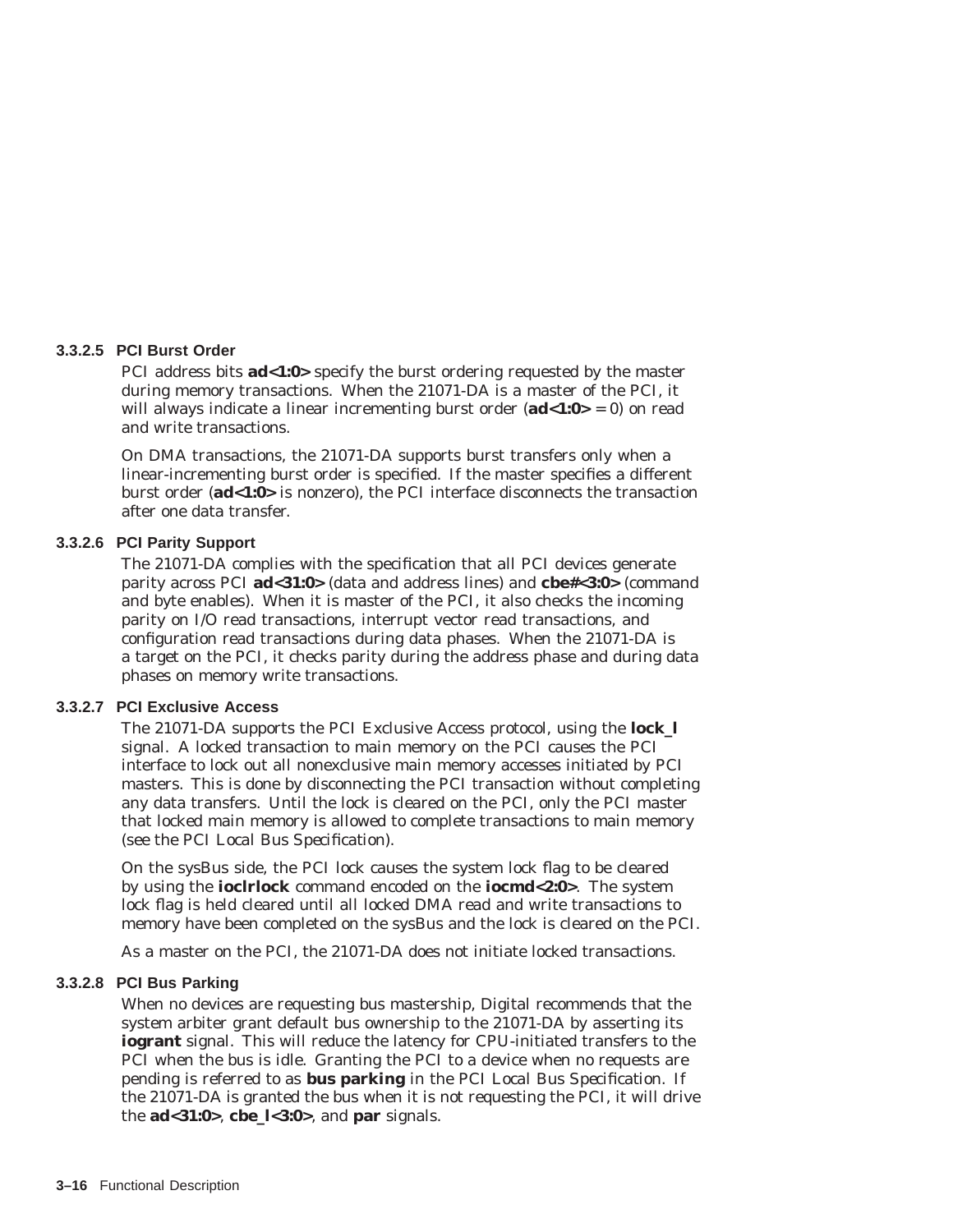The 21071-DA also supports PCI bus parking during reset. If the **iogrant** signal is asserted by the PCI arbiter (**req\_l** is always tristated by the 21071-DA during reset), the 21071-DA will drive **ad<31:0>**, **cbe<3:0>**, and (one clock cycle later) **par**. When **iogrant** is deasserted, the 21071-DA tristates these signals.

#### **3.3.2.9 PCI Retry Timeout**

The 21071-DA implements a timeout mechanism to terminate CPU-initiated transactions that do not complete on the PCI because of too many disconnects or retries. When it initiates a CPU transaction on the PCI, the 21071-DA counts the number of times it is retried or disconnected. If the number exceeds  $2^{24}$ , it flags an error to the CPU and aborts the transaction.

#### **3.3.2.10 PCI Master Timeout**

The PCI protocol specifies a mechanism to limit the duration of a master's burst sequence. The mechanism requires a PCI master to implement a latency timer that counts the number of cycles since the assertion of **frame#**. If the master latency timer has expired and the master's grant has been taken away, the master is required to surrender the bus.

This mechanism is intended to prevent masters from holding bus ownership for extended periods of time, and selects low latency in instead of high throughput. The 21071-DA implements a programmable master latency timer.

# **3.3.2.11 Address Stepping in Configuration Cycles**

To provide flexibility and reduce design complexity when using the addressstepping feature, the 21071-DA performs address stepping on configuration read and write transactions. For these transactions, the 21071-DA will drive the PCI bus for two clock cycles during the address phase for the **idsel#** pins of all PCI devices to reach a valid logic level. The 21071-DA does not perform address or data stepping in any other case.

#### **3.3.2.12 Data Coherency**

There are generally two agents in the system where data transfer actions must be synchronized: CPU and a remote PCI device. The 21071-DA maintains data coherency and synchronization between the agents by using the following mechanisms:

- The 21071-DA preserves strict ordering of DMA write transactions initiated on the PCI.
- DMA read transactions can bypass write transactions that are not to the same address (double cache line). Strict ordering is maintained between read and write transactions to the same address.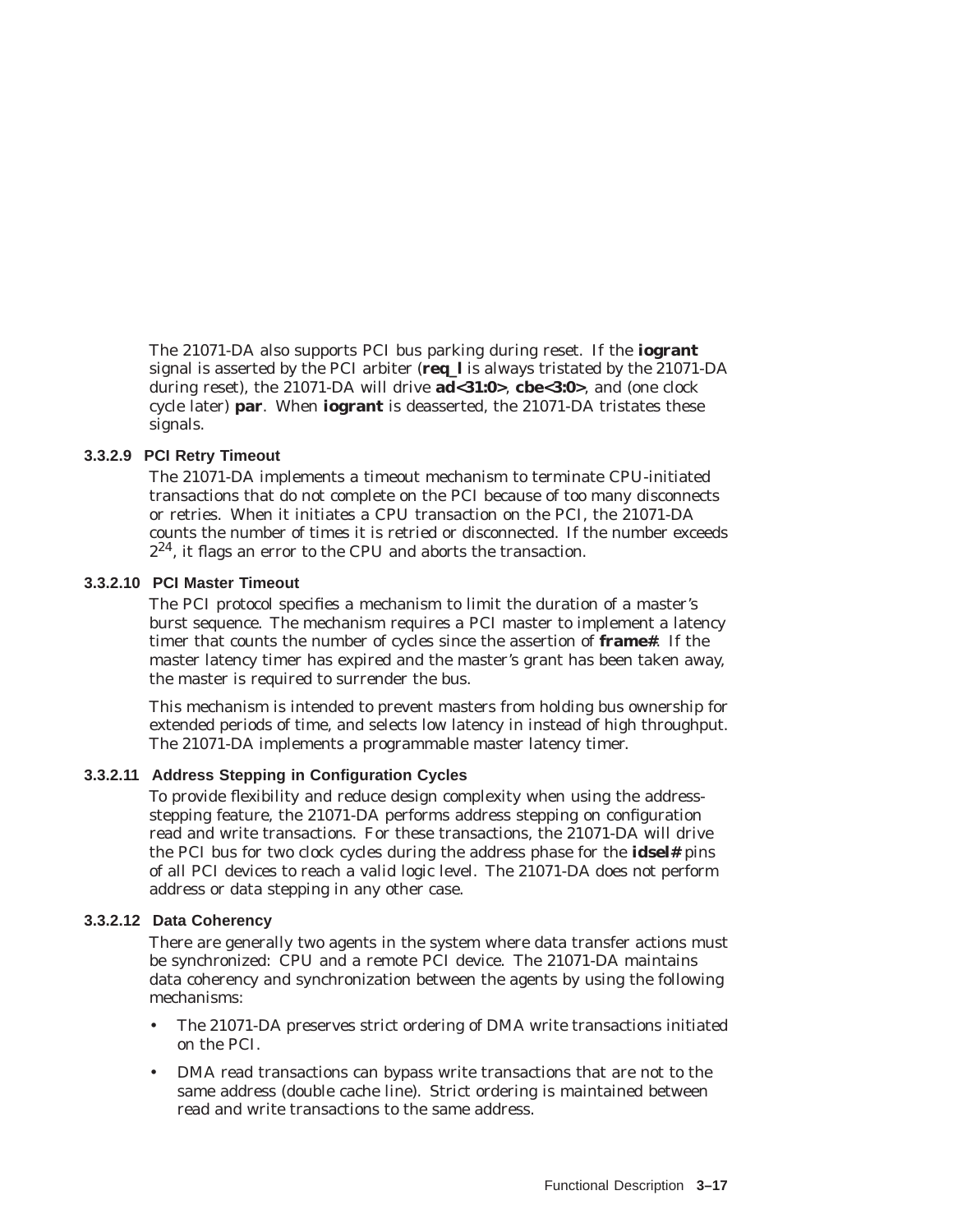- I/O transfers from the CPU to the PCI or to 21071-DA CSRs are performed in order. This policy guarantees a coherent view of PCI I/O space from the CPU.
- The 21071-DA flushes DMA write data to memory before acknowledging a barrier command from the CPU. Because explicit ordering commands are absent on the PCI, the MB instruction is used to order CPU and DMA accesses.
- The 21071-DA also flushes the I/O write buffer to the PCI before acknowledging a barrier command. This preserves the order between CPU I/O accesses and CPU memory accesses.
- The 21071-DA clears the system lock flag on PCI exclusive read and write transactions to system memory.

#### **3.3.2.13 Deadlock Resolution**

There are two major buses allocated for use during data transfers: the sysBus and the PCI. Some data transfers require the use of both of these buses to complete. In particular, CPU I/O transfers to or from the PCI require ownership of the sysBus followed by ownership of the PCI. Similarly, PCI DMA transfers to or from the memory subsystem require ownership of the PCI followed by ownership of the sysBus.

Because of the nonpended nature of these buses, during read transfers (I/O or DMA), both buses must be held at the same time for the transfer to complete. Generally, because the 21071-DA features write-and-run style buffering, only one bus must be held at a time during write transfers (I/O or DMA). However, when a write buffer is full, both buses must be held at the same time so that some data from the write buffer can be flushed before new data is accepted.

The 21071-DA resolves deadlock by forcing the CPU to relinquish ownership of the sysBus, thereby giving priority to the PCI agent. By giving priority to the PCI agent, the 21071-DA provides the system designer more flexibility in the choice of PCI devices. That is, it supports devices that use the PCI disconnect in handling deadlock situations. The 21071-DA forces the CPU to relinquish the sysBus by using a preempt request while arbitrating for the sysBus.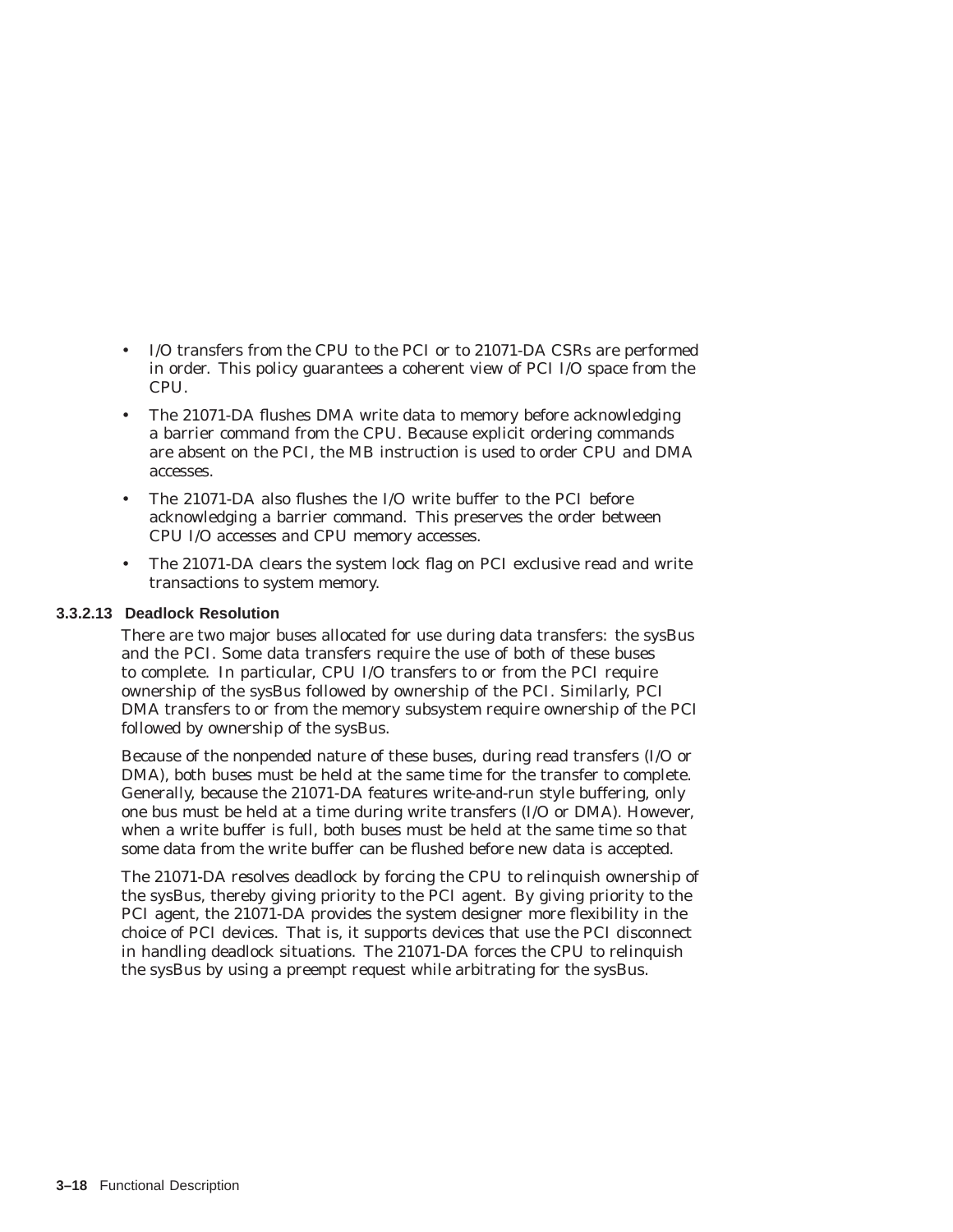#### **3.3.2.14 Guaranteed Access-Time Mode**

The Intel 82378ZB ISA bridge provides three sideband signals (**flushreq\_l**, **memreq\_l**, and **memack\_l**) to provide mechanisms for flushing system write buffers and to allow a guaranteed access time of 2.1  $\mu$ s to a master on the ISA bus. The **flushreq\_l** and **memreq\_l** signals are outputs from the bridge; **memack l** is an input to the bridge.

**Note** 2008

Guaranteed access-time mode is not supported on the AlphaPC64.

# **3.3.2.15 Interrupts**

The 21071-DA interrupts the CPU by using the **int\_hw0** signal when it has errors to report. The 21071-DA does not distinguish between hard and soft errors when asserting the interrupt signal.

The 21071-DA does not provide an interval timer interrupt. This functionality should be provided to the CPU by some other device in the system. In addition, interrupts from other PCI devices or from a PCI interrupt controller must be sent directly to the CPU without intervention.

The 21071-DA participates in the interrupt acknowledge process. It responds to CPU read block commands directly to the interrupt acknowledge address space, which triggers the 21071-DA to perform an interrupt acknowledge transaction on the PCI. The interrupt vector returned on the PCI is returned to the CPU through the sysBus by the 21071-DA.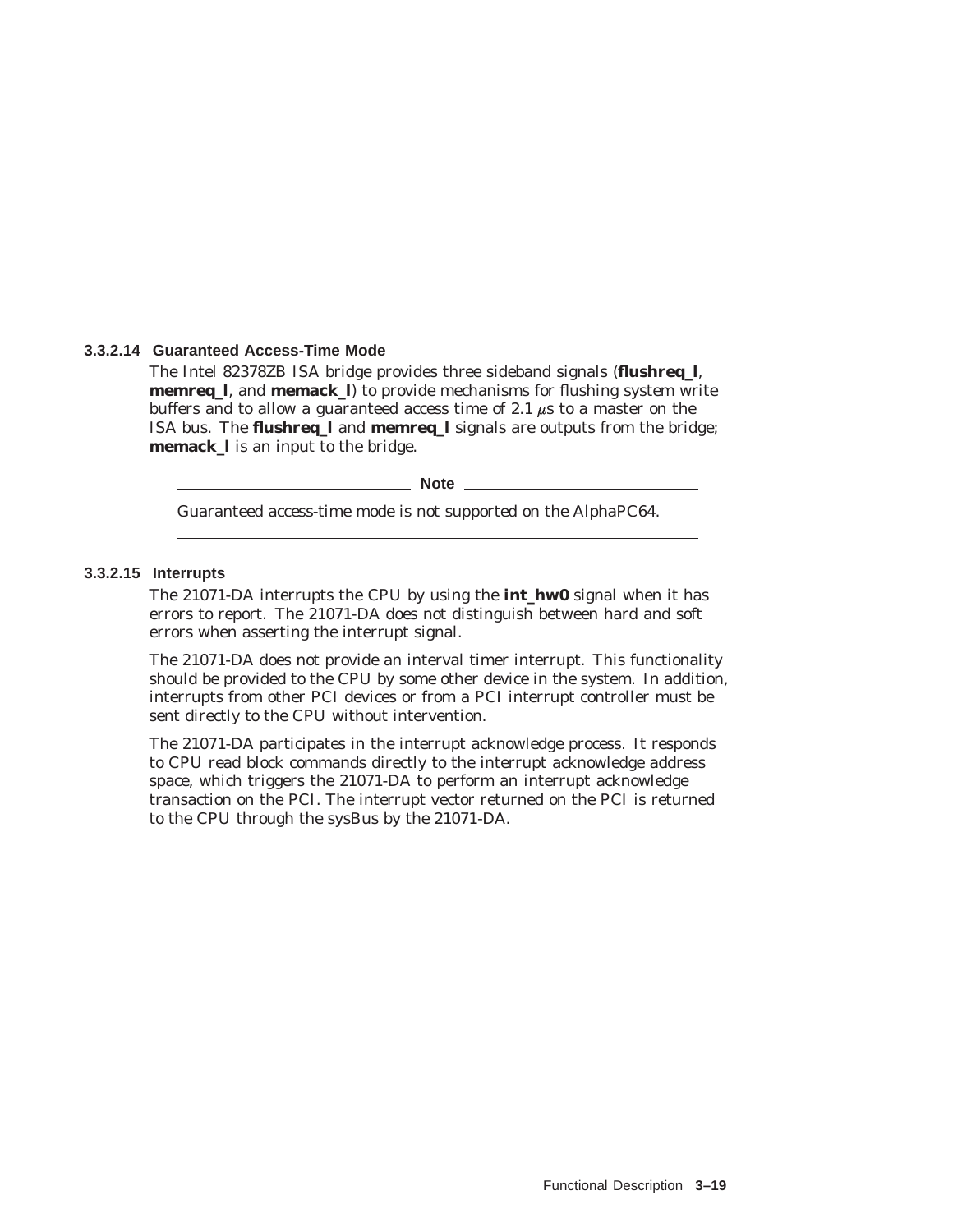# **3.4 21071-BA Functional Overview**

This section describes the data bus configurations and provides a functional overview of the 21071-BA. Figure 3–7 shows a block diagram of the 21071-BA.



**Figure 3–7 DECchip 21071-BA Block Diagram**

# **3.4.1 sysData Bus**

With the 21072-AA configuration, only the lower 32 bits of the sysData bus are used:

- 21071-BA0 connects to **data<31:0>** (longword 0)
- 21071-BA1 connects to **data<63:32>** (longword 1)
- 21071-BA2 connects to **data<95:64>** (longword 2)
- 21071-BA3 connects to **data<127:96>** (longword 3)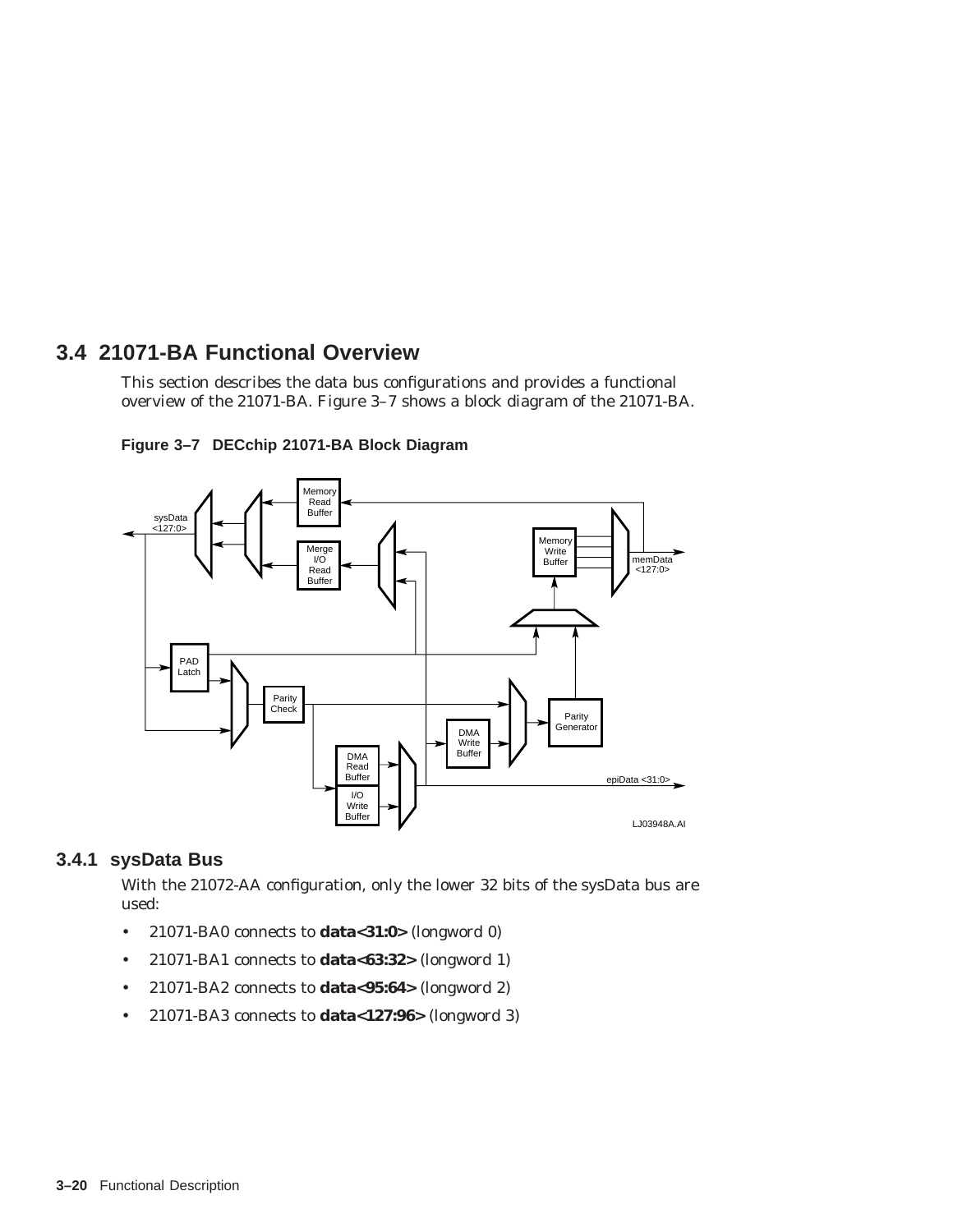# **3.4.2 memData Bus**

With a memData bus of 128 bits, four 21071-BA chips are required, that is:

- 21071-BA0 connects to longword 0 (**memdata<31:0>**)
- 21071-BA1 connects to longword 1 (**memdata<63:32>**)
- 21071-BA2 connects to longword 2 (**memdata<95:64>**)
- 21071-BA3 connects to longword 3 (**memdata<127:64>**)

# **3.4.3 epiData Bus**

Each 21071-BA has 32 epiData bus pins. The epiData pins of the 21071-BA chips are tied together to form a 32-bit epiData bus.

# **3.4.4 Memory Read Buffer**

The memory read buffer stores data that is read from memory before it is returned to the CPU on the sysBus or to DMA in the DMA read buffer.

Each 21071-BA stores four longwords of data and corresponding parity bits in the memory read buffer. The 4-chip system contains an additional eight longwords of storage; however, the extra storage is not usable.

# **3.4.5 I/O Read Buffer and Merge Buffer**

On CPU-initiated memory transactions, the buffer performs the merge buffer functions. On CPU-initiated I/O read transactions addressed to or through the 21071-DA, the buffer acts as the I/O read buffer. Loading of data into the buffer is controlled by the 21071-CA and 21071-DA.

Each 21071-BA contains four longwords of data and corresponding parity bits. The parity bits are meaningful only for merge data. The parity bits are UNPREDICTABLE for I/O read data.

# **3.4.6 I/O Write Buffer and DMA Read Buffer**

This buffer can store up to four entries of data, where each entry has four longwords for each 21071-BA. Data from this buffer is sent out on the epiData bus. In the 21072-AA implementation, two entries of this buffer are allocated for I/O write data storage, and two entries are allocated for DMA read data storage. The four 21071-BA system uses only two of the four longwords of each entry. However, the extra storage is not accessible. Loading of each entry can be controlled separately, allowing maximum flexibility in allocating the buffer entries to the 21071-DA. Loading of the buffer is handled by the 21071-CA, with the address provided by the 21071-DA on **iolinesel<1:0>**. The 21071-DA controls unloading of the buffer.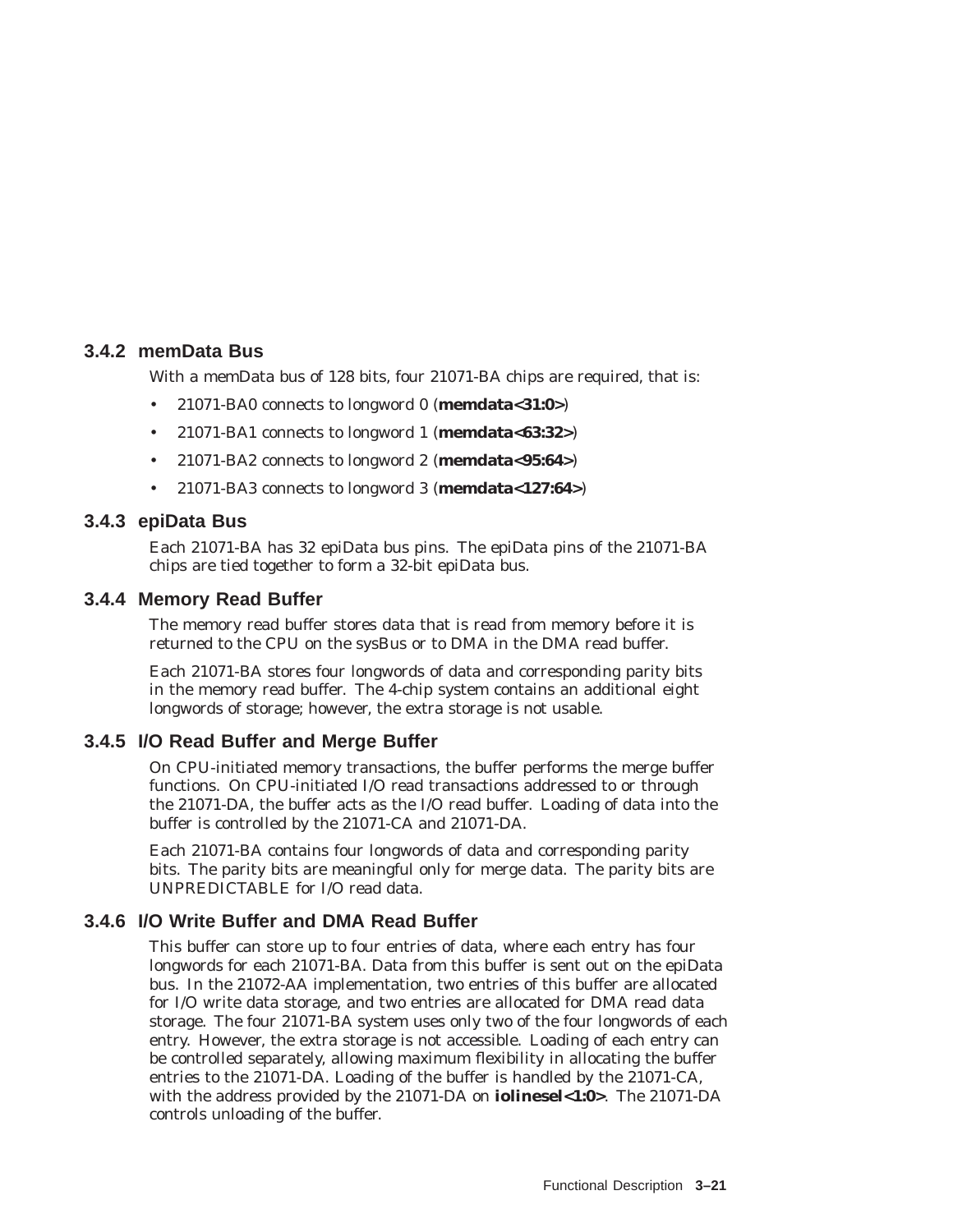# **3.4.7 DMA Write Buffer**

The DMA write buffer has four entries. Each entry contains four longwords for each 21071-BA and corresponding byte masks. However, only half the storage for each entry is used. The extra storage is not accessible.

The DMA write buffer is loaded by the 21071-DA and is unloaded by the 21071-CA during a DMA write transaction on the sysBus. The byte masks are used to merge the valid bytes of data written in the DMA write buffer with the background data from the cache line, which may be obtained from the L2 cache or memory.

#### **3.4.8 Memory Write Buffer**

The memory write buffer has four entries. Each entry contains four longwords of data for each 21071-BA along with the corresponding parity bits. The memory write buffer is loaded by the 21071-CA sysBus interface and is unloaded by the 21071-CA memory controller.

# **3.4.9 Error Checking**

The 21071-BA performs error checking on DMA transactions. When memory or L2 cache data is read because of a DMA transaction (a DMA read or a DMA-masked write transaction), the data is checked for parity errors.

If the data contains a parity error, the 21071-DA is notified (for a DMA read transaction), or bad parity is written back into memory (for a DMA write transaction).

In case of a DMA-masked write transaction, parity is generated for the merged data going into the memory write buffer.

#### **3.4.10 epiBus Data Path**

The epiBus may be used to load the I/O read buffer or the DMA write buffer. In addition to write data, byte masks are stored in the DMA write buffer.

The epiBus may also be used to unload the DMA read buffer (which also serves as the I/O write buffer).

# **3.4.11 sysBus Output Selectors**

Two levels of multiplexers select the output for the sysData bus. The first level selects the source for each longword of data and parity bits. The second level selects the two longwords to be driven on the sysData bus.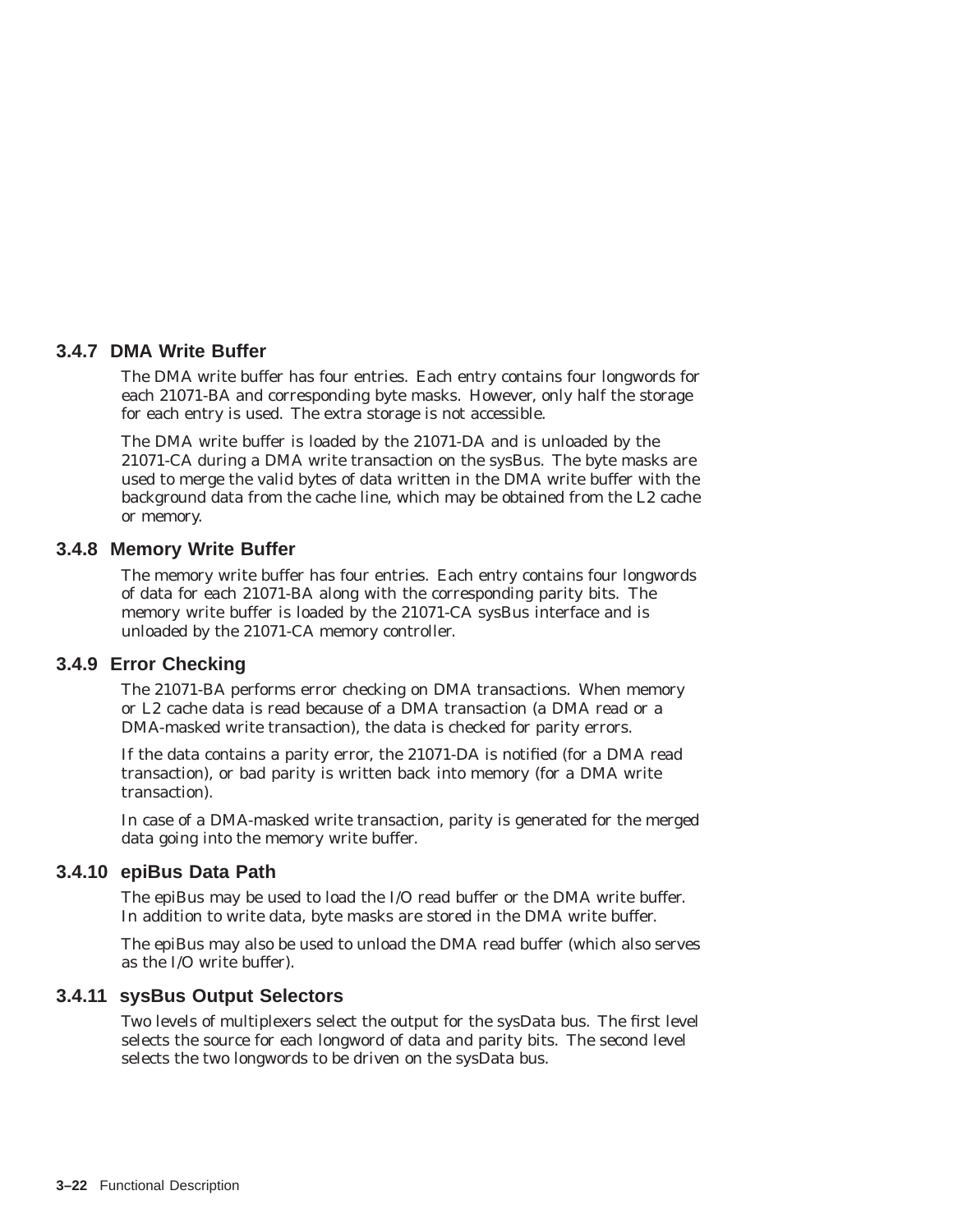# **3.5 Error Handling**

The first error causes CSR error bits and the associated error address register to be set and locked. If another error occurs, only the lost error bit is set and **int\_hw0** is asserted to interrupt the processor. The **int\_hw0** signal is held asserted as long as the corresponding error bit is set.

The PCI error address register (PEAR) logs addresses sent out or received on the PCI. The sysBus error address register (SEAR) logs the address that was sent out or received on the sysBus.

The 21071-DA returns a hard error condition in the **iocmd<2:0>** field on I/O read transactions with errors. No interrupt is asserted in this case because the 21064A has been notified that the read transaction had an error. There is no case where the 21071-DA returns a soft error condition on an I/O read transaction.

I/O write transactions are acknowledged with OK (100<sub>2</sub> on **cack<2:0**>) because of the *write-and-run* feature for I/O write transactions in the 21071-DA. The transaction is acknowledged on the sysBus before it is initiated on the PCI. Interrupt **int** is asserted to notify the 21064A that an error has occurred on the PCI during the I/O write transaction.

All DMA transaction errors are flagged by interrupting the processor with **int** when the error occurs.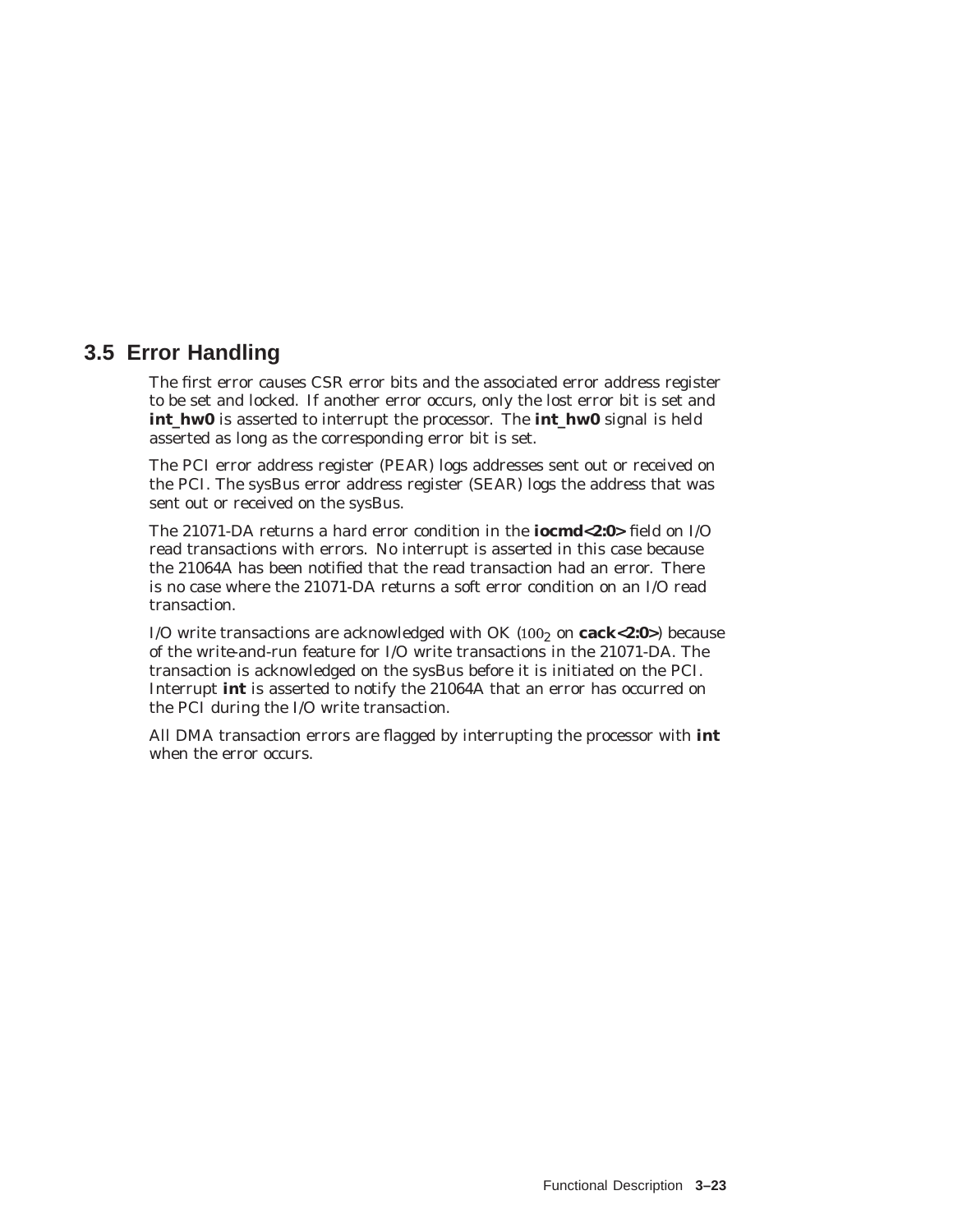# **3.6 Clock Subsystem**

The system clocks can be divided into three areas: the input clocks required by the CPU, CPU clock distribution to the system logic, and miscellaneous oscillators and clocks required for the peripheral interfaces and functions.

The 21064A CPU clock input is provided by a TriQuint phase-locked loop (PLL) clock oscillator.

# **3.6.1 TriQuint PLL Clock Oscillator**

As shown in Figure 3–8, the TriQuint PLL clock oscillator is composed of two stages: oscillator and frequency multiplier, with the multiplier producing the CPU clock input (**clkin\_h** and **clkin\_h**). Depending on the PLL clock part selected (listed in Table 3–1), the oscillator stages can operate from 25 MHz to 50 MHz, with the multiplier stages producing output frequencies of 250 MHz to 700 MHz.

#### **Figure 3–8 TriQuint Clock Generator**



#### **Table 3–1 TriQuint Operating Frequencies**

| <b>PLL Part</b> | <b>Operating Frequencies</b>                                                               |
|-----------------|--------------------------------------------------------------------------------------------|
| TQ2059          | Oscillator running from 25 MHz to 35 MHz, X10 multiplier output from<br>250 MHz to 350 MHz |
| TQ2060          | Oscillator running from 35 MHz to 50 MHz, X10 multiplier output from<br>350 MHz to 500 MHz |
| TQ2061          | Oscillator running from 25 MHz to 35 MHz, X20 multiplier output from<br>500 MHz to 700 MHz |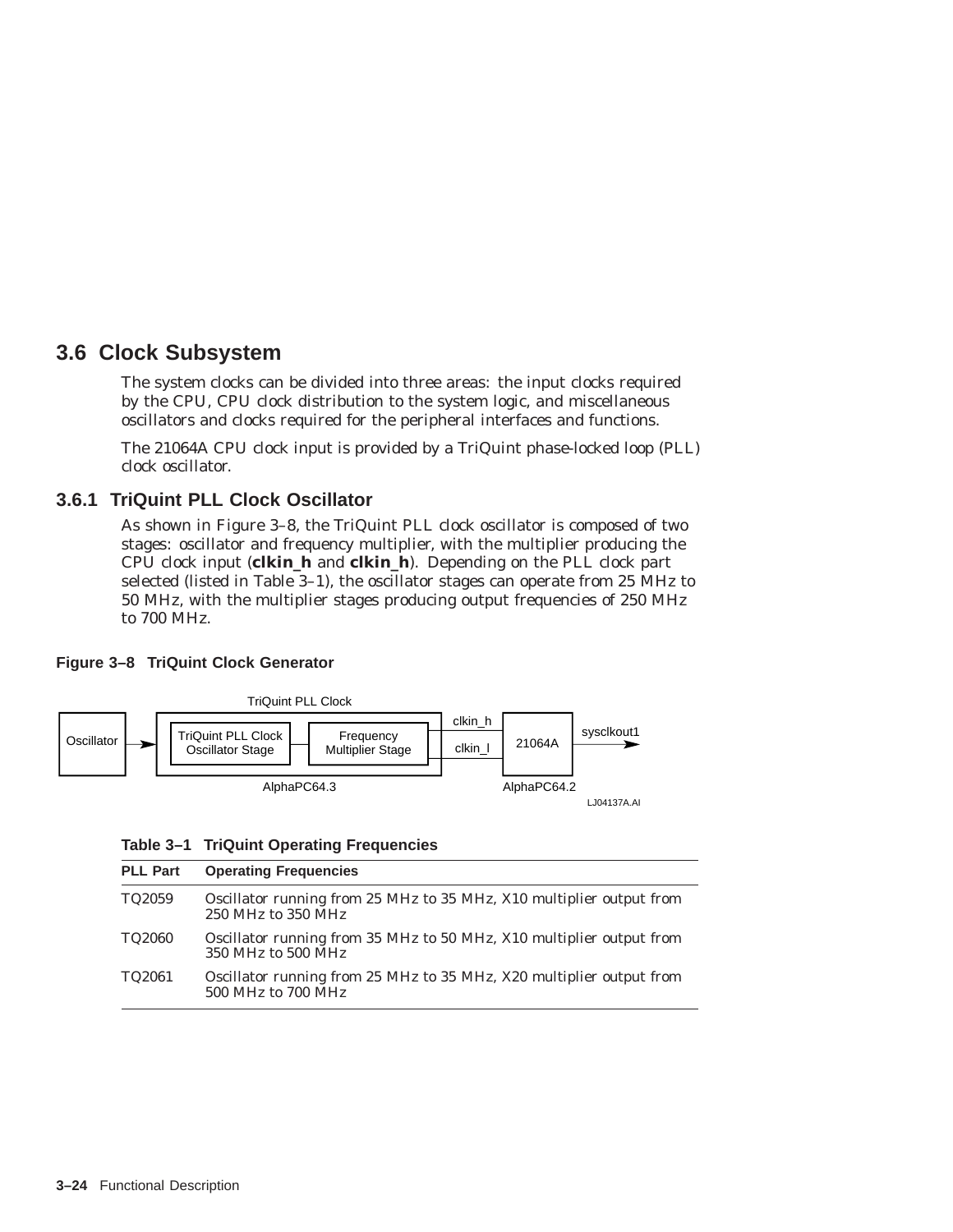Assume a TriQuint 500-MHz differential clock is supplied to the CPU. The CPU divides the clock by 2, generating its internal clock operating at 250 MHz.

The internal clock is further divided by the CPU to generate the system clock (**sysclkout1**). The system clock divisor can be programmed over a range from 2 to 17 as specified in Table 3–2.

| $J3-1$<br>syscikdiv_h                 | $J3-3$<br>jmp_irq2 | $J3-5$<br>jmp_irq1 | $J3-7$<br>jmp_irq0 | <b>Divisor</b>   |
|---------------------------------------|--------------------|--------------------|--------------------|------------------|
| ${\rm In}^1$                          | In                 | In                 | In                 | $\boldsymbol{2}$ |
| In                                    | In                 | In                 | Out <sup>2</sup>   | 3                |
| In                                    | In                 | Out                | In                 | $\boldsymbol{4}$ |
| In                                    | In                 | Out                | Out                | $\bf 5$          |
| In                                    | Out                | In                 | In                 | $\bf 6$          |
| In                                    | Out                | In                 | Out                | 7                |
| In                                    | Out                | Out                | In                 | $\bf 8$          |
| In                                    | Out                | Out                | Out                | 9 (default)      |
| Out                                   | In                 | In                 | In                 | 10               |
| Out                                   | In                 | In                 | Out                | 11               |
| Out                                   | In                 | Out                | In                 | 12               |
| Out                                   | In                 | Out                | Out                | 13               |
| Out                                   | Out                | In                 | In                 | 14               |
| Out                                   | Out                | In                 | Out                | 15               |
| Out                                   | Out                | Out                | In                 | 16               |
| Out                                   | Out                | Out                | Out                | 17               |
| <sup>1</sup> Jumper in (logical $0$ ) |                    |                    |                    |                  |

**Table 3–2 Clock Divisor Range (21064A)**

2Jumper out (logical 1)

#### **Note**

For other clocks generated by the CPU and not used on the board, refer to the *Alpha 21064 and Alpha 21064A Microprocessors Hardware Reference Manual*.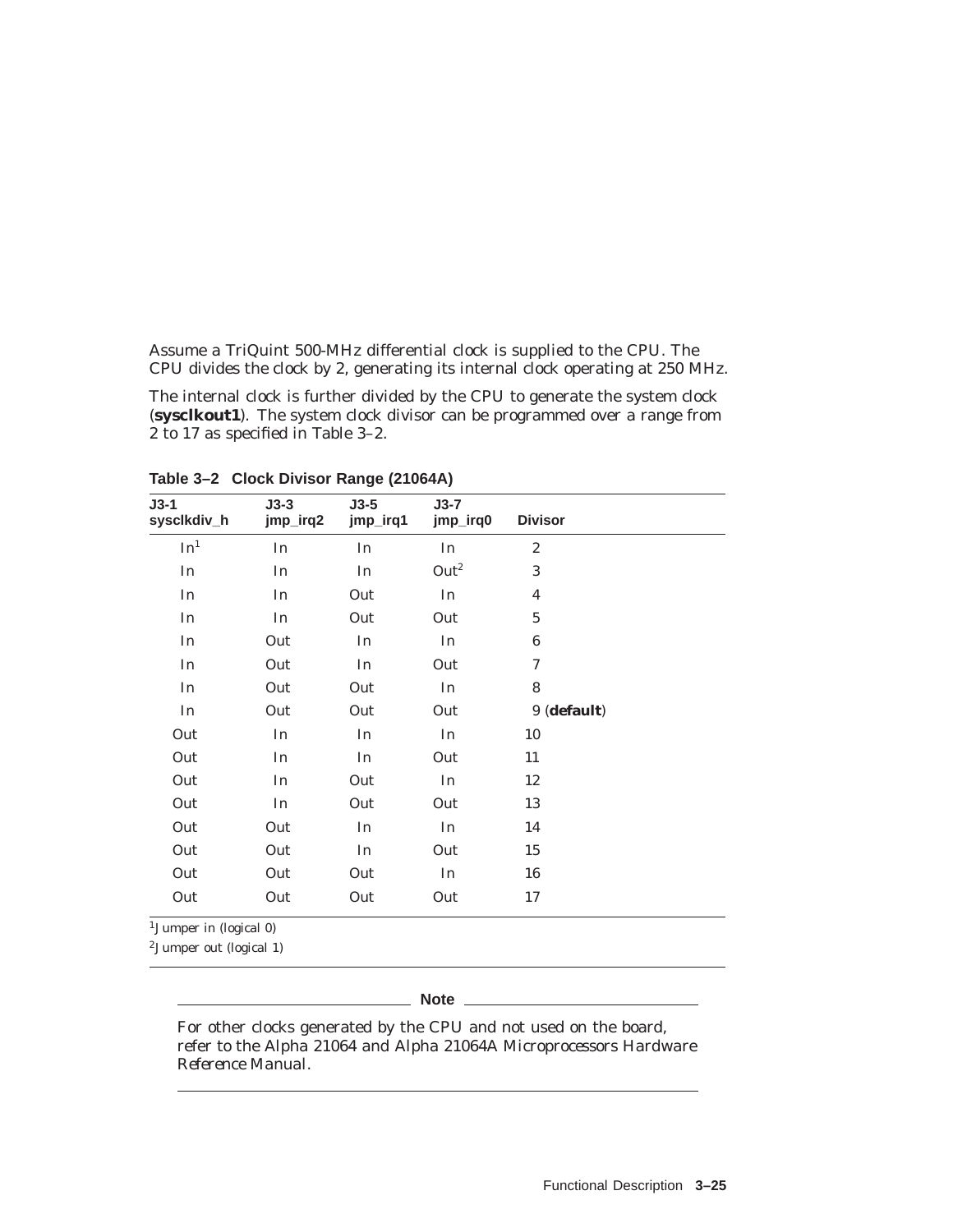# **3.6.2 System Clock Distribution**

Figure 3–9 shows the primary clock distribution network for both phase-locked loop (PLL) devices. The major module clock, **sysclkout1**, is developed by the 21064A. It is sent to U39, a PLL clock device (AMCC S4402).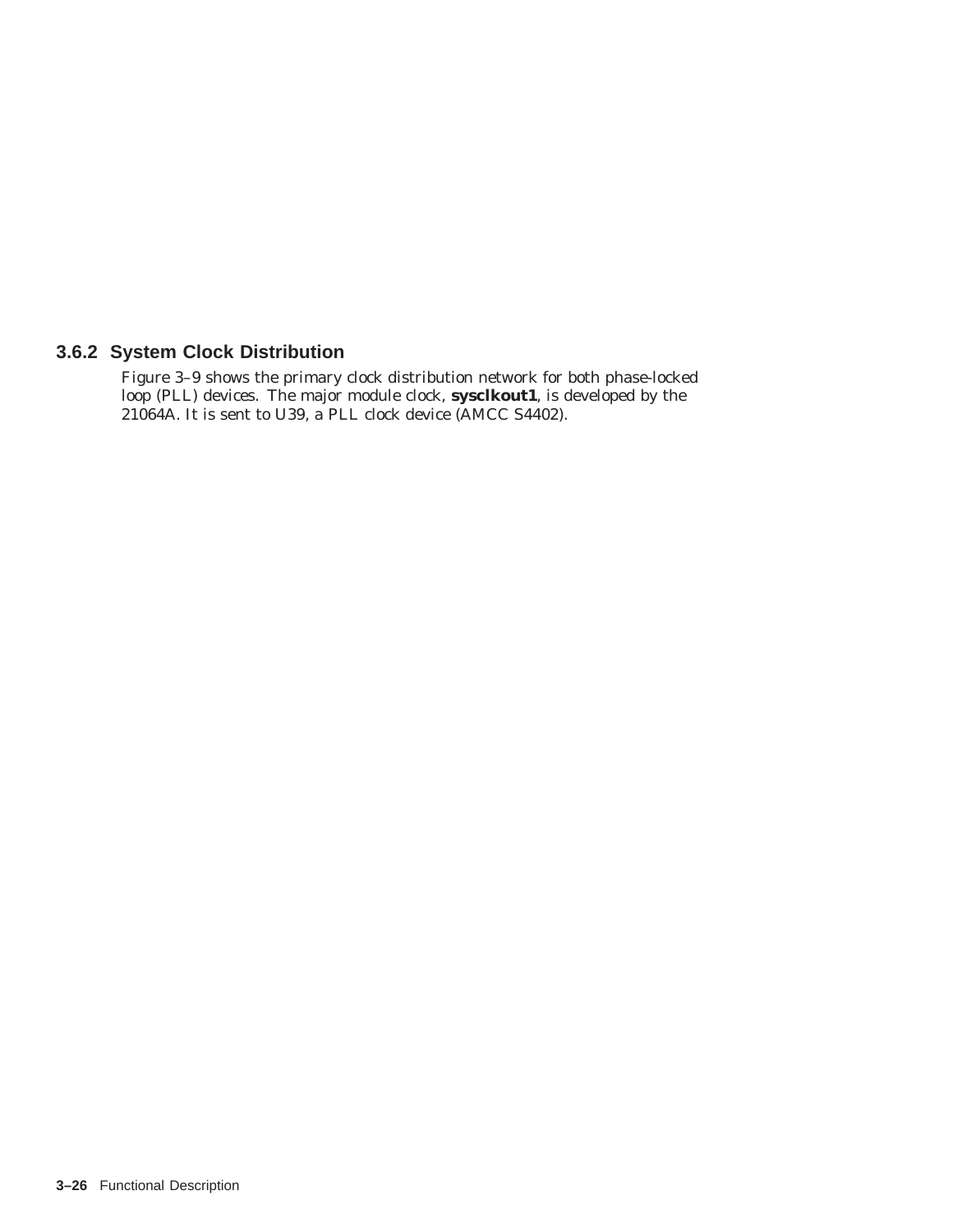

**Figure 3–9 Primary Clock Distribution Network**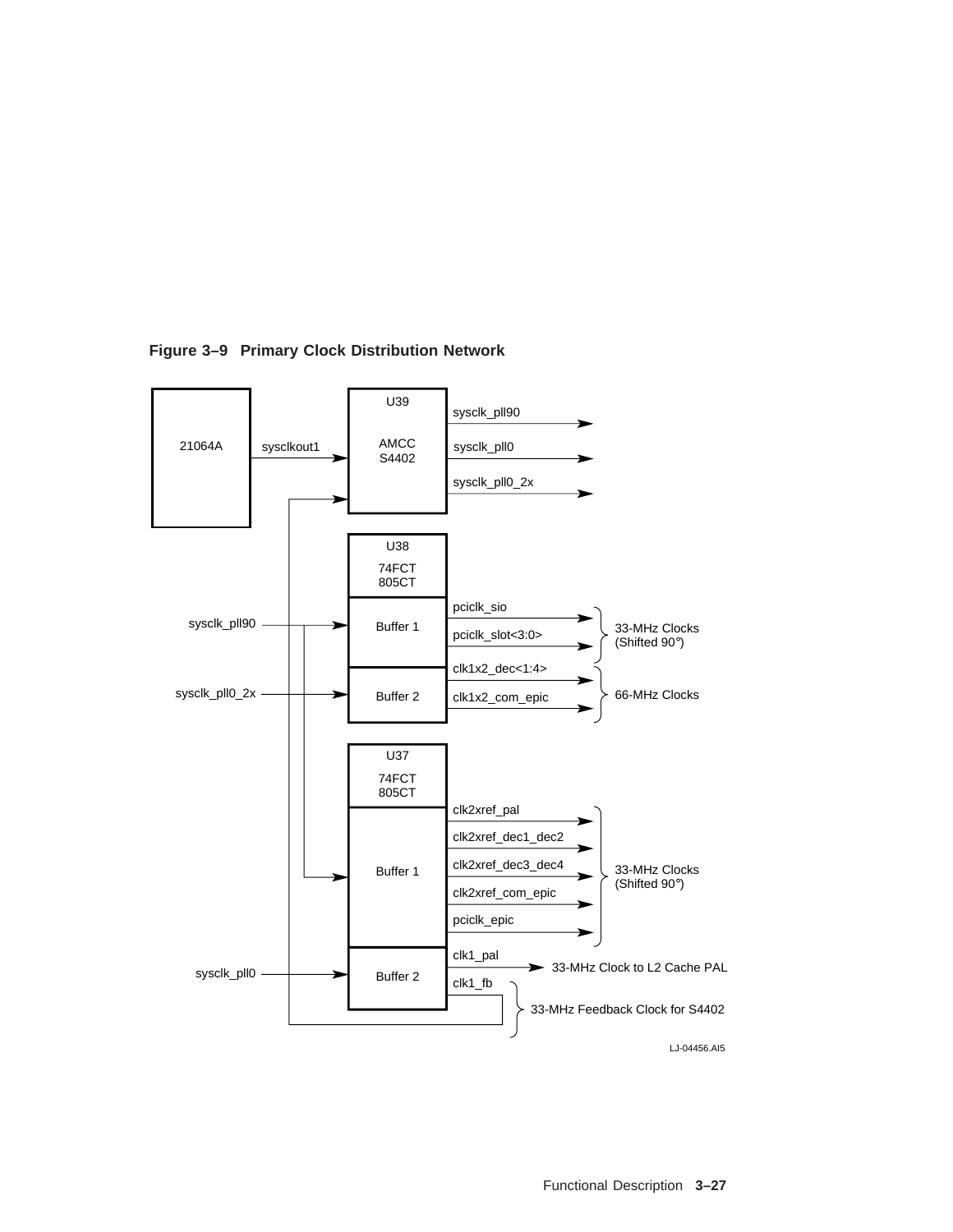U40 generates six 66-MHz clock signals, which are distributed as shown in Table 3–3.

**Table 3–3 Distribution of 66-MHz Clock Signals**

| <b>Clock Signal Name</b> | <b>Destination</b>                   |
|--------------------------|--------------------------------------|
| clk1x2 dec1              | 21071-BA0 (AlphaPC64.20)             |
| clk1x2 dec2              | 21071-BA1 (AlphaPC64.20)             |
| clk1x2 dec3              | 21071-BA2 (AlphaPC64.21)             |
| clk1x2 dec4              | 21071-BA3 (AlphaPC64.21)             |
| clk1x2_com_epic          | 21071-DA (AlphaPC64.6, AlphaPC64.23) |

U39 generates thirteen 33-MHz clock signals. These 33-MHz clock signals are shifted 90 degrees. They are distributed as shown in Table 3–4.

|  |  | Table 3-4 Distribution of 33-MHz Shifted Clock Signals |
|--|--|--------------------------------------------------------|
|  |  |                                                        |

| <b>Clock Signal Name</b> | <b>Destination</b>                                |
|--------------------------|---------------------------------------------------|
| pciclk_slot<3:2>         | PCI slots 3 and 2 (AlphaPC64.24)                  |
| pciclk_slot<1:0>         | PCI slots 1 and 0 (AlphaPC64.25)                  |
| pciclk_sio               | Saturn IO chip (PCI-to-ISA bridge) (AlphaPC64.26) |
| pciclk_epic              | 21071-CA, (AlphaPC64.23)                          |
| clk2xref dec1 dec2       | 21071-BA0 (AlphaPC64.20-21)                       |
| clk2xref dec3 dec4       | 21071-BA2 (AlphaPC64.20-21)                       |
| clk2xref_com_epic        | 21071-DA (AlphaPC64.6, AlphaPC64.23)              |
| clk2xref_pal             | L <sub>2</sub> cache PALs (AlphaPC64.7)           |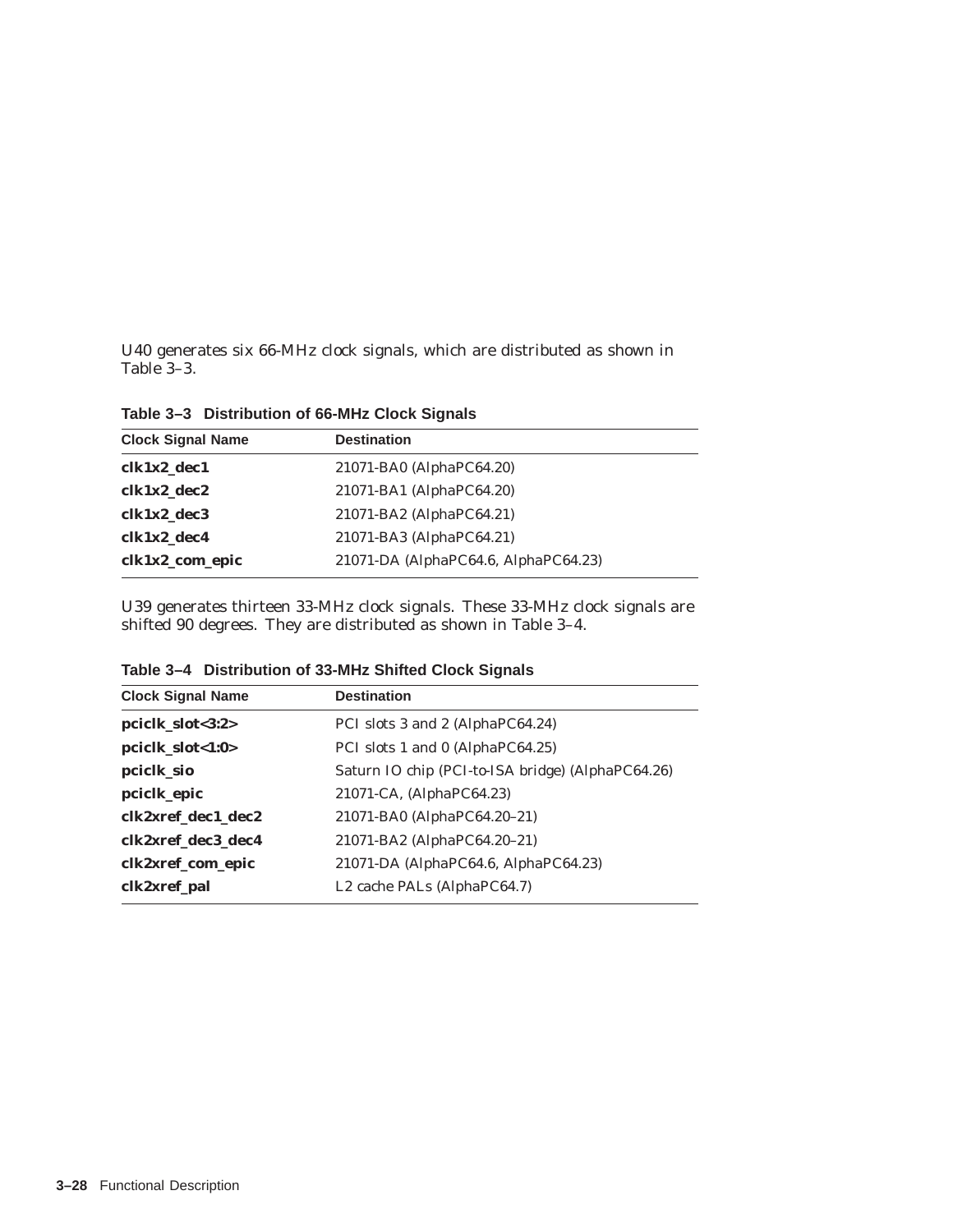U40 also generates two 33-MHz clock signals, which are distributed as shown in Table 3–5.

**Table 3–5 Distribution of 33-MHz Clock Signals**

| <b>Clock Signal Name</b> | <b>Destination</b>                                |
|--------------------------|---------------------------------------------------|
| clk1_pal                 | U25 (L2 cache PAL) $(A1phaPC64.7)$                |
| clk1 fb                  | U39 (provide feedback to S4402 PLL) (AlphaPC64.5) |

There are two additional oscillators that provide 14.3-MHz and 24-MHz clocks for the AlphaPC64, as shown in Figure 3–10.

#### **Figure 3–10 Buffered Clock Distribution Network**



A 14.3-MHz oscillator (69.9-ns period) (*AlphaPC64.36*) output is buffered and produces **osc**, which is routed to the host PCI-to-ISA bridge (*AlphaPC64.26*) and the three ISA slots (*AlphaPC64.27*). This is the standard 14.31818-MHz ISA clock.

A 24-MHz oscillator (41.7-ns period) (*AlphaPC64.36*) produces **osc24**, which provides clocking for the National 87312 combination chip (*AlphaPC64.29*).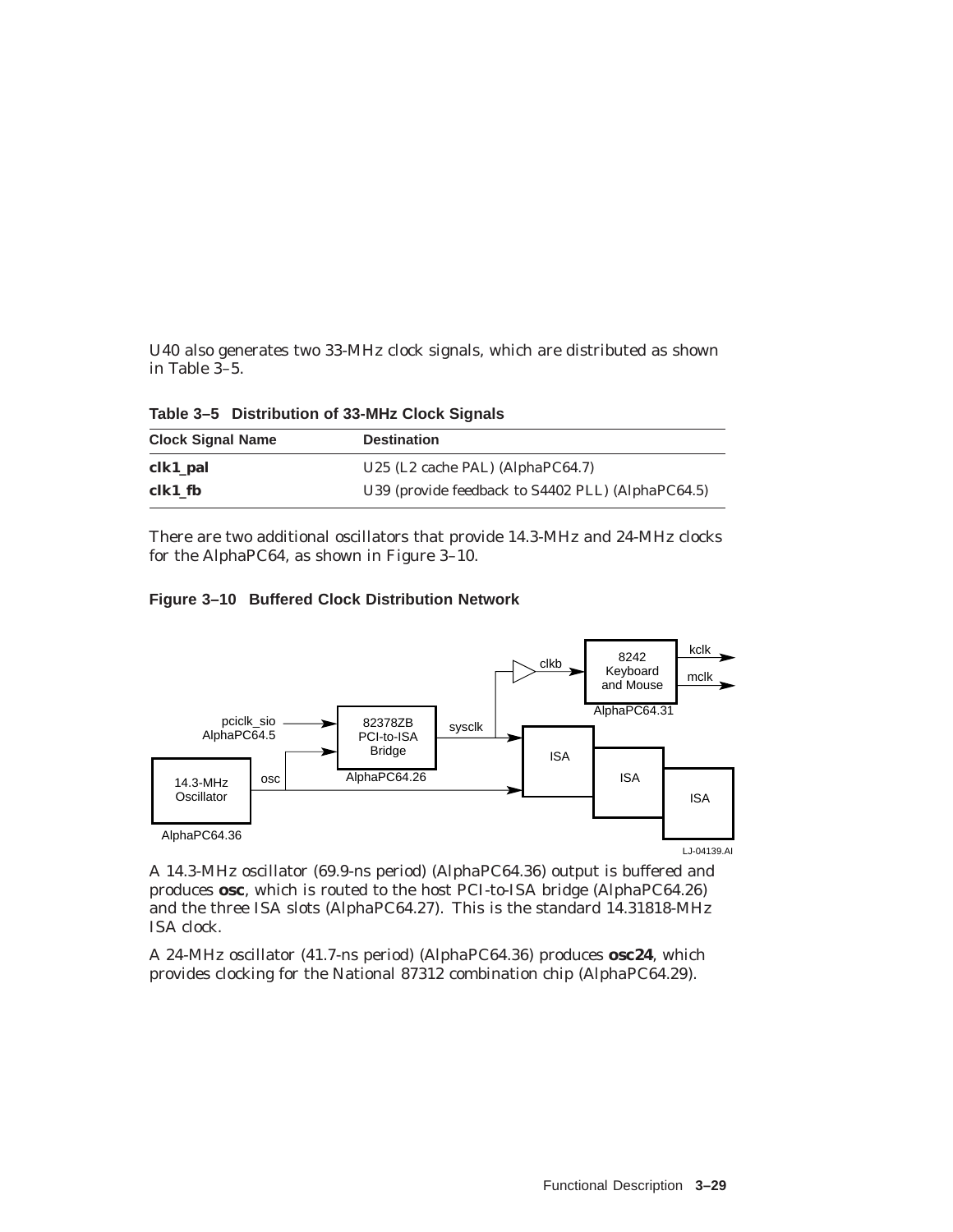# **3.7 PCI Interrupts and Arbitration**

The following subsections describe the PCI interrupt and arbitration (arbiter) logic.

# **3.7.1 System Interrupts**

Figure 3–11 shows the AlphaPC64 interrupt logic. Interrupt logic is implemented in two programmable logic devices (PLDs), MACH210–20 and AMD22V10–25, shown on *AlphaPC64.34*. The PLDs allow each PCI and Saturn IO (SIO) chip interrupt to be individually masked. The PLDs also allow the current state of the interrupt lines to be read.

The AlphaPC64 has 17 PCI interrupts: four from each of the four PCI slots (16) and one from the SIO bridge.

All PCI interrupts are combined in the PLD and drive a single output signal, **pci\_isa\_irq**. This signal drives CPU input **cpu\_irq0** through a multiplexer. There is also a memory controller error interrupt and an I/O controller error interrupt within the CPU.

The CPU interrupt assignment, during normal operation, is listed in Table 3–6.

| Interrupt<br><b>Source</b> | <b>CPU</b><br>Interrupt | <b>Description</b>                                                       |
|----------------------------|-------------------------|--------------------------------------------------------------------------|
| pci_isa_irq                | cpu_irq0                | Combined output of the interrupt PLD                                     |
| rtc_irq_l                  | cpu_irq1                | Real-time clock interrupt from DS1287                                    |
| nmi                        | cpu_irq2                | Nonmaskable interrupt from the SIO bridge                                |
|                            | cpu_irq3,<br>cpu_irq4   | Not used; tied to ground (AlphaPC64.2)                                   |
| sys_irq0                   | cpu_irq5                | Hardware interrupt from the PCI host bridge<br>(21071-CA) (AlphaPC64.23) |

**Table 3–6 CPU Interrupt Assignment**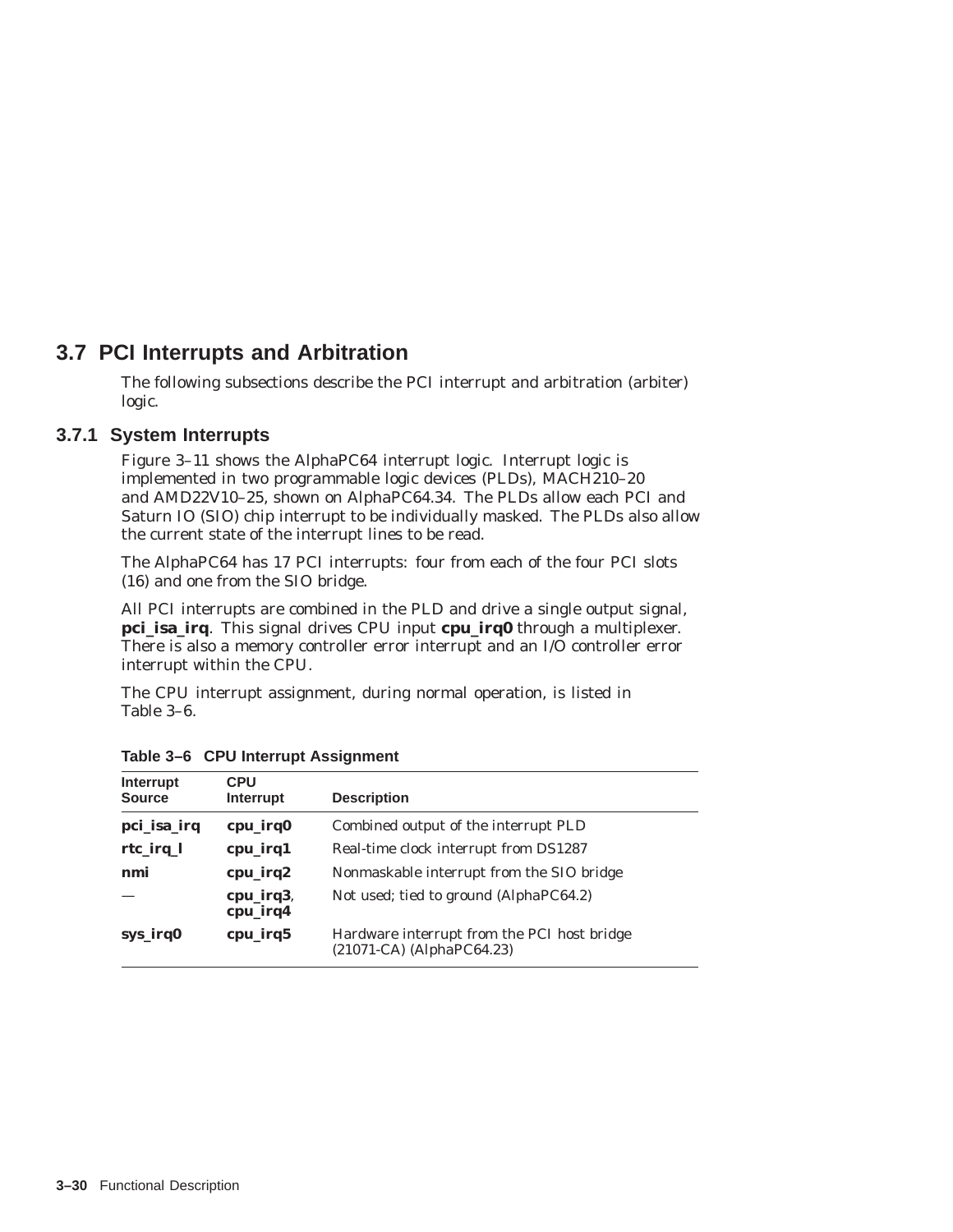

**Figure 3–11 Interrupt Control and PCI Arbitration**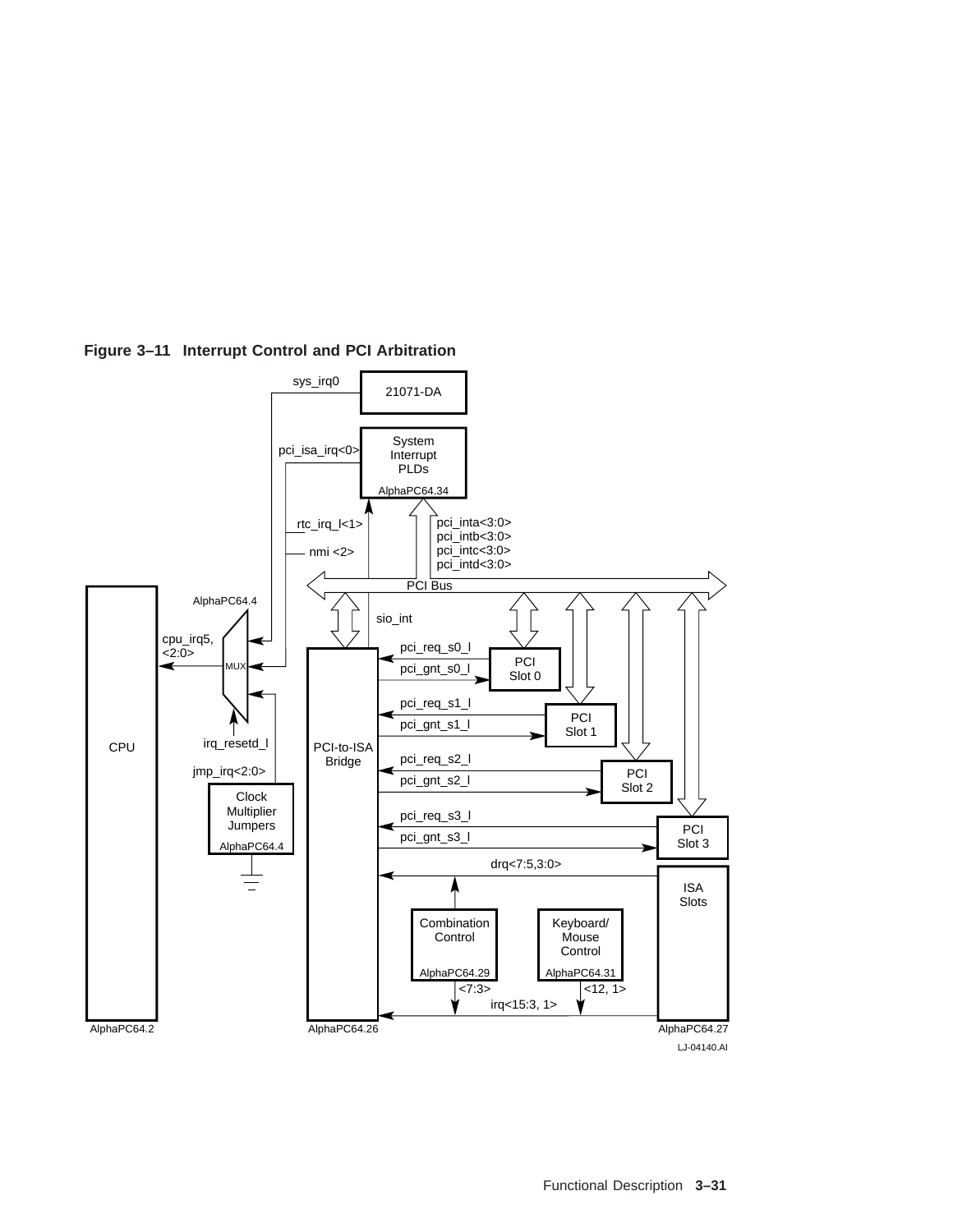Three jumpers (J14, J15, and J16) connect to one side of the multiplexer. The jumper configuration sets the CPU clock multiplier value through the IRQ inputs during reset.

The ISA bus interrupts (IRQ0 through IRQ8 and IRQ12 through IRQ14) are all nested through the SIO and then into the CPU. The interrupt assignment is configurable but is normally used as follows:

| <b>Interrupt Level</b> | <b>Interrupt Source</b>                                           |
|------------------------|-------------------------------------------------------------------|
| IRQ0                   | Interval timer                                                    |
| IRQ1                   | Keyboard                                                          |
| IRQ <sub>2</sub>       | Chains interrupt from slave peripheral interrupt controller (PIC) |
| IRQ3                   | 8-bit ISA from serial port COM2                                   |
| IRQ4                   | 8-bit ISA from serial port COM1                                   |
| IRQ5                   | 8-bit ISA from parallel port (or IRQ7)                            |
| IRQ <sub>6</sub>       | 8-bit ISA from floppy disk controller                             |
| IRQ7                   | 8-bit ISA from parallel port (or IRQ5)                            |
| IRQ8                   | Unused (real-time clock internal to the SIO)                      |
| IRQ9,10,11             | 16-bit ISA                                                        |
| IRQ12                  | Mouse                                                             |
| IRQ13                  | 16-bit ISA                                                        |
| IRQ14                  | <b>IDE</b>                                                        |
| IRQ15                  | 16-bit ISA                                                        |

The AlphaPC64 timer interrupt is generated by the real-time clock by means of **cpu\_irq1**, rather than by the timer within the SIO, which would route the interrupt through the ISA bus interrupts.

#### **Interrupt PLDs Function**

The MACH210 PLD acts as 8-bit I/O slave on the ISA bus at addresses 804, 805, and 806. This is accomplished by a decode of the three ISA address bits **sa<2:0>** and the three **ecas\_addr<2:0>** bits.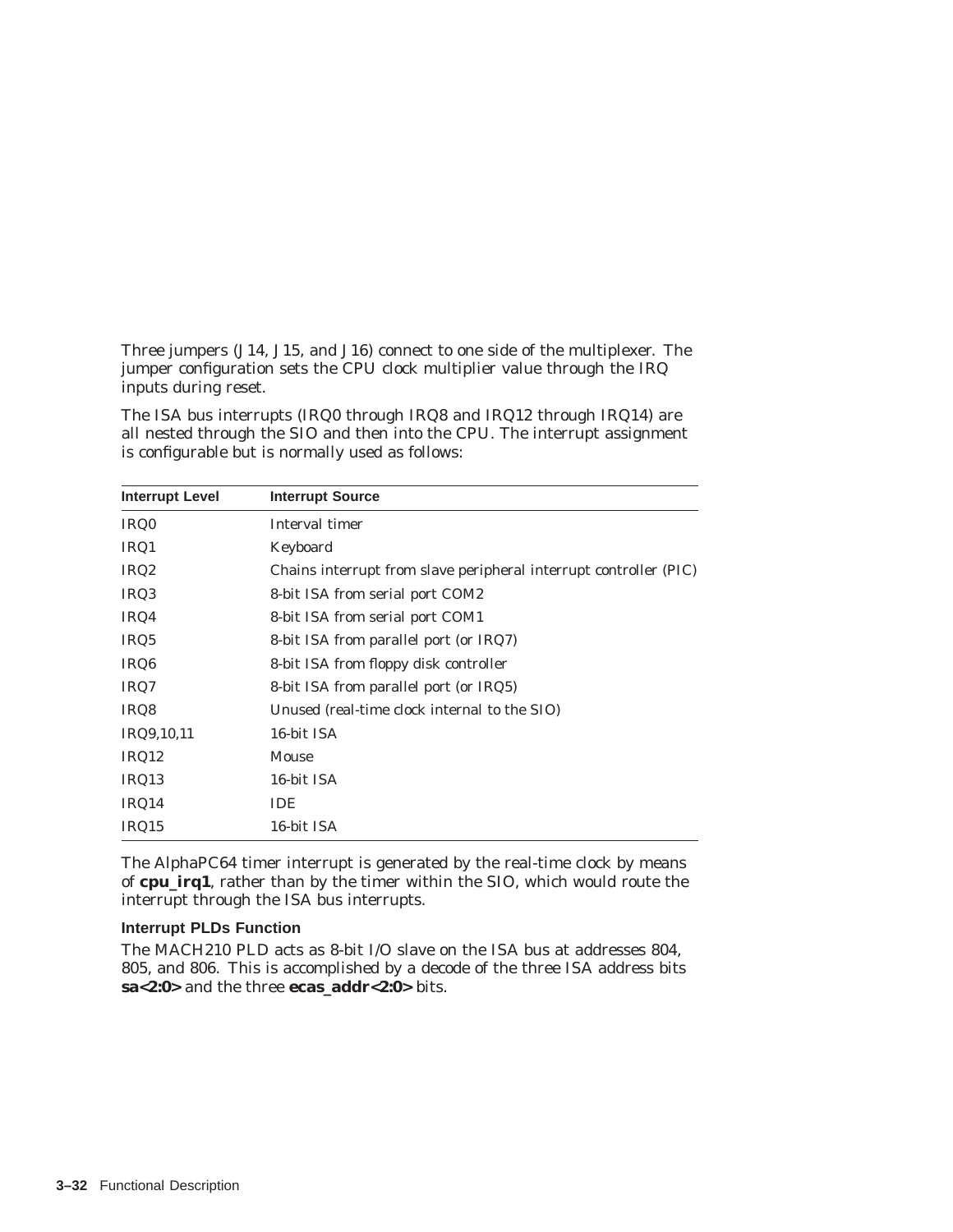Each interrupt can be individually masked by setting the appropriate bit in the mask register. An interrupt is disabled by writing a 1 to the desired position in the mask register. An interrupt is enabled by writing a 0. For example, bit <7> set in interrupt mask register 1 indicates that the INTB2 interrupt is disabled. There are three mask registers located at ISA addresses 804, 805, and 806.

An I/O read at ISA addresses 804, 805, and 806 returns the state of the 17 PCI interrupts rather than the state of the masked interrupts. On read transactions, a 1 means that the interrupt source shown in Figure 3–12 has asserted its interrupt. The mask register can be updated by writing addresses 804, 805, or 806. The mask register is write-only.

#### **Figure 3–12 Interrupt and Interrupt Mask Registers**

Interrupt and Interrupt Mask Register 1 (ISA Address 804h)

| . .               |       |                   | . . |       |       |       |       |
|-------------------|-------|-------------------|-----|-------|-------|-------|-------|
| intb <sub>2</sub> | intb1 | intb <sub>0</sub> | sio | inta3 | inta2 | inta1 | inta0 |

Interrupt and Interrupt Mask Register 2 (ISA Address 805h)

| intd <sub>2</sub> | intd1 | intd0 | intc3 | intc2 | intc1 | intc0 | intb <sub>3</sub> |
|-------------------|-------|-------|-------|-------|-------|-------|-------------------|

Interrupt and Interrupt Mask Register 3 (ISA Address 806h)

| RA7                                  | RAZ                                   | RA7 | RA7 | RA7 | RA7 | RAZ | intd3       |
|--------------------------------------|---------------------------------------|-----|-----|-----|-----|-----|-------------|
| Notes: RAZ = Read-as-Zero, Read-Only | Interrupt Mask Register Is Write-Only |     |     |     |     |     | LJ-04211.AI |

# **3.7.2 PCI/ISA Arbitration**

Arbitration logic is implemented in the Intel 82378ZB Saturn IO (SIO) chip. The arbitration scheme is flexible and software programmable. Refer to the Intel *82420/82430 PCIset ISA and EISA Bridges* document for more information about programmable arbitration.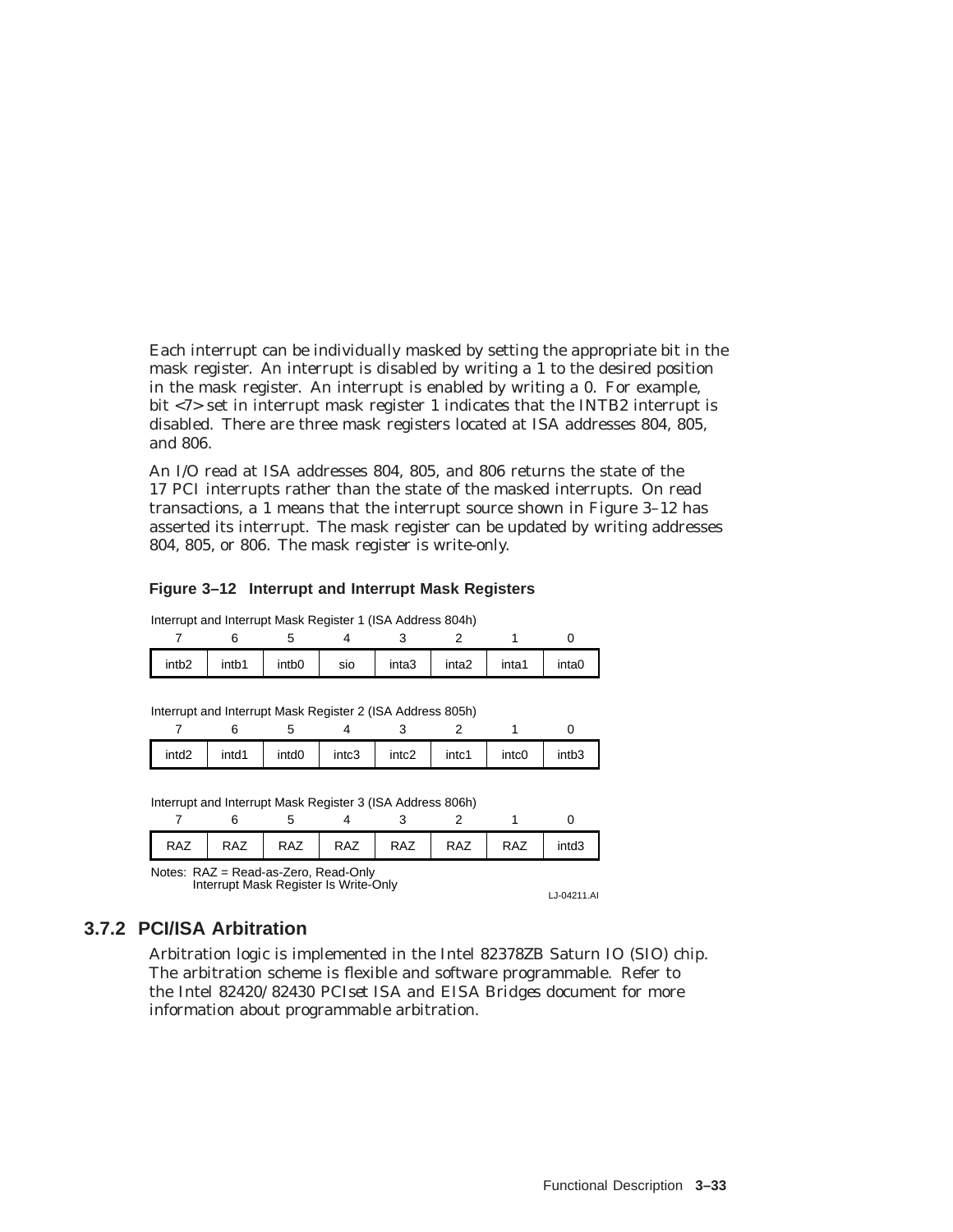# **3.8 PCI Devices**

The AlphaPC64 uses the PCI bus as the main I/O bus for the majority of peripheral functions. The board implements the ISA bus as an expansion bus for system support functions and peripheral devices.

# **3.8.1 Intel Saturn IO Chip**

The SIO chip provides the bridge between the PCI bus and the Industry Standard Architecture (ISA) bus. The SIO chip incorporates the logic for the following:

- A PCI interface (master and slave)
- An ISA interface (master and slave)
- Enhanced 7-channel DMA controller that supports fast DMA transfers and scatter gather, and data buffers to isolate the PCI bus from the ISA bus
- PCI and ISA arbitration
- A 14-level interrupt controller
- A 16-bit BIOS timer
- Three programmable timer counters
- Nonmaskable interrupt (NMI) control logic
- Decoding and control for utility bus peripheral devices
- Speaker driver

Refer to the Intel *82420/82430 PCIset ISA and EISA Bridges* document for additional information.

# **3.8.2 PCI Expansion Slots**

Four PCI bus expansion slots are available on the AlphaPC64, with one slot shared with the ISA. The four slots use the standard 5-V PCI connector and pinout for 32-bit implementation. This allows the system designer to add additional PCI options.

# **3.8.3 PCI Graphics Interface**

The DECchip 21030 8-bpp Evaluation Board (EB30-8) can be used as a high-performance graphics processor. This optional add-on occupies one PCI slot.

The microprocessor memory controller has the capability of performing simple graphics-oriented data manipulations.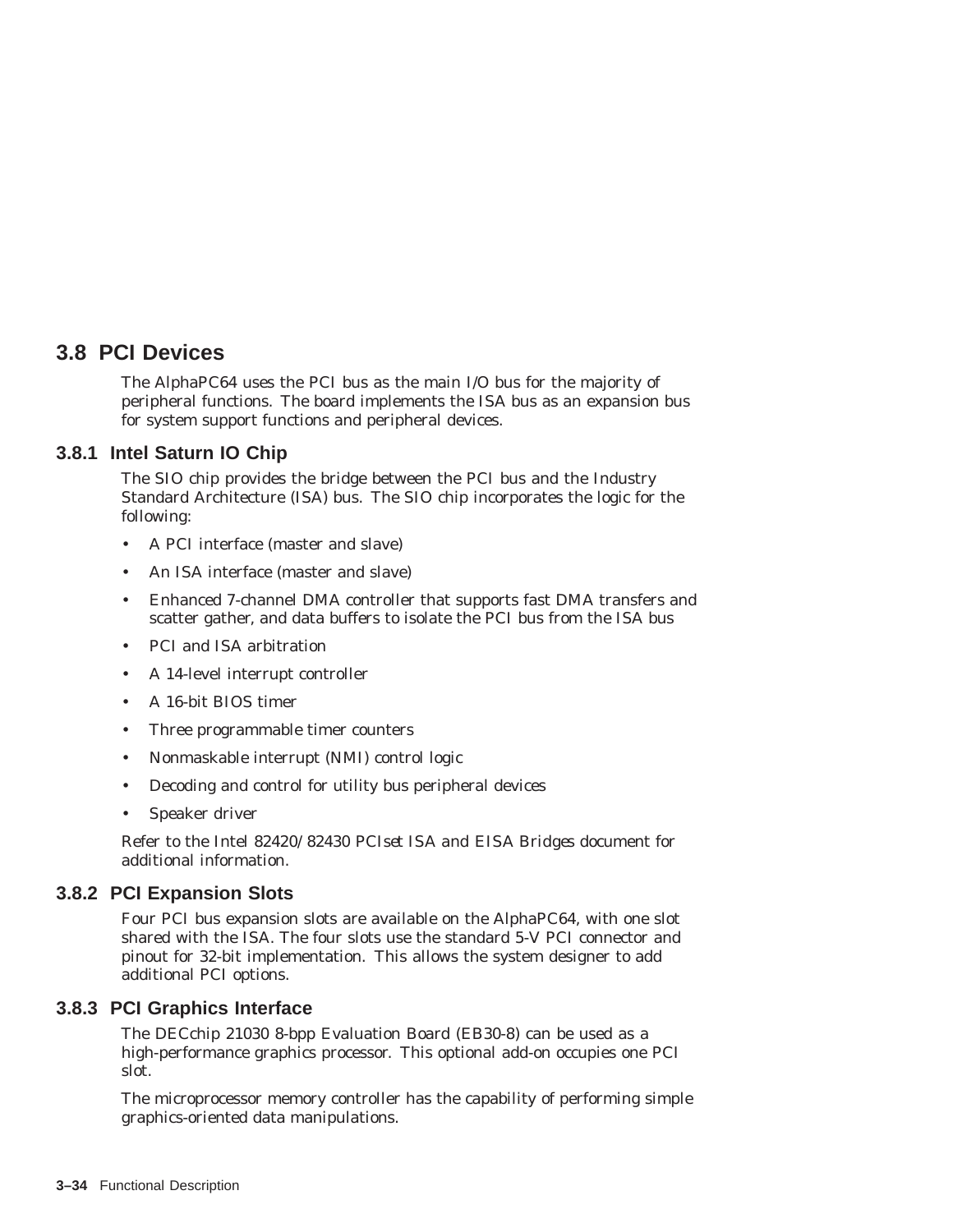# **3.9 ISA Devices**

Figure 3–13 shows the AlphaPC64 ISA bus implementation with peripheral devices and connectors. Also shown is the utility bus with system support devices.





LJ04141B.AI

# **3.9.1 Keyboard and Mouse Controller**

The Intel N8242 located on the ISA utility bus provides the keyboard and mouse controller functions. It is packaged in a 44-pin plastic leadless chip carrier (PLCC) configuration.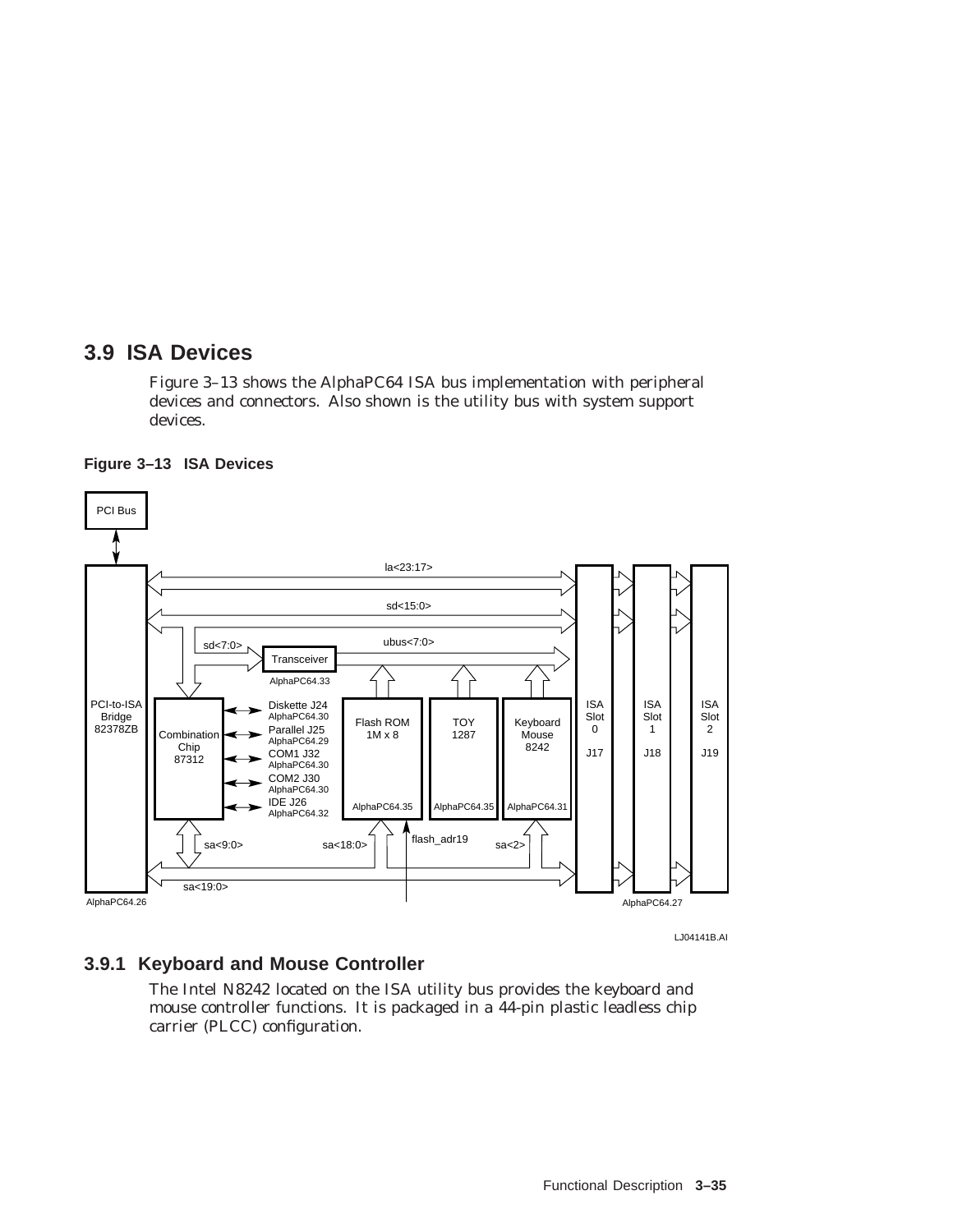The 8242 is an Intel UPI-42AH universal peripheral interface. It is an 8-bit slave microcontroller with 2KB of ROM and 256 bytes of RAM that has been preprogrammed with a keyboard BIOS for standard scan codes.

Refer to either of the following Intel documents for additional information:

- *UPI™-41AH/42AH Universal Peripheral Interface 8-Bit Slave Microcontroller*
- *Peripheral Components*

# **3.9.2 Combination Controller**

The AlphaPC64 uses the National PC87312 as the combination controller chip (see Figure 3–13). It is packaged in a 100-pin PQFP configuration. The chip provides the following ISA peripheral functions:

- Diskette controller—Software compatible to the Intel PC8477 (contains a superset of the Intel DP8473 and NEC *u*PD765) and the Intel N82077 FDC functions. The onchip analog data separator requires no external filter components and supports the 4MB drive format and 5.25-inch and 3.5-inch diskette drives. FDC data and control lines are brought out to a standard 34-pin connector. A ribbon cable interfaces the connector to one or two diskette drives.
- Serial ports—Two UARTs with modem control, compatible with NS16450 or PC16550, are brought out to separate onboard, 10-pin connectors. The lines can be brought out through 9-pin female D-sub connectors on the bulkhead of a standard PC enclosure.
- Parallel port—The bidirectional (jumper-controlled) parallel port is brought out to an onboard 26-pin connector. It can be brought out through a 25-pin female D-sub connector on the bulkhead of a standard PC enclosure.
- IDE interface control—The IDE control logic provides a complete IDE interface, including external signal buffers.

An onboard 24-MHz oscillator supplies a reference clock for the diskette data separator and serial ports.

Refer to National document *PC87311/PC87312 (Super I/O™ II/III) Floppy Disk Controller with Dual UARTs, Parallel Port, and IDE Interface* for additional information.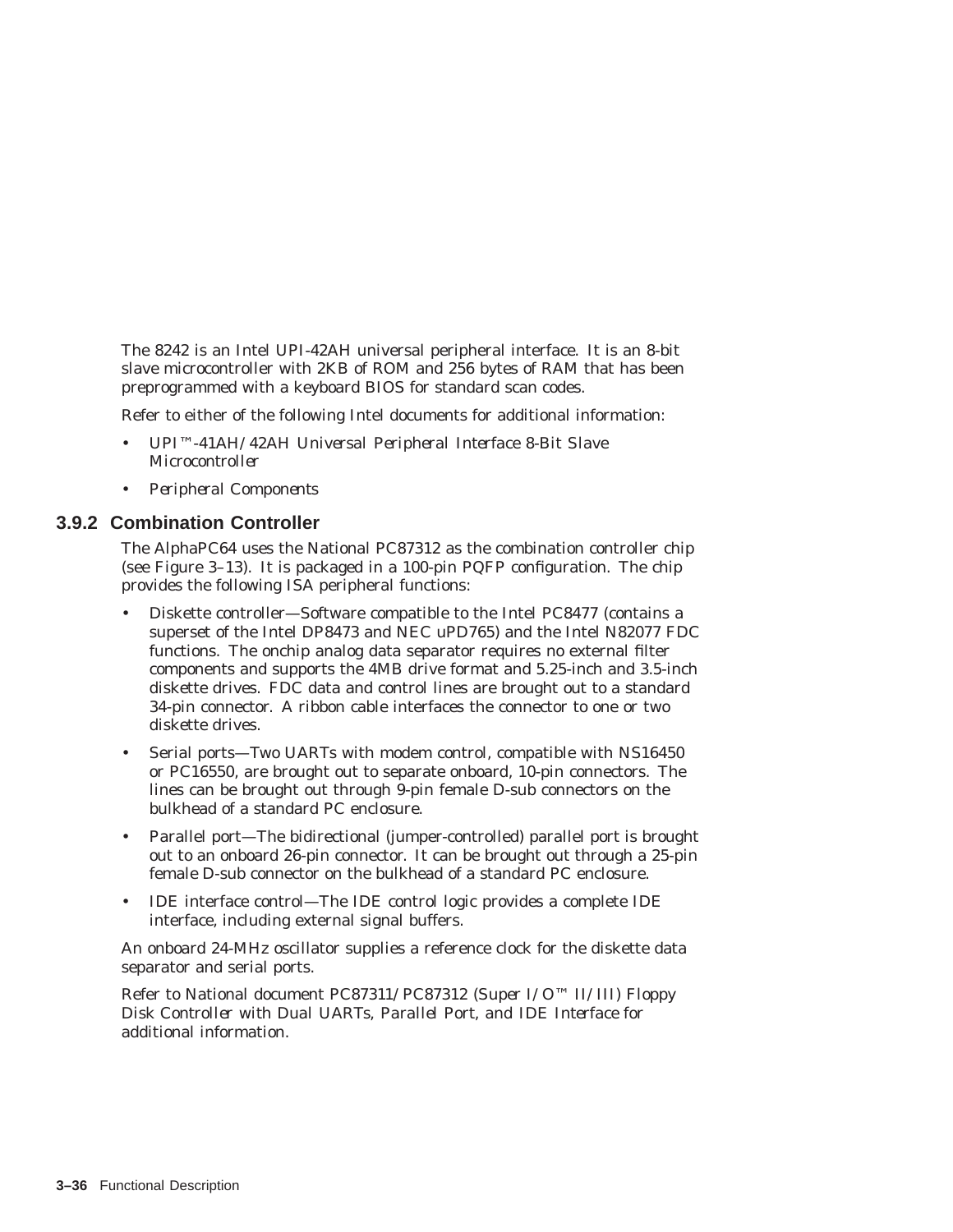## **3.9.3 Time-of-Year Clock**

The Dallas DS1287 chip, located on the ISA utility bus, provides the time-ofyear (TOY) function. It is contained in a plastic 24-pin dual inline package (DIP). The DS1287 is designed with onchip RAM, a lithium energy source, a quartz crystal, and write-protection circuitry (see Figure 3–13).

The functions available to the user include the following:

- Nonvolatile time-of-day clock
- Alarm
- 100-year calendar
- Programmable interrupt
- Square-wave generator
- 50 bytes of nonvolatile static RAM

The time of day and memory are maintained in the absence of power through the lithium energy source.

The DS1287 includes three separate, fully automatic interrupt sources for a processor. The alarm interrupt can be programmed to occur at rates from one per second to one per day. The periodic interrupt can be selected for rates from 122 µs to 500 ms. The update-ended interrupt can be used to indicate to the program that an update cycle has completed. The device interrupt line is presented to the system interrupt PLD.

#### **3.9.4 Utility Bus Memory Devices**

The AlphaPC64 utility bus drives the Intel 28F008SA flash ROM. This 1MB, versatile flash ROM provides nonvolatile memory for operating system and firmware support. The flash ROM is split into two 512KB segments. Selection between the two segments is determined by the value of **flash\_adr19**. This signal is latched and driven by the interrupt PALs that reside on the ISA bus. Writing a 0 to ISA location  $800_{16}$  selects the lower 512KB; writing a 1 selects the upper 512KB.

In order for the flash ROM to be written, 12 V dc must be present on the  $V_{\text{DD}}$ pin of the flash ROM. Jumper J16 controls the voltage to this pin. With the jumper across pins 2 and 3, the contents of the flash ROM can be modified. With the jumper across pins 1 and 2, it is protected from write operations (see Table  $2-\overline{2}$ ).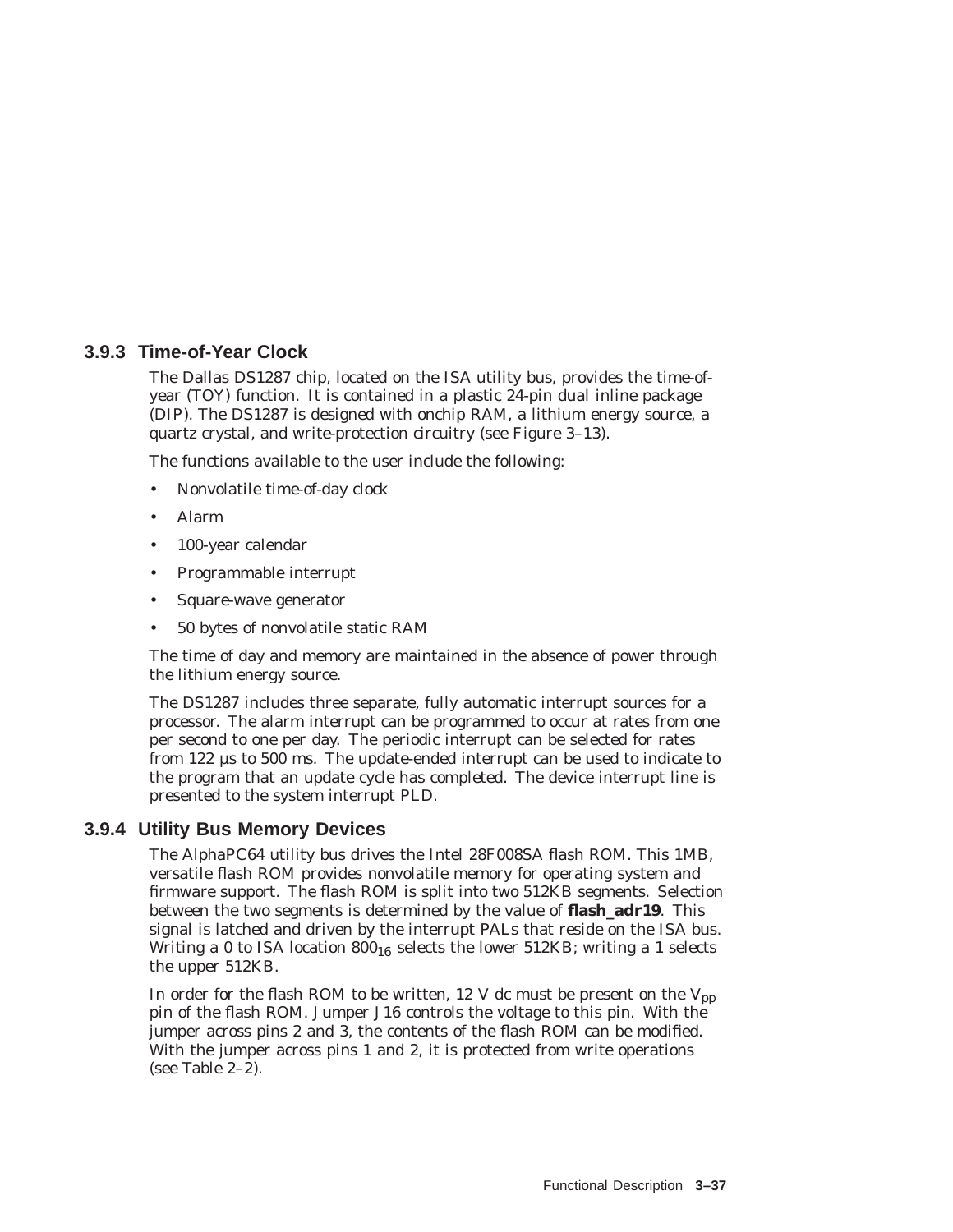Refer to the Intel *Flash Memory* document for additional information about pin assignments and signal descriptions, register descriptions, and a functional description (including timing, electrical characteristics, and mechanical data).

#### **3.9.5 ISA Expansion Slots**

Three ISA expansion slots are provided for plug-in ISA peripherals. One of the slots is shared with the PCI and can be used for a PCI or ISA device.

## **3.10 Serial ROM**

The 21064A uses a serial ROM (SROM) for its initialization code. When **reset** is deasserted, the contents of the SROM are read into the Icache of the 21064A. The code is then executed from the Icache. The general steps performed by the SROM initialization are:

- 1. Initialize the CPU's internal processor registers (IPRs).
- 2. Perform the minimum I/O subsystem initialization necessary to access the real-time clock (RTC) and the system ROM (also called flash ROM).
- 3. Detect CPU speed by polling the periodic interrupt flag (PIF) in the RTC.
- 4. Set up memory and/or L2 cache parameters based on the speed of the CPU.
- 5. Wake up the DRAMs.
- 6. Initialize the L2 cache.
- 7. Copy the contents of the entire memory to itself to ensure good memory data parity.
- 8. Scan system ROM for the special header that specifies where and how system ROM firmware should be loaded.
- 9. Copy the contents of the system ROM to memory and begin code execution.
- 10. Pass parameters up to the next level of firmware to provide a predictable firmware interface.

Figure 3–14 is a simplified block diagram of the SROM serial port logic. The multiplex function for SROM signal **real\_srom\_d** and serial port signal **test\_srom\_d** is performed by IRQ\_T1\_MACH210A (*AlphaPC64.34*) to gain an SROM data input to the 21064A.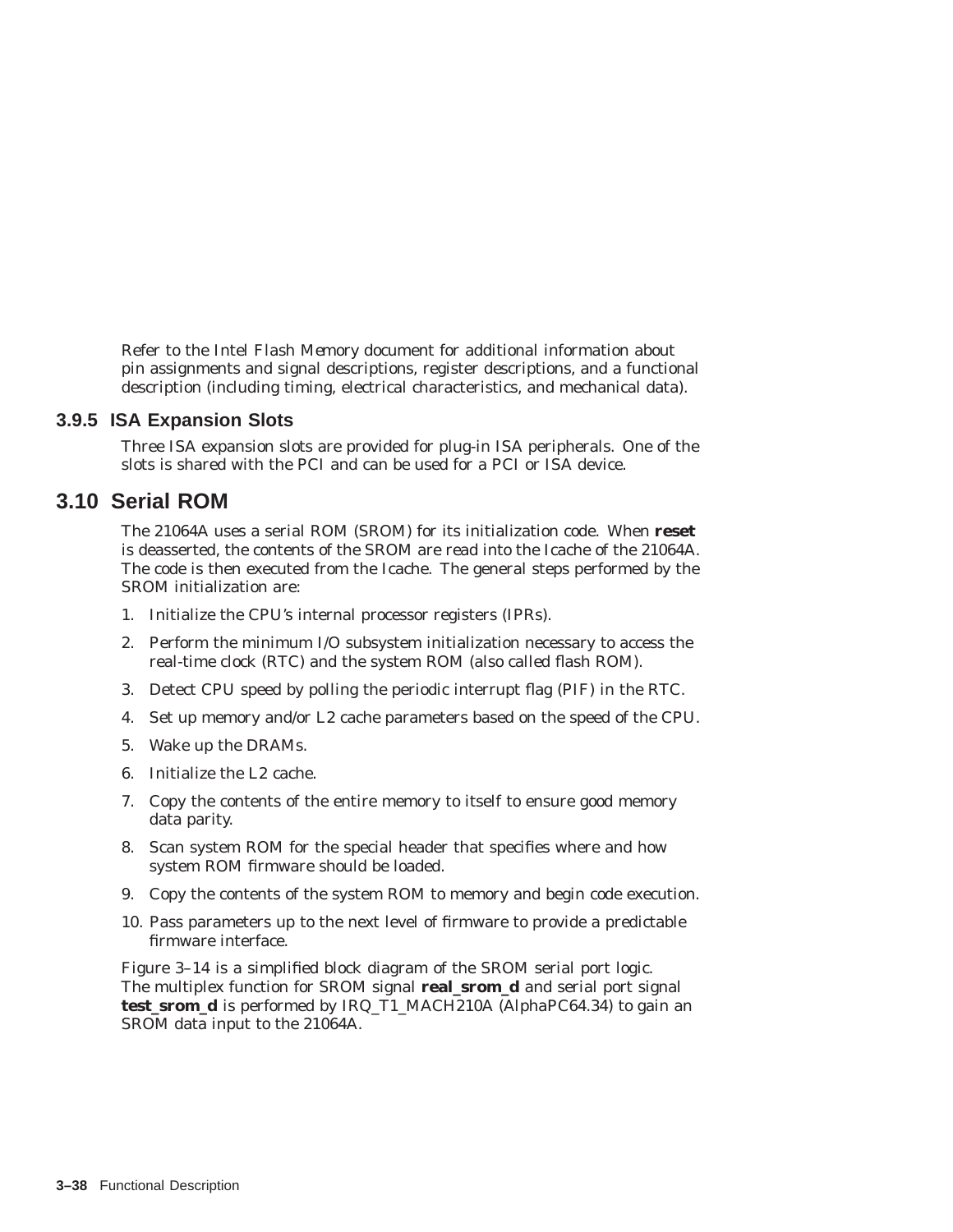

**Figure 3–14 SROM Serial Port**

After the SROM code has been read into the Icache, the 21064A SROM port can be used as a software controlled serial port. The serial port can be used for such things as diagnosing system problems when the only working devices are the 21064A, the SROM, and the logic required for their direct support.

## **3.11 dc Power Distribution**

The AlphaPC64 derives its system power from a user-supplied, industrystandard PC power supply. The power supply must provide +12 V dc, –12 V dc,  $-5$  V dc, Vdd (+5 V dc), and 3.3 V dc. The dc power is supplied through power connectors J27, J28, J29, and J31 (*AlphaPC64.38*) (see Figure 3–15). Power is distributed to the board logic through dedicated power planes within the 6-layer board structure.

As shown in Figure 3–15, the  $+12$  V dc,  $-12$  V dc, and  $-5$  V dc are supplied to ISA connectors J17, J18, and J19 (*AlphaPC64.27*).

The +12 V dc and –12 V dc are supplied to PCI connectors J20, J21, J22, and J23 (*AlphaPC64.24–25*).

The +12 V dc is also supplied to the CPU fan connector J13 (*AlphaPC64.38*) and enclosure fan connector J1 (*AlphaPC64.38*).

Vdd is supplied to ISA connectors J17, J18, and J19 and PCI connectors J20, J21, J22, and J23.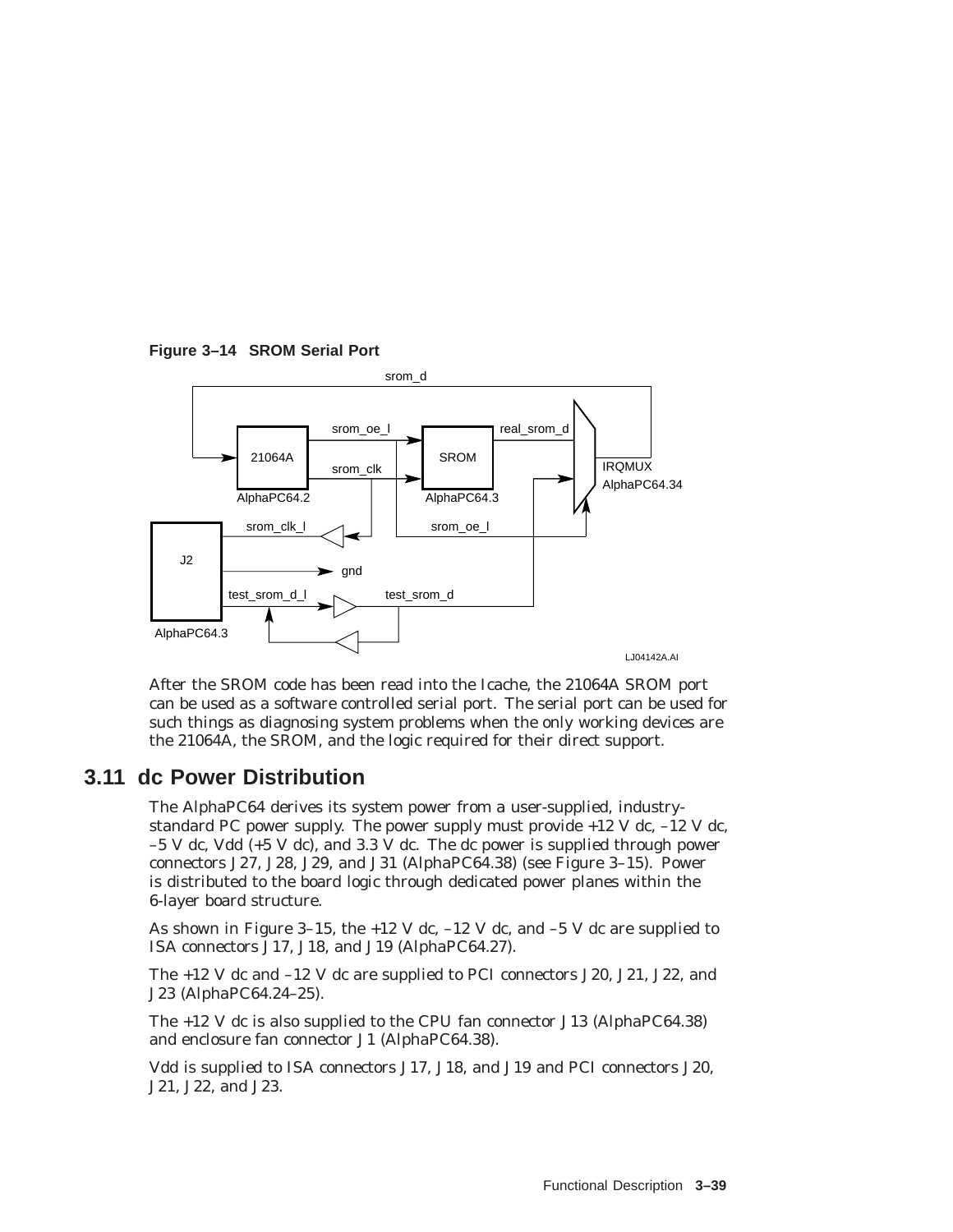



Power Connectors: AlphaPC64.38

LJ04143B.AI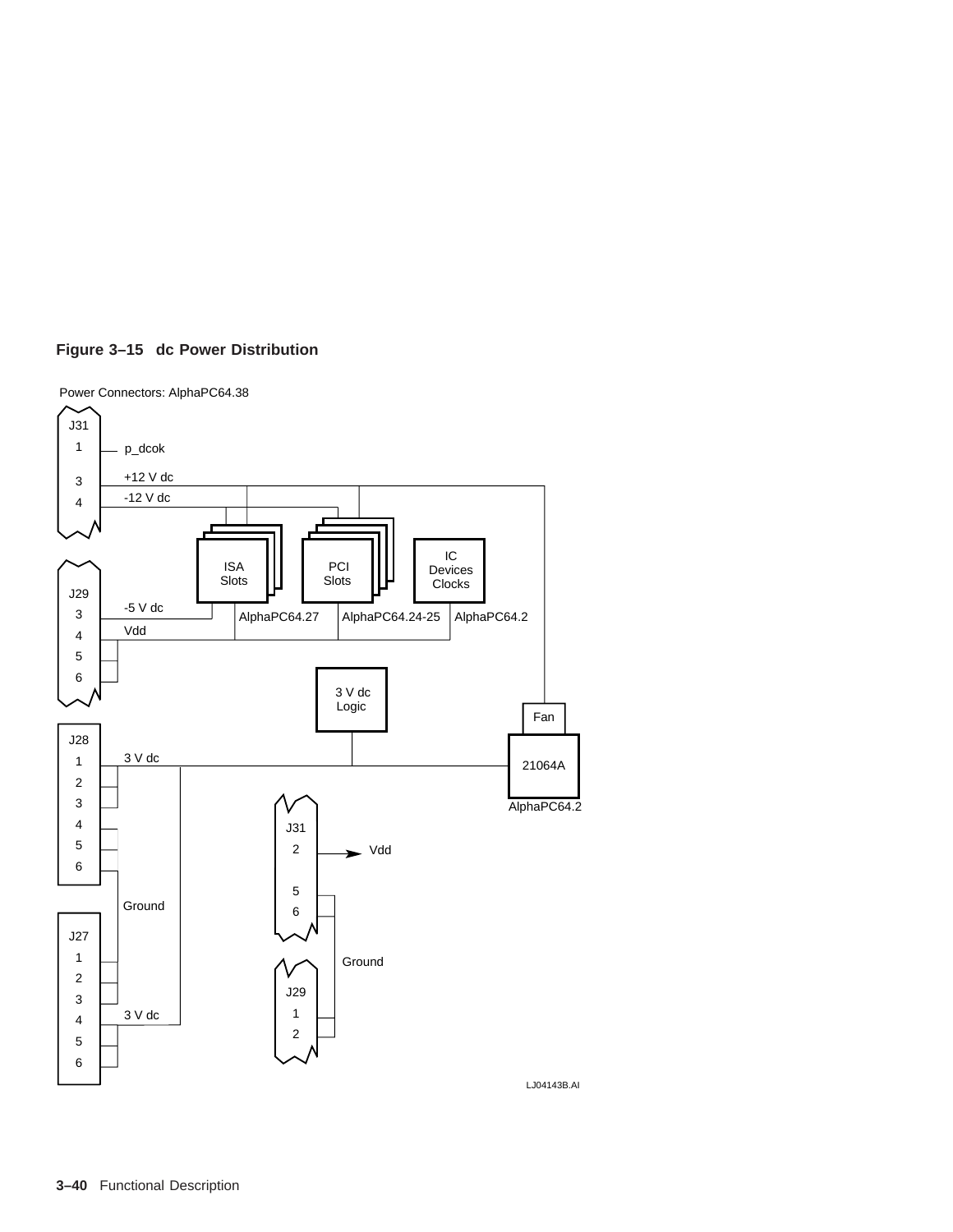A TL7702B power monitor senses the +3-V dc input to ensure that it is stable before the 21064A inputs and I/O pins are driven. Any device that drives the 21064A has a tristate output controlled by the power monitor output.

If the +3-V dc output fails, the power monitor enables **sense\_dis**, which is applied to the reset logic (*AlphaPC64.36*). The reset logic generates a group of reset functions to the 21064A and the remainder of the system, including PCI devices (see Section 3.12).

## **3.12 Reset and Initialization**

An external switch can be connected to J3 (*AlphaPC64.4*) to control the reset signal (see Figure 3–16). The external switch state is ORed with **p\_dcok**, from the external power supply and with **fan\_ok\_l** to assert **pre\_reset**. The **pre\_reset** function initializes the 21064A and the system logic, but does not send an initialization pulse to the ISA devices.

If either **p\_dcok** or **fan\_ok\_l** is deasserted, it will cause **pre\_reset** to be asserted and **b\_dcok** to be deasserted. Asserting **b\_dcok** causes a full system initialization, equivalent to a power-down and power-up cycle.

## **3.13 System Software**

The AlphaPC64 software is divided into the following categories:

- Serial ROM code
- Flash ROM code
- Operating systems

## **3.13.1 Serial ROM Code**

The serial ROM code is contained in the Xilinx XC1765D serial configuration ROM (*AlphaPC64.3*). The code is executed by the 21064A on power-up as described in Section 3.10. The serial ROM code initializes the system, which includes loading debug monitor or other code from the flash ROM. The serial ROM code then transfers control to the code loaded from the flash ROM.

The mini-debugger is also resident in the SROM. A jumper can be set in J3 to trap to the mini-debugger. Connector J2 provides a terminal port for the mini-debugger.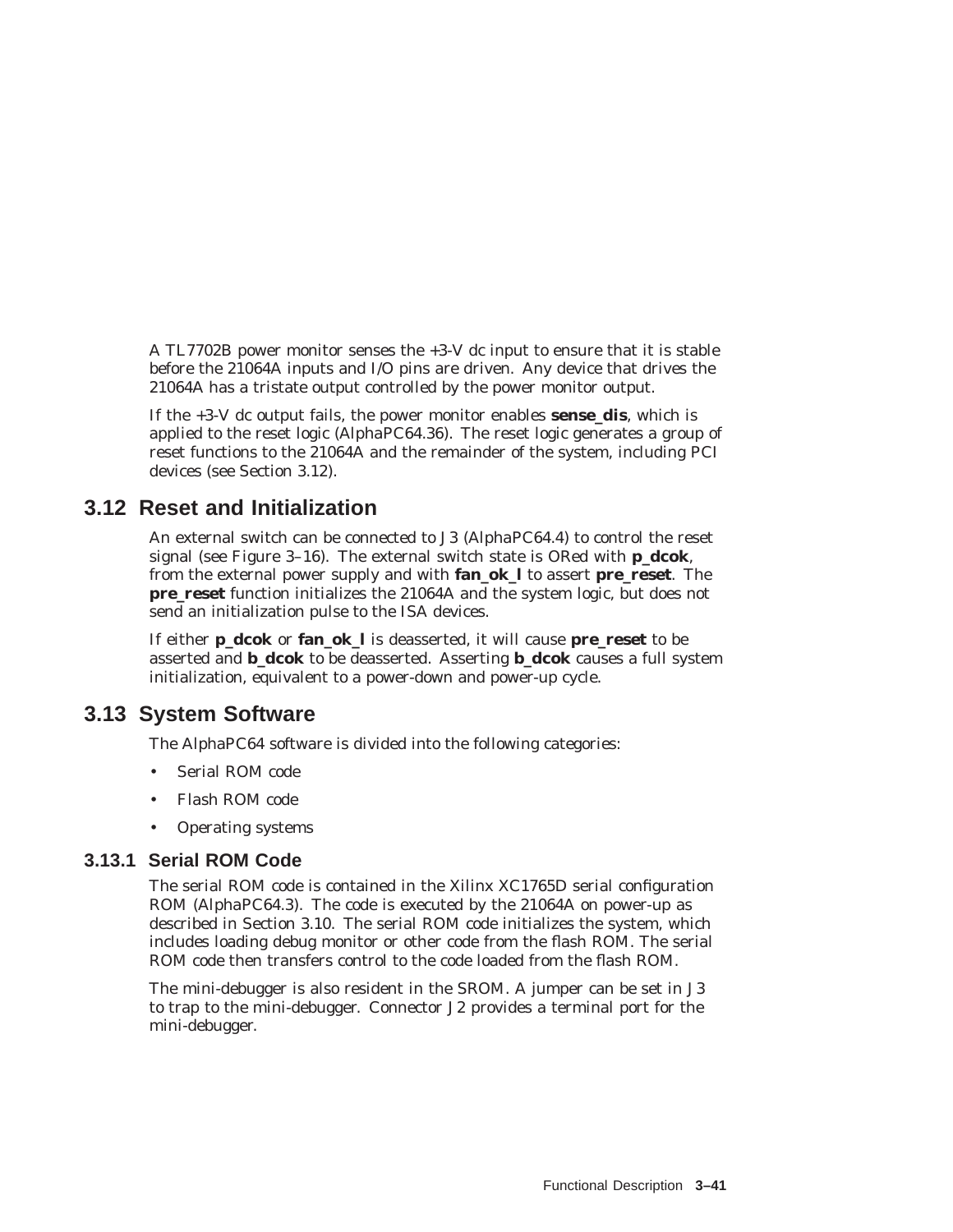

**Figure 3–16 System Reset and Initialization**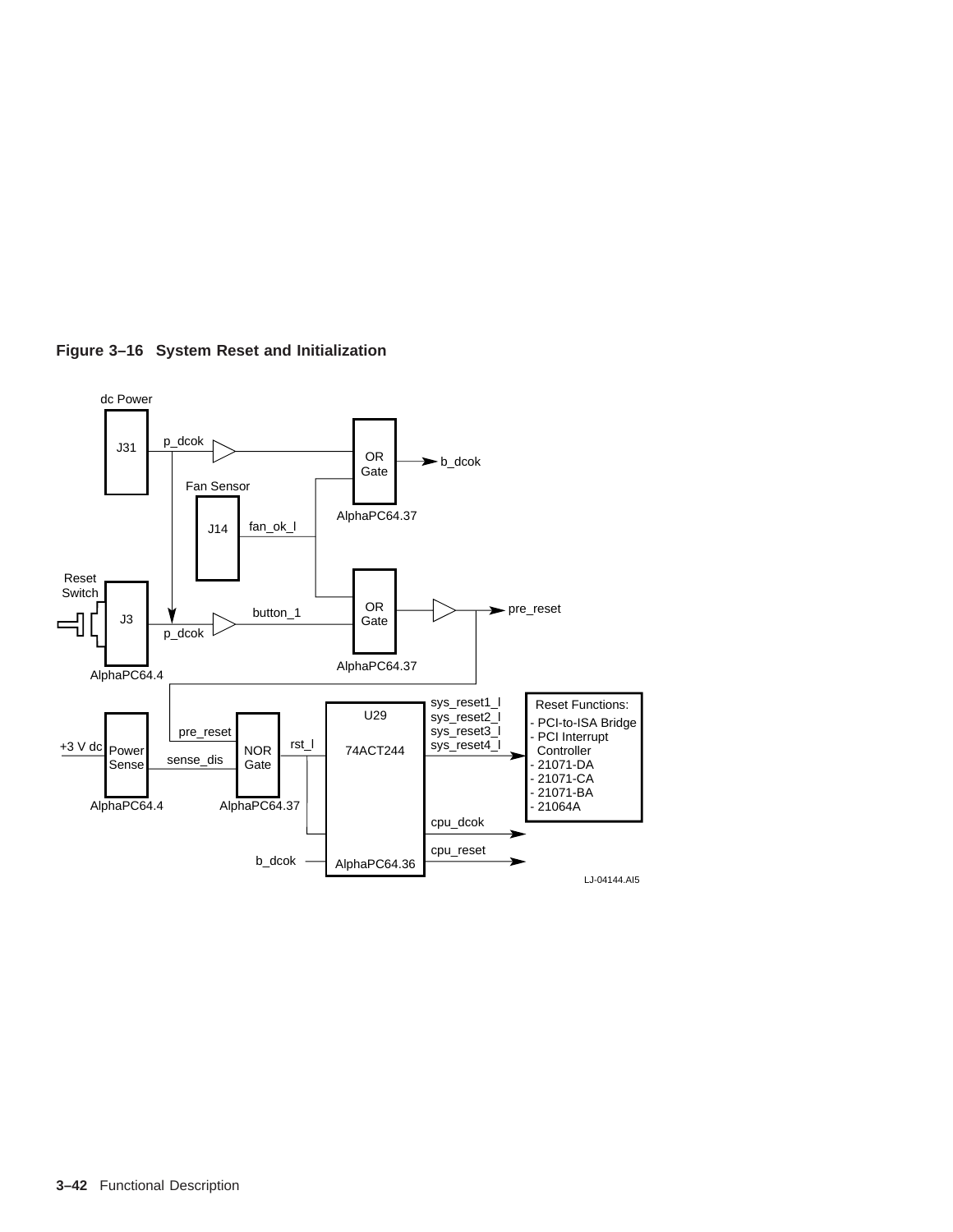## **3.13.2 Flash ROM Code**

The AlphaPC64 includes an industry-standard, 1MB flash ROM that is programmed to include the debug monitor code (*AlphaPC64.35*) during manufacture. The user can develop code on a host system and program it into the ROM by loading it into the AlphaPC64 through the serial or optional Ethernet ports.

The monitor provides functions such as the following:

- File load
- Read and write memory and registers
- Memory image dump
- Transfer control to program
- Breakpoints

The user kit includes the full source code listing for all SROM and flash ROM software.

## **3.13.3 Operating Systems**

The AlphaPC64 is designed to run any of three operating systems: Windows NT, Digital UNIX, or OpenVMS.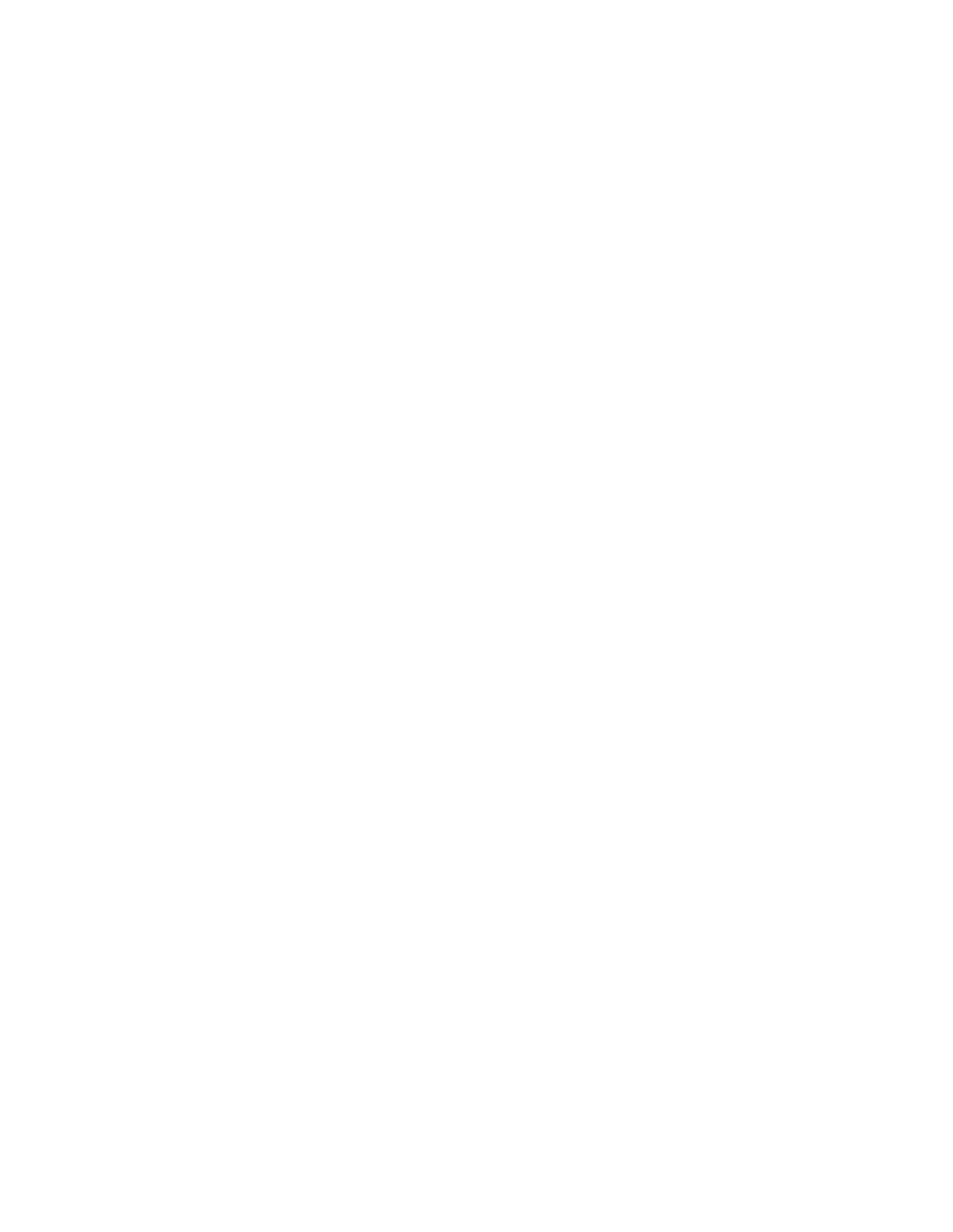## **4 System Address Mapping**

This chapter describes the mapping of the 34-bit processor physical address space into memory and I/O space addresses. It also includes the translations of the processor-initiated address into a PCI address, and PCI-initiated addresses into physical memory addresses.

## **4.1 CPU Address Mapping to PCI Space**

The 34-bit physical sysBus address space is composed of the following:

- Memory address space
- Local I/O space, for registers residing on the sysBus (that is, registers in the 21071-CA and 21071-DA chips)
- PCI space

**Note**

The sysBus represents the 21064A pin bus as well as control signals between the 21071-CA and 21071-DA chips.

The PCI defines three physical address spaces: PCI memory space (for memory residing on the PCI), PCI I/O space, and PCI configuration space. In addition to these address spaces, the sysBus I/O space is also used to generate PCI interrupt acknowledge cycles and PCI special cycles. Figure 4–1 shows the address space. Table 4–1 provides a summary description of the spaces.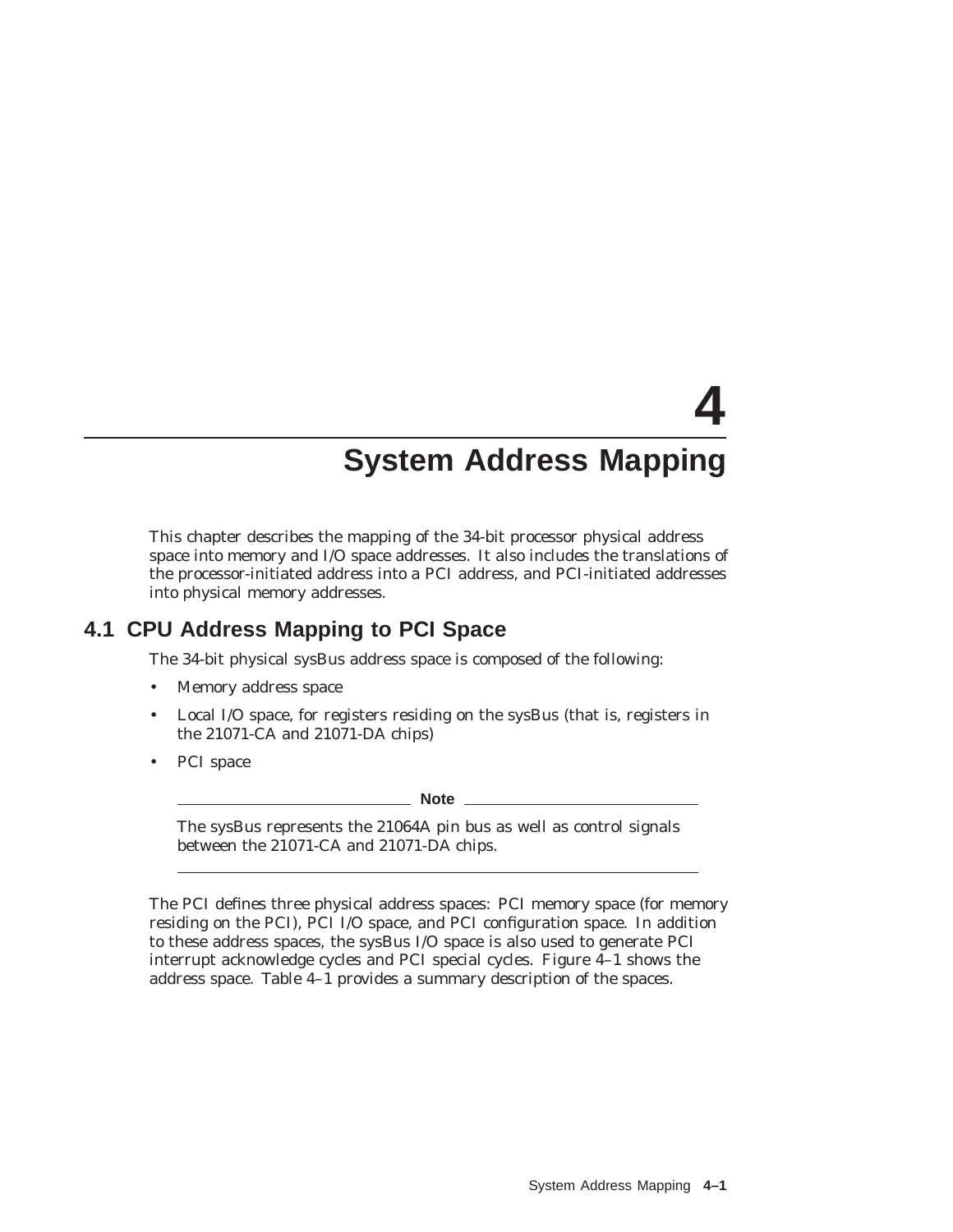## **Figure 4–1 sysBus Address Map**

|                                | 0 0000 0000                |
|--------------------------------|----------------------------|
| Cacheable Memory Space         |                            |
|                                | 0 FFFF FFFF<br>1 0000 0000 |
|                                |                            |
| Noncacheable Memory Space      | 17FFFFFFFF                 |
|                                | 180000000                  |
| 21071-CA CSR Space             |                            |
|                                | 1 9FFF FFFF                |
|                                | 1 A000 0000                |
| 21071-DA CSR Space             |                            |
|                                | 1 AFFF FFFF                |
| PCI Interrupt Acknowledge      | 1 B000 0000                |
| Special Cycle Space            |                            |
|                                | 1 BFFF FFFF<br>1 C000 0000 |
|                                |                            |
| PCI Sparse I/O Space           | 1 DFFF FFFF                |
|                                | 1 E000 0000                |
| <b>PCI Configuration Space</b> |                            |
|                                | 1 FFFF FFFF                |
|                                | 2 0000 0000                |
| <b>PCI Sparse Memory Space</b> |                            |
|                                | 27FFFFFFFF                 |
|                                | 3 0000 0000                |
| <b>PCI Dense Memory Space</b>  |                            |
|                                | 3 FFFF FFFF                |

LJ-03952.AI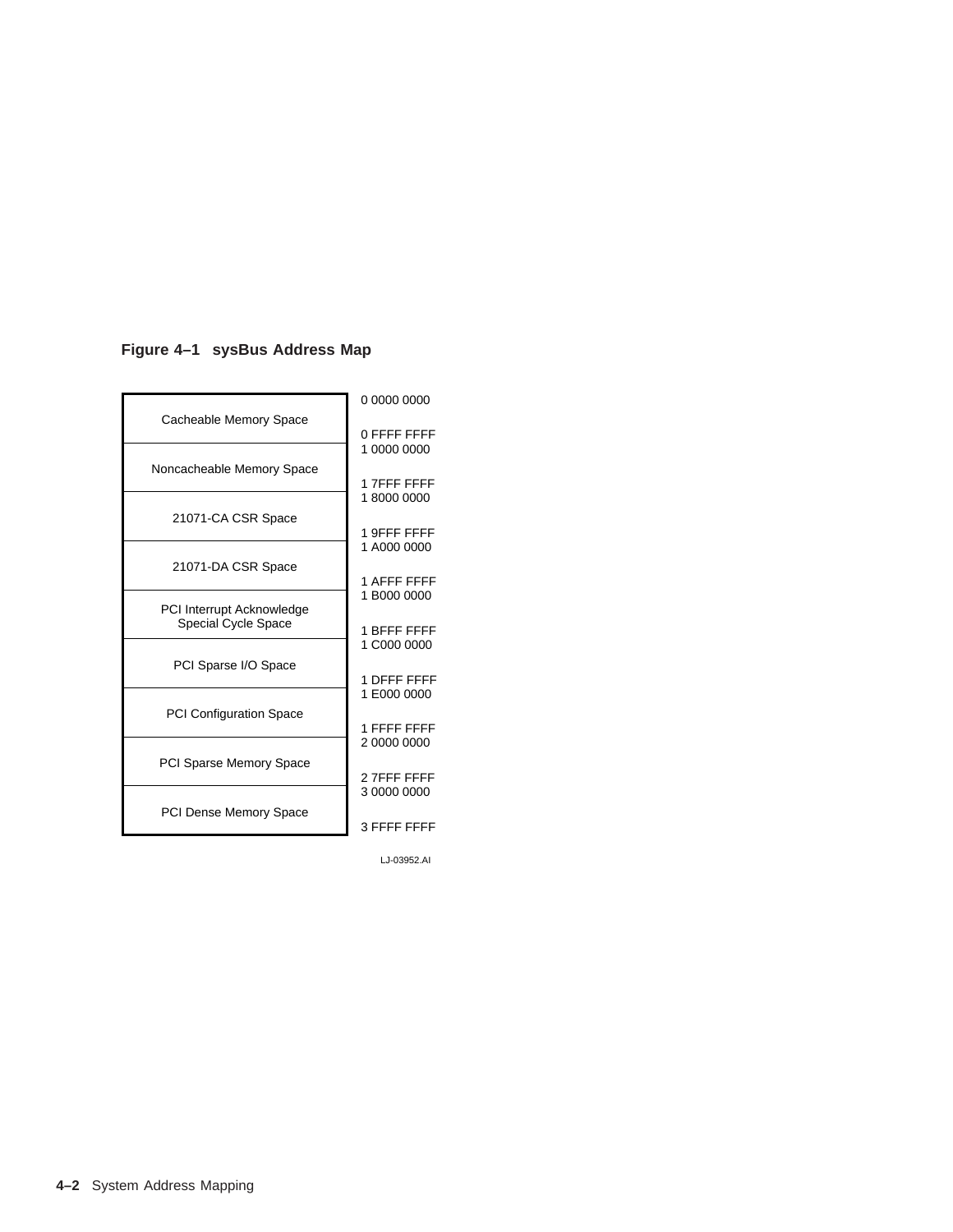| sysAdr<br>$<$ 33:32 $>$ | sysAdr<br><31:28> | <b>Address Space</b>                                 | <b>Description</b>                                                                                                                                                                                  |
|-------------------------|-------------------|------------------------------------------------------|-----------------------------------------------------------------------------------------------------------------------------------------------------------------------------------------------------|
| $00\,$                  | <b>XXXX</b>       | Cacheable memory<br>space                            | Accessed by the CPU instruction<br>stream (Istream) or data stream<br>(Dstream). Accessed by DMA.                                                                                                   |
|                         |                   |                                                      | The 21071-DA does not respond to<br>addresses in this space.                                                                                                                                        |
| 01                      | 0xxx              | Noncacheable<br>memory space                         | Accessed by the CPU (Istream or<br>Dstream). Accessed by DMA. Can be<br>used for a frame buffer on the DRAM<br>bus.                                                                                 |
|                         |                   |                                                      | The 21071-DA does not respond to<br>addresses in this space.                                                                                                                                        |
| 01                      | 100x              | 21071-CA CSRs                                        | The 21071-CA responds to all<br>addresses in this space. Dstream<br>access only.                                                                                                                    |
|                         |                   |                                                      | The 21071-DA does not respond to<br>addresses in this space.                                                                                                                                        |
| 01                      | 1010              | 21071-DA CSRs                                        | The 21071-DA responds to all<br>addresses in this space. Dstream<br>access only.                                                                                                                    |
| 01                      | 1011              | PCI interrupt<br>acknowledge or<br>PCI special cycle | The 21071-CA expects the 21071-DA<br>to respond to all addresses in this<br>space.                                                                                                                  |
|                         |                   |                                                      | A read transaction causes a PCI<br>interrupt acknowledge; a write<br>transaction causes a special cycle.<br>Dstream access only.                                                                    |
| 01                      | 110x              | PCI sparse I/O space                                 | 16MB of PCI space. The lower<br>256KB of this space must be used for<br>addressing the PCI and ISA devices.<br>The remainder of the space can be<br>used for other devices. Dstream<br>access only. |
| 01                      | 111x              | PCI configuration<br>space                           | A read or write transaction to this<br>address space causes a configuration<br>read or write cycle on the PCI.<br>Dstream access only.                                                              |

## **Table 4–1 sysBus Address Space Description**

(continued on next page)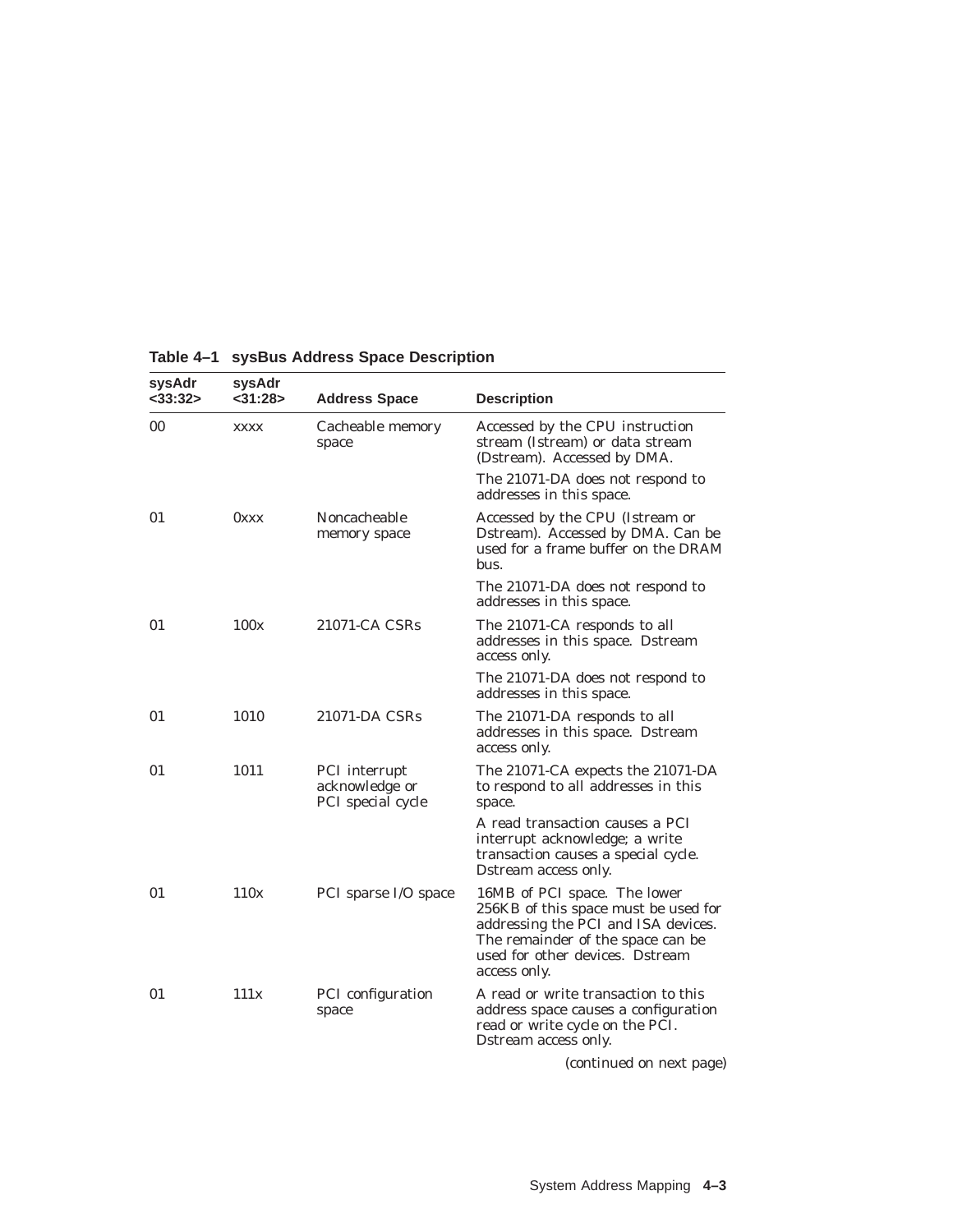| sysAdr<br>$<$ 33:32 $>$ | sysAdr<br>$<$ 31:28 $>$ | <b>Address Space</b>              | <b>Description</b>                                                                                                                                                                                                                                      |
|-------------------------|-------------------------|-----------------------------------|---------------------------------------------------------------------------------------------------------------------------------------------------------------------------------------------------------------------------------------------------------|
| 01                      | <b>XXXX</b>             | <b>PCI</b> sparse memory<br>space | 128MB addressable PCI space.<br>The lower address bits are used<br>to determine byte masks and<br>transaction length information. The<br>4GB space is reduced to a 128MB<br>sparse space. Use this space when<br>byte or word granularity is required.  |
|                         |                         |                                   | Read or write length is no more<br>than a quadword. Reading other<br>than the requested data is harmful.<br>Prefetching read data is prohibited.<br>Dstream access only.                                                                                |
| 11                      | <b>XXXX</b>             | PCI dense memory<br>space         | 4GB of PCI space. Used for devices<br>with access granularity greater than<br>one longword. Read transactions do<br>not have side effects; prefetching data<br>from PCI devices is allowed. Typically<br>used for data buffers. Dstream access<br>only. |

#### **Table 4–1 (Cont.) sysBus Address Space Description**

#### **4.1.1 Cacheable Memory Space (0 0000 0000 to 0 FFFF FFFF)**

The 21071-CA recognizes the 4GB of quadrant 0 (corresponding to **sysBus**<33:32 $>$  = 00) as cacheable memory space. The 21071-CA responds to all read and write accesses in this space. Some or all of main memory can be programmed to be in cacheable space.

#### **4.1.2 Noncacheable Memory Space (1 0000 0000 to 1 7FFF FFFF)**

The 21071-CA recognizes the lower 2GB of quadrant 1 (corresponding to  $sysBus < 33:32 > = 01$  as noncacheable memory space. The L2 cache is bypassed by the 21071-CA on accesses to this space. Some or all of main memory can be programmed to be in this space. If a frame buffer is supported in system memory, it should be addressed in this space.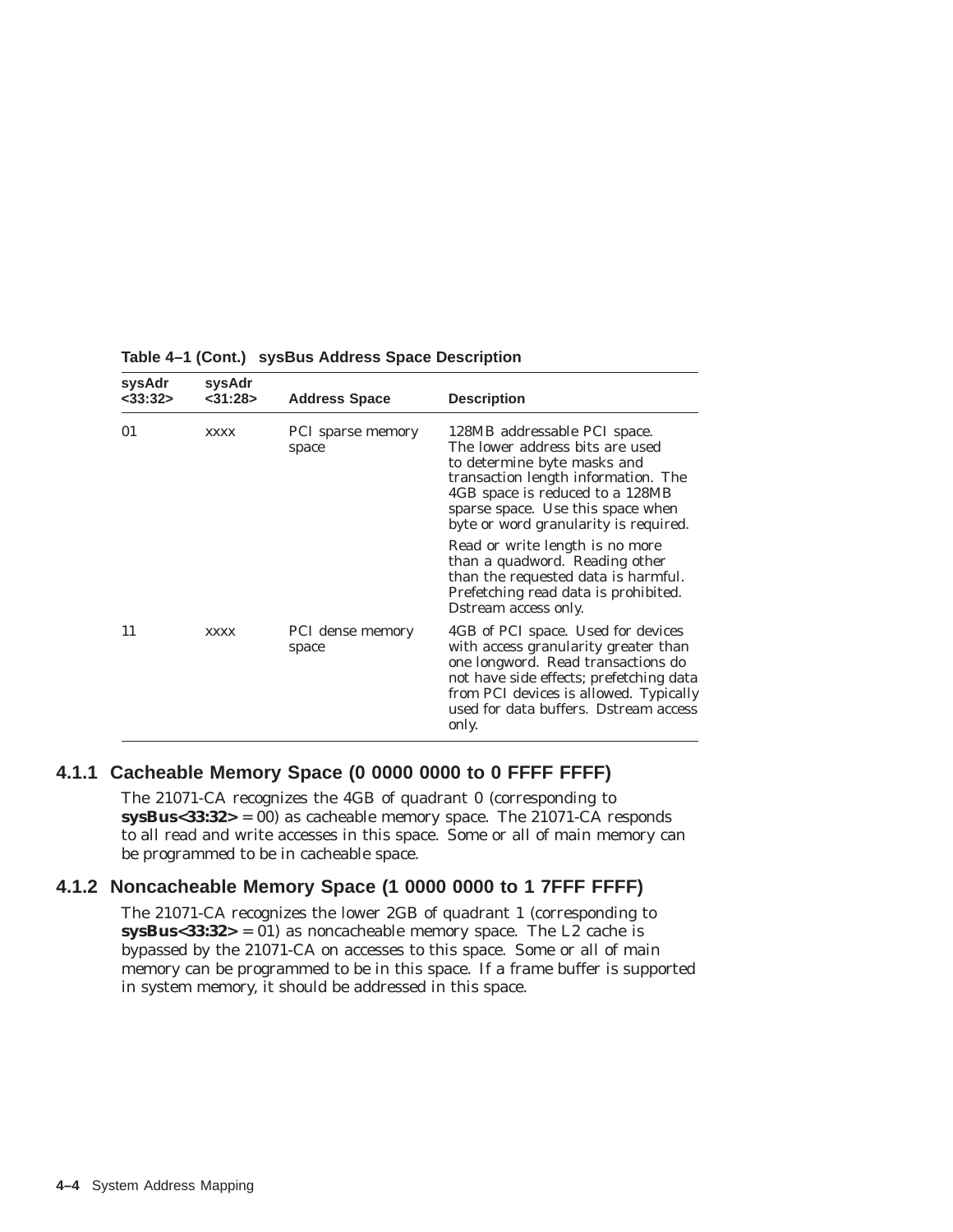## **4.1.3 DECchip 21071-CA CSR Space (1 8000 0000 to 1 9FFF FFFF)**

The DECchip 21071-CA responds to all CSR accesses in this space. Table 4–2 specifies the registers and associated register addresses. Appendix A contains the register descriptions.

| Address <sub>16</sub> | <b>Register Name</b>                 |
|-----------------------|--------------------------------------|
| 1 8000 0000           | General control register             |
| 1 8000 0020           | Reserved                             |
| 1 8000 0040           | Error and diagnostic status register |
| 1 8000 0060           | Tag enable register                  |
| 1 8000 0080           | Error low address register           |
| 1 8000 00A0           | Error high address register          |
| 1 8000 00C0           | $LDx_L$ low address register         |
| 1 8000 00E0           | $LDx_L$ high address register        |
|                       |                                      |
| 1 8000 0200           | Global timing register               |
| 1 8000 0220           | Refresh timing register              |
| 1 8000 0240           | Video frame pointer register         |
| 1 8000 0260           | Presence detect low-data register    |
| 1 8000 0280           | Presence detect high-data register   |
|                       |                                      |
| 1 8000 0800           | Bank 0 base address register         |
| 1 8000 0820           | Bank 1 base address register         |
| 1 8000 0840           | Bank 2 base address register         |
| 1 8000 0860           | Bank 3 base address register         |
| 1 8000 0880           | Bank 4 base address register         |
| 1 8000 08A0           | Bank 5 base address register         |
| 1 8000 08C0           | Bank 6 base address register         |
| 1 8000 08E0           | Bank 7 base address register         |
| 1 8000 0900           | Bank 8 base address register         |

**Table 4–2 DECchip 21071-CA CSR Register Addresses**

(continued on next page)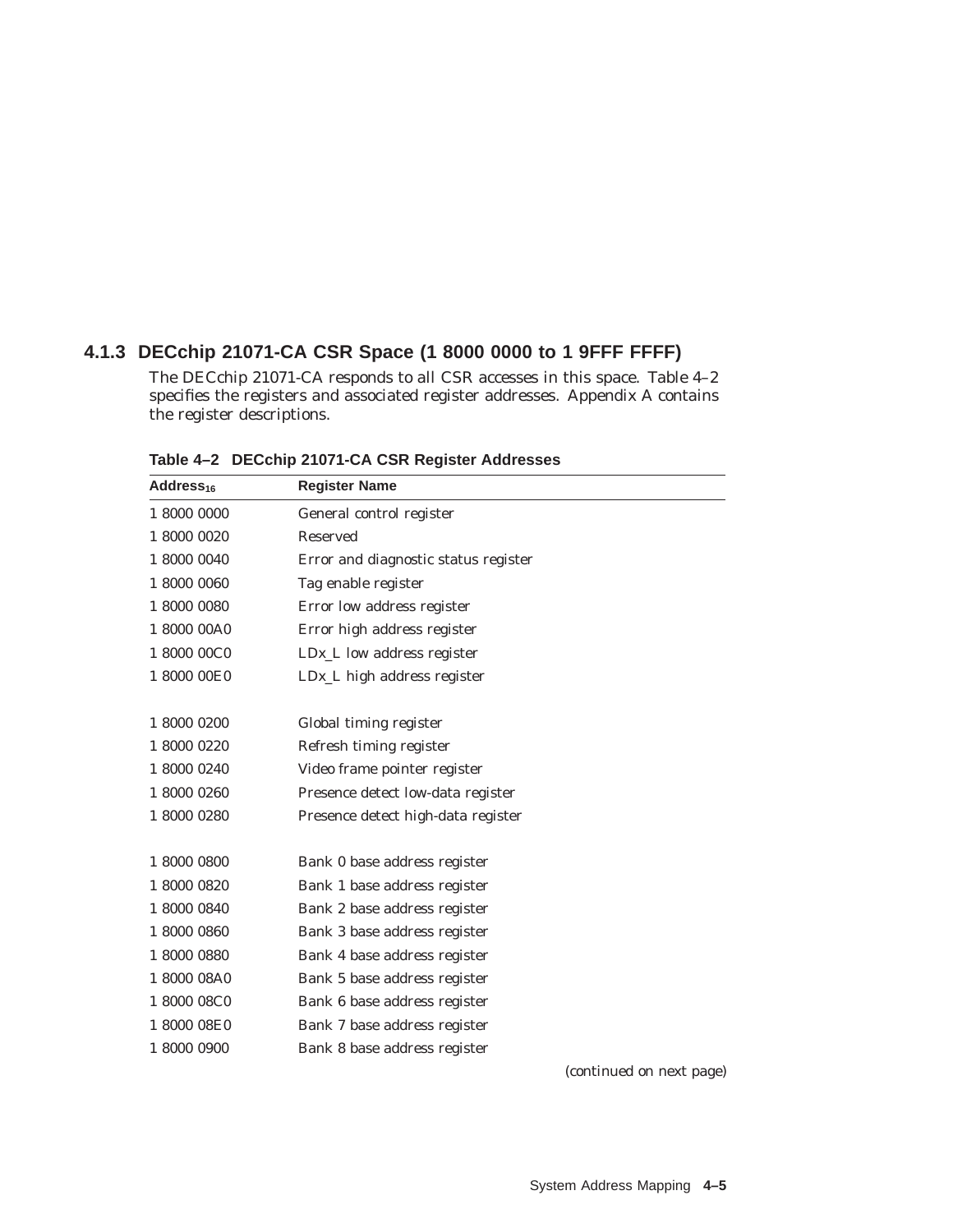| Address <sub>16</sub> | <b>Register Name</b>          |
|-----------------------|-------------------------------|
| 1 8000 0A00           | Bank 0 configuration register |
| 1 8000 0A20           | Bank 1 configuration register |
| 1 8000 0A40           | Bank 2 configuration register |
| 1 8000 0A60           | Bank 3 configuration register |
| 1 8000 0A80           | Bank 4 configuration register |
| 1 8000 0AA0           | Bank 5 configuration register |
| 1 8000 0AC0           | Bank 6 configuration register |
| 1 8000 0AE0           | Bank 7 configuration register |
| 1 8000 0B00           | Bank 8 configuration register |
|                       |                               |
| 1 8000 0C00           | Bank 0 timing register A      |
| 1 8000 0C20           | Bank 1 timing register A      |
| 1 8000 0C40           | Bank 2 timing register A      |
| 1 8000 0C60           | Bank 3 timing register A      |
| 1 8000 0C80           | Bank 4 timing register A      |
| 1 8000 0AA0           | Bank 5 timing register A      |
| 1 8000 0CC0           | Bank 6 timing register A      |
| 1 8000 0CE0           | Bank 7 timing register A      |
| 1 8000 0D00           | Bank 8 timing register A      |
| 1 8000 0E00           | Bank 0 timing register B      |
| 1 8000 0E20           | Bank 1 timing register B      |
| 1 8000 0E40           | Bank 2 timing register B      |
| 1 8000 0E60           | Bank 3 timing register B      |
| 1 8000 0E80           | Bank 4 timing register B      |
| 1 8000 0EA0           | Bank 5 timing register B      |
| 1 8000 0EC0           | Bank 6 timing register B      |
| 1 8000 0EE0           | Bank 7 timing register B      |
| 1 8000 0F00           | Bank 8 timing register B      |
|                       |                               |

## **Table 4–2 (Cont.) DECchip 21071-CA CSR Register Addresses**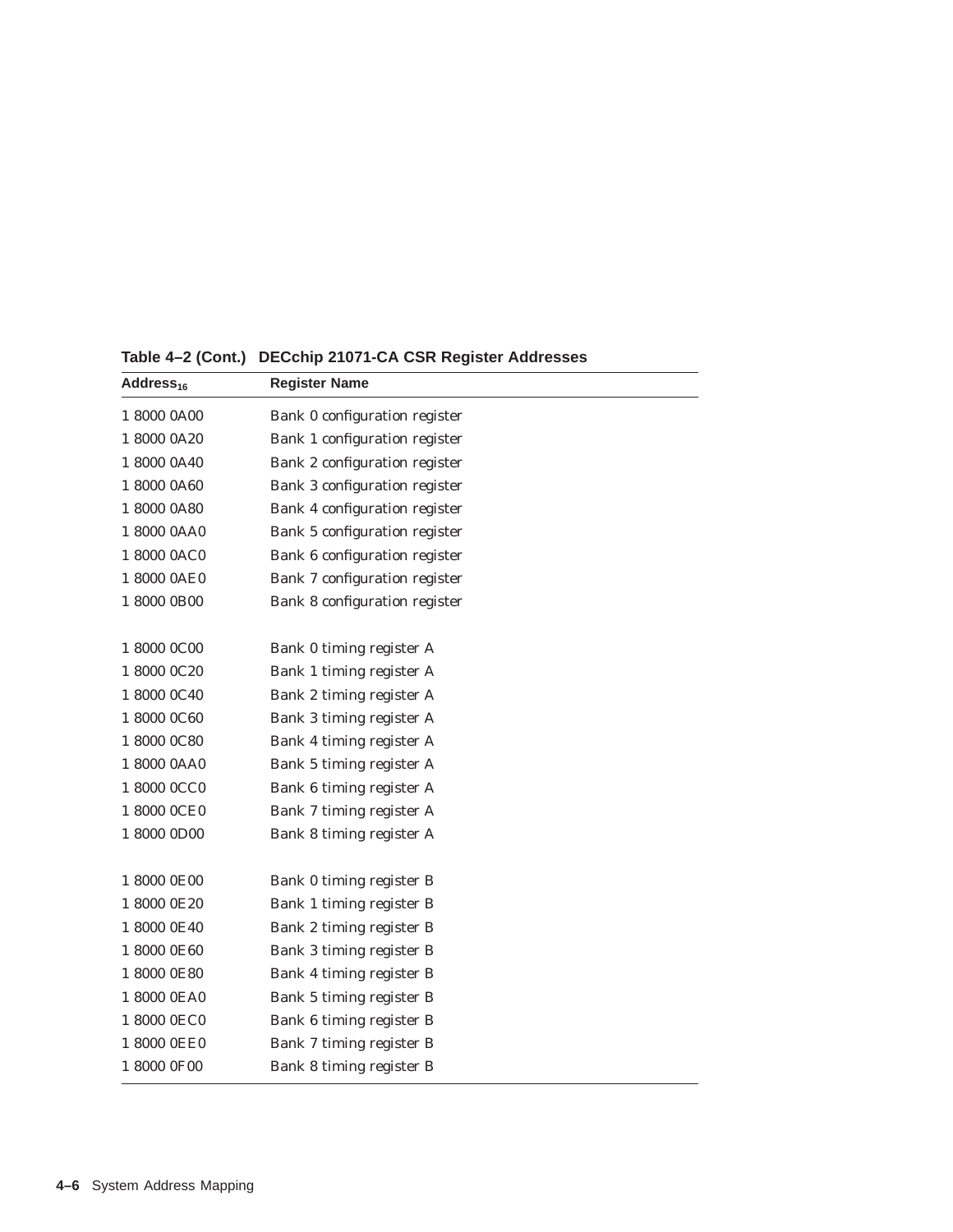## **4.1.4 DECchip 21071-DA CSR Space (1 A000 0000 to 1 AFFF FFFF)**

The DECchip 21071-DA responds to all accesses in this space. Table 4–3 specifies the registers and associated register addresses. Appendix A contains the register descriptions.

| Address <sub>16</sub> | <b>Register Name</b>                        |
|-----------------------|---------------------------------------------|
| 1 A000 0000           | 21071-DA control and status register (DCSR) |
| 1 A000 0020           | PCI error address register (PEAR)           |
| 1 A000 0040           | sysBus error address register (SEAR)        |
| 1 A000 0060           | Dummy register 1                            |
| 1 A000 0080           | Dummy register 2                            |
| 1 A000 00A0           | Dummy register 3                            |
| 1 A000 00C0           | Translated base 1 register                  |
| 1 A000 00E0           | Translated base 2 register                  |
| 1 A000 0100           | PCI base 1 register                         |
| 1 A000 0120           | PCI base 2 register                         |
| 1 A000 0140           | PCI mask 1 register                         |
| 1 A000 0160           | PCI mask 2 register                         |
| 1 A000 0180           | Host address extension register 0 (HAXR0)   |
| 1 A000 01A0           | Host address extension register 1 (HAXR1)   |
| 1 A000 01C0           | Host address extension register 2 (HAXR2)   |
| 1 A000 01E0           | PCI master latency timer register           |
| 1 A000 0200           | TLB tag 0 register                          |
| 1 A000 0220           | TLB tag 1 register                          |
| 1 A000 0240           | TLB tag 2 register                          |
| 1 A000 0260           | TLB tag 3 register                          |
| 1 A000 0280           | TLB tag 4 register                          |
| 1 A000 02A0           | TLB tag 5 register                          |
| 1 A000 02C0           | TLB tag 6 register                          |
| 1 A000 02E0           | TLB tag 7 register                          |

**Table 4–3 DECchip 21071-DA CSR Register Addresses**

(continued on next page)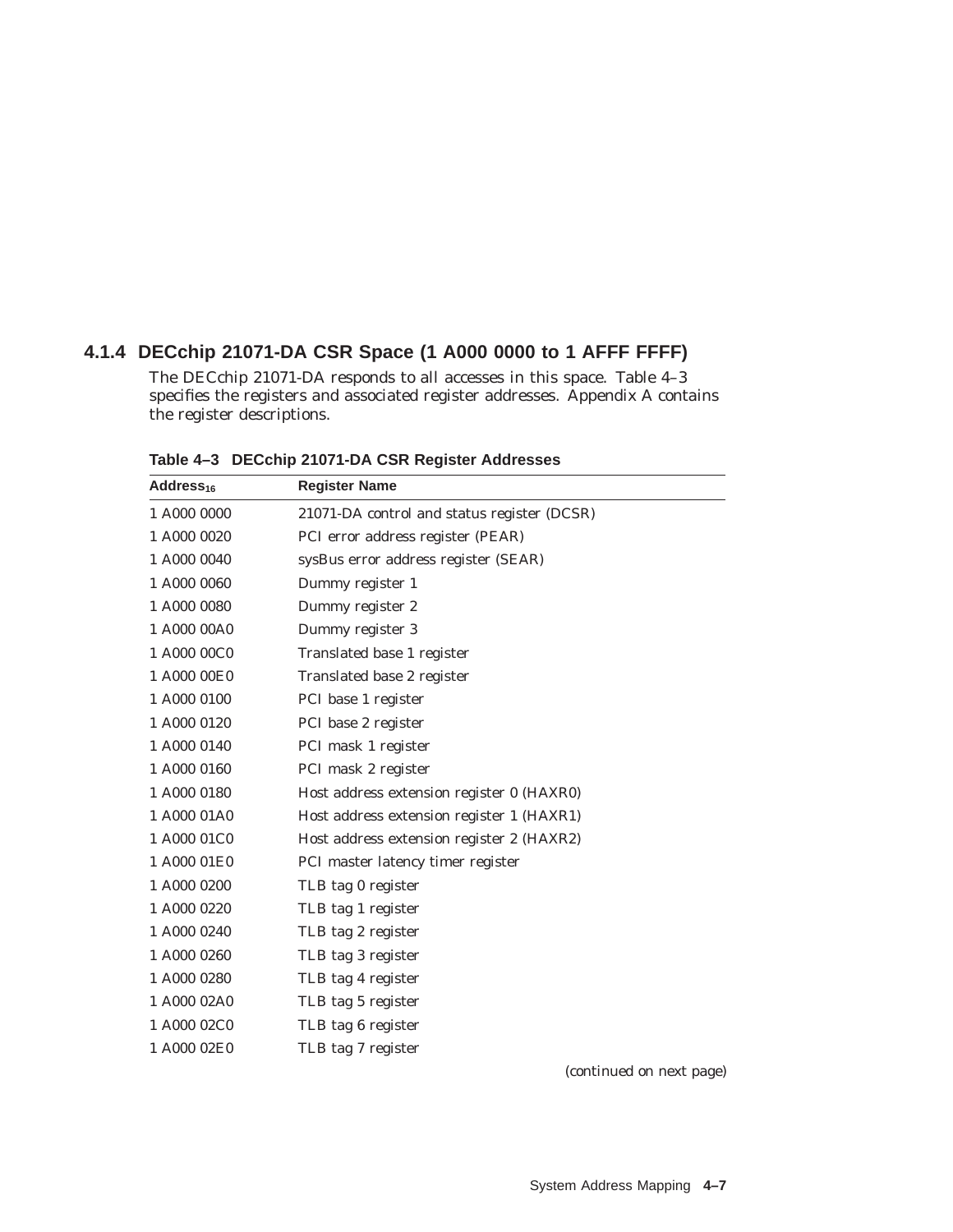| Address <sub>16</sub> | <b>Register Name</b>                              |
|-----------------------|---------------------------------------------------|
| 1 A000 0300           | TLB 0 data register                               |
| 1 A000 0320           | TLB 1 data register                               |
| 1 A000 0340           | TLB 2 data register                               |
| 1 A000 0360           | TLB 3 data register                               |
| 1 A000 0380           | TLB 4 data register                               |
| 1 A000 03A0           | TLB 5 data register                               |
| 1 A000 03C0           | TLB 6 data register                               |
| 1 A000 03E0           | TLB 7 data register                               |
| 1 A000 0400           | Translation buffer invalidate all register (TBIA) |

**Table 4–3 (Cont.) DECchip 21071-DA CSR Register Addresses**

## **4.1.5 PCI Interrupt Acknowledge/Special Cycle Space (1 B000 0000 to 1 BFFF FFFF)**

A read access to this space causes an interrupt acknowledge cycle on the PCI. Bits **sysBus<6:3>** are used to generate the byte enables on the PCI as specified in Table 4–4. Bits **sysBus<26:7>** are in a don't care state during this transaction.

A write access to this space causes a special cycle on the PCI. The address and byte enables are in a don't care state during this transaction.

#### **Note** \_\_\_\_

Software must use an STL instruction to initiate these transactions. An STQ instruction will result in a 2-longword burst on the PCI, which is illegal.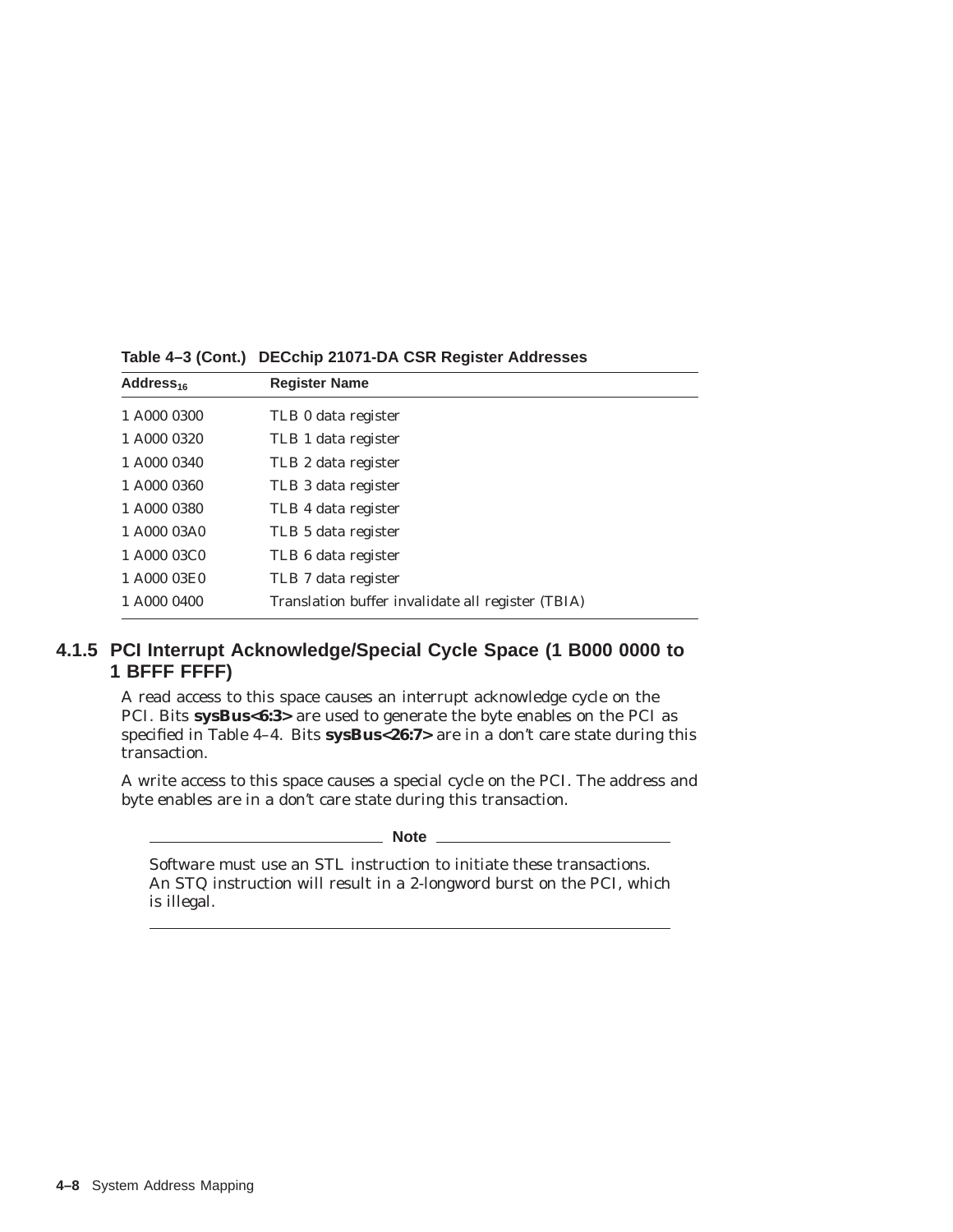## **4.1.6 PCI Sparse I/O Space (1 C000 0000 to 1 DFFF FFFF)**

The PCI sparse I/O space is similar to the PCI sparse memory space. This 512MB sysBus address space maps to 16MB of PCI I/O address space. A read or write transaction to this space causes a PCI I/O read or PCI I/O write command respectively.

Bits **sysBus<33:29>** identify the various address spaces on the sysBus. Bits **sysBus<6:3>** generate the length of the PCI transaction in bytes, the byte enables, and **ad<2:0>** on the PCI (see Table 4–4).

Bits **sysBus<28:8>** correspond to the quadword PCI addresses and are sent out on **ad<23:3>** during the address phase on the PCI. Bits **ad<31:24>** are obtained from one of two host address extension registers (HAXR0 and HAXR2). The HAXR0 register (which is hardcoded as 0) is used for sysBus addresses between 1 C000 0000 and 1 C07F FFFF (that is, when **sysBus<28:23>** are 0).

The HAXR2 register maps sysBus addresses between 1 C080 0000 and 1 DFFF FFFF (that is, when **sysBus<28:23>** are nonzero anywhere in the PCI address space). The HAXR2 register is a CSR in the 21071-DA chip and is fully programmable. This allows ISA devices that require their I/O space to be in the lower 256KB to coexist with other devices that do not have that restriction. The lower 256KB of I/O space have fixed mapping (HAXR0 to 0), and the remaining I/O space (64MB minus 64KB) can be programmed anywhere in PCI space.

Figure 4–2 shows the sysBus-to-PCI I/O address translation. Table 4–4 shows how the byte enable bits and PCI **ad<2:0>** are generated from **sysBus<6:3>**.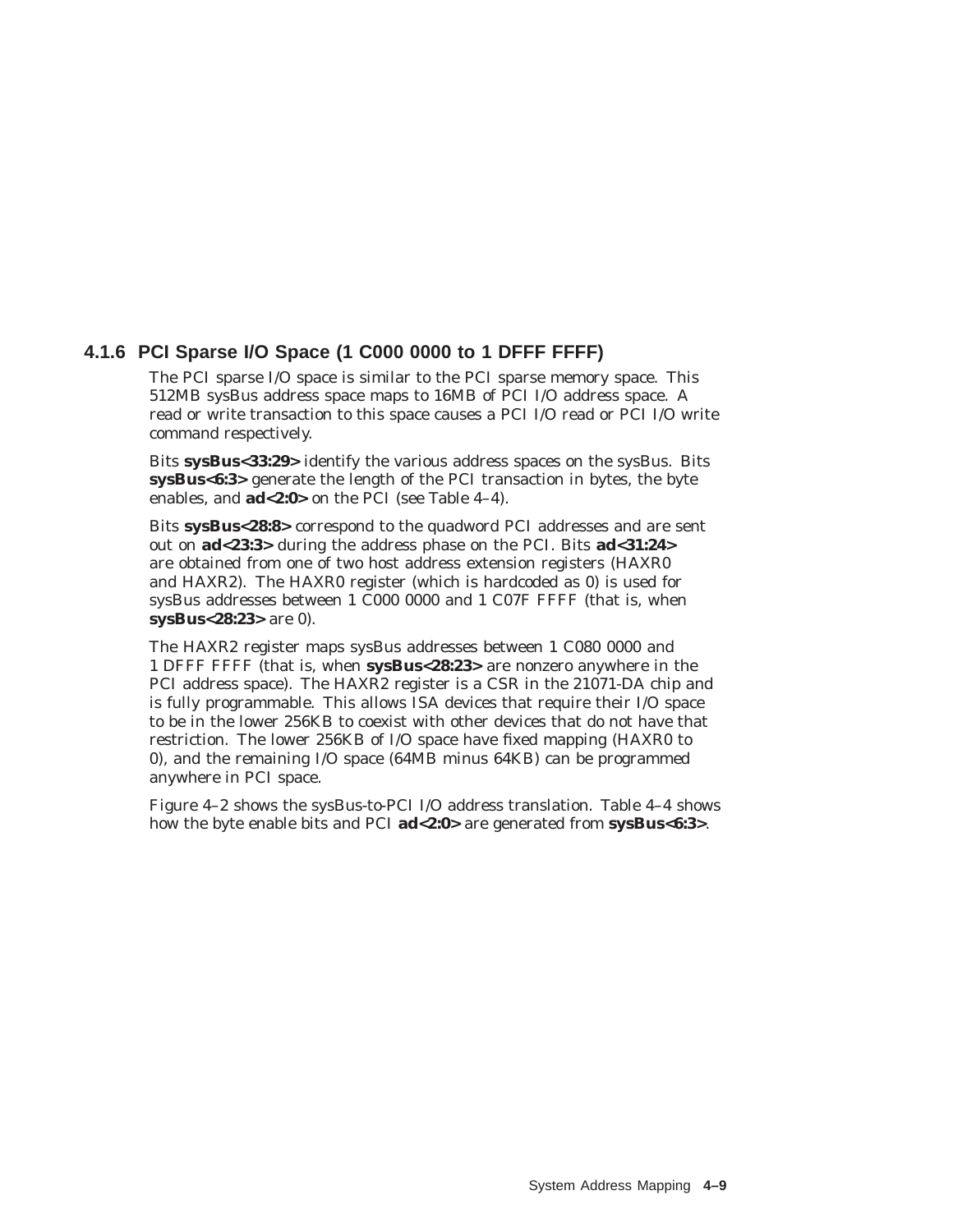

## **Figure 4–2 PCI Sparse I/O Space Address Translation**

**4–10** System Address Mapping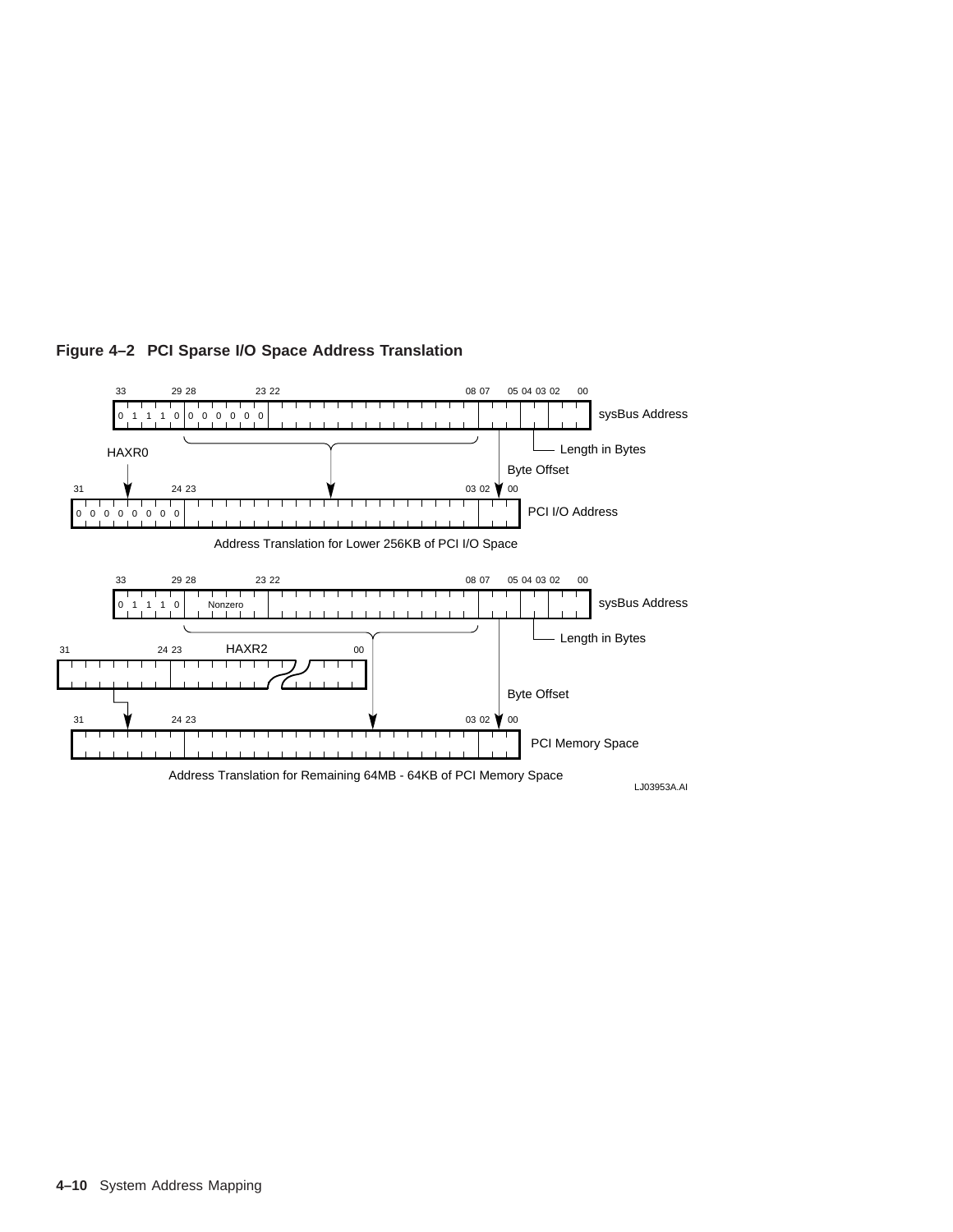| Length      | <b>CPU</b><br><b>Address</b><br><6:5> | <b>CPU</b><br><b>Address</b><br><4:3> | <b>PCI Byte</b><br>Enable <sup>1</sup> | <b>PCI ad&lt;2:0&gt;</b> |
|-------------|---------------------------------------|---------------------------------------|----------------------------------------|--------------------------|
| <b>Byte</b> | $00\,$                                | $00\,$                                | 1110                                   | CPU address<7>, 00       |
|             | 01                                    | 00                                    | 1101                                   | CPU address<7>, 01       |
|             | 10                                    | 00                                    | 1011                                   | CPU address<7>, 10       |
|             | 11                                    | 00                                    | 0111                                   | CPU address<7>, 11       |
| Word        | $00\,$                                | 01                                    | 1100                                   | CPU address<7>, 00       |
|             | 01                                    | 01                                    | 1001                                   | CPU address<7>, 01       |
|             | 10                                    | 01                                    | 0011                                   | CPU address<7>, 10       |
|             | 11                                    | 01                                    | Illegal <sup>2</sup>                   |                          |
| Tribyte     | $00\,$                                | 10                                    | 1000                                   | CPU address<7>, 00       |
|             | 01                                    | 10                                    | 0001                                   | CPU address<7>, 01       |
|             | 10                                    | 10                                    | Illegal <sup>2</sup>                   |                          |
|             | 11                                    | 10                                    | Illegal <sup>2</sup>                   |                          |
| Longword    | $00\,$                                | 11                                    | 0000                                   | CPU address<7>, 00       |
| Longword    | 01                                    | 11                                    | Illegal <sup>2</sup>                   |                          |
| Longword    | 10                                    | 11                                    | Illegal $^2$                           |                          |
| Quadword    | 11                                    | 11                                    | 0000                                   | 000                      |
|             |                                       |                                       |                                        |                          |

#### **Table 4–4 PCI Sparse I/O Space Byte Enable Generation**

 ${}^{1}\mathrm{Byte}$  enable set to 0 indicates that byte lane carries meaningful data.

 $^{2}$ These combinations are architecturally illegal. If there is an access with this combination of address<6:3>, the 21071-DA responds to the transactions but the results are UNPREDICTABLE.

#### **Caution**

Quadword accesses to this PCI sparse I/O space causes a 2-longword burst on the PCI. PCI devices cannot support bursting in I/O space.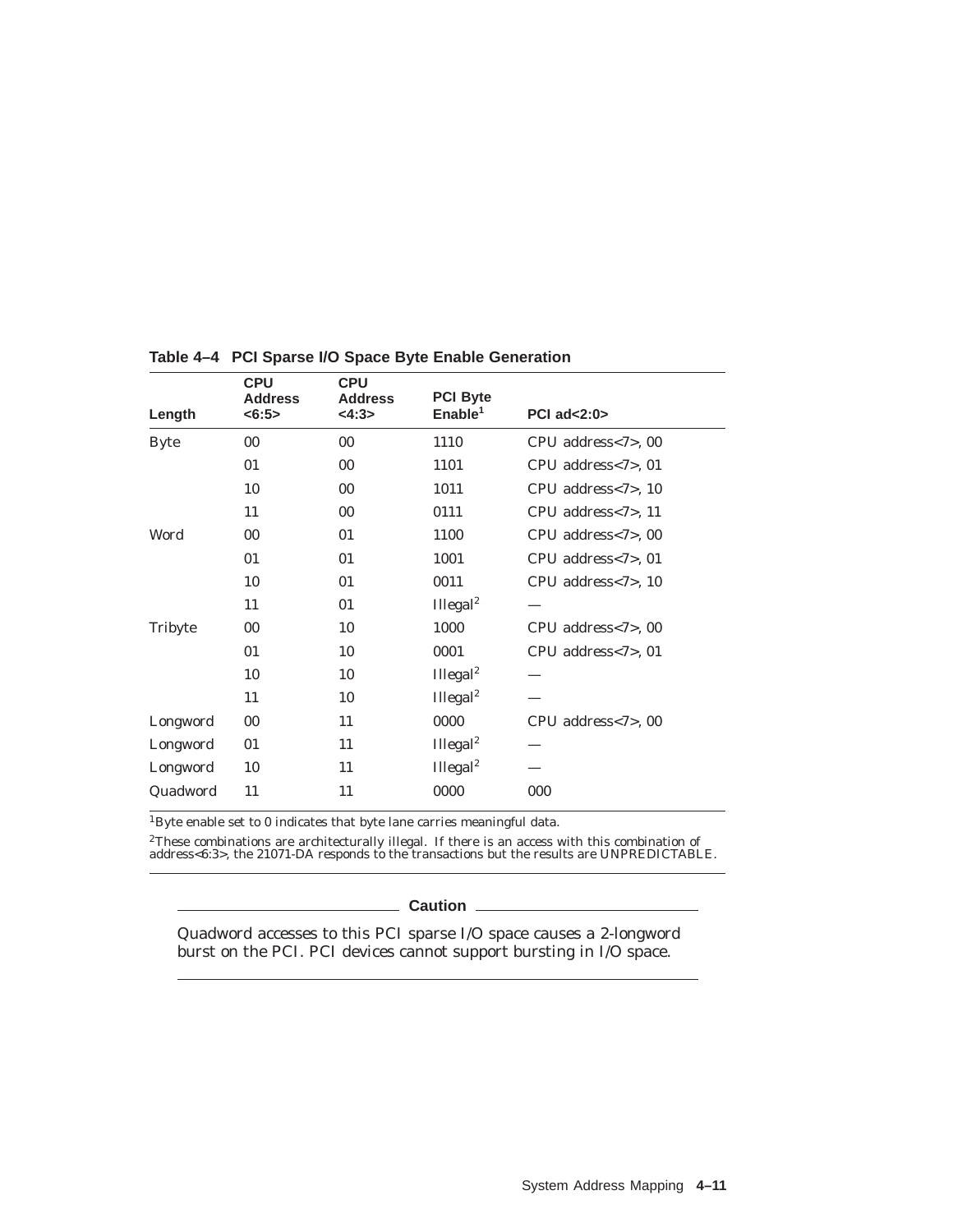## **4.1.7 PCI Configuration Space (1 E000 0000 to 1 FFFF FFFF)**

A read or write access to this space causes a configuration read or write cycle on the PCI. There are two classes of targets: devices on the primary PCI bus and devices on the secondary PCI buses that are accessed through PCI-to-PCI bridge chips.

During PCI configuration cycles, the meanings of the address fields vary depending on the intended target of the configuration cycle. Bits **ad<1:0>**, which are supplied by the HAXR2 register, indicate the target bus:

Bits **ad<1:0>** equal to 00 indicate the primary PCI bus. Bits **ad<1:0>** equal to 01 indicate a secondary PCI bus.

Table 4–5 defines the various fields of PCI **ad<31:0>** during the address phase of a configuration read or write cycle.

| <b>Target Bus</b>                       | ad Bits  | <b>Definition</b>                                                                                                                    |
|-----------------------------------------|----------|--------------------------------------------------------------------------------------------------------------------------------------|
| <b>Primary PCI Bus</b>                  |          |                                                                                                                                      |
|                                         | < 31:11> | Decoded from sysAdr<20:16> according to<br>Table 4-6.                                                                                |
|                                         |          | Can be used for IDSEL# or don't care states.<br>Typically, the IDSEL# pin of each device is<br>connected to a unique <b>ad</b> line. |
|                                         | <10:8>   | Function select $(1 \text{ of } 8)$ from sysAdr<15:13>                                                                               |
|                                         | <7:2>    | Register select from sysAdr<12:7>                                                                                                    |
|                                         | <1:0>    | 00 from $HAXR2<1:0>$                                                                                                                 |
| <b>Secondary PCI Buses</b>              |          |                                                                                                                                      |
| (Must pass through a PCI-to-PCI bridge) |          |                                                                                                                                      |
|                                         | <31:24>  | Forced to 0 by the 21071-DA chip                                                                                                     |
|                                         | < 23:16> | Secondary bus number from sysAdr<28:21>                                                                                              |
|                                         | <15:11>  | Device number from sysAdr<20:16>                                                                                                     |
|                                         | <10:8>   | Function select $(1 \text{ of } 8)$ from sysAdr<15:13>                                                                               |
|                                         | <7:2>    | Register select from sysAdr<12:7>                                                                                                    |
|                                         | <1:0>    | 01 from $HAXR2<1:0>$                                                                                                                 |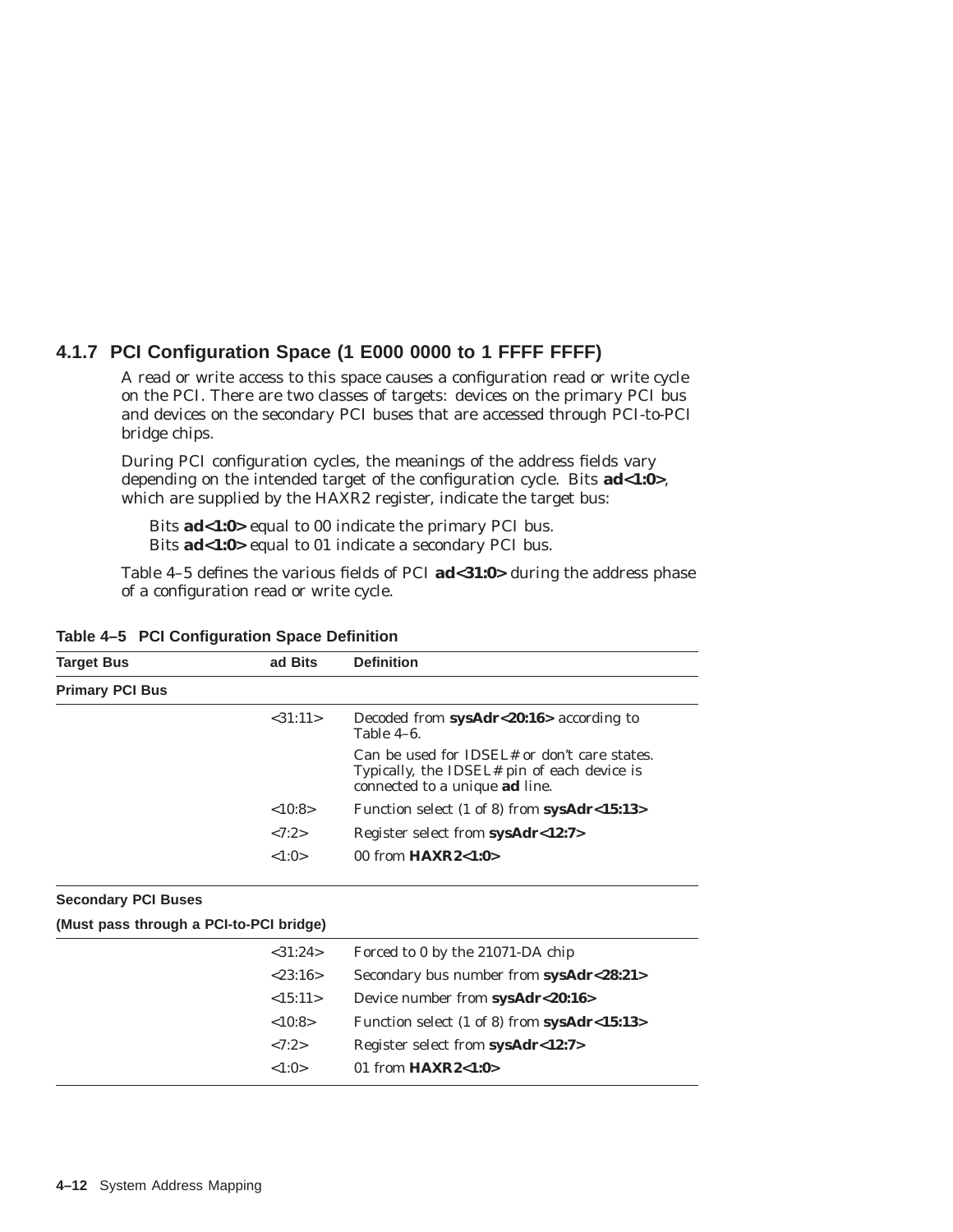Table 4–6 translates **sysAdr<20:16>** to PCI primary bus addresses.

| Device Number (sysAdr<20:16>) | PCI ad<31:11>              |
|-------------------------------|----------------------------|
| 00000                         | 0000 0000 0000 0000 0000 1 |
| 00001                         | 0000 0000 0000 0000 0001 0 |
| 00010                         | 0000 0000 0000 0000 0010 0 |
| 00011                         | 0000 0000 0000 0000 0100 0 |
| 00100                         | 0000 0000 0000 0000 1000 0 |
| 00101                         | 0000 0000 0000 0001 0000 0 |
| 00110                         | 0000 0000 0000 0010 0000 0 |
| 00111                         | 0000 0000 0000 0100 0000 0 |
| 01000                         | 0000 0000 0000 1000 0000 0 |
| 01001                         | 0000 0000 0001 0000 0000 0 |
| 01010                         | 0000 0000 0010 0000 0000 0 |
| 01011                         | 0000 0000 0100 0000 0000 0 |
| 01100                         | 0000 0000 1000 0000 0000 0 |
| 01101                         | 0000 0001 0000 0000 0000 0 |
| 01110                         | 0000 0010 0000 0000 0000 0 |
| 01111                         | 0000 0100 0000 0000 0000 0 |
| 10000                         | 0000 1000 0000 0000 0000 0 |
| 10001                         | 0001 0000 0000 0000 0000 0 |
| 10010                         | 0010 0000 0000 0000 0000 0 |
| 10011                         | 0100 0000 0000 0000 0000 0 |
| 10100                         | 1000 0000 0000 0000 0000 0 |
| 10101 to 11111                | 0000 0000 0000 0000 0000 0 |
|                               |                            |

**Table 4–6 PCI Address Decoding for Primary Bus Configuration Accesses**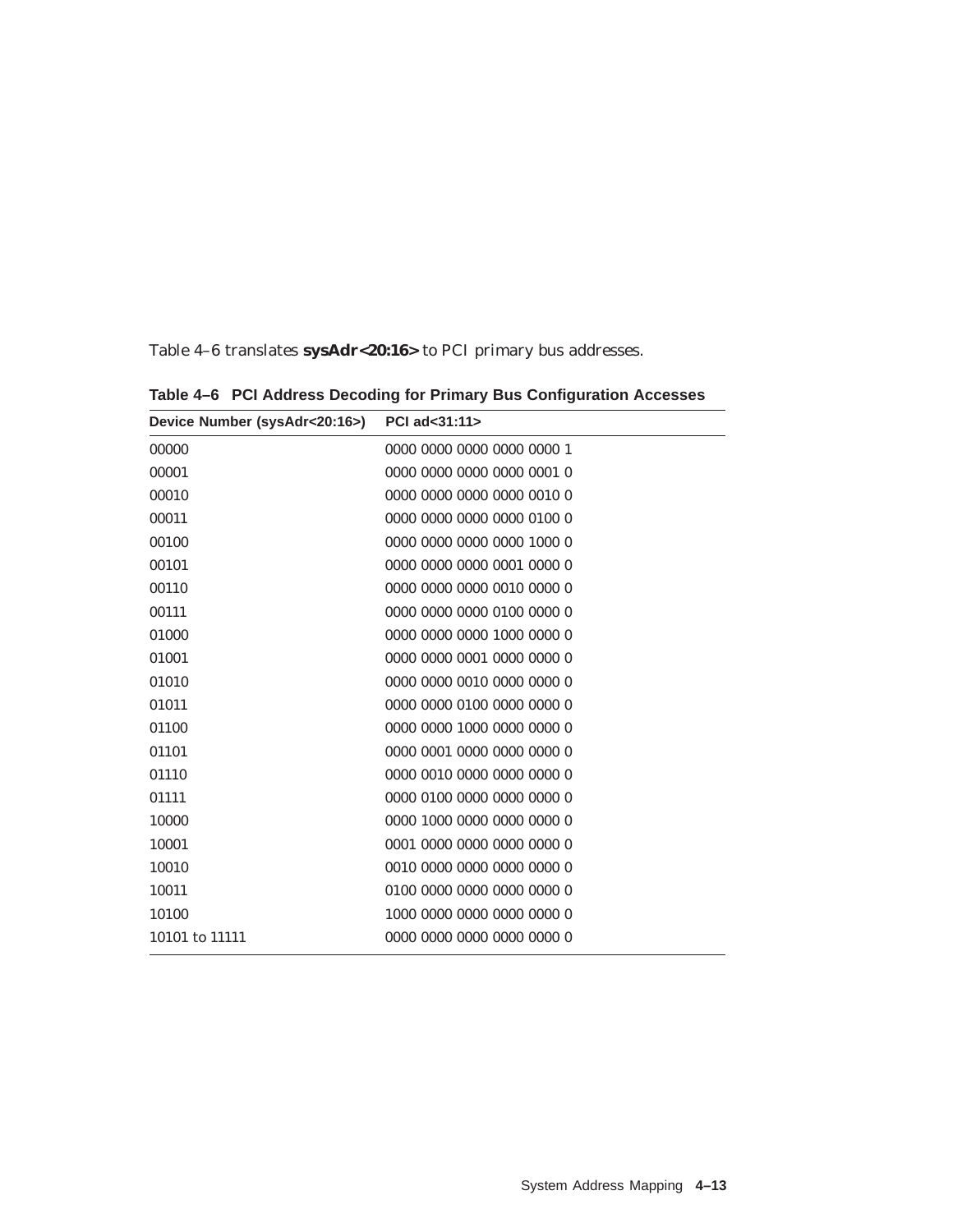#### **4.1.7.1 PCI Configuration Cycles to Primary Bus Targets**

Primary PCI bus devices are selected during a PCI configuration cycle if their IDSEL# pin is asserted, if the PCI bus command indicates a configuration read or write transaction, and if **ad<1:0>** are 00. Bits **ad<7:2>**, which are taken from **sysAdr<12:7>**, select a longword register in the device's 256-byte configuration address space. Configuration accesses can use byte masks, which may be derived by following the method shown in Table 4–4.

Peripherals that integrate multiple functional units (for example, SCSI, Ethernet, and so on) can provide configuration spaces for each function. Bits **ad<10:8>**, which are taken from **sysAdr<15:13>**, can be decoded by the peripheral to select one of eight functional units.

Bits <31:11> are used to generate the IDSEL signals. Typically, the IDSEL# pin of each PCI peripheral is connected to a unique address line. Bits **ad<31:11>**, are decoded from **sysAdr<20:16>** according to Table 4–6, ensuring that only one bit of **ad<31:11>** is asserted for any given configuration space transaction on the primary PCI bus. Bits **sysAdr<28:21>** are ignored.

#### **4.1.7.2 PCI Configuration Cycles to Secondary Bus Targets**

If the PCI cycle is a configuration read or write cycle but **ad<1:0>** are 01, a device on a secondary PCI bus is being selected across a PCI-to-PCI bridge. This cycle will be accepted by a PCI-to-PCI bridge for propagation to its secondary PCI bus. During this cycle, **sysAdr<28:7>** generate PCI **ad<23:2>**, which has four fields, as listed here:

- **ad<23:16>**, taken from **sysAdr<28:21>**, select a unique bus number.
- **ad<15:11>**, taken from **sysAdr<20:16>**, select a device on the PCI (typically decoded by the target bridge to generate IDSEL# signals).
- **ad<10:8>**, taken from **sysAdr<15:13>**, select one of eight functional units per device.
- **ad<7:2>**, taken from **sysAdr<12:7>**, select a longword in the device's configuration register space.

Each PCI-to-PCI bridge device can be configured using PCI configuration cycles on its primary PCI interface. Configuration parameters in the PCI-to-PCI bridge will identify the bus number for its secondary PCI interface and a range of bus numbers that may exist hierarchically behind it.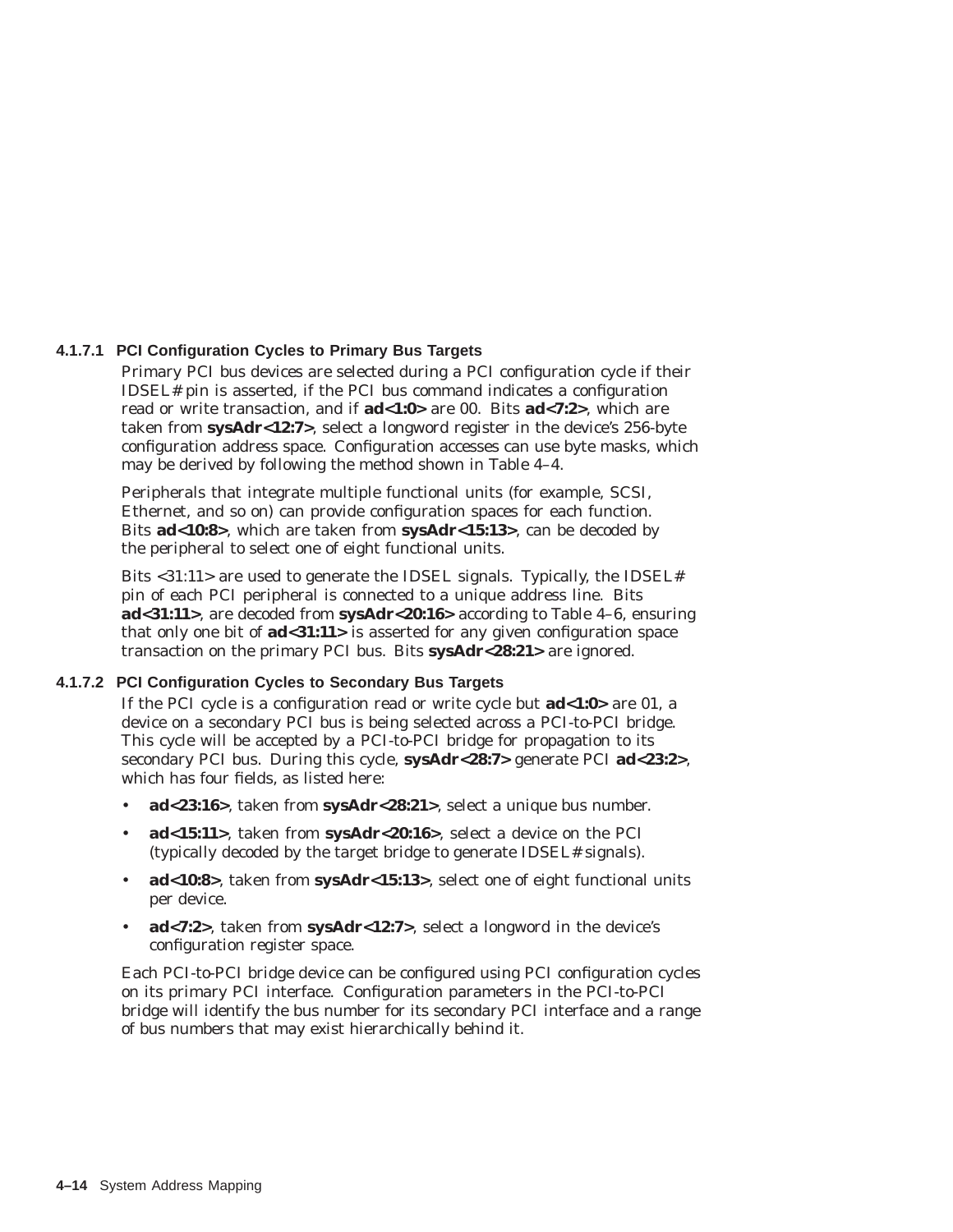If the bus number of the configuration cycle matches the bus number of the bridge chip secondary PCI interface, it will intercept the configuration cycle, decode it, and generate a PCI configuration cycle with **ad<1:0>** equal to 01 on its secondary PCI interface. If the bus number is within the range of bus numbers that may exist hierarchically behind its secondary PCI interface, the PCI configuration cycle passes, unmodified (leaving **ad**<1:0> = 01), through the bridge. The configuration cycle will be intercepted and decoded by a downstream bridge.

## **4.1.8 PCI Sparse Memory Space (2 0000 0000 to 2 FFFF FFFF)**

Access to PCI sparse memory space can have byte, word, tribyte, longword, or quadword granularity. The Alpha architecture does not provide byte, word, or tribyte granularity, which the PCI requires. To provide this granularity, the byte enable and byte length information is encoded in the lower address bits of this space (**ad<7:3>**).

Bits **sysBus<31:8>** generate quadword addresses on the PCI, resulting in a sparse 4GB space that maps to 128MB of PCI address space. An access to this space causes a memory read or write access on the PCI.

Bits **sysBus<33:32>** identify the various address spaces on the sysBus. Bits **sysBus<7:3>** generate the length of the PCI transaction in bytes, the byte enables, and **ad<2:0>** (see Table 4–7). Bits **sysBus<31:8>** correspond to the quadword PCI addresses and are sent out on **ad<26:3>** during the address phase on the PCI.

Bits **ad<31:27>** are obtained from one of two host address extension registers (HAXR0 and HAXR1). HAXR0 (which is hardcoded as 0) is used for sysBus addresses from 2 0000 0000 to 2 1FFF FFFF (that is, when **sysBus<31:29>** is 0). The HAXR1 register maps sysBus addresses from 2 2000 0000 to 2 FFFF FFFF (that is, when **sysBus<31:29>** is nonzero anywhere in the PCI address space).

HAXR1 is a CSR in the 21071-DA and is fully programmable. This allows ISA devices that require memory to be mapped in the lower 16MB to coexist with other devices that do not have that restriction. The lower 16MB have a fixed mapping (HAXR0) to 0, and the remaining 112MB can be programmed anywhere in PCI space.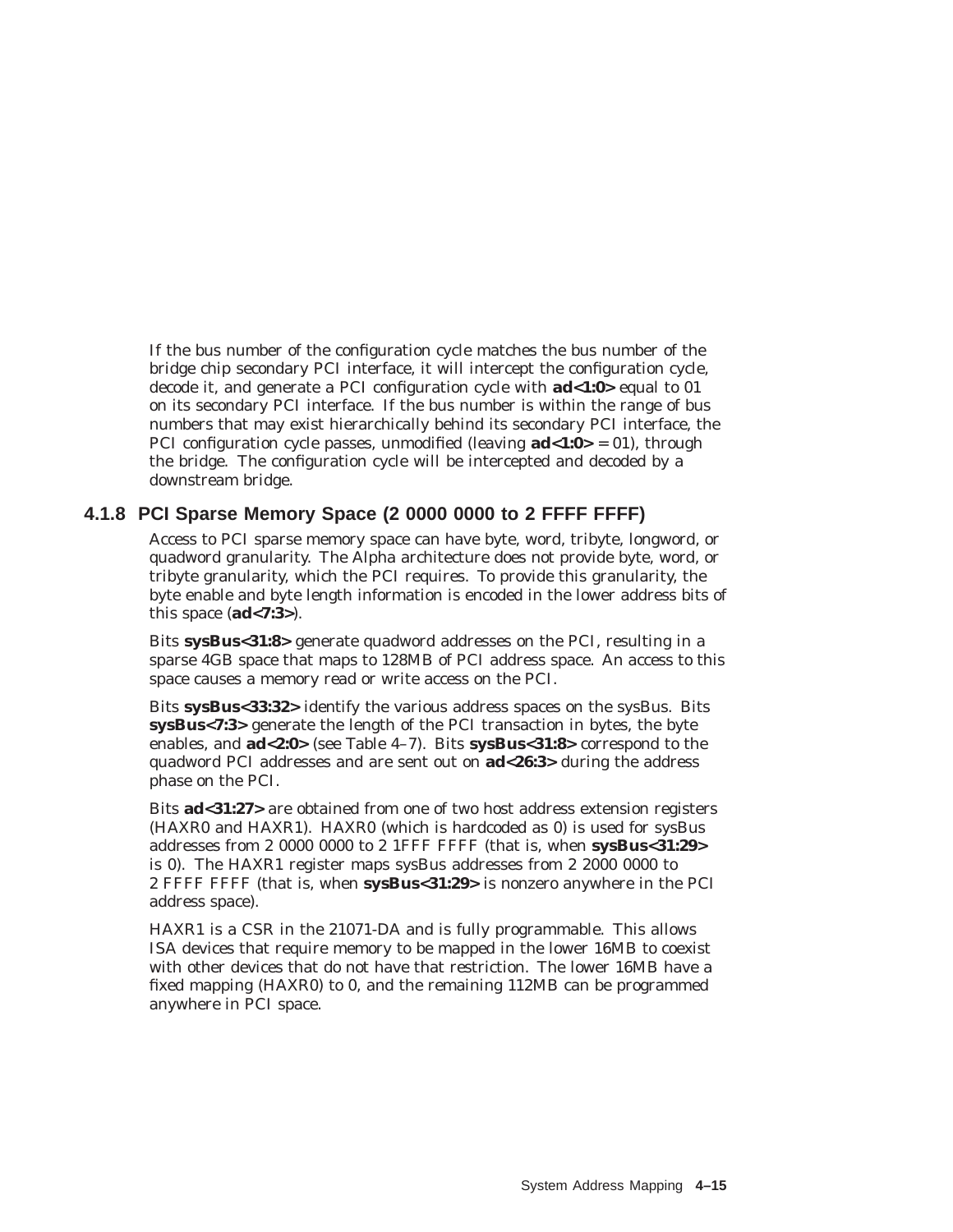Figure 4–3 shows the sysBus to PCI memory address translation. Table 4–7 shows the generation of the byte enables and PCI address **ad<2:0>** from **sysBus<6:3>**.





LJ03938A.AI

Table 4–7 shows the generation of the byte enables and PCI address **ad<2:0>** from **sysBus<6:3>**.

Bits **sysBus<33:5>** are directly available from the CPU. Bits **sysBus<4:3>** are derived from the longword masks (**cpucwmask<7:0>**). On read transactions, the CPU sends out **sysBus<4:3>** on **cpucwmask<1:0>**.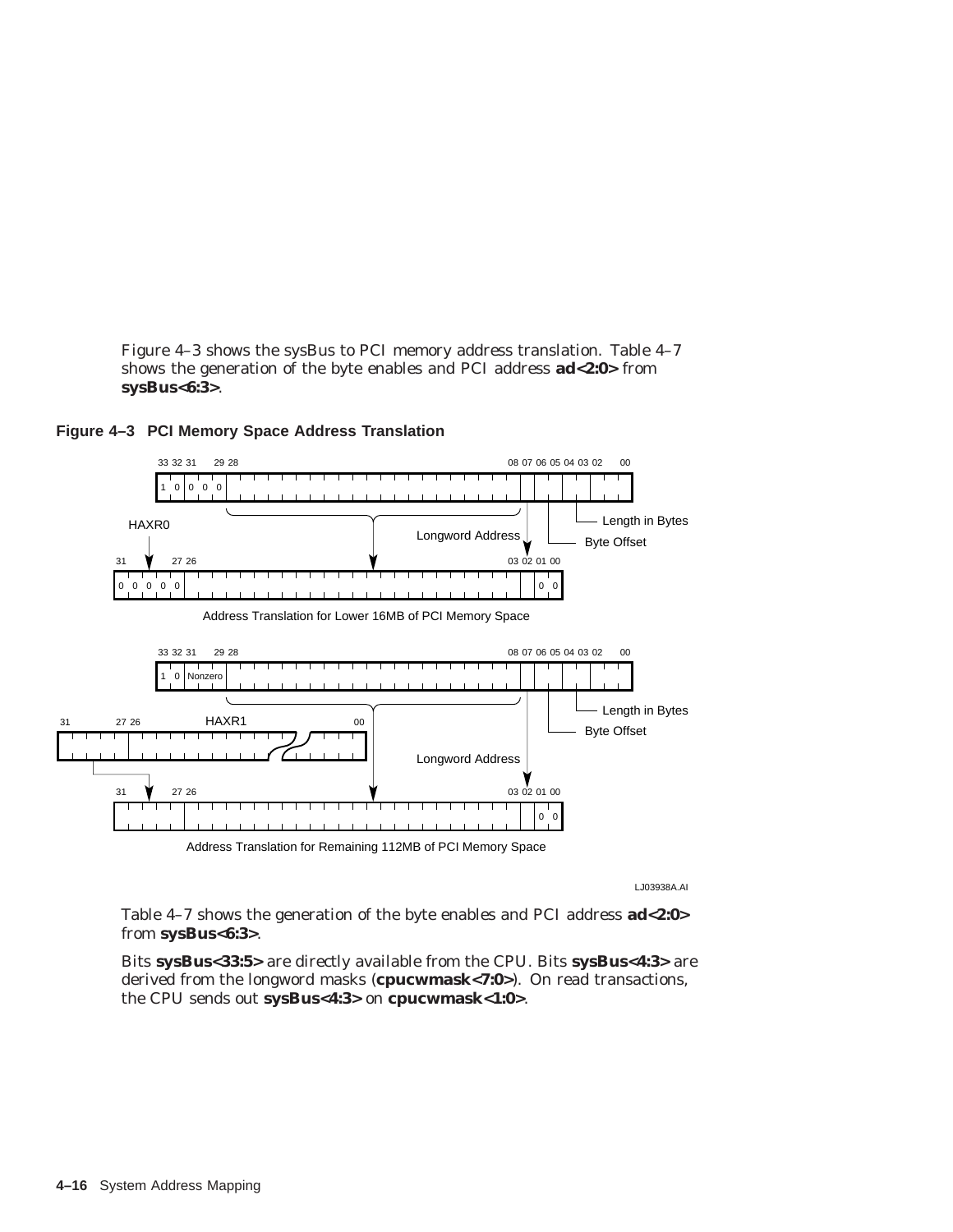| Length      | <b>CPU</b><br>Address<6:5> | <b>CPU</b><br>Address<4:3> | <b>PCI Byte</b><br>Enable <sup>1</sup> | PCI ad<2:0 $>^2$   |
|-------------|----------------------------|----------------------------|----------------------------------------|--------------------|
| <b>Byte</b> | $00\,$                     | 00                         | 1110                                   | CPU address<7>, 00 |
|             | 01                         | 00                         | 1101                                   | CPU address<7>, 00 |
|             | 10                         | 00                         | 1011                                   | CPU address<7>, 00 |
|             | 11                         | 00                         | 0111                                   | CPU address<7>, 00 |
| Word        | 00                         | 01                         | 1100                                   | CPU address<7>, 00 |
|             | 01                         | 01                         | 1001                                   | CPU address<7>, 00 |
|             | 10                         | 01                         | 0011                                   | CPU address<7>, 00 |
|             | 11                         | 01                         | Illegal <sup>3</sup>                   |                    |
| Tribyte     | 00                         | 10                         | 1000                                   | CPU address<7>, 00 |
|             | 01                         | 10                         | 0001                                   | CPU address<7>, 00 |
|             | 10                         | 10                         | Illegal $3$                            |                    |
|             | 11                         | 10                         | Illegal $3$                            |                    |
| Longword    | 00                         | 11                         | 0000                                   | CPU address<7>, 00 |
| Longword    | 01                         | 11                         | Illegal $3$                            |                    |
| Longword    | 10                         | 11                         | Illegal $3$                            |                    |
| Quadword    | 11                         | 11                         | 0000                                   | 000                |

**Table 4–7 PCI Sparse Memory Space Byte Enable Generation**

 ${}^{1}\mathrm{Byte}$  enable set to 0 indicates that byte lane carries meaningful data.

2In PCI sparse memory space, PCI **ad<1:0>** are always 00.

3These combinations are architecturally illegal. If there is an access with this combination of address<6:3>, the 21071-DA will respond to the transactions but the results are UNPREDICTABLE.

On write transactions, the relationship between **cpucwmask<7:0>** and **sysBus<4:3>** is as follows:

If **cpucwmask<1:0>** is nonzero, **sysBus<4:3>** is 00.

If **cpucwmask<3:2>** is nonzero, **sysBus<4:3>** is 01.

If **cpucwmask<5:4>** is nonzero, **sysBus<4:3>** is 10.

If **cpucwmask<7:6>** is nonzero, **sysBus<4:3>** is 11.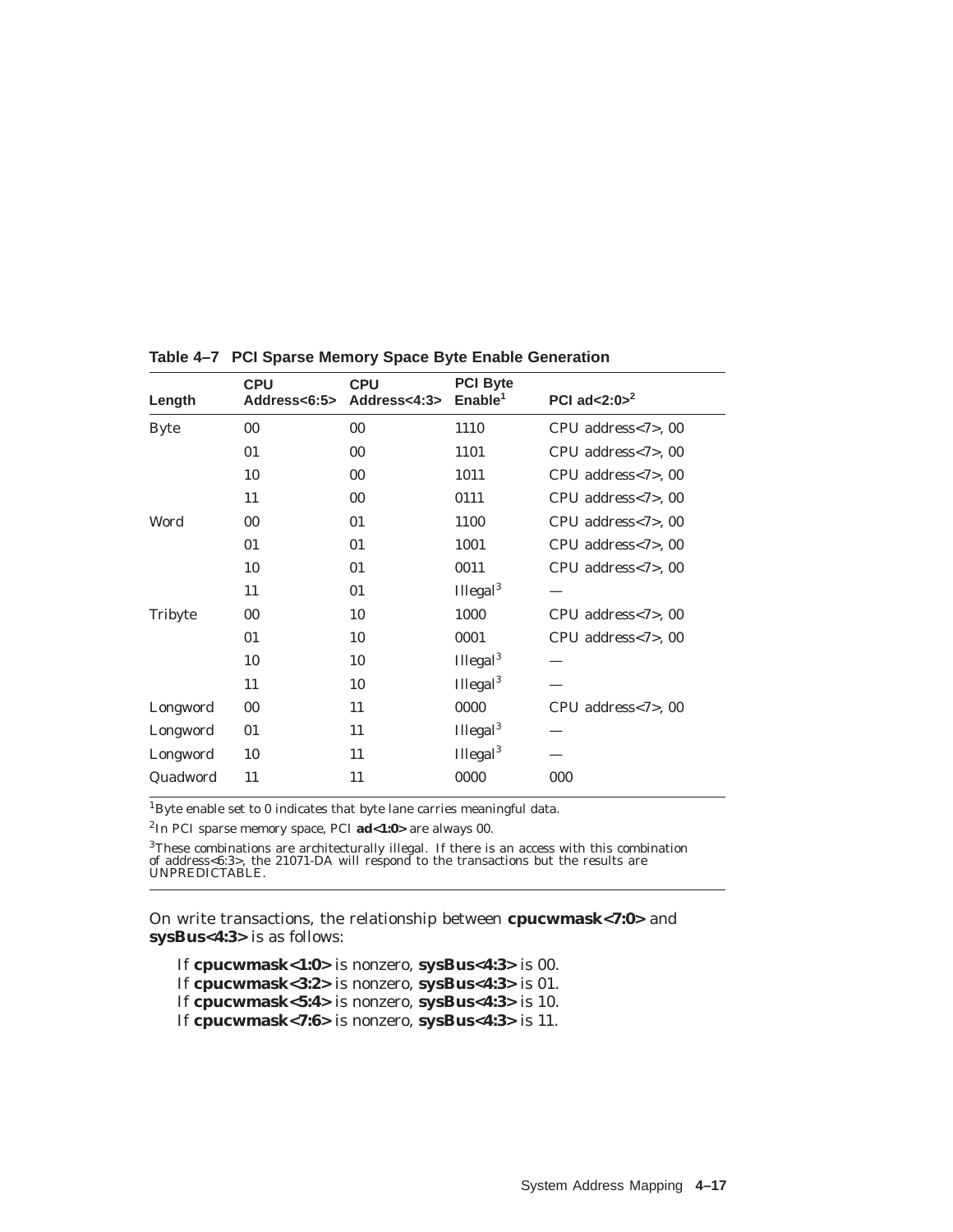Accesses in this space are no more than a quadword. Software must ensure that the processor does not merge consecutive write transactions in its write buffers by using memory barriers after each write transaction. Architecturally, if a byte, word, tribyte, or longword is written on the PCI, an STL instruction must be executed to the lower longword in the corresponding quadword address. An STQ or STL instruction to the upper longword is not allowed.

One bit pair of **cpucwmask<1:0>**, **<3:2>**, **<5:4>**, and **<7:6>** must have a value of 01 (binary). The other fields must be 00. The location of the 01 field indicates whether the data reference is byte, word, tribyte, or longword (respectively).

Similarly, if a quadword is written to the PCI, software must execute an STQ instruction to the corresponding address. The only legal value on **cpucwmask<7:6>** in sparse space is 11000000.

If a byte, word, tribyte, or longword is read from the PCI, an LDL instruction must be executed to the lower longword in the corresponding quadword address. An LDL instruction to the upper longword or LDQ instruction returns the wrong data. If a quadword is read from the PCI, software must use an LDQ instruction. An LDL instruction returns wrong data.

## **4.1.9 PCI Dense Memory Space (3 0000 0000 to 3 FFFF FFFF)**

PCI dense memory space is typically used for data buffers on the PCI and has the following characteristics:

- There is a one-to-one mapping between CPU addresses and PCI addresses. A longword address from the CPU maps to a longword on the PCI (thus the name *dense space* as opposed to PCI sparse memory space).
- Byte or word accesses are not allowed in this space. Minimum access granularity is a longword. The maximum transfer length implemented by the 21072 chipset is a cache line (32 bytes) on write transactions, and a quadword on read transactions.
- Read prefetching is allowed in this space; additional read transactions have no side effects. The 21064A does not specify a longword address on read transactions; it only specifies a quadword address. Therefore, read transactions in this space are always performed as a quadword read transaction with a burst length of two on the PCI.
- Write transactions to addresses in this space can be buffered in the 21064A. The 21072 chipset supports a maximum burst length of 8 on the PCI corresponding to a cache line of data.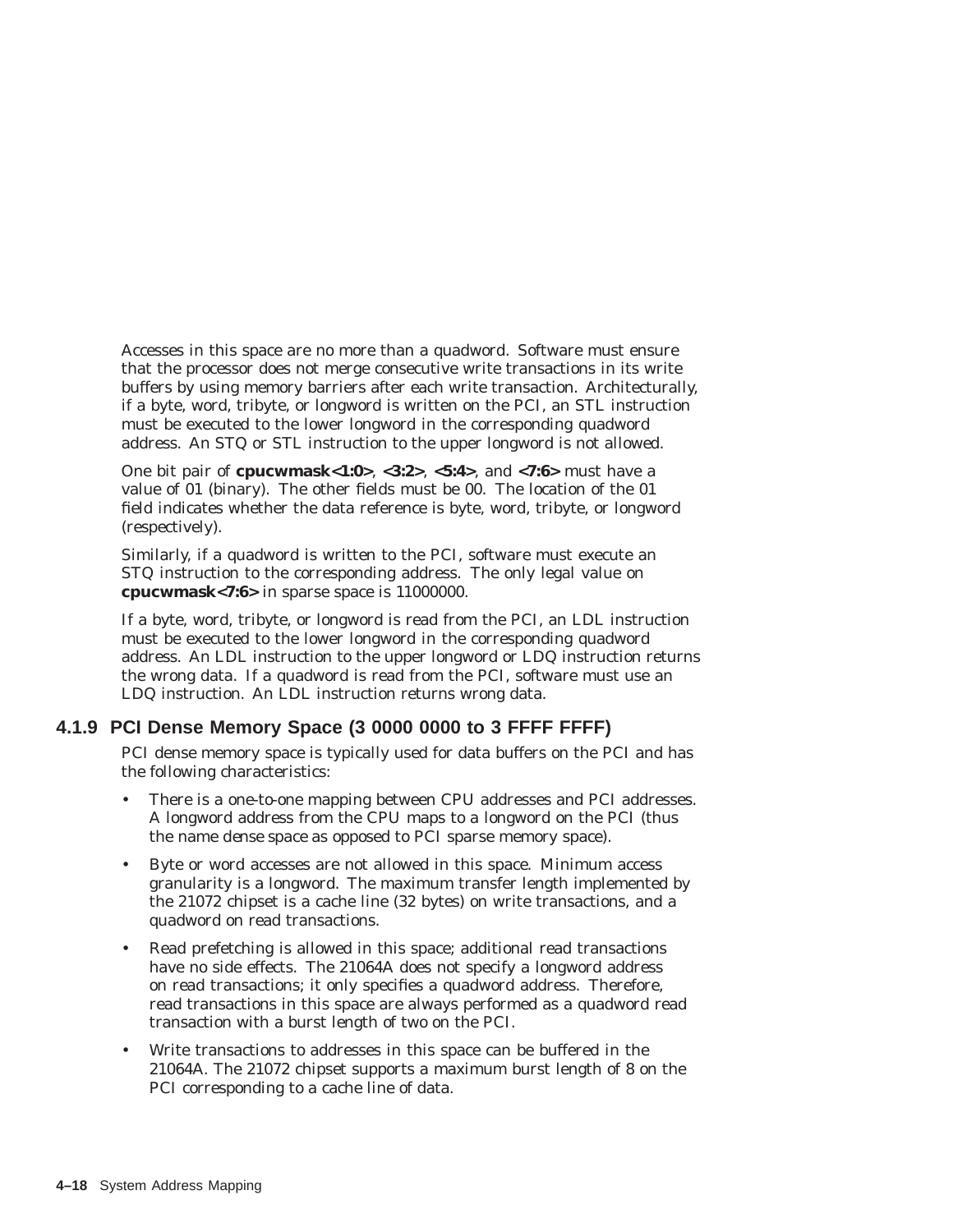The address generation in dense space is as follows:

- Bits **sysBus<31:5>** are sent out on **ad<31:5>**.
- On read transactions, **ad<4:3>** is generated from **cpucwmask<1:0>**; **ad<2>** is always 0.
- On write transactions, **ad<4:2>** is generated from **cpucwmask<7:0>**. If the lower longword is to be written, **ad<2>** is 0; if the lower longword is masked out and the upper longword is to be written, **ad<2>** is 1. The number of longwords written on the PCI is directly obtained from **cpucwmask<7:0>**. Any combination of **cpucwmask<7:0>** is allowed by the 21072 chipset.

**Note** \_

If the cache line written by the processor has holes, that is, if some of the longwords are masked out, the corresponding transfer is still performed on the PCI with disabled byte enables. Downstream bridges must be able to deal with disabled byte enables on the PCI during write transactions.

## **4.2 PCI-to-Physical Memory Addressing**

Incoming 32-bit memory addresses are mapped to the 34-bit physical memory addresses. The 21071-DA allows two regions in PCI memory space to be mapped to system memory with two programmable address windows. The mapping from the PCI address to the physical address can be direct (physical mapping with an extension register) or scatter-gather mapped (virtual). These two address windows are referred to as the PCI target windows.

Each window has three registers associated with it: PCI base register, PCI mask register, and the translated base register. Appendix A contains the register descriptions.

The PCI mask register provides a mask corresponding to **ad<31:20>** of an incoming PCI address. The size of each window can be programmed from 1MB to 4GB (in powers of 2) by masking bits of the incoming PCI address, using the PCI mask register as specified in Table 4–8.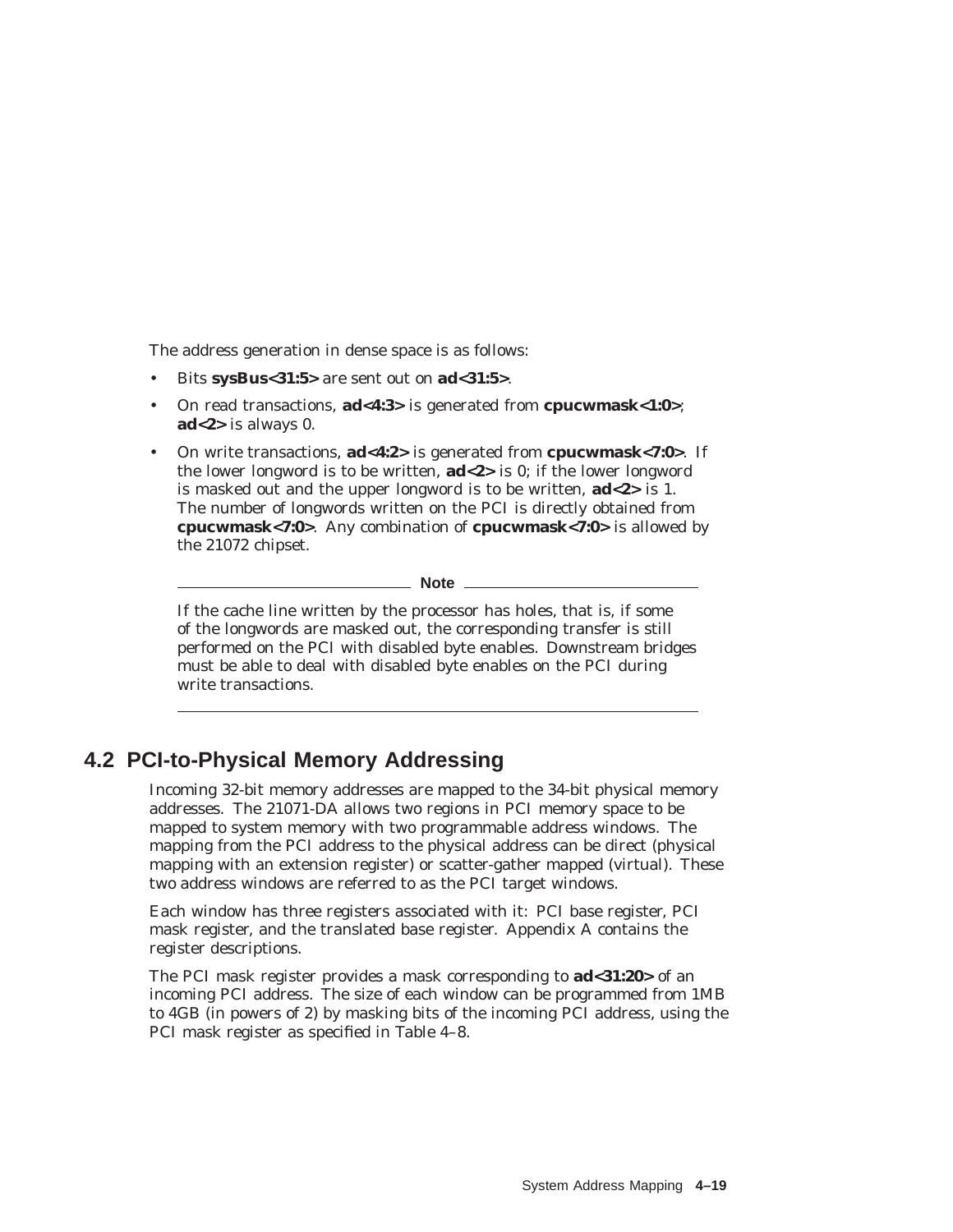| <b>Window Size</b> | Value of $n^2$ |  |
|--------------------|----------------|--|
| 1MB                | 20             |  |
| 2MB                | 21             |  |
| 4MB                | $22\,$         |  |
| 8MB                | 23             |  |
| 16MB               | 24             |  |
| 32MB               | 25             |  |
| <b>64MB</b>        | 26             |  |
| 128MB              | 27             |  |
| 256MB              | 28             |  |
| 512MB              | 29             |  |
| 1GB                | 30             |  |
| 2GB                | 31             |  |
| 4GB <sup>3</sup>   | 32             |  |
|                    |                |  |

**Table 4–8 PCI Target Window Enables**

1Combinations of bits not shown in **PCI\_MASK<31:20>** are not supported.

2Depending on the target window size, only the incoming address bits **<31:***n***>** are compared with bits  $\lt 31: n \gt 0$  of the PCI base registers as shown in Figure 4–4. If  $n = 20$  to 32, no comparison is performed; *n* is also used in Figure 4–6.

 $3$ When this combination is chosen, the WENB bit in the other PCI base register must be cleared; otherwise, the two windows will overlap.

Based on the value of the PCI mask register, the unmasked bits of the incoming PCI address are compared with the corresponding bit of each window's PCI base register. If the base registers and the incoming PCI address match, the incoming PCI address has hit that target window; otherwise, it missed that window. A window enable bit (WENB) is provided in the PCI base register of each window to allow them to be independently enabled and disabled.

The PCI target windows must be programmed such that the PCI address ranges do not overlap. The compare scheme between the incoming PCI address and the PCI base register (together with the PCI mask register) is shown in Figure 4–4.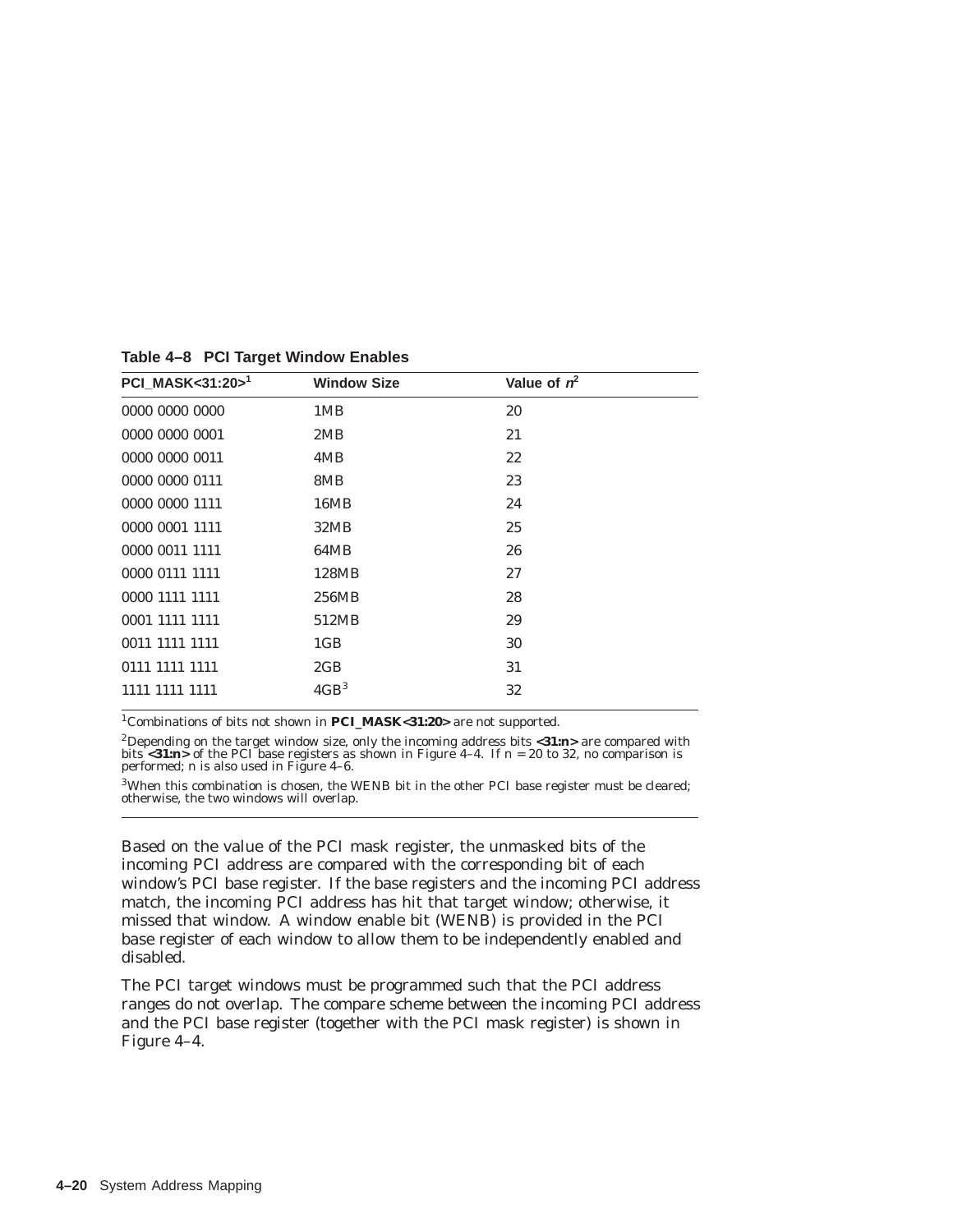**Note**

The window base addresses must be on naturally aligned address boundaries, depending on the size of the window.





LJ-03955.AI

When an address match occurs with a PCI target window, the 21071-DA translates the 32-bit PCI address **ad<31:0>** to a 34-bit processor byte address (actually a 29-bit hexword address). The translated address is generated in one of two ways as determined by the scatter-gather enable (SGEN) bit of the PCI base register of the associated window.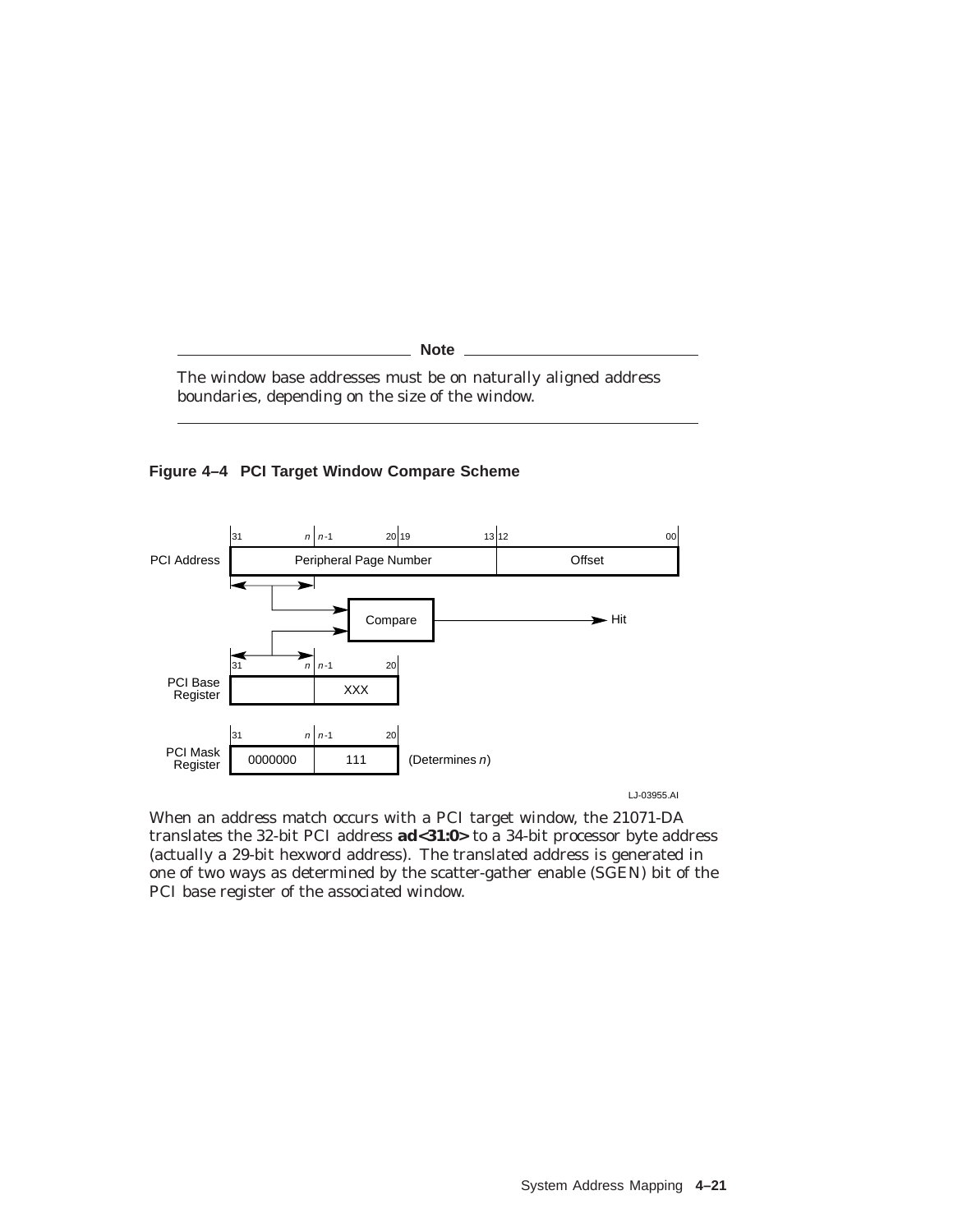If SGEN is cleared, the DMA address is direct mapped. The translated address is generated by concatenating bits from the matching window translated base register with bits from the incoming PCI address. The PCI mask register determines which bits of the translated base register and PCI address are used to generate the translated address as shown in Table 4–9.

Note that the unused bits of the translated base register must be cleared for correct operation. Because system memory is located in the lower half of the CPU address space, **sysBus<33>** is always zero. Bits **sysBus<32:5>** are obtained from the translated base register.

| <b>PCI MASK&lt;31:20&gt;</b> | Translated Base <32:5>     |
|------------------------------|----------------------------|
| 0000 0000 0000               | T BASE<32:20>:PCI ad<19:5> |
| 0000 0000 0001               | T BASE<32:21>:PCI ad<20:5> |
| 0000 0000 0011               | T BASE<32:22>:PCI ad<21:5> |
| 0000 0000 0111               | T BASE<32:23>:PCI ad<22:5> |
| 0000 0000 1111               | T BASE<32:24>:PCI ad<23:5> |
| 0000 0001 1111               | T BASE<32:25>:PCI ad<24:5> |
| 0000 0011 1111               | T BASE<32:26>:PCI ad<25:5> |
| 0000 0111 1111               | T BASE<32:27>:PCI ad<26:5> |
| 0000 1111 1111               | T BASE<32:28>:PCI ad<27:5> |
| 0001 1111 1111               | T BASE<32:29>:PCI ad<28:5> |
| 0011 1111 1111               | T BASE<32:30>:PCI ad<29:5> |
| 0111 1111 1111               | T BASE<32:31>:PCI ad<30:5> |
| 1111 1111 1111               | T BASE<32>:PCI ad<31:5>    |

**Table 4–9 PCI Target Address Translation—Direct Mapped**

If the SGEN bit is set, the translated address is generated by a table lookup. The incoming PCI address indexes a table stored in system memory. The table is referred to as a scatter-gather (SG) map. The translated base register specifies the starting address of the SG map. Bits of the incoming PCI address are used as an offset from the base of the map. The map entry provides the physical address of the page.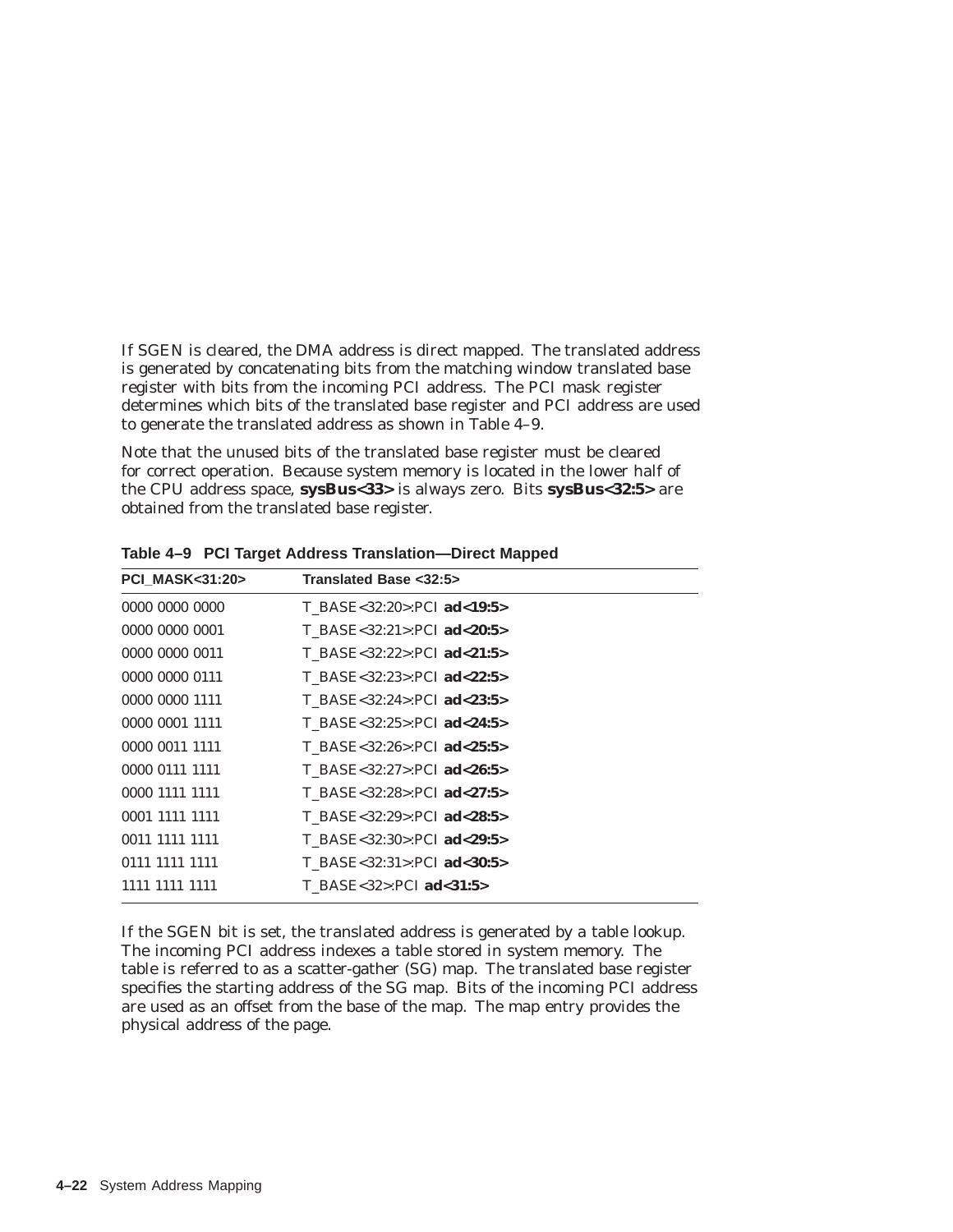Each SG map entry maps an 8KB page of PCI address space into an 8KB page of processor address space. Each SG map entry is a quadword. Each entry has a valid bit in position 0. Address bit **ad<13>** is at bit position 1 of the map entry. Because the 21072 implements only valid memory addresses up to 6GB, bits **ad<63:21>** of the SG map entry must be programmed to 0. Bits **ad<21:1>** of the SG entry generate the physical page address. This is appended to bits **ad<12:5>** of the incoming PCI address to generate the memory address placed on the sysBus. Figure 4–5 shows the SG map entry.

#### **Figure 4–5 SG Map Page Table Entry in Memory**



LJ03956A.AI

The size of the SG map table is determined by the size of the PCI target window as defined by the PCI mask register (see Table 4–10). Because the SG map is located in system memory, **sysBus<33>** is always zero. Bits **sysBus<32:2>** are obtained from the translated base register and the PCI address.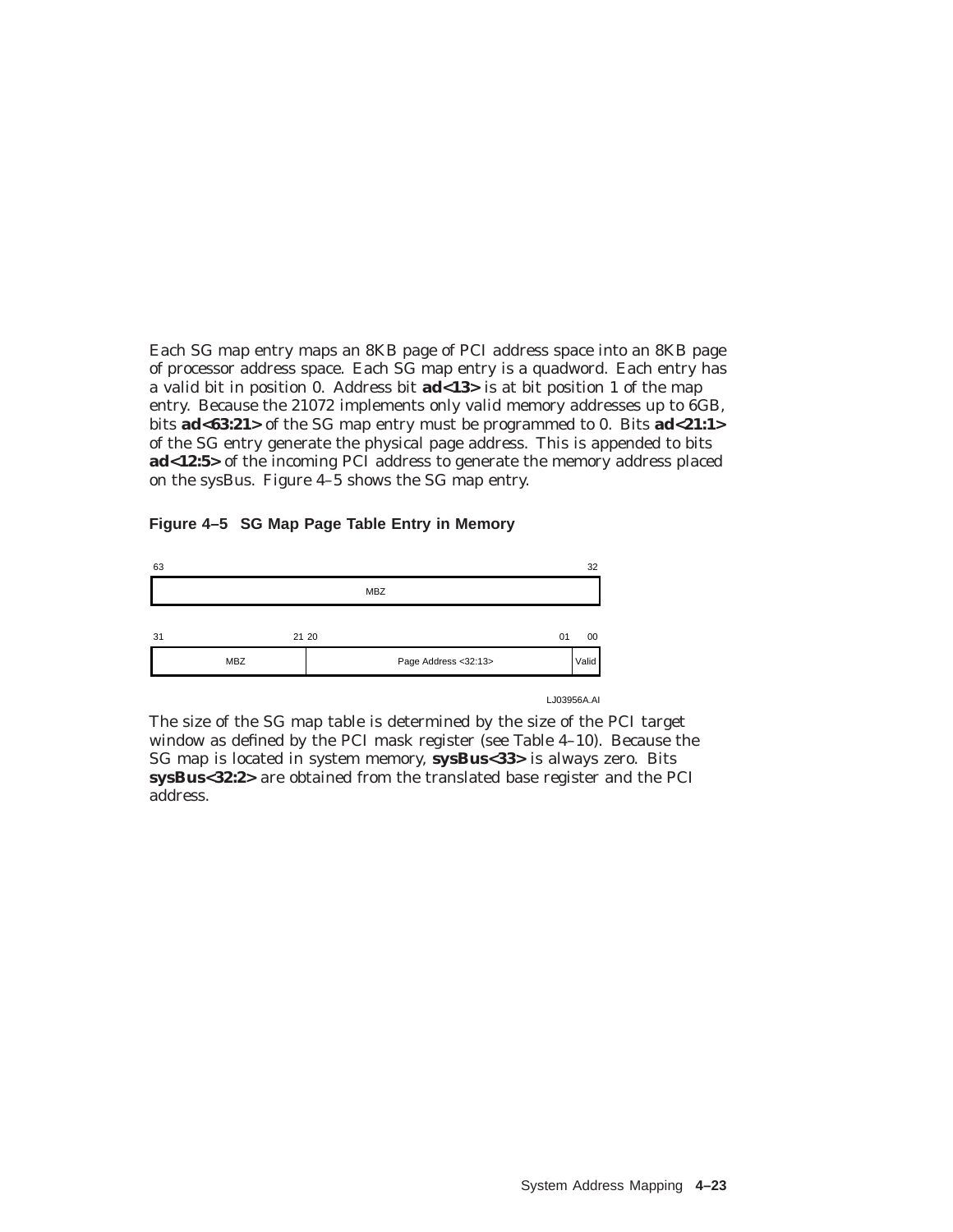|                              | <b>SG Map</b>     |                             |
|------------------------------|-------------------|-----------------------------|
| <b>PCI MASK&lt;31:20&gt;</b> | <b>Table Size</b> | SG Map Address<32:3>        |
| 0000 0000 0000               | 1KB               | T BASE<32:10>:PCI ad<19:13> |
| 0000 0000 0001               | 2KB               | T BASE<32:11>:PCI ad<20:13> |
| 0000 0000 0011               | 4KB               | T BASE<32:12>:PCI ad<21:13> |
| 0000 0000 0111               | 8KB               | T BASE<32:13>:PCI ad<22:13> |
| 0000 0000 1111               | 16KB              | T BASE<32:14>:PCI ad<23:13> |
| 0000 0001 1111               | 32KB              | T BASE<32:15>:PCI ad<24:13> |
| 0000 0011 1111               | 64KB              | T BASE<32:16>:PCI ad<25:13> |
| 0000 0111 1111               | 128KB             | T BASE<32:17>:PCI ad<26:13> |
| 0000 1111 1111               | 256KB             | T_BASE<32:18>:PCI ad<27:13> |
| 0001 1111 1111               | 512KB             | T BASE<32:19>:PCI ad<28:13> |
| 0011 1111 1111               | 1MB               | T BASE<32:20>:PCI ad<29:13> |
| 0111 1111 1111               | 2MB               | T BASE<32:21>:PCI ad<30:13> |
| 1111 1111 1111               | 4MB               | T BASE<32:22>:PCI ad<31:13> |

**Table 4–10 Scatter-Gather Map Address**

Figure 4–6 shows the entire translation process from the PCI address to the physical address on a window implementing SG mapping. The following list describes the translation operation:

- 1. Bits **ad<12:5>** of the PCI address directly generate the page offset.
- 2. The relevant bits of the PCI address (as specified by the window mask register, depending on the size of the window) generate the offset into the SG map.
- 3. The relevant bits of the translated base register indicate the base address of the SG map.
- 4. The map base is appended to the map offset to generate the address of the corresponding SG entry.
- 5. Bits **<20:1>** of the map are used to generate the physical page address, which is appended to the page offset to generate the PCI address.
- 6. Bit **<0>** is the valid bit for the page table entry.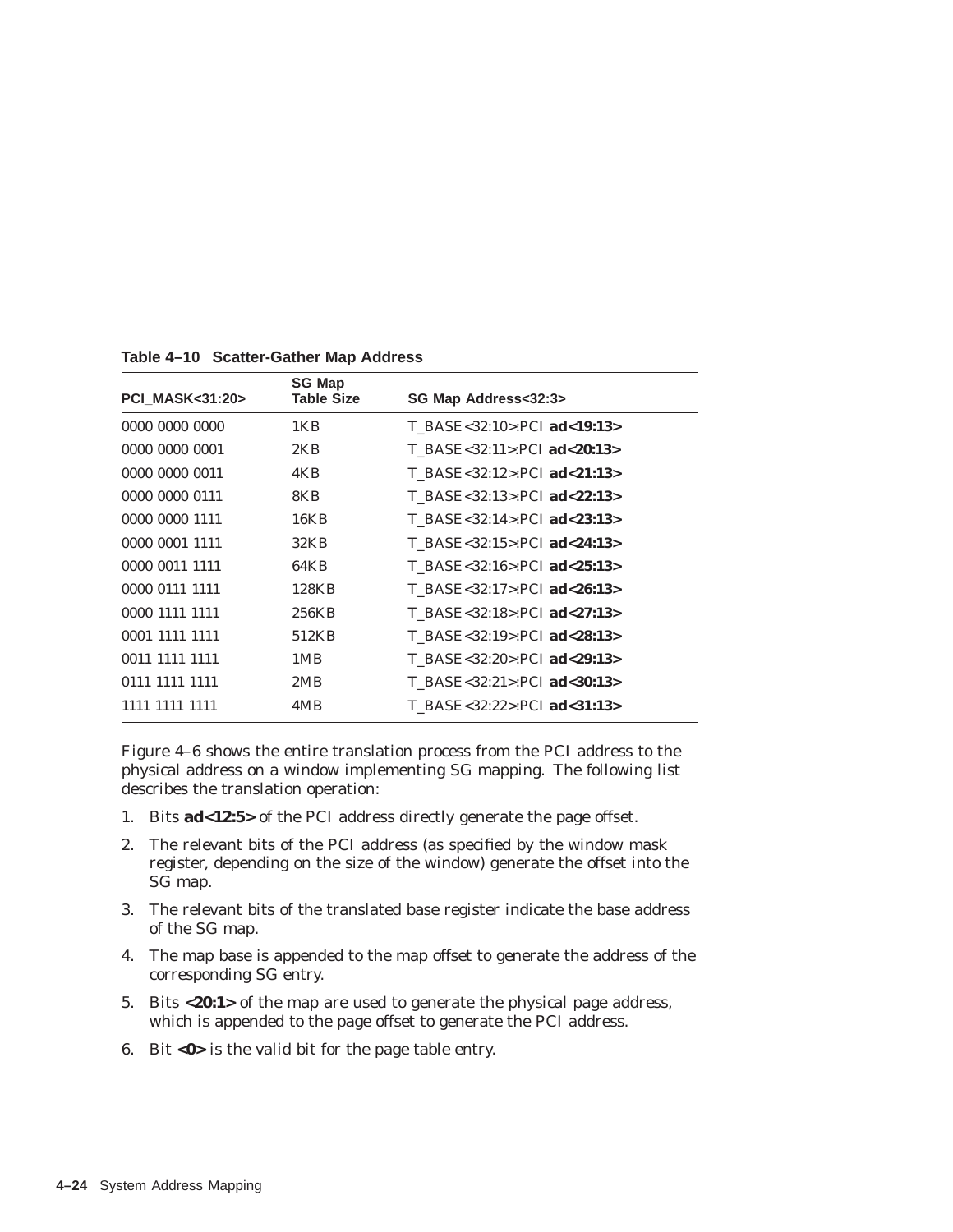

#### **Figure 4–6 SG Map Translation of PCI to SysBus Address**

LJ03957A.AI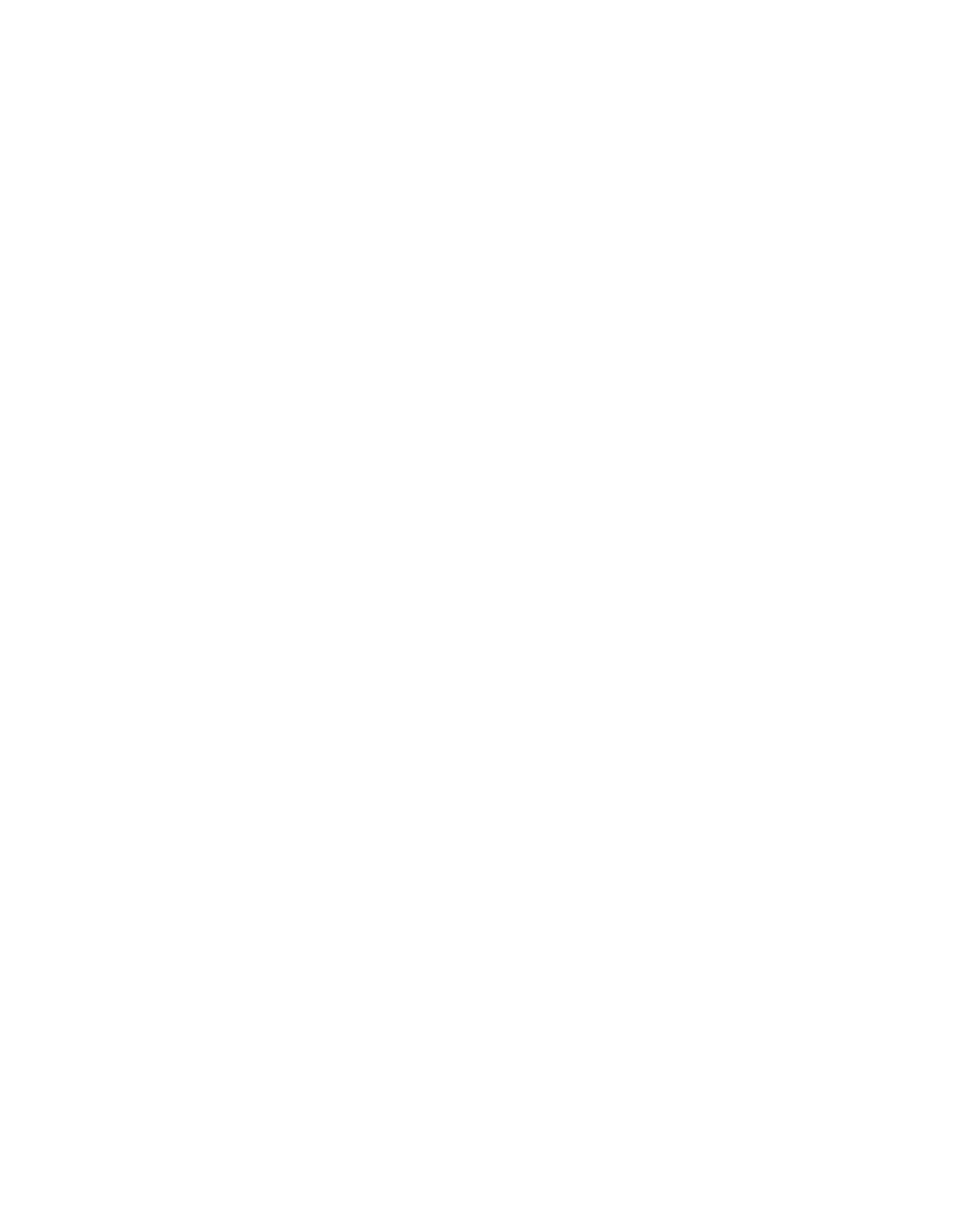# **5**

## **Board Requirements and Parameters**

This chapter describes the evaluation board power and environmental requirements, and physical board parameters.

## **5.1 Power Requirements**

The AlphaPC64 derives its main dc power from a user-supplied, industrystandard PC power supply. The board has a total power dissipation of 96.2 W, excluding PCI and ISA devices. Table 5–1 lists the power requirements of each dc supply voltage.

The power supply must supply signal **p\_dcok** to the system reset logic. Refer to Section 3.12 and schematic page *AlphaPC64.38* for additional information.

| <b>Current</b>    |
|-------------------|
| 10 A (maximum)    |
| 10 A (maximum)    |
| 0A                |
| 1 A (maximum)     |
| $0.1$ A (maximum) |
|                   |

**Table 5–1 Power Supply dc Current Requirements (275 MHz)**

#### **Caution: Fan Sensor Required**

The 21064A cooling fan *must* have a built-in sensor that drives a signal if the airflow stops. The sensor is connected to J14.

When airflow is interrupted, the sensor signal **fan\_conn\_l** is asserted causing the signal **cpu\_dcok** to be asserted to the 21064A. This protects the 21064A under fan-failure conditions because the 21064A dissipates less heat when **cpu\_dcok** is asserted.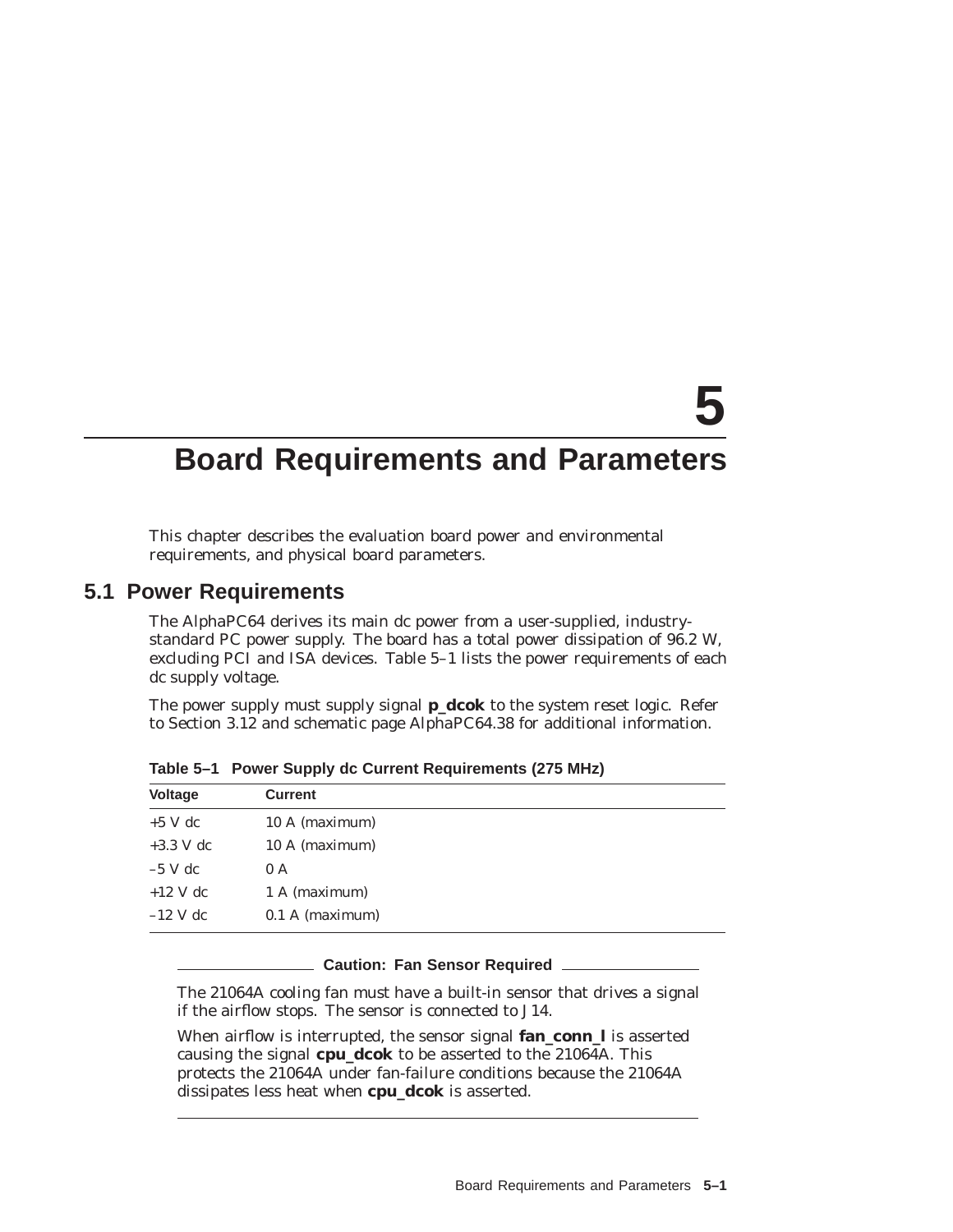## **5.2 Environmental Characteristics**

The AlphaPC64 board environmental characteristics are:

- Operating temperature range of 10°C to 40°C (50°F to 104°F)
- Storage temperature range of  $-55^{\circ}$ C to  $125^{\circ}$ C ( $-67^{\circ}$ F to  $257^{\circ}$ F)

## **5.3 Physical Board Parameters**

The AlphaPC64 board consists of a 6-layer printed-wiring board. The board is populated with integrated circuit packages together with supporting active and passive components. The AlphaPC64 is a baby-AT-size board with the following dimensions:

- Width: 22.1 cm  $(8.7 \text{ in } \pm 0.0005 \text{ in})$
- Length:  $33.0 \text{ cm} (13.0 \text{ in } \pm 0.0005 \text{ in})$

The board can be used in certain desktop systems that have adequate clearance for the 21064A heat sink. All ISA and PCI expansion slots are usable in standard desktop or deskside enclosures.

Figure 5–1 shows the board and component outlines and identifies the major components. The components are described in Table 5–2. Refer to Chapter 2 for jumper and connector locations.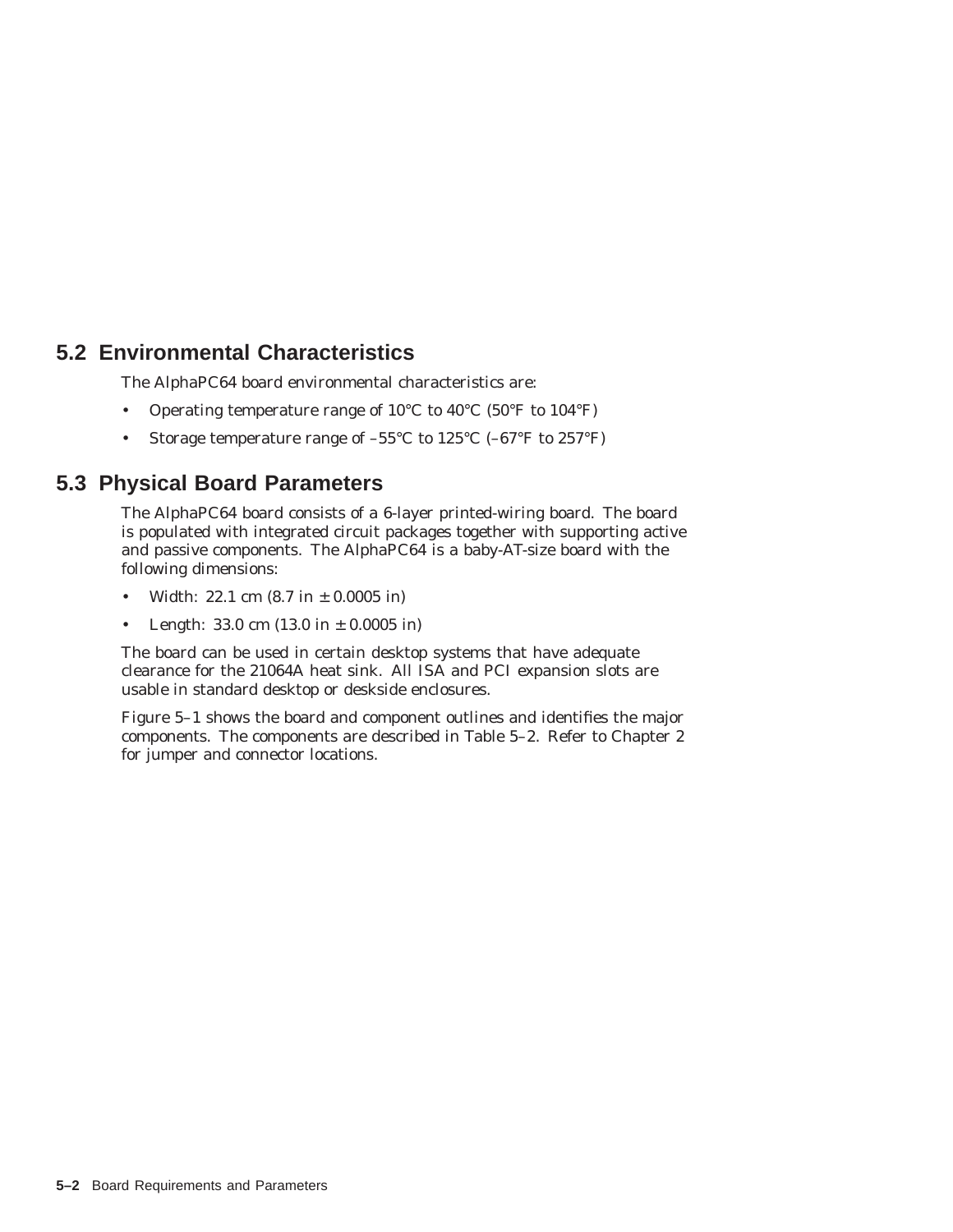



LJ-04460.AI5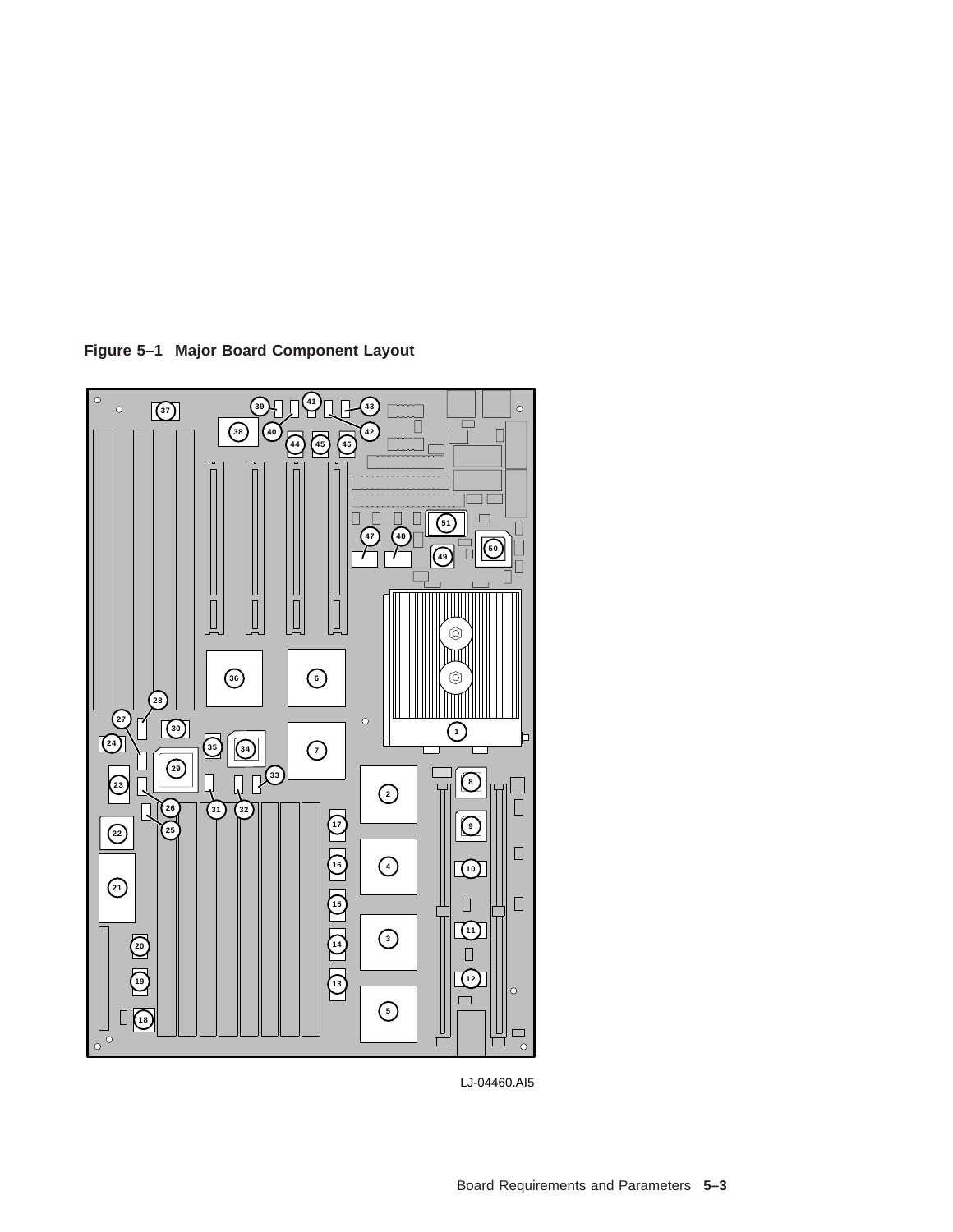| <b>Number</b>         | <b>Device</b>            | <b>Component Description</b>                                              |
|-----------------------|--------------------------|---------------------------------------------------------------------------|
| $\mathbf{1}$          | U36                      | Alpha 21064A-275 microprocessor-431 PGA,<br>DC290A, 275 MHz               |
| $\boldsymbol{2}$      | U <sub>24</sub>          | DECchip 21071–BA0, 208-pin PQFP, ASIC                                     |
| 3                     | U8                       | DECchip 21071-BA1, 208-pin PQFP, ASIC                                     |
| 4                     | U13                      | DECchip 21071-BA2, 208-pin PQFP, ASIC                                     |
| 5                     | U <sub>2</sub>           | DECchip 21071-BA3, 208-pin PQFP, ASIC                                     |
| 6                     | U35                      | DECchip 21071–DA, 208-pin PQFP, ASIC                                      |
| 7                     | U31                      | DECchip 21071–CA, 208-pin PQFP, ASIC                                      |
| 8, 9                  | U25, 17                  | PALCE16V8-5, 5-ns, 125-mA, 20-pin PLCC                                    |
| 10, 11, 12            | U14, U9, U5              | 74FCT162244ETPV-48 SSOP                                                   |
| 13, 14, 15,<br>16, 17 | U4, U7, U11,<br>U12, U16 | 74ABT162244 - 48-pin SSOP, 16-bit buffer/driver                           |
| 18                    | U1                       | $64K \times 1$ CMOS OTP serial ROM (initialization<br>code)               |
| 19, 20                | U3, U6                   | 74F244 buffer/line driver                                                 |
| 21                    | U10                      | Dallas DS1287-24-pin DIP, real-time clock and<br>50-byte RAM with crystal |
| 22                    | U15                      | Intel N8242PC/PHOENIX/1991 mouse and<br>keyboard controller, 44-pin PLCC  |
| 23                    | U19                      | E28F008SA-120, 40-pin TSOP, 1MX8 CMOS flash<br>ROM, 120 ns                |
| 24                    | U <sub>28</sub>          | 74F245 transceiver                                                        |
| 25                    | U18                      | LS05 inverter gate                                                        |
| 26                    | U20                      | 74F14 trigger, SOIC                                                       |
| 27                    | U26                      | 74F02D NOR gate                                                           |
| 28                    | U32                      | 74F257 data selector/mux                                                  |
| 29                    | U27                      | PLD, MACH210-20, 20-ns, 180-mA, 44-pin PLCC,<br>interrupt controller      |
| 30                    | U <sub>33</sub>          | 14.3-MHz crystal oscillator, PCI-to-ISA bridge<br>(SIO) oscillator        |
| 31                    | U21                      | 74F04 hex inverter                                                        |
|                       |                          | (continued on next page)                                                  |

**Table 5–2 Major Board Component Descriptions**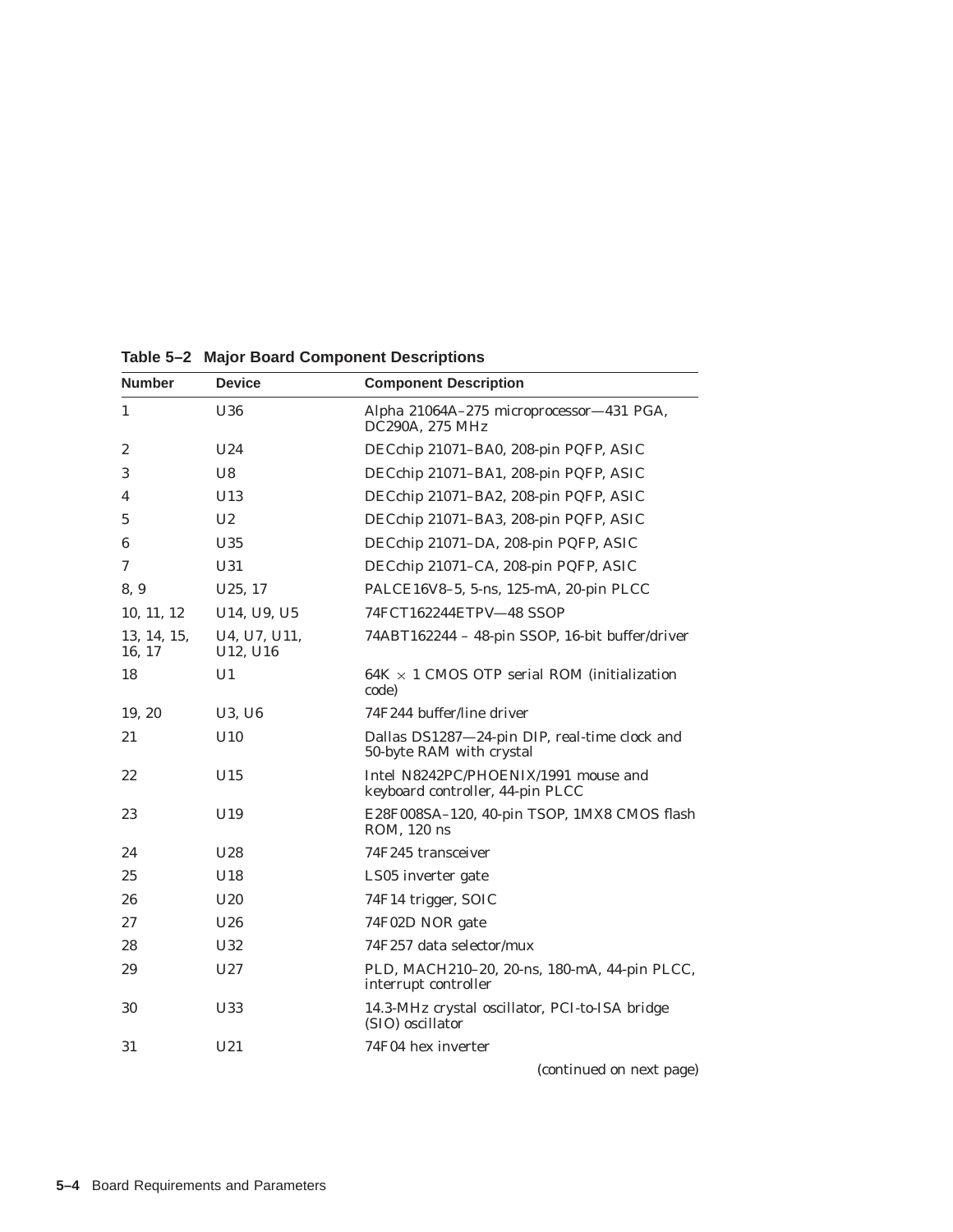| <b>Number</b> | <b>Device</b>                     | <b>Component Description</b>                                      |
|---------------|-----------------------------------|-------------------------------------------------------------------|
| 32, 33        | U22, U23                          | 74F08 AND gate                                                    |
| 34            | U30                               | PALCE22V10H-25JC, 28-pin PLCC, 25 ns                              |
| 35            | U29                               | 74ACT244                                                          |
| 36            | U34                               | S82378ZB—208-pin PQFP, PCI-to-ISA bridge chip                     |
| 37            | U47                               | 24-MHz crystal oscillator                                         |
| 38            | U43                               | PC87312VF combination floppy disk controller<br>chip-100-pin PQFP |
| 39, 41, 43    | U48, U50, U52                     | SN75189 receiver                                                  |
| 40, 42        | U <sub>49</sub> , U <sub>51</sub> | SN75188 driver                                                    |
| 44, 45        | U44, U45                          | 74F245 transceiver                                                |
| 46            | U46                               | 74F244 buffer/line driver                                         |
| 47, 48        | U37, U38                          | IDC FCT805CT-20-pin SOIC                                          |
| 49            | U39                               | AMCC S4402 PLL-28-pin PLCC                                        |
| 50            | U40                               | TriQuint TQ2061—28-pin PLCC, PLL 500-MHz to<br>700-MHz output     |
| 51            | U41                               | 27.50-MHz crystal oscillator                                      |

**Table 5–2 (Cont.) Major Board Component Descriptions**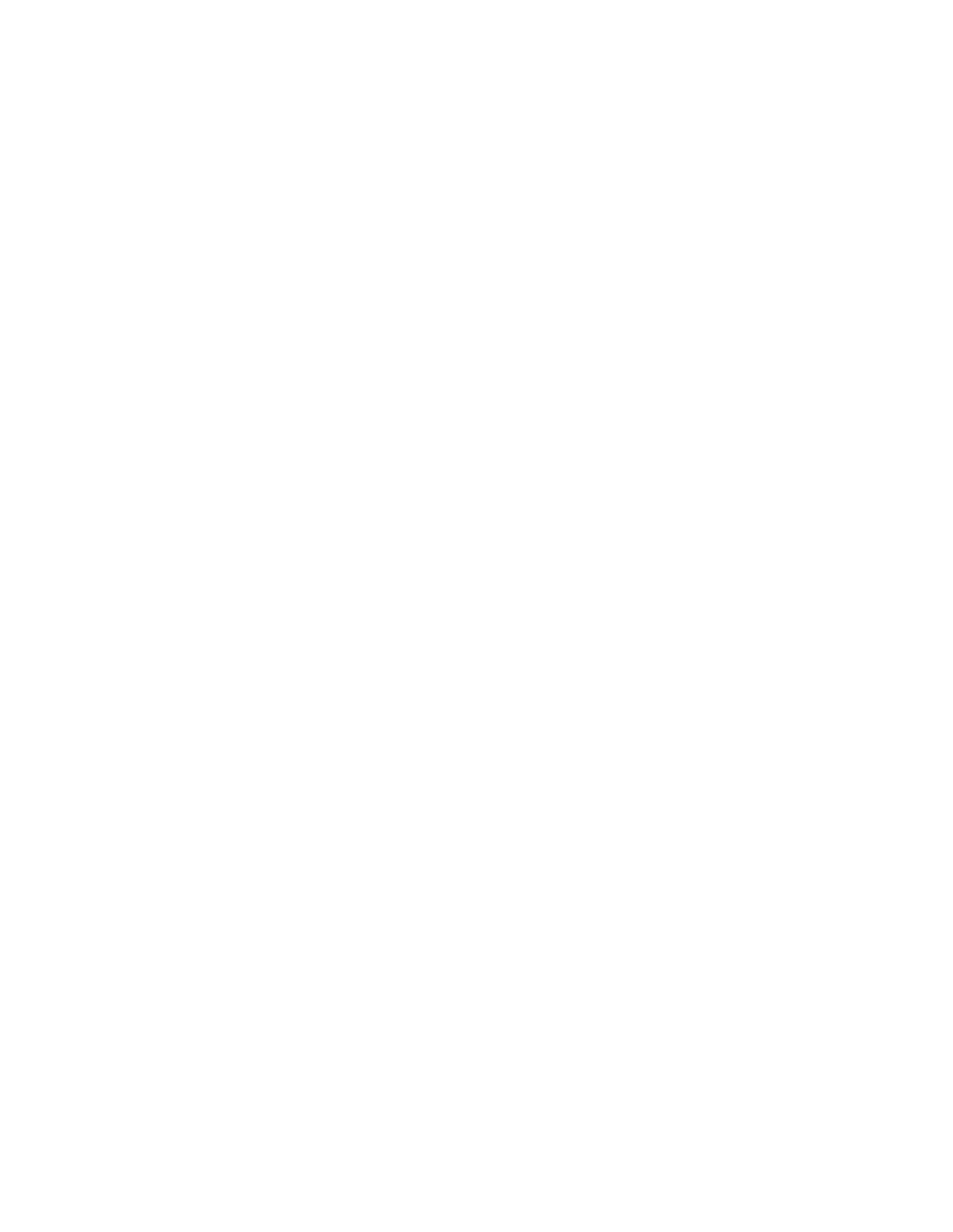# **A System Register Descriptions**

This appendix describes the control and status registers (CSRs) of the DECchip 21071-CA (Sections A.1 and A.1.8) and DECchip 21071-DA (Section A.2).

# **A.1 DECchip 21071-CA CSR Descriptions**

The CSRs are 16 bits wide and are addressed on cache-line boundaries. Write transactions to read-only registers could result in UNPREDICTABLE behavior; read transactions are nondestructive. Only zeros should be written to unspecified bits within a CSR. Only bits **<15:0>** of each register are defined. Other bits are undefined. CSRs are initialized as shown in the type field of register descriptions.

Register addresses are specified in Table 4–2.

## **A.1.1 General Control Register**

The general control register is shown in Figure A–1 and is defined in Table A–1. The register contains status information that affects the major operational modes of the 21071-CA.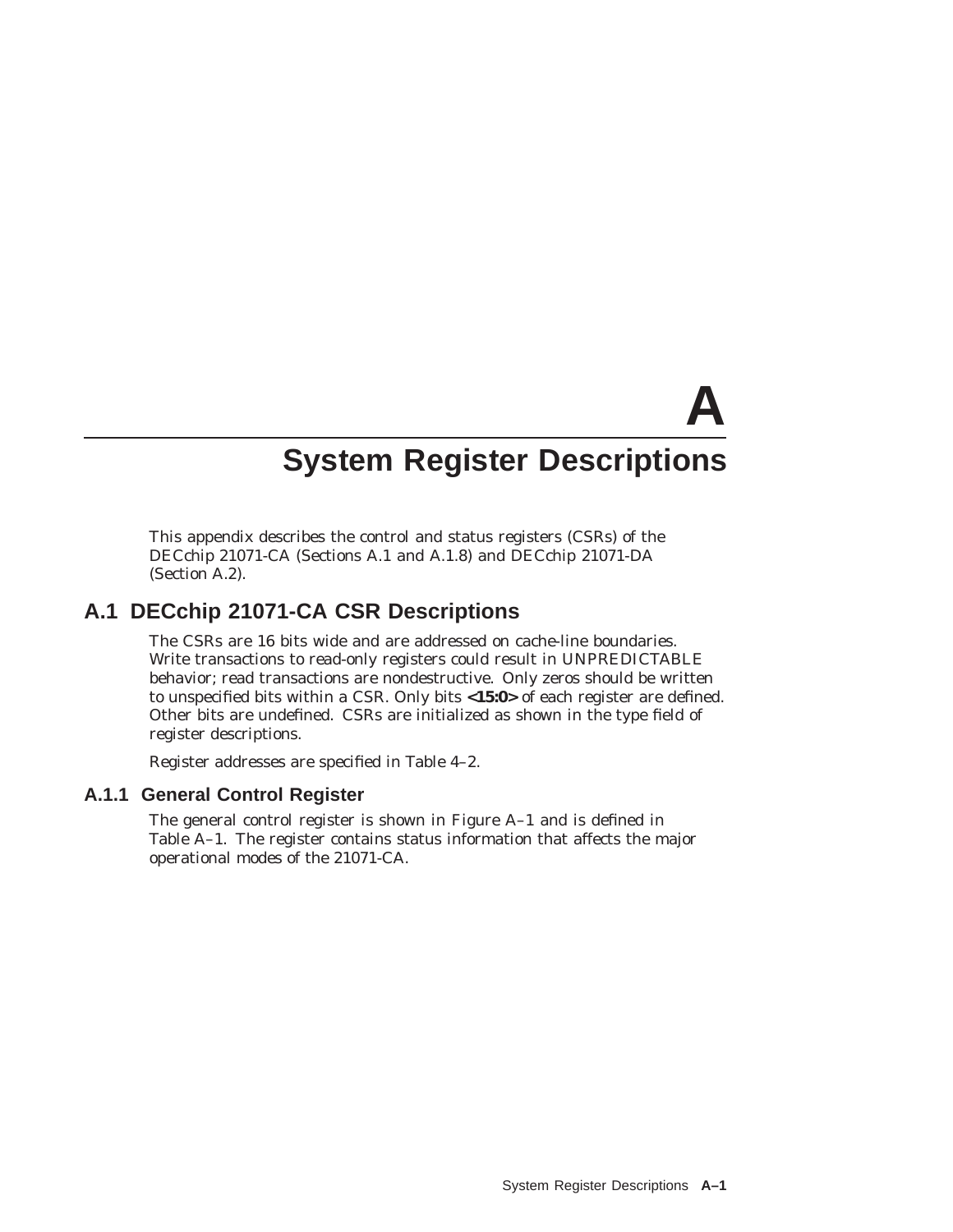## **Figure A–1 General Control Register**



LJ-04178.AI

| Table A-1 General Control Register |  |  |  |
|------------------------------------|--|--|--|
|------------------------------------|--|--|--|

| <b>Field</b> | <b>Name</b>     | <b>Type</b>        | <b>Description</b>                                                                                                                  |
|--------------|-----------------|--------------------|-------------------------------------------------------------------------------------------------------------------------------------|
| <15:14>      | Reserved        | <b>MBZ</b>         |                                                                                                                                     |
| <13>         | <b>BC BADAP</b> | RW. 0 <sup>1</sup> | L2 cache force bad address parity. When set, the tag<br>address parity will be loaded as bad (independent of<br>the BC_FRCTAG bit). |
| <12>         | <b>BC FRCP</b>  | RW. 0              | L2 cache force parity. When set, the parity bit will be<br>set on the next cache fill.                                              |
| <11>         | <b>BC FRCV</b>  | RW. 0              | L <sub>2</sub> cache force valid. When set, the valid bit will be<br>set on the next cache fill.                                    |
| <10>         | BC FRCD         | RW. 0              | L2 cache force dirty. When set, the dirty bit will be set<br>on the next cache fill.                                                |

1Register field content after reset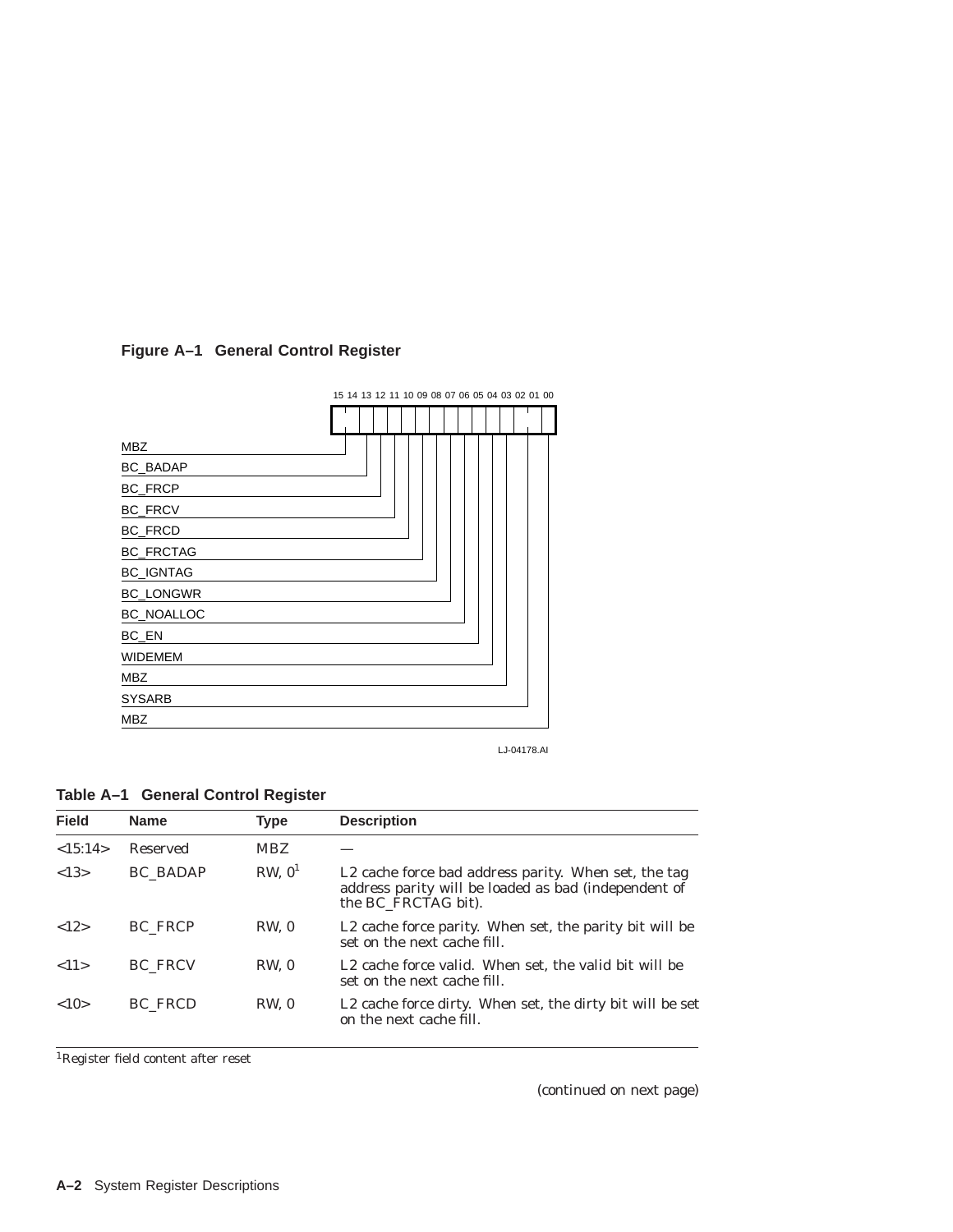| Field         | <b>Name</b>      | <b>Type</b>    | <b>Description</b> |                                                                                                                                                                                                                                                                                                                                                                               |
|---------------|------------------|----------------|--------------------|-------------------------------------------------------------------------------------------------------------------------------------------------------------------------------------------------------------------------------------------------------------------------------------------------------------------------------------------------------------------------------|
| $< \!\!9$     | BC_FRCTAG        | RW, 0          |                    | L2 cache force tag. When set, the LE cache will be<br>probed for victims, and the line will be invalidated<br>using the values in the BC_FRCD, BC_FRCV, and<br>BC_FRCP fields. CSRs will be used as the tag<br>controls. Although the line is invalidated (assuming<br>BC_FRCV is reset), the data is loaded into the cache,<br>and will be returned to the CPU as cacheable. |
|               |                  |                |                    | Used for diagnostic testing of the cache RAM and<br>for flushing the cache by setting this bit, clearing<br>BC_FRCV, and cycling through the address range<br>present in the cache.                                                                                                                                                                                           |
| <8>           | <b>BC_IGNTAG</b> | RW, 0          |                    | L2 cache ignore tag. When set, L2 cache probes will<br>act as if the valid bit was invalid. All tag results will<br>be ignored (and any victims will be lost). Tag and<br>address parity will be ignored. This field may be used<br>to fill the cache with valid data.                                                                                                        |
| <7>           | <b>BC_LONGWR</b> | RW, 0          | RAM <sub>s</sub> . | L2 cache long write transactions. When set, two<br>sysBus cycles are required to write to the cache data                                                                                                                                                                                                                                                                      |
| $<\!\!6\!\!>$ | BC_NOALLOC       | RW, 0          |                    | L2 cache no allocate mode. When set, CPU write<br>transactions to cacheable memory space will not be<br>allocated into the cache.                                                                                                                                                                                                                                             |
| $5>$          | BC EN            | RW, 0          |                    | L2 cache enable. When clear, the L2 cache is disabled<br>and the cache state machine will not probe the cache.                                                                                                                                                                                                                                                                |
| $<$ 4 $>$     | <b>WIDEMEM</b>   | R <sub>O</sub> |                    | Wide memory size. Reads the status of the <b>widemem</b><br>input pin. Returns 1 for the 128-bit memory interface.                                                                                                                                                                                                                                                            |
| <3>           | <b>Reserved</b>  | <b>MBZ</b>     |                    |                                                                                                                                                                                                                                                                                                                                                                               |
| <2:1>         | <b>SYSARB</b>    | RW, 0          |                    | DMA arbitration mode. Determines arbitration<br>scheme for sysBus transactions.                                                                                                                                                                                                                                                                                               |
|               |                  |                | Value              | <b>Meaning</b>                                                                                                                                                                                                                                                                                                                                                                |
|               |                  |                | 0X                 | CPU priority                                                                                                                                                                                                                                                                                                                                                                  |
|               |                  |                | 10                 | DMA priority                                                                                                                                                                                                                                                                                                                                                                  |
|               |                  |                | 11                 | DMA strong priority                                                                                                                                                                                                                                                                                                                                                           |
| $<$ 0 $>$     | <b>Reserved</b>  | <b>MBZ</b>     |                    |                                                                                                                                                                                                                                                                                                                                                                               |

**Table A–1 (Cont.) General Control Register**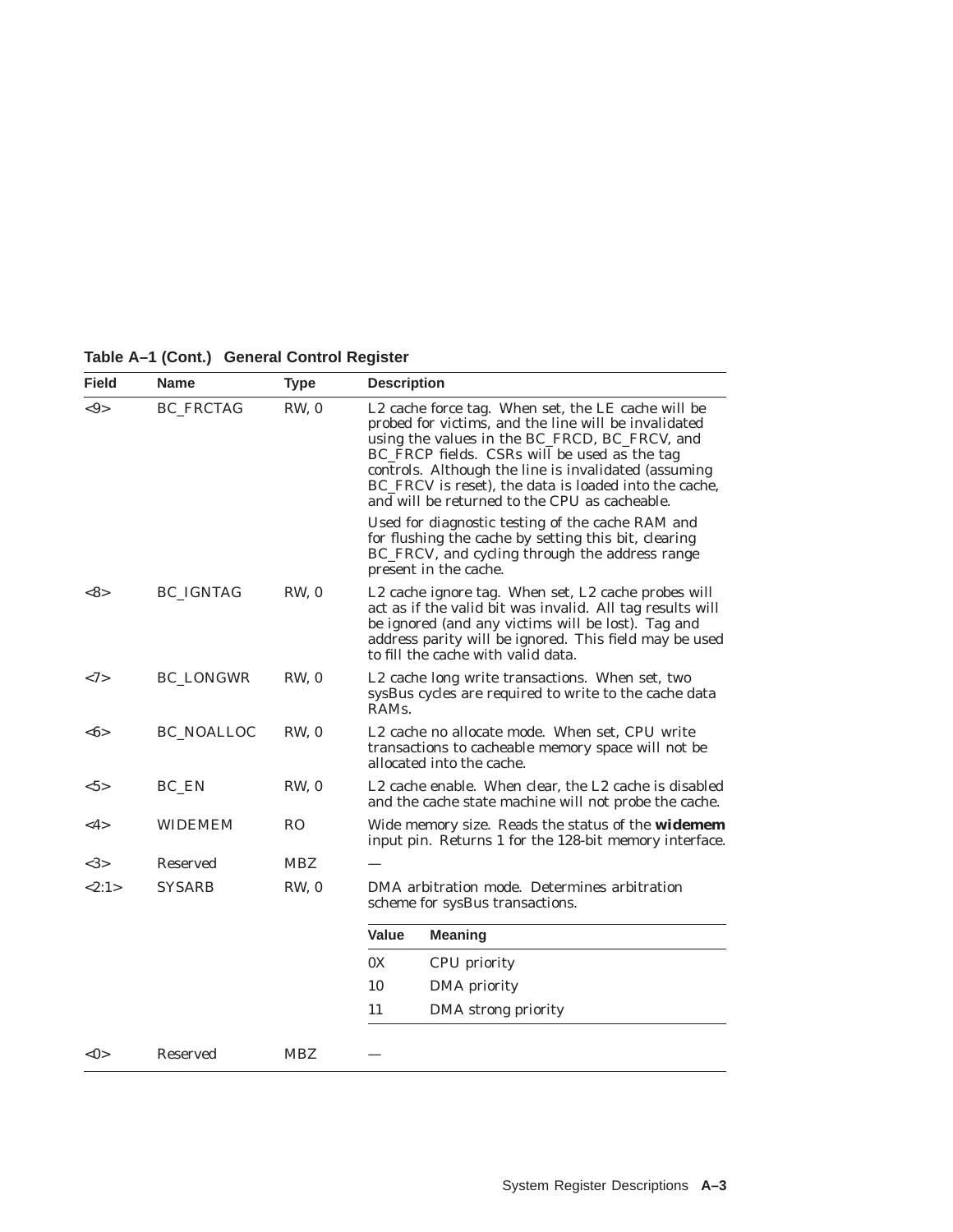## **A.1.2 Error and Diagnostic Status Register**

The error and diagnostic register is shown in Figure A–2 and is defined in Table A–2. The register contains read-only status information for diagnostics and error analysis. The occurrence of an error sets one or more error bits (BC\_TAPERR, BC\_TCPERR, NXMERR) and locks the address of the error. After the address is locked, any additional error will set LOSTERR and will not affect the address or other error bits (BC\_TAPERR, BC\_TCPERR, NXMERR). Clearing all of the error bits (not the LOSTERR bit) unlocks the address.



#### **Figure A–2 Error and Diagnostic Status Register**

LJ-04179.AI

| Table A-2 Error and Diagnostic Status Register |  |  |  |  |
|------------------------------------------------|--|--|--|--|
|------------------------------------------------|--|--|--|--|

| <b>Field</b> | <b>Name</b>     | Type  | <b>Description</b>                                                                                                                                                                      |
|--------------|-----------------|-------|-----------------------------------------------------------------------------------------------------------------------------------------------------------------------------------------|
| <15>         | <b>WRPEND</b>   | RO. O | Write pending. When set, indicates that valid write<br>data is stored in the write buffer.                                                                                              |
| <14>         | <b>LDXLLOCK</b> |       | $LDx$ L locked. When set, indicates that the lock<br>bit for $LDx_L$ is set and that the next $STx_C$ may<br>succeed. Writing to any CSR or I/O space location<br>clears this lock bit. |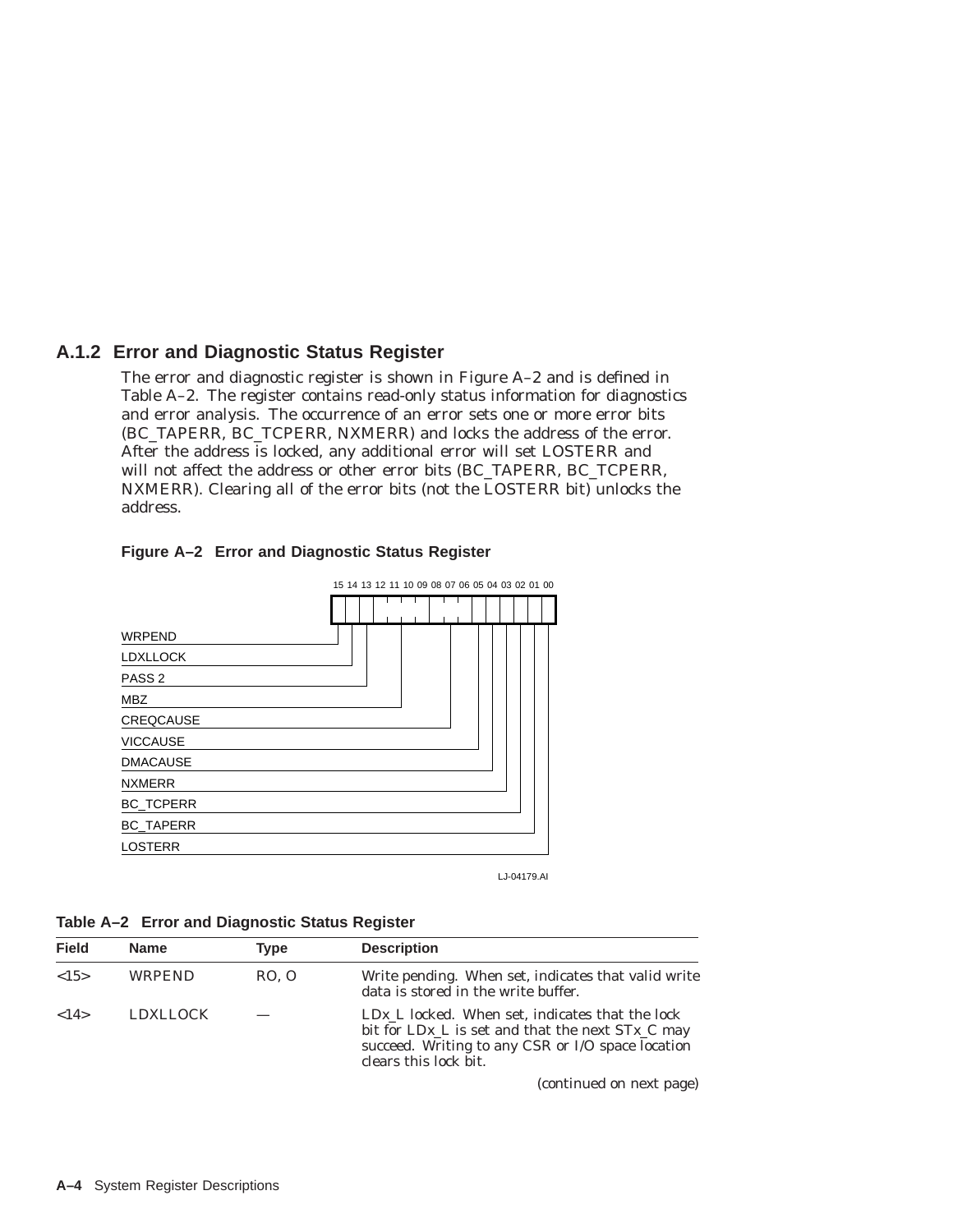| <b>Field</b>  | <b>Name</b>       | <b>Type</b>    | <b>Description</b>                                                                                                                                                                                                                                                                                                            |
|---------------|-------------------|----------------|-------------------------------------------------------------------------------------------------------------------------------------------------------------------------------------------------------------------------------------------------------------------------------------------------------------------------------|
| <13>          | PASS <sub>2</sub> | RO.            | Chip version reads low on pass 1 and high on<br>pass 2.                                                                                                                                                                                                                                                                       |
| <12:9>        | Reserved          | <b>MBZ</b>     |                                                                                                                                                                                                                                                                                                                               |
| <8:6>         | CREQCAUSE         | <b>RO</b>      | Cycle request that caused error. Indicates<br>the DMA or CPU cycle request type that<br>caused the error. Contains a copy of either<br>the cpucreq or iocmd signal lines, depending<br>on <b>DMACAUSE</b> <4>. Locked with the error<br>address. Only valid when an error is indicated<br>on BC_TAPERR, BC_TCPERR, or MEMERR. |
| $5>$          | <b>VICCAUSE</b>   | R <sub>O</sub> | Victim write caused error. When set, indicates<br>that an NXM error was caused by a victim write<br>transaction. Undefined for other types of errors.<br>Locked with the error address. Valid only when an<br>error is indicated on BC_TAPERR, BC_TCPERR,<br>or MEMERR.                                                       |
| $<$ 4 $>$     | <b>DMACAUSE</b>   | R <sub>O</sub> | DMA transaction caused error. When set, indicates<br>that the BC_TAPERR, BC_TCPERR, or NXMERR<br>was caused by a DMA transaction. Locked with<br>the error address. Valid only when an error<br>is indicated on BC_TAPERR, BC_TCPERR, or<br><b>MEMERR.</b>                                                                    |
| <3>           | <b>NXMERR</b>     | RW1C, 0        | Nonexistent memory error. When set, indicates<br>that a read or write transaction occurred to<br>an invalid address that does not map to any<br>memory bank, CSR, or I/O quadrant. Set only<br>when address is unlocked.                                                                                                      |
| <2>           | <b>BC_TCPERR</b>  | RW1C, 0        | L2 cache tag control parity. When set, indicates<br>that a tag probe encountered bad parity in the tag<br>control RAM. Set only when address is unlocked.                                                                                                                                                                     |
| 1>            | <b>BC TAPERR</b>  | RW1C, 0        | L2 cache tag address parity. When set, indicates<br>that a tag probe encountered bad parity in the tag<br>address RAM. Set only when address is unlocked.                                                                                                                                                                     |
| $<\!\!0\!\!>$ | <b>LOSTERR</b>    | RW1C, 0        | Lost error, multiple errors. When set, indicates<br>that additional errors occurred after an error<br>address was locked. No address or cause<br>information is latched for the error.                                                                                                                                        |

**Table A–2 (Cont.) Error and Diagnostic Status Register**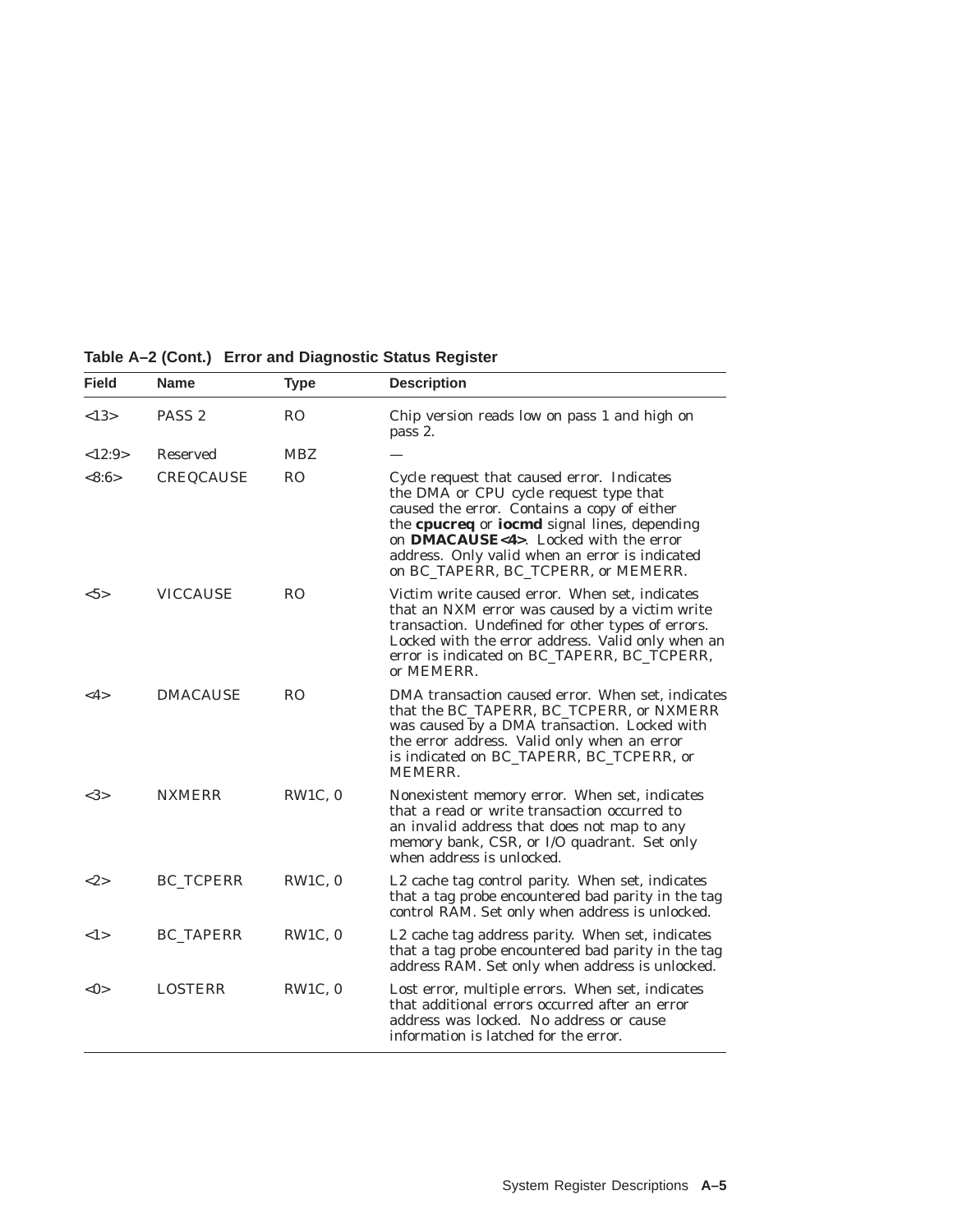## **A.1.3 Tag Enable Register**

The tag enable register, shown in Figure A–3, indicates which bits of the cache tag are to be compared with **sysadr<33:5>**. If a bit is 1, the corresponding bits in **sysadr<33:5>** and **systag<31:17>** are compared. If a bit is 0, there is no comparison for those bits, and the **systag** bit is assumed to be tied low on the module (through a resistor). Bits **<15:1>** in the register represent **systag<31:17>**. This register is not initialized.

#### **Figure A–3 Tag Enable Register**



LJ-04180.AI

There is no requirement that the upper bits of TAGEN<31:17> be set. An implementation that does not allow the full 4GB cacheable memory to be installed may choose to mask off upper bits of TAGEN<31:17> and save having to store a bit of the tag address in the tag address RAM.

To construct TAGEN<31:17>, refer to Tables A–3 and A–4. The value shown in Table A–3 (based on the cache size) is ANDed with the value in Table A–4 (based on the maximum cacheable system memory). For example, a system with a 16MB cache, and a maximum of 1GB cacheable memory would program:

1111 1111 0000 000X ANDed with 0011 1111 1111 111X gives 0011 1111 0000 000X which is put into TAGEN.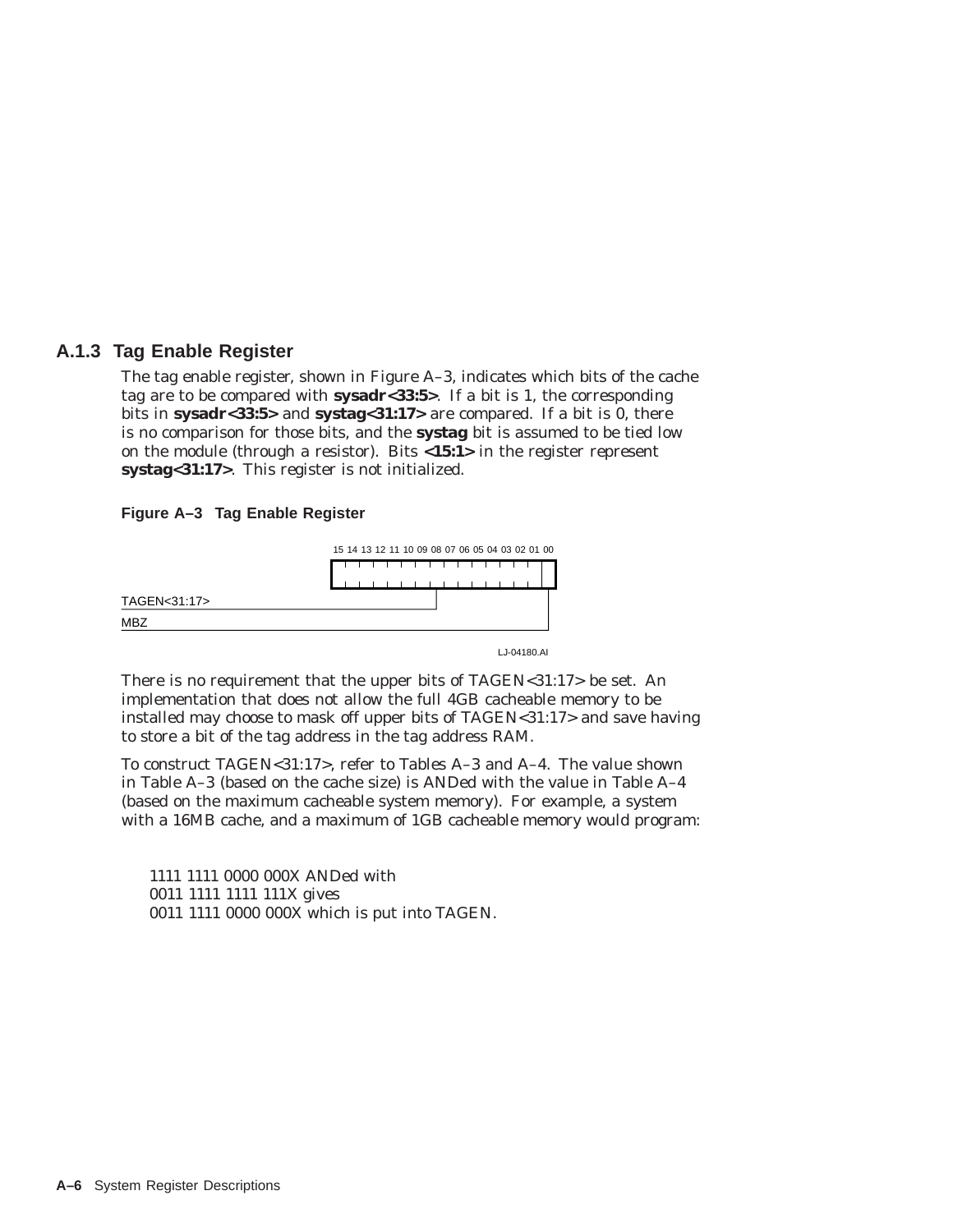| TAGEN<15:0>                      | <b>Compared</b><br><b>Bits</b> | <b>Cache Size</b> |
|----------------------------------|--------------------------------|-------------------|
| 0000 0000 0000 0000 <sup>1</sup> | <b>None</b>                    | 4GB               |
| 1000 0000 0000 0000              | <31>                           | 2GB               |
| 1100 0000 0000 0000              | $<$ 31:30 $>$                  | 1 <sub>GB</sub>   |
| 1110 0000 0000 0000              | $<$ 31:29>                     | 512MB             |
| 1111 0000 0000 0000              | $<$ 31:28>                     | 256MB             |
| 1111 1000 0000 0000              | <31:27>                        | 128MB             |
| 1111 1100 0000 0000              | $<$ 31:26 $>$                  | 64MB              |
| 1111 1110 0000 0000              | $<$ 31:25>                     | 32MB              |
| 1111 1111 0000 0000              | $<$ 31:24 $>$                  | 16MB              |
| 1111 1111 1000 0000              | $<$ 31:23>                     | 8MB               |
| 1111 1111 1100 0000              | $<$ 31:22>                     | 4MB               |
| 1111 1111 1110 0000              | < 31:21>                       | 2MB               |
| 1111 1111 1111 0000              | < 31:20>                       | 1MB               |
| 1111 1111 1111 1000              | < 31:19>                       | 512KB             |
| 1111 1111 1111 1100              | < 31:18>                       | 256KB             |
| 1111 1111 1111 1110              | <31:17>                        | 128KB             |
|                                  |                                |                   |

**Table A–3 Cache Size Tag Enable Values**

 $^1\mathsf{TAGEN}\text{<}0\text{>}$  is reserved and must be zero.

| Table A-4 Maximum Memory Tag Enable Values |  |  |  |  |  |
|--------------------------------------------|--|--|--|--|--|
|--------------------------------------------|--|--|--|--|--|

|                                  | <b>Compared</b> |                    |
|----------------------------------|-----------------|--------------------|
| <b>TAGEN&lt;15:0&gt;</b>         | Bits            | <b>Memory Size</b> |
| 1111 1111 1111 1110 <sup>1</sup> | <31:17>         | 4GB                |
| 0111 1111 1111 1110              | < 30:17>        | 2GB                |
| 0011 1111 1111 1110              | < 29:17>        | 1 <sub>GB</sub>    |
| 0001 1111 1111 1110              | < 28:17>        | 512MB              |
| 0000 1111 1111 1110              | <27:17>         | 256MB              |
| 0000 0111 1111 1110              | <26:17>         | 128MB              |
|                                  |                 |                    |

1TAGEN<0> is reserved and must be zero.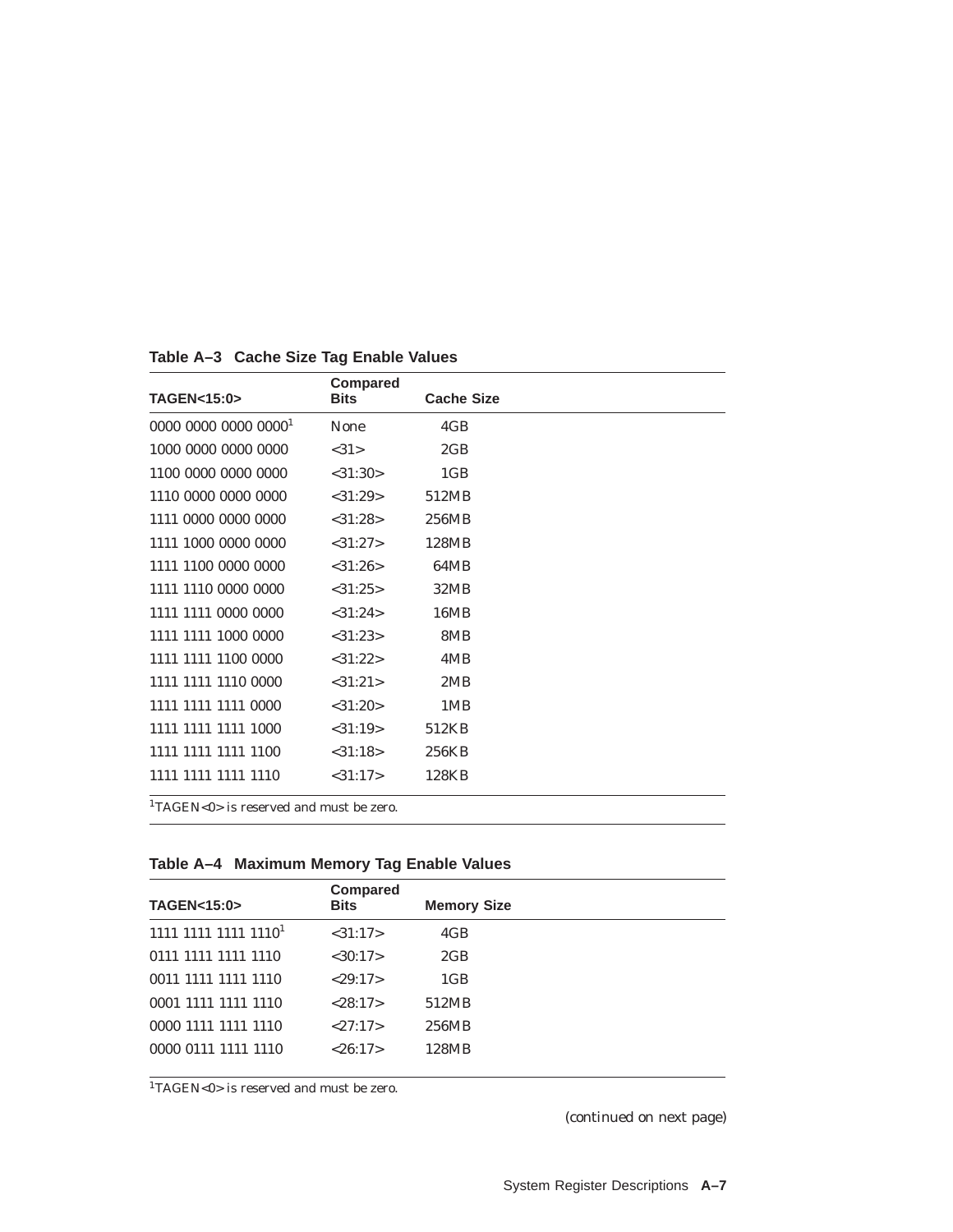| <b>Compared</b><br><b>Bits</b> | <b>Memory Size</b> |
|--------------------------------|--------------------|
| <25:17>                        | 64MB               |
| < 24:17>                       | 32MB               |
| < 23:17>                       | 16MB               |
| <22:17>                        | 8MB                |
| < 21:17>                       | 4MB                |
| <19:17>                        | 1MB                |
| <18:17>                        | 512KB              |
| <17>                           | 256KB              |
| <b>None</b>                    | 128KB              |
|                                |                    |

**Table A–4 (Cont.) Maximum Memory Tag Enable Values**

## **A.1.4 Error Low Address Register**

The error low address register is shown in Figure A–4. The register locks the low order bits of the sysBus address (**sysadr<20:5>**) that caused the error and set the BC\_TAPERR, BC\_TCPERR, or NXMERR bit in the error and diagnostic status register. If a victim read caused the error, the victim address is not latched; rather, the address of the transaction is latched. Bits **<15:0>** represent **sysadr<20:5>**. This register is read-only. It is not initialized and is valid only when an error is indicated.





## **A.1.5 Error High Address Register**

The error high address register is shown in Figure A–5. The register locks the high order bits of the sysBus address (**sysadr<33:21>**) that caused the error. Bits **<12:0>** represent **sysadr<33:21>**. This register is read-only. It is not initialized and is only valid when an error is indicated. Bits **<15:13>** are reserved and must be zero.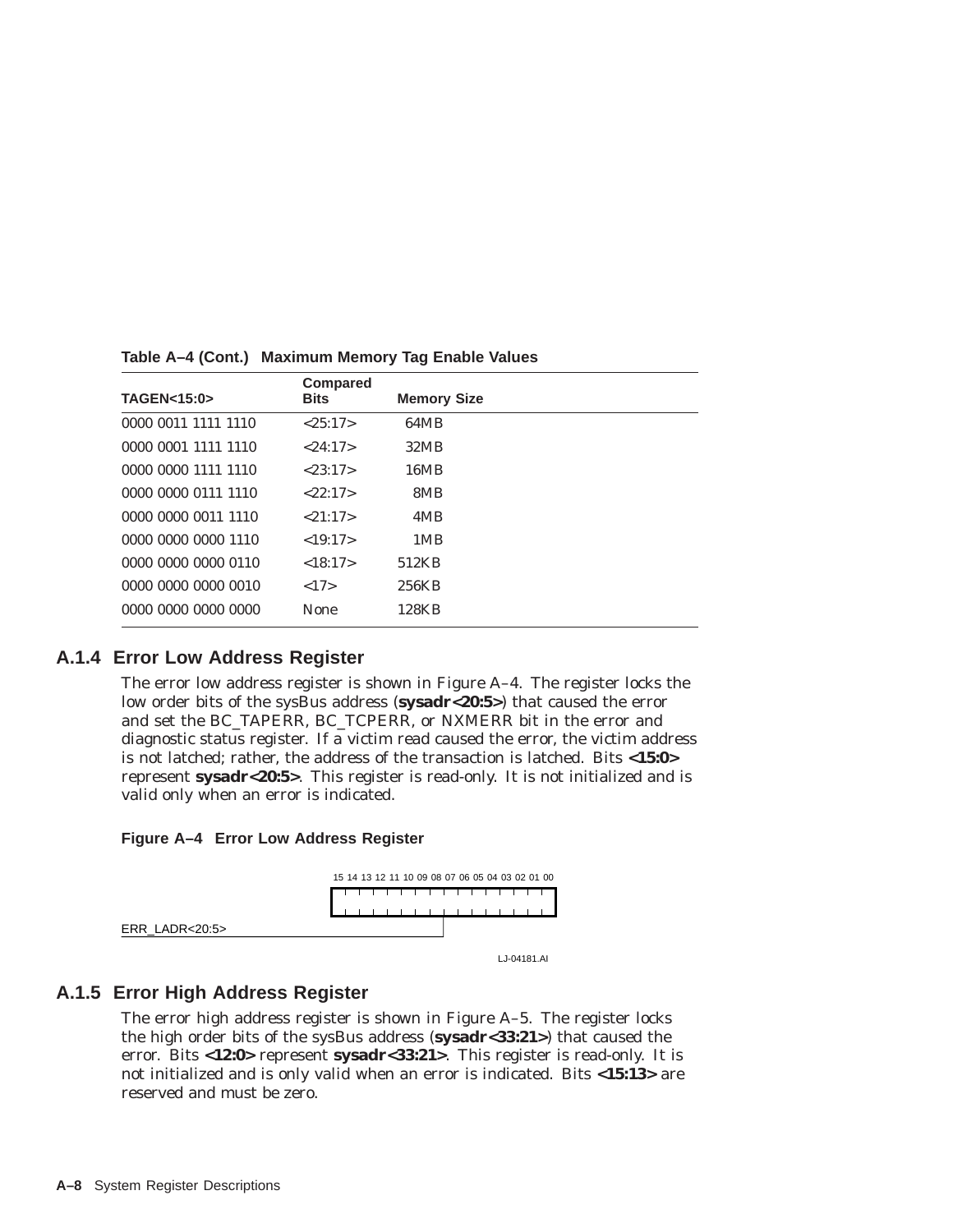## **Figure A–5 Error High Address Register**



LJ-04182.AI

## **A.1.6 LDx\_L Low Address Register**

The LD*x*\_L low address register is shown in Figure A–6. The register stores the low-order bits of the last locked address. Bits **<15:0>** in the register represent **sysadr<20:5>**. This register is read-only and is not initialized.

## **Figure A–6 LDx\_L Low Address Register**



# **A.1.7 LDx\_L High Address Register**

The LD*x*\_L high address register is shown in Figure A–7. The register stores the high-order bits of the locked address. Bits **<12:0>** in the register represent **sysadr<33:21>**. This register is read-only and is not initialized.

#### **Figure A–7 LDx\_L High Address Register**



LJ-04184.AI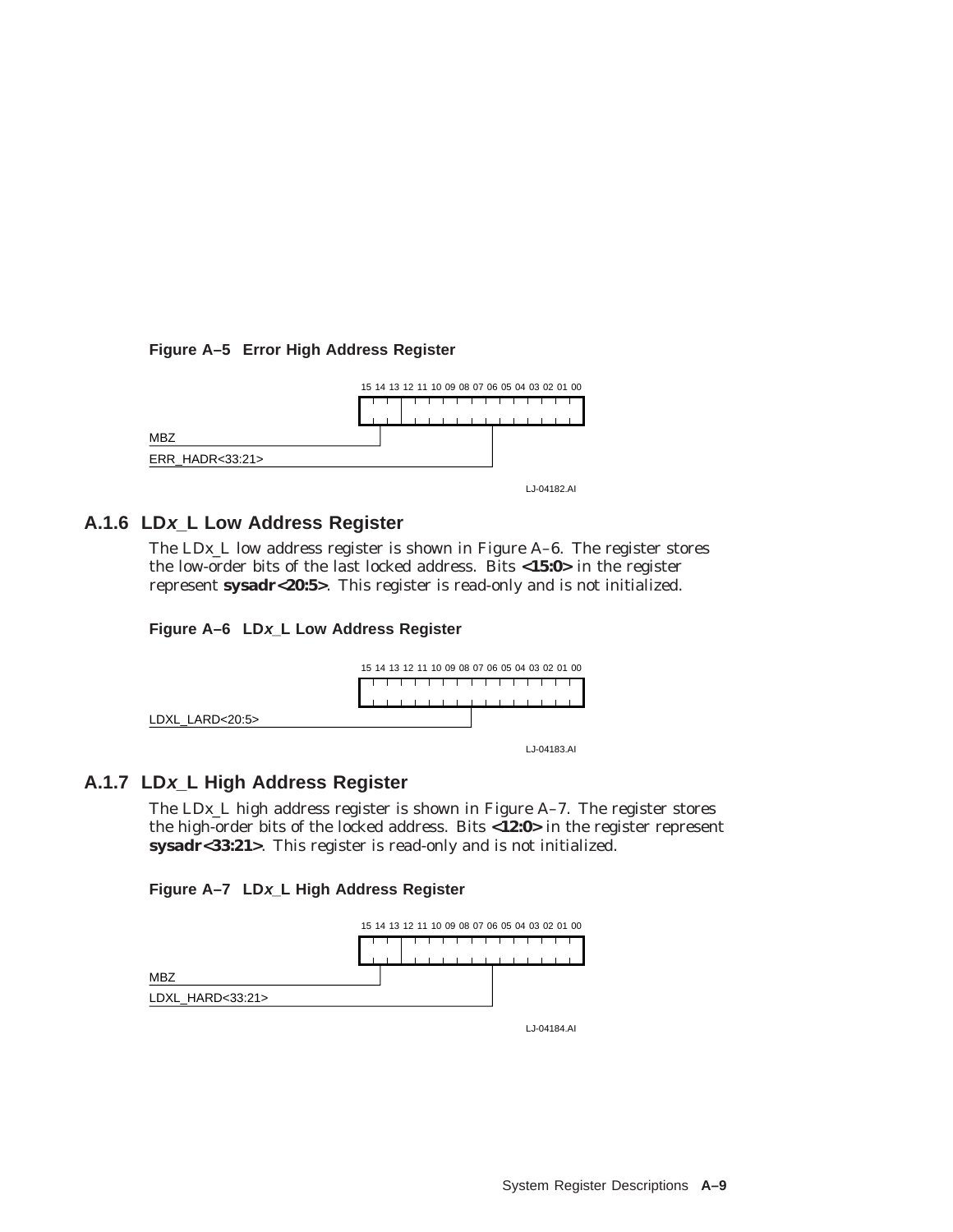## **A.1.8 Memory Control Registers**

This section describes and defines 21071-CA registers that control memory configuration and timing. Each bank set of memory has one configuration register and two timing registers. The global timing register and refresh timing register apply to all bank sets. The video frame pointer is used for video transactions to bank set 8.

#### **A.1.8.1 Video Frame Pointer Register**

The video frame pointer register is shown in Figure A–8 and is defined in Table A–5. The register contains address information that points to the beginning of the video frame buffer. The video frame pointer is loaded into the video display pointer at the beginning of each full serial transfer to bank set 8. This register is not initialized.



#### **Figure A–8 Video Frame Pointer Register**

LJ-04185.AI

**Table A–5 Video Frame Pointer Register**

| <b>Field</b> | <b>Name</b>        | <b>Type</b> | <b>Description</b>                                                                                                                                                                                                                                                                                                                                                     |
|--------------|--------------------|-------------|------------------------------------------------------------------------------------------------------------------------------------------------------------------------------------------------------------------------------------------------------------------------------------------------------------------------------------------------------------------------|
| <15>         | Reserved           | <b>MBZ</b>  |                                                                                                                                                                                                                                                                                                                                                                        |
| <14>         | <b>VFP SUBBANK</b> | <b>RW</b>   | Video frame subbank pointer. Subbank for the start<br>of the frame buffer. If the subbank is enabled by<br>setting S8_SUBENA in the bank set 8 configuration<br>register, setting the VFP_SUBBANK bit causes<br>the 21071-CA to assert v<1:0>_rasb8_l instead<br>of v<1:0>_ras8_l on full serial register loads.<br>VFP_SUBBANK is ignored if S8_SUBENA is<br>cleared. |
| <13:5>       | <b>VFP ROWADR</b>  | <b>RW</b>   | Video frame row address pointer. Row address of the<br>start of the frame buffer.                                                                                                                                                                                                                                                                                      |
|              |                    |             | (continued on next page)                                                                                                                                                                                                                                                                                                                                               |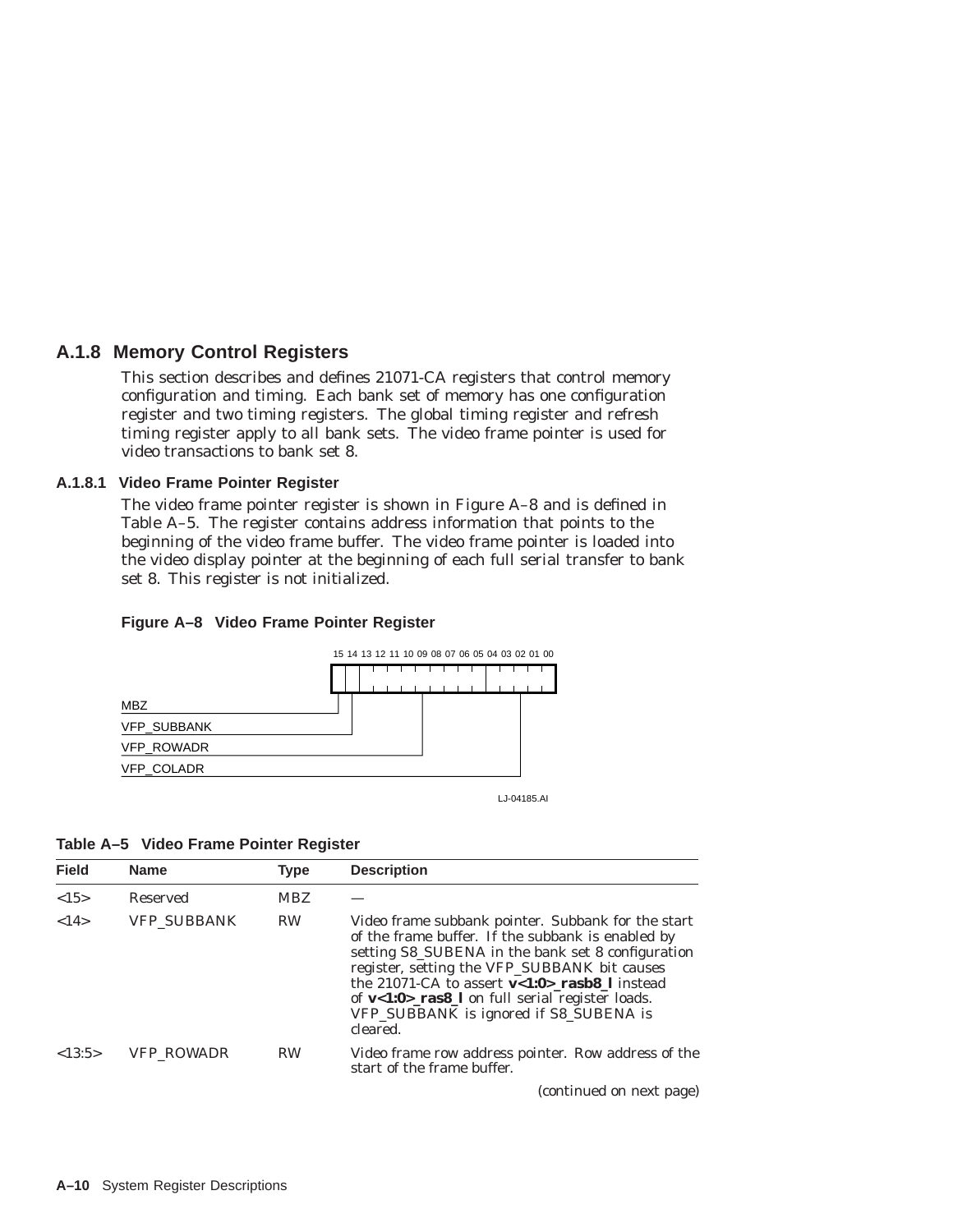| Field                   | <b>Name</b> | Tvpe      | <b>Description</b>                                                                                   |  |  |  |
|-------------------------|-------------|-----------|------------------------------------------------------------------------------------------------------|--|--|--|
| $<\!\!\pm 4:\!\!0\!\!>$ | VFP COLADR  | <b>RW</b> | Video frame column address pointer. Used as column<br>address $<6:2>$ for all serial register loads. |  |  |  |

#### **Table A–5 (Cont.) Video Frame Pointer Register**

#### **A.1.8.2 Presence Detect Low-Data Register**

The presence detect low-data register is shown in Figure A–9. The register stores the low-order bits of the presence detect data that was shifted in after reset. Bits **<15:0>** in the register represent data bits **<15:0>** that were shifted in.

**Note** 2008

After deassertion of reset, it takes 148 system clock cycles for this data to become valid.

#### **Figure A–9 Presence Detect Low-Data Register**



LJ-04186.AI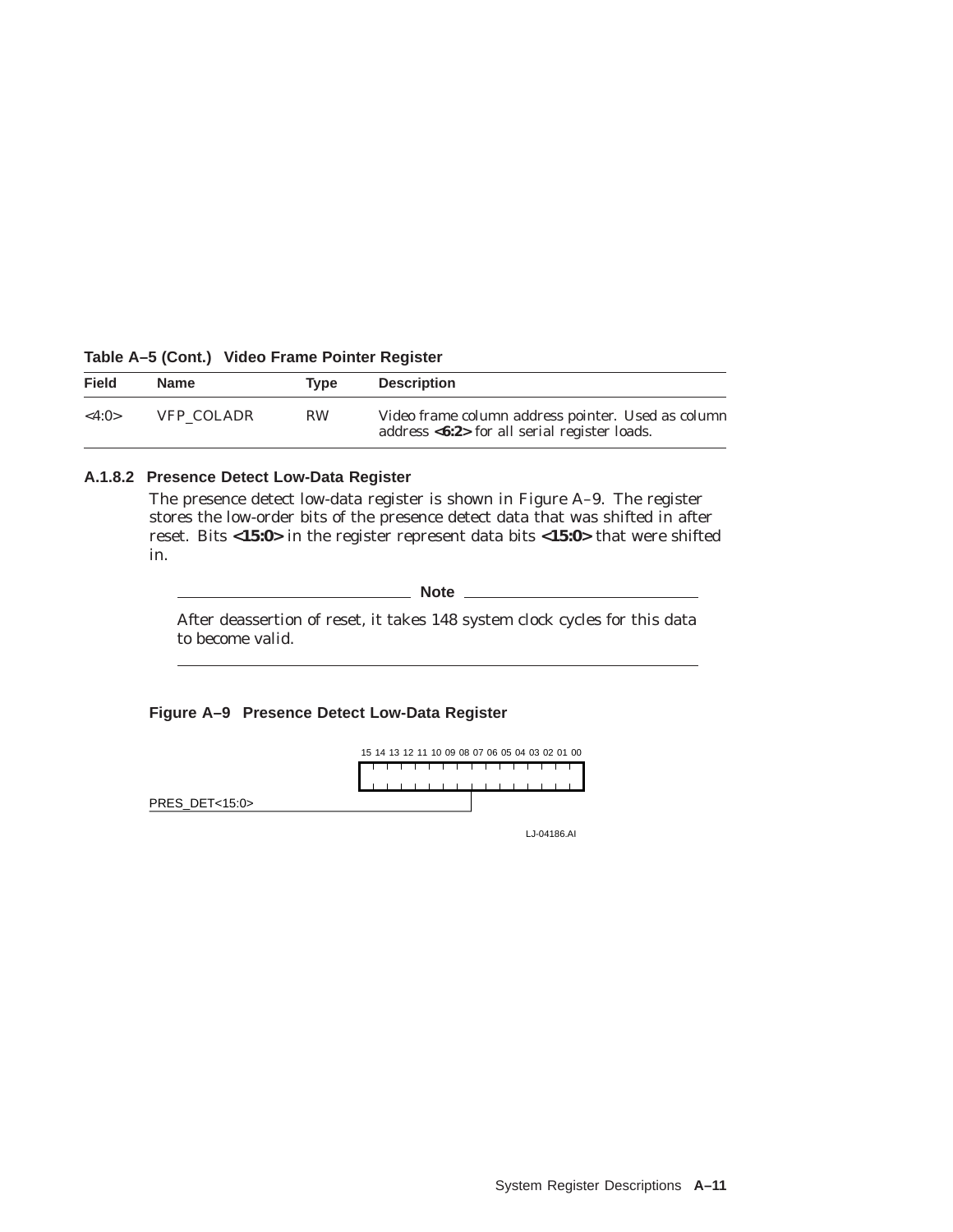## **A.1.8.3 Presence Detect High-Data Register**

The presence detect high-data register is shown in Figure A–10. The register stores the high-order bits of the presence detect data that was shifted in after reset. Bits **<15:0>** in the register represent data bits **<31:16>** that were shifted in.

**Note**

After deassertion of reset, it takes 148 system clock cycles for this data to become valid.

#### **Figure A–10 Presence Detect High-Data Register**



#### **A.1.8.4 Base Address Registers**

Each memory bank set has a corresponding base address register as shown in Figure A–11.

#### **Figure A–11 Bank Set 0 Base Address Register**



The bits in this register are compared with the incoming sysBus address **sysadr<33:23>** to determine the bank set being addressed. The contents of this register are validated by setting the valid bit in the configuration register of that bank set.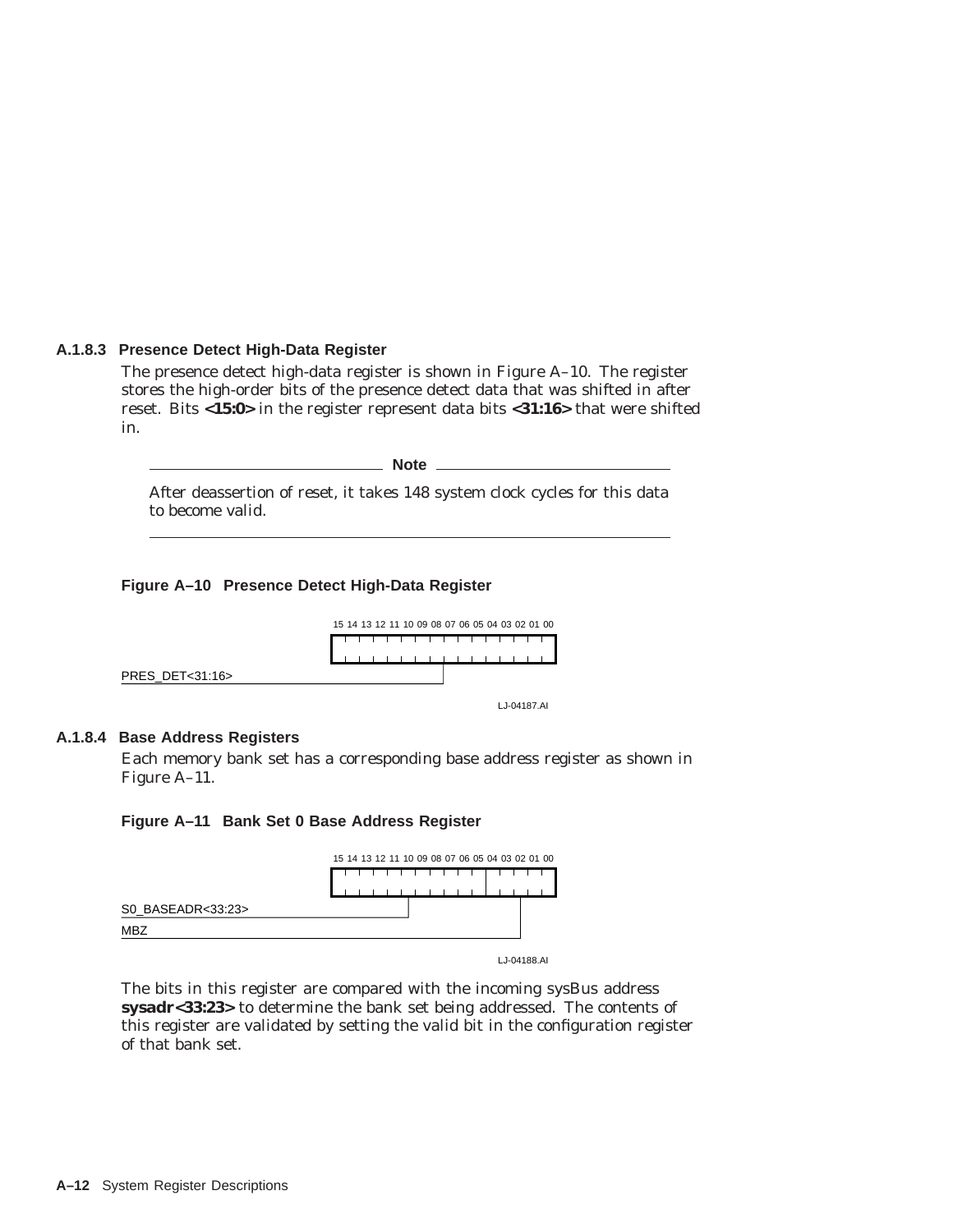The number of bits that are compared depends on the size of the corresponding bank set. Bank sets 7 to 0 have an 11-bit field, limiting the minimum DRAM bank set size to 8MB. Bits **<15:5>** in the register correspond to **sysadr<33:23>**.

Bank set 8, which can contain video RAMs and has a minimum size of 1MB, has the same 11-bit field, where bits **<15:5>** in the register correspond to **sysadr<33:23>** while **sysadr<22:20>** are compared with zero.

The base address of each bank set must begin on a naturally aligned boundary (so for a bank set with 2*<sup>n</sup>* addresses, the *n* least significant bits must be zero).

Bank set 8 must be placed on an aligned 8MB boundary for bank sizes less than or equal to 8MB.

If bank set 8 has parity checking disabled (**S8\_CHECK** is clear), then bank set 8 must be mapped into noncacheable space (**S8\_BASEADR<32>** is set).

Register bits **<4:0>** are reserved and must be zero.

#### **A.1.8.5 Configuration Registers**

Each memory bank set has a corresponding configuration register that contains mode bits, memory address generation bits, and bank set decoding bits. Bank set 0 to 7 configuration registers differ from the bank set 8 configuration register.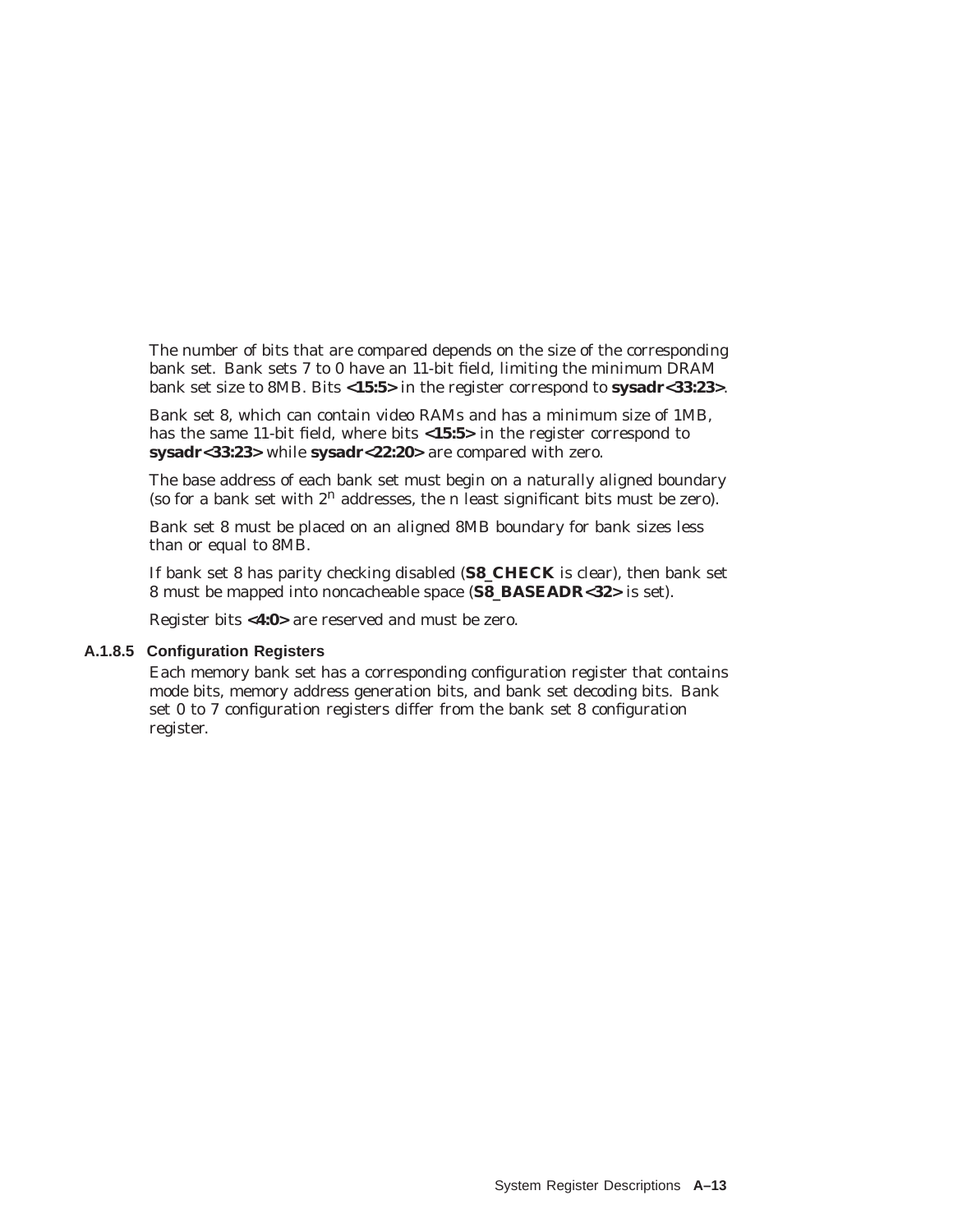## **Bank Set 0 to 7 Configuration Registers**

Bank set 0 to 7 configuration registers have the same format and also have the same limits on bank set size and type of DRAMs used. With the exception of the valid bit, these registers are not initialized. Bank set 0 to 7 registers are shown in Figure A–12 and are defined in Table A–6.





LJ-04189.AI

**Table A–6 Bank Set 0 to 7 Configuration Register**

| <b>Field</b> | <b>Name</b>      | <b>Type</b> | <b>Description</b> |                                                                                                                                                                                                                                                                   |  |  |  |
|--------------|------------------|-------------|--------------------|-------------------------------------------------------------------------------------------------------------------------------------------------------------------------------------------------------------------------------------------------------------------|--|--|--|
| <15:9>       | Reserved         | MBZ         |                    |                                                                                                                                                                                                                                                                   |  |  |  |
| <8:6>        | <b>SO COLSEL</b> | <b>RW</b>   | listed here:       | Column address selection. Indicates the number<br>of valid column bits expected at the DRAMs. Used<br>together with memory width information to generate<br>row or column addresses. Memory interface width<br>is set at 128 bits. SO_COLSEL<2:0> field codes are |  |  |  |
|              |                  |             | SO COLSEL<2:0>     | <b>Row, Column Bits</b>                                                                                                                                                                                                                                           |  |  |  |
|              |                  |             | 000                | 12, 12                                                                                                                                                                                                                                                            |  |  |  |
|              |                  |             | 001                | 12, 10 or 11, 11                                                                                                                                                                                                                                                  |  |  |  |
|              |                  |             | 010                | Reserved                                                                                                                                                                                                                                                          |  |  |  |
|              |                  |             | 011                | 10, 10                                                                                                                                                                                                                                                            |  |  |  |
|              |                  |             | 1XX                | Reserved                                                                                                                                                                                                                                                          |  |  |  |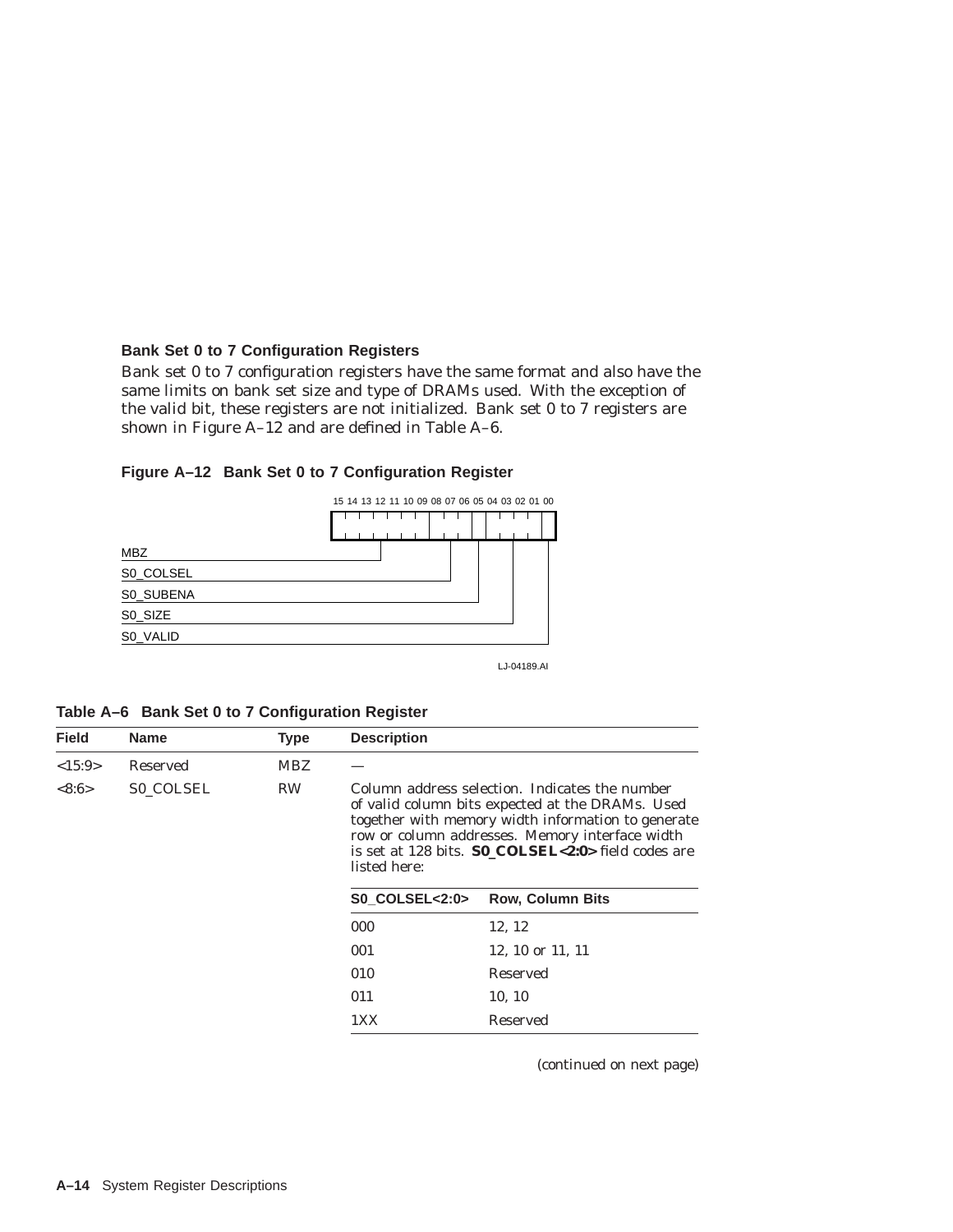| <b>Field</b>  | <b>Name</b>      | <b>Type</b> | <b>Description</b>                                                                                                                                                                                                                                                                                                                                                             |                 |               |                 |  |  |  |  |
|---------------|------------------|-------------|--------------------------------------------------------------------------------------------------------------------------------------------------------------------------------------------------------------------------------------------------------------------------------------------------------------------------------------------------------------------------------|-----------------|---------------|-----------------|--|--|--|--|
| $5>$          | <b>S0_SUBENA</b> | RW, 0       | Enable subbanks. When set, subbanks are enabled<br>and are determined according to SO_SIZE. When<br>clear, subbanks are disabled, and the $\langle 3:0 \rangle$ rasbo 1<br>pins will be asserted only during refreshes.                                                                                                                                                        |                 |               |                 |  |  |  |  |
| <4:1>         | <b>SO SIZE</b>   | <b>RW</b>   | Bank set 8 size in megabytes. Indicates the size<br>of the bank set to determine which bits are used<br>in comparing the bank set base address with<br>the physical address (PA) and for generating the<br>subset. Corresponds to the total size of the bank set,<br>including subbanks, if present. S0_SIZE<3> must be<br>set to 0. S0_SIZE<3:0> field codes are listed here: |                 |               |                 |  |  |  |  |
|               |                  |             | S0_SIZE<br><3:0>                                                                                                                                                                                                                                                                                                                                                               | <b>Compared</b> | <b>Subset</b> | <b>Set Size</b> |  |  |  |  |
|               |                  |             | 0000                                                                                                                                                                                                                                                                                                                                                                           |                 |               | Reserved        |  |  |  |  |
|               |                  |             | 0001                                                                                                                                                                                                                                                                                                                                                                           | PA < 33:29      | PA < 28       | 512MB           |  |  |  |  |
|               |                  |             | 0010                                                                                                                                                                                                                                                                                                                                                                           | PA < 33:28>     | PA < 27       | 256MB           |  |  |  |  |
|               |                  |             | 0011                                                                                                                                                                                                                                                                                                                                                                           | PA < 33:27>     | PA < 26       | 128MB           |  |  |  |  |
|               |                  |             | 0100                                                                                                                                                                                                                                                                                                                                                                           | PA < 33:26      | PA < 25       | 64MB            |  |  |  |  |
|               |                  |             | 0101                                                                                                                                                                                                                                                                                                                                                                           | PA < 33:25      | PA < 24       | 32MB            |  |  |  |  |
|               |                  |             | 0110                                                                                                                                                                                                                                                                                                                                                                           | PA < 33:24>     | PA < 23       | 16MB            |  |  |  |  |
|               |                  |             | 0111                                                                                                                                                                                                                                                                                                                                                                           | PA < 33:23>     | PA < 22       | 8MB             |  |  |  |  |
|               |                  |             | 1XXX                                                                                                                                                                                                                                                                                                                                                                           |                 |               | <b>Reserved</b> |  |  |  |  |
| $<\!\!0\!\!>$ | <b>SO VALID</b>  | RW, 0       | Bank set 0 valid. If set, all timing and configuration<br>parameters for bank set 0 are valid, and access to<br>bank set 0 is allowed. If cleared, access to bank set<br>0 is not allowed.                                                                                                                                                                                     |                 |               |                 |  |  |  |  |

**Table A–6 (Cont.) Bank Set 0 to 7 Configuration Register**

## **Bank Set 8 Configuration Register**

Bank set 8 is the VRAM bank; it supports minimum DRAM sizes and configurations that differ from bank set 0 to 7. The bank set 8 configuration register is shown in Figure A–13 and is defined in Table A–7.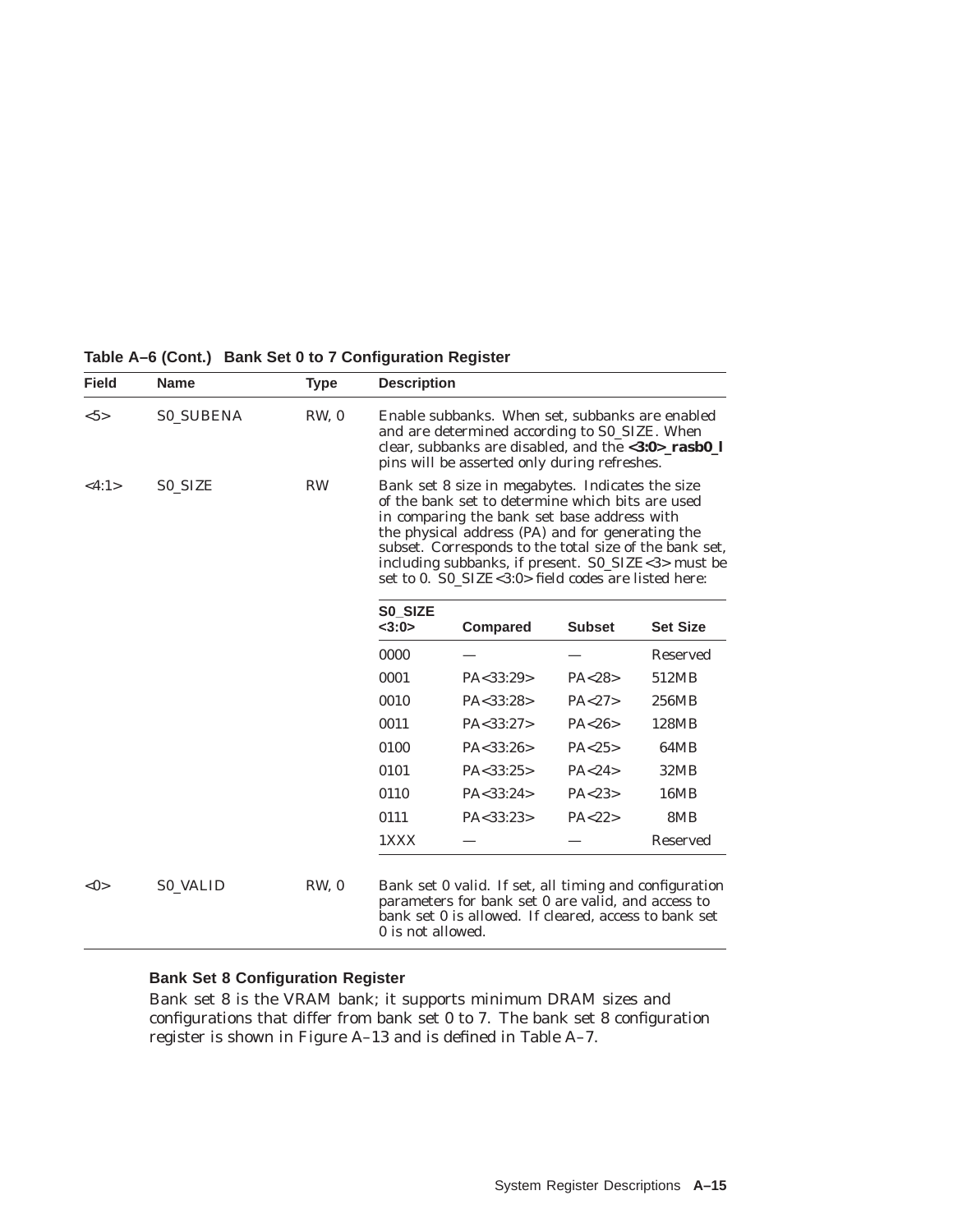## **Figure A–13 Bank Set 8 Configuration Register**



LJ-04190.AI

| Field                  | <b>Name</b>      | <b>Type</b> | <b>Description</b>                                                                                                                                                                                                                                                        |                                        |  |  |  |
|------------------------|------------------|-------------|---------------------------------------------------------------------------------------------------------------------------------------------------------------------------------------------------------------------------------------------------------------------------|----------------------------------------|--|--|--|
| <15:10>                | Reserved         | <b>MBZ</b>  |                                                                                                                                                                                                                                                                           |                                        |  |  |  |
| $< \hspace{-0.5mm}9 >$ | <b>S8 CHECK</b>  | RW, 0       | Enable parity checking. When set, accesses to<br>bank set 8 will have their parity checked, as with<br>other bank sets. When clear, parity will not be<br>checked. When clear, bank set 8 must be mapped<br>into noncacheable space. Only bank set 8 has this<br>feature. |                                        |  |  |  |
| <8:6>                  | <b>S8 COLSEL</b> |             | Column address selection. Indicates the number<br>of valid column bits expected at the DRAMs. Used<br>along with memory width information to generate<br>column row or column addresses. Memory width is<br>determined by the <b>widemem</b> pin.                         |                                        |  |  |  |
|                        |                  |             |                                                                                                                                                                                                                                                                           | S8 COLSEL field codes are listed here: |  |  |  |
|                        |                  |             | <b>S8_COLSEL</b>                                                                                                                                                                                                                                                          | <b>Row, Column Bits</b>                |  |  |  |
|                        |                  |             | 0XX                                                                                                                                                                                                                                                                       | Reserved                               |  |  |  |
|                        |                  |             | 100                                                                                                                                                                                                                                                                       | 9, 9                                   |  |  |  |
|                        |                  |             | 101                                                                                                                                                                                                                                                                       | 9, 8                                   |  |  |  |
|                        |                  |             | 11X                                                                                                                                                                                                                                                                       | Reserved                               |  |  |  |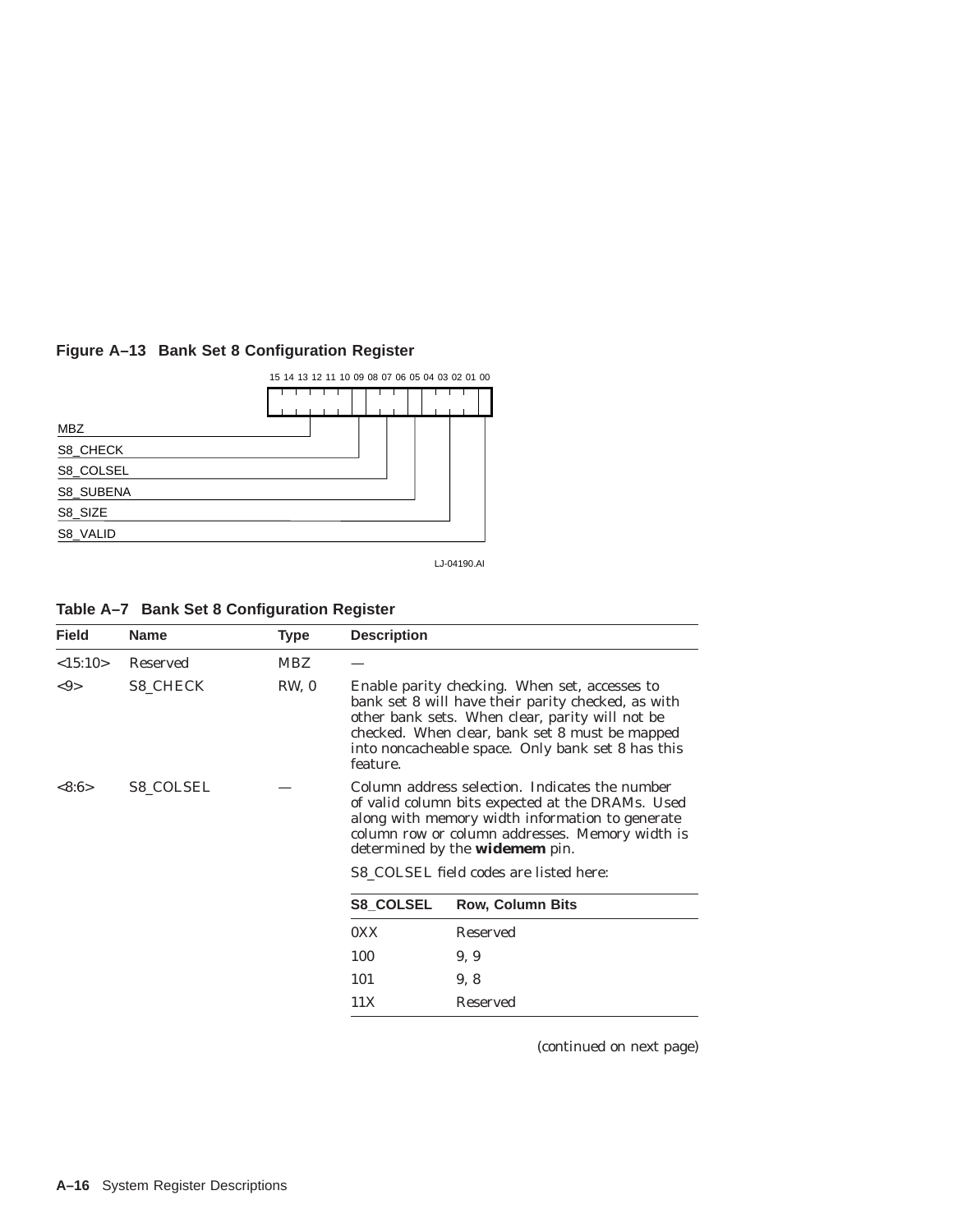| <b>Field</b>  | <b>Name</b>      | <b>Type</b> | <b>Description</b>                                                                                                                                                                                         |                                                                                                                                                                                                                                                                                                                                       |                |                                |  |  |  |
|---------------|------------------|-------------|------------------------------------------------------------------------------------------------------------------------------------------------------------------------------------------------------------|---------------------------------------------------------------------------------------------------------------------------------------------------------------------------------------------------------------------------------------------------------------------------------------------------------------------------------------|----------------|--------------------------------|--|--|--|
| $5>$          | <b>S8_SUBENA</b> | RW, 0       | Enable subbanks. When set, subbanks are enabled<br>and determined according to S8_SIZE. When clear,<br>subbanks are disabled, and the <b>b</b> <1:0>_rasb0_l pins<br>will be asserted only during refresh. |                                                                                                                                                                                                                                                                                                                                       |                |                                |  |  |  |
| <4:1>         | RW, 0<br>S8 SIZE |             |                                                                                                                                                                                                            | Bank set 8 size. Indicates the size of the bank set to<br>determine which bits are used in comparing the base<br>address with the physical address and for selecting<br>the subset (if S8_SUBENA is set). Corresponds to<br>the total size of bank set 8, including subbanks, if<br>present. The S8_SIZE field codes are listed here: |                |                                |  |  |  |
|               |                  |             | S8 SIZE<br><3:0>                                                                                                                                                                                           | <b>Compared</b>                                                                                                                                                                                                                                                                                                                       | <b>Subbank</b> | <b>Bank Set</b><br><b>Size</b> |  |  |  |
|               |                  |             | 0XXX                                                                                                                                                                                                       |                                                                                                                                                                                                                                                                                                                                       |                | <b>Reserved</b>                |  |  |  |
|               |                  |             | 1000                                                                                                                                                                                                       |                                                                                                                                                                                                                                                                                                                                       | PA < 23        | Reserved                       |  |  |  |
|               |                  |             | 1001                                                                                                                                                                                                       | PA < 33:23>                                                                                                                                                                                                                                                                                                                           | PA < 22        | 8MB                            |  |  |  |
|               |                  |             | 1010                                                                                                                                                                                                       | PA < 33:22>                                                                                                                                                                                                                                                                                                                           | PA < 21        | 4MB                            |  |  |  |
|               |                  |             | 1011                                                                                                                                                                                                       | PA < 33:21                                                                                                                                                                                                                                                                                                                            | PA < 20        | 2MB                            |  |  |  |
|               |                  |             | 1100                                                                                                                                                                                                       | PA < 33:20>                                                                                                                                                                                                                                                                                                                           | PA < 19        | 1MB                            |  |  |  |
|               |                  |             | 1101                                                                                                                                                                                                       |                                                                                                                                                                                                                                                                                                                                       |                | <b>Reserved</b>                |  |  |  |
|               |                  |             | 1110                                                                                                                                                                                                       |                                                                                                                                                                                                                                                                                                                                       |                | Reserved                       |  |  |  |
|               |                  |             | 1111                                                                                                                                                                                                       |                                                                                                                                                                                                                                                                                                                                       |                | Reserved                       |  |  |  |
| $<\!\!0\!\!>$ | <b>S8 VALID</b>  | RW, 0       | checking is disabled.                                                                                                                                                                                      | Register valid bit. If set, all parameters are valid<br>and access to bank set 8 is allowed. If cleared, no<br>accesses to bank set 8 are allowed. DMA accesses<br>to this bank should not be performed when error                                                                                                                    |                |                                |  |  |  |

**Table A–7 (Cont.) Bank Set 8 Configuration Register**

## **A.1.8.6 Bank Set Timing Registers A and B**

Each bank set has two timing registers (A and B) associated with it. These registers contain the timing parameters required to perform memory read and write transactions. The format of the timing registers is identical for all bank sets.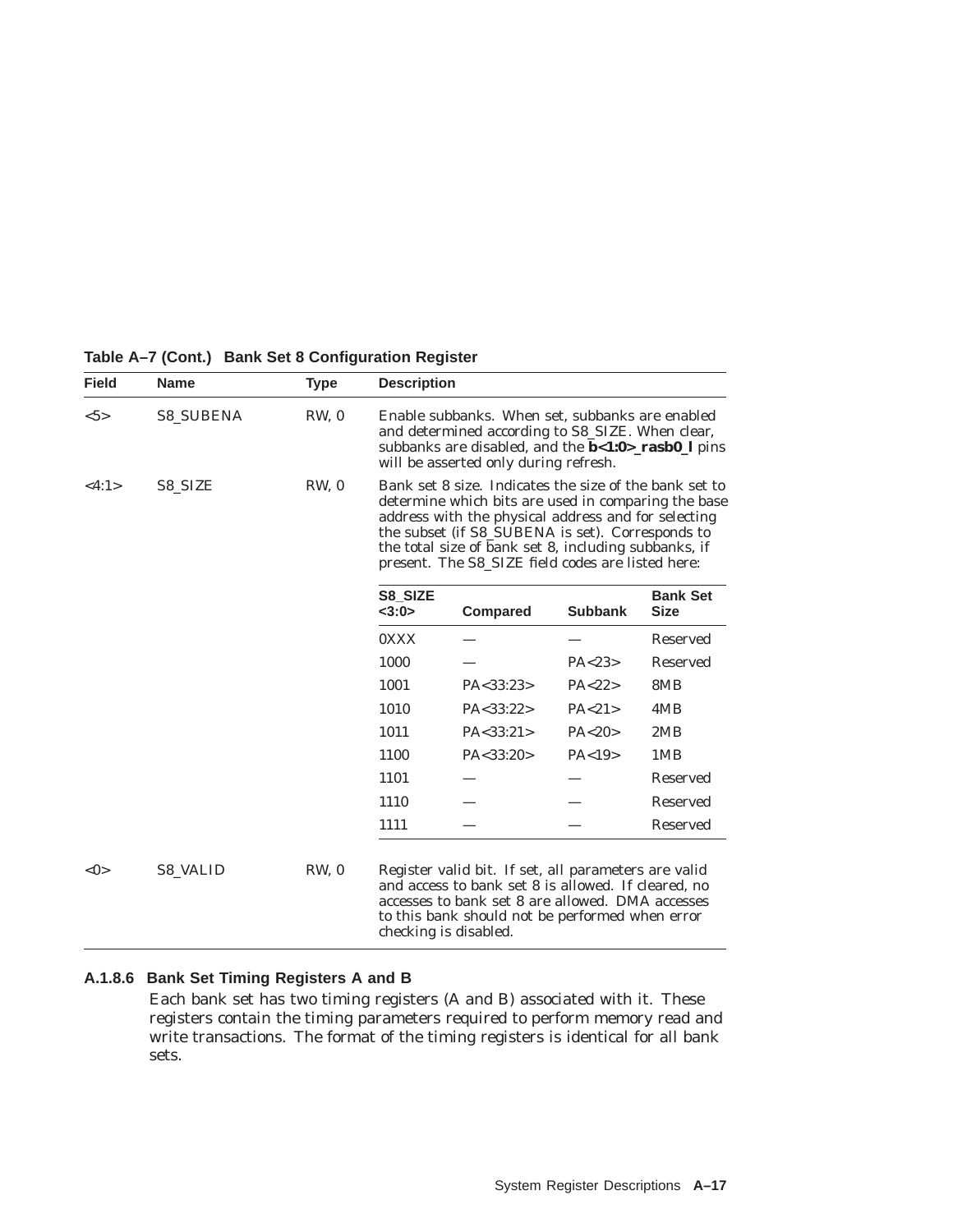On reset, all the parameters are set to the maximum value. This may not result in correct operation on the memory interface. Therefore, the timing registers should be programmed by software before setting the corresponding bank set valid bit in the configuration register.

All the timing parameters are in multiples of **memclk** cycles. Most of the timing parameters in timing registers A and B have a minimum value that is added to the programmed value. The programmer should be careful to subtract this value from the desired value before programming it into the register. The description of the parameters also indicates the corresponding DRAM parameter.

#### **Bank Set Timing Register A**

Bank set timing register A is shown in Figure A–14 and is defined in Table A–8.

## **Figure A–14 Bank Set Timing Register A**

|             |  |  |  |  |  |  |  | 15 14 13 12 11 10 09 08 07 06 05 04 03 02 01 00 |
|-------------|--|--|--|--|--|--|--|-------------------------------------------------|
|             |  |  |  |  |  |  |  |                                                 |
| <b>MBZ</b>  |  |  |  |  |  |  |  |                                                 |
| S8_RDLYCOL  |  |  |  |  |  |  |  |                                                 |
| S8 RDLYROW  |  |  |  |  |  |  |  |                                                 |
| S8_COLHOLD  |  |  |  |  |  |  |  |                                                 |
| S8 COLSETUP |  |  |  |  |  |  |  |                                                 |
| S8 ROWHOLD  |  |  |  |  |  |  |  |                                                 |
| S8 ROWSETUP |  |  |  |  |  |  |  |                                                 |
|             |  |  |  |  |  |  |  |                                                 |

LJ-04191.AI

|  | Table A-8 Bank Set Timing Register A |  |  |  |
|--|--------------------------------------|--|--|--|
|--|--------------------------------------|--|--|--|

| <b>Field</b> | <b>Name</b>                        | <b>Type</b> | <b>Description</b>                                                                                                                       |
|--------------|------------------------------------|-------------|------------------------------------------------------------------------------------------------------------------------------------------|
| ${<}15$      | Reserved                           | <b>MBZ</b>  |                                                                                                                                          |
|              | $\langle 14:12 \rangle$ S8 RDLYCOL | RW. 1       | Read delay from column address. Used only when<br>starting in page mode. Delay from column address<br>to latching first valid read data. |

Programmed value  $=$  desired value  $-2$ .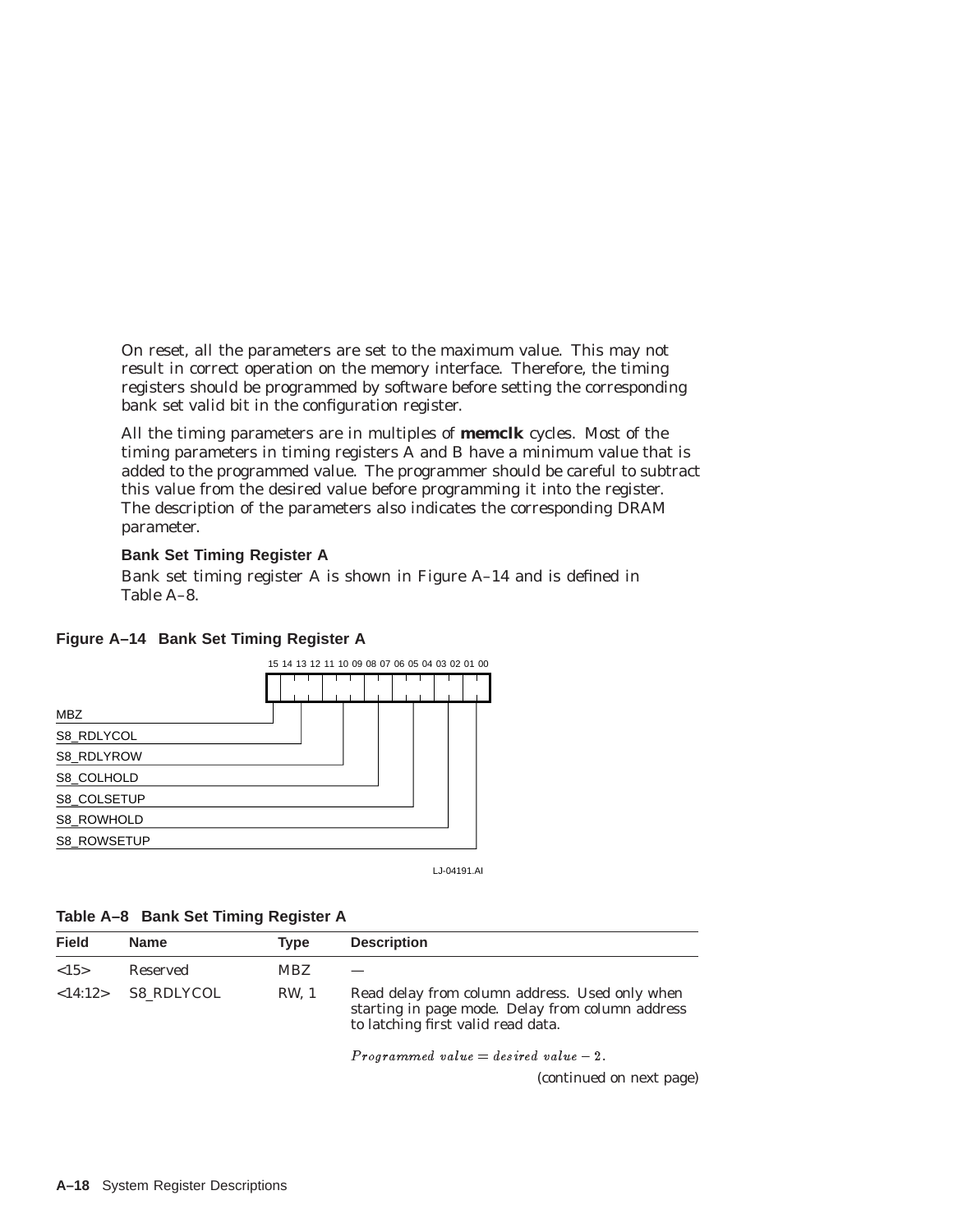| <b>Field</b> | <b>Name</b>        | <b>Type</b>  | <b>Description</b>                                                                                                                                                                                                                                                                                                                                                                                                       |
|--------------|--------------------|--------------|--------------------------------------------------------------------------------------------------------------------------------------------------------------------------------------------------------------------------------------------------------------------------------------------------------------------------------------------------------------------------------------------------------------------------|
| <11:9>       | <b>S8 RDLYROW</b>  | <b>RW.</b> 1 | Read delay from row address. Delay from row<br>address to latching first valid read data.                                                                                                                                                                                                                                                                                                                                |
|              |                    |              | $Programmed value = desired value - 4.$                                                                                                                                                                                                                                                                                                                                                                                  |
| <8:7>        | <b>S8 COLHOLD</b>  | <b>RW, 1</b> | Column hold. Column hold $(t_{CAH})$ from <b>b0_cas</b> <1:0>_1<br>assertion. Used to determine when the current<br>column address can be changed to the next column<br>or row address.                                                                                                                                                                                                                                  |
|              |                    |              | $Programmed value = desired value - 1.$                                                                                                                                                                                                                                                                                                                                                                                  |
| <6:4>        | <b>S8 COLSETUP</b> | RW. 0        | Column address setup. Column address setup<br>$(t_{\text{ASC}})$ to first CAS assertion and write enable setup<br>(t <sub>CWL</sub> ) to CAS assertion. Used to determine first<br><b>b0_cas&lt;1:0&gt;_l</b> assertion after column address and<br><b>b</b> <1:0> cas<1:0> l assertion after <b>b0</b> l<3:0> we l.<br>The maximum of the two setup values should be<br>programmed. A programmed value of 7 is illegal. |
|              |                    |              | $Programmed value = desired value - 1.$                                                                                                                                                                                                                                                                                                                                                                                  |
| <3:2>        | <b>S8 ROWHOLD</b>  |              | Row address hold. Used to switch <b>memadr</b> from<br>row to column after $b < 1:0 >$ ras 1 assertion.                                                                                                                                                                                                                                                                                                                  |
|              |                    |              | Programmed value = desired value $-1$ .                                                                                                                                                                                                                                                                                                                                                                                  |
| <1:0>        | <b>S8 ROWSETUP</b> | <b>RW, 1</b> | Row address setup. Used to generate $b < 1:0 > r \text{ as } 0 \leq l$<br>assertion from row address.                                                                                                                                                                                                                                                                                                                    |
|              |                    |              | Programmed value = desired value $-1$ .                                                                                                                                                                                                                                                                                                                                                                                  |

# **Table A–8 (Cont.) Bank Set Timing Register A**

## **Bank Set Timing Register B**

Bank set timing register B is shown in Figure A–15 and is defined in Table A–9.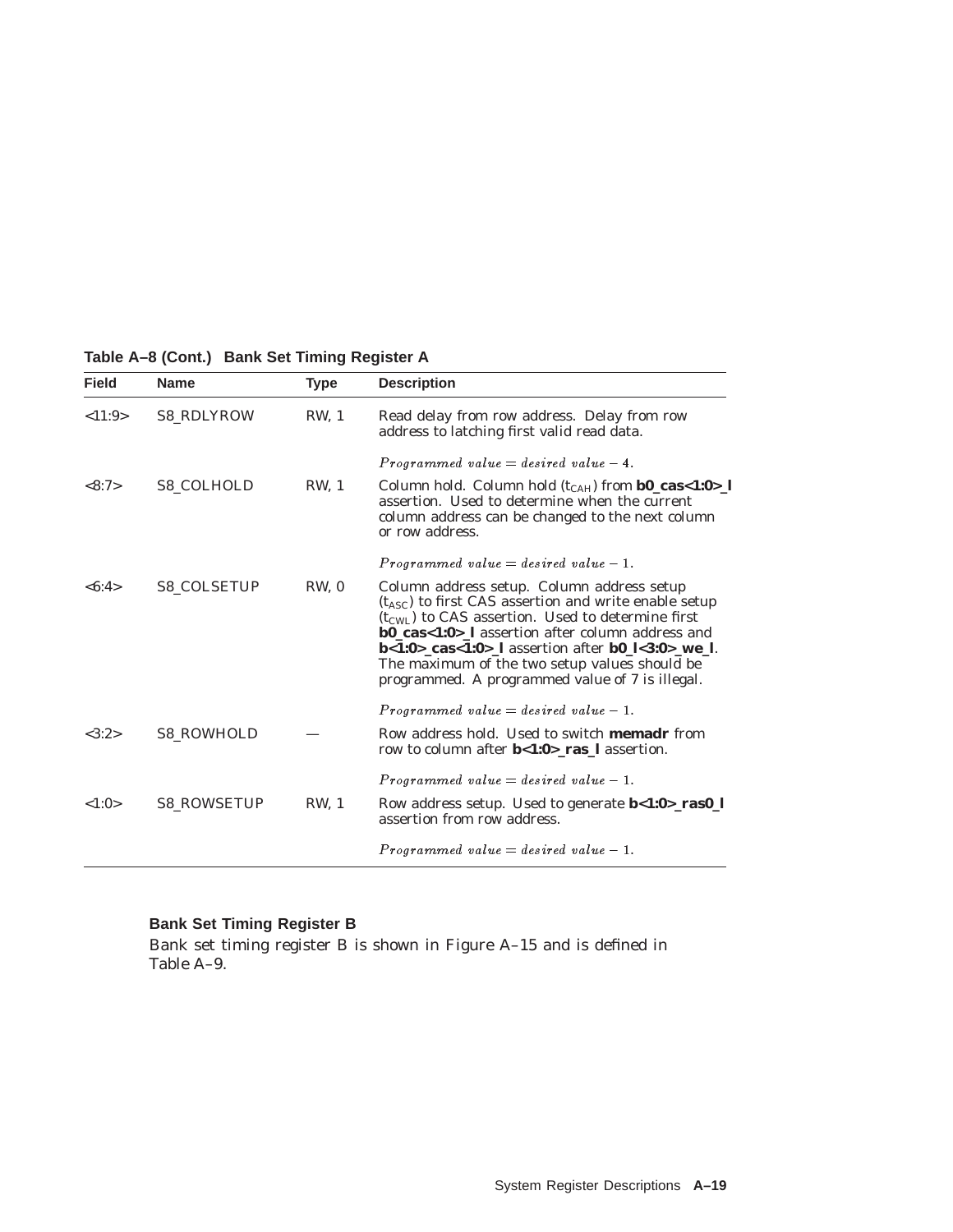## **Figure A–15 Bank Set Timing Register B**



LJ-04192.AI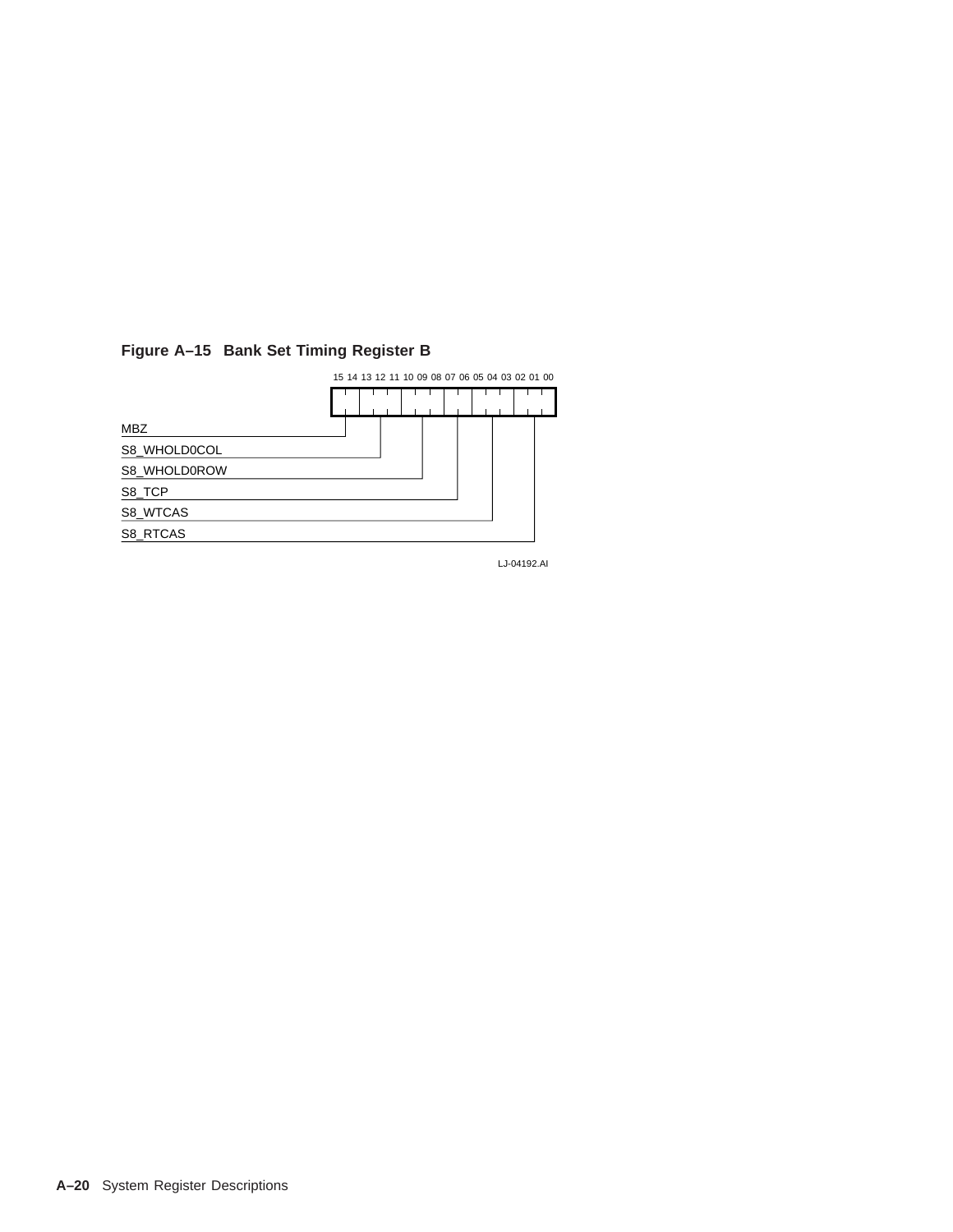| <b>Field</b>    | <b>Name</b>         | <b>Type</b>  | <b>Description</b>                                                                                                                                                                                                                                                                                         |
|-----------------|---------------------|--------------|------------------------------------------------------------------------------------------------------------------------------------------------------------------------------------------------------------------------------------------------------------------------------------------------------------|
| <15:14>         | <b>Reserved</b>     | <b>MBZ</b>   |                                                                                                                                                                                                                                                                                                            |
| <13:11>         | S8_WHOLD0COL        | RW, 1        | Write hold time from column address. Used only for<br>the first data when starting in page mode. Write<br>data is valid with the column address and is held<br>valid $S8$ _WHOLD0COL + 2 cycles after the column<br>address.                                                                               |
|                 |                     |              | $Programmed value = desired value - 2.$                                                                                                                                                                                                                                                                    |
| <10:8>          | <b>S8_WHOLD0ROW</b> | <b>RW, 1</b> | Write hold time from row address. Hold time of<br>first write data from first row address. The first<br>write data is valid with the row address, and is held<br>valid $S8$ _WHOLD0ROW + 2 cycles after the row<br>address. Used when not starting in page mode. A<br>programmed value of zero is illegal. |
|                 |                     |              | $Programmed value = desired value - 2.$                                                                                                                                                                                                                                                                    |
| < 7:6>          | S8 TCP              | <b>RW, 1</b> | CAS precharge $(t_{CP})$ . Delay from <b>b0_cas</b> <1:0>_1<br>deassertion to the next assertion of <b>b0_cas</b> <1:0>_1 in<br>page mode.                                                                                                                                                                 |
|                 |                     |              | $Programmed value = desired value - 1.$                                                                                                                                                                                                                                                                    |
| $<\!\!5:3\!\!>$ | <b>S8 WTCAS</b>     | <b>RW.</b> 1 | Write CAS width $(t_{CAS})$ . Used on write transactions<br>to generate the <b>b0_cas</b> <1:0>_I deassertion from the<br>assertion of <b>b0_cas</b> <1:0>_1.<br>Note: S8_WTCAS and S8_TCP should be<br>programmed such that their sum is $\leq$ 5.                                                        |
|                 |                     |              | $Programmed value = desired value - 2.$                                                                                                                                                                                                                                                                    |
| <2:0>           | <b>S8 RTCAS</b>     | <b>RW, 1</b> | Read CAS width $(t_{CAS})$ . Used on read transactions<br>to generate the <b>b0_cas&lt;1:0&gt;_l</b> deassertion from the<br>assertion of <b>b0_cas</b> <1:0>_1.<br>Note: S8_RTCAS and S8_TCP should be<br>programmed such that their sum is $\leq$ 5.                                                     |
|                 |                     |              | $Programmed value = desired value - 2.$                                                                                                                                                                                                                                                                    |

**Table A–9 Bank Set Timing Register B**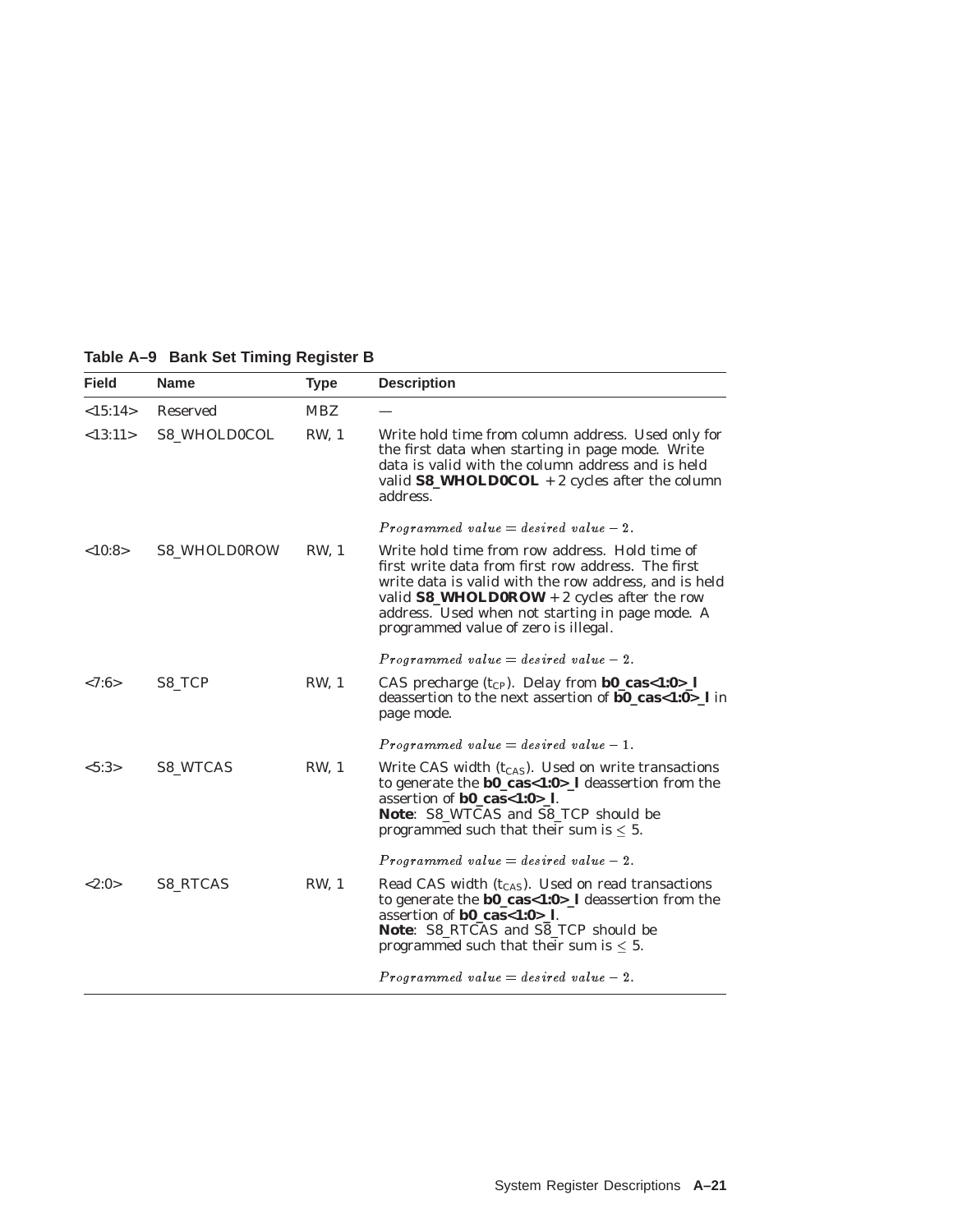#### **A.1.8.7 Global Timing Register**

The global timing register contains parameters that are common to all memory bank sets. Each parameter counts **memclk** cycles. All pins on the memory interface are referenced to **memclk** rising. The global timing register is shown in Figure A–16 and is defined in Table A–10.





LJ-04193.AI

**Table A–10 Global Timing Register**

| <b>Field</b> | <b>Name</b>          | <b>Type</b> | <b>Description</b>                                                                                                                                                                                                                                                                                                                                                                                                                                                         |
|--------------|----------------------|-------------|----------------------------------------------------------------------------------------------------------------------------------------------------------------------------------------------------------------------------------------------------------------------------------------------------------------------------------------------------------------------------------------------------------------------------------------------------------------------------|
| <15:6>       | Reserved             | <b>MBZ</b>  |                                                                                                                                                                                                                                                                                                                                                                                                                                                                            |
| < 5:3>       | GTR MAX RAS<br>WIDTH |             | Maximum RAS assertion width. Maximum RAS<br>assertion width as a multiple of 128 memclk<br>cycles. When this count is reached, the signal<br>$b < 3:0$ ras $0$ l is deasserted at the end of the<br>ongoing transaction. This value should be<br>programmed with sufficient margin to allow<br>for the timer overflowing during a transaction.<br>Corresponds to DRAM parameter $t_{RAS}$ .<br>When programmed to a 0, page mode between<br>transactions will be disabled. |
| <2:0>        | GTR RP               |             | Minimum number of RAS precharge cycles.<br>Cycles extend from <b>b</b> <3:0>_cas0_l deassertion<br>to next assertion of the same $b < 3:0 > \cosh l$ pin.<br>Corresponds to DRAM parameter $t_{RP}$ .<br>$Programmed value = desired value - 2.$                                                                                                                                                                                                                           |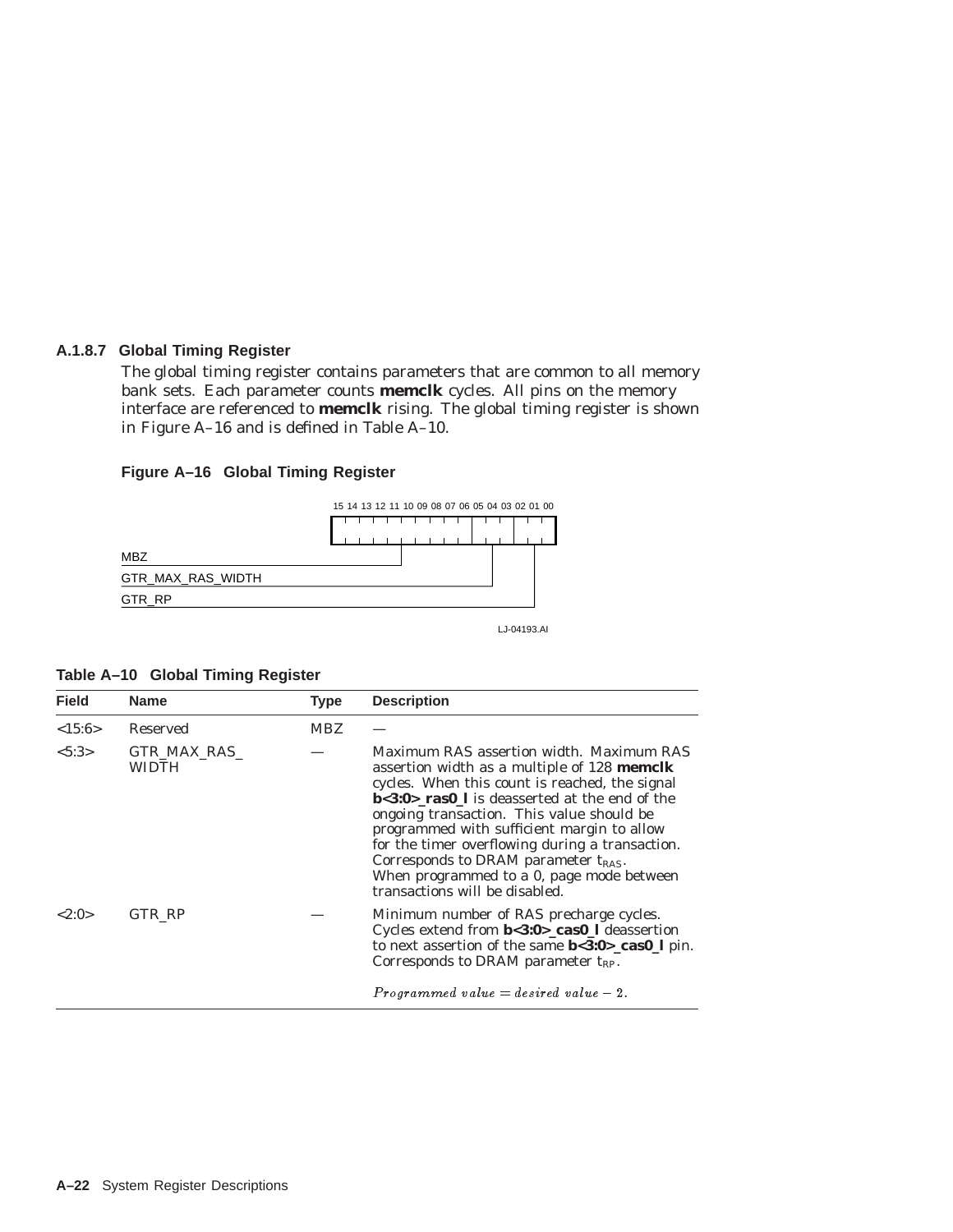#### **A.1.8.8 Refresh Timing Register**

The refresh timing register contains refresh timing information used to simultaneously refresh all bank sets using CAS-RAS refresh. Therefore, these parameters should be programmed to the most conservative values across all sets.

All the timing parameters are in multiples of **memclk** cycles. The parameters have a minimum value that is added to the programmed value. The programmer should be careful to subtract this minimum value from the desired value before writing the value to the register.

The refresh timing register is shown in Figure A–17 and is defined in Table A–11.

# 15 14 13 12 11 10 09 08 07 06 05 04 03 02 01 00 FORCE\_REF MBZ REF\_INTERVAL REF\_RASWIDTH REF\_CAS2RAS DISREF

#### **Figure A–17 Refresh Timing Register**



| <b>Field</b> | <b>Name</b>         | Type              | <b>Description</b>                                                                                                                                      |
|--------------|---------------------|-------------------|---------------------------------------------------------------------------------------------------------------------------------------------------------|
| <15>         | <b>FORCE REF</b>    | <b>RW, 1</b>      | Force refresh. Writing a 1 to this bit<br>causes a single memory refresh. Reads<br>as 0. Resets the internal refresh interval<br>counter.               |
| <14:13>      | Reserved            | <b>MBZ</b>        |                                                                                                                                                         |
| <12:7>       | <b>REF INTERVAL</b> | RW.<br>$000001_2$ | Refresh interval. Multiplied by 64 to<br>generate number of <b>memclk</b> cycles<br>between refresh requests. A programmed<br>value of zero is illegal. |
|              |                     |                   | $\sqrt{1 + 1}$ $\sqrt{1 + 1}$                                                                                                                           |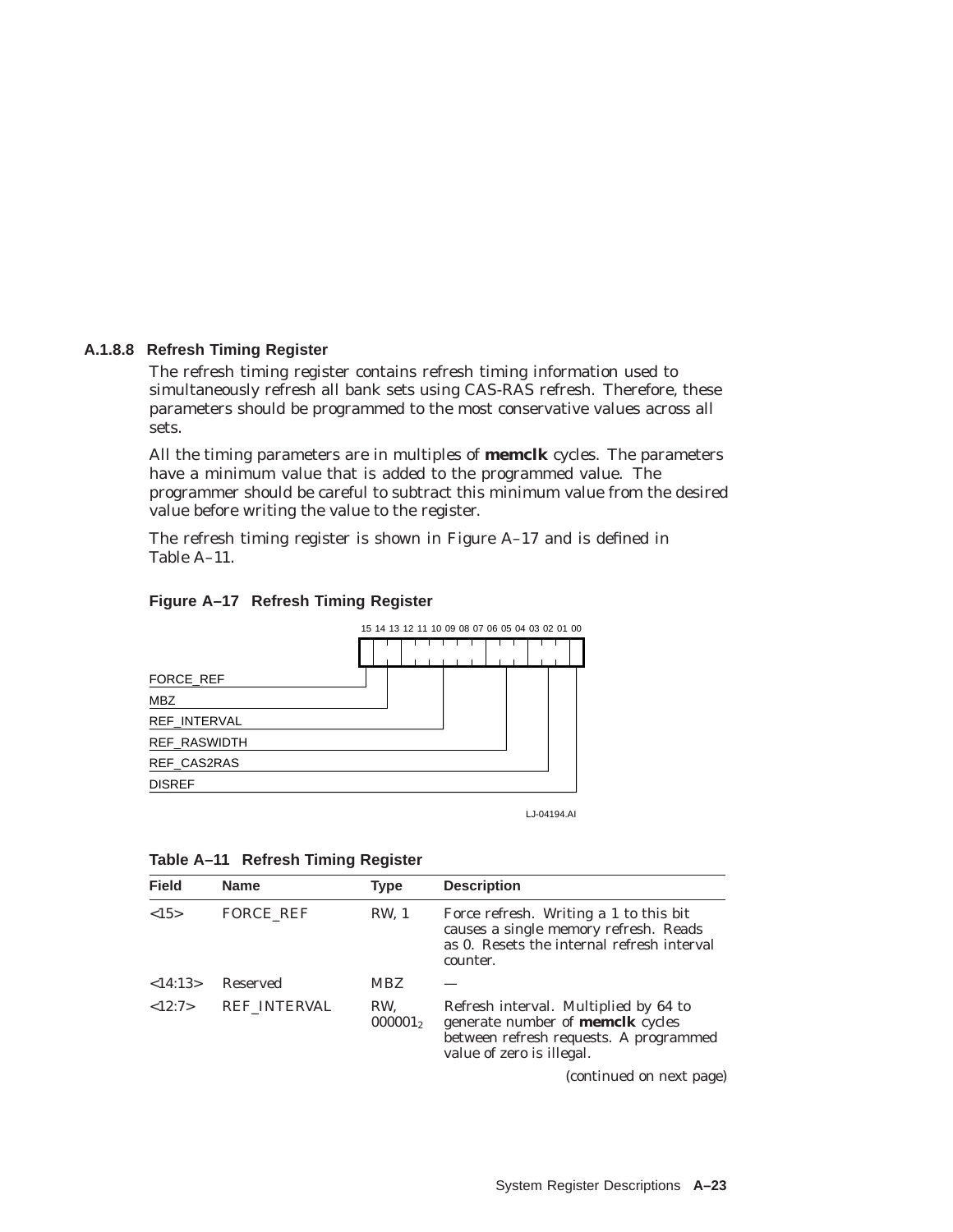| <b>Field</b>  | <b>Name</b>         | <b>Type</b>  | <b>Description</b>                                                                                                                                                                                                                            |
|---------------|---------------------|--------------|-----------------------------------------------------------------------------------------------------------------------------------------------------------------------------------------------------------------------------------------------|
| <6:4>         | <b>REF RASWIDTH</b> | <b>RW, 1</b> | Refresh RAS width. Refresh RAS assertion<br>width from $b < 3:0>$ ras0 l assertion to<br>$b<3:0>$ ras0 1 deassertion. $b<3:0>$ cas0 1<br>is deasserted with $b < 3:0>$ ras $0$ I for<br>refresh. Corresponds to DRAM parameter<br>$t_{RAS}$ . |
|               |                     |              | $Programmed value = desired value - 3.$                                                                                                                                                                                                       |
| <3:1>         | <b>REF CAS2RAS</b>  | RW, 1        | Refresh CAS assertion to RAS assertion<br>cycles. Corresponds to DRAM parameter<br>$t_{\text{CSR}}$ .                                                                                                                                         |
|               |                     |              | $Programmed value = desired value - 2.$                                                                                                                                                                                                       |
| $<\!\!0\!\!>$ | <b>DISREF</b>       | RW, 0        | Disable refresh. Refresh operations will<br>not be performed when DISREF is set.<br>The other timings in this register should<br>not be changed while this bit is set.<br>FORCE REF overrides DISREF.                                         |

**Table A–11 (Cont.) Refresh Timing Register**

# **A.2 DECchip 21071-DA CSR Descriptions**

All CSRs are addressed on cache line boundaries (that is, address bits **<4:2>** must be zero). Register addresses are specified in Table 4–3.

Write transactions to read-only registers do not cause errors and are acknowledged as normal. Only zeros should be written to unspecified bits within a register. Registers are initialized as specified in the register field descriptions.

In the implementation, address bits **<27:11>** are treated as a don't care state. Therefore, accesses to addresses in 21071-DA CSR space with nonzero address bits **<27:11>** will map to the corresponding CSR address with address bits **<27:11>** equal to zero.

## **A.2.1 Dummy Registers 1 Through 3**

These three registers have no side effects on write transactions and they return zero on read transactions. Write transactions to these registers can be used to pack the 21064A write buffers to prevent merging of sparse space I/O write transactions. Software will not be forced to use an MB instruction between write transactions if this mechanism is used.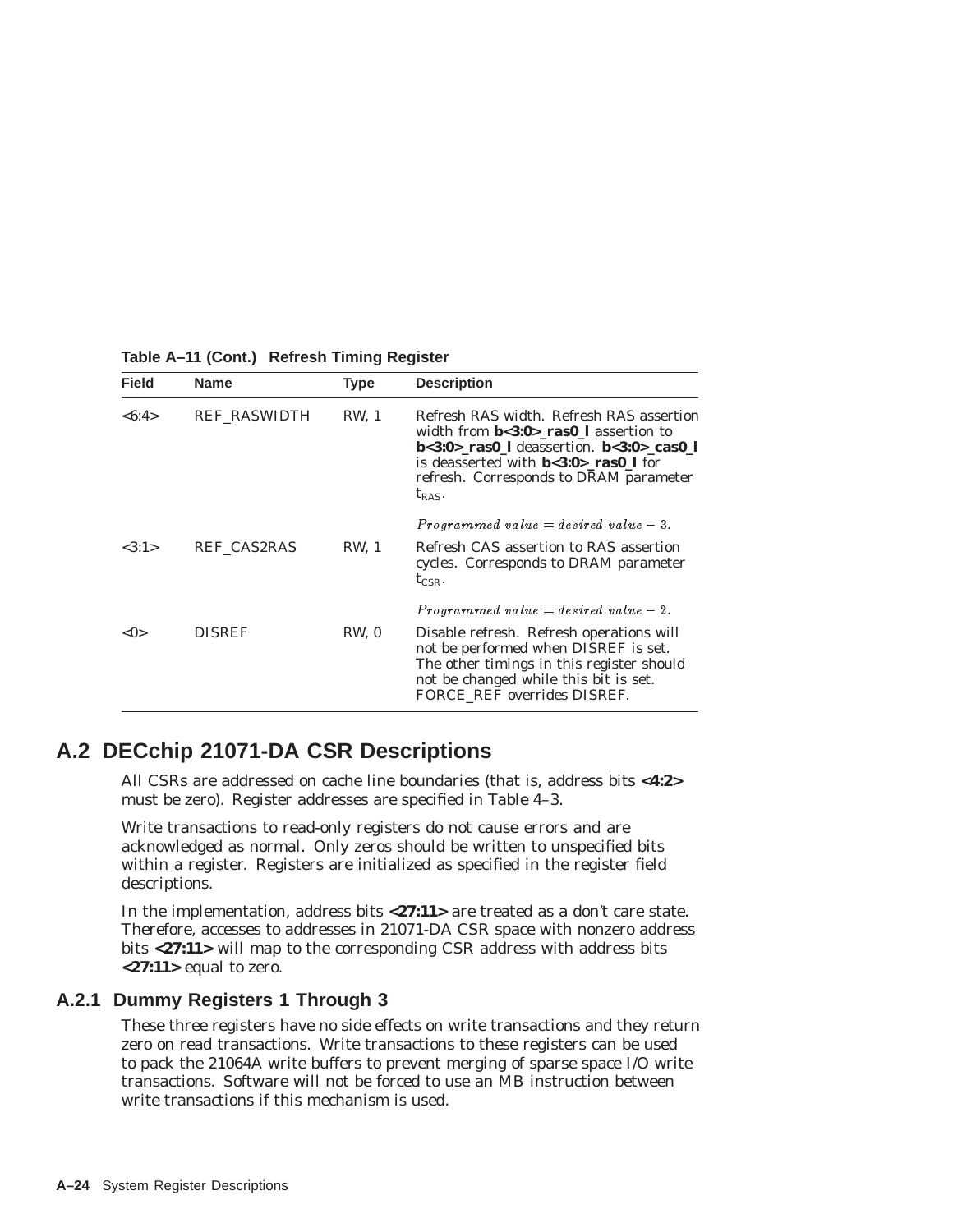# **A.2.2 Diagnostic Control and Status Register**

The diagnostic control and status register (DCSR) provides control of operational and diagnostic modes, and it reports status and error conditions. The register is shown in Figure A–18 and is defined in Table A–12.





LJ-04195.AI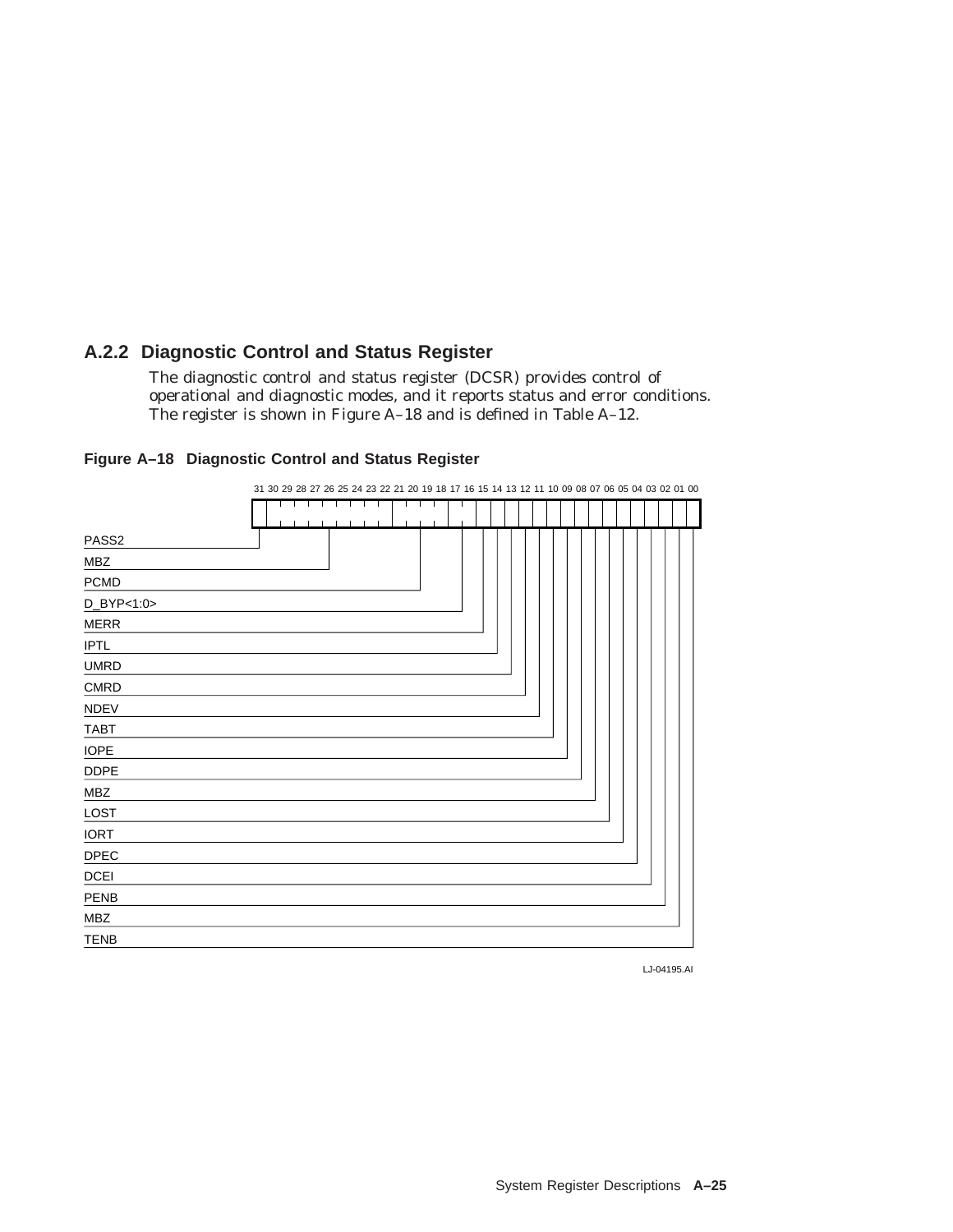| <b>Field</b> | <b>Name</b>       | <b>Type</b>    | <b>Description</b>                                                                                                                                                                                                                                                                                                                                                                                  |
|--------------|-------------------|----------------|-----------------------------------------------------------------------------------------------------------------------------------------------------------------------------------------------------------------------------------------------------------------------------------------------------------------------------------------------------------------------------------------------------|
| <31>         | PASS <sub>2</sub> | R <sub>O</sub> | Pass 2. Chip version reads low on pass 1 and high<br>on pass 2.                                                                                                                                                                                                                                                                                                                                     |
| $<$ 30:22>   | Reserved          | <b>MBZ</b>     |                                                                                                                                                                                                                                                                                                                                                                                                     |
| < 21:18>     | <b>PCMD</b>       | <b>RO</b>      | PCI command. This field indicates the PCI type<br>when a PCI-initiated error is logged in the DCSR.<br>The field is valid only when IPTL, NDEV, TABT, and<br>IOPE are set.                                                                                                                                                                                                                          |
| <17:16>      | $D_BYP<1:0>$      | RW, 0          | Disable read bypass. This field is used to control the<br>order of PCI-initiated memory read transactions with<br>respect to PCI-initiated memory write transactions.<br>The three modes are described in Table A-13.                                                                                                                                                                               |
| <15>         | <b>MERR</b>       | RW, 0          | Memory error. This bit is set when the 21071-DA<br>receives an error code in the <b>iocack&lt;1:0</b> > field in<br>response to a memory access. Bits sysadr<35:5> for<br>this transaction are logged in sysBus error address<br>register bits $<31:4>$ . This bit is not logged if the<br>sysBus error address register is locked by a previous<br>error. In this case, the lost error bit is set. |
| <14>         | <b>IPTL</b>       | RWC, 0         | Invalidate page table lookup. This bit is set when<br>the longword scatter-gather map entry being<br>accessed is invalid. Bits ad<31:0> are logged in<br>the PCI error address register, if it is not already<br>locked.                                                                                                                                                                            |
| <13>         | <b>UMRD</b>       | RWC, 0         | Uncorrectable memory read data. This bit is set<br>when an uncorrectable error is encountered by the<br>21071-DA in the data read from the DMA read<br>buffer in the 21071-BA to the 21071-DA on a DMA<br>read or a scatter-gather read transaction. Bits<br>sysadr<33:6> for this transaction are logged in<br>sysBus error address register bits <31:4> if it is not<br>locked.                   |
| <12>         | <b>CMRD</b>       | RWC, 0         | Correctable memory read data. Not applicable.<br>Longword parity is implemented on the AlphaPC64.                                                                                                                                                                                                                                                                                                   |
| <11>         | <b>NDEV</b>       | RWC, 0         | No device. This bit is set when devsel# is not<br>asserted in response to an I/O read or write<br>transaction initiated on the PCI by the 21071-DA.<br>Bits ad<31:0> for this transaction are logged in the<br>PCI error address register.                                                                                                                                                          |

**Table A–12 Diagnostic Control and Status Register**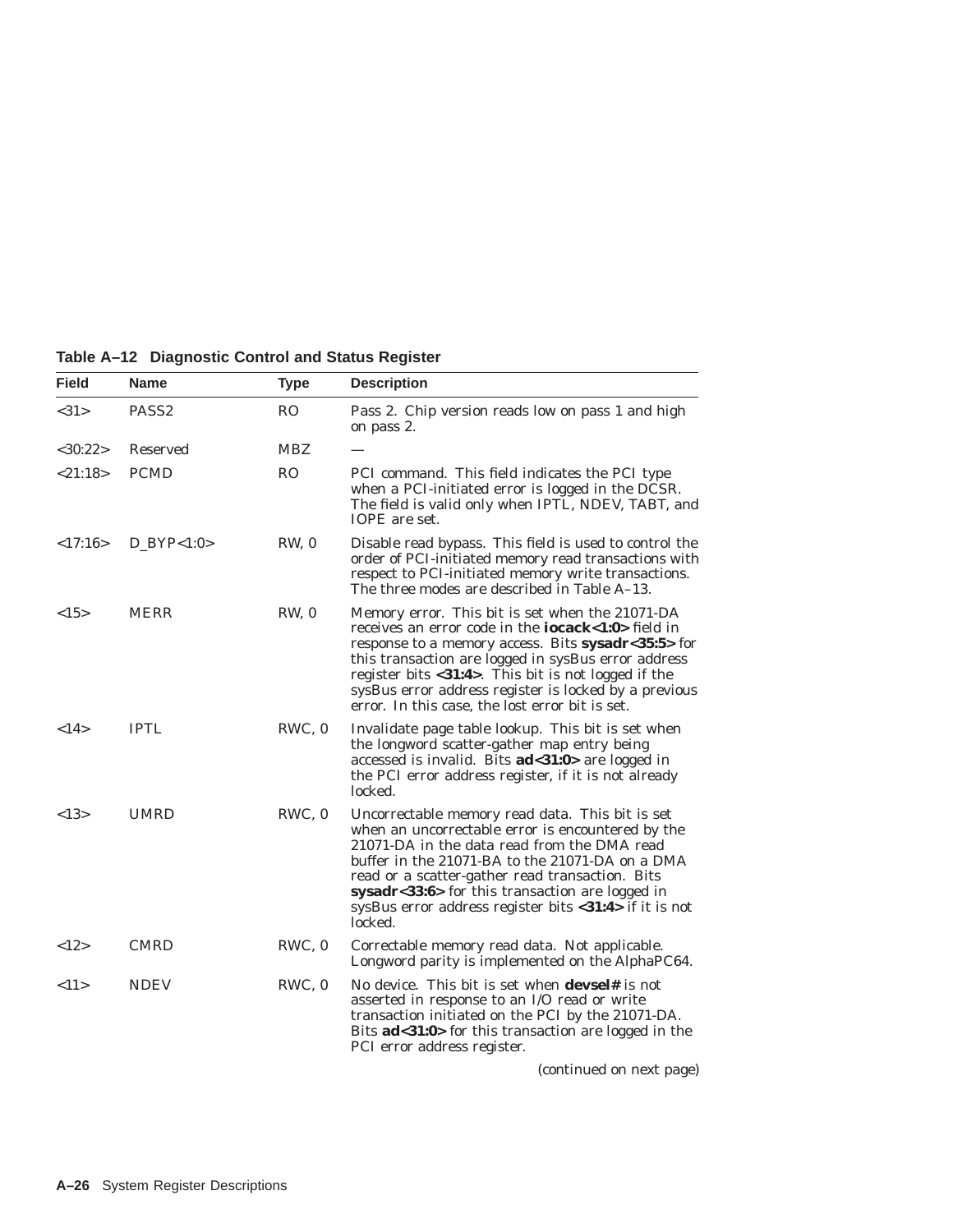| <b>Field</b>                          | <b>Name</b> | <b>Type</b> | <b>Description</b>                                                                                                                                                                                                                                                                                                                                                                                 |
|---------------------------------------|-------------|-------------|----------------------------------------------------------------------------------------------------------------------------------------------------------------------------------------------------------------------------------------------------------------------------------------------------------------------------------------------------------------------------------------------------|
| $<10$ >                               | TABT        | RWC, 0      | Target abort. This bit is set when a PCI slave device<br>ends an I/O read or write transaction using the<br>PCI target abort protocol. Bits ad<31:0> for this<br>transaction are logged in the PCI error address<br>register.                                                                                                                                                                      |
| $< \hspace{-1.5mm}9 \hspace{-1.5mm}>$ | <b>TOPE</b> | RWC, 0      | I/O parity error. This bit is set when a parity error<br>occurs in the data phase of an I/O read or write<br>transaction. Bits ad<31:0> for this transaction are<br>logged in the PCI error address register.                                                                                                                                                                                      |
| <8>                                   | <b>DDPE</b> | RWC, 0      | DMA data parity error. This bit is set when a parity<br>error occurs in the data phase of a DMA transaction.<br>Bits <b>ad</b> <31:0> for this transaction are logged in the<br>PCI error address register.                                                                                                                                                                                        |
| <7>                                   | Reserved    | <b>MBZ</b>  |                                                                                                                                                                                                                                                                                                                                                                                                    |
| <6>                                   | <b>LOST</b> | RWC, 0      | Lost error. This bit is set by a 21071-DA error<br>condition when the address register corresponding to<br>that error is locked because of a previous error. In<br>this case, error information for the second error<br>is lost. The logged address information in the<br>sysBus error address register or the PCI error<br>address register will remain valid for the initial<br>error condition. |
| $5>$                                  | <b>IORT</b> | RWC, 0      | I/O retry timeout. This bit is set when a retry<br>timeout error occurs on CPU-initiated read or write<br>transactions on the PCI. Bits ad<31:0> are logged in<br>the PCI error address register.                                                                                                                                                                                                  |
| $<$ 4 $>$                             | <b>DPEC</b> | RW, 0       | Disable parity error checking. When DPEC is set,<br>parity checking will not be performed on the PCI bus<br>(address and data cycles, DMA and I/O transactions).<br>Parity generation is not affected.                                                                                                                                                                                             |
| <3>                                   | <b>DCEI</b> | RW, 0       | Disable correctable error interrupt. Not applicable.<br>Longword parity is implemented on the AlphaPC64.                                                                                                                                                                                                                                                                                           |
| $< \! 2 \! >$                         | <b>PENB</b> | RWC, 0      | Prefetch enable bit. If this bit is set, the sysBus<br>master state machine will enable prefetching on<br>DMA read transactions.                                                                                                                                                                                                                                                                   |
| 1>                                    | Reserved    | <b>MBZ</b>  |                                                                                                                                                                                                                                                                                                                                                                                                    |
|                                       |             |             | (continued on next page)                                                                                                                                                                                                                                                                                                                                                                           |

**Table A–12 (Cont.) Diagnostic Control and Status Register**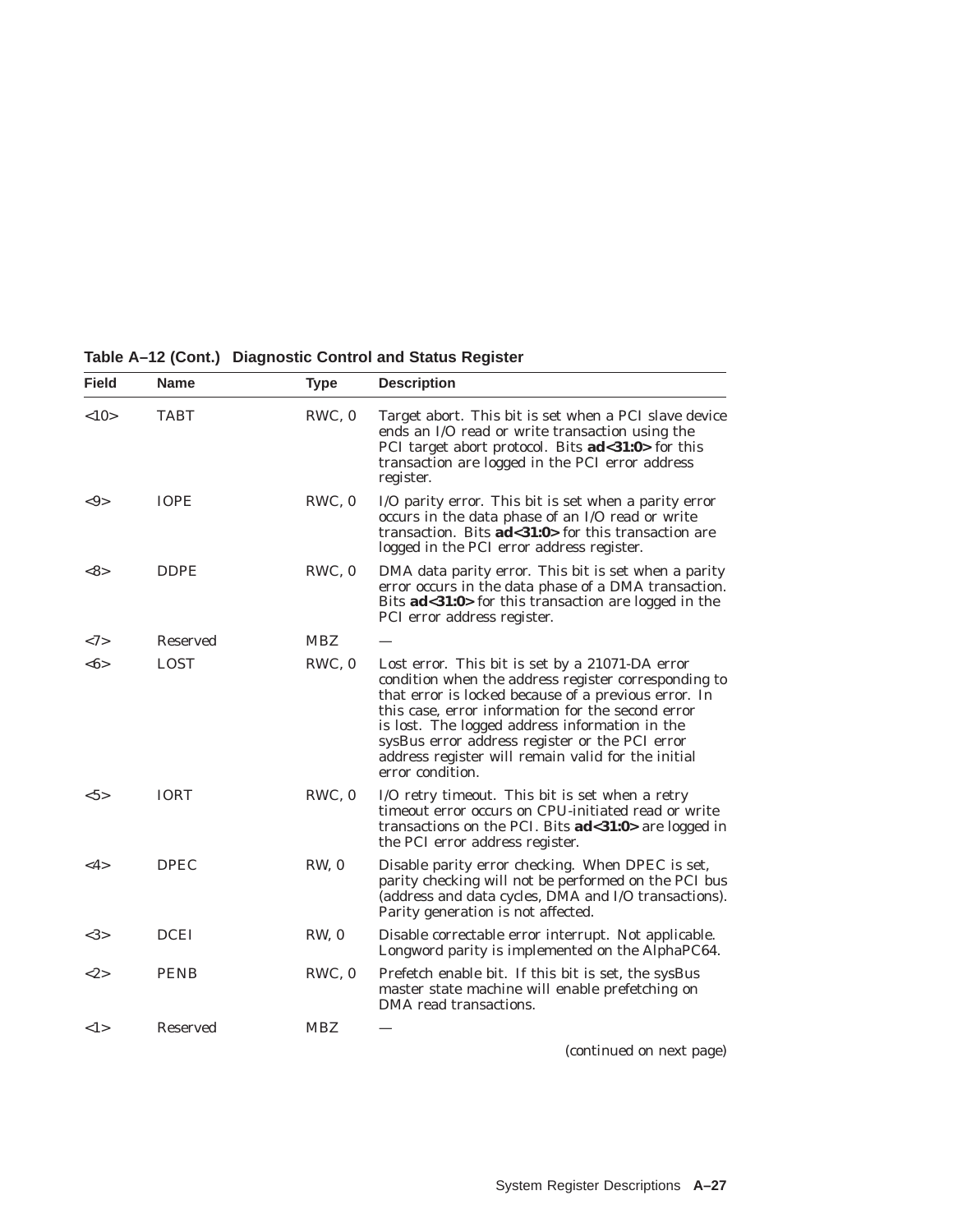| <b>Field</b> | <b>Name</b> | Type  | <b>Description</b>                                                                                                                                                                                                                                                                                                                                                         |
|--------------|-------------|-------|----------------------------------------------------------------------------------------------------------------------------------------------------------------------------------------------------------------------------------------------------------------------------------------------------------------------------------------------------------------------------|
| < 0>         | TENB        | RW, 0 | TLB enable. When this bit is set, the entire TLB<br>is enabled. When the bit is cleared, the TLB will<br>be turned off and subsequent scatter-gather read<br>transactions will not result in allocation of TLB<br>entries. Entries that were valid when the TENB bit<br>was cleared will remain valid. To invalidate entries,<br>software must write to the TBIA register. |

**Table A–12 (Cont.) Diagnostic Control and Status Register**

## **Table A–13 Diagnostic Control and Status Register Field D\_BYP<1:0>**

| Value                       | <b>Mode</b>     | <b>Description</b>                                                                                                                                                                                                                                                                    |
|-----------------------------|-----------------|---------------------------------------------------------------------------------------------------------------------------------------------------------------------------------------------------------------------------------------------------------------------------------------|
| 00 <sup>1</sup>             | Full bypass     | PCI-initiated memory read transactions will bypass buffered DMA<br>write transactions if the double hexword address of the read<br>transaction does not match that of the buffered write transactions.<br>The address comparison is done across address bits $\langle 31:6 \rangle$ . |
| 01                          | NA <sup>1</sup> | Reserved                                                                                                                                                                                                                                                                              |
| 10                          | Partial bypass  | DMA read transactions will bypass buffered memory write<br>transactions, if the address within the page does not match that<br>of the buffered DMA write transactions. The address comparison is<br>done across bits $<12:6$ .                                                        |
| 11                          | No bypass       | DMA read bypassing is disabled. DMA read transactions will be<br>ordered with respect to DMA write transactions originating on the<br>PCI.                                                                                                                                            |
| <sup>1</sup> Not applicable |                 |                                                                                                                                                                                                                                                                                       |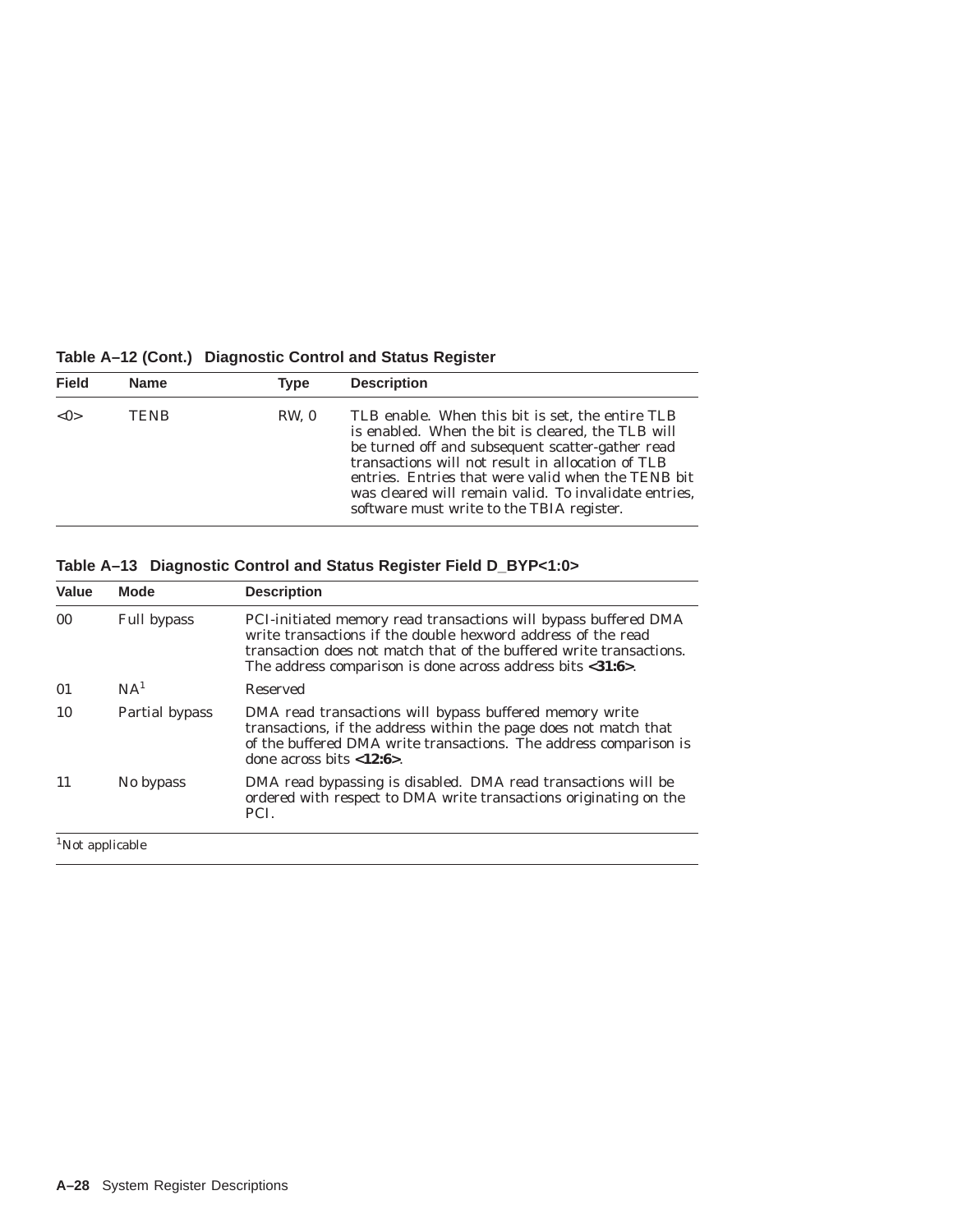# **A.2.3 sysBus Error Address Register**

The sysBus error address register holds the sysBus address that was being used when an error happened. The register is shown in Figure A–19 and is defined in Table A–14.





**Table A–14 sysBus Error Address Register**

| <b>Field</b> | <b>Name</b>         | Type           | <b>Description</b>                                                                                                                                                                                                                                                                                                                                                                                                              |
|--------------|---------------------|----------------|---------------------------------------------------------------------------------------------------------------------------------------------------------------------------------------------------------------------------------------------------------------------------------------------------------------------------------------------------------------------------------------------------------------------------------|
| <31:3>       | $SYS$ $ERR < 33:5>$ | R <sub>O</sub> | sysBus error address. The address sent on sysBus<br>sysadr<33:5> as a result of a DMA transaction is<br>stored in this field. The field logs errors indicated by<br>the MERR, UMRD, or CMRD bits in the DCSR, and<br>is valid only when one of these bits is set. If an error<br>bit is set, a subsequent error of the same type will<br>not update the address logged in this register and<br>the LOST bit is set in the DCSR. |
| < 2.0        | Reserved            | <b>MBZ</b>     |                                                                                                                                                                                                                                                                                                                                                                                                                                 |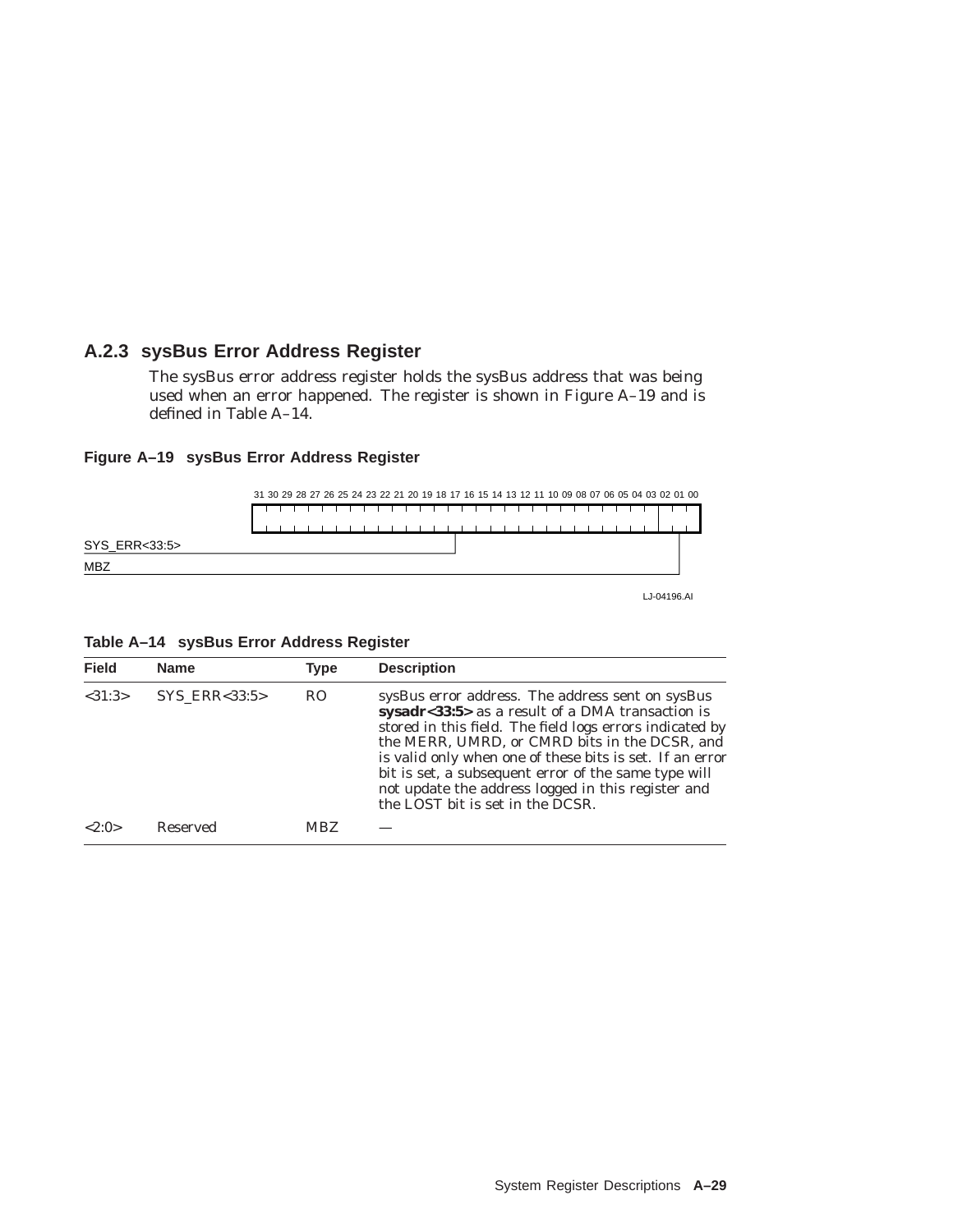# **A.2.4 PCI Error Address Register**

The PCI error address register holds the PCI address **ad<31:0>** that was being used when an error happened. The register is shown in Figure A–20 and is defined in Table A–15.

## **Figure A–20 PCI Error Address Register**



LJ-04197.AI

| <b>Field</b> | <b>Name</b>       | Type           | <b>Description</b>                                                                                                                                                                                                                                                                                                                                                                                                                                                                    |
|--------------|-------------------|----------------|---------------------------------------------------------------------------------------------------------------------------------------------------------------------------------------------------------------------------------------------------------------------------------------------------------------------------------------------------------------------------------------------------------------------------------------------------------------------------------------|
| <31:0>       | PCI $ERR < 31:0>$ | R <sub>O</sub> | PCI error. The address sent out on the PCI bus<br>$ad<1:0>$ as a result of an I/O transaction is stored in<br>this register. The field logs the address of the errors<br>indicated by the NDEV, TABT, IOPE, DDPE, IPTL,<br>and IORT bits in the DCSR. The register is valid<br>only when one of these error bits is set. If one of the<br>bits is set, a subsequent error of the same type will<br>not update the address logged in this register and<br>the LOST bit is set in DCSR. |

#### **Table A–15 PCI Error Address Register**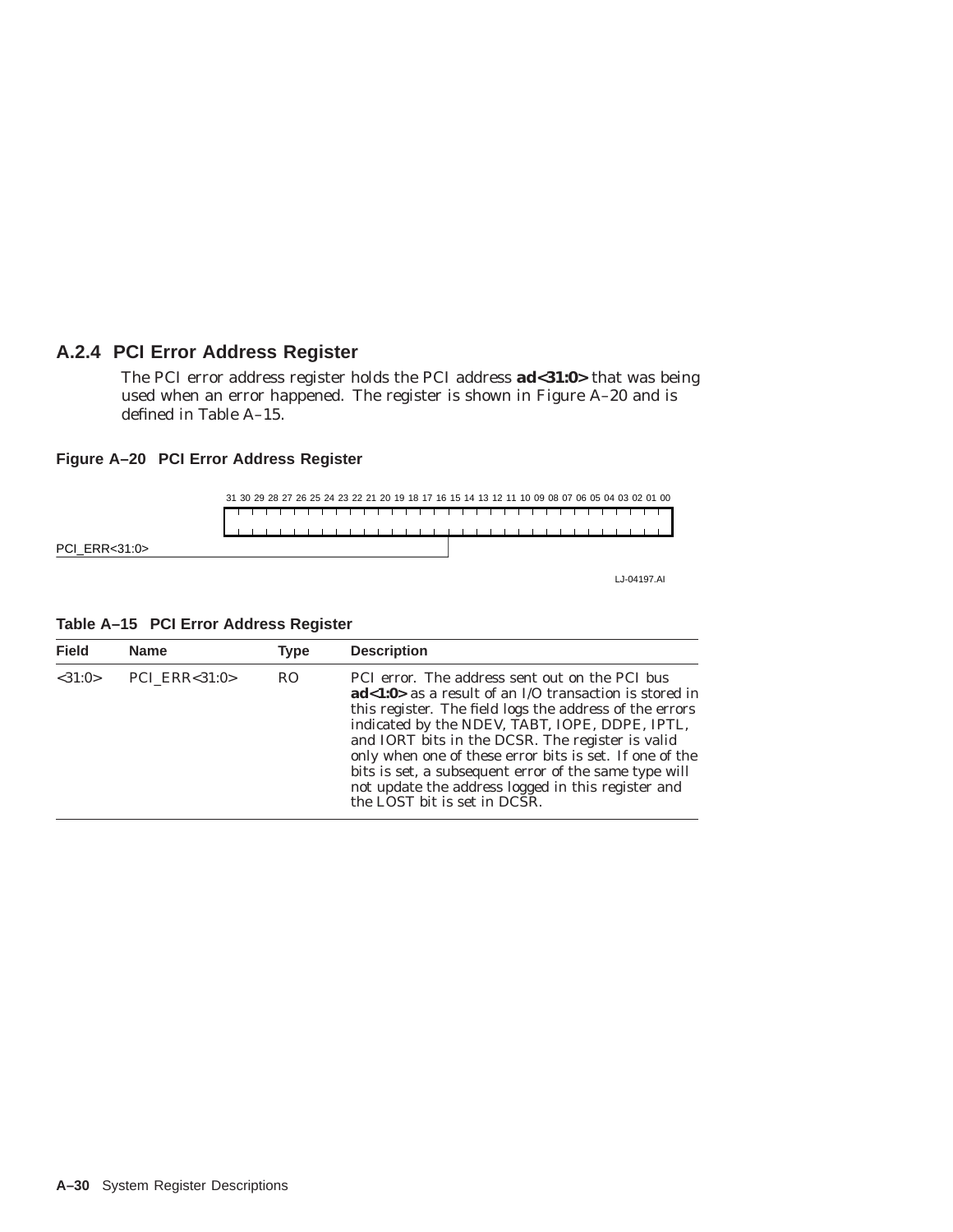# **A.2.5 Translated Base Registers 1 and 2**

The translated base registers 1 and 2 provide the base address when mapping is enabled or disabled. The registers are shown in Figure A–21 and are defined in Table A–16.



## **Figure A–21 Translated Base Registers 1 and 2**

**Table A–16 Translated Base Registers 1 and 2**

| <b>Field</b> | <b>Name</b>   | Type      | <b>Description</b>                                                                                                                                                                                                                                                                                            |
|--------------|---------------|-----------|---------------------------------------------------------------------------------------------------------------------------------------------------------------------------------------------------------------------------------------------------------------------------------------------------------------|
| <31:9>       | T_BASE<32:10> | <b>RW</b> | Translated base. If scatter-gather mapping is disabled,<br>T_BASE specifies the base CPU address of the<br>translated PCI address for the PCI target window. If<br>scatter-gather mapping is enabled, T_BASE specifies<br>the base CPU address for the scatter-gather map table<br>for the PCI target window. |
| <8:0>        | Reserved      | MBZ.      |                                                                                                                                                                                                                                                                                                               |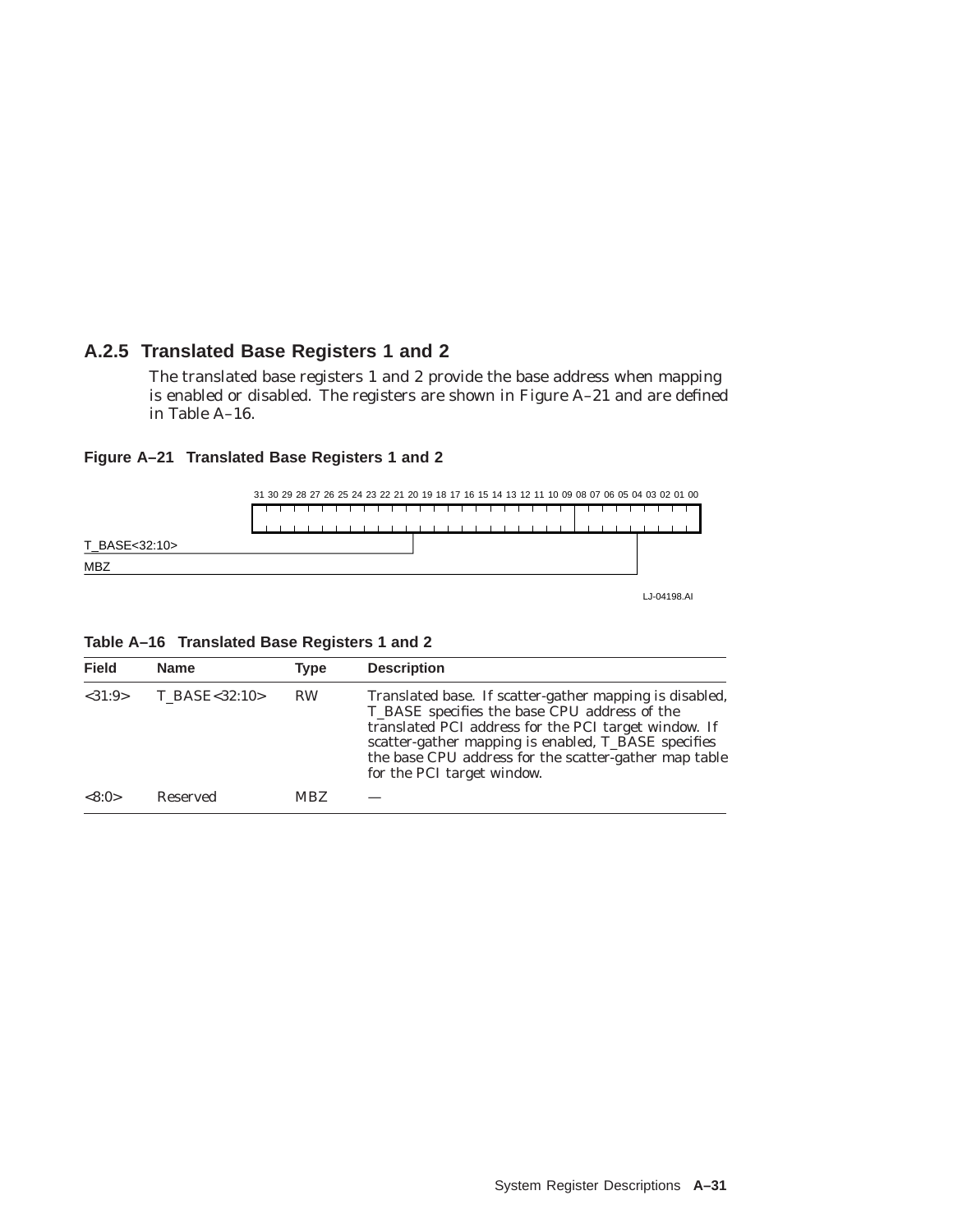# **A.2.6 PCI Base Registers 1 and 2**

PCI base registers 1 and 2 provide the base address of the target window. The registers are shown in Figure A–22 and are defined in Table A–17.

#### **Figure A–22 PCI Base Registers 1 and 2**



LJ-04199.AI

| <b>Field</b>  | <b>Name</b>                  | Type       | <b>Description</b>                                                                                                                                                                                                                                                                                                                                                                                                                                     |
|---------------|------------------------------|------------|--------------------------------------------------------------------------------------------------------------------------------------------------------------------------------------------------------------------------------------------------------------------------------------------------------------------------------------------------------------------------------------------------------------------------------------------------------|
| $<$ 31:20 $>$ | <b>PCI BASE&lt;31:20&gt;</b> | <b>RW</b>  | PCI base. This field specifies the base address of the<br>PCI target window.                                                                                                                                                                                                                                                                                                                                                                           |
| <19>          | WENB                         | RW, 0      | Window enable. When this bit is cleared, the PCI<br>target window is disabled and will not respond to<br>PCI-initiated transfers. When WENB is set, the<br>PCI target window is enabled and will respond to<br>PCI-initiated transfers that hit in the address range<br>of the target window. This bit should be disabled<br>by the processor (software) when modifying any of<br>the PCI target window registers (base, mask, or<br>translated base). |
| <18>          | <b>SGEN</b>                  | RW, 0      | Scatter-gather enable. When this bit is cleared, the<br>PCI target window uses direct mapping to translate<br>a PCI address to a CPU address. When the bit is set.<br>the PCI target window uses scatter-gather mapping<br>to translate a PCI address to a CPU address.                                                                                                                                                                                |
| <17:0>        | Reserved                     | <b>MBZ</b> |                                                                                                                                                                                                                                                                                                                                                                                                                                                        |

#### **Table A–17 PCI Base Registers 1 and 2**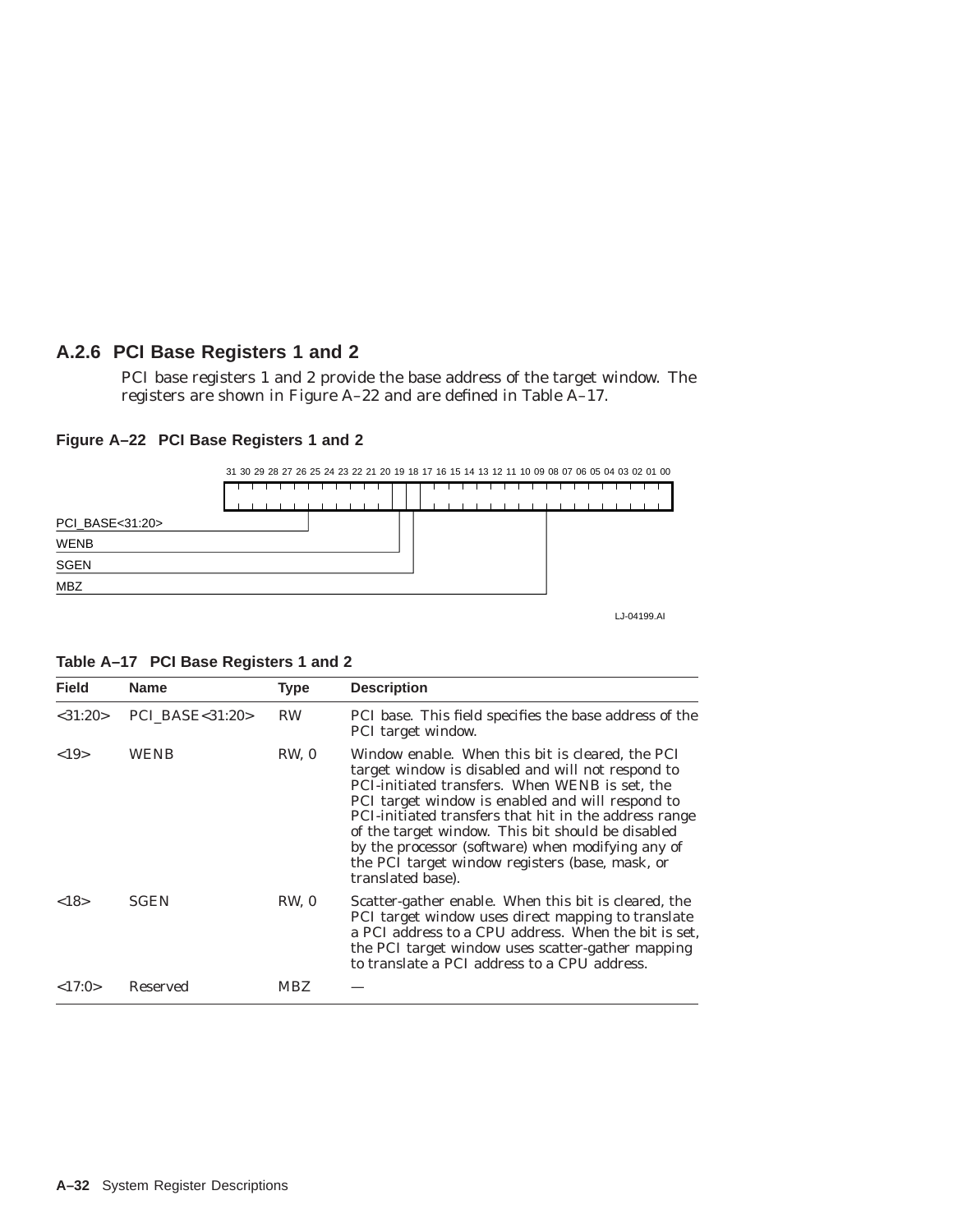# **A.2.7 PCI Mask Registers 1 and 2**

PCI mask registers 1 and 2 define the size of the target window. The registers are shown in Figure A–23 and are defined in Table A–18.

#### **Figure A–23 PCI Mask Registers 1 and 2**



**Table A–18 PCI Mask Registers 1 and 2**

| Field  | <b>Name</b>                                              | <b>Type</b> | <b>Description</b>                                                                                                             |
|--------|----------------------------------------------------------|-------------|--------------------------------------------------------------------------------------------------------------------------------|
|        | $\langle 31:20 \rangle$ PCI MASK $\langle 31:20 \rangle$ | RW          | PCI mask. This field specifies the size of the PCI<br>target window; it is also used in the PCI-to-CPU<br>address translation. |
| <19.0> | Reserved                                                 | MBZ.        |                                                                                                                                |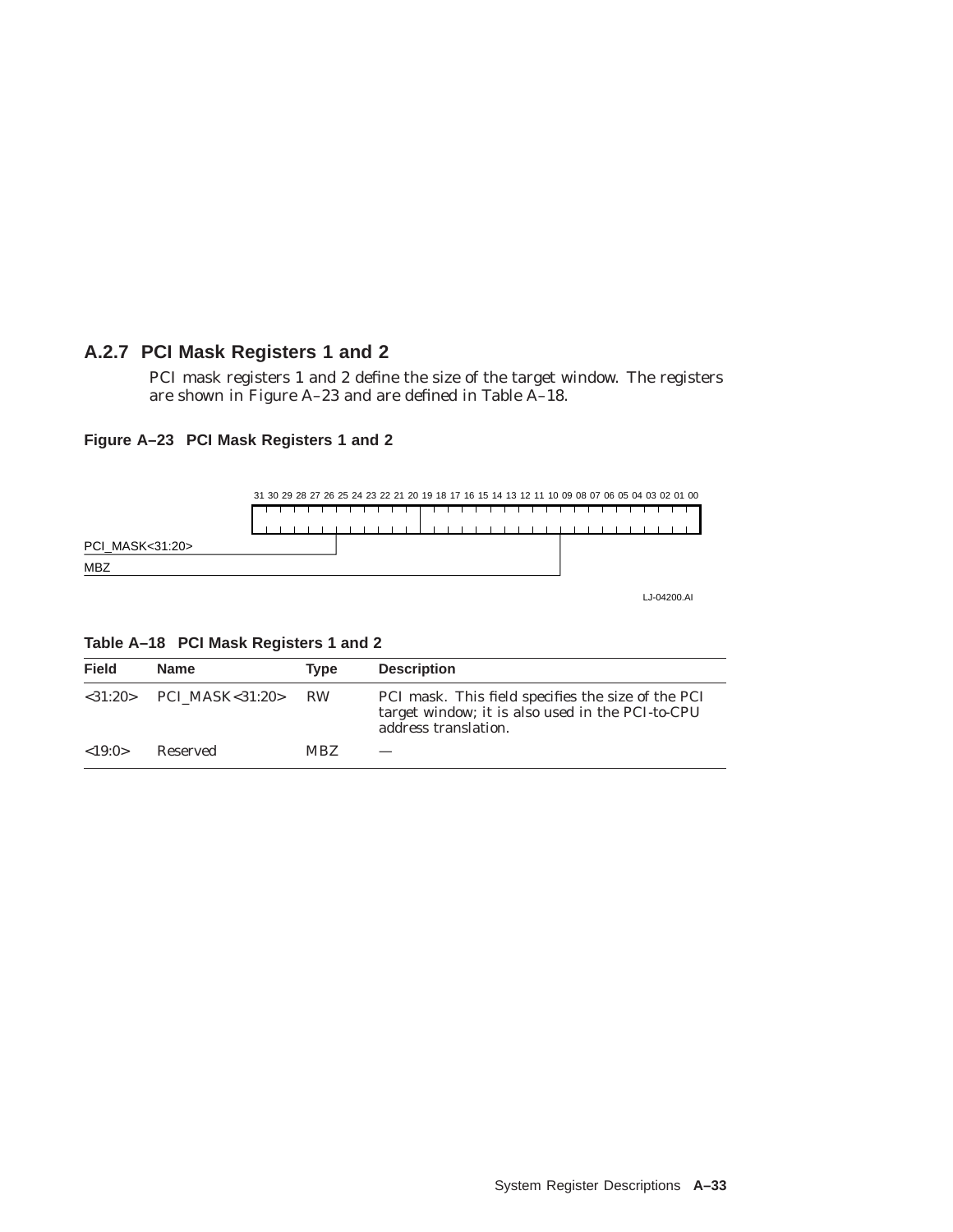# **A.2.8 Host Address Extension Register 0**

The host address extension register is hardcoded to zero. A read transaction from this register returns zero; a write transaction has no effect. The register is shown in Figure A–24.

#### **Figure A–24 Host Address Extension Register 0**



## **A.2.9 Host Address Extension Register 1**

The host address extension register 1 generates **ad<31:27>** on CPU-initiated transactions addressing PCI memory space. The register is shown in Figure A–25 and is defined in Table A–19.

#### **Figure A–25 Host Address Extension Register 1**



LJ-04202.AI

| <b>Field</b> | <b>Name</b>  | Type  | <b>Description</b>                                                                                                                             |
|--------------|--------------|-------|------------------------------------------------------------------------------------------------------------------------------------------------|
| <31:27>      | EADDR < 4:0> | RW. 0 | Extension address. This field is used as the five<br>high-order PCI address bits (ad<31:27>) for CPU-<br>initiated transactions to PCI memory. |
| < 26:0>      | Reserved     | MBZ.  |                                                                                                                                                |

#### **Table A–19 Host Address Extension Register 1**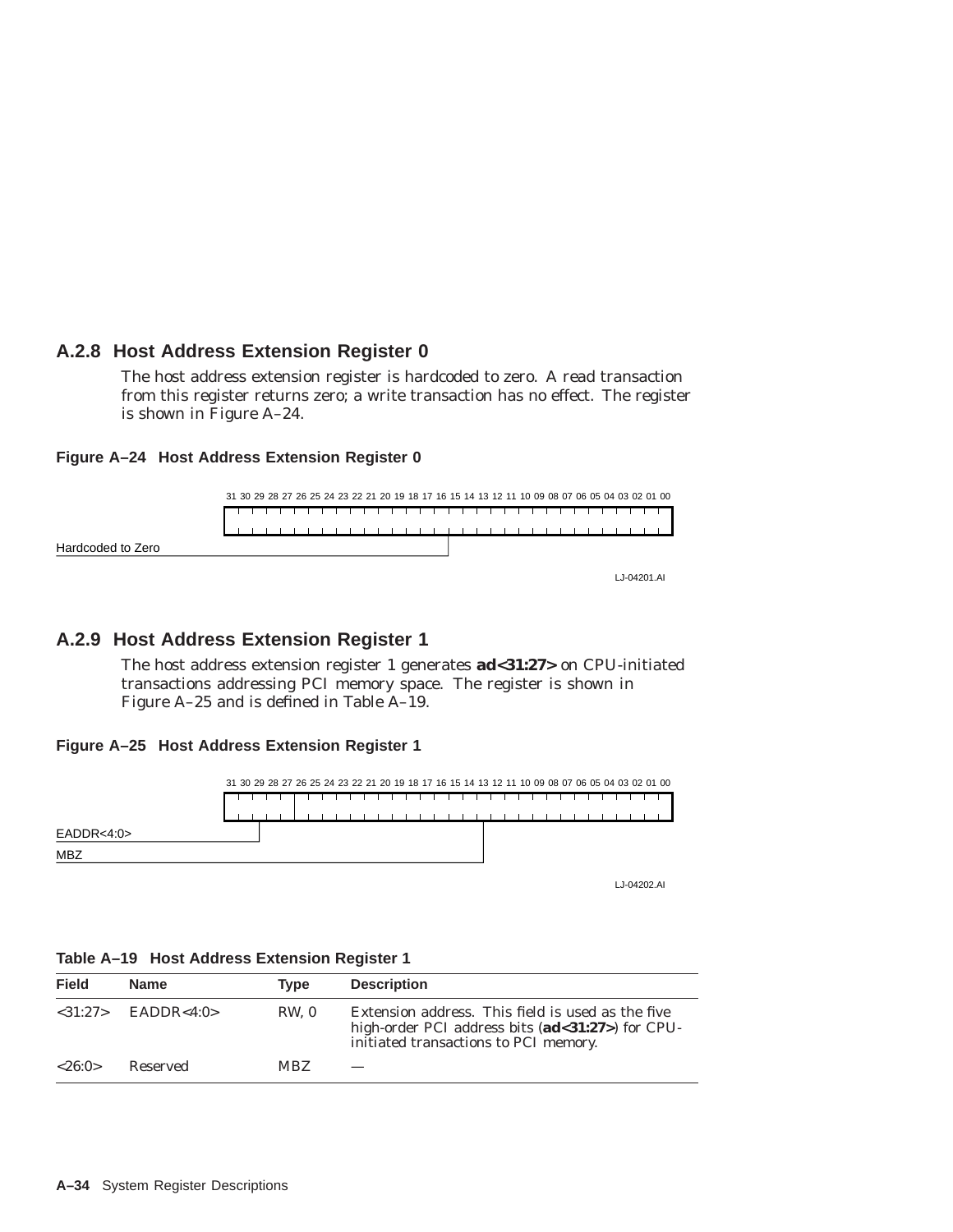# **A.2.10 Host Address Extension Register 2**

The host address extension register 2 generates **ad<31:24>** on CPU-initiated transactions addressing PCI I/O space. It also generates **ad<1:0>** during PCI configuration read and write transactions. The register is shown in Figure A–26 and is defined in Table A–20.





LJ-04203.AI

**Table A–20 Host Address Extension Register 2**

| <b>Field</b> | <b>Name</b>    | Type       | <b>Description</b>                                                                                                                                                     |
|--------------|----------------|------------|------------------------------------------------------------------------------------------------------------------------------------------------------------------------|
| <31:24>      | EADDR < 7:0>   | RW, 0      | Extended address. This field is used as the eight<br>high-order PCI address bits <b>ad</b> <31:24> for CPU-<br>initiated transactions to PCI I/O space.                |
| < 23:2>      | Reserved       | <b>MBZ</b> |                                                                                                                                                                        |
| <1:0>        | CONF ADDR<1:0> | RW. 0      | Configuration address. This field is used as the<br>two low-order PCI address bits <b>ad&lt;1:0&gt;</b> for CPU-<br>initiated transactions to PCI configuration space. |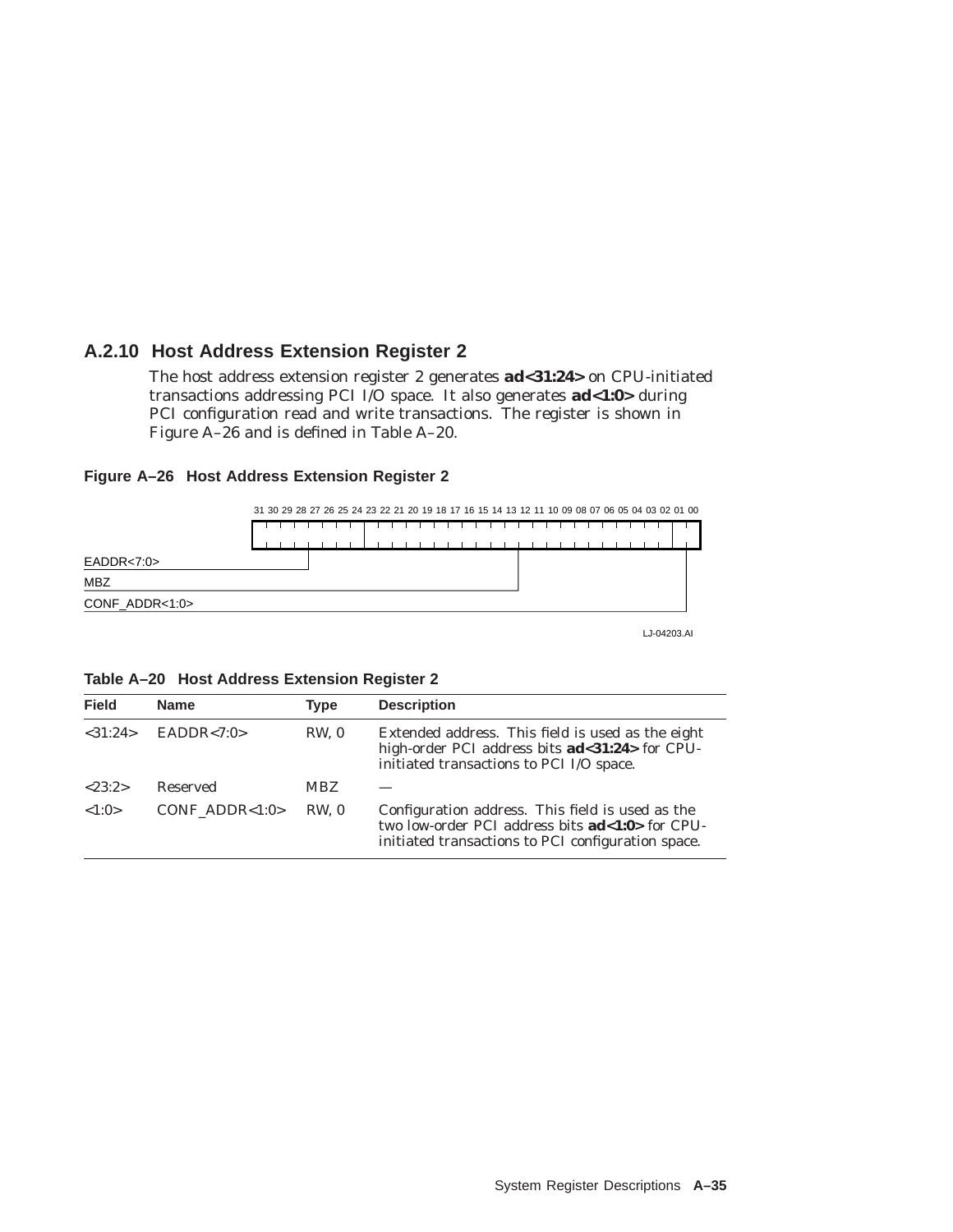# **A.2.11 PCI Master Latency Timer Register**

The PCI master latency timer register contains a value that determines the latency timer period. It should be programmed to be nonzero during system configuration. The register is shown in Figure A–27 and is defined in Table A–21.

#### **Figure A–27 PCI Master Latency Timer Register**



LJ-04204.AI

**Table A–21 PCI Master Latency Timer Register**

| <b>Field</b> | <b>Name</b> | Tvpe       | <b>Description</b>                                                                                                                                                                             |
|--------------|-------------|------------|------------------------------------------------------------------------------------------------------------------------------------------------------------------------------------------------|
| <31:8>       | Reserved    | <b>MBZ</b> |                                                                                                                                                                                                |
| < 7:0>       | PMLC < 7:0> |            | PCI master latency time. This field is loaded into<br>the master latency timer register at the start of a<br>PCI master transaction initiated by the 21071-DA.<br>The register resets to zero. |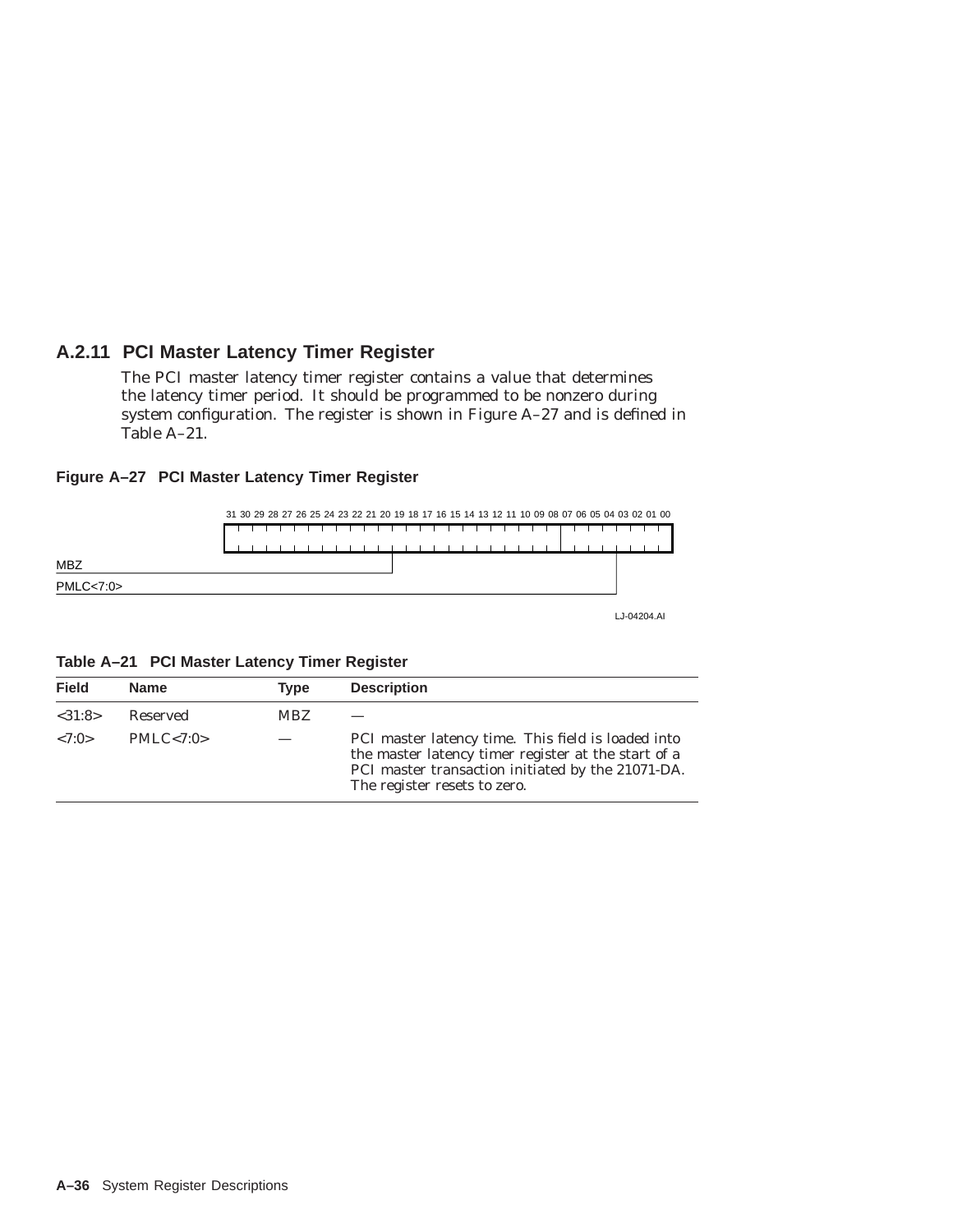# **A.2.12 TLB Tag Registers 0 Through 7**

The TLB tag registers contain the PCI page address associated with the CPU page address in the TLB data registers. The registers are shown in Figure A–28 and are defined in Table A–22.

#### 31 30 29 28 27 26 25 24 23 22 21 20 19 18 17 16 15 14 13 12 11 10 09 08 07 06 05 04 03 02 01 00 . . . . . . . . . Т ┯ т ┯ т ┰ PCI\_PAGE<31:13> EVAL MBZ

#### **Figure A–28 TLB Tag Registers 0 Through 7**



| Table A-22 TLB Tag Registers 0 Through 7 |  |  |  |
|------------------------------------------|--|--|--|
|                                          |  |  |  |

| <b>Field</b>           | <b>Name</b>                  | Type           | <b>Description</b>                                                                                                                                                                |
|------------------------|------------------------------|----------------|-----------------------------------------------------------------------------------------------------------------------------------------------------------------------------------|
| < 31:13>               | <b>PCI PAGE&lt;31:13&gt;</b> | R <sub>O</sub> | PCI page. This field specifies the PCI page address<br>(tag) corresponding to the translated CPU page<br>address in the associated TLB data register.                             |
| ${<}12$                | <b>EVAL</b>                  | R <sub>O</sub> | Entry valid. The entry valid bit can be read and<br>written through this bit. Normally, the invalid bit<br>contains the value read during a page table entry<br>read transaction. |
| $\langle 11.0 \rangle$ | Reserved                     | <b>MBZ</b>     |                                                                                                                                                                                   |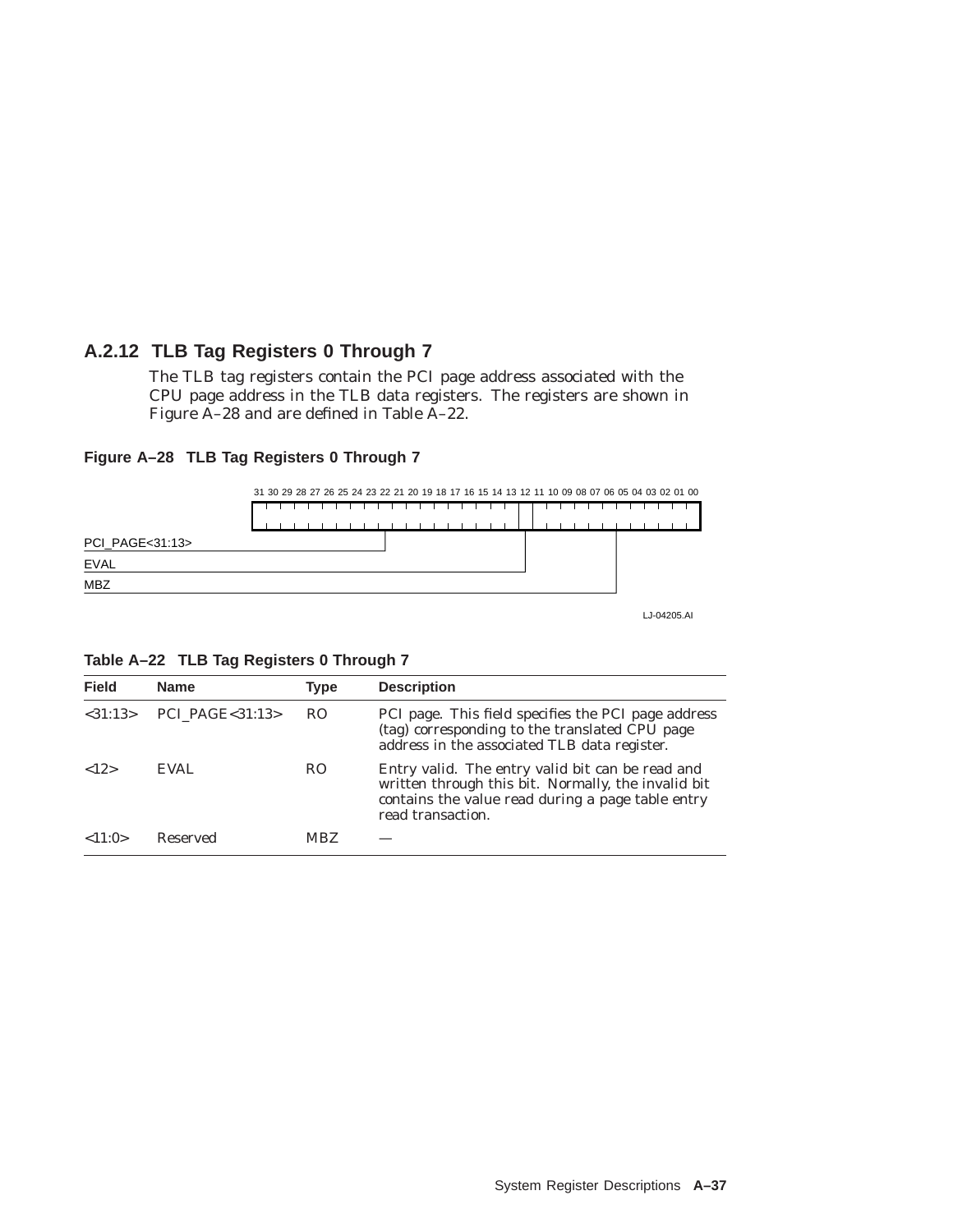# **A.2.13 TLB Data Registers 0 Through 7**

The TLB data registers contain the CPU page address associated with the PCI page address in the TLB tag registers. The registers are shown in Figure A–29 and are defined in Table A–23.



**Figure A–29 TLB Data Registers 0 Through 7**

#### LJ-04206.AI

| <b>Field</b> | <b>Name</b>             | <b>Type</b> | <b>Description</b>                                                                                                 |
|--------------|-------------------------|-------------|--------------------------------------------------------------------------------------------------------------------|
| <31:21>      | Reserved                | <b>MBZ</b>  |                                                                                                                    |
| <20:1>       | CPU PAGE $< 32:13 > RO$ |             | CPU page. Bits $\langle 32:13 \rangle$ of the translated CPU<br>address can be read or written through this field. |
| < 0>         | Reserved                | <b>MBZ</b>  |                                                                                                                    |

# **A.2.14 Translation Buffer Invalidate All Register**

The translation buffer invalidate all register (TBIA) is write-only. A write transaction to this register invalidates all valid entries in the scatter-gather map TLB.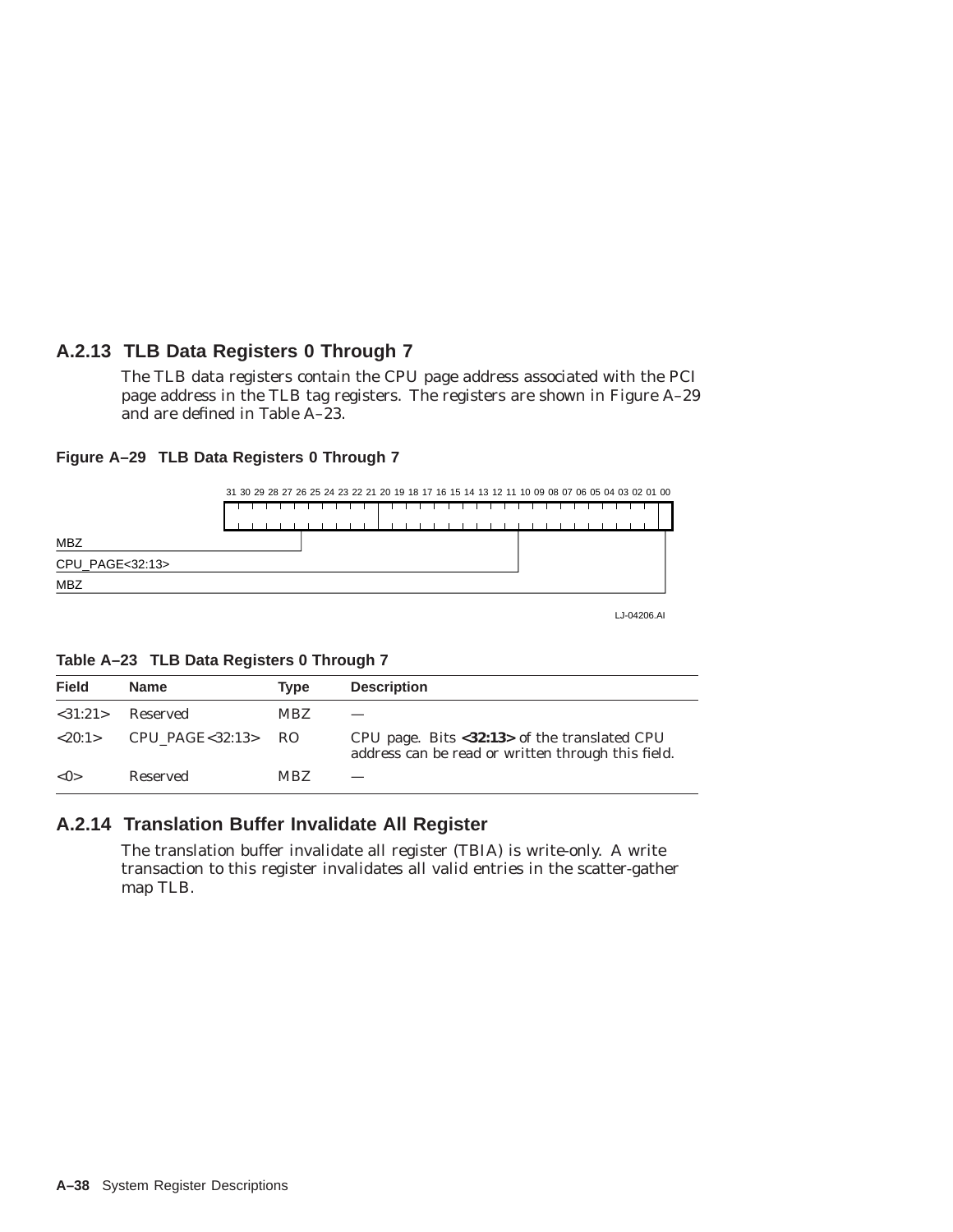# **B SROM Initialization**

The Alpha 21064A microprocessor provides a mechanism for loading the initial instruction stream (Istream) from a compact serial ROM (SROM) to start the bootstrap procedure. The SROM executable image is limited to the size of the CPU instruction cache (Icache).

Because the image is running only in the Icache, it is relatively difficult to debug. Therefore, Digital suggests that the scope and purpose of this code be limited to performing the system initialization necessary to boot the next level of firmware contained in the larger flash ROM (system ROM).

Trade-offs between simplicity and convenience of SROM code were made to support the AlphaPC64 in various configurations. The source code for the AlphaPC64 SROM is available with free licensing for use and modification.

# **B.1 SROM Initialization**

After reset, the contents of the SROM is loaded into the Icache. After loading the Icache, the CPU begins execution at location zero. Execution is performed in the CPU PALmode environment with privileged access to the computer hardware. The general steps performed by the SROM initialization are as follows:

- 1. Initialize the CPU's internal processor registers (IPRs).
- 2. Perform the minimum I/O subsystem initialization necessary to access the real-time clock (RTC) and the flash ROM.
- 3. Detect CPU speed by polling the periodic interrupt flag (PIF) in the RTC.
- 4. Set up memory and/or Level 2 (L2) cache parameters based on the speed of the CPU.
- 5. Wake up the DRAMs.
- 6. Initialize the L2 cache.
- 7. Copy the contents of the entire memory to itself to ensure good memory data parity.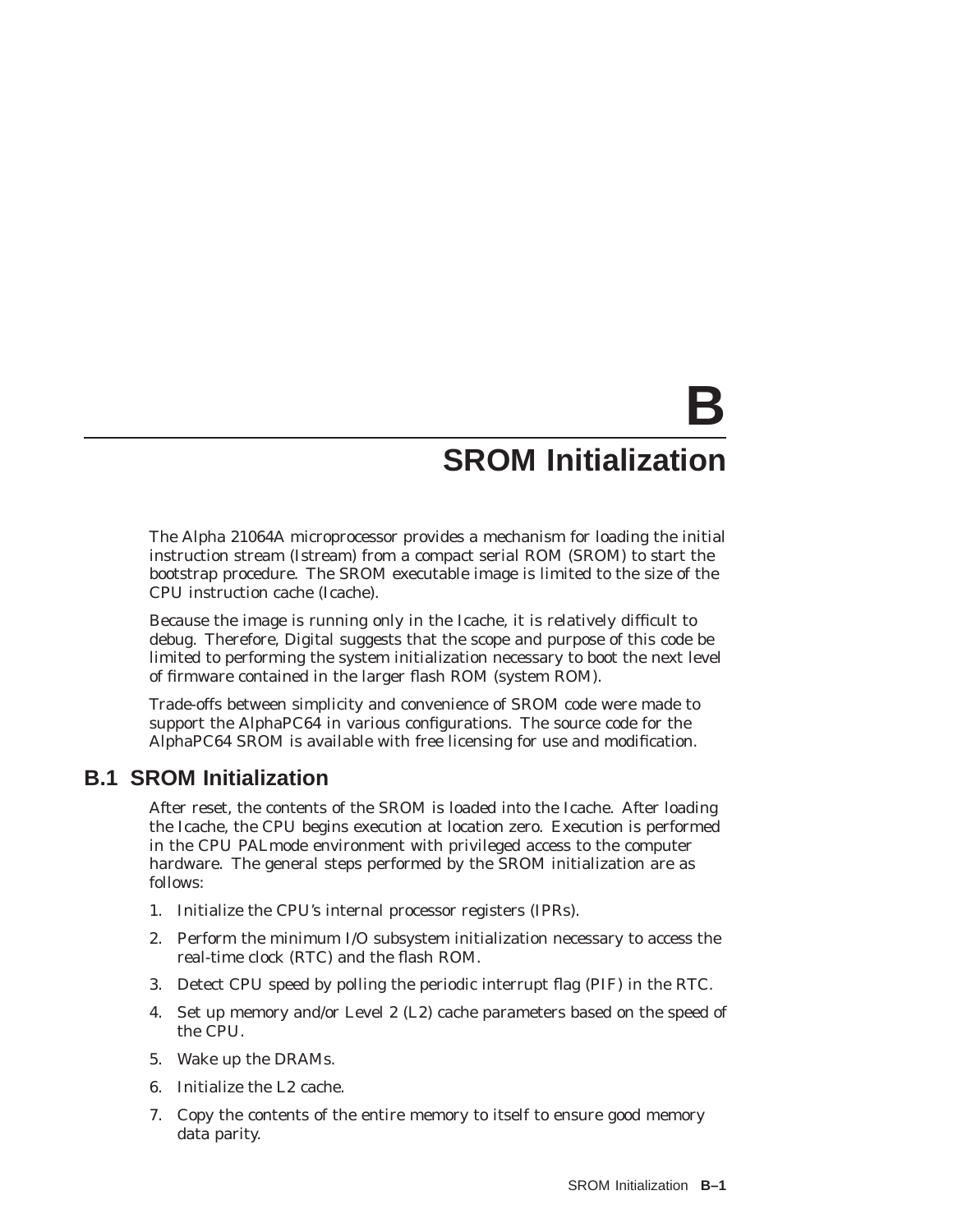- 8. Scan the flash ROM for a special header that specifies where and how flash ROM firmware should be loaded.
- 9. Copy the contents of the flash ROM to memory and begin code execution.
- 10. Pass parameters up to the next level of firmware to provide a predictable firmware interface.

#### **B.1.1 Firmware Interface**

A firmware interface provides a mechanism for passing critical information about the state of the system and CPU up to the next level of firmware. This interface is achieved through the use of a set of defined SROM output parameters, as described in Table B–1.

This particular firmware interface serves the Alpha 21064A microprocessor. Other Alpha architecture implementations may require a different firmware interface.

| <b>Output Parameter</b> | <b>Parameter Description</b><br>The AboxCtl value allows the next-level software to preserve<br>any system-specific Deache configuration information.<br>This register also contains the superpage enables that<br>could be modified by both the next-level firmware and/or<br>operating system PALcodes. Report of machine checks is<br>enabled/disabled here. |  |  |
|-------------------------|-----------------------------------------------------------------------------------------------------------------------------------------------------------------------------------------------------------------------------------------------------------------------------------------------------------------------------------------------------------------|--|--|
| r1 (t0) - AboxCtl value |                                                                                                                                                                                                                                                                                                                                                                 |  |  |
| r2 (t1) - BiuCtl value  | The BiuCtl value controls the external bus interface unit,<br>including L2 cache size and timing.                                                                                                                                                                                                                                                               |  |  |
|                         | Caution                                                                                                                                                                                                                                                                                                                                                         |  |  |
|                         | BiuCtl <2>, output enable, must<br>be set to 1 or 21064A hardware<br>damage may occur.                                                                                                                                                                                                                                                                          |  |  |

**Table B–1 Output Parameter Descriptions**

(continued on next page)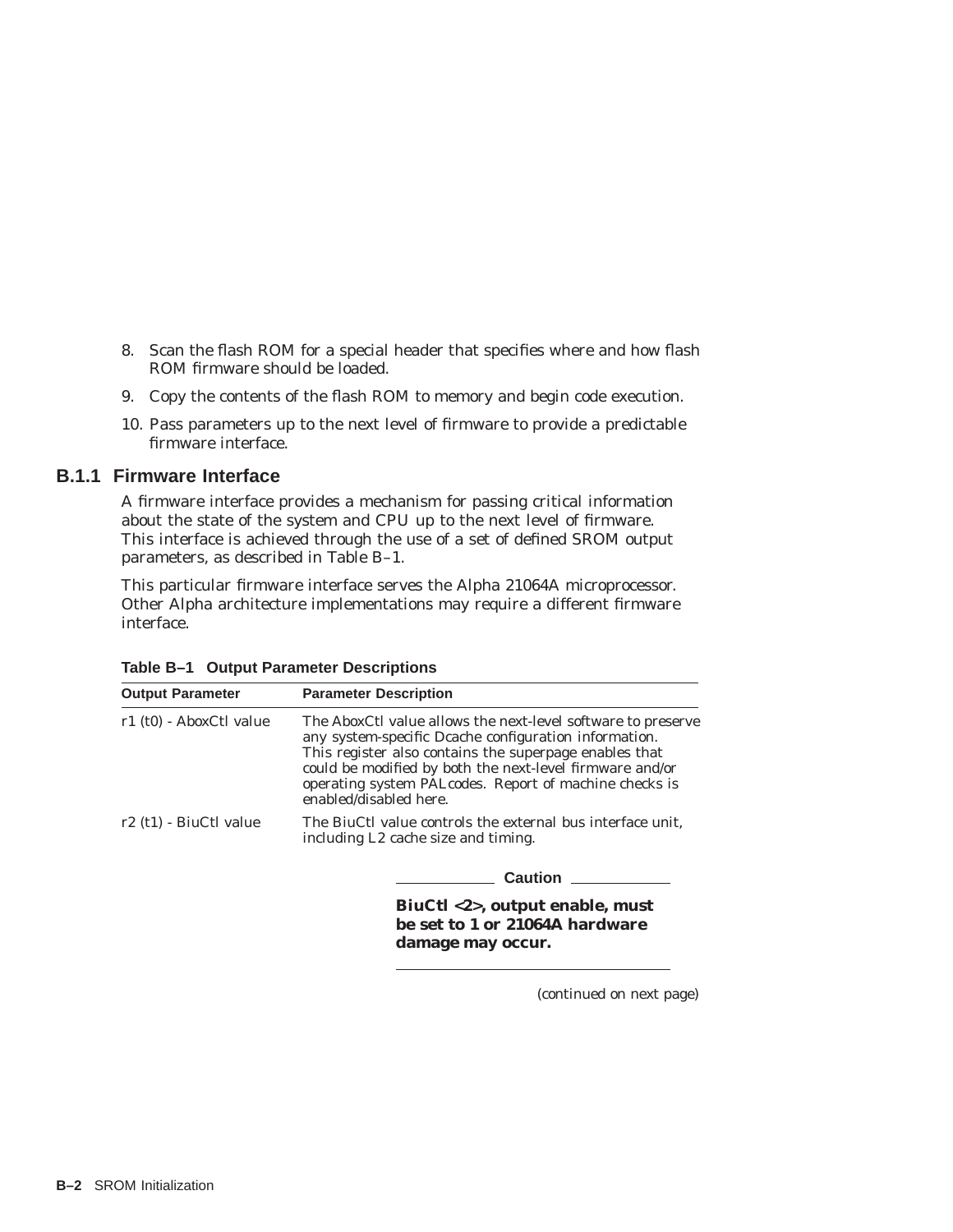| <b>Output Parameter</b>                        | <b>Parameter Description</b>                                                                                                                                                                                                                                                                                                                                                                                                                                                |  |  |  |
|------------------------------------------------|-----------------------------------------------------------------------------------------------------------------------------------------------------------------------------------------------------------------------------------------------------------------------------------------------------------------------------------------------------------------------------------------------------------------------------------------------------------------------------|--|--|--|
| r17 (a1) - Memory size                         | This value is an unsigned quadword count of the number<br>of contiguous bytes of good memory in the system starting<br>at physical address zero. This simple mechanism will<br>be sufficient for simple systems. Systems that need to<br>communicate more detailed memory configuration may do<br>so through the system context value (see last table entry).                                                                                                               |  |  |  |
| r18 (a2) - Cycle count in<br>picoseconds       | This value is the number of picoseconds that elapse for each<br>increment of the processor cycle count (as read by the RPCC<br>instruction). Note that this may be a multiple of the actual<br>internal cycle count of the microprocessor as specified in the<br>Alpha Architecture Reference Manual. (A microprocessor<br>will increment the processor cycle count a multiple of the<br>microprocessor clock where the multiple is a power of 2,<br>including $2^0 = 1$ .) |  |  |  |
| r19 (a3) - Signature and<br>system revision ID | This register includes a signature that specifies that the<br>transfer is following the standard protocol and that the<br>other values can be trusted. In addition, the signature can<br>identify which version of the protocol is being followed. The<br>system revision is a 16-bit field that communicates system<br>revisions that would be significant to operating system<br>software. The register has the following format:                                         |  |  |  |
|                                                | $<$ 6332> Don't care<br>$<$ 3116 $>$ Signature<br><150> System revision                                                                                                                                                                                                                                                                                                                                                                                                     |  |  |  |
|                                                | Valid signatures have the following values:<br>deca - V1 (previous version of this specification)<br>decb - V2 (current version of this specification)                                                                                                                                                                                                                                                                                                                      |  |  |  |

**Table B–1 (Cont.) Output Parameter Descriptions**

(continued on next page)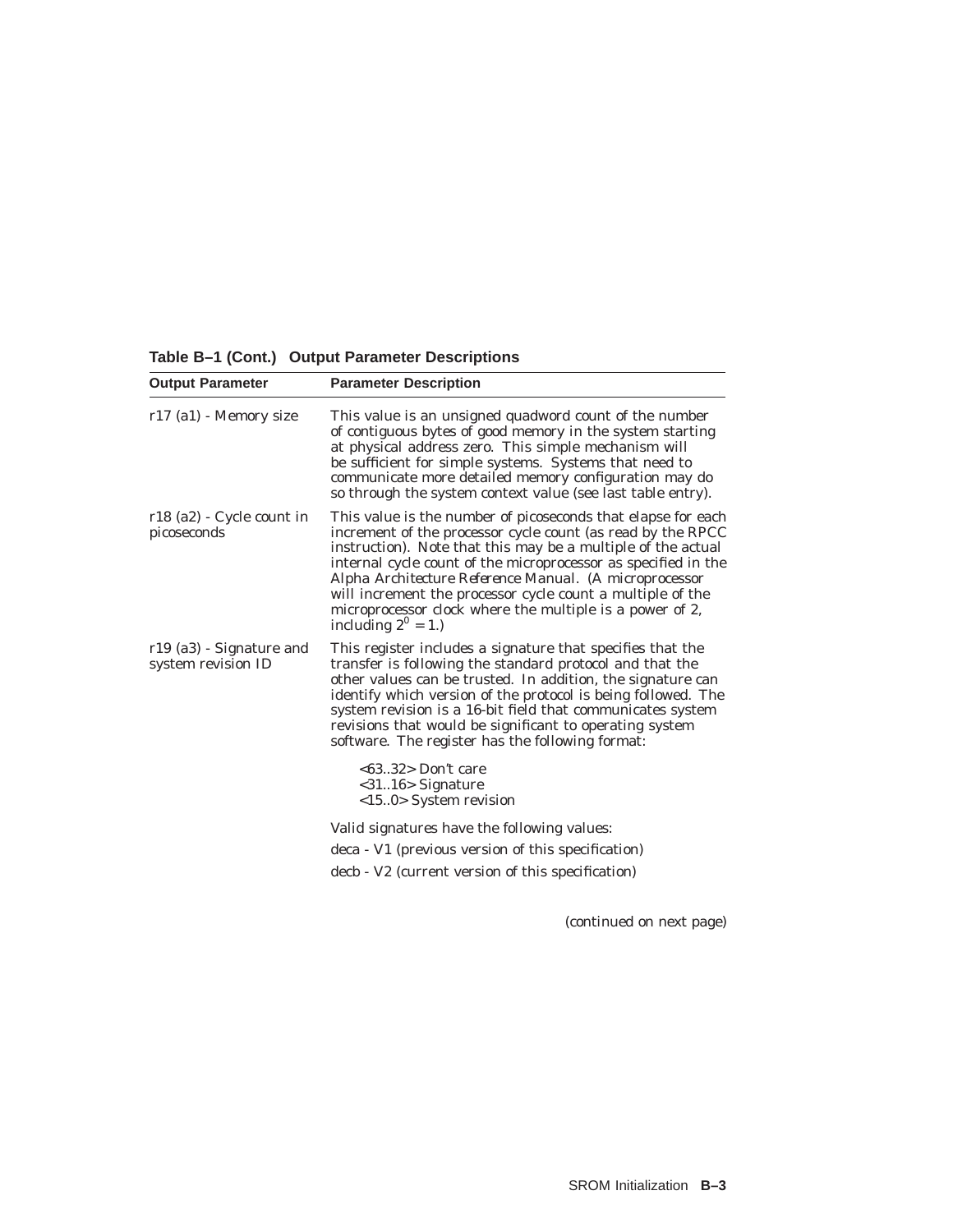| <b>Output Parameter</b>               | <b>Parameter Description</b>                                                                                                                                                                                                                                                                                                                             |  |  |  |
|---------------------------------------|----------------------------------------------------------------------------------------------------------------------------------------------------------------------------------------------------------------------------------------------------------------------------------------------------------------------------------------------------------|--|--|--|
| $r20$ (a4) - Active<br>processor mask | The processor mask identifies each processor that is present<br>on the current system. Each mask bit corresponds to a<br>processor number associated by the bit number (that is,<br>bit 0 corresponds to processor 0). A value of 1 in the mask<br>indicates that the processor is present; a value of 0<br>indicates that the processor is not present. |  |  |  |
|                                       | To qualify as present, a processor must be:                                                                                                                                                                                                                                                                                                              |  |  |  |
|                                       | <b>Physically present</b>                                                                                                                                                                                                                                                                                                                                |  |  |  |
|                                       | <b>Functioning normally</b><br>٠                                                                                                                                                                                                                                                                                                                         |  |  |  |
|                                       | Capable of sending and receiving interprocessor<br>interrupt requests                                                                                                                                                                                                                                                                                    |  |  |  |
|                                       | Uniprocessor systems will pass a value of 1 to this register.                                                                                                                                                                                                                                                                                            |  |  |  |
| r21 (a5) - System context<br>value    | The context value is interpreted in a system-specific manner.<br>If the system needs to pass more than one system-specific<br>parameter, it may pass a context value, which is a physical<br>address pointer to a data structure of many system-specific<br>values.                                                                                      |  |  |  |

**Table B–1 (Cont.) Output Parameter Descriptions**

## **B.1.2 Automatic CPU Speed Detection**

The AlphaPC64 real-time clock (RTC) detects the speed of the CPU. This allows a somewhat generic SROM to support AlphaPC64 systems configured for different CPU speeds. The speed is determined by counting CPU cycles between RTC interrupts that are set to occur at known time intervals.

## **B.1.3 CPU Bus Interface Timing**

The AlphaPC64 L2 cache timing is based on CPU speed in addition to fixed delays associated with the L2 cache subsystem. The pertinent L2 cache delays used in the calculations result from the logic devices used in the L2 cache subsystem, SRAM specifications, and board etch delays. This data is used to calculate the appropriate BIU\_CTL register setting, which determines the CPU pin bus timing.

Tables B–2, B–4, and B–5 describe the fixed delays for the AlphaPC64. Table B–3 provides the SRAM timing specification definitions.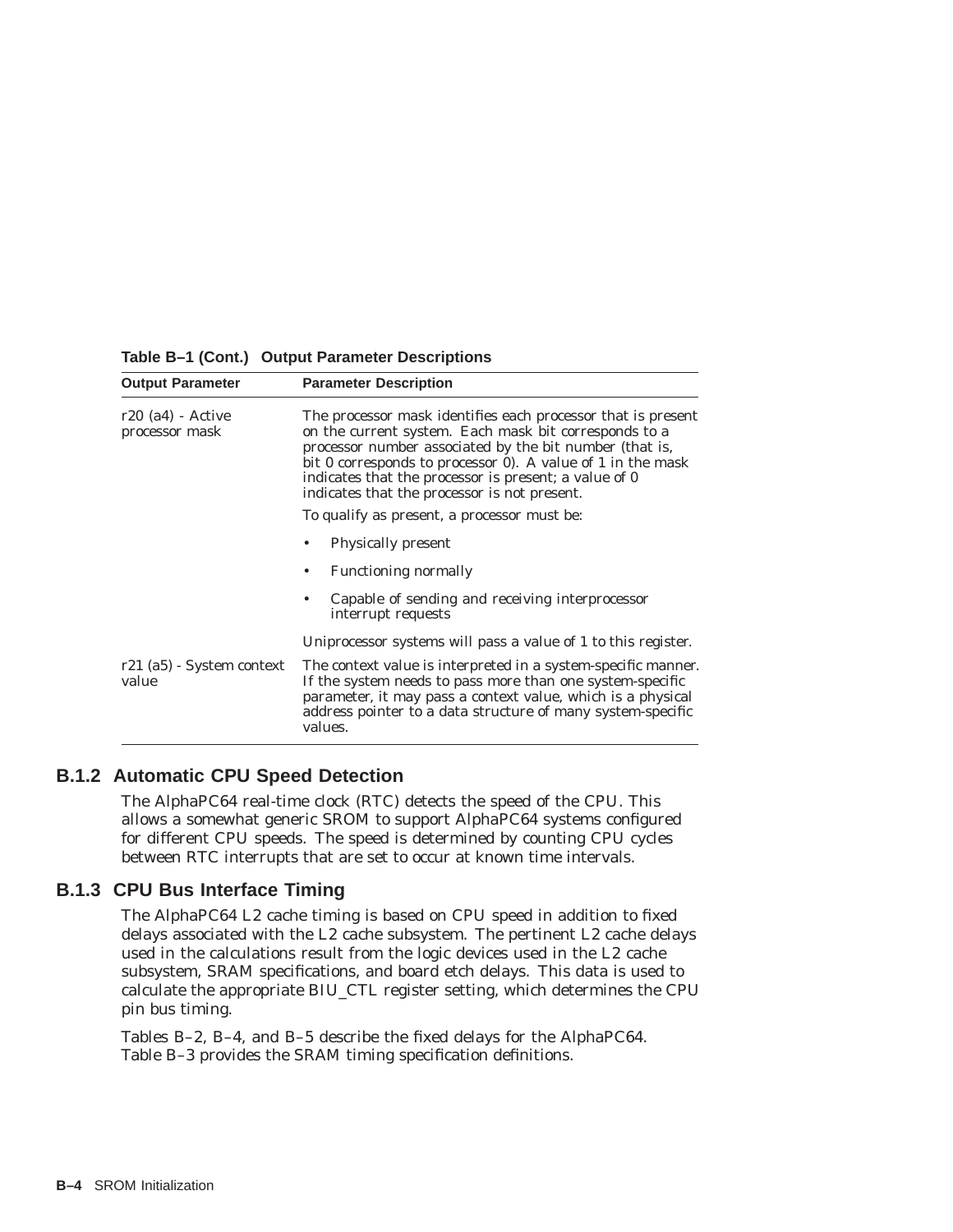| <b>Function</b>             | <b>Minimum</b><br>Delay | <b>Maximum</b><br>Delay | <b>Description</b>                               |
|-----------------------------|-------------------------|-------------------------|--------------------------------------------------|
| Tadr1                       | $1.0$ ns                | $1.6$ ns                | Delay from CPU to input of address buffer        |
| <b>Thuf</b>                 | $1.0$ ns                | $4.8$ ns                | Buffer gate delay                                |
| Tadr2                       | $1.2$ ns                | $1.5$ ns                | Address delay from buffer to SRAM inputs         |
| Tdat                        | NA <sup>1</sup>         | $1.9$ ns                | Data return path from SRAM to CPU<br>input pins  |
| Twe1                        | $1.0$ ns                | $1.0$ ns                | Delay from CPU to the NOR gate in the<br>WE path |
| <b>T</b> nor                | $1.2$ ns                | $5.0$ ns                | NOR gate delay                                   |
| Twe <sub>2</sub>            | $1.0$ ns                | $1.0$ ns                | Delay from the NOR gate to the SRAM<br>inputs    |
| ${}^{1}NA$ = Not applicable |                         |                         |                                                  |

**Table B–2 Cache Loop Delay Characteristics**

**Table B–3 SRAM Timing Specification Definitions**

| <b>Parameter</b> | <b>Definition</b>                         |  |
|------------------|-------------------------------------------|--|
| Tacc             | Access from address valid to data valid   |  |
| Twc              | Write cycle time                          |  |
| Twp              | Write pulse width                         |  |
| Tdw              | Data setup to write pulse deassertion     |  |
| Tdh              | Data hold from write pulse deassertion    |  |
| Taw              | Address setup to write pulse deassertion  |  |
| Twr              | Address hold from write pulse deassertion |  |
| <b>Tas</b>       | Address setup to write pulse assertion    |  |
|                  |                                           |  |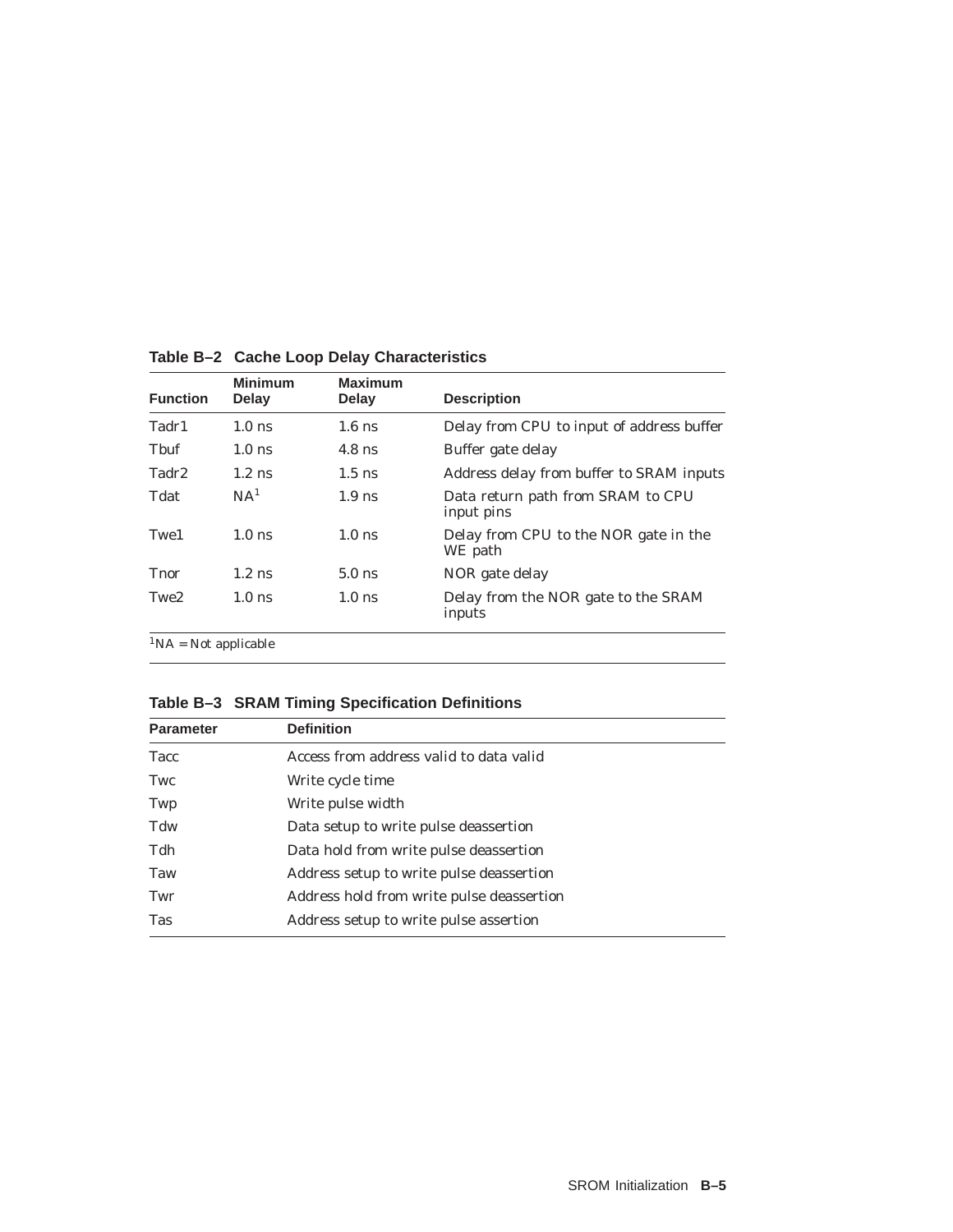|                  |                         |                         | <b>Typical SRAM Timing Specifications</b> |                          |                          |  |
|------------------|-------------------------|-------------------------|-------------------------------------------|--------------------------|--------------------------|--|
| <b>Parameter</b> | $6 - ns$<br><b>SRAM</b> | $8 - ns$<br><b>SRAM</b> | $10 - ns$<br><b>SRAM</b>                  | $12 - ns$<br><b>SRAM</b> | $15 - ns$<br><b>SRAM</b> |  |
| <b>Tacc</b>      | 6 <sub>ns</sub>         | 8 ns                    | 10 <sub>ns</sub>                          | $12$ ns                  | $15$ ns                  |  |
| Twc              | 6 ns                    | 8 <sub>ns</sub>         | 10 <sub>ns</sub>                          | $12$ ns                  | $15$ ns                  |  |
| Twp              | 6 <sub>ns</sub>         | 8 <sub>ns</sub>         | 9 <sub>ns</sub>                           | 10 <sub>ns</sub>         | $12$ ns                  |  |
| Tdw              | 3 <sub>ns</sub>         | 4 ns                    | 5 <sub>ns</sub>                           | 6 <sub>ns</sub>          | 7 <sub>ns</sub>          |  |
| Tdh              | 0 <sub>ns</sub>         | 0 <sub>ns</sub>         | 0 <sub>ns</sub>                           | 0 <sub>ns</sub>          | 0 <sub>ns</sub>          |  |
| Taw              | 6 <sub>ns</sub>         | 8 ns                    | 9 <sub>ns</sub>                           | 10 <sub>ns</sub>         | $12$ ns                  |  |
| Twr              | 0 <sub>ns</sub>         | 0 <sub>ns</sub>         | 0 <sub>ns</sub>                           | 0 <sub>ns</sub>          | 0 <sub>ns</sub>          |  |
| <b>Tas</b>       | 0 <sub>ns</sub>         | 0 <sub>ns</sub>         | 0 <sub>ns</sub>                           | 0 <sub>ns</sub>          | 0 <sub>ns</sub>          |  |

**Table B–4 Worst-Case SRAM Timing Specifications**

|  |  | Table B-5 CPU Specifications |
|--|--|------------------------------|
|--|--|------------------------------|

| <b>Function</b> | <b>Specification</b> | <b>Description</b>               |
|-----------------|----------------------|----------------------------------|
| Tsu             | $3.5$ ns             | Internal CPU setup time (21064A) |
| <b>Tstable</b>  | $2.9$ ns             | CPU data stable time             |

# **B.1.4 L2 Cache Read and Write Calculations**

The methods and equations for calculating L2 cache read and write timing are presented in this section.

#### **Read Cycle Calculation**

 $\label{eq:1} Read = Tadr1 + Tbuf + Tadr2 + Tacc + Tdat + Tsu$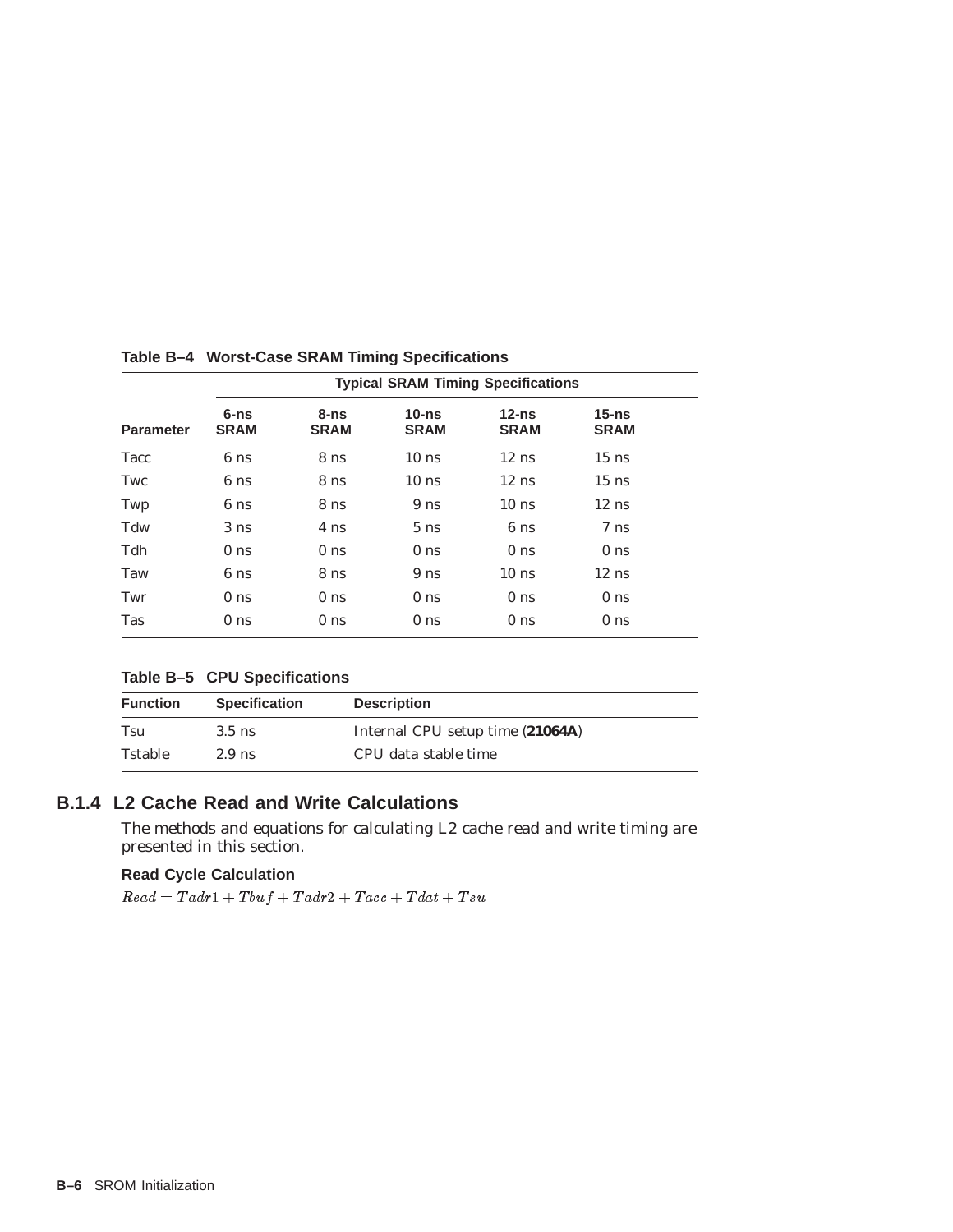#### **Write Cycle Calculations**

WRsetup is the earliest from the beginning of a write cycle that the write pulse can be asserted (see Figure B–1).

**Figure B–1 Write Cycle Timing**



 $W$ Rsetup =  $Tadr1 + Tbuf + Tadr2 + skew$ 

Taddress, based on the address path, and Tdata, based on the data path determine the earliest from the beginning of a write cycle that the write pulse can be deasserted. The larger of these two determine the more critical path on which the write pulse is determined.

 $T_{address} = W$   $R_{setup} + T_{aw}$  $T data = T clock + T stable + T data + T dw$ 

Because WRsetup is the earliest that the write pulse can be asserted, and Taddress and Tdata determine the earliest that the write pulse can be deasserted, it follows that:

 $W$ Rpulse = maximum of the following:

 $Taddress - W\,Rsetup = Taw$  $T data - W$ Rsetup  $Twp + skew$ 

 $W Rhold = Twel + Thor + Twel + skew$ 

The WRsetup requirement is offset by the write-enable path delay (WRhold), and the WRhold requirement is offset by the address path delay (WRsetup). The WRsetup and WRhold delays are then discounted by the fastest possible delay through the other path. The minimum parameters estimate the absolute fastest propagation through the address and write-enable paths.

Therefore:

 $W$ Rsetup =  $T \alpha dr 1 + T \alpha dr 1 + T \alpha dr 2 + s \kappa w - W$ Rhold (minimum)  $W Rhold = Twel + Thor + Twel + skew - W Rsetup (minimum)$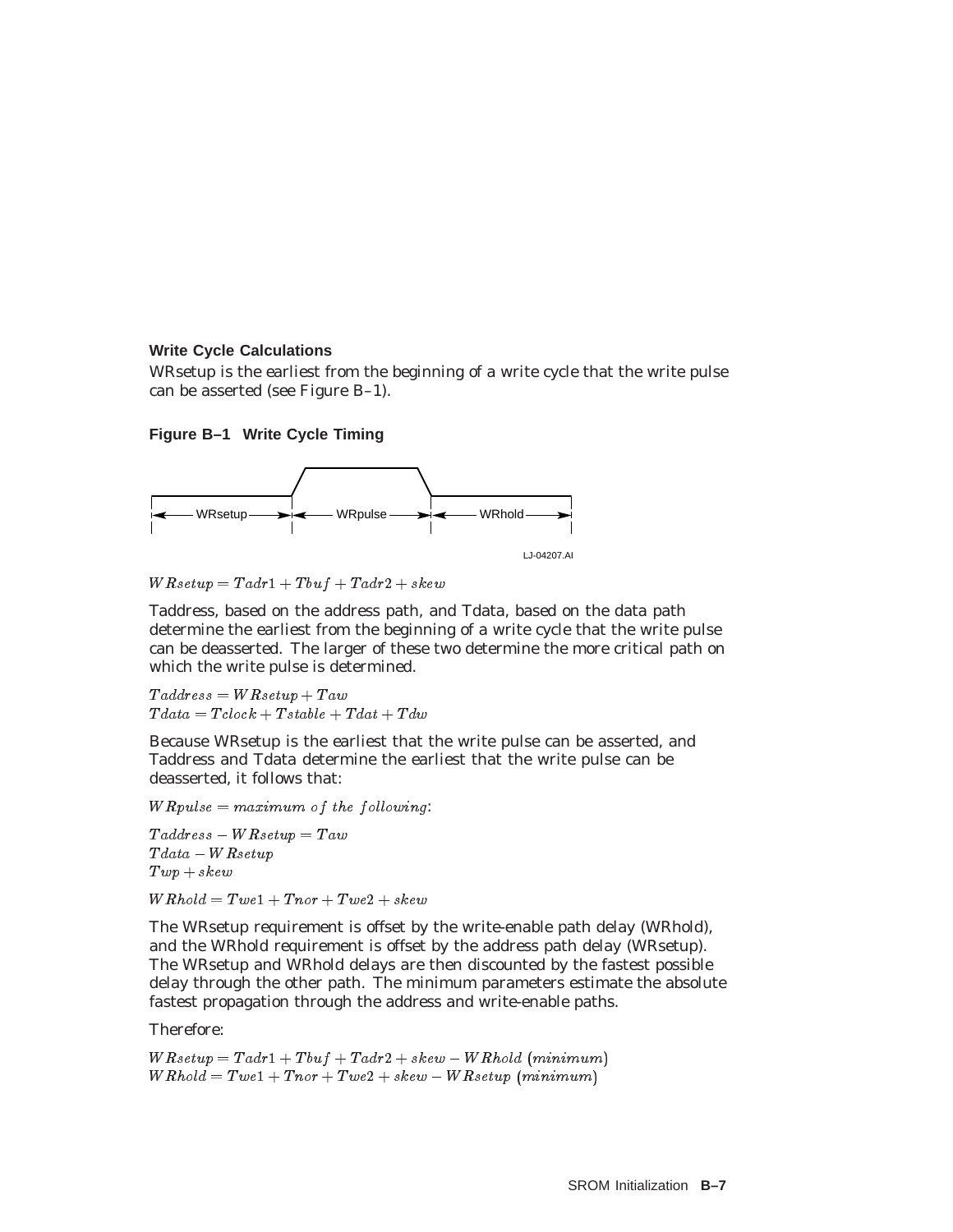#### **B.1.5 Memory Initialization**

The memory banks must be configured such that they are naturally aligned. For example, a bank configured with 32MB must have a base address of zero or some multiple of 32MB. Therefore, to ensure that both banks are contiguous (no gaps), the larger bank should be set to a base of zero, and the smaller bank should be set to the address immediately following the last location in the larger bank.

If the banks are the same size, this is still true. There is no requirement for which bank must be the larger one. Therefore, the following algorithm is used to determine the base addresses of the banks:

```
If bank_0_size \geq bank_1_size
then
bank_0_base = 0bank 1 base = bank 0 max addr + 1else
bank 1 base = 0bank_0_base = bank_1_max_addr + 1
```
Eight consecutive RAS cycles are performed for each memory bank to ''wake up'' the DRAMs. This is done by reading from each bank eight times. The caches are disabled at this point so the read transactions go directly to the DRAMs.

Good data parity is ensured by writing all memory locations. This is done by rewriting the full contents of memory with the same data. Reading before writing memory lengthens the time to initialize data parity; however, it conserves the memory state for debugging purposes.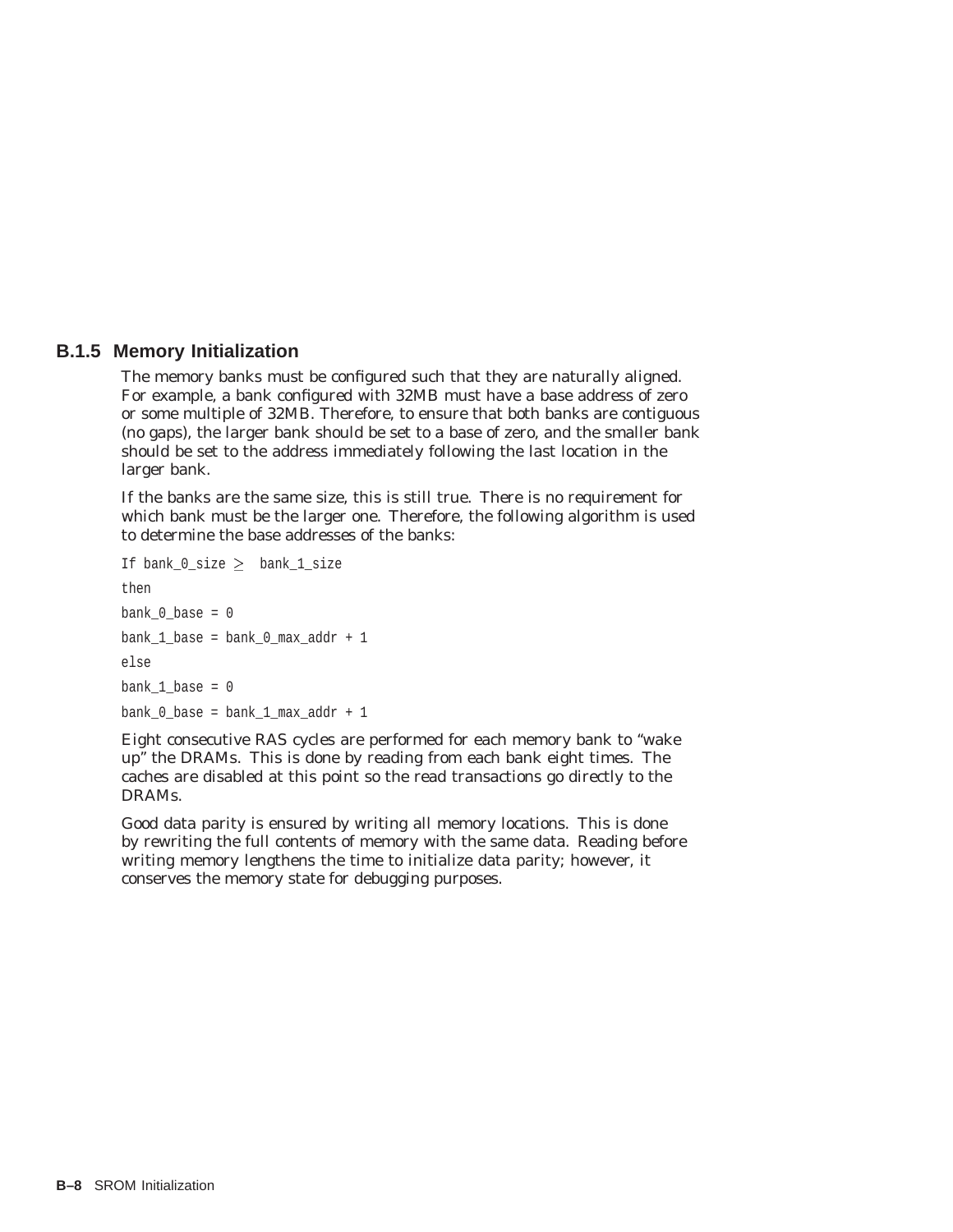## **B.1.6 L2 Cache Initialization**

These steps initialize L2 cache:

- 1. Set the BIU\_CTL register in the CPU to ignore the L2 cache.
- 2. Set the general control register in the memory controller to enable the L2 cache while ignoring tag parity.
- 3. Clear the tag enable register in the memory controller.
- 4. Sweep the L2 cache with read transactions at cache block increments.
- 5. Reset the tag enable register with the proper value based on the L2 cache and memory size.
- 6. Reset the general control register in the memory controller to disable the ignore tag parity bit.
- 7. Reset the BIU\_CTL register in the CPU with the proper value to enable the L2 cache based on CPU speed, and L2 cache size and speed.

When the system is powered up, the L2 cache will contain UNPREDICTABLE data in the tag RAMs. As the L2 cache is swept for initialization, the old blocks (referred to as dirty victim blocks) will be written back to main memory. These victim write transactions will occur based on the tag address that stores the upper part of the address location for the dirty blocks of memory.

Because the tags are UNPREDICTABLE, the victim write transactions could occur to UNPREDICTABLE addresses. Therefore, write transactions to nonexistent memory could be attempted. If this happens, the transaction does not complete and the tag is not updated in the cache.

By clearing the tag enable register, victim write transactions to nonexistent memory are ignored. When the tag enable register is cleared, zero is always stored in the tags. Tags of zero correspond only to the block of memory beginning at zero up to the end of cache. Therefore, to initialize the cache, only that memory range is swept with read transactions. Reading beyond that memory range results in an incorrect tag address being stored.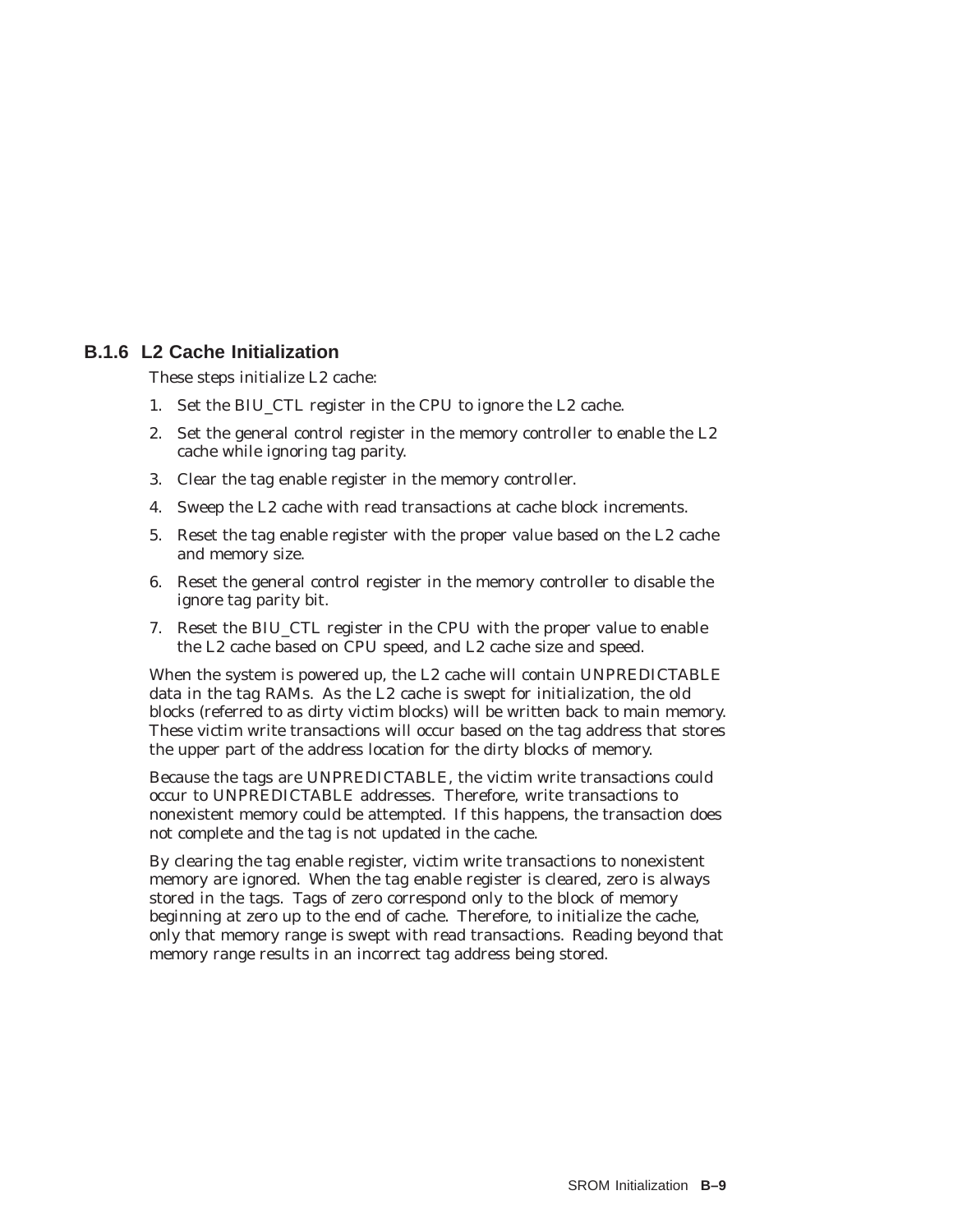# **B.1.7 Flash ROM (System ROM)**

The flash ROM, sometimes called the system ROM, is a 1MB, nonvolatile, writable ROM. After the SROM code initializes the AlphaPC64 system, flash ROM code prepares the system for booting. The flash ROM headers, structure, and access methods are described here.

#### **B.1.7.1 Special Flash ROM Headers**

The MAKEROM tool is used to place a special header on ROM image files. The SROM allows the flash ROM to contain several different ROM images, each with its own header. The header informs the SROM where to load the image, and whether or not it has been compressed with the MAKEROM tool. The header is optional for flash ROM containing a single image. If the header does not exist, the 1MB flash ROM is loaded and executed at physical address zero. Figure B–2 shows the header content.

| 31                                 |                                        | 00              |  |  |  |
|------------------------------------|----------------------------------------|-----------------|--|--|--|
|                                    | Validation Pattern 5A5AC3C3            |                 |  |  |  |
|                                    | Inverse Validation Pattern A5A53C3C    |                 |  |  |  |
|                                    | Header Size (Bytes)                    |                 |  |  |  |
|                                    | Image Checksum                         |                 |  |  |  |
|                                    | Image Size (Memory Footprint)          |                 |  |  |  |
| Decompression Flag                 |                                        |                 |  |  |  |
| Destination Address Lower Longword |                                        |                 |  |  |  |
|                                    | Destination Address Upper Longword     |                 |  |  |  |
| Reserved<31:16>                    | Firmware ID<15:8>                      | Header Rev<7:0> |  |  |  |
| Flash ROM Image Size               |                                        |                 |  |  |  |
| Optional Firmware ID<31:0>         |                                        |                 |  |  |  |
| Optional Firmware ID<63:32>        |                                        |                 |  |  |  |
|                                    | Header Checksum (excluding this field) |                 |  |  |  |

#### **Figure B–2 Special Header Content**

LJ04171A.AI5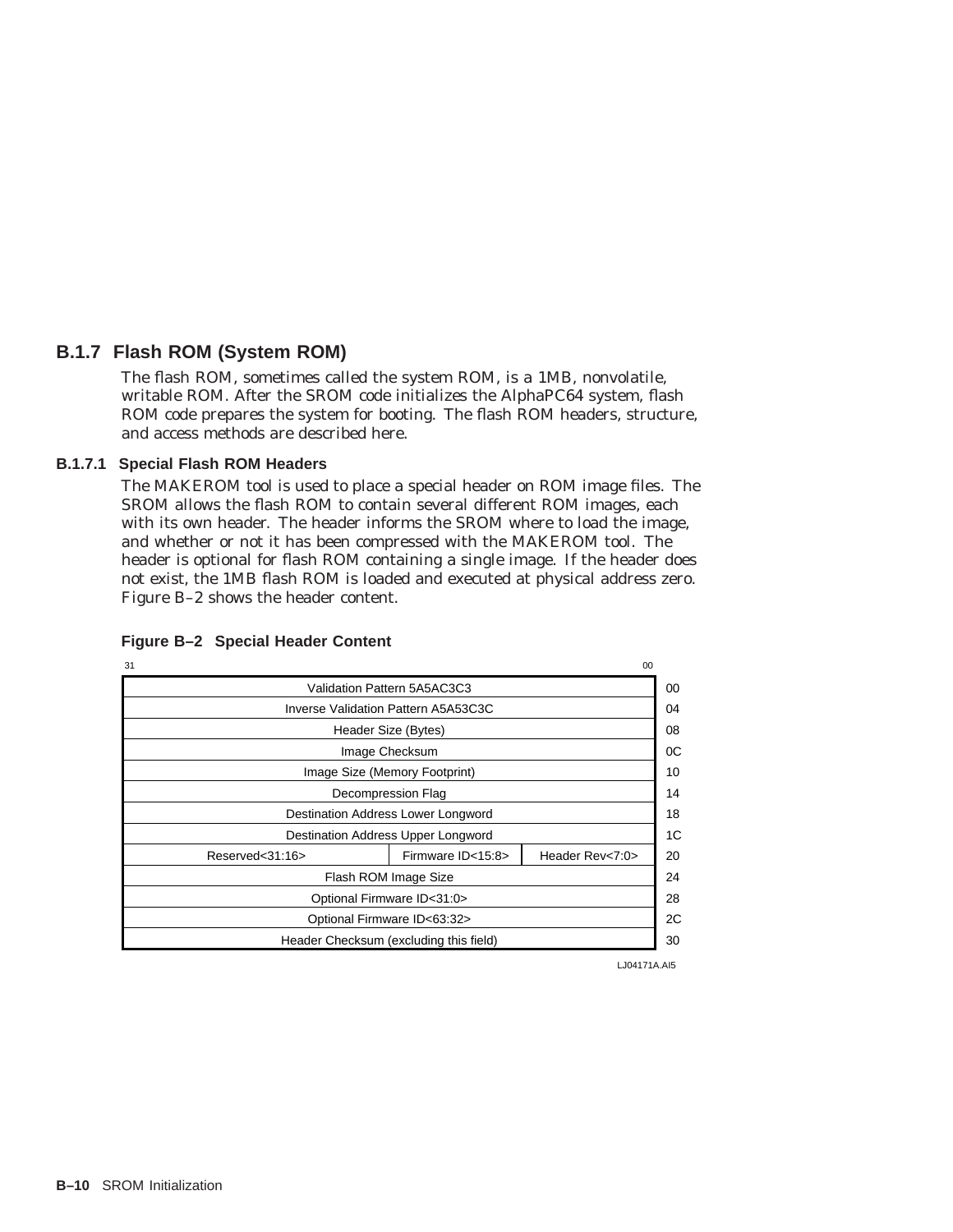Table B–6 describes each entry in the special header.

| Entry                                        | <b>Description</b>                                                                                                                                                                                                                                                                                                                          |
|----------------------------------------------|---------------------------------------------------------------------------------------------------------------------------------------------------------------------------------------------------------------------------------------------------------------------------------------------------------------------------------------------|
| Validation and inverse<br>validation pattern | This quadword contains a special signature pattern used to<br>validate that the special ROM header has been located. The<br>pattern is 5A5AC3C3A5A53C3C.                                                                                                                                                                                    |
| Header size (bytes)                          | This longword contains the size of the header block, which<br>varies among versions of the header specification.                                                                                                                                                                                                                            |
|                                              | When the the header is located, SROM code determines<br>where the image begins based on the header size.<br>Additional data added to the header will be ignored by<br>older SROM code.                                                                                                                                                      |
|                                              | A header size of 32 bytes implies version 0 of the header<br>specifications.                                                                                                                                                                                                                                                                |
| Image checksum                               | This longword is used to verify the integrity of the ROM.                                                                                                                                                                                                                                                                                   |
| Image size                                   | The image size is used by the SROM code to determine how<br>much of the flash ROM should be loaded.                                                                                                                                                                                                                                         |
| Decompression flag                           | The decompression flag informs the SROM code whether<br>the MAKEROM tool was used to compress the ROM image<br>with a repeating byte algorithm. The SROM code contains<br>routines that execute the decompression algorithm. Other<br>compression and decompression schemes, which work<br>independently from this scheme, may be employed. |
| <b>Destination address</b>                   | This quadword contains the destination address for the<br>image. The SROM code will load the image at this address<br>and begin execution.                                                                                                                                                                                                  |
| <b>Header revision</b>                       | The revision of the header specifications used in this header.<br>This is necessary to provide for changes to the header<br>specification. Version 0 headers are identified by the size of<br>the header (32 bytes).                                                                                                                        |
| Flash ROM image size                         | The flash ROM image size reflects the size of the image as<br>it is contained in the flash ROM.                                                                                                                                                                                                                                             |
|                                              | (continued on next page)                                                                                                                                                                                                                                                                                                                    |

**Table B–6 Special Header Entry Descriptions**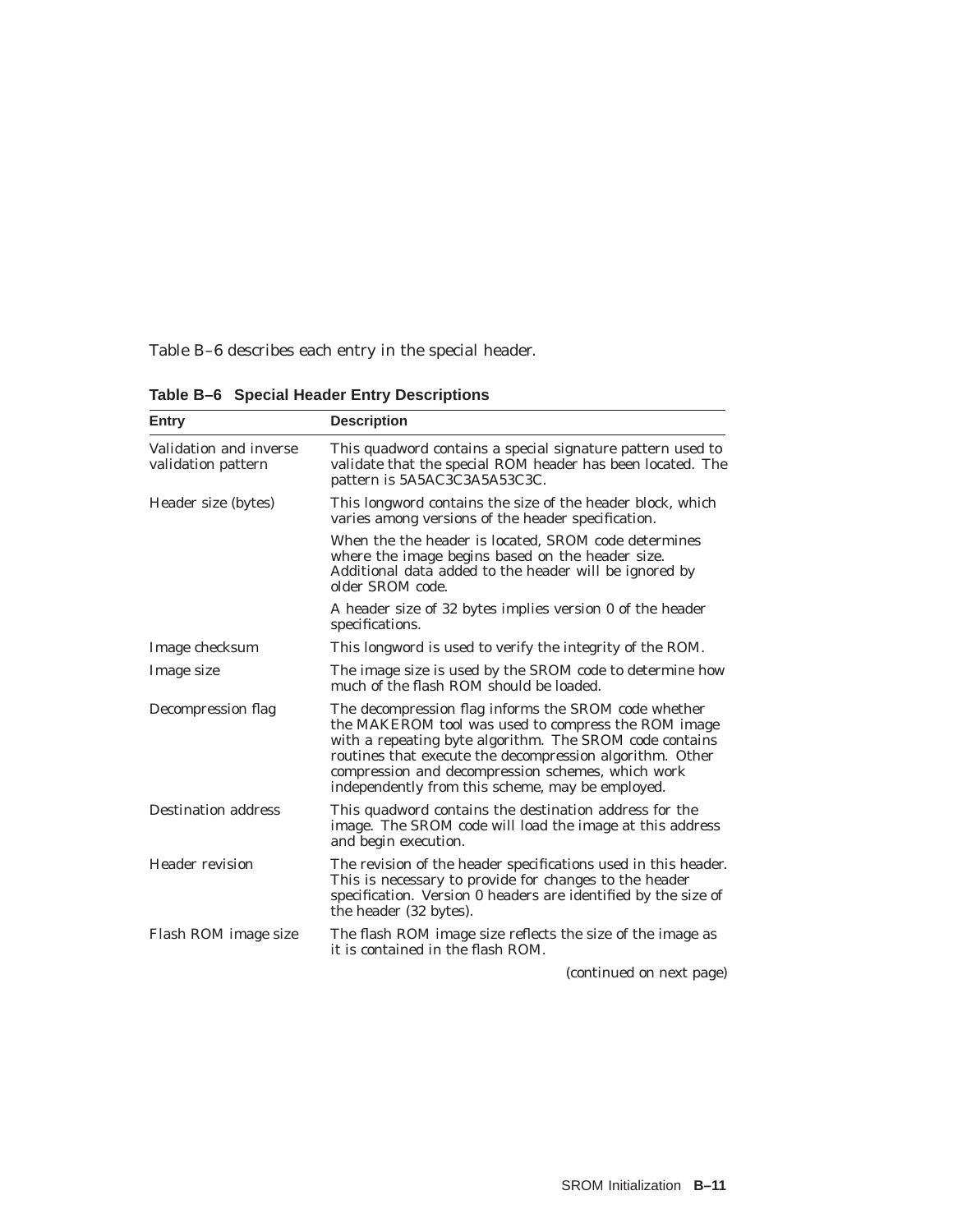| Entry                | <b>Description</b>                                                                                                                                               |                         |                                          |  |  |
|----------------------|------------------------------------------------------------------------------------------------------------------------------------------------------------------|-------------------------|------------------------------------------|--|--|
| Firmware ID          | The firmware ID is a byte that specifies the firmware type.<br>This information facilitates image boot options necessary to<br>boot different operating systems. |                         |                                          |  |  |
|                      | <b>Firmware Name</b>                                                                                                                                             | <b>Firmware</b><br>Type | <b>Firmware Description</b>              |  |  |
|                      | Debug monitor                                                                                                                                                    | $\bf{0}$                | Alpha evaluation board<br>debug monitor  |  |  |
|                      | Windows NT                                                                                                                                                       | 1                       | <b>Windows NT firmware</b>               |  |  |
|                      | Alpha SRM                                                                                                                                                        | $\overline{c}$          | Alpha System Reference<br>Manual console |  |  |
| Optional firmware ID | This optional field can be used to provide additional<br>firmware information such as firmware revision or a<br>character descriptive string up to 8 characters. |                         |                                          |  |  |
| Header checksum      | The checksum of the header. This is used to validate the<br>presence of a header beyond the validation provided by the<br>validation pattern.                    |                         |                                          |  |  |

#### **Table B–6 (Cont.) Special Header Entry Descriptions**

#### **B.1.7.2 Flash ROM Structure**

During the power-up and initialization sequence, the AlphaPC64 will always load the first image if the jumper is not installed (BOOT\_OPTION is 1).

If the jumper is installed, the AlphaPC64 will read the value at location 3F in the TOY RAM. The AlphaPC64 uses that value found at TOY RAM location 3F to determine which image is selected (see Table B–7). The selected image will be loaded and executed.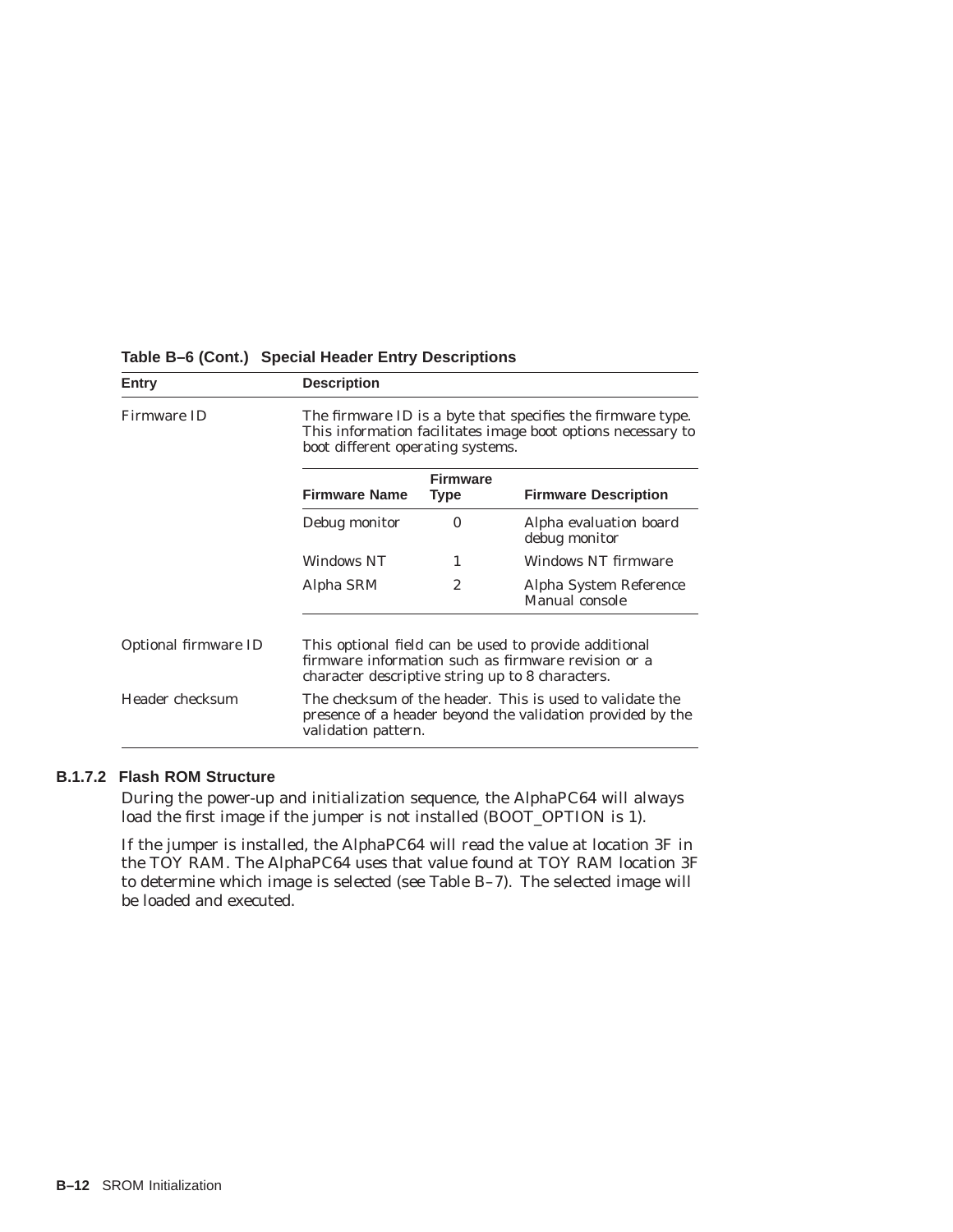| TOY RAM Value <sup>1</sup> | Firmware $ID2$  | <b>Image Description</b>                                                             |  |
|----------------------------|-----------------|--------------------------------------------------------------------------------------|--|
| 00                         | $\bf{0}$        | Evaluation board debug monitor firmware                                              |  |
| 01                         |                 | Windows NT firmware                                                                  |  |
| 02                         | 2               | Alpha SRM firmware $(OpenVMS)^3$                                                     |  |
| 03                         | 2               | Alpha SRM firmware (Digital $UNIX$ ) <sup>3</sup>                                    |  |
| 8n                         | NA <sup>4</sup> | SROM code will load the <i>n</i> th image from<br>flash ROM.                         |  |
|                            |                 | If $n=0$ , the SROM code loads the entire<br>flash ROM contents.                     |  |
|                            |                 | If $n=1,2,\ldots$ , the SROM code loads the<br>first image, second image, and so on. |  |

**Table B–7 Higher 512KB Flash ROM Image Selection**

1Operating system type. Found at TOY RAM address 3F.

2Found in image header.

 ${}^{3}\mathrm{The}$  flash ROM will contain only one of these images.

4Not applicable.

If an image is specified and not found, the AlphaPC64 will load the first image in flash ROM with a valid header. If no valid header is found, the whole 1MB is loaded at address 0000 0000.

The following sections describe how to change the value stored in TOY RAM location 3F by using either the basic debug monitor commands or the bootopt debug monitor command.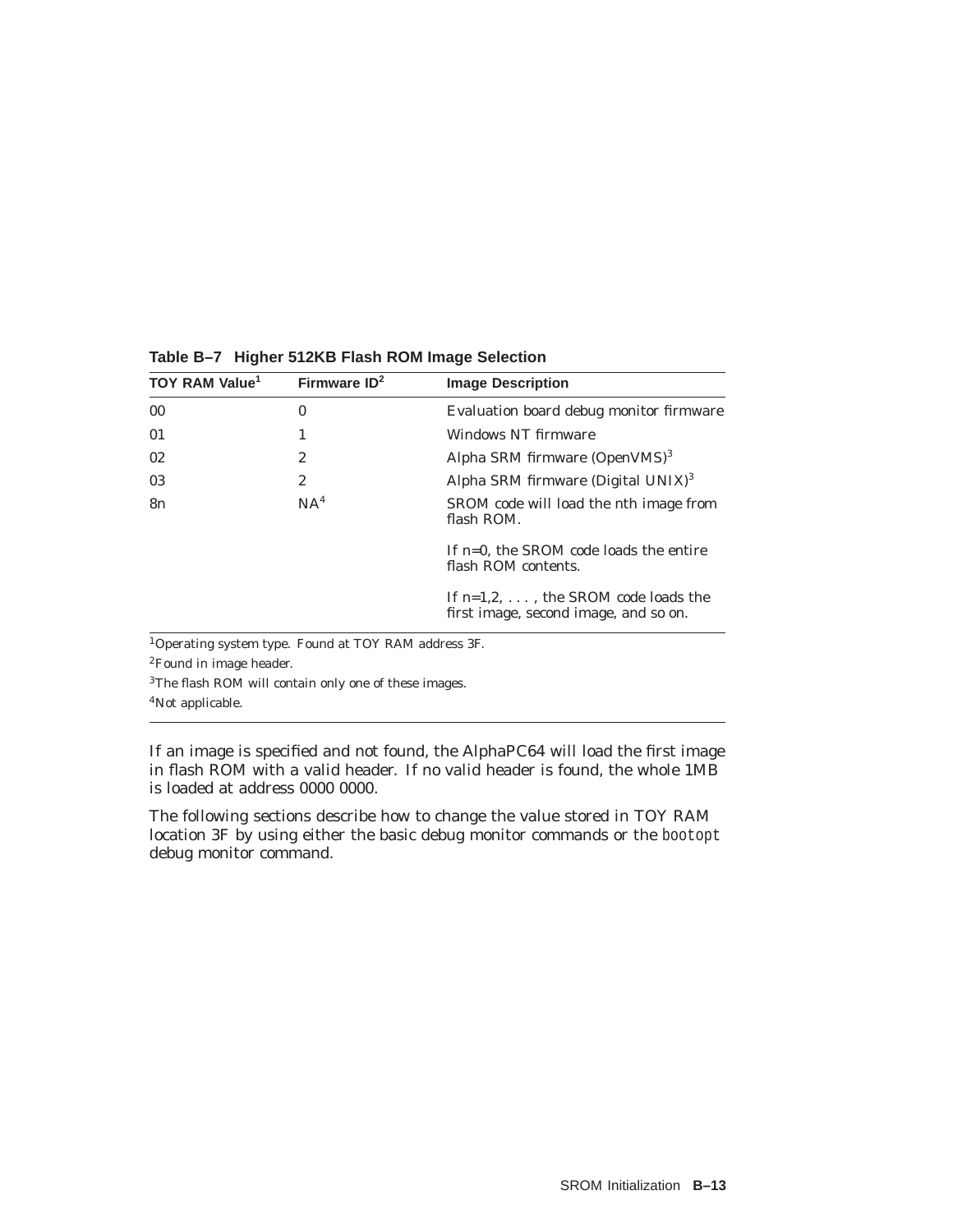#### **Changing TOY RAM Location 3F—bootopt Debug Monitor Command**

Use the bootopt debug monitor command to change the value in location 3F. In the example shown here, the bootopt command is used to change the value in location 3F from 0 to 1.

```
AlphaPC64> bootopt 1
```

```
Predefined bootoptions are...
  "0" "Alpha Evaluation Board Debug Monitor" "DBM"
  "1" "The Windows NT Operating System" "NT"
  "2" "OpenVMS" "VMS"
  "3" "DEC OSF/1" "OSF"
O/S type selected: "Alpha Evaluation Board Debug Monitor"
....Firmware type: "DBM Firmware"
AlphaPC64> bootopt nt 2
O/S type selected: "The Windows NT Operating System"
....Firmware type: "Windows NT Firmware"
AlphaPC64> bootopt 3
Predefined bootoptions are...
  "0" "Alpha Evaluation Board Debug Monitor" "DBM"
  "1" "The Windows NT Operating System" "NT"
 "2" "OpenVMS" "VMS"
 "3" "DEC OSF/1" "OSF"
O/S type selected: "The Windows NT Operating System"
....Firmware type: "Windows NT Firmware"
```
AlphaPC64>

**Note**

On some evaluation board systems, ''DEC OSF/1'' may appear as ''Digital UNIX''.

- **1** Use the debug monitor bootopt command to see the image choices and note which image is selected.
- **2** Use the debug monitor bootopt nt command to change the selected image from 0 to 1.
- **3** Use the debug monitor bootopt command to verify that the selected image has changed from 0 to 1.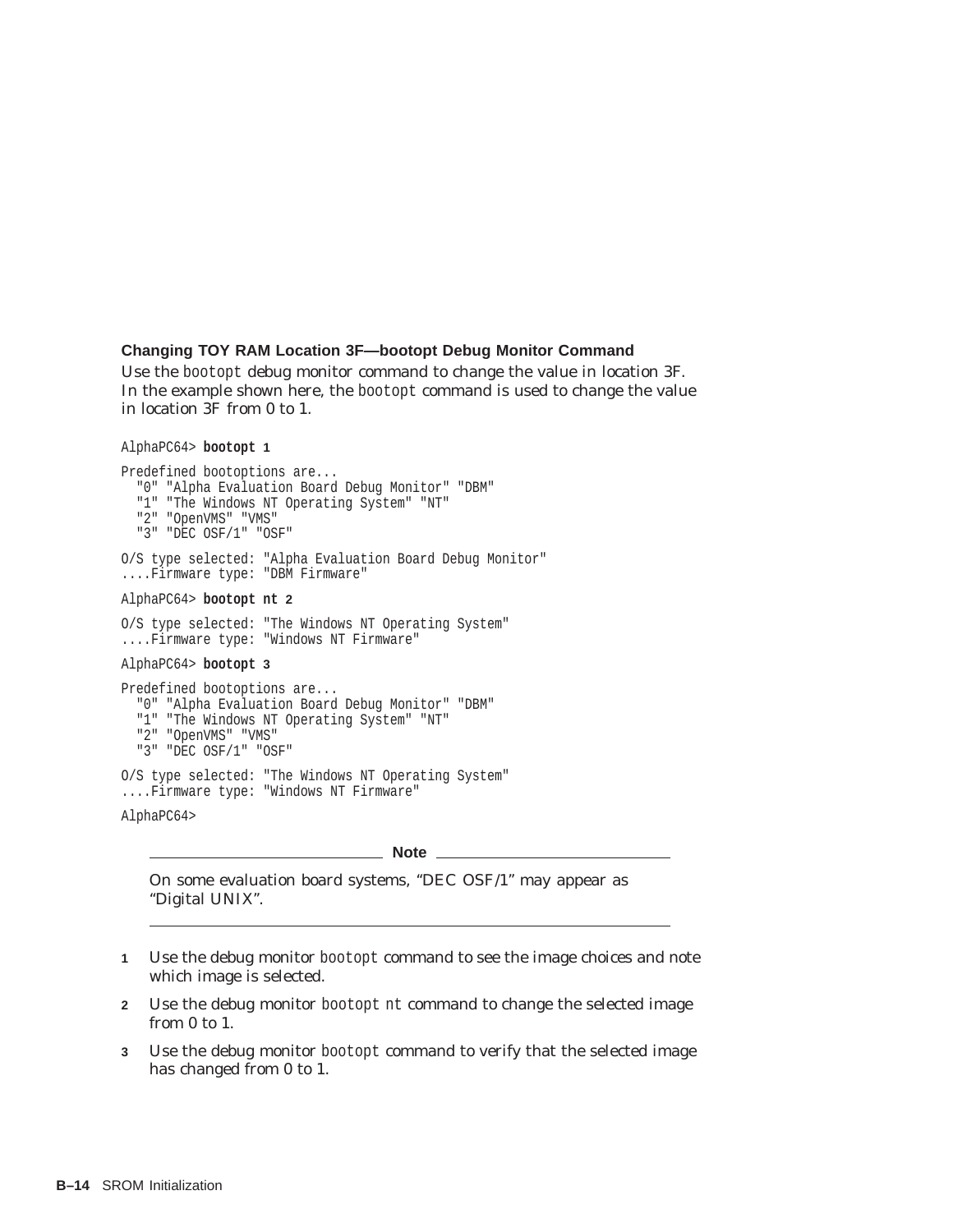#### **B.1.7.3 Flash ROM Access**

The flash ROM can be viewed as two banks of 512KB each. At power-up the lower 512KB bank is accessed using the address range 3 FFF8 0000 to 3 FFFF FFFF.

Setting address bit 19 will allow you to access the higher 512KB of flash ROM. Write a 1 to the register at address 800 to set address bit 19. Manually deposit a 1 to address 1 C001 0000 or enter the following command from the debug monitor:

> wb 800 1

The address range for the higher bank is 3 FFF8 0000 to 3 FFFF FFFF, the same as for the lower bank. Access is now to the higher bank and will continue until the AlphaPC64 is reset or a 0 is written to the register at address 800.

**Note** \_\_\_\_

The update-enable jumper must be installed from pin J16-2 to pin J16-3 to enable writing to the flash ROM. See connector J16 in Table 2–3.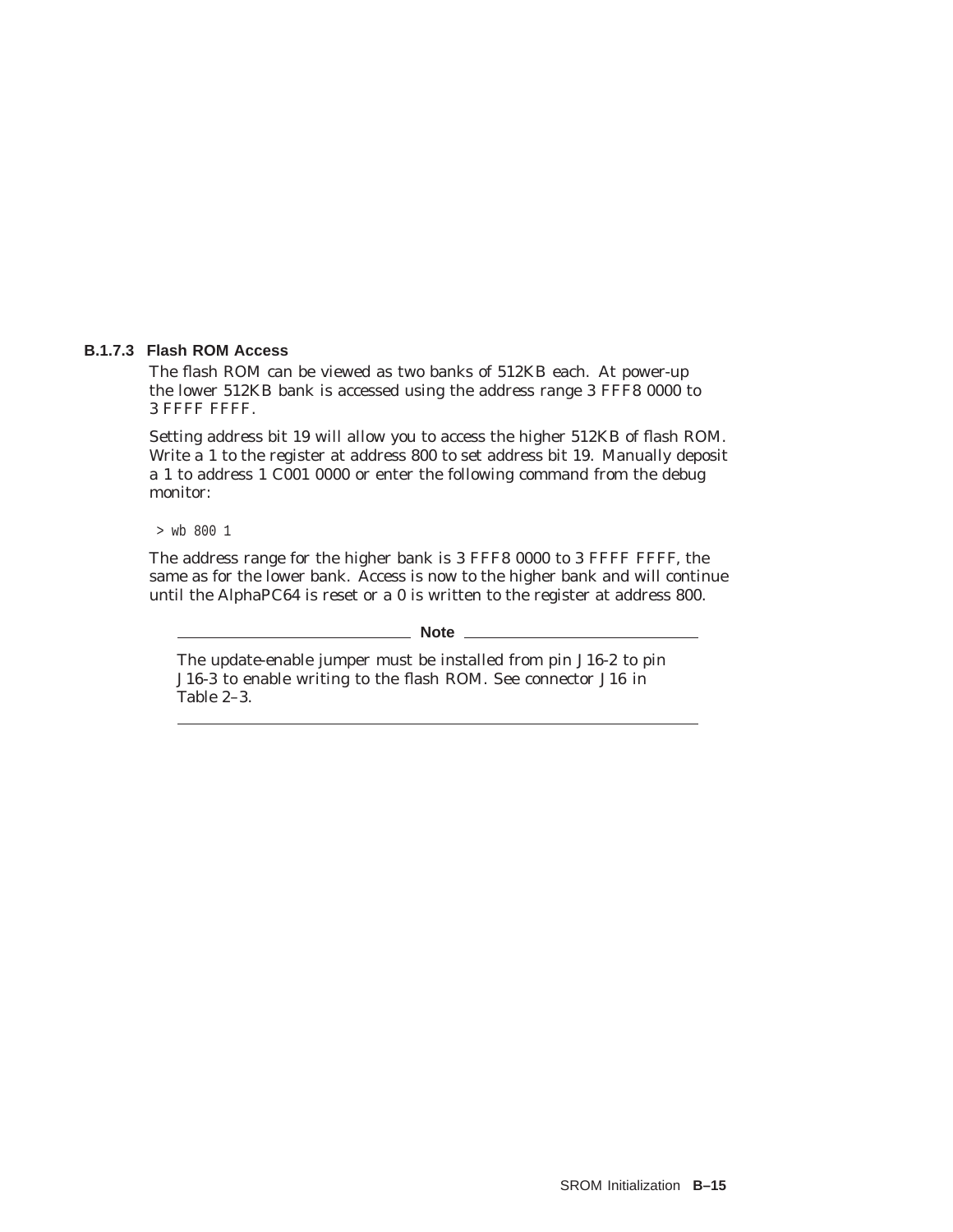### **B.1.8 Icache Flush Code**

The following code is loaded into memory after the flash ROM image. It is then executed to flush the SROM initialization code from the Icache. The SROM initialization code is loaded into the Icache, and it maps to memory beginning at address zero.

```
77FF0055 mt r31, flushIc
C0000001 br r0, +4
  .long destination
6C008000 ldl_p r0, 0x0 (r0)
47FF041F bis r31, r31, r31
47FF041F bis r31, r31, r31
47FF041F bis r31, r31, r31
47FF041F bis r31, r31, r31
47FF041F bis r31, r31, r31
47FF041F bis r31, r31, r31
6BE00000 jmp r31, (r0)
```
In an attempt to transfer execution to the first page in memory, execution would continue in the SROM initialization code at that address. Therefore, execution must be transferred to some address that does not hit in the Icache where other code can flush the Icache.

The NOPs following the Icache flush allow the instructions that were fetched before the Icache was updated to be cleared from the pipeline. Execution will ultimately continue at the address contained in r0. At this point r0 contains the starting address where the flash ROM image was loaded into memory.

## **B.1.9 AlphaPC64 Configuration Jumpers**

The memory controller provides presence detect registers that contain the state of the presence detect pins at reset. These pins reflect the SIMM presence detect signals and the software configuration jumpers. Refer to Appendix A.

The software configuration jumpers are completely programmable. The SROM code defines the software configuration jumpers, **sp\_bit<7:0>**, as shown in Figure B–3 and defined in Table B–8.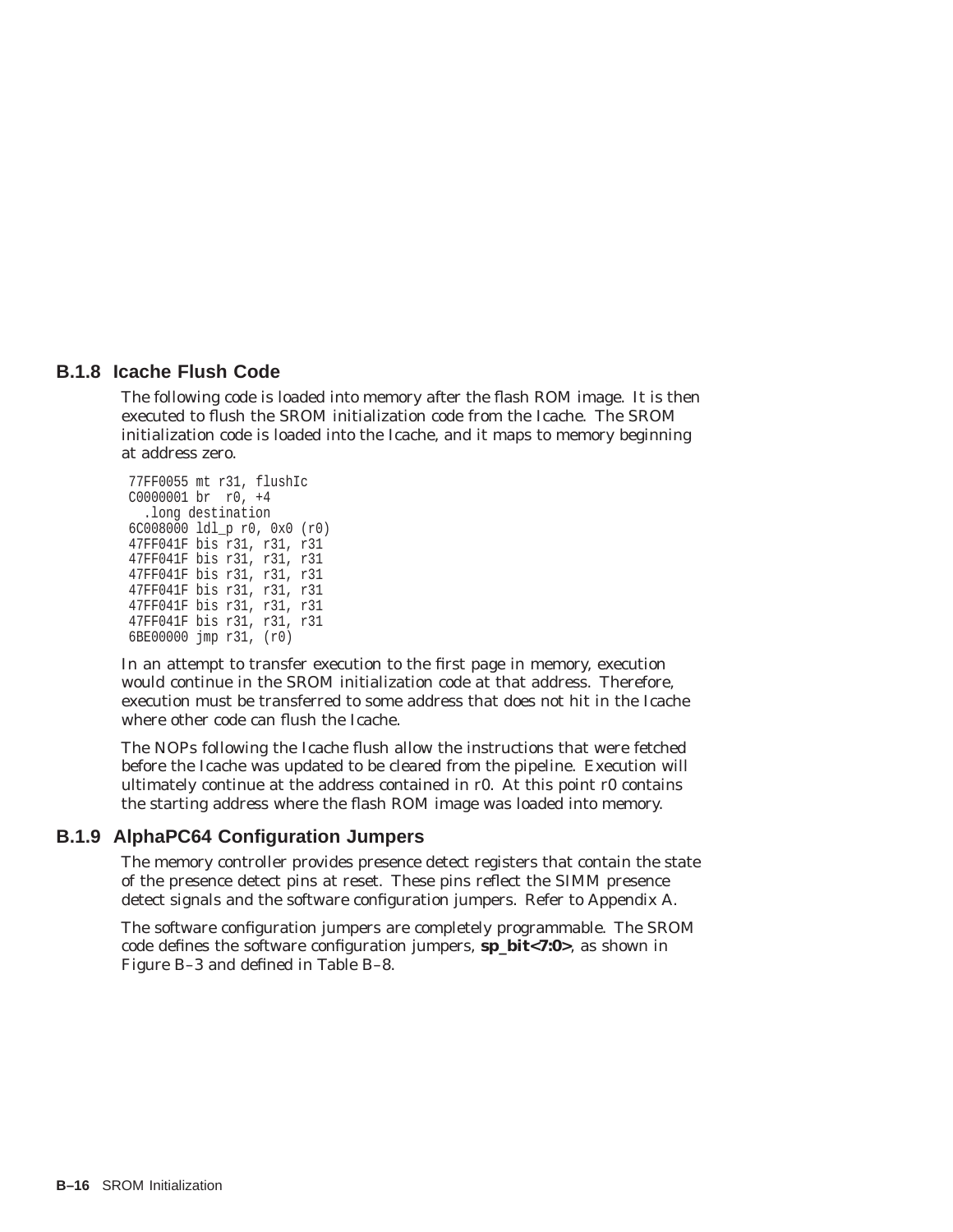



**Table B–8 Jumper Position Descriptions (Repeated)**

| <b>Select Bit</b> | <b>Register Bit</b><br><b>Name</b> | <b>Function</b>                                                                                                                                                                            |
|-------------------|------------------------------------|--------------------------------------------------------------------------------------------------------------------------------------------------------------------------------------------|
| sp_bit7           | <b>BOOT OPTION</b>                 | Jumper out (default)—Boot first image in flash<br>ROM.<br>Jumper in-Boot one of several alternate images<br>in flash ROM as specified by RAM location 3F in<br>TOY RAM. See Section B.1.7. |
|                   |                                    | (continued on nort nage)                                                                                                                                                                   |

(continued on next page)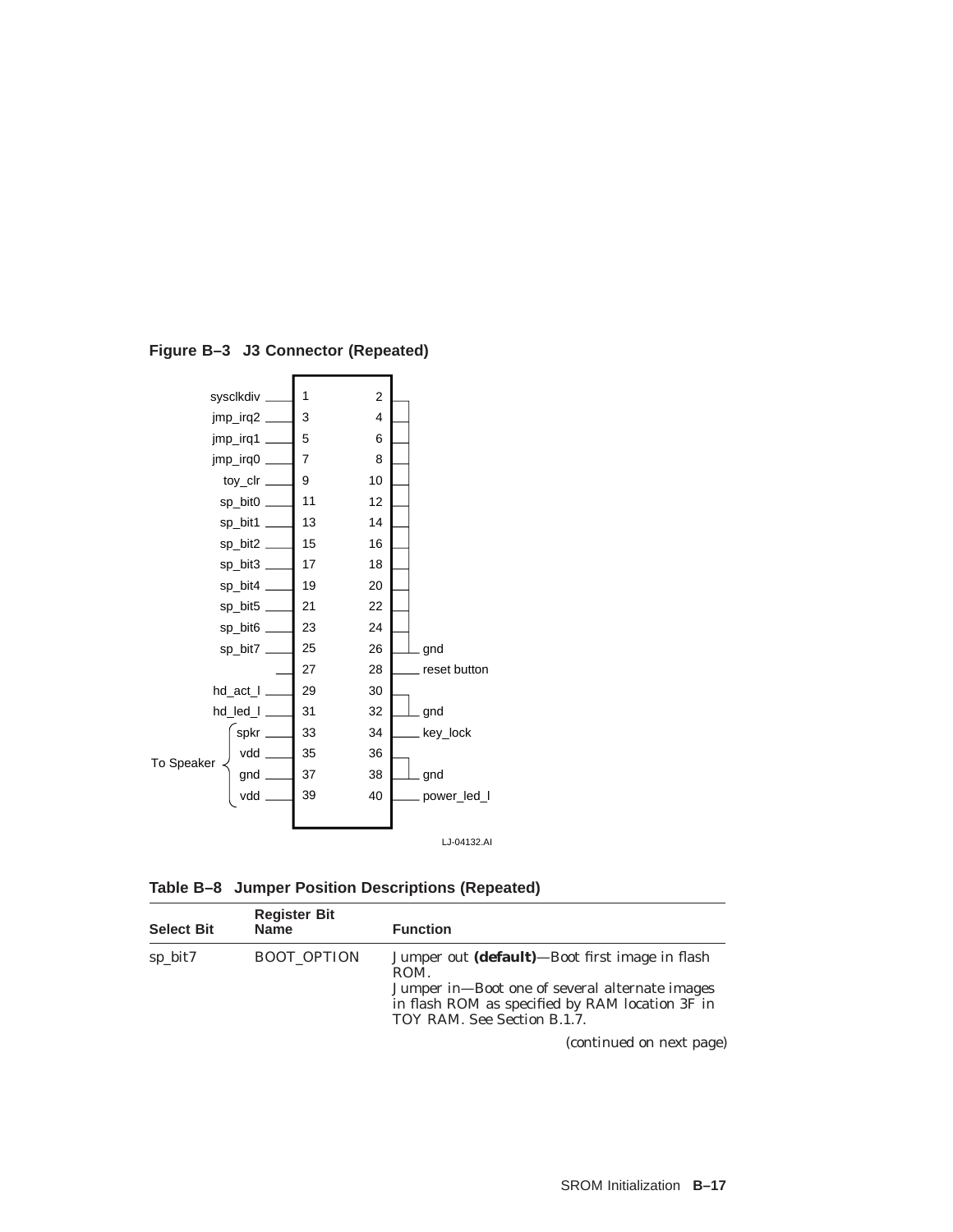| <b>Select Bit</b> | <b>Register Bit</b><br><b>Name</b> | <b>Function</b>                                                                                      |                                         |                  |                        |
|-------------------|------------------------------------|------------------------------------------------------------------------------------------------------|-----------------------------------------|------------------|------------------------|
| sp_bit6           | <b>MINL DEBUG</b>                  | Jumper out (default)-Boot selected image in<br>flash ROM.<br>Jumper in—Trap to SROM debug port (J1). |                                         |                  |                        |
| $sp\_bit < 5:3>$  | $BC\_SPEED < 2:0>$                 |                                                                                                      | L2 cache speed selection is shown here. |                  |                        |
|                   |                                    |                                                                                                      | <b>BC SPEED</b>                         |                  |                        |
|                   |                                    | $2$<br>$J3-21$                                                                                       | 1><br>$J3-19$                           | < 0<br>$J3-17$   | <b>L2 Cache Period</b> |
|                   |                                    | In <sup>1</sup>                                                                                      | In                                      | In               | Reserved               |
|                   |                                    | In                                                                                                   | In                                      | Out <sup>2</sup> | 6 <sub>ns</sub>        |
|                   |                                    | In                                                                                                   | Out                                     | In               | 8 ns                   |
|                   |                                    | In                                                                                                   | Out                                     | Out              | 10 <sub>ns</sub>       |
|                   |                                    | Out                                                                                                  | In                                      | In               | 12 ns (default)        |
|                   |                                    | Out                                                                                                  | In                                      | Out              | $15$ ns                |
|                   |                                    | Out                                                                                                  | Out                                     | In               | Reserved               |
|                   |                                    | Out                                                                                                  | Out                                     | Out              | Reserved               |

**Table B–8 (Cont.) Jumper Position Descriptions (Repeated)**

 $1$ Jumper in (logical 0)

2Jumper out (logical 1)

(continued on next page)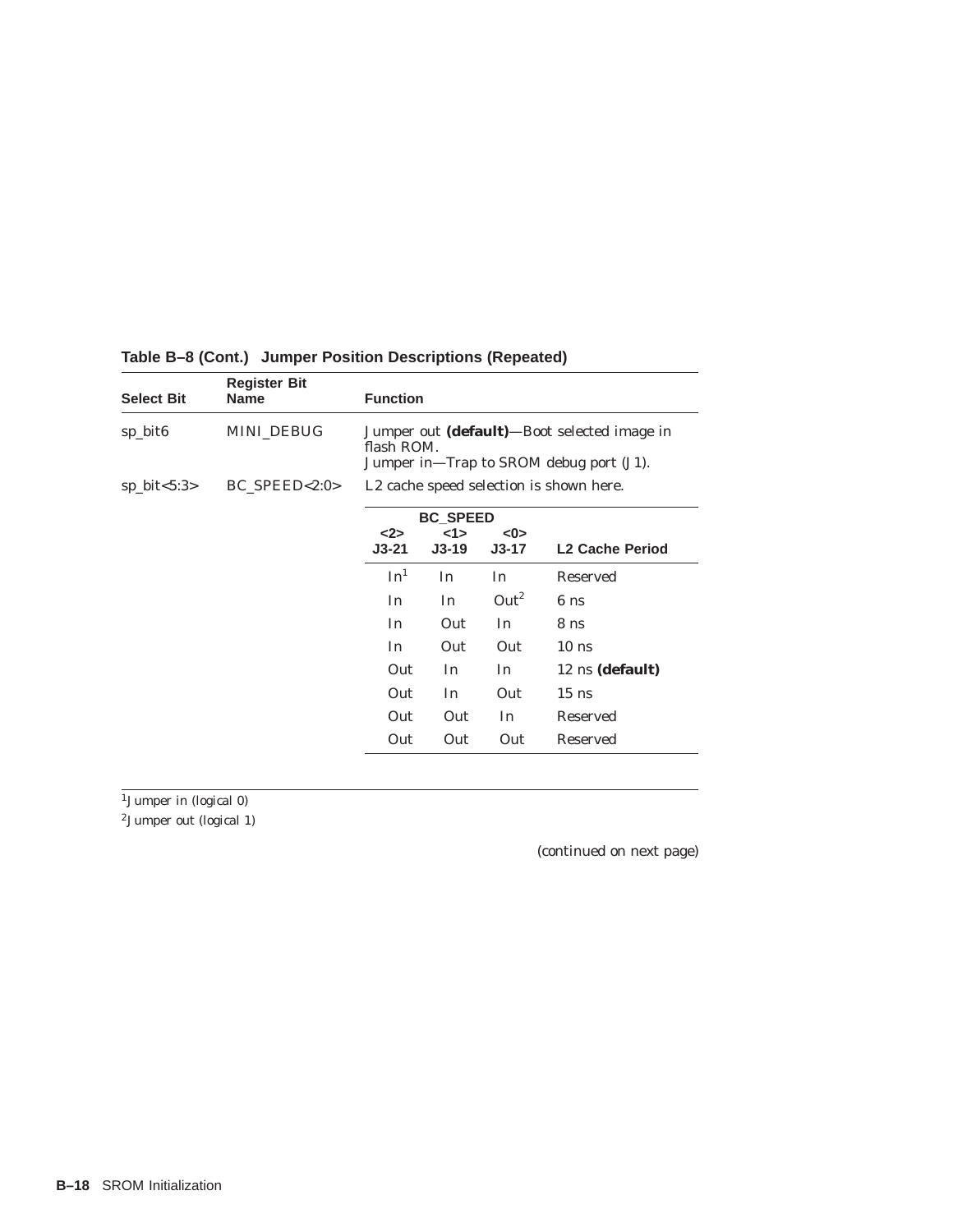| <b>Select Bit</b> | <b>Register Bit</b><br><b>Function</b><br>Name |                 |                                                    |                  |                               |  |
|-------------------|------------------------------------------------|-----------------|----------------------------------------------------|------------------|-------------------------------|--|
| $sp\_bit < 2:0 >$ | $BC$ SIZE<2:0>                                 |                 | L <sub>2</sub> cache size selection is shown here. |                  |                               |  |
|                   |                                                | $2$<br>$J3-15$  | <b>BC SIZE</b><br>1<br>$J3-13$                     | < 0<br>$J3-11$   | <b>L2 Cache Size</b>          |  |
|                   |                                                | In <sup>1</sup> | In                                                 | In               | Disables L <sub>2</sub> cache |  |
|                   |                                                | In              | In                                                 | Out <sup>2</sup> | 512KB                         |  |
|                   |                                                | In              | Out                                                | In               | 1MB                           |  |
|                   |                                                | In              | Out                                                | Out              | 2MB (default)                 |  |
|                   |                                                | Out             | In                                                 | In               | 4MB                           |  |
|                   |                                                | Out             | In                                                 | Out              | 8MB                           |  |
|                   |                                                | Out             | Out                                                | In               | <b>Reserved</b>               |  |
|                   |                                                | Out             | Out                                                | Out              | Reserved                      |  |
|                   |                                                |                 |                                                    |                  |                               |  |

# **Table B–8 (Cont.) Jumper Position Descriptions (Repeated)**

 $1$ Jumper in (logical 0)

2Jumper out (logical 1)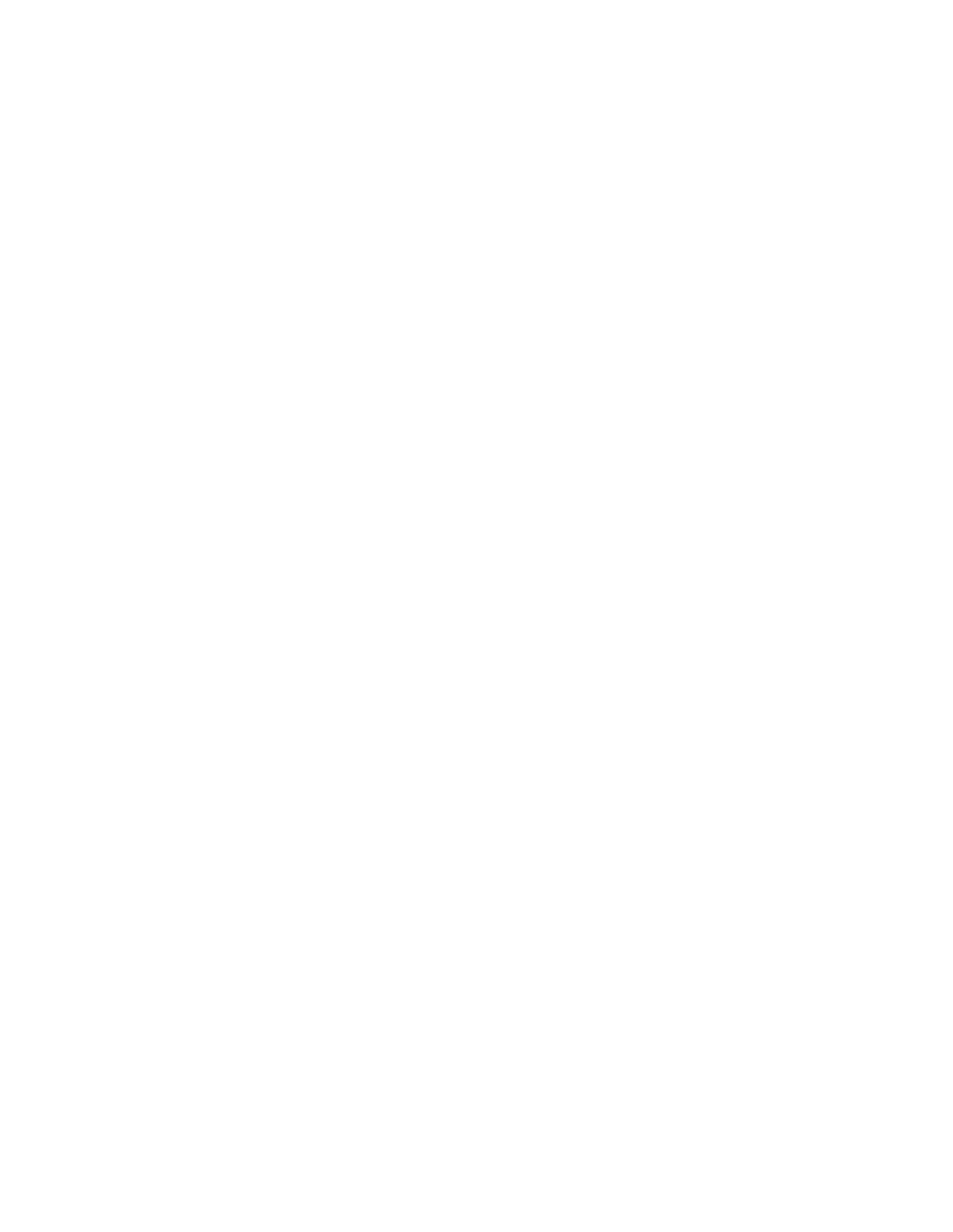# **C PCI Address Maps**

This appendix provides the AlphaPC64 PCI operating register address space maps.

# **C.1 PCI Interrupt Acknowledge/Special Cycle Address Space**

The PCI interrupt acknowledge/special cycle address space comprises an address range from 1 B000 0000 through 1 BFFF FFFF.

# **C.2 PCI Sparse I/O Address Space**

The PCI sparse I/O address space ranges from 1 C000 0000 to 1 DFFF FFFF. The PCI operating register set occupies this space.

# **C.3 SIO PCI-to-ISA Bridge Operating Register Address Space**

Table C–1 is a map of the Saturn IO (SIO) chip PCI-to-ISA bridge operating address space.

| <b>Offset</b> | <b>Address</b> | <b>Register</b>                            |
|---------------|----------------|--------------------------------------------|
| 000           | 1 C000 0000    | DMA1 CH0 base and current address register |
| 001           | 1 C000 0020    | DMA1 CH0 base and current count register   |
| 002           | 1 C000 0040    | DMA1 CH1 base and current address register |
| 003           | 1 C000 0060    | DMA1 CH1 base and current count register   |
| 004           | 1 C000 0080    | DMA1 CH2 base and current address register |
| 005           | 1 C000 00A0    | DMA1 CH2 base and current count register   |
| 006           | 1 C000 00C0    | DMA1 CH3 base and current address register |
|               |                | (continued on next page)                   |

#### **Table C–1 SIO PCI-to-ISA Bridge Operating Register Address Space Map**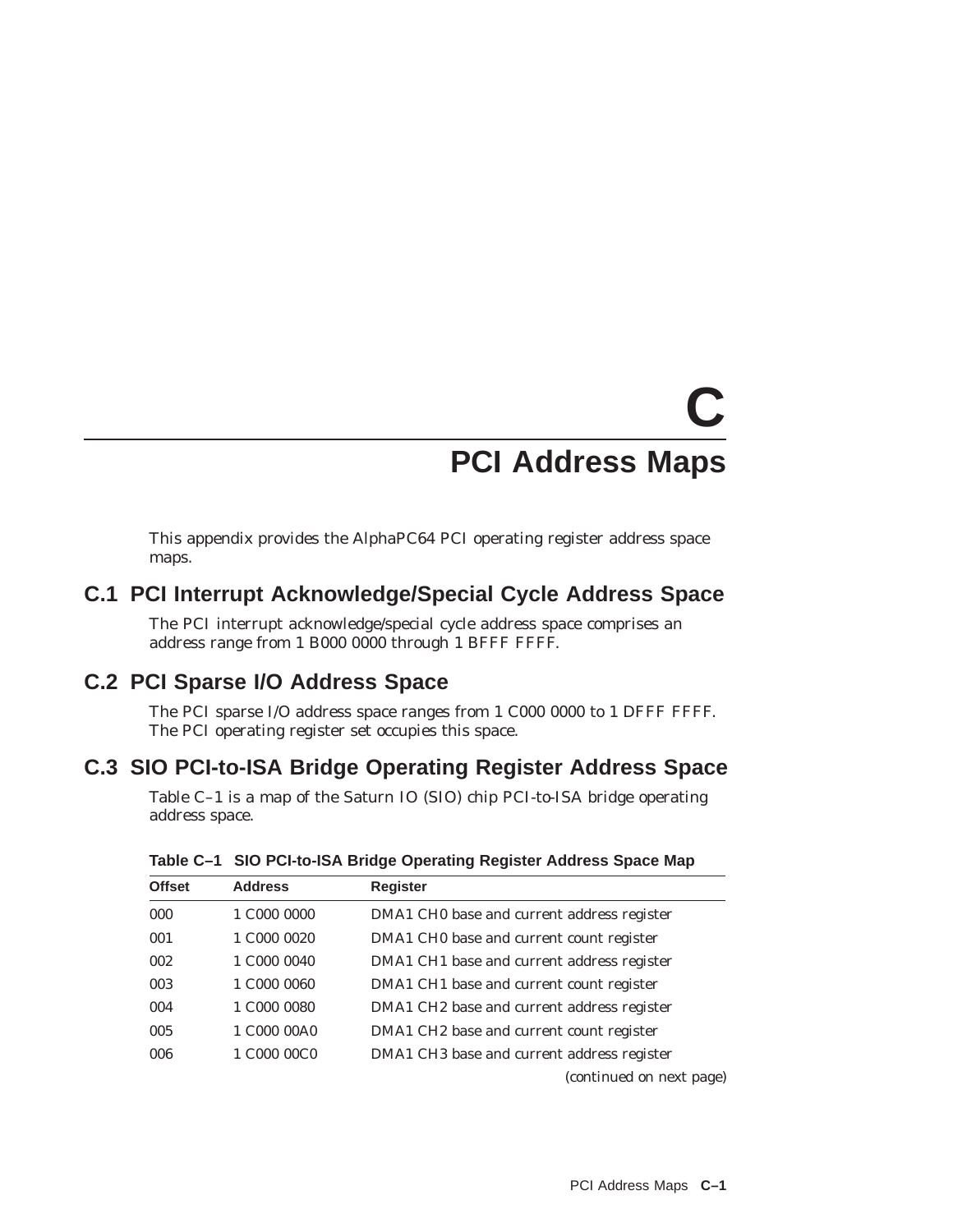| <b>Offset</b>   | <b>Address</b> | <b>Register</b>                                 |
|-----------------|----------------|-------------------------------------------------|
| 007             | 1 C000 00E0    | DMA1 CH3 base and current count register        |
| 008             | 1 C000 0100    | DMA1 status and command register                |
| 009             | 1 C000 0120    | DMA1 write request register                     |
| 00A             | 1 C000 0140    | DMA1 write single mask bit register             |
| 00B             | 1 C000 0160    | DMA1 write mode register                        |
| 00C             | 1 C000 0180    | DMA1 clear byte pointer register                |
| 00D             | 1 C000 01A0    | DMA1 master clear register                      |
| 00 <sub>E</sub> | 1 C000 01C0    | DMA1 clear mask register                        |
| 00F             | 1 C000 01E0    | DMA1 read/write all mask register bits register |
| 020             | 1 C000 0400    | <b>INT 1 control register</b>                   |
| 021             | 1 C000 0420    | INT 1 mask register                             |
| 040             | 1 C000 0800    | Timer counter 1-counter 0 count register        |
| 041             | 1 C000 0820    | Timer counter 1-counter 1 count register        |
| 042             | 1 C000 0840    | Timer counter 1—counter 2 count register        |
| 043             | 1 C000 0860    | Timer counter 1-command mode register           |
| 060             | 1 C000 0C00    | Reset utility bus IRQ12 register                |
| 061             | 1 C000 0C20    | NMI status and control register                 |
| 070             | 1 C000 0E00    | CMOS RAM address and NMI mask register          |
| 078-07B         | 1 C000 0F18    | <b>BIOS</b> timer register                      |
| 080             | 1 C000 1000    | DMA page register reserved                      |
| 081             | 1 C000 1020    | DMA channel 2 page register                     |
| 082             | 1 C000 1040    | DMA channel 3 page register                     |
| 083             | 1 C000 1060    | DMA channel 1 page register                     |
| 084             | 1 C000 1080    | DMA page register reserved                      |
| 085             | 1 C000 10A0    | DMA page register reserved                      |
| 086             | 1 C000 10C0    | DMA page register reserved                      |
| 087             | 1 C000 10E0    | DMA channel 0 page register                     |
| 088             | 1 C000 1100    | DMA page register reserved                      |
|                 |                |                                                 |

## **Table C–1 (Cont.) SIO PCI-to-ISA Bridge Operating Register Address Space Map**

(continued on next page)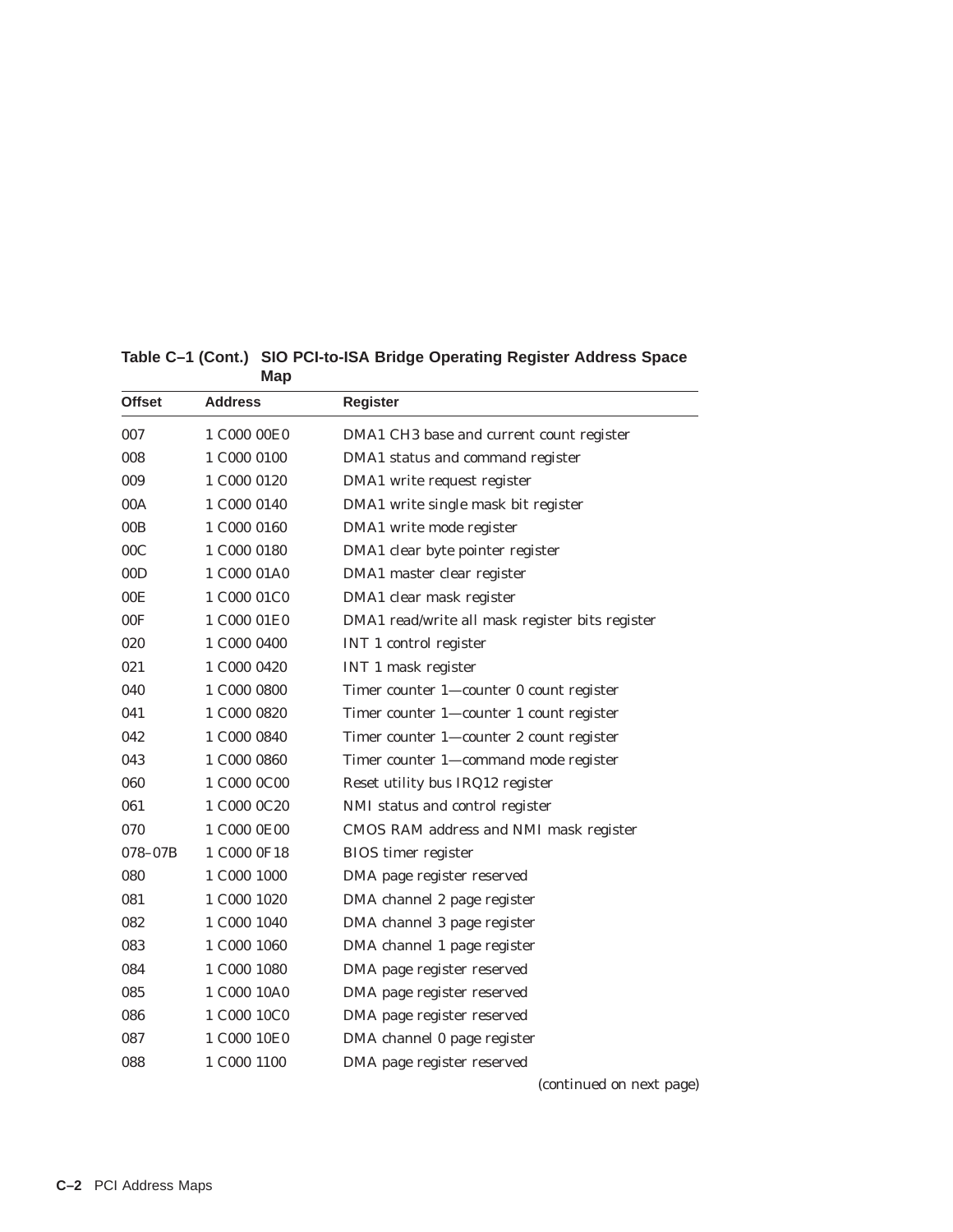| <b>Offset</b>    | <b>Address</b> | <b>Register</b>                            |
|------------------|----------------|--------------------------------------------|
| 089              | 1 C000 1120    | DMA channel 6 page register                |
| 08A              | 1 C000 1140    | DMA channel 7 page register                |
| 08 <sub>B</sub>  | 1 C000 1160    | DMA channel 5 page register                |
| 08C              | 1 C000 1180    | DMA page register reserved                 |
| 08D              | 1 C000 11A0    | DMA page register reserved                 |
| 08E              | 1 C000 11C0    | DMA page register reserved                 |
| 08F              | 1 C000 11E0    | DMA low page register refresh              |
| 090              | 1 C000 1200    | DMA page register reserved                 |
| 092              | 1 C000 1240    | Port 92 register                           |
| 094              | 1 C000 1280    | DMA page register reserved                 |
| 095              | 1 C000 12A0    | DMA page register reserved                 |
| 096              | 1 C000 12C0    | DMA page register reserved                 |
| 098              | 1 C000 1300    | DMA page register reserved                 |
| 09C              | 1 C000 1380    | DMA page register reserved                 |
| 09D              | 1 C000 13A0    | DMA page register reserved                 |
| 09E              | 1 C000 13C0    | DMA page register reserved                 |
| 09F              | 1 C000 13E0    | DMA low page register refresh              |
| 0A0              | 1 C000 1400    | INT2 control register                      |
| 0A1              | 1 C000 1420    | INT2 mask register                         |
| 0 <sub>CO</sub>  | 1 C000 1800    | DMA2 CH0 base and current address register |
| 0C2              | 1 C000 1840    | DMA2 CH0 base and current count register   |
| 0C4              | 1 C000 1880    | DMA2 CH1 base and current address register |
| 0C6              | 1 C000 18C0    | DMA2 CH1 base and current count register   |
| 0C8              | 1 C000 1900    | DMA2 CH2 base and current address register |
| 0CA              | 1 C000 1940    | DMA2 CH2 base and current count register   |
| 0 <sub>CC</sub>  | 1 C000 1980    | DMA2 CH3 base and current address register |
| 0CE              | 1 C000 19C0    | DMA2 CH3 base and current count register   |
| 0 <sub>D</sub> 0 | 1 C000 1A00    | DMA2 status and command register           |
|                  |                | (continued on next page)                   |

**Table C–1 (Cont.) SIO PCI-to-ISA Bridge Operating Register Address Space Map**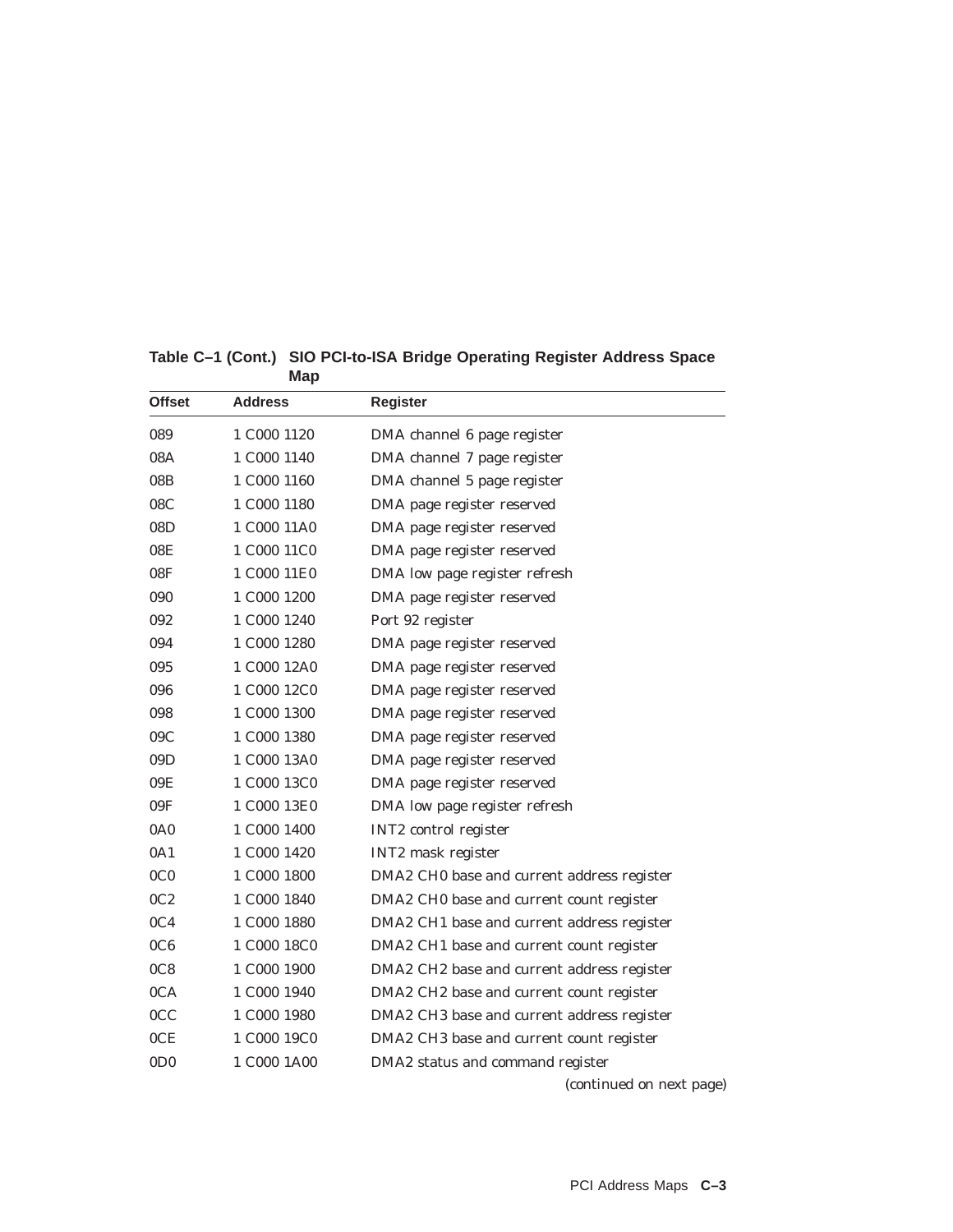| <b>Offset</b>   | <b>Address</b> | <b>Register</b>                                      |
|-----------------|----------------|------------------------------------------------------|
| 0D2             | 1 C000 1A40    | DMA2 write request register                          |
| 0D4             | 1 C000 1A80    | DMA2 write single mask bit register                  |
| 0D6             | 1 C000 1AC0    | DMA2 write mode register                             |
| 0D8             | 1 C000 1B00    | DMA2 clear byte pointer register                     |
| 0DA             | 1 C000 1B40    | DMA2 master clear register                           |
| 0DC             | 1 C000 1B80    | DMA2 clear mask register                             |
| 0DE             | 1 C000 1BC0    | DMA2 read/write all mask register bits               |
| 0F <sub>0</sub> | 1 C000 1E00    | Coprocessor error register                           |
| 372             | 1 C000 6E40    | Secondary floppy disk digital output register        |
| 3F <sub>2</sub> | 1 C000 7E40    | Primary floppy disk digital output register          |
| 40A             | 1 C000 8140    | Scatter-gather interrupt status register             |
| 40 <sub>B</sub> | 1 C000 8160    | DMA1 extended mode register                          |
| 410             | 1 C000 8200    | CH0 scatter-gather command register                  |
| 411             | 1 C000 8220    | CH1 scatter-gather command register                  |
| 412             | 1 C000 8240    | CH2 scatter-gather command register                  |
| 413             | 1 C000 8260    | CH3 scatter-gather command register                  |
| 415             | 1 C000 82A0    | CH5 scatter-gather command register                  |
| 416             | 1 C000 82C0    | CH6 scatter-gather command register                  |
| 417             | 1 C000 82E0    | CH7 scatter-gather command register                  |
| 418             | 1 C000 8300    | CH0 scatter-gather status register                   |
| 419             | 1 C000 8320    | CH1 scatter-gather status register                   |
| 41A             | 1 C000 8340    | CH2 scatter-gather status register                   |
| 41 B            | 1 C000 8360    | CH3 scatter-gather status register                   |
| 41 <sub>D</sub> | 1 C000 83A0    | CH5 scatter-gather status register                   |
| 41E             | 1 C000 83C0    | CH6 scatter-gather status register                   |
| 41F             | 1 C000 83E0    | CH7 scatter-gather status register                   |
| 420-423         | 1 C000 8418    | CH0 scatter-gather descriptor table pointer register |
| 424-427         | 1 C000 8498    | CH1 scatter-gather descriptor table pointer register |
|                 |                | (continued on next page)                             |

#### **Table C–1 (Cont.) SIO PCI-to-ISA Bridge Operating Register Address Space Map**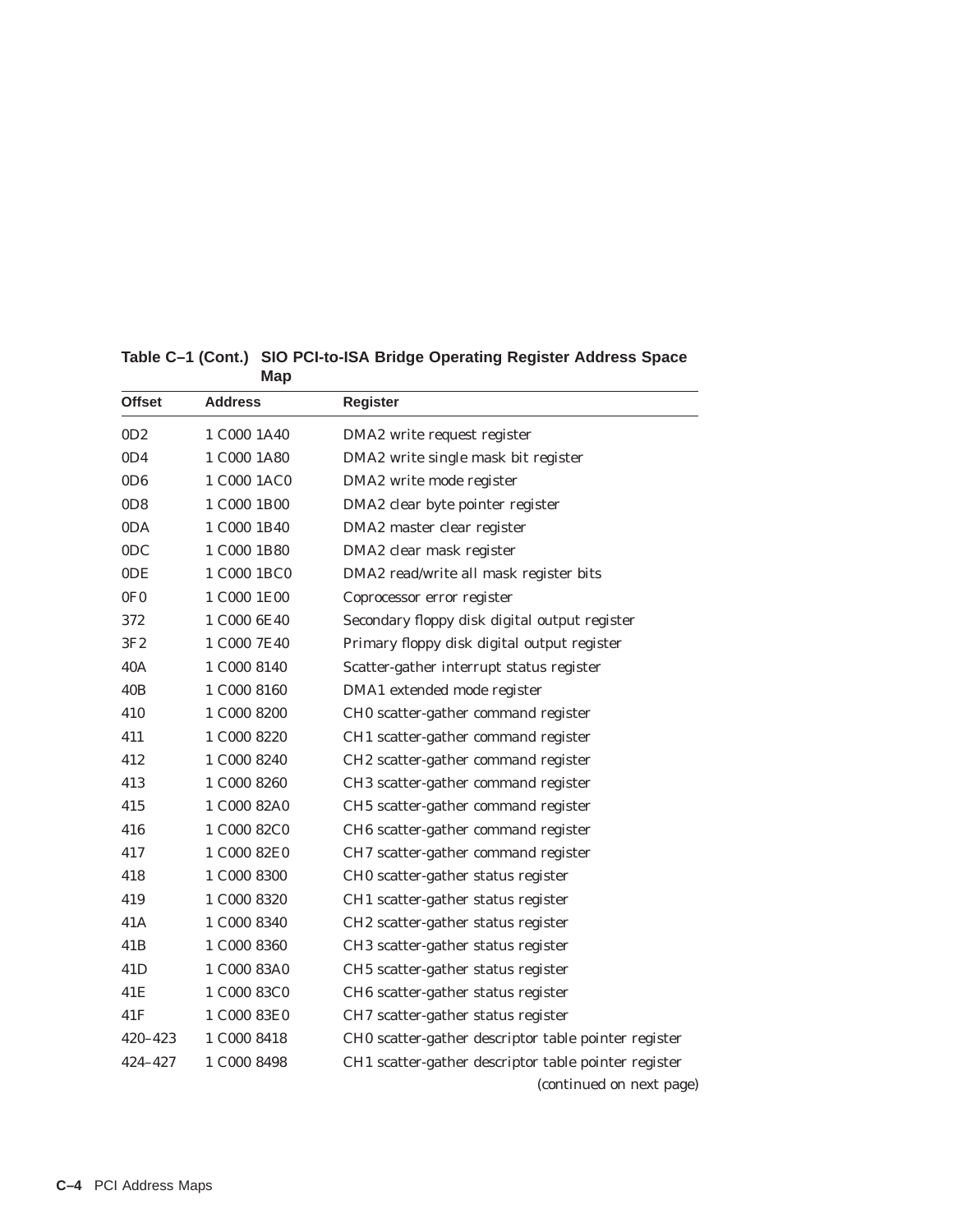| <b>Offset</b>   | <b>Address</b> | <b>Register</b>                                                  |
|-----------------|----------------|------------------------------------------------------------------|
| $428 - 42B$     | 1 C000 8518    | CH <sub>2</sub> scatter-gather descriptor table pointer register |
| $42C-42F$       | 1 C000 8598    | CH3 scatter-gather descriptor table pointer register             |
| 434-437         | 1 C000 8698    | CH5 scatter-gather descriptor table pointer register             |
| $438 - 43B$     | 1 C000 8718    | CH6 scatter-gather descriptor table pointer register             |
| $43C-43F$       | 1 C000 8798    | CH7 scatter-gather descriptor table pointer register             |
| 481             | 1 C000 9020    | DMA CH <sub>2</sub> high page register                           |
| 482             | 1 C000 9040    | DMA CH <sub>3</sub> high page register                           |
| 483             | 1 C000 9060    | DMA CH1 high page register                                       |
| 487             | 1 C000 90E0    | DMA CH0 high page register                                       |
| 489             | 1 C000 9120    | DMA CH6 high page register                                       |
| 48A             | 1 C000 9140    | DMA CH7 high page register                                       |
| 48 <sub>B</sub> | 1 C000 9160    | DMA CH <sub>5</sub> high page register                           |
| 4D6             | 1 C000 9AC0    | DMA2 extended mode register                                      |
|                 |                |                                                                  |

**Table C–1 (Cont.) SIO PCI-to-ISA Bridge Operating Register Address Space Map**

# **C.4 PCI Configuration Address Space**

The PCI configuration address space comprises an address range from 1 E000 0000 through 1 FFFF FFFF. The PCI configuration register set occupies this space. Table C–2 identifies the PCI devices and the corresponding PCI address bit that drives the device **idsel** pin.

**Table C–2 Address Bits and PCI Device idsel Pins**

| <b>PCI Device</b>    | <b>PCI Address Bit Driving</b><br><b>idsel Pin</b> | <b>Physical Address</b> |
|----------------------|----------------------------------------------------|-------------------------|
| Slot 2               | $pci\_ad<16$                                       | 1 E005 0000             |
| PCI expansion slot 0 | pci_ad<17>                                         | 1 E006 0000             |
| PCI expansion slot 1 | $pci\_ad<18$                                       | 1 E007 0000             |
| Saturn IO (SIO)      | $pci\_ad<19$                                       | 1 E008 0000             |
| Slot 3               | $pci\_ad < 20$                                     | 1 E009 0000             |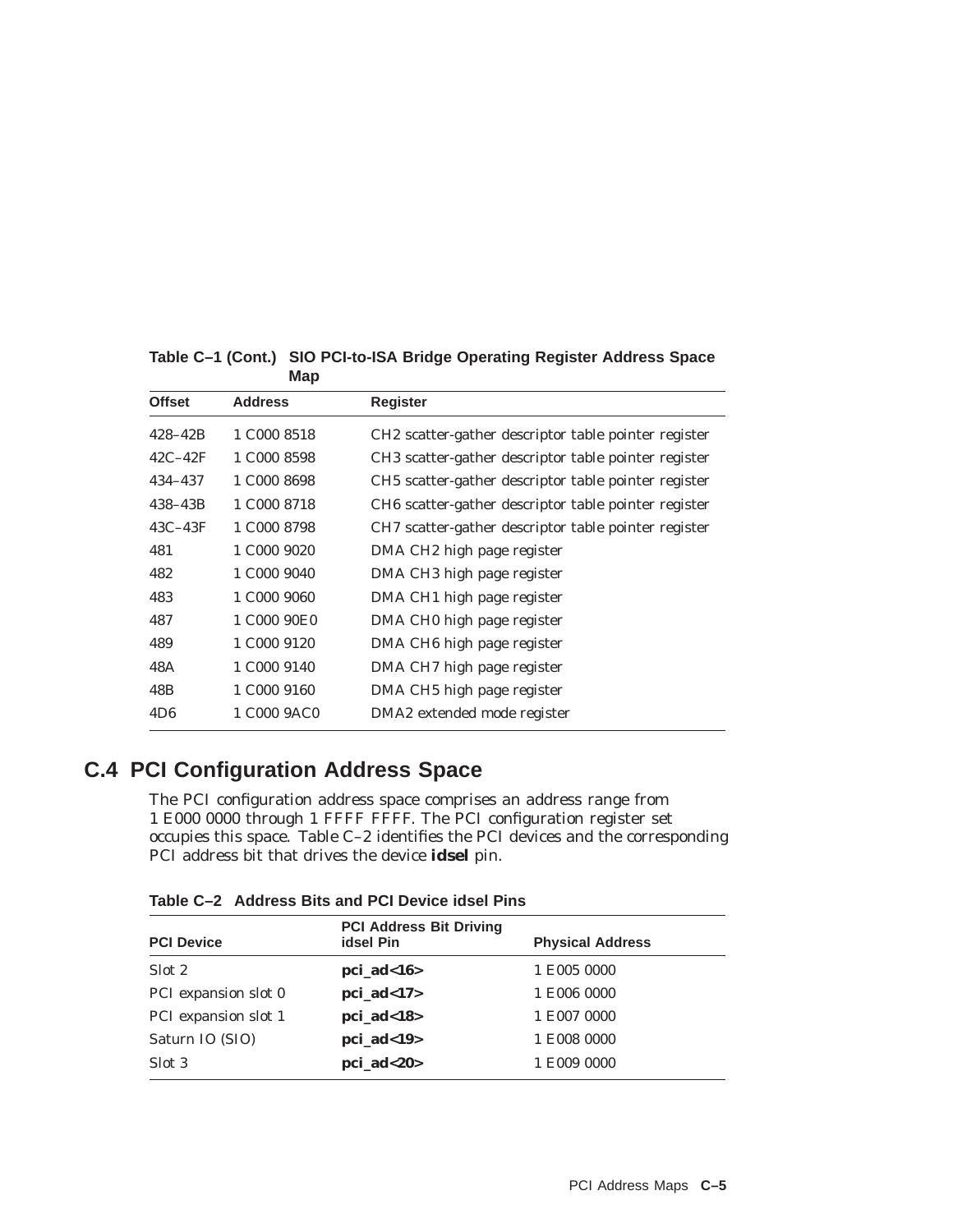# **C.5 SIO PCI-to-ISA Bridge Configuration Address Space**

Table C–3 is a map of SIO PCI-to-ISA bridge configuration address space. PCI address bit **pci\_ad19** drives the **idsel** chip select pin for access to the configuration register space.

| <b>Offset</b> | <b>Address</b> | <b>Register</b>                                 |
|---------------|----------------|-------------------------------------------------|
| $00 - 01$     | 1 E008 0008    | Vendor ID register                              |
| $02 - 03$     | 1 E008 0048    | Device ID register                              |
| $04 - 05$     | 1 E008 0088    | Command register                                |
| $06 - 07$     | 1 E008 00C8    | Device status register                          |
| 08            | 1 E008 0100    | Revision ID register                            |
| 40            | 1 E008 0800    | PCI control register                            |
| 41            | 1 E008 0820    | PCI arbiter control register                    |
| 42            | 1 E008 0840    | PCI arbiter priority control register           |
| 44            | 1 E008 0880    | MEMCS# control register                         |
| 45            | 1 E008 08A0    | MEMCS# bottom of hole register                  |
| 46            | 1 E008 08C0    | MEMCS# top of hole register                     |
| 47            | 1 E008 08E0    | MEMCS# top of memory register                   |
| 48            | 1 E008 0900    | ISA address decoder control register            |
| 49            | 1 E008 0920    | ISA address decoder ROM block enable register   |
| 4A            | 1 E008 0940    | ISA address decoder bottom of hole register     |
| 4B            | 1 E008 0960    | ISA address decoder top of hole register        |
| 4C            | 1 E008 0980    | ISA controller recovery timer register          |
| 4D            | 1 E008 09A0    | ISA clock divisor register                      |
| 4E            | 1 E008 09C0    | Utility bus chip select enable A register       |
| 4F            | 1 E008 09E0    | Utility bus chip select enable B register       |
| 54            | 1 E008 0A80    | MEMCS# attribute register #1                    |
| 55            | 1 E008 0AA0    | MEMCS# attribute register #2                    |
| 56            | 1 E008 0AC0    | MEMCS# attribute register #3                    |
| 57            | 1 E008 0AE0    | Scatter-gather relocation base address register |
|               |                | (continued on next page)                        |

**Table C–3 SIO PCI-to-ISA Bridge Configuration Address Space Map**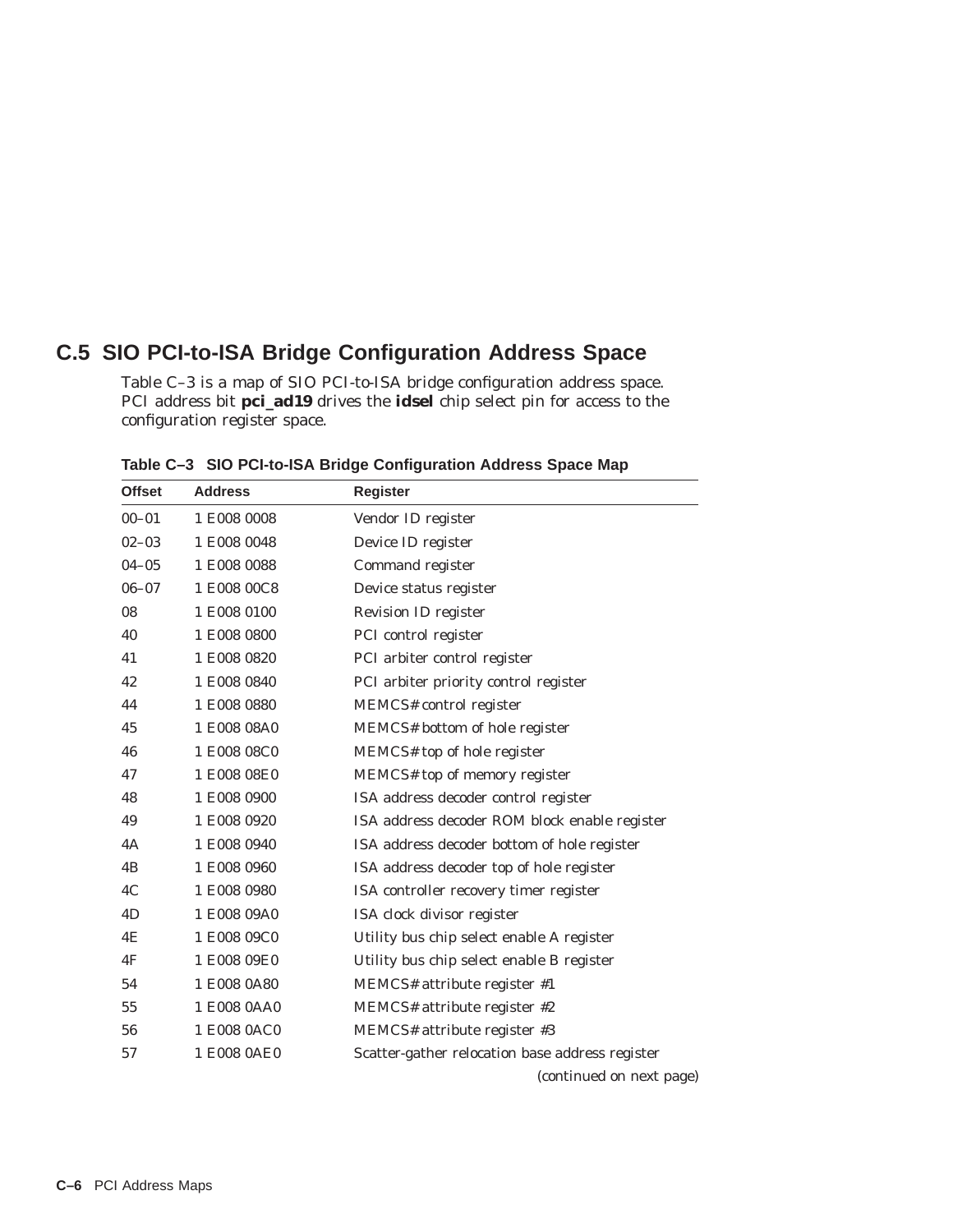**Table C–3 (Cont.) SIO PCI-to-ISA Bridge Configuration Address Space Map**

| <b>Offset</b> | <b>Address</b> | <b>Register</b>                  |
|---------------|----------------|----------------------------------|
| $80 - 81$     | 1 E008 1008    | BIOS timer base address register |

# **C.6 PCI Sparse Memory Address Space**

The PCI sparse memory address space comprises an address range from 2 0000 0000 through 2 7FFF FFFF.

# **C.7 PCI Dense Memory Address Space**

The PCI dense memory address space comprises an address range from 3 0000 0000 through 3 FFFF FFFF.

# **C.8 PC87312 Combination Controller Register Address Space**

Table C–4 lists the base address values for the PC87312 combination diskette, serial port, and parallel port controller.

The general registers are located at addresses 398 (index address) and 399 (data address). For example, writing an index value of 1 to address 398 selects the function address register. If a read transaction from address 399 follows, the data associated with the function address register is returned. If a write transaction to address 399 follows, the function address register will be updated.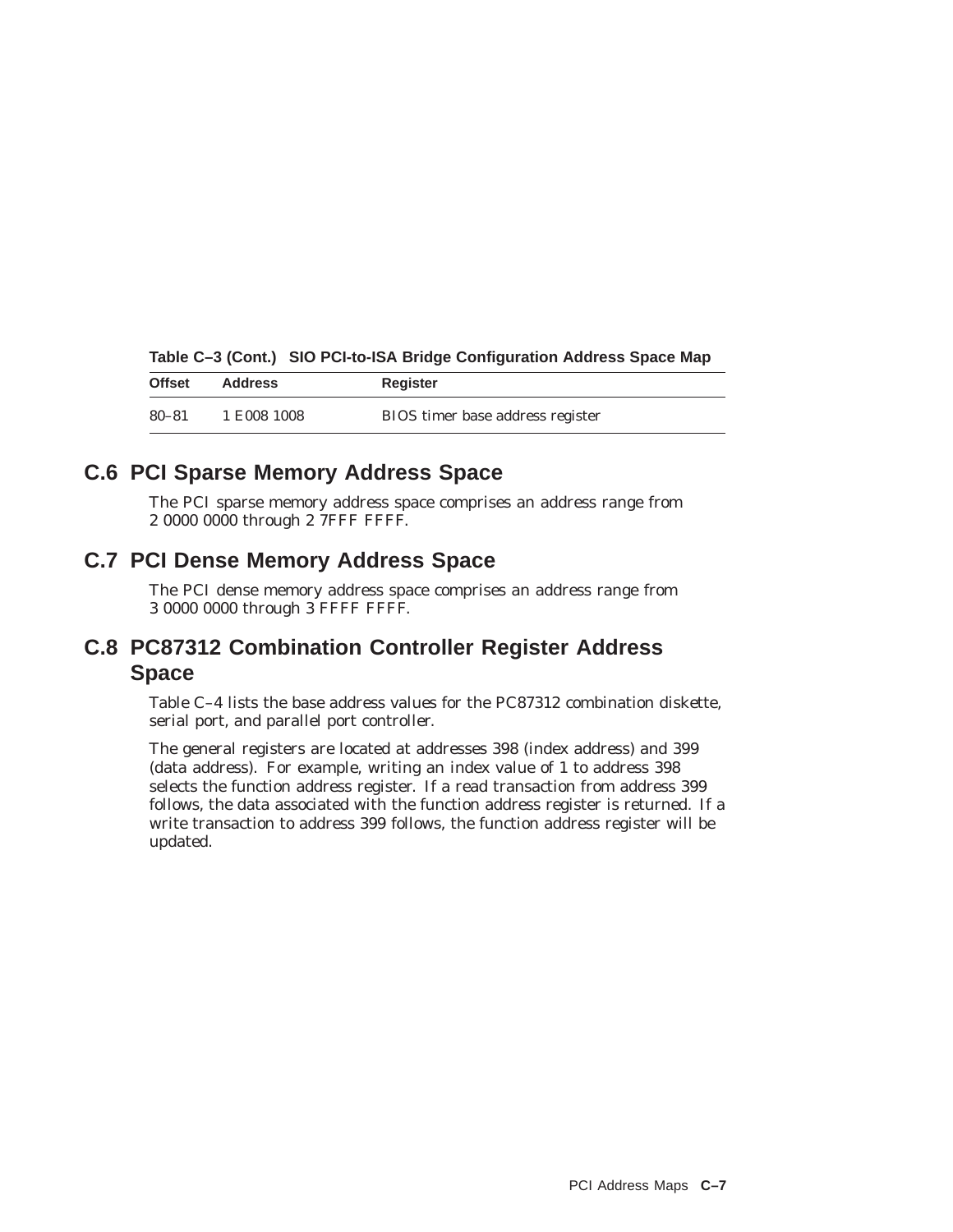| <b>Address Offset</b><br><b>Read/Write</b> | <b>Physical</b><br><b>Address</b> | <b>Register</b>                        |
|--------------------------------------------|-----------------------------------|----------------------------------------|
| <b>General Registers</b>                   |                                   |                                        |
| 398                                        | 1 C000 7300                       | Index address register                 |
| 399                                        | 1 C000 7320                       | Data address register                  |
|                                            | <b>Index</b>                      | <b>Register</b>                        |
|                                            | $\Omega$                          | Function enable register               |
|                                            | 1                                 | Function address register              |
|                                            | $\overline{2}$                    | Power and test register                |
| <b>COM2 Serial Port Registers</b>          |                                   |                                        |
| $2F8-R$ ODLAB=0                            | 1 C000 5F00                       | COM2 receiver buffer register          |
| $2F8-W$ ODLAB=0                            | 1 C000 5F00                       | COM2 transmitter holding register      |
| 2F8 0DLAB=1                                | 1 C000 5F00                       | COM2 divisor latch register (LSB)      |
| $2F9$ 1DLAB=0                              | 1 C000 5F20                       | COM2 interrupt enable register         |
| $2F9$ 1DLAB=1                              | 1 C000 5F20                       | COM2 divisor latch register (MSB)      |
| $2FA-R$                                    | 1 C000 5F40                       | COM2 interrupt identification register |
| $2FA-W$                                    | 1 C000 5F40                       | COM2 FIFO control register             |
| 2FB                                        | 1 C000 5F60                       | COM2 line control register             |
| 2FC                                        | 1 C000 5F80                       | COM2 modem control register            |
| 2FD                                        | 1 C000 5FA0                       | COM2 line status register              |
| 2FE                                        | 1 C000 5FC0                       | COM2 modem status register             |
| 2FF                                        | 1 C000 5FE0                       | COM2 scratch pad register              |
|                                            |                                   | (continued on next page)               |

# **Table C–4 PC87312 Combination Controller Register Address Space Map**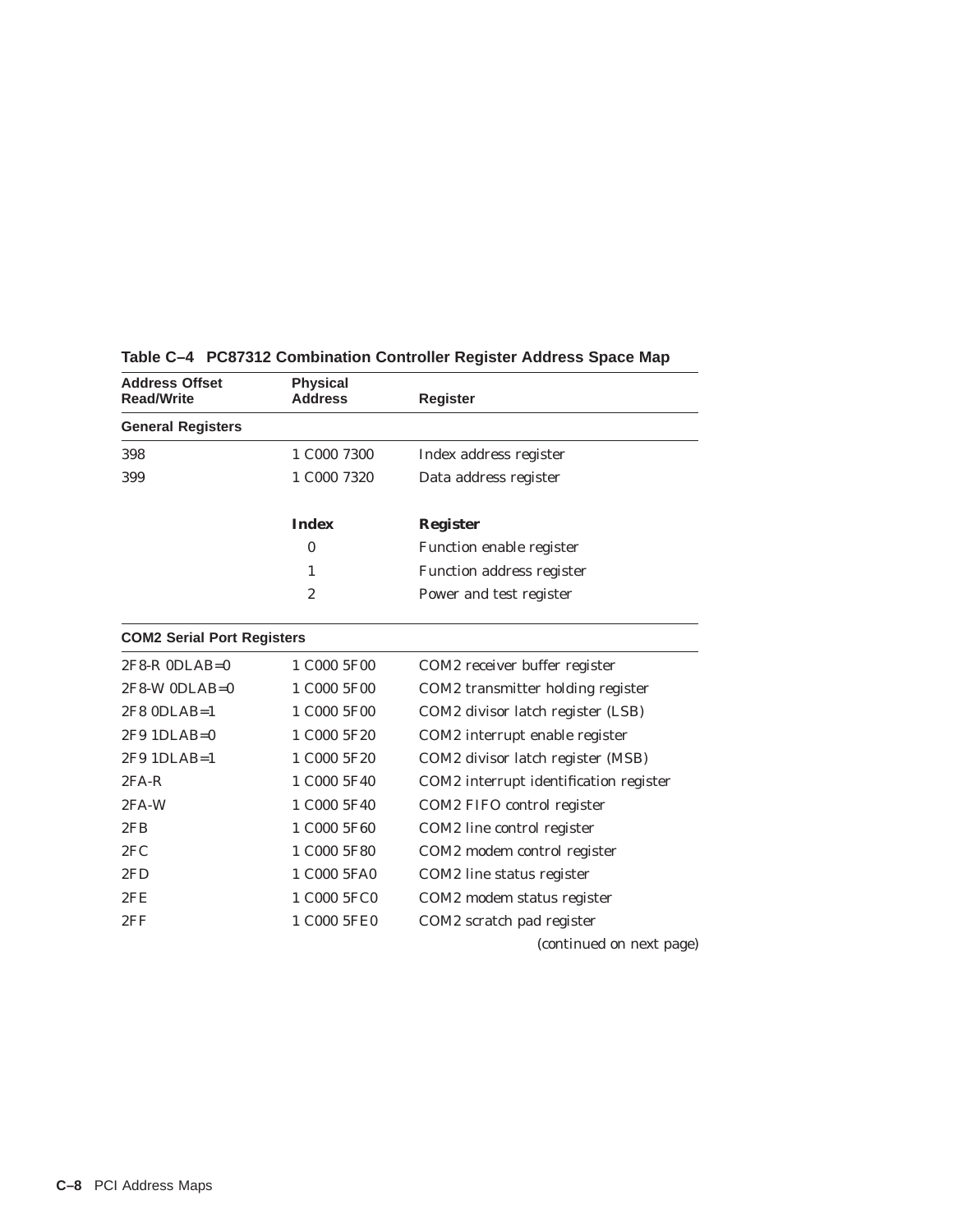| <b>Address Offset</b><br><b>Read/Write</b> | <b>Physical</b><br><b>Address</b> | <b>Register</b>                        |
|--------------------------------------------|-----------------------------------|----------------------------------------|
| <b>Diskette Registers</b>                  |                                   |                                        |
| $3F0-R$                                    | 1 C000 7E00                       | Status A register                      |
| $3F1-R$                                    | 1 C000 7E20                       | Status B register                      |
| $3F2-R/W$                                  | 1 C000 7E40                       | Digital output register                |
| $3F3-R/W$                                  | 1 C000 7E60                       | Tape drive register                    |
| 3F4-R                                      | 1 C000 7E80                       | Main status register                   |
| $3F4-W$                                    | 1 C000 7E80                       | Data rate select register              |
| $3F5-R/W$                                  | 1 C000 7EA0                       | Data (FIFO) register                   |
| 3F6                                        | 1 C000 7EC0                       | None (tristate bus)                    |
| $3F7-R$                                    | 1 C000 7EE0                       | Digital input register                 |
| $3F7-W$                                    | 1 C000 7EE0                       | Configuration control register         |
| <b>COM1 Serial Port Registers</b>          |                                   |                                        |
| $3F8-R$ $0DLAB=0$                          | 1 C000 7F00                       | COM1 receiver buffer register          |
| 3F8-W 0DLAB=0                              | 1 C000 7F00                       | COM1 transmitter holding register      |
| 3F8 0DLAB=1                                | 1 C000 7F00                       | COM1 divisor latch register (LSB)      |
| $3F9$ 1DLAB=0                              | 1 C000 7F20                       | COM1 interrupt enable register         |
| 3F9 1DLAB=1                                | 1 C000 7F20                       | COM1 divisor latch register (MSB)      |
| $3FA-R$                                    | 1 C000 7F40                       | COM1 interrupt identification register |
| 3FA-W                                      | 1 C000 7F40                       | COM1 FIFO control register             |
| 3FB                                        | 1 C000 7F60                       | COM1 line control register             |
| 3FC                                        | 1 C000 7F80                       | COM1 modem control register            |
| 3FD                                        | 1 C000 7FA0                       | COM1 line status register              |
| 3FE                                        | 1 C000 7FC0                       | COM1 modem status register             |
| 3FF                                        | 1 C000 7FE0                       | COM1 scratch pad register              |

## **Table C–4 (Cont.) PC87312 Combination Controller Register Address Space Map**

(continued on next page)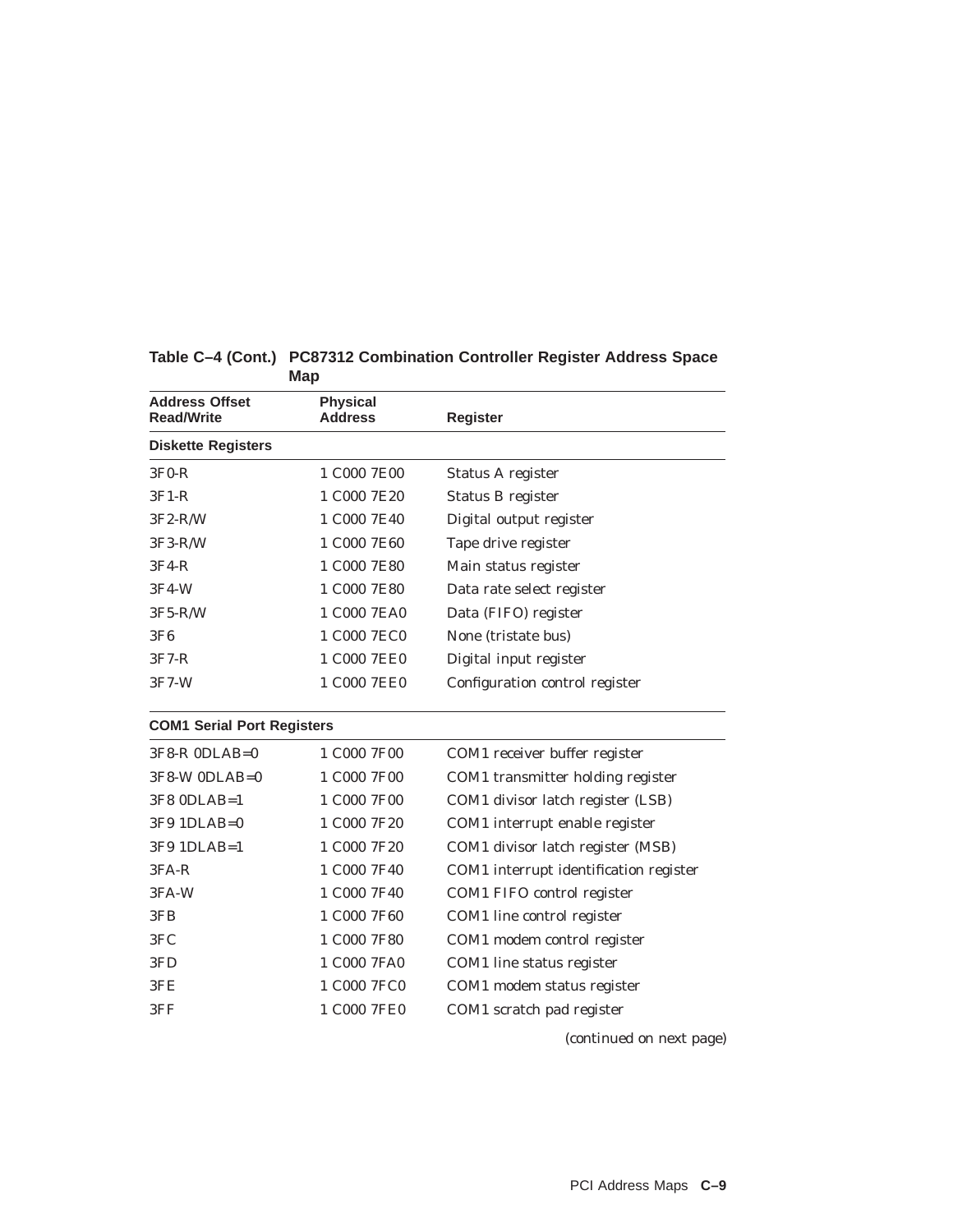| <b>Address Offset</b><br><b>Physical</b><br><b>Address</b><br><b>Read/Write</b> |                                     | <b>Register</b>     |  |
|---------------------------------------------------------------------------------|-------------------------------------|---------------------|--|
| <b>Parallel Port Registers</b>                                                  |                                     |                     |  |
| $3BC-R/W$                                                                       | 1 C000 7780                         | Data register       |  |
| $3BD-R$                                                                         | 1 C000 77A0                         | Status register     |  |
| $3BE-R/W$                                                                       | 1 C <sub>000</sub> 77C <sub>0</sub> | Control register    |  |
| 3BF                                                                             | 1 C000 77E0                         | None (tristate bus) |  |
|                                                                                 |                                     |                     |  |

## **Table C–4 (Cont.) PC87312 Combination Controller Register Address Space Map**

#### **Table C–5 Integrated Device Electronics (IDE) Register Addresses**

| <b>Address</b><br><b>Offset</b> | <b>Physical</b><br><b>Address</b> | <b>Read Function</b> | <b>Write Function</b>    |
|---------------------------------|-----------------------------------|----------------------|--------------------------|
| 1F <sub>0</sub>                 | 1 C000 3E00                       | Data                 | Data                     |
| 1F1                             | 1 C000 3E20                       | <b>Error</b>         | Features (write precomp) |
| 1F2                             | 1 C000 3E40                       | Sector count         | Sector count             |
| 1F <sub>3</sub>                 | 1 C000 3E60                       | Sector number        | Sector number            |
| 1F4                             | 1 C000 3E80                       | <b>Cylinder low</b>  | <b>Cylinder</b> low      |
| 1F <sub>5</sub>                 | 1 C000 3EA0                       | Cylinder high        | Cylinder high            |
| 1F6                             | 1 C000 3EC0                       | Drive/head           | Drive/head               |
| 1F7                             | 1 C000 3EE0                       | <b>Status</b>        | Command                  |
| 3F6                             | 1 C000 7EC0                       | Alternate status     | Device control           |
| 3F7                             | 1 C000 7EE0                       | Drive address        | Not used                 |

# **C.9 Utility Bus Device Address**

Table C–6 shows the decoding for utility bus (Ubus) devices driven from the SIO bridge.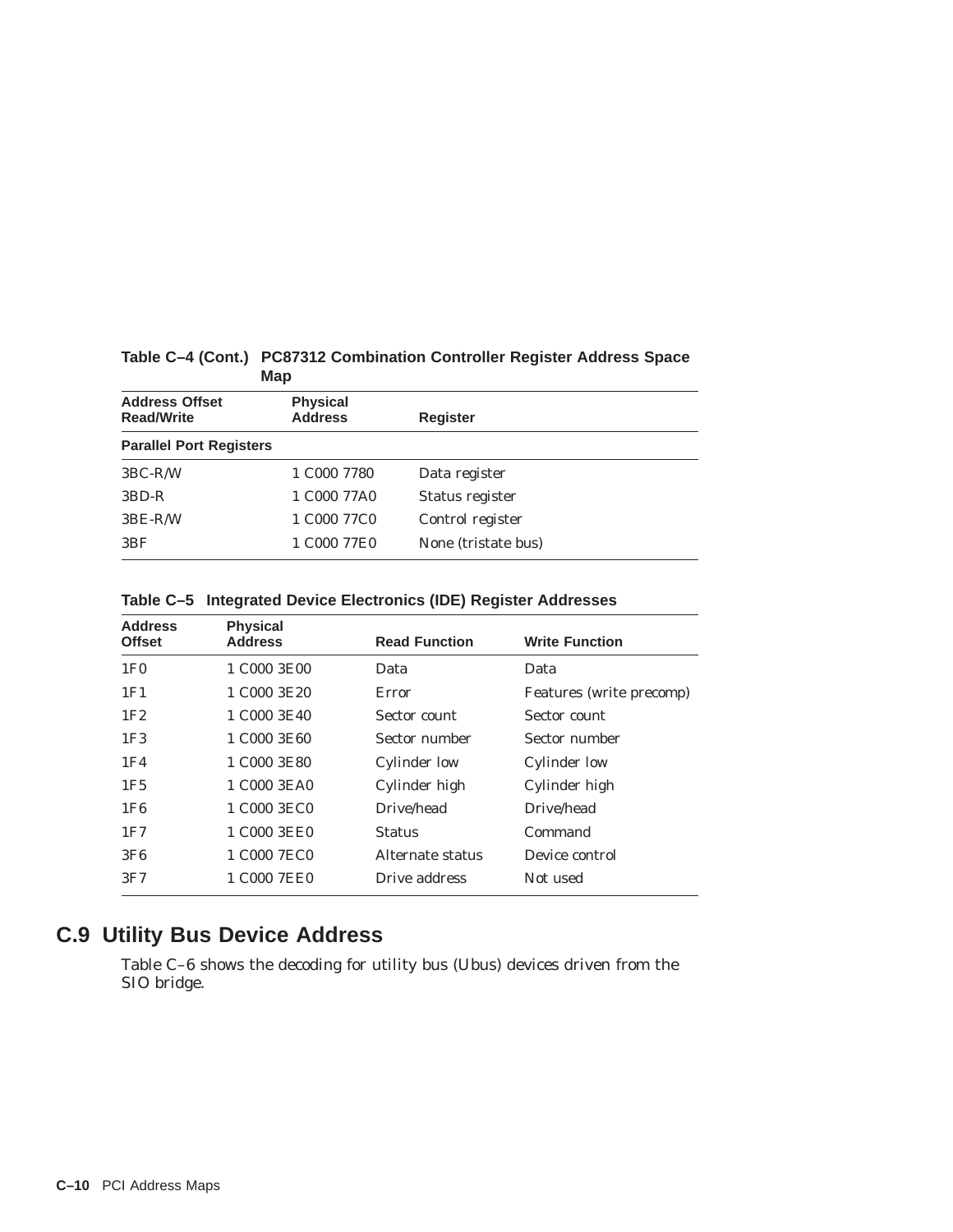| <b>Device Address Select Bits</b> |              |              |              |                                                 |                                  |                                 |
|-----------------------------------|--------------|--------------|--------------|-------------------------------------------------|----------------------------------|---------------------------------|
| ecsen_I                           | ecasaddr_2   | ecasaddr_1   | ecasaddr_0   | <b>Device</b><br><b>Select</b><br><b>Signal</b> | <b>Device</b><br><b>Selected</b> | <b>Address</b><br><b>Decode</b> |
| $\bf{0}$                          | $\bf{0}$     | $\mathbf{0}$ | $\bf{0}$     | rtcale_l                                        | <b>TOY</b> address               | 70, 72,<br>74, 76               |
| $\bf{0}$                          | $\mathbf{0}$ | $\bf{0}$     | 1            | rtccs_l                                         | TOY data                         | 71, 73,<br>75, 77               |
| $\boldsymbol{0}$                  | $\bf{0}$     | $\mathbf{1}$ | $\bf{0}$     | kbcs_l                                          | Mouse/<br>Keyboard<br>enable     | 60, 62,<br>64,66                |
| $\bf{0}$                          | $\bf{0}$     | $\mathbf{1}$ | $\mathbf{1}$ | flashcs_l                                       | flash ROM<br>enable <sup>1</sup> |                                 |
| $\bf{0}$                          | $\mathbf{1}$ | $\mathbf{0}$ | $\mathbf{0}$ |                                                 | Unused                           |                                 |
| $\bf{0}$                          | $\mathbf{1}$ | $\mathbf{0}$ | 1            |                                                 | Unused                           |                                 |
| $\bf{0}$                          | $\mathbf{1}$ | $\mathbf{1}$ | $\mathbf{0}$ |                                                 | Unused                           |                                 |
| $\bf{0}$                          | $\mathbf{1}$ | $\mathbf{1}$ | 1            |                                                 | Unused                           |                                 |
| $\mathbf{1}$                      | $\mathbf{0}$ | $\mathbf{0}$ | $\mathbf{0}$ |                                                 | Unused                           |                                 |
| $\mathbf{1}$                      | $\mathbf{0}$ | $\mathbf{0}$ | $\mathbf{1}$ |                                                 | Unused                           |                                 |
| $\mathbf{1}$                      | $\mathbf{0}$ | $\mathbf{1}$ | $\mathbf{0}$ |                                                 | Unused                           |                                 |
| $\mathbf{1}$                      | $\mathbf{0}$ | $\mathbf{1}$ | $\mathbf{1}$ |                                                 | Unused                           |                                 |
| 1                                 | 1            | $\Omega$     | $\mathbf{0}$ |                                                 | Unused                           |                                 |
| $\mathbf{1}$                      | $\mathbf{1}$ | $\mathbf{0}$ | $\mathbf{1}$ |                                                 | Unused                           |                                 |
| 1                                 | $\mathbf{1}$ | $\mathbf{1}$ | $\mathbf{0}$ |                                                 | Unused                           |                                 |
| 1                                 | 1            | 1            | 1            |                                                 | Unused                           |                                 |

#### **Table C–6 Utility Bus Device Decode**

<sup>1</sup>The encoded chip select signal for **flashcs\_l** will always be generated for accesses to the upper 64KB (at the<br>top of 1MB, F0000–FFFFF) and its aliases (at the top of the 4GB and 4GB–1MB).<br>Access to the lower 64KB (E000

enabled or disabled through the SIO. An additional 384KB of BIOS memory (at the top of 4GB, FFFD0000–FFFDFFFF) can be enabled for BIOS

use. Only one half of the 1MB flash ROM may be accessed at one time. The signal **flash\_adr19** selects the half as

follows:

**flash\_adr19** = 0 selects the lower 512KB of flash ROM. **flash\_adr19** = 1 selects the higher 512KB of flash ROM.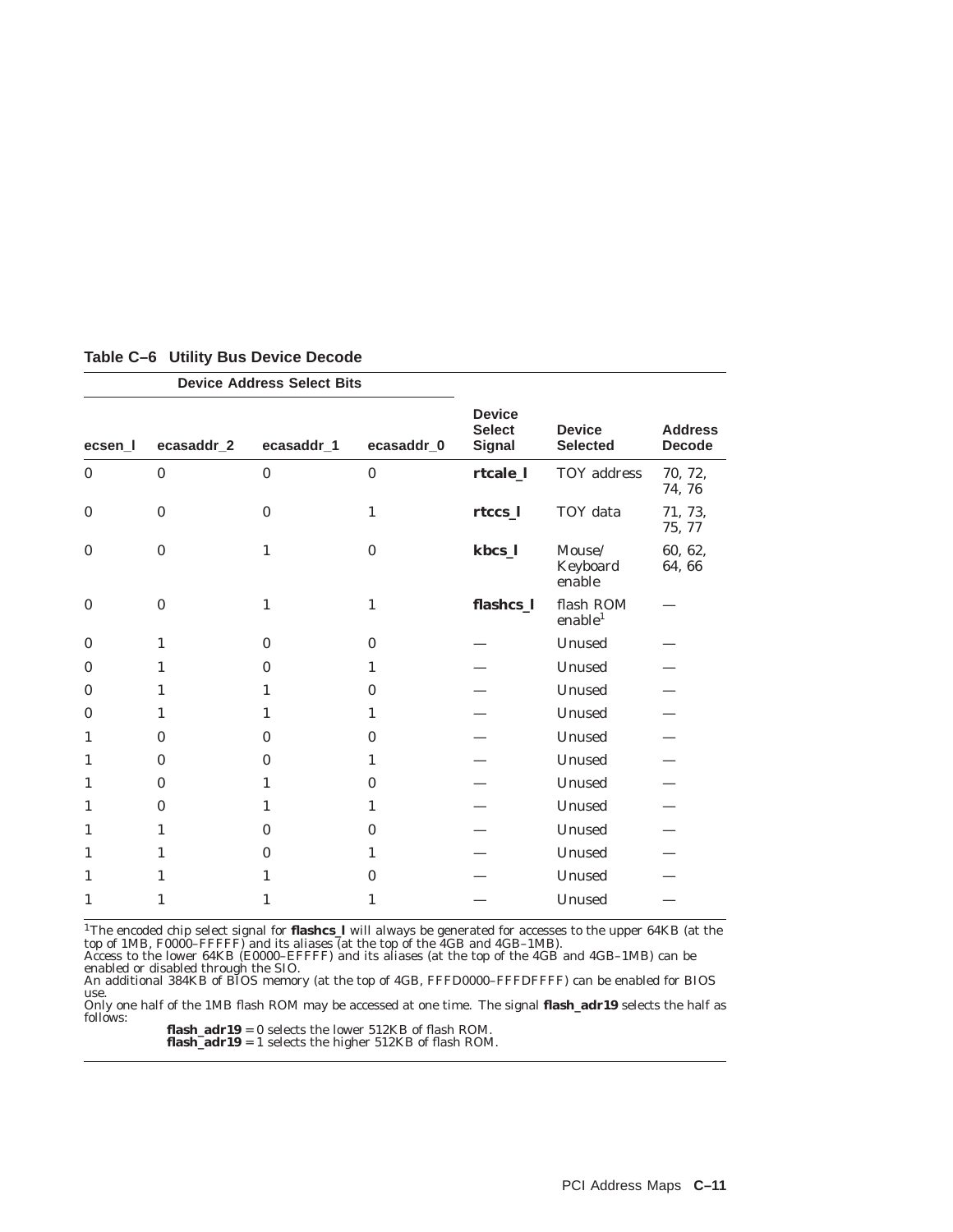#### **C.10 Interrupt Control PLD Addresses**

Table C–7 lists the registers and memory addresses for the interrupt control PLD.

| Table C-7 Interrupt Control PLD Addresses |
|-------------------------------------------|
|-------------------------------------------|

| <b>Offset</b> | <b>Physical Address</b> | <b>Register</b>                            |
|---------------|-------------------------|--------------------------------------------|
| 804           | 1 C001 0080             | Interrupt status/interrupt mask register 1 |
| 805           | 1 C001 00A0             | Interrupt status/interrupt mask register 2 |
| 806           | 1 C001 00C0             | Interrupt status/interrupt mask register 3 |

#### **C.11 8242PC Keyboard and Mouse Controller Addresses**

Table C–8 lists the register and memory addresses for the keyboard/mouse controller.

**Table C–8 Keyboard and Mouse Controller Addresses**

| <b>Offset</b> | <b>Physical Address</b> | Register                |
|---------------|-------------------------|-------------------------|
| $60-R$        | 1 C000 0C00             | Auxiliary/keyboard data |
| $60-W$        | 1 C000 0C00             | Command data            |
| $64-R$        | 1 C000 0C80             | Read status             |
| 64-W          | 1 C000 0C80             | Command                 |

#### **C.12 Time-of-Year Clock Device Addresses**

Table C–9 lists the register and memory addresses for the time-of-year (TOY) clock device. The TOY clock register is accessed by writing to address 70 with the latched index. Then, reading from or writing to address 71 reads or writes the register. For example, writing an 8 to address 70 followed by a read transaction from address 71 returns the value of the month. Writing a 4 to address 70 followed by a write transaction to address 71 updates the hour register.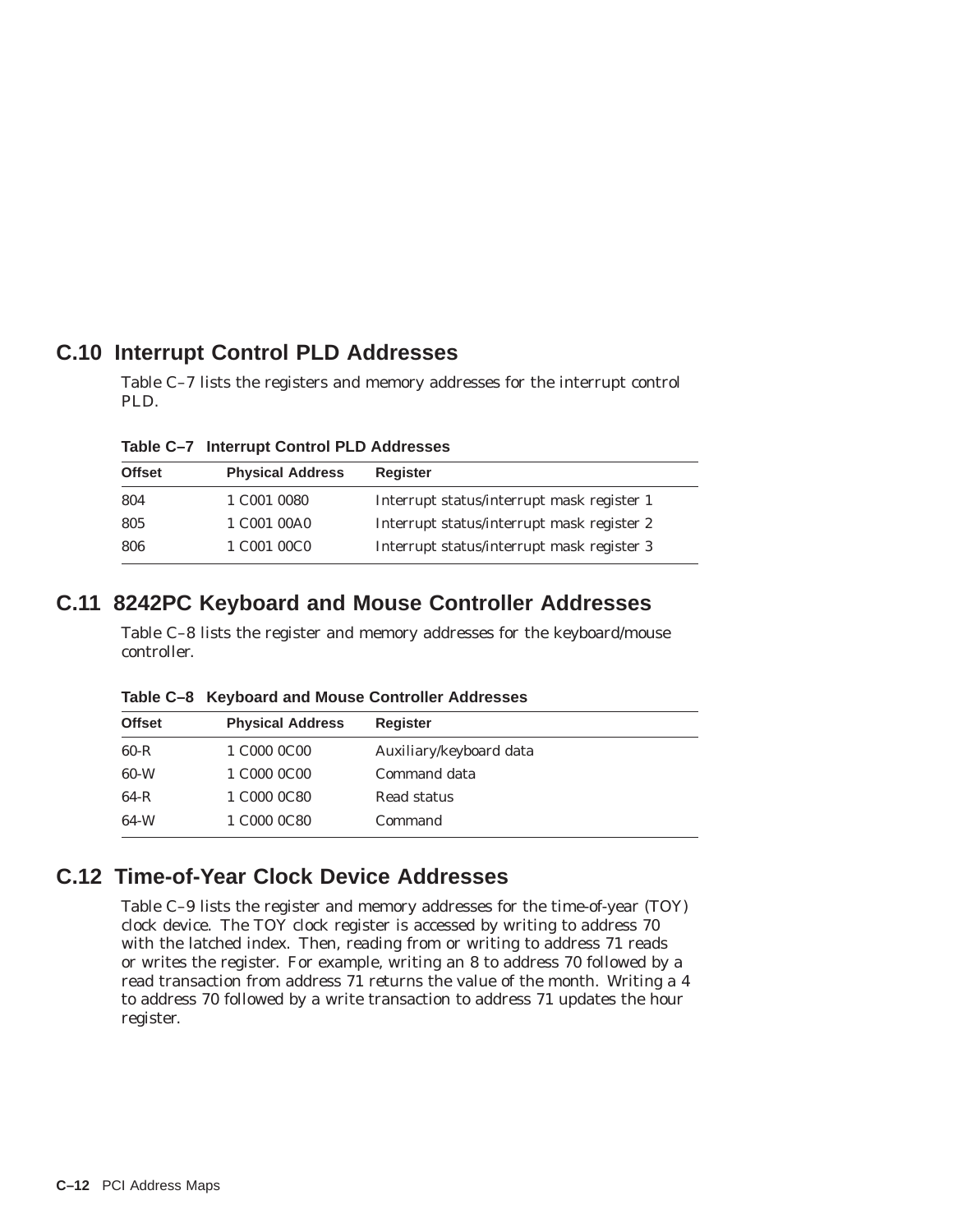| <b>Offset</b> | <b>Index</b><br>Latched | <b>Physical</b><br><b>Address</b> | <b>Register</b>       |
|---------------|-------------------------|-----------------------------------|-----------------------|
| 70            | $\mathbf{0}$            | 1 C000 0E00                       | <b>Seconds</b>        |
| 70            | 1                       | 1 C000 0E00                       | Seconds alarm         |
| 70            | $\overline{2}$          | 1 C000 0E00                       | <b>Minutes</b>        |
| 70            | 3                       | 1 C000 0E00                       | Minutes alarm         |
| 70            | 4                       | 1 C000 0E00                       | Hour                  |
| 70            | $\overline{5}$          | 1 C000 0E00                       | Hour alarm            |
| 70            | 6                       | 1 C000 0E00                       | Day of week           |
| 70            | 7                       | 1 C000 0E00                       | Day of month          |
| 70            | 8                       | 1 C000 0E00                       | Month                 |
| 70            | 9                       | 1 C000 0E00                       | Year                  |
| 70            | A                       | 1 C000 0E00                       | Register A            |
| 70            | B                       | 1 C000 0E00                       | Register B            |
| 70            | C                       | 1 C000 0E00                       | Register C            |
| 70            | D                       | 1 C000 0E00                       | <b>Register D</b>     |
| 71            |                         | 1 C000 0E20                       | TOY clock chip select |

**Table C–9 Time-of-Year Clock Device Addresses**

# **C.13 Flash ROM**

This section describes the following flash ROM topics:

- Segment selection
- Address range
- Configuration registers
- Memory map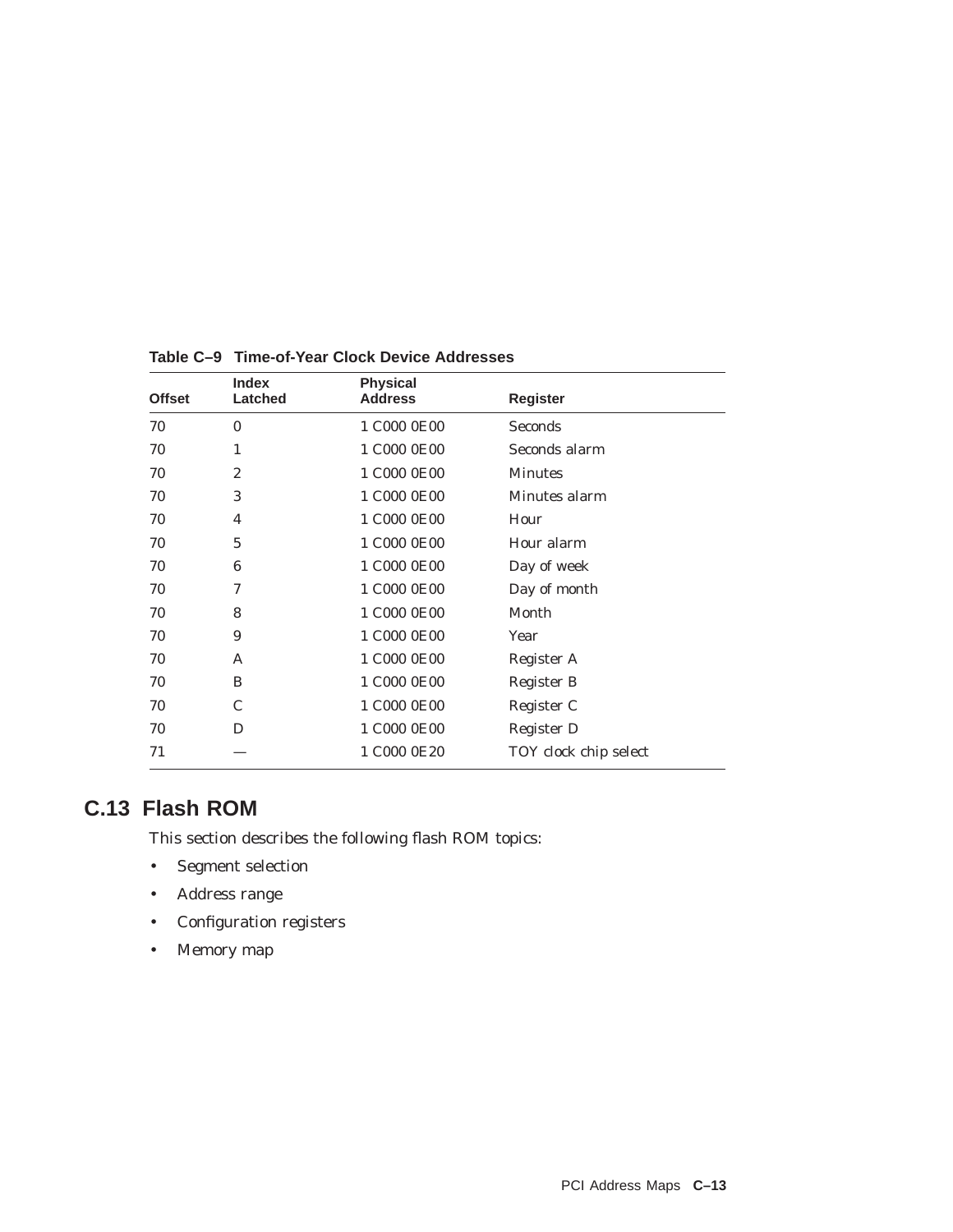#### **C.13.1 Flash Memory Segment Select Register**

Table C–10 lists the register address for the flash ROM. The flash ROM is partitioned into two 512KB segments. Write a value of 0 to ISA address 800 to select the lower 512KB. Write a value of 1 to ISA address 800 to select the higher 512KB. This register is write-only.

**Table C–10 Flash Memory Segment Select Register**

| <b>Offset</b> | <b>Physical Address</b> | Register             |
|---------------|-------------------------|----------------------|
| 800           | 1 C001 0000             | Flash segment select |

#### **C.13.2 Flash Memory Addresses**

Table C–11 lists the address range for the flash ROM.

| Table C-11 Flash Memory Addresses (Within Segment) |
|----------------------------------------------------|
|----------------------------------------------------|

| <b>Offset</b>    | <b>Physical Address</b> | Capacity |
|------------------|-------------------------|----------|
| $00000 - 7$ FFFF | 3 FFF8 0000-3 FFFF FFFF | 512KB    |

#### **C.13.3 Flash ROM Configuration Registers**

Table C–12 lists the configuration registers for the Intel 28F008SA 1MB flash ROM. A read transaction is simple and is performed by reading from the appropriate address; however, to write data, the flash ROM must first be erased. The structure of the flash ROM allows only the flash ROM to be erased in 64KB blocks. See Section C.13.4.

In order to change 1 byte, the following steps must be completed:

- 1. Read the whole 64KB block into memory.
- 2. Change the desired byte in memory.
- 3. Erase the 64KB block in flash ROM.
- 4. Write the whole 64KB block from memory to the flash ROM.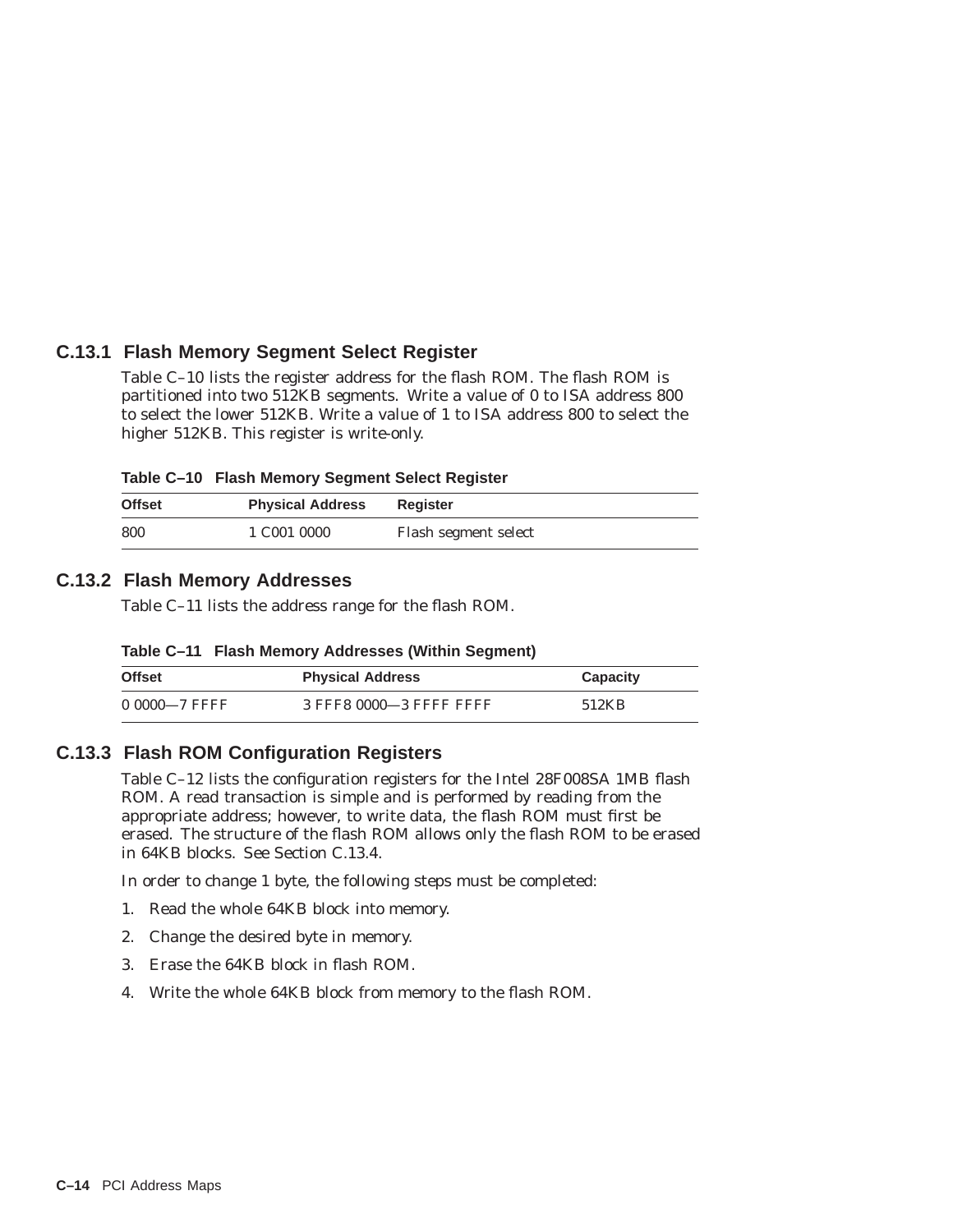| <b>Offset</b>   | <b>Data Written</b><br>on First Access | <b>Register</b>                           |
|-----------------|----------------------------------------|-------------------------------------------|
| $\mathrm{X}^1$  | FF                                     | Read array/reset register                 |
| X               | 90                                     | Intelligent identifier register           |
| X               | 70                                     | Read status register                      |
| X               | 50                                     | Clear status register                     |
| $BA^2$          | 20                                     | Erase setup/confirm register              |
| X               | B <sub>0</sub>                         | Erase suspend/resume register             |
| WA <sup>3</sup> | 40                                     | Byte write setup/write register           |
| <b>WA</b>       | 10                                     | Alternate byte write setup/write register |

#### **Table C–12 Flash ROM Configuration Registers**

 $1X = Any$  byte within the flash ROM address range.

 ${}^{2}{\rm BA}$  = Target address within the block being erased.

 $3WA = Target address of write transaction to memory.$ 

All accesses to flash ROM (except for read transactions) require two bus cycles. During the first cycle, register data is written to set up the registers. During the second cycle, the read or write transaction performs the operation desired. For more information about reading, erasing, and writing the flash ROM, see the Intel *Flash Memory* document.

Accessing the flash ROM registers requires byte access, which is only possible through use of PCI sparse memory space. The AlphaPC64 flash ROM resides in PCI memory address range FFF8 0000 to FFFF FFFF. See Section 4.1.8 for information about accessing this address range through sparse memory space.

#### **C.13.4 Flash ROM Memory Map**

There are eight blocks in each bank of flash ROM memory. Table C–13 lists the address ranges of the blocks.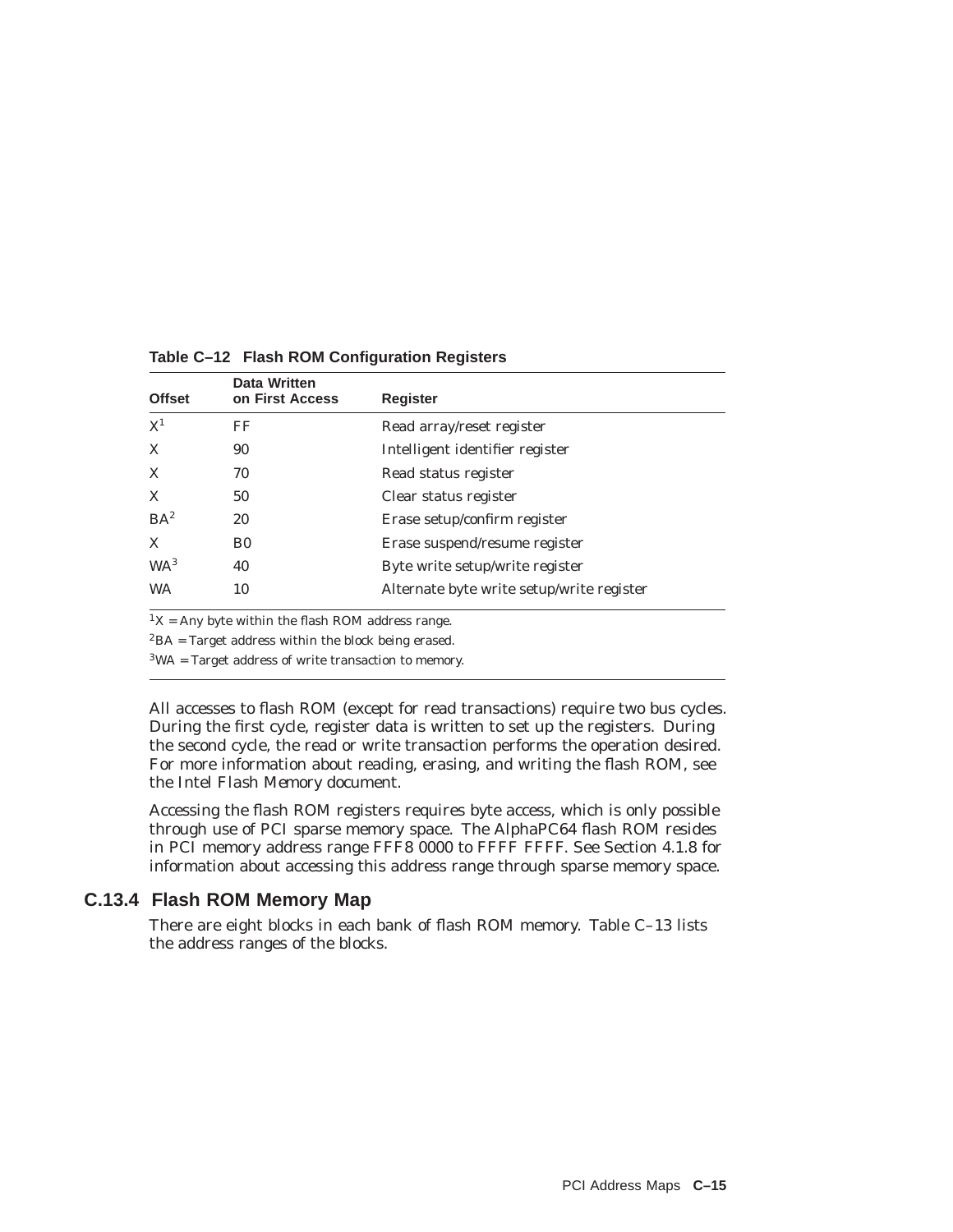| <b>Offset</b> | <b>Physical Address</b> | <b>Block</b><br>Number <sup>1</sup> | Capacity    |  |
|---------------|-------------------------|-------------------------------------|-------------|--|
| $00000 -$     | 3 FFF8 0000-            | 0,8                                 | <b>64KB</b> |  |
| 0 FFFF        | 3 FFF8 FFFF             |                                     |             |  |
| $10000 -$     | 3 FFF9 0000-            | 1,9                                 | <b>64KB</b> |  |
| 1 FFFF        | 3 FFF9 FFFF             |                                     |             |  |
| $20000 -$     | 3 FFFA 0000-            | 2,10                                | <b>64KB</b> |  |
| 2 FFFF        | 3 FFFA FFFF             |                                     |             |  |
| $30000 -$     | 3 FFFB 0000-            | 3,11                                | <b>64KB</b> |  |
| 3 FFFF        | 3 FFFB FFFF             |                                     |             |  |
| 4 0000-       | 3 FFFC 0000-            | 4,12                                | 64KB        |  |
| 4 FFFF        | 3 FFFC FFFF             |                                     |             |  |
| $50000 -$     | 3 FFFD 0000-            | 5,13                                | <b>64KB</b> |  |
| 5 FFFF        | 3 FFFD FFFF             |                                     |             |  |
| $60000 -$     | 3 FFFE 0000-            | 6,14                                | <b>64KB</b> |  |
| 6 FFFF        | 3 FFFE FFFF             |                                     |             |  |
| 7 0000-       | 3 FFFF 0000-            | 7,15                                | 64KB        |  |
| 7 FFFF        | 3 FFFF FFFF             |                                     |             |  |

#### **Table C–13 Memory Map of Flash Memory**

 $\overline{1}$ l Block is determined by the value in the flash memory segment select register. See Section C.13.1.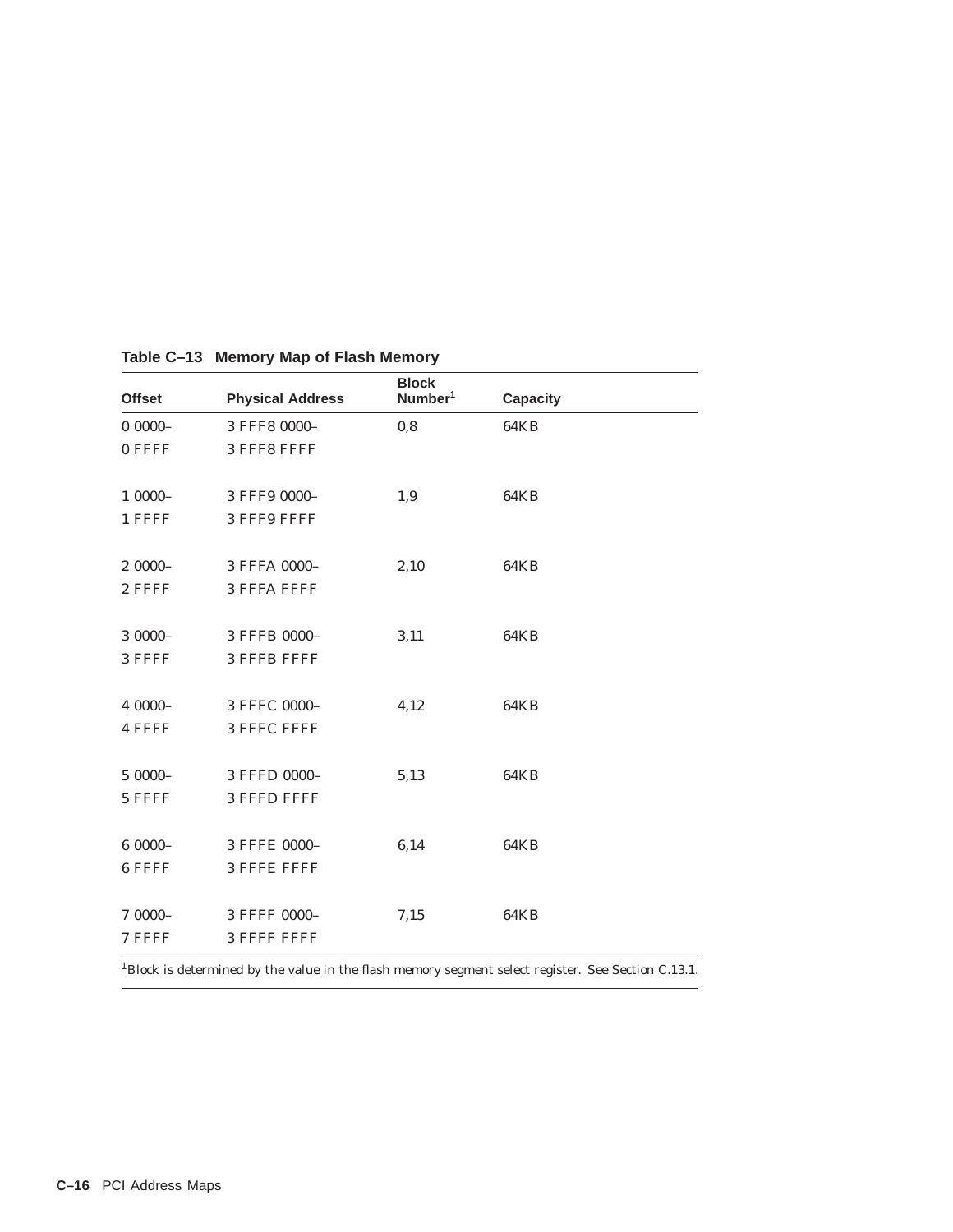# **D**

# **Technical Support and Ordering Information**

#### **D.1 Technical Support**

If you need technical support or help deciding which literature best meets your needs, call the Digital Semiconductor Information Line:

| United States and Canada     | 1-800-332-2717          |
|------------------------------|-------------------------|
| <b>Outside North America</b> | $+1 - 508 - 628 - 4760$ |

# **D.2 Ordering Alpha Microprocessor Sample Kits**

To order an Alpha microprocessor Sample Kit, which contains one Alpha microprocessor, one heat sink, and supporting documentation, call **1–800–DIGITAL**. You will need a purchase order number or credit card to order the following Alpha microprocessor products.

| <b>Product</b>              | <b>Order Number</b> |
|-----------------------------|---------------------|
| Alpha 21064A–233 Sample Kit | 21064–SD            |
| Alpha 21064A-275 Sample Kit | 21064–SE            |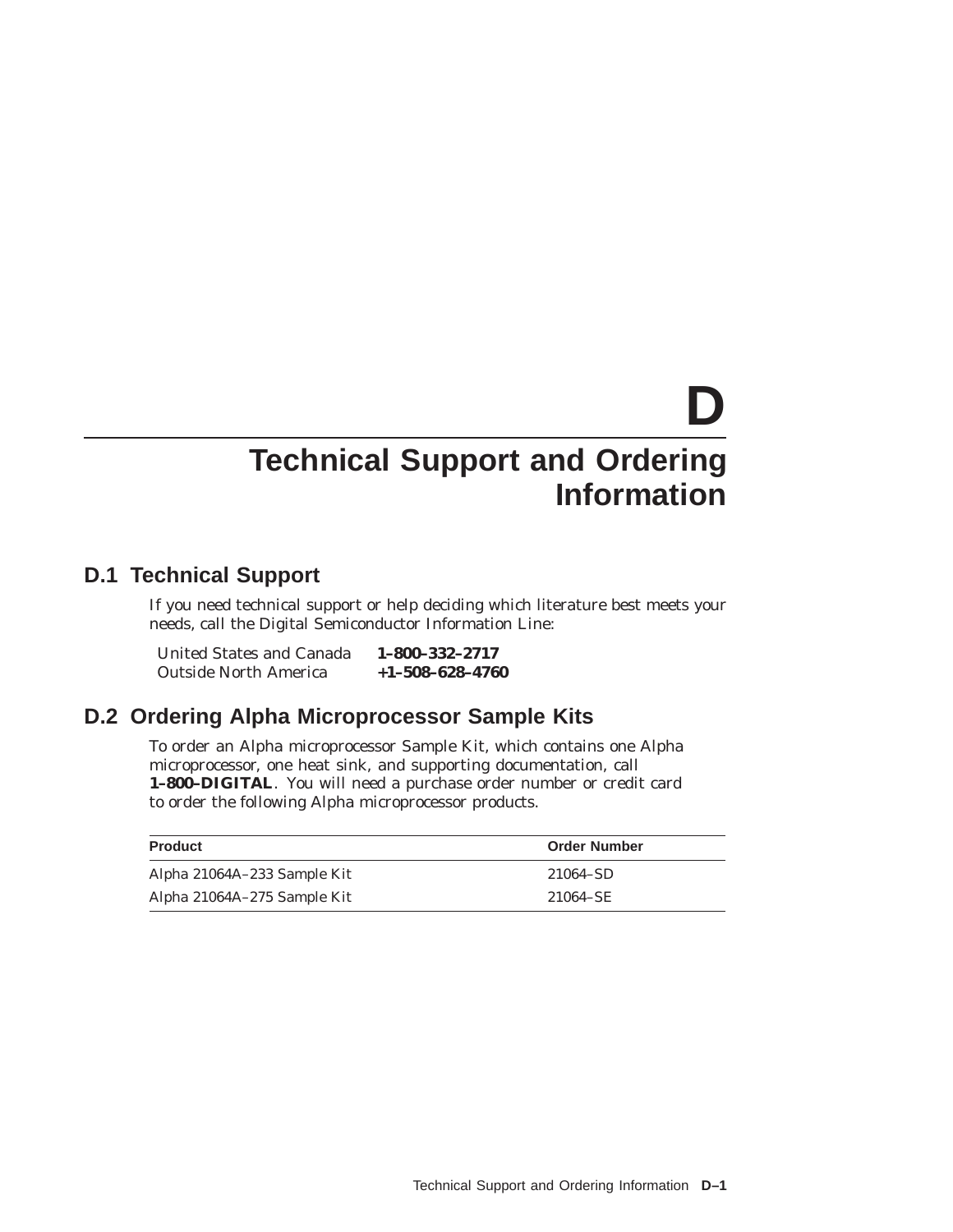# **D.3 Ordering Digital Semiconductor Products**

To order the AlphaPC64 evaluation board and related products, contact your local distributor.

You can order the following semiconductor products from Digital:

| <b>Product</b>                                                                                         | <b>Order Number</b> |
|--------------------------------------------------------------------------------------------------------|---------------------|
| Alpha 21064A–200 Microprocessor                                                                        | 21064-AB            |
| Alpha 21064A–233 Microprocessor                                                                        | 21064-BB            |
| Alpha 21064A–275 Microprocessor                                                                        | 21064-DB            |
| Alpha PC064–275 Microprocessor for PC Products                                                         | 21064-P1            |
| Alpha 21064 Evaluation Board Design Package                                                            | $QR-21A01-13$       |
| AlphaPC64 Evaluation Board Kit-275 MHz<br>(Supports Digital UNIX and Windows NT operating<br>systems.) | 21A02-03            |
| AlphaPC64 Evaluation Board Design Package                                                              | $QR-21A02-13$       |
| AlphaPC64 P3 Motherboard                                                                               | $21A02 - A3$        |
| AlphaPC64 P3 Board with 2MB, 12-ns L2 Cache                                                            | 21A02-A4            |
| AlphaPC64 P3 Board with 512KB, 15-ns L2 Cache                                                          | $21A02 - A5$        |
| 512KB, 15-ns L2 Cache SIMM for AlphaPC64                                                               | 21A02-M1            |
| 2MB, 12-ns L2 Cache SIMM for AlphaPC64                                                                 | 21A02-M2            |
| <b>Heat Sink Assembly</b>                                                                              | 2106H-AA            |
| Alpha 21064 Evaluation Board Kit-150 MHz                                                               | 21A01-03            |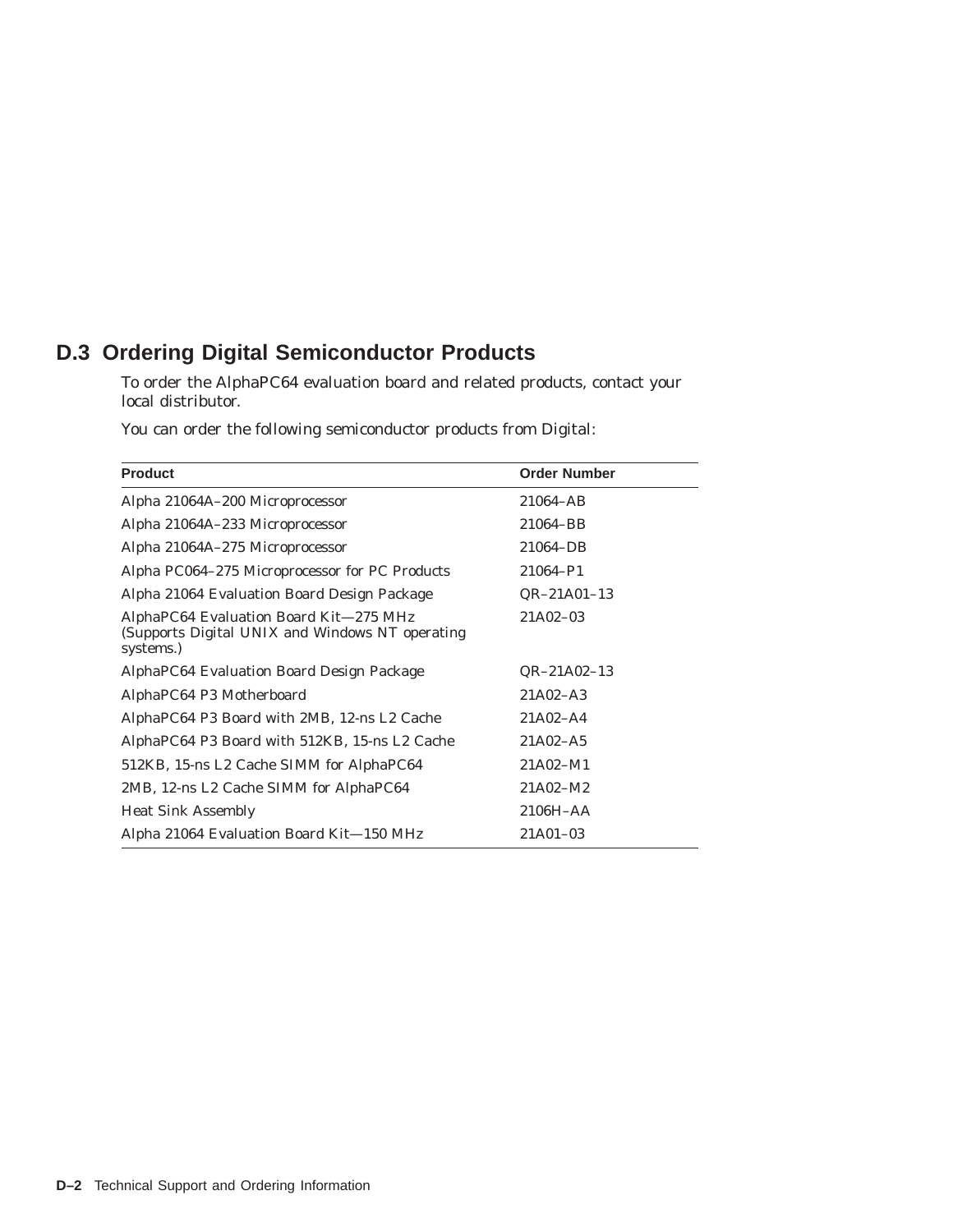# **D.4 Ordering Associated Literature**

The following table lists some of the available Digital Semiconductor literature. For a complete list, contact the Digital Semiconductor Information Line.

| <b>Title</b>                                                                                           | <b>Order Number</b> |
|--------------------------------------------------------------------------------------------------------|---------------------|
| Alpha 21064A-233, -275 Microprocessor Data Sheet                                                       | EC-QFGKA-TE         |
| Alpha 21064 and Alpha 21064A Microprocessors Hardware<br>Reference Manual                              | EC-Q9ZUB-TE         |
| DECchip 21071 and DECchip 21072 Core Logic Chipsets Data<br><b>Sheet</b>                               | EC-QAEMA-TE         |
| PALcode for Alpha Microprocessors System Design Guide                                                  | EC-QFGLB-TE         |
| Designing a Memory/Cache Subsystem for the<br>DECchip 21064 Microprocessor: An Application Note        | EC-N0301-72         |
| Designing a System with the DECchip 21064<br>Microprocessor: An Application Note                       | $EC-N0107-72$       |
| Calculating a System I/O Address for the DECchip 21064<br><b>Evaluation Board: An Application Note</b> | $EC-N0567-72$       |
| Alpha Microprocessors Evaluation Board Debug Monitor User's<br>Guide                                   | <b>EC-QHUVB-TE</b>  |
| Alpha Microprocessors Evaluation Board Software Design Tools<br>User's Guide                           | EC-QHUWA-TE         |
| Alpha Microprocessors SROM Mini-Debugger User's Guide                                                  | <b>EC-QHUXA-TE</b>  |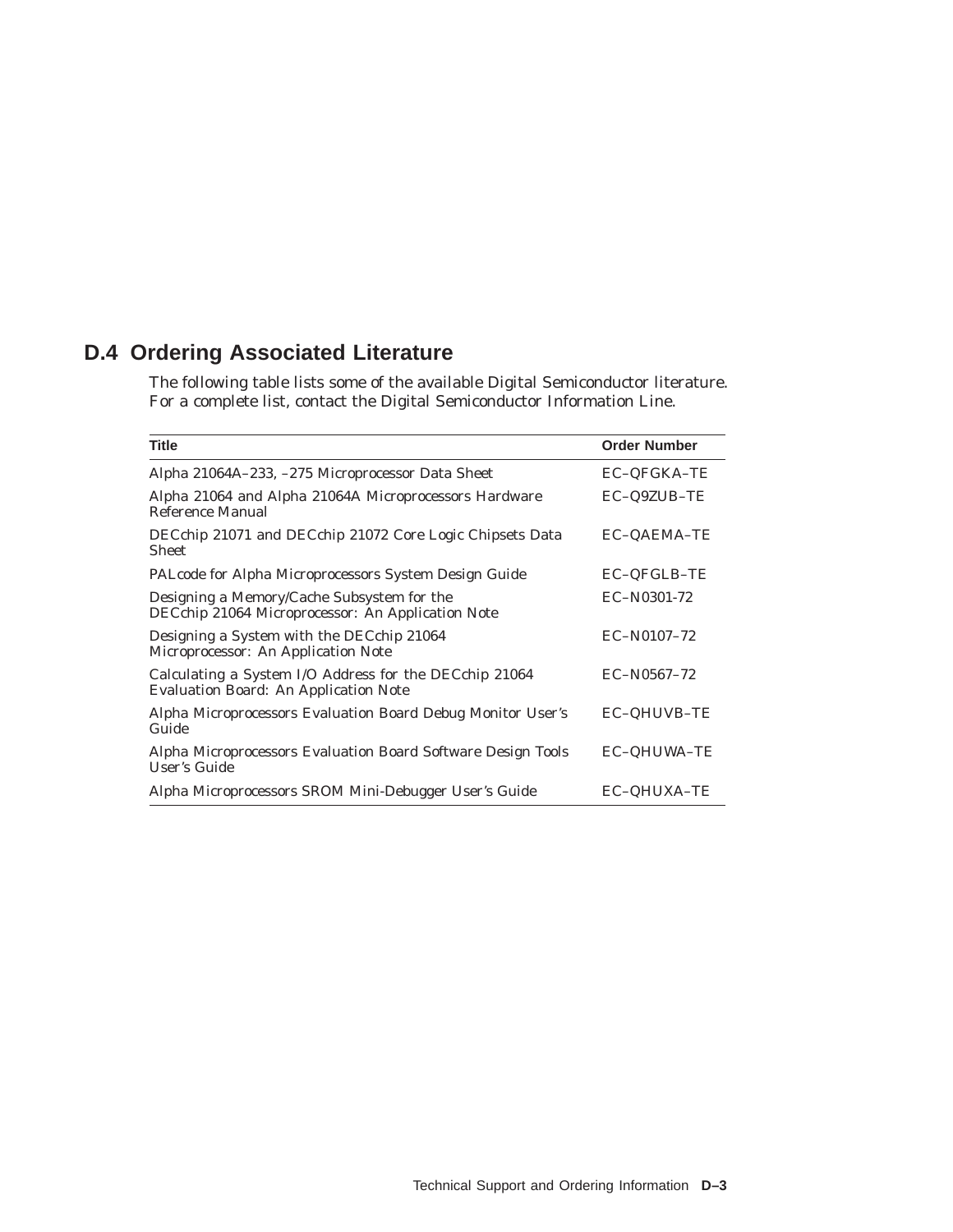# **D.5 Ordering Third-Party Documentation**

You can order the following documentation directly from the vendor:

| <b>Documentation</b>                                                                                                      | <b>Order Number</b>                                 |
|---------------------------------------------------------------------------------------------------------------------------|-----------------------------------------------------|
| 82420/82430 PCIset ISA and EISA Bridges (includes<br>82378ZB SIO)                                                         | <b>Intel No 290483</b>                              |
| PC87311/PC87312 (Super I/O™ II/III) Floppy Disk<br>Controller with Dual UARTs, Parallel Port, and IDE<br><b>Interface</b> | National Semiconductor<br>No 11362                  |
| UPI-41AH/42AH Universal Peripheral Interface 8-Bit<br>Slave Microcontroller                                               | <b>Intel No 210393</b>                              |
| <b>Peripheral Components</b>                                                                                              | <b>Intel No 296467</b>                              |
| <b>Flash Memory</b>                                                                                                       | <b>Intel No 210830</b>                              |
| <b>PCI Local Bus Specification</b>                                                                                        | <b>Contact PCI Special</b><br><b>Interest Group</b> |
| <b>PCI System Design Guide</b>                                                                                            | <b>Contact PCI Special</b><br><b>Interest Group</b> |

#### **Vendor Addresses**

Intel Corporation 2200 Mission College Boulevard PO Box 58119 Santa Clara, CA 95052–8119

National Semiconductors 2900 Semiconductor Drive PO Box 58090 Santa Clara, CA 95052–8090

PCI Special Interest Group M/S HF3–15A 5200 NE Elam Young Parkway Hillsboro, OR 97124–6497 (503) 696–2000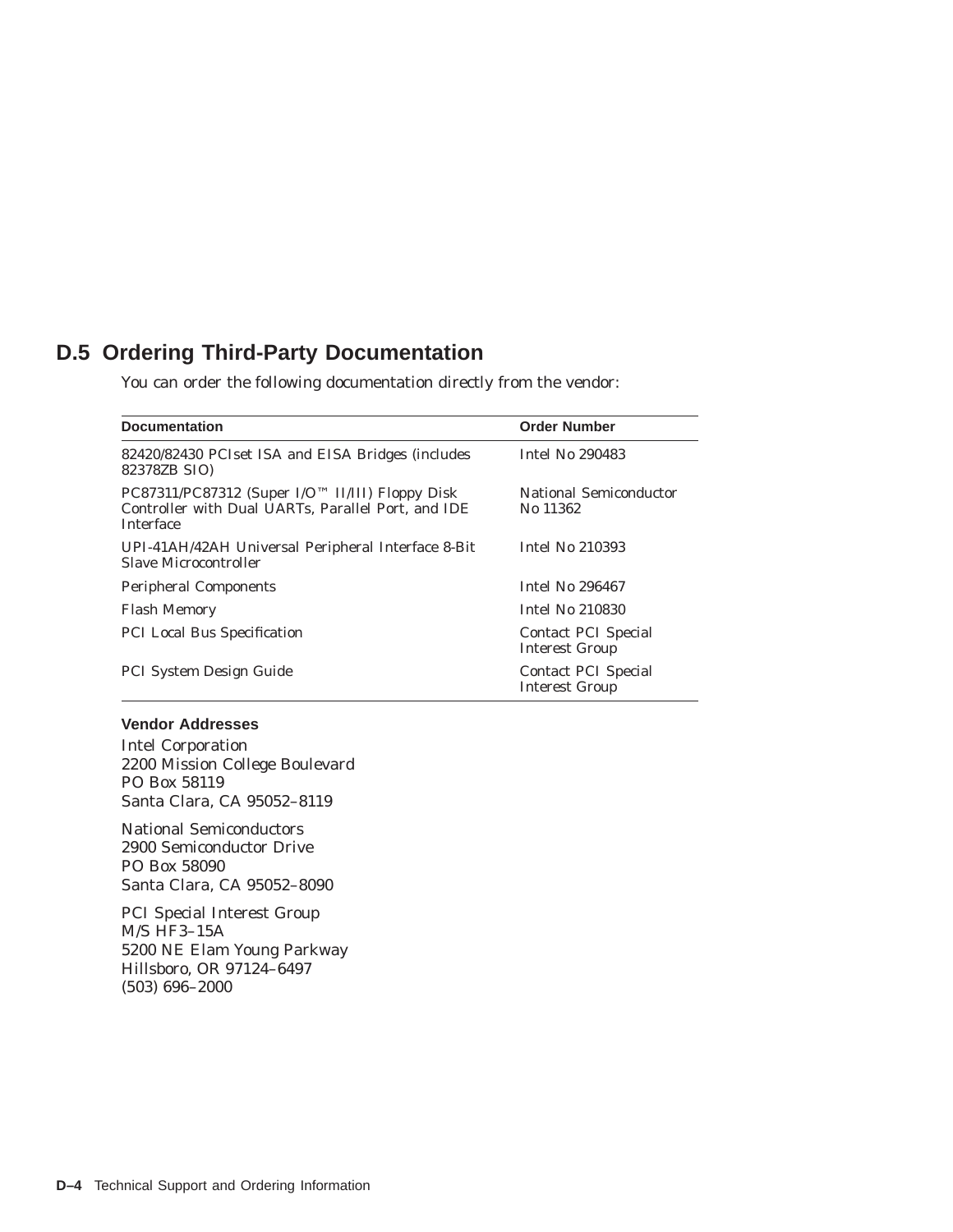# **Index**

21071-BA

functional description, 3–20 BA error checking, 3–22 DMA write buffer, 3–22 epiData bus, 3–21 I/O read and merge buffer, 3–21 I/O write and DMA read buffer, 3–21 memData bus, 3–21 memory read buffer, 3–21 memory write buffer, 3–22 sysData bus, 3–20 overview, 3–7 21071-CA CSR descriptions, A–1 to A–24 *See also specific register entries* CSR space, 4–5 functional description, 3–8 address decoding, 3–10 CA error handling, 3–10 L2 cache control, 3–9 sysBus arbitration, 3–9 sysBus controller, 3–10 sysBus interface, 3–8 overview, 3–2 21071-DA CSR descriptions, A–24 to A–38 *See also specific register entries* CSR space, 4–7 functional description, 3–13 PCI interface, 3–14 sysBus interface, 3–14 overview, 3–4

#### **A**

Address decode, 3–14 Address decoding, 3–10 Address map bridge configuration registers, C–6 operating registers, C–1 IDE register, C–10 operating registers, C–1 PC87312 registers, C–7, C–8 physical, C–1 Saturn IO chip configuration registers, C–6 operating registers, C–1 utility bus decode, C–10 Address radix, xv Address space PCI configuration, C–5 PCI dense memory, C–7 PCI I/O, C–1 PCI interrupt acknowledge/special cycle,  $C-1$ PCI sparse memory, C–7 Address stepping in configuration cycles, 3–17 Alpha documentation, D–3 AlphaPC64 introduction, 1–1 Arbitration PCI, 3–30 scheme, 3–33 Associated literature, D–3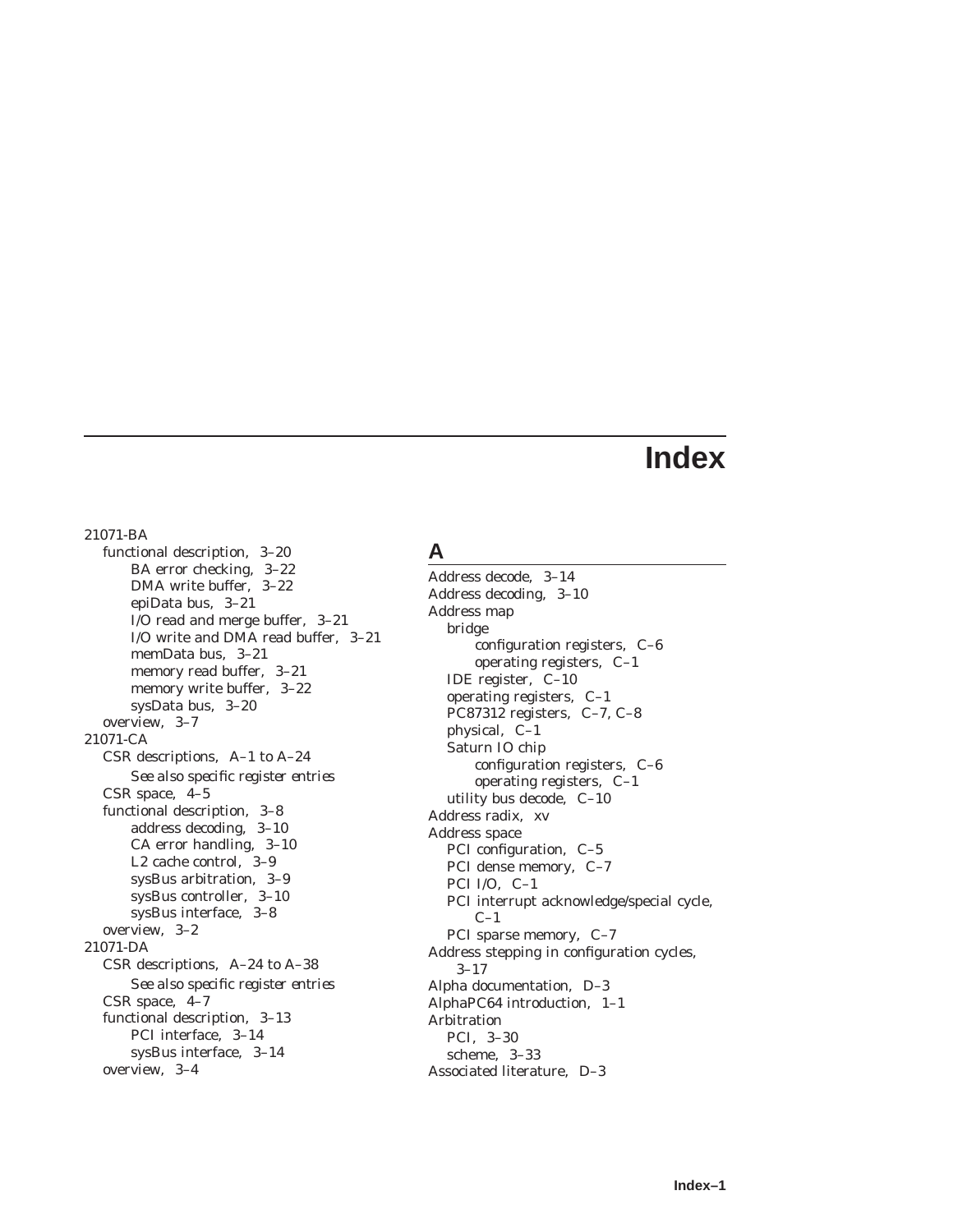#### **B**

BA error checking, 3–22 Bank set timing register A, A–17 Bank set timing register B, A–17 Base address registers, A–12 Bit notation, xvii Board configuration, 2–1 Board connectors, 2–6 Board layout, 1–6 Board overview, 1–1 Board uses, 1–6 Bridge *See* SIO PCI-to-ISA bridge

# **C**

CA error handling, 3–10 Cacheable memory space, 4–4 Cautions, xvii Chipset overview, 3–1 DECchip 21071-BA, 3–7 DECchip 21071-CA, 3–2 DECchip 21071-DA, 3–4 Chipset support, 1–2 Clock subsystem, 3–24 14.3-MHz and 24-MHz clocks, 3–29 clock distribution, 3–26 system clock, 3–25 TriQuint PLL clock frequencies, 3–24 TriQuint PLL clock oscillator, 3–24 Clock subsystem overview, 1–4 Combination controller, 3–36 Components, 1–1 Configuration registers, A–13 CPU-to-PCI address space, 4–1

# **D**

Data coherency, 3–17 Data units, xvii dc power distribution, 3–39 *See also* Power requirements Deadlock resolution, 3–18 Debug and monitor code serial ROM code, 3–41 Debug and monitor ROM system support, 1–5 DECchip 21071-BA chip *See* 21071-BA DECchip 21071-CA chip *See* 21071-CA DECchip 21071-DA chip *See* 21071-DA DECchip 21072 chipset *See* Chipset overview Design support, 1–6 Diagnostic control and status register, A–25 Digital Semiconductor Information Line,  $D-1$ DMA address translation, 3–14 DMA read buffer, 3–15 DMA write buffer, 3–15, 3–22 Document conventions, xiv extents, xv numbering, xiv ranges, xv Documentation, D–3 Dummy registers 1 through 3, A–24

# **E**

Environmental characteristics, 5–2 epiBus data path, 3–22 epiData bus, 3–21 Error and diagnostic status register, A–4 Error handling, 3–23 Error high address register, A–8 Error low address register, A–8 Evaluation board uses, 1–6 Extents, xv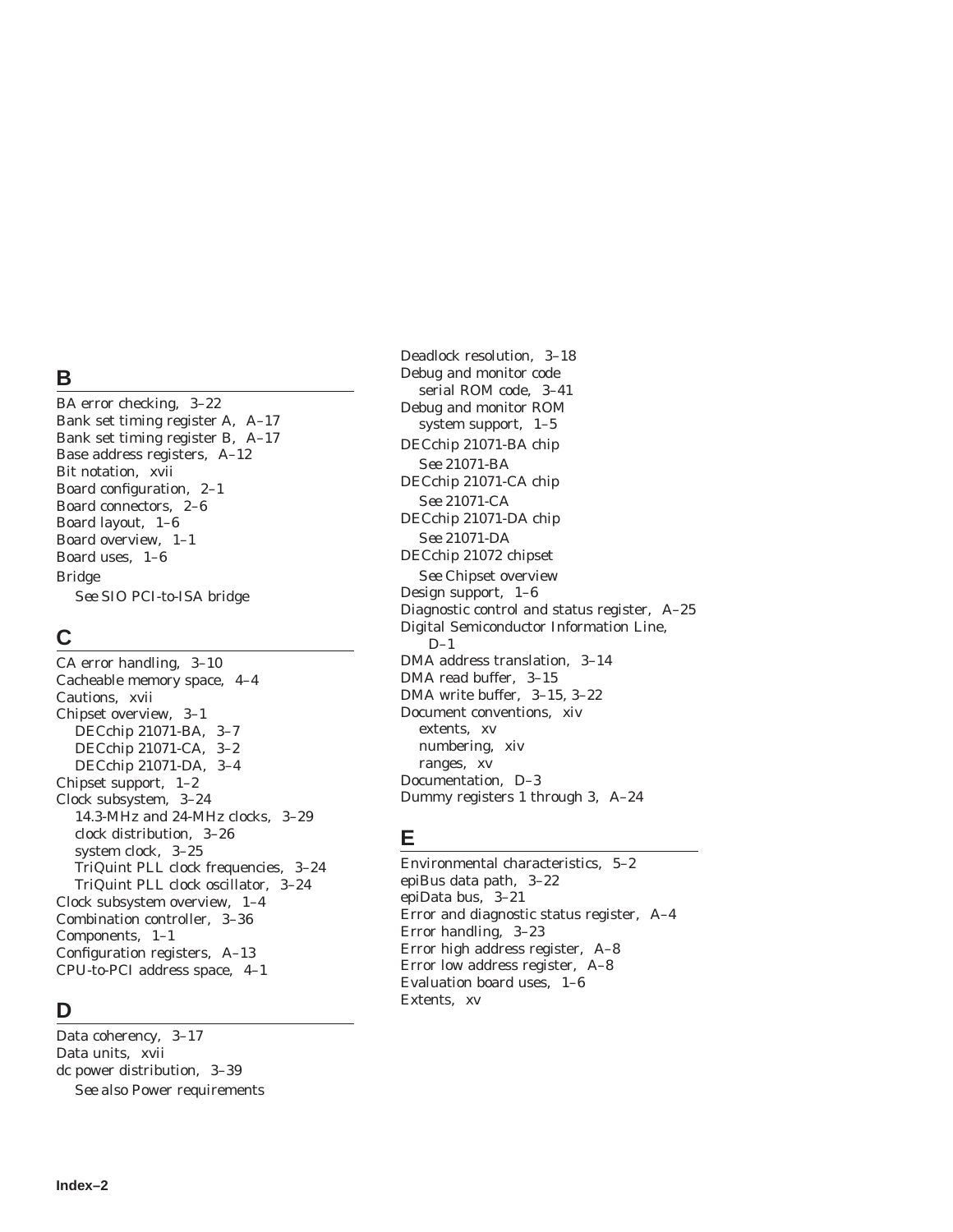#### **F**

Features, 1–1 Flash ROM, 3–43, B–10 access, B–15 address bit 19, B–15 banks, B–12 enable/disable jumpers, 2–6 header content, B–10 higher bank image selection, B–12 MAKEROM tool, B–10 operating systems, 3–43 special headers, B–10 structure, B–12 TOY RAM location 3F, B–13 update-enable jumper, B–15

# **G**

General control register, A–1 Global timing register, A–22 Graphics interface, 3–34 Guaranteed access-time mode, 3–19

#### **H**

Handling errors with error address register locked, 3–23 Hardware configuration jumpers, 2–5 Host address extension register 0, A–34 Host address extension register 1, A–34 Host address extension register 2, A–35

#### **I**

I/O read and merge buffer, 3–21 I/O read data buffering, 3–14 I/O space address map, C–1 I/O write and DMA read buffer, 3–21 I/O write transaction buffering, 3–14 IDE register address map, C–10 **idsel** pin select, C–5 Initialization, 3–41

Intel Saturn IO chip *See* SIO chip Interrupt control, 3–30 Interrupt control and PCI arbitration logic, 3–30 Interrupt mask registers, 3–33 Interrupt scheme, 3–30 Interrupts, 3–19 ISA arbitration, 3–33 ISA devices, 3–35 combination controller, 3–35, 3–36 ISA expansion slots, 3–38 time-of-year clock, 3–37 utility bus memory devices, 3–37 ISA expansion slots, 3–38 ISA interface overview, 1–4

#### **L**

L2 cache control, 3–9 subsystem, 1–4 LD*x*\_L high address register, A–9 LD*x*\_L low address register, A–9 Level 2 cache *See* L2 cache Literature, D–3

#### **M**

memData bus, 3–21 Memory address generation, 3–11 Memory and register contents radix, xv Memory control registers, A–10 to A–24 bank set timing register A, A–17 bank set timing register B, A–17 base address registers, A–12 configuration registers, A–13 global timing register, A–22 presence detect high-data register, A–12 presence detect low-data register, A–11 refresh timing register, A–23 video frame pointer register, A–10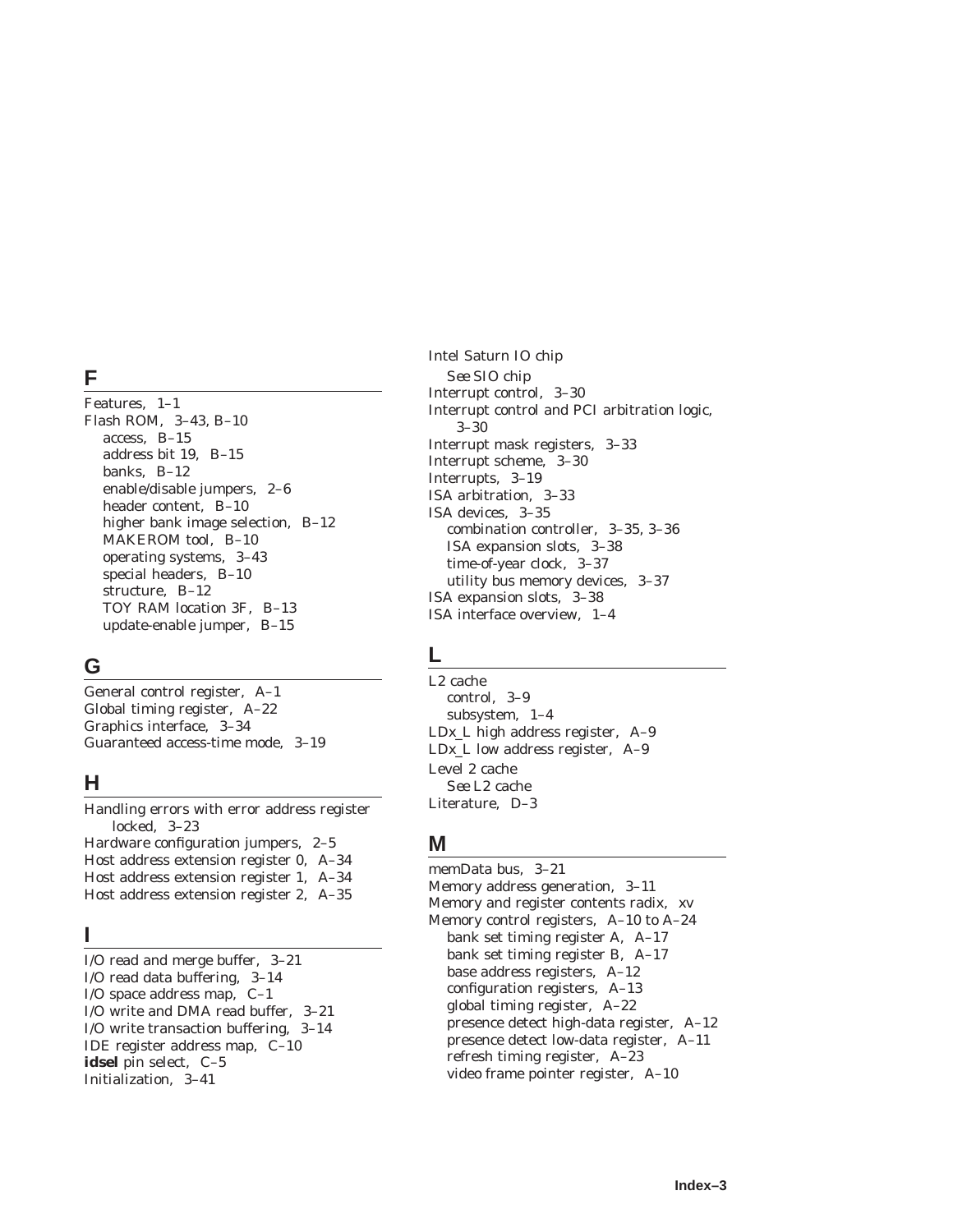Memory controller, 3–11 memory address generation, 3–11 memory organization, 3–11 memory page mode support, 3–11 presence detect logic, 3–12 programmable memory timing, 3–12 read latency minimization, 3–11 transaction scheduler, 3–12 Memory figures, xv Memory organization, 3–11 Memory page mode support, 3–11 Memory read buffer, 3–21 Memory subsystem, 1–2 Memory write buffer, 3–22 Must be zero, xv

#### **N**

Noncacheable memory space, 4–4 Numbering, xiv

# **O**

Operating systems, 3–43 debug and monitor code, 3–43 serial ROM code, 3–41 software support, 1–5 system software, 3–41 Ordering products, D–2

# **P**

PAL control set, 1–2 Parts ordering, D–2 PC87312 register address map, C–7, C–8 PCI arbitration, 3–30, 3–33 configuration address space, C–5 dense memory address space, C–7 input/output address space, C–1 interrupt acknowledge/special cycle address space, C–1 sparse memory address space, C–7

PCI base register 1, A–32 PCI base register 2, A–32 PCI burst length and prefetching, 3–15 PCI burst order, 3–16 PCI bus parking, 3–16 PCI configuration space, 4–12 PCI dense memory space, 4–18 PCI devices, 3–34 Intel Saturn IO chip, 3–34 PCI expansion slots, 3–34 PCI graphics interface, 3–34 PCI error address register, A–30 PCI exclusive access, 3–16 PCI expansion slots, 3–34 PCI graphics interface, 3–34 PCI interface, 3–14 address stepping in configuration cycles, 3–17 DMA address translation, 3–14 DMA read buffer, 3–15 DMA write buffer, 3–15 PCI burst length and prefetching, 3–15 PCI burst order, 3–16 PCI bus parking, 3–16 PCI exclusive access, 3–16 PCI master timeout, 3–17 PCI parity support, 3–16 PCI retry timeout, 3–17 PCI interface overview, 1–4 PCI interrupt acknowledge/special cycle, 4–8 PCI interrupt logic, 3–30 PCI mask register 1, A–33 PCI mask register 2, A–33 PCI master latency timer register, A–36 PCI master timeout, 3–17 PCI parity support, 3–16 PCI retry timeout, 3–17 PCI sparse I/O space, 4–9 PCI sparse space, 4–15 PCI-to-physical memory addressing, 4–19 Peripheral component interconnect *See* PCI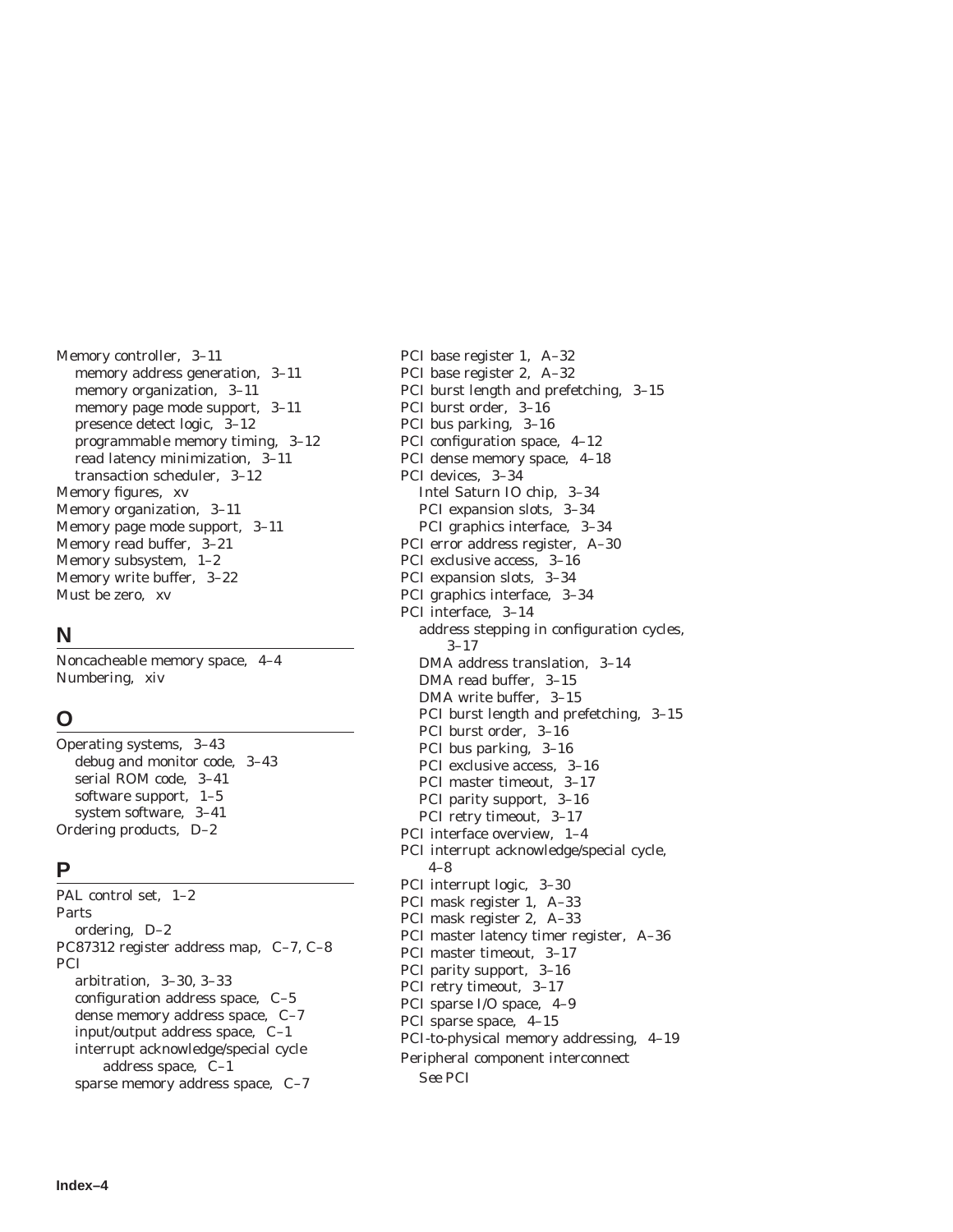Physical board parameters, 5–2 Power distribution, 3–39 Power requirements, 5–1 *See also* Power distribution Presence detect high-data register, A–12 Presence detect logic, 3–12 Presence detect low-data register, A–11 Processor interrupts, 3–19 Programmable array logic, 1–2 Programmable memory timing, 3–12

#### **R**

Ranges, xv Read latency minimization, 3–11 References *See* Schematic references Refresh timing register, A–23 Register field notation, xvi Register figures, xv Registers, A–1 to A–38 *See also specific register entries* Related documentation, D–3 Reset, 3–41 Round-robin arbiter interrupts, 3–19

# **S**

Saturn IO chip *See* SIO chip Schematic references, xviii Serial ROM *See* SROM Serial ROM code, 1–5, 3–41 Should be zero, xv Signal names, xviii SIO chip, 3–34 configuration register address map, C–6 interrupt logic, 3–30 operating register address map, C–1 SIO PCI-to-ISA bridge configuration address map, C–6 operating register address map, C–1

Software configuration jumpers, 2–1 Software support, 1–5 debug and monitor code, 3–43 operating systems, 3–43 serial ROM code, 3–41 system software, 3–41 SROM, 3–38 Support chipset, 1–2 sysBus and PCI-initiated transactions data coherency, 3–17 deadlock resolution, 3–18 guaranteed access-time mode, 3–19 sysBus arbitration, 3–9 sysBus controller, 3–10 sysBus error address register, A–29 sysBus interface, 3–8, 3–14 address decode, 3–14 I/O read data buffering, 3–14 I/O write transaction buffering, 3–14 wrapping mode, 3–14 sysBus output selectors, 3–22 sysData bus, 3–20 System address mapping CPU-to-PCI address space, 4–1 System address space 21071-CA CSR space, 4–5 21071-DA CSR space, 4–7 cacheable memory space, 4–4 noncacheable memory space, 4–4 PCI configuration space, 4–12 PCI dense memory space, 4–18 PCI interrupt acknowledge/special cycle, 4–8 PCI sparse I/O space, 4–9 PCI sparse space, 4–15 PCI-to-physical memory addressing, 4–19 System components, 1–1 System features, 1–1 System interrupts, 3–30 System ROM *See* Flash ROM System software, 3–41 debug and monitor code, 3–43 operating systems, 3–43

serial ROM code, 3–41